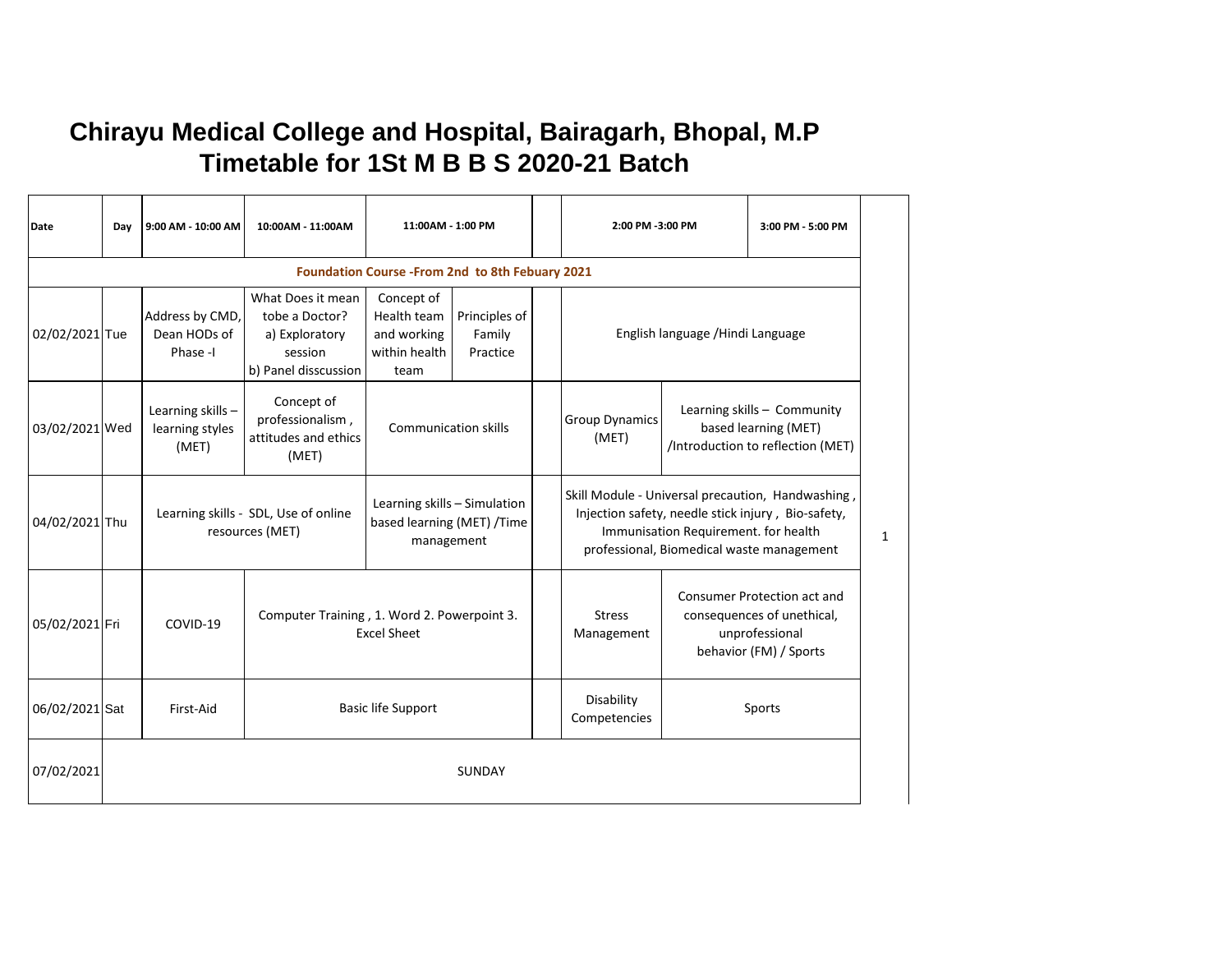| 08/02/2021 Mon |     | Documentation<br>record                                                                                                                                                                 | and the medical Motivational Speech                                                                                                                                                           | Tree<br>Plantation                                                                                                                                                      | Singining                                                                                                                                                         | Dancing                                                                                                                                                                                                                                     | <b>Students Feedback</b>                                                                                                                                                                                                                               |
|----------------|-----|-----------------------------------------------------------------------------------------------------------------------------------------------------------------------------------------|-----------------------------------------------------------------------------------------------------------------------------------------------------------------------------------------------|-------------------------------------------------------------------------------------------------------------------------------------------------------------------------|-------------------------------------------------------------------------------------------------------------------------------------------------------------------|---------------------------------------------------------------------------------------------------------------------------------------------------------------------------------------------------------------------------------------------|--------------------------------------------------------------------------------------------------------------------------------------------------------------------------------------------------------------------------------------------------------|
| Date           | Day | 9:00 AM - 10:00 AM                                                                                                                                                                      | 10:00AM - 11:00AM                                                                                                                                                                             | 11:00AM - 1:00 PM                                                                                                                                                       |                                                                                                                                                                   | 2:00 PM -3:00 PM                                                                                                                                                                                                                            | 3:00 PM - 5:00 PM                                                                                                                                                                                                                                      |
| 09/02/2021 Tue |     | L - Anatomical<br>Terminology<br>$AN - 1.1$<br>Demonstrate<br>normal<br>lanatomical<br>position, various<br>planes, relation,<br>comparison,<br>laterality &<br>movement in our<br>body | <b>BI</b><br><b>Classify the living</b><br>cells.<br><b>BI1.1</b><br><b>Molecular and</b><br>functional<br>organization of a<br>cell and its<br>subcellular<br>components<br><b>ALN PHYSO</b> | <b>Biochem practical</b><br><b>DOAP BI11.1</b><br><b>Introduction to Laboratory</b><br>apparatus and equipments, good<br>safe laboratory practice and<br>waste disposal |                                                                                                                                                                   | <b>Physiology: introduction</b>                                                                                                                                                                                                             | <b>AN Dissection -</b><br>Introduction to<br>dissection hall,<br>embalming room and<br>anatomy museum<br>AN - 1.1<br>Demonstrate normal<br>anatomical position,<br>various planes,<br>relation, comparison,<br>laterality &<br>movement in our<br>body |
| 10/02/2021 Wed |     | <b>BI1.1</b><br>Organization of a<br>cell and its<br>subcellular<br>components.<br><b>ALN PHYSO</b>                                                                                     | Physiology<br>Introduction                                                                                                                                                                    | Physiology<br>Lab<br>Intoduction<br>$(A+B)$                                                                                                                             | <b>Biochem</b><br>practical<br><b>DOAP</b><br><b>BI11.1</b><br><b>Introduction</b><br>to Laboratory<br>apparatus<br>and<br>equipments,<br>good safe<br>laboratory | AN-SGD - Bone<br>AN - 1.2, 2.1, 2.2, 2.3<br>Describe composition of bone<br>and bone marrow<br>Describe parts, blood and nerve<br>supply of long bone<br>Enumerate laws of ossification<br>Enumerate special features of a<br>sesamoid bone | <b>AN Dissection -</b><br>Introduction to<br>histology lab,<br>microscopic<br>handling                                                                                                                                                                 |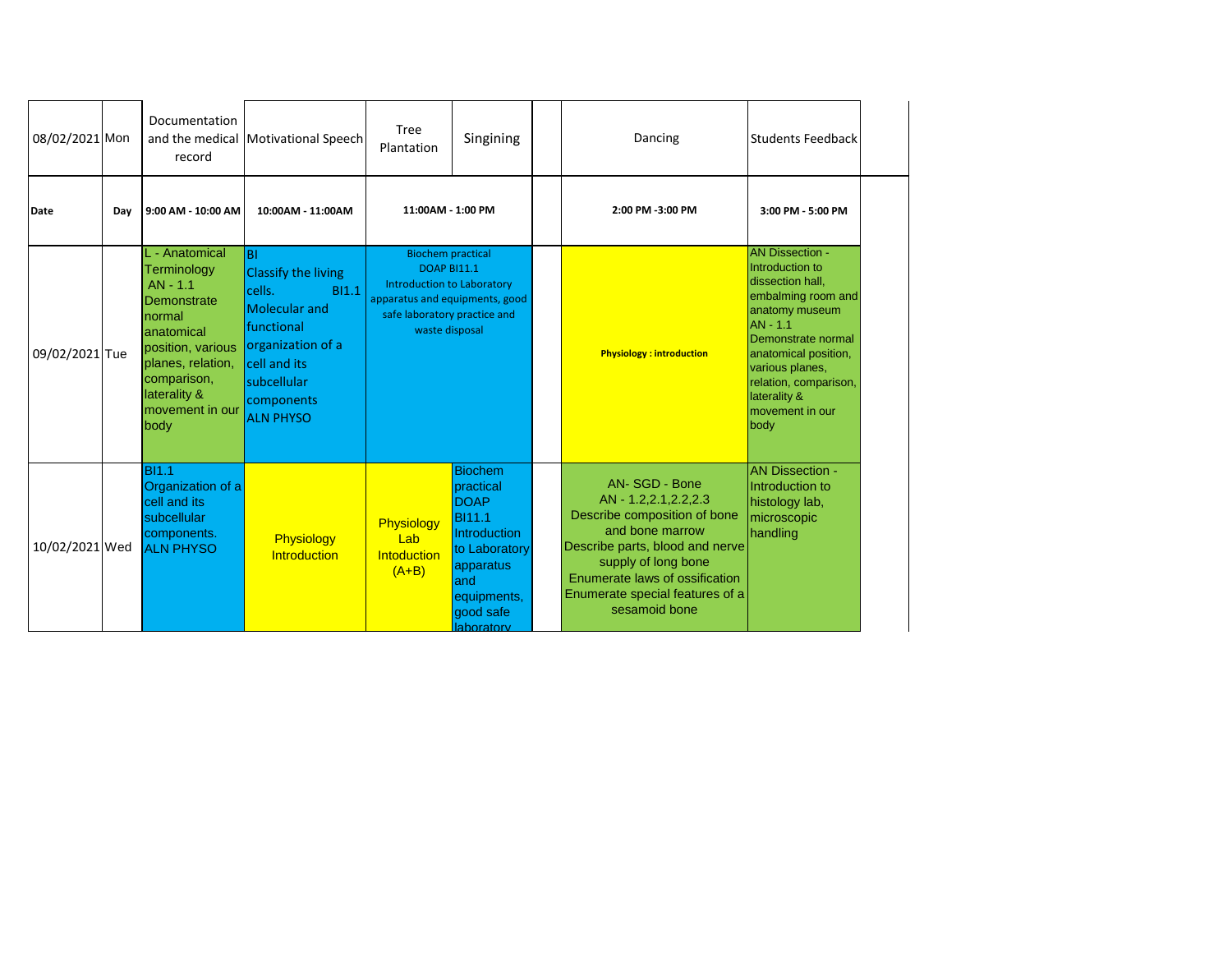| 11/02/2021 | Thu | Physiology-<br>structure and<br>functions of a<br>mammalian cell<br><b>PY1.1</b> | <b>AN Lecture - Joints</b><br>AN- 2.5, 2.6<br>Describe variuos<br>joints with subtypes<br>and examples<br>Explain the concept<br>of nerve supply of<br>joints & Hilton's law                                                                                                                     | AN-Dissection - Basics of<br>dissection technique<br>AN - 1.1 Demonstrate<br>normal anatomical position,<br>various planes, relation,<br>comparison, laterality &<br>movement in our body | <b>AN-DOAP - Clavicle</b><br>AN 8.1,8.2,8.3,8.4<br>Identify the given bone, its side,<br>important features & keep it in<br>anatomical position<br>Identify & describe joints<br>formed by the given bone<br><b>Enumerate peculiarities of</b><br>clavicle<br>demonstrate important muscle<br>attachments of the given bone<br><b>Early Clinical Exposure- Biochemistry</b> | ECE.<br>Hospital, Lab<br>Round |   |
|------------|-----|----------------------------------------------------------------------------------|--------------------------------------------------------------------------------------------------------------------------------------------------------------------------------------------------------------------------------------------------------------------------------------------------|-------------------------------------------------------------------------------------------------------------------------------------------------------------------------------------------|-----------------------------------------------------------------------------------------------------------------------------------------------------------------------------------------------------------------------------------------------------------------------------------------------------------------------------------------------------------------------------|--------------------------------|---|
| 12/02/2021 | Fri | Physiology-<br>principles of<br>homeostasis<br><b>PY1.2</b>                      | AN-Lecture - Muscle<br>AN - 3.1, 3.2, 3.3<br>Classify muscle tissue<br>according to structure<br>& action<br>Enumerate parts of<br>skeletal muscle and<br>differentiate between<br>tendons and<br>aponeuroses with<br>examples<br><b>Explain shunt and</b><br>spurt muscles<br><b>CONTRACTOR</b> | <b>AETCOM Module 1.5</b><br>The cadaver as our first<br>teacher                                                                                                                           | Early Clinical Exposure- Physiology(1st Friday)                                                                                                                                                                                                                                                                                                                             |                                | 2 |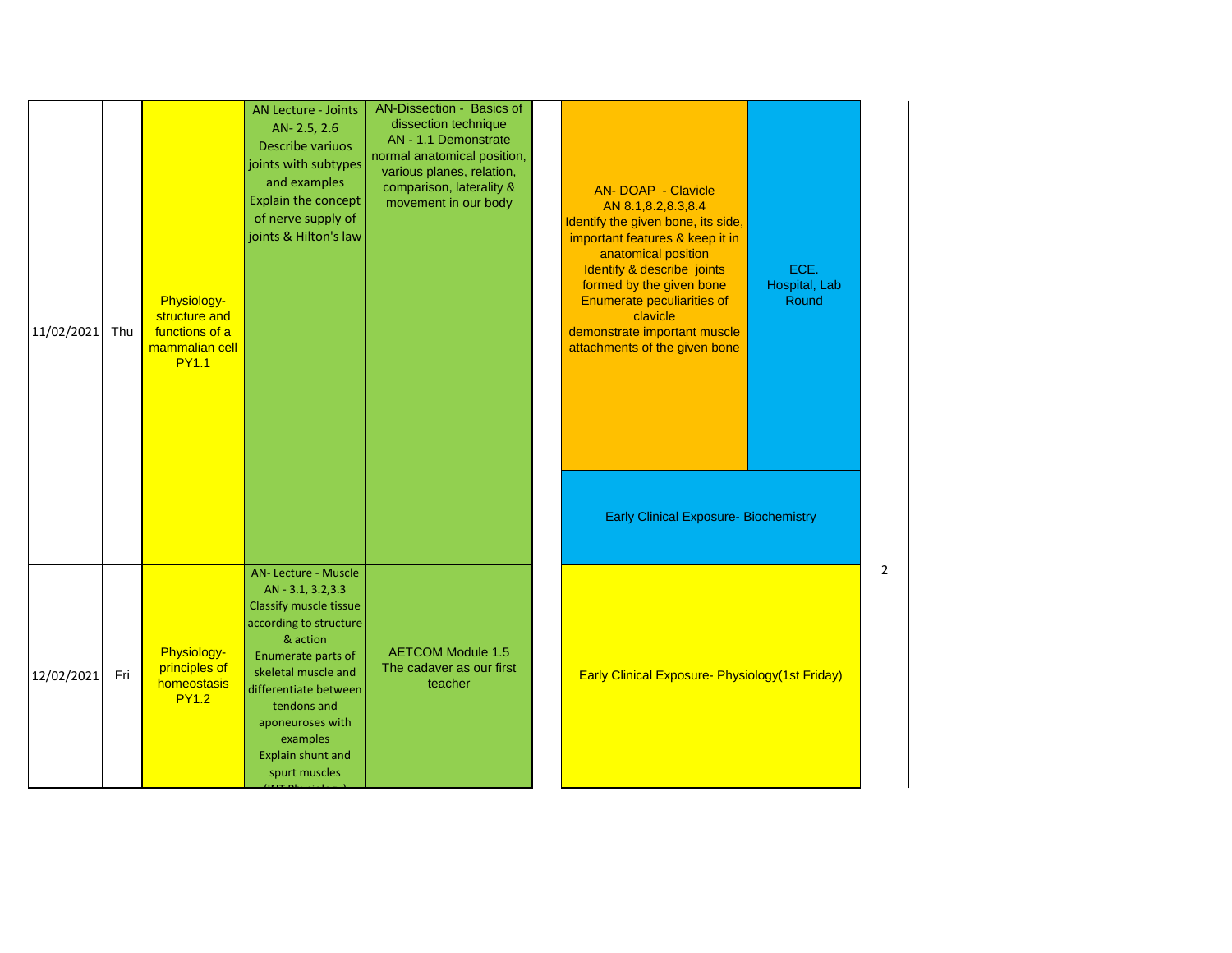|            |     |                       | AN-SDL-                   | CM - Lecture   | CM - Lecture |                               |               |
|------------|-----|-----------------------|---------------------------|----------------|--------------|-------------------------------|---------------|
|            |     |                       | cardiovascular system     | Evolution of   | Concepts of  |                               |               |
|            |     |                       | & lymphatic system        | Community      | Health & its |                               |               |
|            |     |                       | AN 5.1 to 5.8 & AN 6.1    | medicine       | dimensions   |                               |               |
|            |     |                       | to 6.3                    | CM 1.1 Define  | CM 1.2       |                               |               |
|            |     |                       | Differentiate between     | and describe   | Define       |                               |               |
|            |     |                       |                           | the concept of | health;      |                               |               |
|            |     | AN - SDL Skin &       | blood vascular and        | Public Health  | describe the |                               |               |
|            |     | Fascia                | lymphatic system          |                | concept of   |                               |               |
|            |     | <b>AN</b>             | List general              |                | holistic     |                               |               |
|            |     | 14.1, 14.2, 14.3, 14. | differences between       |                | health       |                               |               |
|            |     | 4,14.5                | artteries and veins       |                | including    |                               |               |
|            |     | Describe different    | <b>Explain functional</b> |                | concept of   |                               |               |
|            |     | types of skin &       | difference between        |                | spiritual    |                               |               |
|            |     | dermatomes in         | elastic, muscular         |                | health and   |                               |               |
|            |     | body                  | arteries and              |                | the          |                               |               |
|            |     | Describe structure    | arterioles                |                | relativeness |                               |               |
|            |     | and function of       | Describe portal           |                | &            |                               |               |
|            |     |                       | system giving             |                | determinants | Physiology- composition and   |               |
| 13/02/2021 | Sat | skin and its          | examples                  |                | of health    | functions of blood components | <b>Sports</b> |
|            |     | appendages            | Describe the concept      |                |              | <b>PY2.1</b>                  |               |
|            |     | <b>Describe</b>       | of anastomoses and        |                |              |                               |               |
|            |     | superficial fascia    | collateral circulation    |                |              |                               |               |
|            |     | along with fat        | with                      |                |              |                               |               |
|            |     | distribution in       | significance of end-      |                |              |                               |               |
|            |     | body                  | arteries                  |                |              |                               |               |
|            |     | <b>Describe</b>       |                           |                |              |                               |               |
|            |     | modificationsof       | Explain function of       |                |              |                               |               |
|            |     | deep fascia with      | meta-arterioles,          |                |              |                               |               |
|            |     | its functions         | precapillary              |                |              |                               |               |
|            |     | explain principles    | sphincters, arterio-      |                |              |                               |               |
|            |     | of skin incisions     | venous                    |                |              |                               |               |
|            |     |                       | anastomoses               |                |              |                               |               |
|            |     |                       | Define thrombosis,        |                |              |                               |               |
|            |     |                       | infarction & aneurysm     |                |              |                               |               |
|            |     |                       | List the components       |                |              |                               |               |
|            |     |                       | and functions of the      |                |              |                               |               |
|            |     |                       | lymphatic system          |                |              |                               |               |
|            |     |                       | Describe structure of     |                |              |                               |               |
|            |     |                       |                           |                |              |                               |               |
|            |     |                       |                           |                |              |                               |               |
|            |     |                       |                           |                |              |                               |               |
| 14-Feb     |     |                       |                           |                | SUNDAY       |                               |               |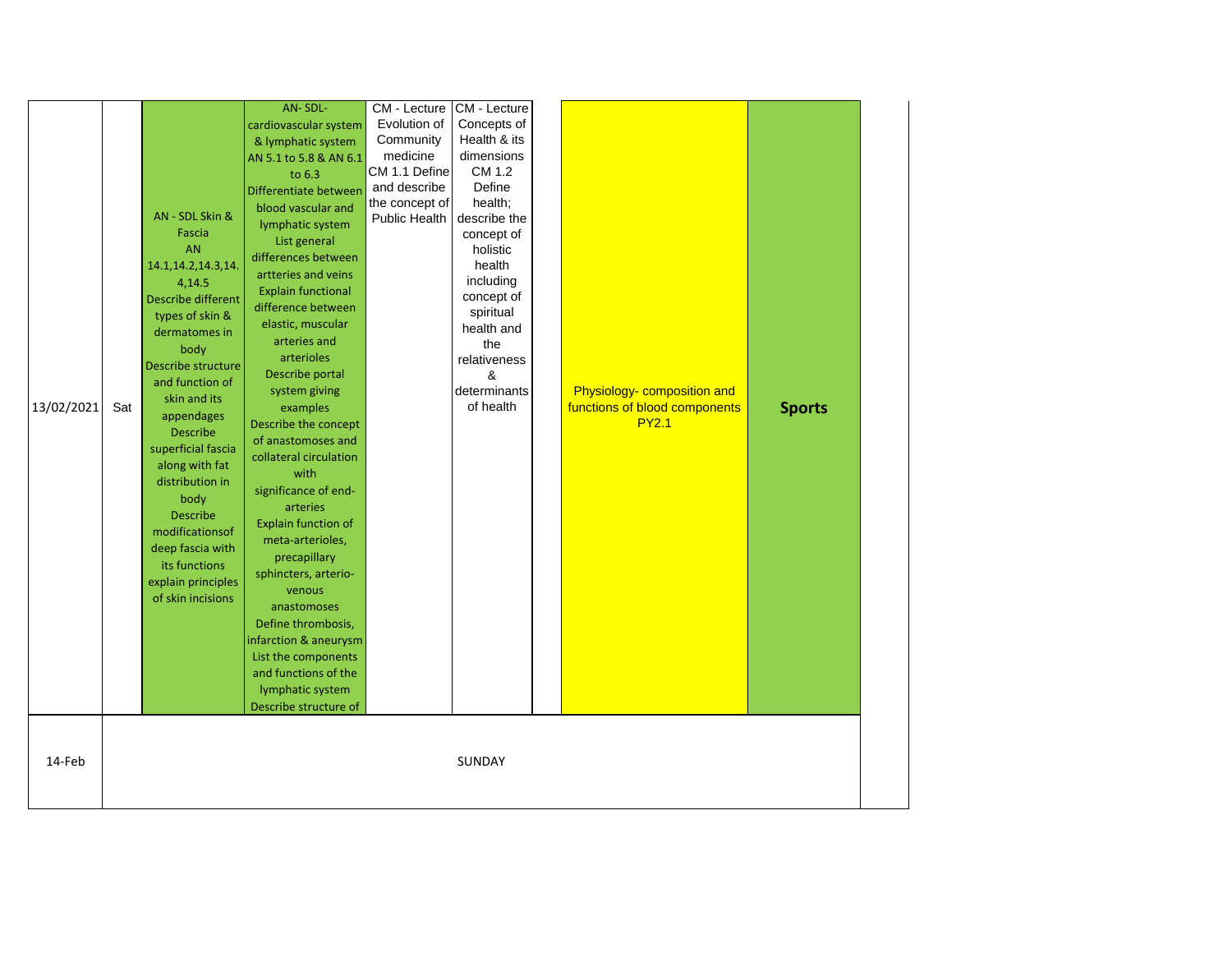| Date           | Day | 9:00 AM - 10:00 AM                                                                                                                                                                                              | 10:00AM - 11:00AM                                                                                           | 11:00AM - 1:00 PM                                              |                                                                                                                                                                                                        | 2:00 PM -3:00 PM                                                                                                                                                                                                                                                                                                | 3:00 PM - 5:00 PM                                                                                                                                                                                         |
|----------------|-----|-----------------------------------------------------------------------------------------------------------------------------------------------------------------------------------------------------------------|-------------------------------------------------------------------------------------------------------------|----------------------------------------------------------------|--------------------------------------------------------------------------------------------------------------------------------------------------------------------------------------------------------|-----------------------------------------------------------------------------------------------------------------------------------------------------------------------------------------------------------------------------------------------------------------------------------------------------------------|-----------------------------------------------------------------------------------------------------------------------------------------------------------------------------------------------------------|
| 15/02/2021     | Mon | <b>AN</b> - Lecture-<br>Pectoral region<br>AN 9.1<br><b>Describe</b><br>attachment,<br>nerve supply &<br>action of<br>pectoralis major<br>and pectoralis<br>minor                                               | Physiology-<br>apoptosis -<br>programmed cell<br>death PY1.4<br><b>Pathology Intigration</b>                | Physiology(P<br>actical) Lab<br>Introduction<br>$A + B$        | <b>Biochem</b><br>practical<br><b>DOAP</b><br><b>BI11.1</b><br><b>Introduction</b><br>to Laboratory<br>apparatus<br>and<br>equipments,<br>good safe<br>laboratory<br>practice and<br>waste<br>disposal | <b>AN-DOAP- Scapula</b><br>AN 8.1,8.2,8.3,8.4<br>Identify the given bone, its side,<br>important features & keep it in<br>anatomical position<br>Identify & describe joints formed by<br>the given bone<br>Enumerate peculiarities of clavicle<br>demonstrate important muscle<br>attachments of the given bone | <b>AN Dissection -</b><br>introduction to<br>superior extremity<br>and pectoral<br>region<br>AN 9.1<br>Describe<br>attachment, nerve<br>supply & action of<br>pectoralis major<br>and pectoralis<br>minor |
| 16/02/2021 Tue |     | <b>AN-Lecture -</b><br>Mammary gland<br>AN 9.2,9.3<br>Describe the<br>location, extent,<br>deep relations,                                                                                                      | <b>BI</b><br>Structure of<br>B <sub>15.1</sub><br>proteins<br>Structure of<br>proteins with<br>examples and | Physiology(Pr<br>actical) Lab<br><b>Introduction</b><br>$B+C$  | $\overline{\mathsf{B}}$<br>Normal urine<br><b>DOAP</b><br><b>BI11.3</b><br>Chemical<br>components                                                                                                      | Early Clinical Exposure (1st Monday)<br>Physiology- the origin, forms,<br>variations and functions of<br>plasma proteins PY2.2                                                                                                                                                                                  | <b>AN</b> - Dissection<br>Mammary gland<br>AN 9.2,9.3<br>Describe the<br>location, extent,<br>deep relations.                                                                                             |
| 17/02/2021 Wed |     | BI<br><b>Functions of</b><br>proteins<br><b>BI5.2</b><br><b>Functions of</b><br>proteins and<br>structure-function<br>relationships in<br>relevant areas eg,<br>hemoglobin and<br>selected<br>hemoglobinopathie | Physiology-<br>intercellular<br>communication<br><b>PY1.3</b>                                               | <b>Physiology</b> (Pr<br>actical) Lab<br>Introduction<br>$C+A$ | BI<br>Normal urine<br><b>DOAP</b><br><b>BI11.3</b><br>Chemical<br>components<br>of normal<br>urine.<br><b>DOAP</b>                                                                                     | AN-DOAP- deltoid & serratus<br>anterior<br>AN10.10,10.11<br>Describe and identify the deltoid<br>and rotator cuff muscles<br>describe and demonstrate<br>attachment of serratus anterior<br>with its action                                                                                                     | structure, age<br>changes, blood<br>supply, lymphatic<br>drainage,<br>microanatomy and<br>applied anatomy of<br>breast<br><b>Describe</b><br>development of<br>breast                                     |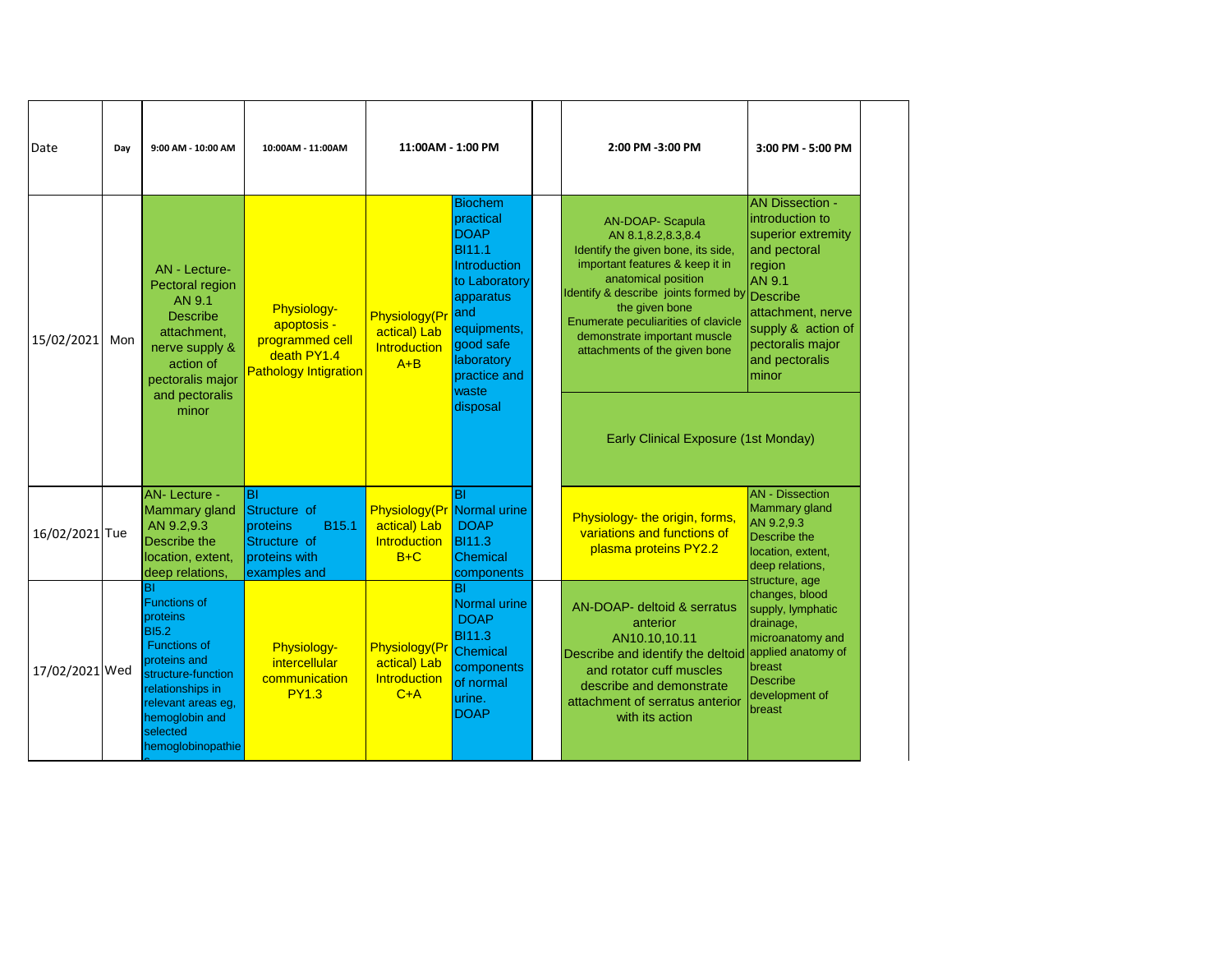| 18/02/2021 | Thu | Physiology-<br>transport<br>mechanisms<br>across cell<br>membranes<br><b>PY1.5 - P1</b>                                                    | AN - Lecture - Axilla<br>AN 10.1, 10.4<br>Identify & describe<br>boundaries and<br>contents of axilla<br>Describe the<br>anatomical groups<br>of axillary lymph<br>nodes and specify<br>their areas of<br>drainage                       | AN - Dissection - Axilla<br>AN 10.1, 10.4<br>Identify & describe<br>boundaries and contents of<br>axilla<br>Describe the anatomical<br>groups of axillary lymph<br>nodes and specify their<br>areas of drainage                     | <b>AN-DOAP- Humerus</b><br>AN 8.1,8.2,8.4<br>Identify the given bone, its side,<br>important features & keep it in<br>anatomical position<br>Identify & describe joints<br>formed by the given bone<br>Demonstrate important muscle<br>attachment on the given bone<br><b>Early Clinical Exposure- Biochemistry</b> | B11.1<br><b>Marker enzymes</b><br>for different<br>organelles. SGD |  |
|------------|-----|--------------------------------------------------------------------------------------------------------------------------------------------|------------------------------------------------------------------------------------------------------------------------------------------------------------------------------------------------------------------------------------------|-------------------------------------------------------------------------------------------------------------------------------------------------------------------------------------------------------------------------------------|---------------------------------------------------------------------------------------------------------------------------------------------------------------------------------------------------------------------------------------------------------------------------------------------------------------------|--------------------------------------------------------------------|--|
| 19/02/2021 | Fri | Physiology-<br>synthesis and<br>functions of<br>Haemoglobin<br>and explain its<br>breakdown,<br>variants of<br>haemoglobin<br><b>PY2.3</b> | AN-Lecture -<br><b>Brachial plexus</b><br>AN 10.3<br>Describe, identify<br>and demonstrate<br>formation,<br>branches, relations,<br>area of supply of<br>branches, course<br>and relations of<br>terminal branches<br>of brachial plexus | <b>AN- Dissection - Brachial</b><br>plexus<br>AN 10.3<br>Describe, identify and<br>demonstrate formation,<br>branches, relations, area of<br>supply of branches, course<br>and relations of terminal<br>branches of brachial plexus | <b>Hemolytic Anemia Case</b><br>discussion                                                                                                                                                                                                                                                                          | Physiology(Tutoria<br>I/SGD/SDL) Cell<br><b>Membrane</b>           |  |
|            |     |                                                                                                                                            |                                                                                                                                                                                                                                          | CM - Leture<br><b>CM</b> - Leture<br>Concept of<br>Determinant<br>well being<br>s of health<br>CM 1.3<br>CM 1.4<br>Describe the<br>Describe and<br>characteristics discuss the                                                      |                                                                                                                                                                                                                                                                                                                     | AN Dissortion: Rook P                                              |  |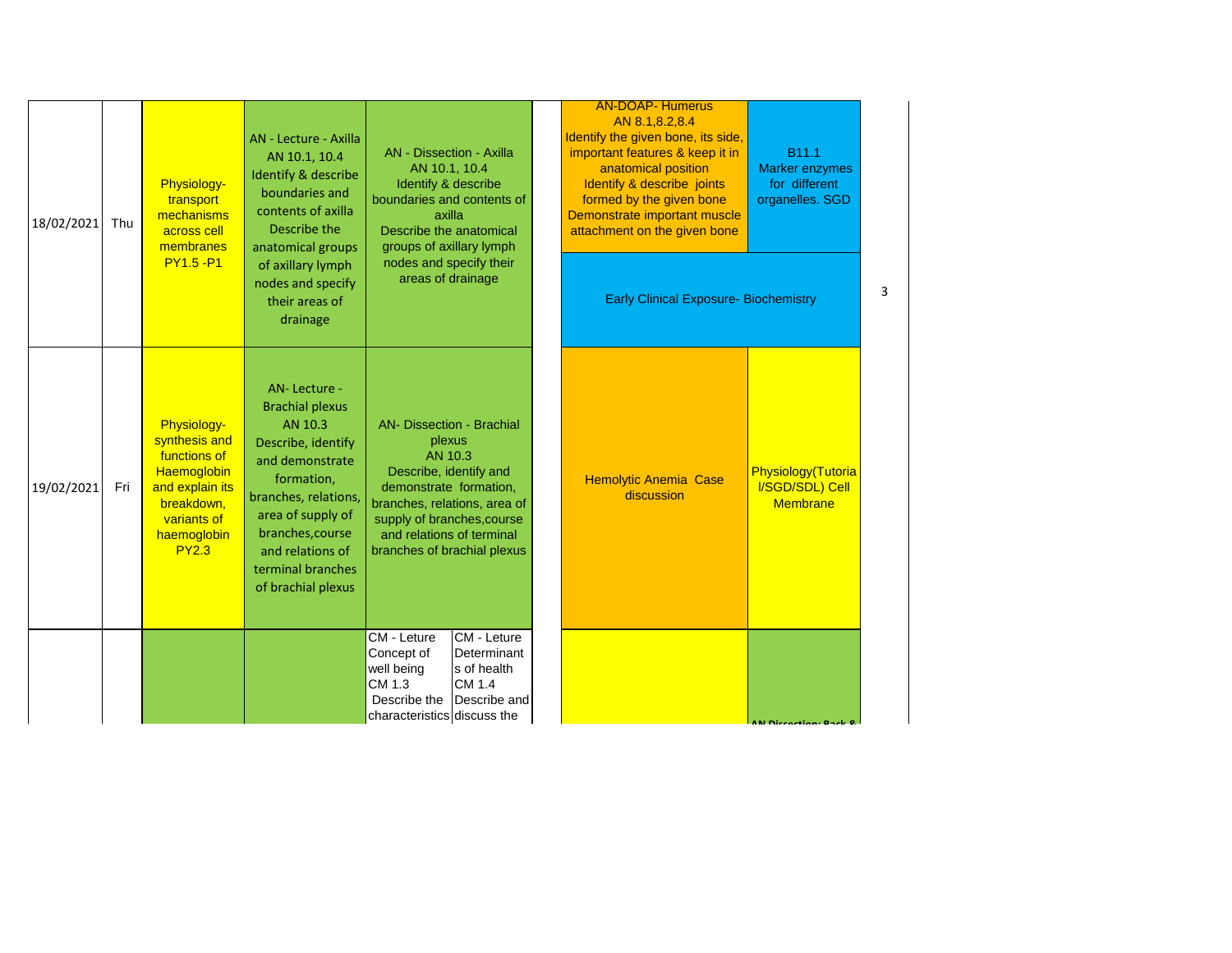| 20/02/2021 | Sat | AN- lecture -<br>Revision:<br>Mammary gland | <b>AN Lecture-</b><br>Revision: Axilla,<br>Brachial plexus, | of agent, host natural<br>and<br>environmental disease<br>factors in<br>health and<br>disease and<br>the multi<br>factorial<br>etiology of<br>disease | history of | Physiology-transport<br>mechanisms across cell<br>membranes PY1.5 -P2 | AIV DISSECTION, DALK &<br>scapular region<br>AN 10.8,10.9<br><b>Describe, identify and</b><br>demonstrate the<br>position, attachment,<br>nerve<br>supply and actions of<br>trapezius and<br>latissimus dorsi<br><b>Describe the arterial</b><br>anastomosis around<br>the scapula and<br>mention the<br>boundaries of triangle<br>of auscultation |  |
|------------|-----|---------------------------------------------|-------------------------------------------------------------|-------------------------------------------------------------------------------------------------------------------------------------------------------|------------|-----------------------------------------------------------------------|----------------------------------------------------------------------------------------------------------------------------------------------------------------------------------------------------------------------------------------------------------------------------------------------------------------------------------------------------|--|
| 21-Feb     |     |                                             |                                                             |                                                                                                                                                       | SUNDAY     |                                                                       |                                                                                                                                                                                                                                                                                                                                                    |  |
| Date       | Day | 9:00 AM - 10:00 AM                          | 10:00AM - 11:00AM                                           | 11:00AM - 1:00 PM                                                                                                                                     |            | 2:00 PM -3:00 PM                                                      | 3:00 PM - 5:00 PM                                                                                                                                                                                                                                                                                                                                  |  |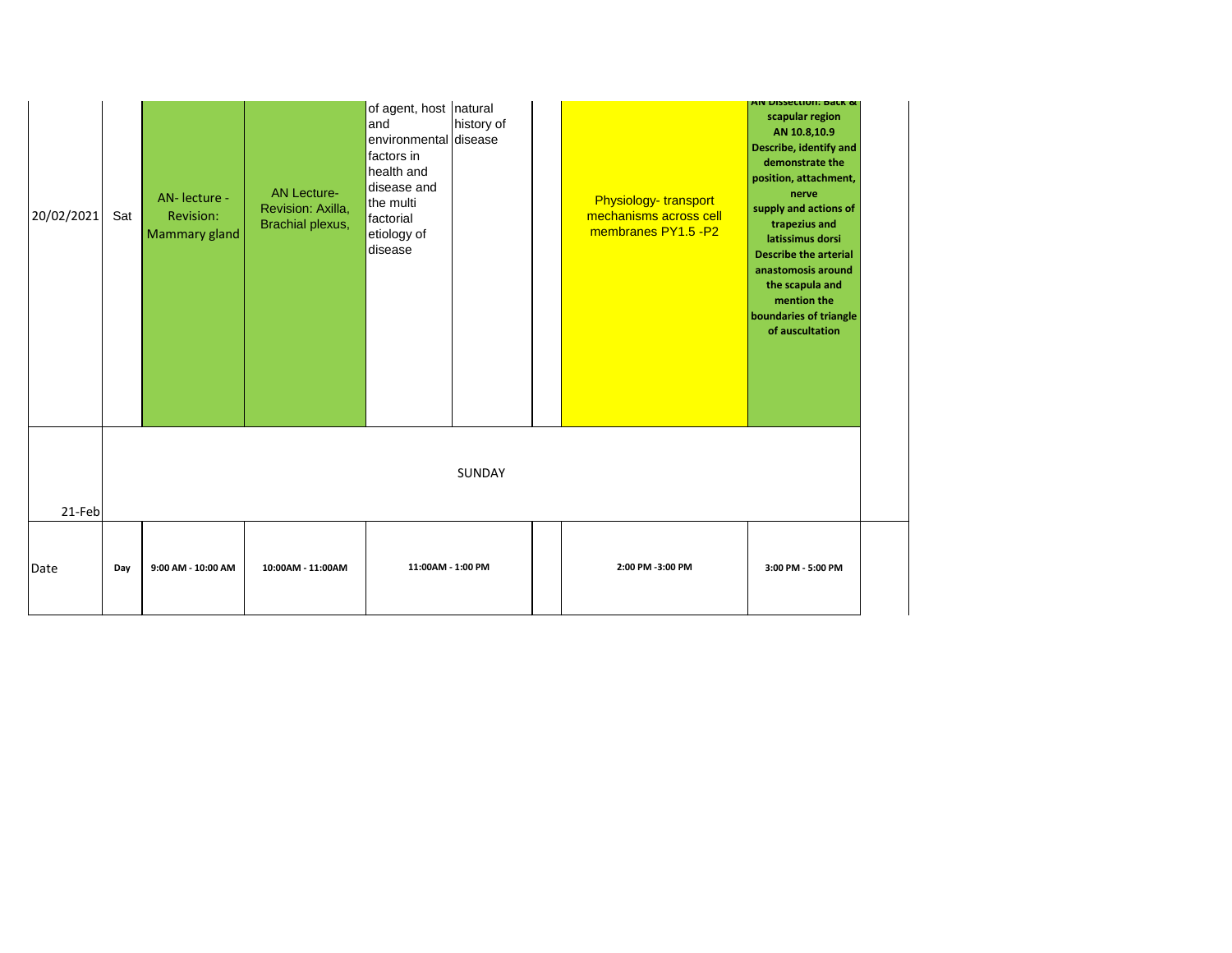| 22/02/2021     | Mon | AN - Lecture-<br>Rotator cuff and<br>Intermuscular<br>spaces of<br>scapular region<br>AN 10.10<br>Describe and<br>identify the<br>rotator cuff<br>muscles | Physiology-<br>erythropoiesis & its<br><b>regulation and RBC</b><br>functions PY2.4                                            | Introduction to BI11.3<br>Physiology<br><b>Instruments</b><br>$(A+C)$   | BI<br><b>Normal urine</b><br><b>DOAP</b><br><b>Chemical</b><br>components<br>of normal<br>urine.<br><b>DOAP</b> | <b>AN-DOAP- Radius</b><br>AN 8.1,8.2,8.4<br>Identify the given bone, its side,<br>important features & keep it in<br>anatomical position<br>Identify & describe joints<br>formed by the given bone<br>Demonstrate important muscle<br>attachment on the given bone<br>Early Clinical Exposure (1st Monday) | <b>AN Dissection:</b><br>Back & scapular<br>region<br>AN 10.8,10.9<br>Describe, identify<br>and demonstrate<br>the position,<br>attachment, nerve<br>supply and actions<br>of trapezius and<br>latissimus dorsi<br>Describe the<br>arterial<br>anastomosis<br>around the<br>scapula and<br>montion tho |  |
|----------------|-----|-----------------------------------------------------------------------------------------------------------------------------------------------------------|--------------------------------------------------------------------------------------------------------------------------------|-------------------------------------------------------------------------|-----------------------------------------------------------------------------------------------------------------|------------------------------------------------------------------------------------------------------------------------------------------------------------------------------------------------------------------------------------------------------------------------------------------------------------|--------------------------------------------------------------------------------------------------------------------------------------------------------------------------------------------------------------------------------------------------------------------------------------------------------|--|
| 23/02/2021 Tue |     | <b>AN-Lecture -</b><br>arm &<br>musculocutaneo<br>us nerve<br><b>AN</b><br>11.1, 11.2, 11.3, 1                                                            | IBI<br><b>BI2.1</b><br>Enzyme 1<br>Defination, Function,<br><b>Classification and</b><br>Significance of<br>enzyme, isoenzyme, | Introduction to abnormal<br>Physiology<br><b>Instruments</b><br>$(B+C)$ | normal and<br>urine DOAP<br><b>B</b> I11.4<br>Perform<br>urine                                                  | <b>Physiology-fluid compartments arm</b><br>of the body, its ionic<br>composition & measurements<br><b>PY1.6</b>                                                                                                                                                                                           | <b>AN-Dissection -</b><br><b>AN</b><br>11.1, 11.2, 11.3, 11.<br>4 Describe and<br>demonstrate                                                                                                                                                                                                          |  |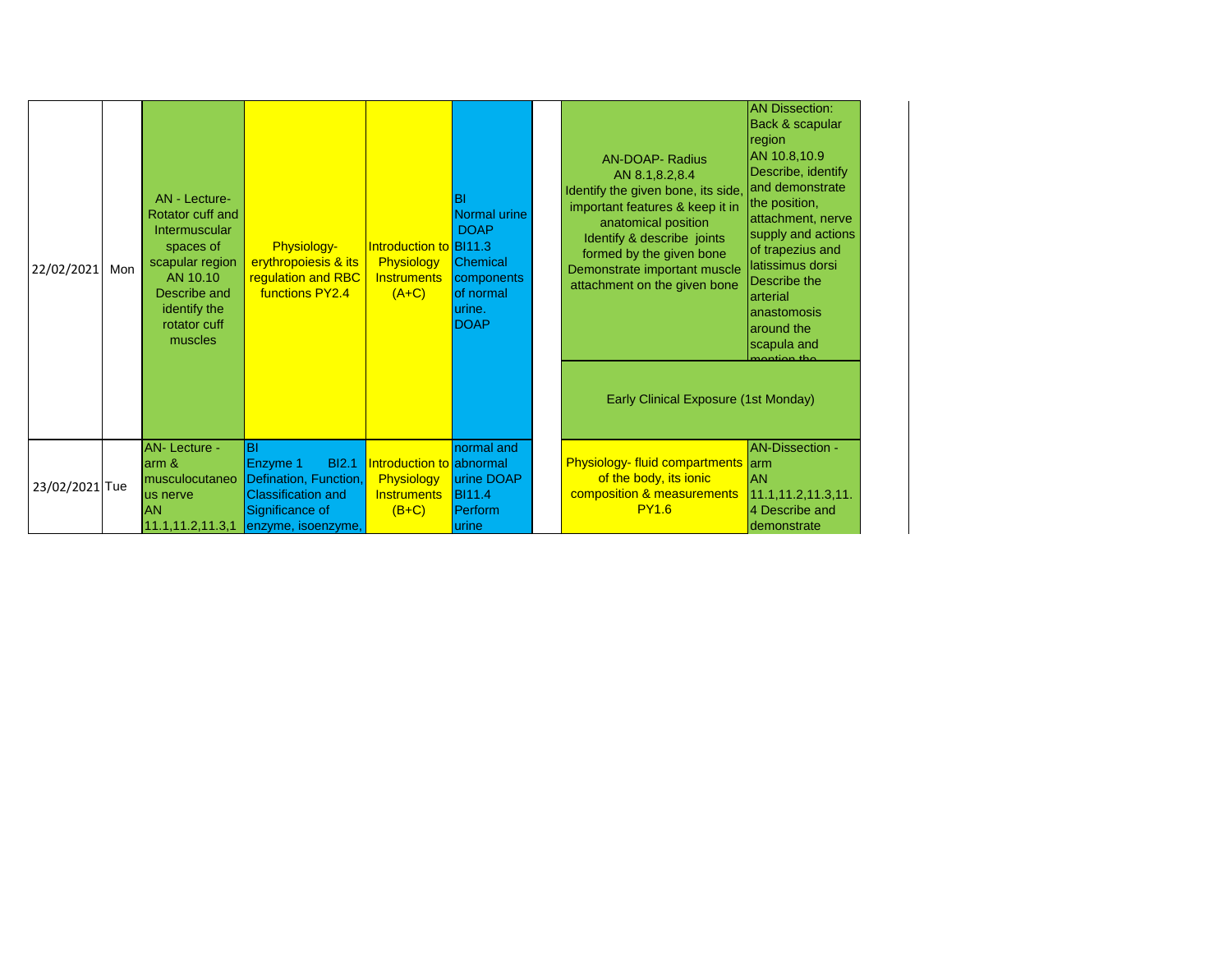| 24/02/2021 Wed |     | BI<br>Enzyme 2<br><b>BI2.3</b><br>Mechanism of<br><b>Enzyme activity</b><br>and factors<br>affecting the<br>velocity of<br>reactions.(import<br>ance of Vmax<br>and Km)                                | Physiology-types of<br>anaemias &<br>Jaundice PY2.5 P1                                                                                                                                                                                                          | Introduction to Perform<br>Physiology<br><i>instruments</i><br>$(B+A)$                                                                                                                                                                                                               | normal and<br>abnormal<br>urine DOAP<br><b>BI11.4</b><br>urine<br>analysis to<br>estimate<br>normal and<br>abnormal<br>constituents<br><b>DOAP</b> | AN-DOAP- ulna<br>AN 8.1,8.2,8.4<br>Identify the given bone, its side<br>important features & keep it in<br>anatomical position<br>Identify & describe joints<br>formed by the given bone<br>Demonstrate important muscle<br>attachment on the given bone | AN Dissection - arm<br>AN<br>11.1,11.2,11.3,11.4<br>Describe and<br>demonstrate muscle<br>groups of upper arm<br>with emphasis on<br>biceps and triceps<br>brachii Identify &<br>describe origin,<br>course, relations,<br>branches (or<br>tributaries),<br>termination of<br>important nerves and<br>vessels in arm<br>Describe the<br>anatomical basis of<br>Venepuncture of<br>cubital veins<br>Describe the<br>anatomical basis of<br>Saturday night<br>paralysis<br>Describe and<br>demonstrate muscle |
|----------------|-----|--------------------------------------------------------------------------------------------------------------------------------------------------------------------------------------------------------|-----------------------------------------------------------------------------------------------------------------------------------------------------------------------------------------------------------------------------------------------------------------|--------------------------------------------------------------------------------------------------------------------------------------------------------------------------------------------------------------------------------------------------------------------------------------|----------------------------------------------------------------------------------------------------------------------------------------------------|----------------------------------------------------------------------------------------------------------------------------------------------------------------------------------------------------------------------------------------------------------|-------------------------------------------------------------------------------------------------------------------------------------------------------------------------------------------------------------------------------------------------------------------------------------------------------------------------------------------------------------------------------------------------------------------------------------------------------------------------------------------------------------|
| 25/02/2021     | Thu | Physiology-<br>functions of the<br>cells and its<br>products, its<br>communications<br>and their<br>applications in<br><b>Clinical care and</b><br>research Group<br><b>Discussion</b><br><b>PY1.9</b> | AN - lecture<br>Shoulder joint<br>AN 13.3<br>Describe and<br>demonstrate<br>shoulder joint for-<br>type, articular<br>surfaces<br>, capsule, synovial<br>membrane,<br>ligaments, relations,<br>movements,<br>muscles<br>involved, blood<br>sunnly, nerve sunnly | <b>AN- Dissection -Shoulder</b><br>joint<br>AN 13.3<br>Describe and demonstrate<br>shoulder joint for-type,<br>articular surfaces<br>,capsule, synovial<br>membrane, ligaments,<br>relations, movements,<br>muscles<br>involved, blood supply,<br>nerve supply and applied<br>anatom |                                                                                                                                                    | <b>AN Doap - Cubital fossa</b><br>AN 11.5<br><b>Identify &amp; describe boundaries</b><br>and contents of cubital fossa<br><b>Early Clinical Exposure- Biochemistry</b>                                                                                  | $\overline{B}$<br>Paper<br>chromatography<br><b>DEMO BI11.16</b><br>Paper<br>chromatography of<br>amino acid<br><b>DEMONSTRATIO</b><br>N                                                                                                                                                                                                                                                                                                                                                                    |

4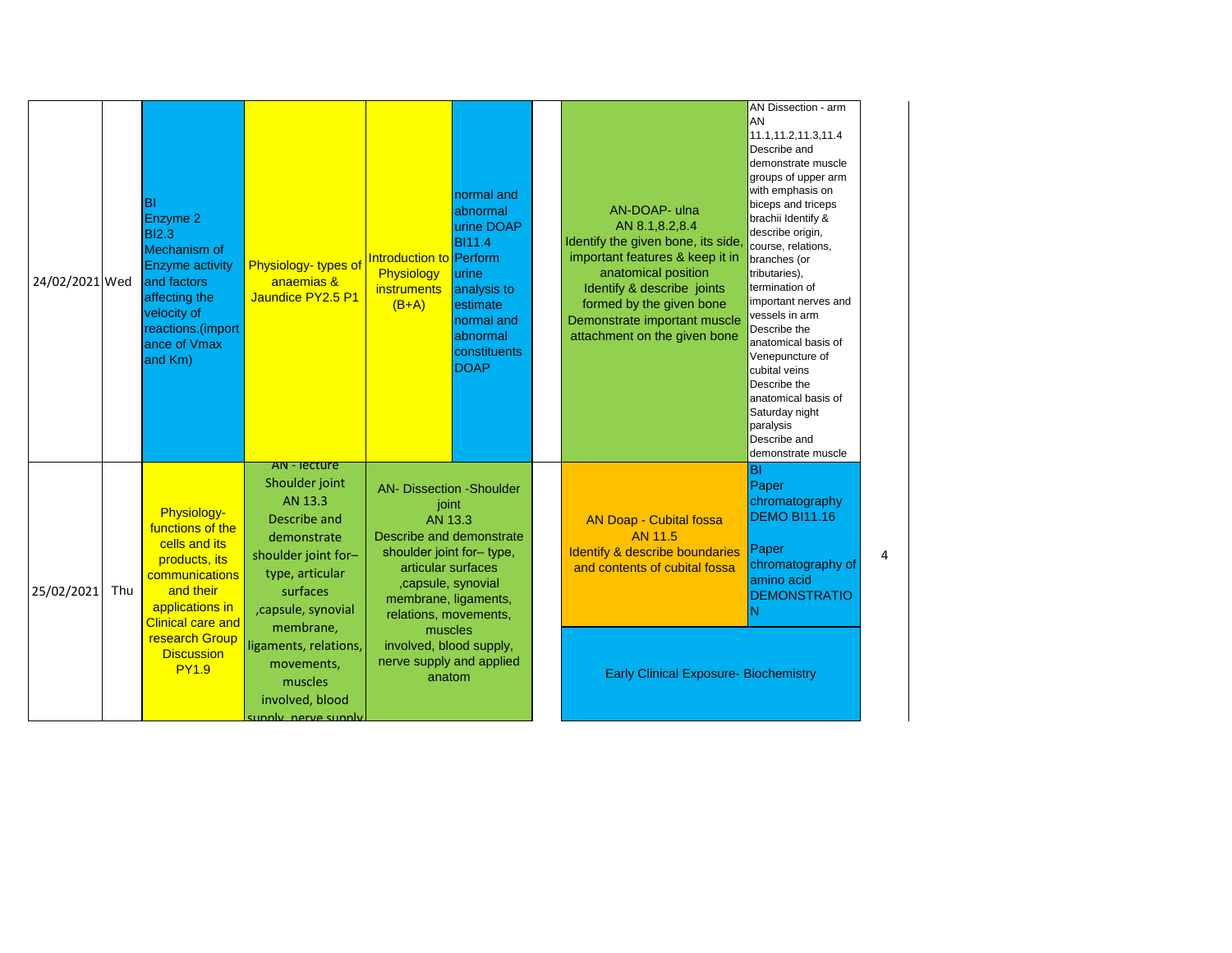| 26/02/2021 | Fri | <b>Physiology-</b><br>types of<br>anaemias &<br>Jaundice PY2.5<br>P2                                                                                                                                                                                                                                                                                       | AN- Lecture: Front of<br>forearam, flexor<br>retinaculum & carpal<br>tunnel syndrome<br>AN12.1,12.2,12.3,12.4<br>Describe and<br>demonstrate<br>important muscle<br>groups of ventral<br>forearm with<br>attachments, nerve<br>supply and actions<br>Identify & describe<br>origin, course,<br>relations, branches (or<br>tributaries),<br>termination of<br>important nerves and<br>vessels of forearm<br>Identify & describe<br>flexor retinaculum<br>with its attachments<br>Explain anatomical<br>basis of carpal tunnel<br>syndrome | AN- Dissection - cubital<br>fossa<br>AN 11.5Identify & describe<br>boundaries and contents of<br>cubital fossa |                                                                                                                                                                                                     | <b>BI</b><br>Enzyme 3- SDL<br><b>BI2.4</b><br><b>Types of Enzyme inhibitors</b><br>with examples and Role as<br>poisons and therapeutic drugs<br><b>INT PATH&amp;GM</b> | <b>Physiology</b> (Tutoria<br>I/SGD/SDL)<br><b>Erythro Poisis</b> |
|------------|-----|------------------------------------------------------------------------------------------------------------------------------------------------------------------------------------------------------------------------------------------------------------------------------------------------------------------------------------------------------------|------------------------------------------------------------------------------------------------------------------------------------------------------------------------------------------------------------------------------------------------------------------------------------------------------------------------------------------------------------------------------------------------------------------------------------------------------------------------------------------------------------------------------------------|----------------------------------------------------------------------------------------------------------------|-----------------------------------------------------------------------------------------------------------------------------------------------------------------------------------------------------|-------------------------------------------------------------------------------------------------------------------------------------------------------------------------|-------------------------------------------------------------------|
| 27/02/2021 | Sat | <b>Back of forearm</b><br>AN 12.11, 12.12<br>Identify, describe<br>and demonstrate<br>important muscle<br>groups of dorsal<br>forearm with<br>attachments,<br>nerve supply and<br>actions Identify &<br>describe origin,<br>course, relations,<br>branches (or<br>tributaries),<br>termination of<br>important nerves<br>and vessels of<br>back of forearm | <b>AN SDL Lecture-</b><br>Spaces in forearm<br>and hand<br>AN 12.10<br>Explain infection of<br>fascial spaces of<br>palm                                                                                                                                                                                                                                                                                                                                                                                                                 | CM - Leture<br>Indicators of<br>health<br>CM 1.7<br>Enumerate<br>and describe<br>health<br>indicators          | CM - Leture<br>Demography<br>Demographi<br>c cycle,<br>Population<br>trends-<br>World and<br>India<br>CM 9.1<br>Define and<br>describe the<br>principles of<br>Demography<br>Demographi<br>c cycle, | Physiology- the molecular basis<br>of resting membrane potential<br>and action potential in excitable<br>tissue PY1.8                                                   | <b>Sports</b>                                                     |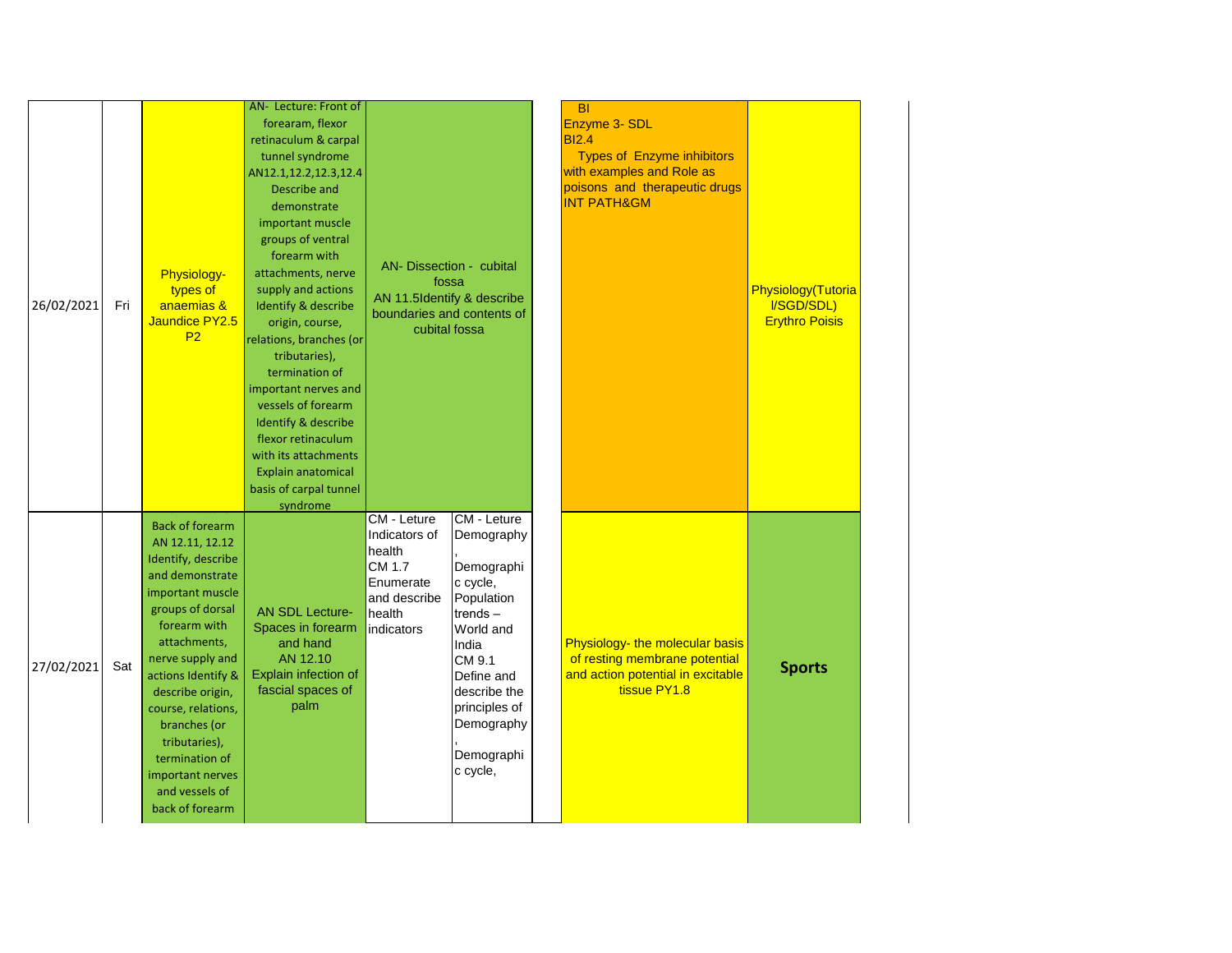| 28-Feb         | <b>SUNDAY</b> |                                                                                                                                                                                                            |                                                                                                                                                                                       |                                                                                                        |                                                                                                                                                               |  |                                                                                                                                                                                              |                                                                                                                                                                                                                                                                                       |  |  |  |
|----------------|---------------|------------------------------------------------------------------------------------------------------------------------------------------------------------------------------------------------------------|---------------------------------------------------------------------------------------------------------------------------------------------------------------------------------------|--------------------------------------------------------------------------------------------------------|---------------------------------------------------------------------------------------------------------------------------------------------------------------|--|----------------------------------------------------------------------------------------------------------------------------------------------------------------------------------------------|---------------------------------------------------------------------------------------------------------------------------------------------------------------------------------------------------------------------------------------------------------------------------------------|--|--|--|
| Date           | Day           | 9:00 AM - 10:00 AM                                                                                                                                                                                         | 10:00AM - 11:00AM                                                                                                                                                                     | 11:00AM - 1:00 PM                                                                                      |                                                                                                                                                               |  | 2:00 PM -3:00 PM                                                                                                                                                                             | 3:00 PM - 5:00 PM                                                                                                                                                                                                                                                                     |  |  |  |
| 01/03/2021     | Mon           | AN - Lecture -<br>Histology: Cell &<br>Cell junctions,<br>micrscope<br>handling                                                                                                                            | Physiology-<br>structure and<br>functions of a<br>neuron and<br>neuroglia; Discuss<br><b>Nerve Growth</b><br><b>Factor &amp; other</b><br>growth<br>factors/cytokines<br><b>PY3.1</b> | $PY(DOAP) -$<br>Microscope<br>$PY(DOAP) -$<br>Computer<br>assisted<br>learning<br>(3.18)<br>$(A+C)$    | normal and<br>abnormal<br>urine DOAP<br><b>BI11.4</b><br>Perform<br>urine<br>analysis to<br>estimate<br>normal and<br>abnormal<br>constituents<br><b>DOAP</b> |  | AN- ECE-Flexor and extensor retinaculum<br>AN 12.3, 12.14 Identify & describe flexor<br>retinaculum with its attachments<br>Identify & describe compartments deep to extensor<br>retinaculum |                                                                                                                                                                                                                                                                                       |  |  |  |
| 02/03/2021 Tue |               | <b>AN-Lecture -</b><br>Median nerve<br>AN 12.2 Identify<br>& describe<br>origin, course,<br>relations,<br>branches (or<br>tributaries),<br>termination of<br>important nerves<br>and vessels of<br>forearm | $\overline{B}$<br><b>BI2.5</b><br>Enzyme 4<br>The clinical utility of<br>various serum<br>enzymes as<br>markers of<br>pathological<br>conditions<br>(CD)<br><b>INT PATH &amp; GM</b>  | PY (DOAP)-<br>Microscope<br>PY (DOAP)-<br><b>Computer</b><br>assisted<br>learning<br>(3.18)<br>$(B+C)$ | <b>BI</b><br><b>Estimation of</b><br>SGOT/<br><b>SGPT</b><br><b>DOAP</b><br><b>BI11.13</b><br><b>Estimation of</b><br>SGOT/<br><b>SGPT</b>                    |  | AN - DOAP - Superficial palmar<br>arch & Palmar aponeurosis<br>AN 12.7 Identify & describe<br>course and branches of<br>important<br>blood vessels and nerves in<br>hand                     | <b>AN-Dissection:</b><br><b>Front of forearm</b><br>AN12.1,12.2,12.3,<br>12.4<br>Describe and<br>demonstrate<br>important muscle<br>groups of ventral<br>forearm with<br>attachments,<br>nerve supply and<br>actions<br>Identify & describe<br>origin, course,<br>relations, branches |  |  |  |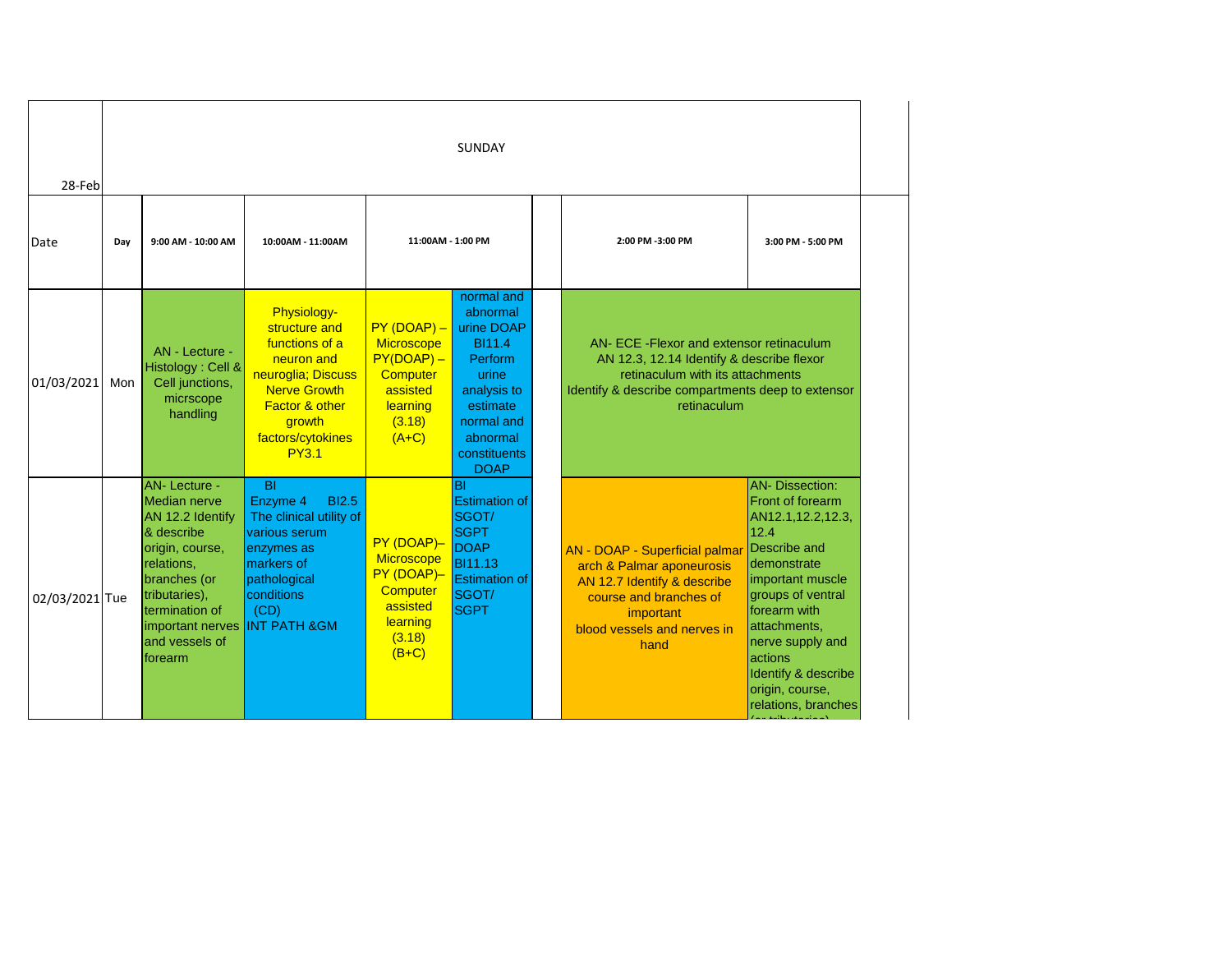| 03/03/2021 Wed |     | <b>BI</b><br>Enzyme 5<br><b>BI2.6</b><br>Use of enzymes<br>in laboratory<br>investigations<br>(Enzyme-based<br>assays)<br>(CD)<br>Nesting, INT<br><b>PATH&amp; GM</b> | Physiology-the<br>types, functions &<br>properties of nerve<br>fibers PY3.2<br>AN - Lecture -                                                                                                                                                                                                                                                                                              | $PY(DOAP) -$<br>Microscope<br>PY (DOAP)-<br>Computer<br>assisted<br>learning<br>(3.18)<br>$(B+A)$                                                                                                                                                    | BI<br><b>Estimation of</b><br>SGOT/<br><b>SGPT</b><br>DOAP<br><b>BI11.13</b><br><b>Estimation of</b><br>SGOT/<br><b>SGPT</b> | AN-DOAP- Carpals and<br>metacarpals<br>AN 8.1,8.2,8.4,8.5,8.6<br>Identify the given bone, its side, Identify, describe<br>important features & keep it in<br>anatomical position<br>Identify & describe joints<br>formed by the given bone<br>Demonstrate important muscle<br>attachment on the given bone<br>Identify and name various<br>bones in articulated hand,<br>Specify the parts of<br>metacarpals & phalanges,<br>enumerate the peculiarities of<br>pisiform<br>Describe scaphoid fracture and nerves and | <b>AN</b> - Dissection-<br><b>Back of forearm</b><br>AN 12.11, 12.12<br>and demonstrate<br>important muscle<br>groups of dorsal<br>forearm with<br>attachments,<br>nerve supply and<br>actions Identify &<br>describe origin,<br>course, relations,<br>branches (or<br>tributaries), termina<br>tion of important |
|----------------|-----|-----------------------------------------------------------------------------------------------------------------------------------------------------------------------|--------------------------------------------------------------------------------------------------------------------------------------------------------------------------------------------------------------------------------------------------------------------------------------------------------------------------------------------------------------------------------------------|------------------------------------------------------------------------------------------------------------------------------------------------------------------------------------------------------------------------------------------------------|------------------------------------------------------------------------------------------------------------------------------|----------------------------------------------------------------------------------------------------------------------------------------------------------------------------------------------------------------------------------------------------------------------------------------------------------------------------------------------------------------------------------------------------------------------------------------------------------------------------------------------------------------------|-------------------------------------------------------------------------------------------------------------------------------------------------------------------------------------------------------------------------------------------------------------------------------------------------------------------|
| 04/03/2021     | Thu | Physiology-<br><b>WBC</b> formation<br>(granulopoiesis)<br>and its regulation<br><b>PY2.6</b>                                                                         | Embryology: Intro.<br>To embryology,<br>menstrual cycle,<br>Gametogenesis<br>AN76.1,76.2 &77.1<br>to77.3<br>Describe the stages<br>of human life<br><b>Explain the terms-</b><br>phylogeny,<br>ontogeny, trimester,<br>viability<br>Describe the uterine<br>changes occurring<br>during the<br>menstrual cycle<br>Describe the<br>synchrony between<br>the ovarian and<br>menstrual cycles | AN Dissection - Front of<br>Hand<br>AN 12.5,12.6,12.9<br>muscles of hand. Also<br>describe movements of<br>thumb and muscles involved<br>Identify & describe fibrous<br>flexor sheaths, ulnar bursa,<br>radial bursa and digital<br>synovial sheaths | Identify & describe small                                                                                                    | Bl<br>Interpretation of laboratory results<br>(ECE & CD)<br><b>BI2.7</b><br>Normal range of various enzymes and Interpretion<br>of laboratory results & clinical utility of various<br>enzymes as markers of pathological conditions<br>Nesting, INT PATH& GM                                                                                                                                                                                                                                                        |                                                                                                                                                                                                                                                                                                                   |

1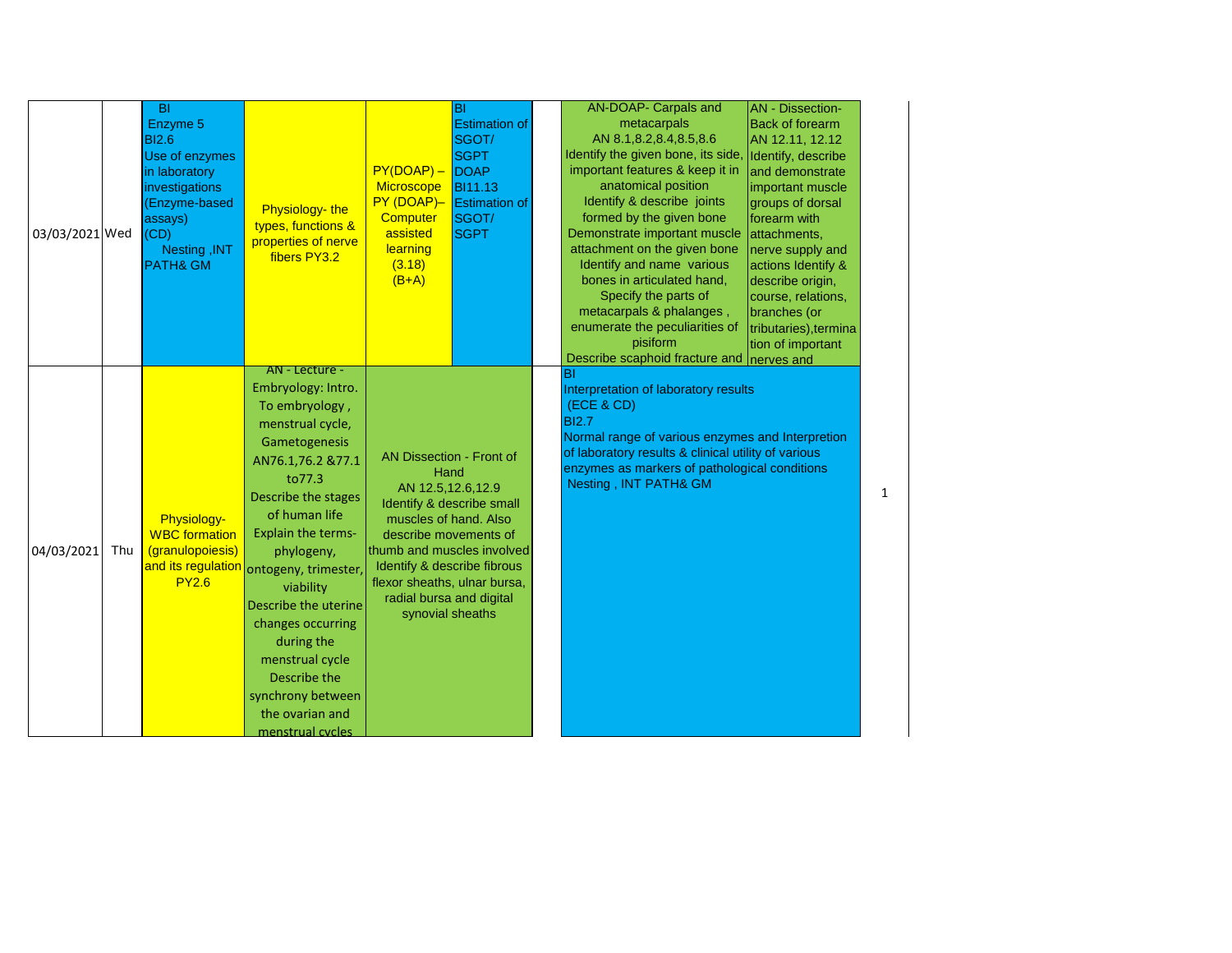| 05/03/2021 | Fri | Physiology-<br>degeneration<br>and regeneration<br>in peripheral<br>nerves PY3.3 | AN-Lecture- wrist<br>joint & elbow joint<br>AN 13.3,11.6<br>Identify & describe<br>the type, articular<br>surfaces, capsule,<br>synovial membrane,<br>ligaments, relations,<br>movements, blood<br>and nerve supply of<br>elbow & wrist joint<br>Describe the<br>anastomosis around<br>the elbow joint | AN Dissection - Front of<br>Hand<br>AN 12.5, 12.6, 12.9<br>Identify & describe small<br>muscles of hand.<br>of thumb and muscles<br>involved Identify & describe<br>fibrous flexor sheaths, ulnar<br>bursa, radial bursa and<br>digital synovial sheaths | Also describe movements                                                                                                                                                                                                                  | <b>Early Clinical Exposure- Physiology (1st Friday)</b>                                                              |                                                                                                                                                                                                                                                                                                             |
|------------|-----|----------------------------------------------------------------------------------|--------------------------------------------------------------------------------------------------------------------------------------------------------------------------------------------------------------------------------------------------------------------------------------------------------|----------------------------------------------------------------------------------------------------------------------------------------------------------------------------------------------------------------------------------------------------------|------------------------------------------------------------------------------------------------------------------------------------------------------------------------------------------------------------------------------------------|----------------------------------------------------------------------------------------------------------------------|-------------------------------------------------------------------------------------------------------------------------------------------------------------------------------------------------------------------------------------------------------------------------------------------------------------|
| 06/03/2021 | Sat | AN - lecture -<br>Revision:<br>shoulder joint                                    | <b>AN Lecture-</b><br>Revision: spaces in<br>forearm and hand                                                                                                                                                                                                                                          | CM - Leture<br>Health<br>Problem of<br>World $-$<br>Urban and<br>Rural - Indian Enumerate<br>Health.                                                                                                                                                     | CM - Leture<br>Fertility and<br>factors<br>affecting it<br>CM 10.7<br>and describe<br>the basis<br>and<br>principles of<br>the Family<br>Welfare<br>Program<br>including the<br>organization,<br>technical and<br>operational<br>aspects | Physiology- blood groups and<br>the clinical importance of blood<br>grouping, blood banking and<br>transfusion PY2.9 | <b>AN Dissection - Back</b><br>of Hand<br>AN 12.5,12.6,12.9<br><b>Identify &amp; describe</b><br>small muscles of<br>hand. Also describe<br>movements of<br>thumb and muscles<br>involved Identify &<br>describe fibrous<br>flexor sheaths, ulnar<br>bursa, radial bursa<br>and digital synovial<br>sheaths |
| 07-Mar     |     |                                                                                  |                                                                                                                                                                                                                                                                                                        |                                                                                                                                                                                                                                                          | SUNDAY                                                                                                                                                                                                                                   |                                                                                                                      |                                                                                                                                                                                                                                                                                                             |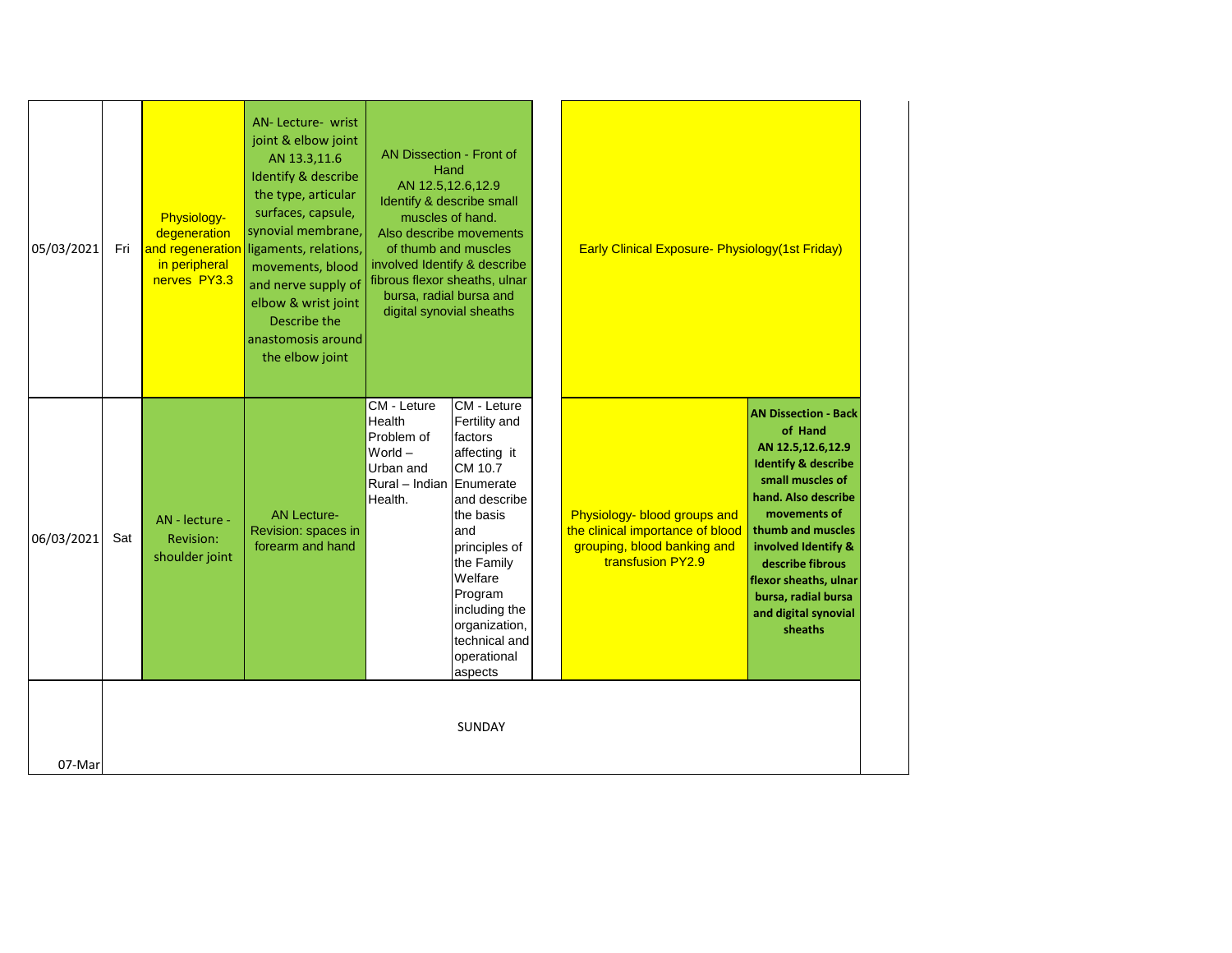| Date       | Day | 9:00 AM - 10:00 AM                                                                                                                                                                                                                                                                                                                                                                                                                                                                               | 10:00AM - 11:00AM                                                              | 11:00AM - 1:00 PM                                                                                                   |                                                                                                                               | 2:00 PM -3:00 PM                                                                                                                                                                                                                   | 3:00 PM - 5:00 PM                                                               |
|------------|-----|--------------------------------------------------------------------------------------------------------------------------------------------------------------------------------------------------------------------------------------------------------------------------------------------------------------------------------------------------------------------------------------------------------------------------------------------------------------------------------------------------|--------------------------------------------------------------------------------|---------------------------------------------------------------------------------------------------------------------|-------------------------------------------------------------------------------------------------------------------------------|------------------------------------------------------------------------------------------------------------------------------------------------------------------------------------------------------------------------------------|---------------------------------------------------------------------------------|
| 08/03/2021 | Mon | AN - Lecture -<br>Revision: arm &<br><b>Musculocutaneous</b><br>nerve<br><b>JAN</b><br>11.1, 11.2, 11.3, 11.<br>Describe and<br>Idemonstrate<br>muscle groups of<br>upper arm with<br>emphasis on<br>biceps and triceps<br><b>I</b> brachii<br>Identify & describe<br>origin, course,<br>relations, branches<br>(or tributaries),<br>termination of<br>important nerves<br>and vessels in arm<br><b>IDescribe the</b><br>anatomical basis<br>of Venepuncture of<br>cubital veins<br>Doceribo the | Physiology-different<br>types of muscle<br>fibres and their<br>structure PY3.7 | $PY(DOAP) -$<br><b>Estimation of</b><br>Hb(2.11)<br>PY(DOAP)-<br>Computer<br>assisted<br>learning<br>$(3.18) (A+C)$ | ΙBΙ<br><b>Estimation of</b><br>SGOT/<br><b>SGPT</b><br><b>DOAP</b><br><b>BI11.13</b><br><b>Estimation of</b><br>SGOT/<br>SGPT | AN - Revision: Clavicle &<br>Scapula<br>AN 8.1,8.2,8.3,8.4<br>Identify the given bone, its<br>side, important features & keep  4<br>it in anatomical position Identify $\log$ Describe and<br>Early Clinical Exposure (1st Monday) | AN - Dissection -<br><b>Revision: Arm</b><br><b>AN</b><br>11.1, 11.2, 11.3, 11. |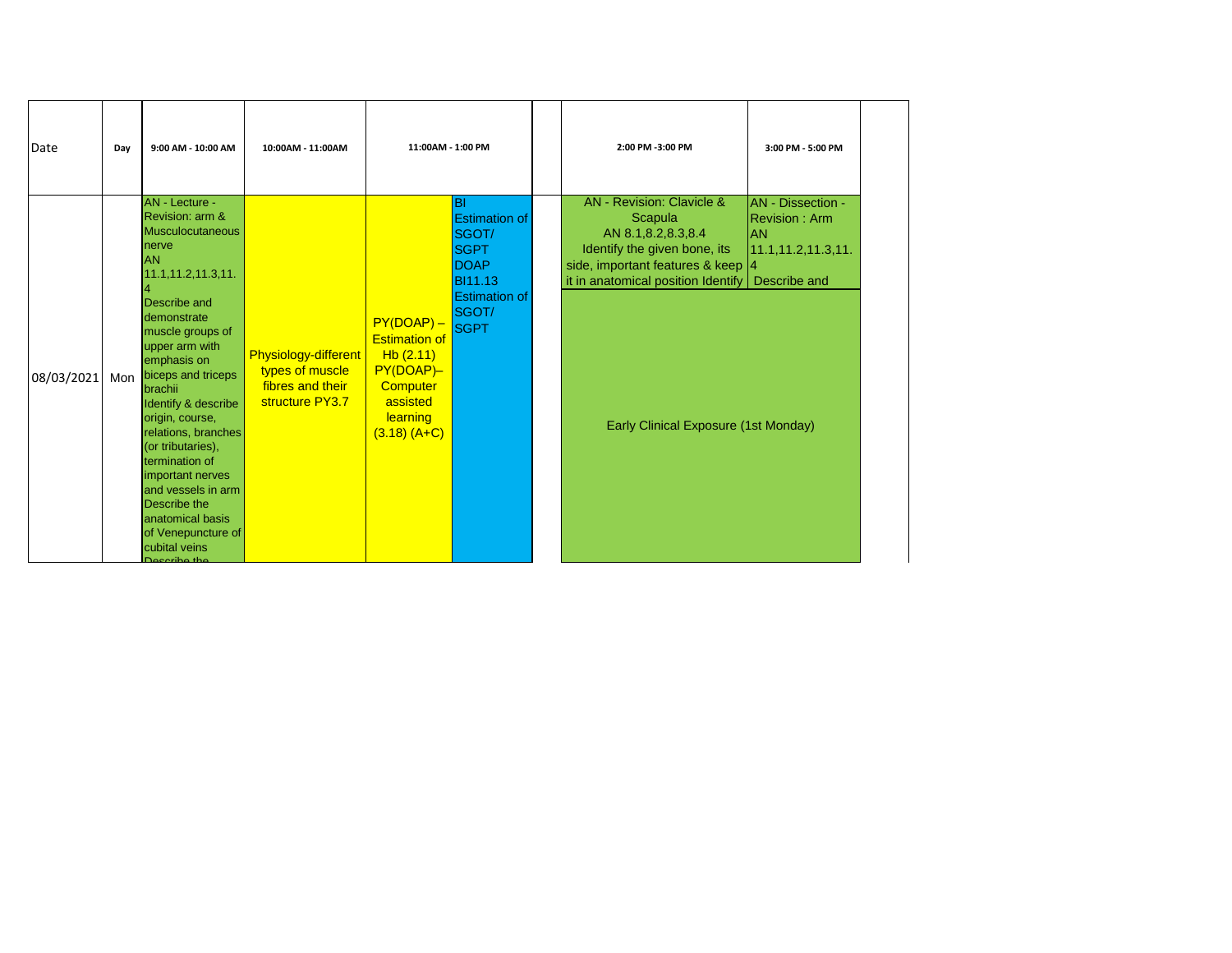| 09/03/2021 Tue |     | AN - Revision:<br>Humerus,<br>Radius & Ulna<br><b>AN</b><br>8.1,8.2,8.3,8.4<br>Identify the given manifestations<br>bone, its side,<br>important<br>features & keep<br>it in anatomical<br>position<br>Identify &<br>describe joints<br>formed by the<br>given bone<br>Demonstrate<br>important muscle<br>attachment on<br>the given bone | <b>BI</b><br><b>Vitamins 1</b><br><b>BI6.5</b><br><b>Biochemical role of</b><br>vitamins and<br>deficiency<br>classification,<br>sources, RDA of<br>water soluble<br>vitamins<br>(B1, B2, B3, B5) | PY(DOAP)-<br><b>Estimation of</b><br>Hb(2.11)<br>$PY(DOAP) -$<br>Computer<br>assisted<br>learning<br>$(3.18)$ (B+C) | BI<br><b>Estimation of</b><br>alkaline<br>phosphatase<br><b>DOAP</b><br><b>BI 11.14</b><br><b>Estimation of</b><br>alkaline<br>phosphatase | Physiology- the formation of<br>platelets, functions and<br>variations PY2.7 | AN - Dissection -<br>Revision:Front of<br>forearm & back of<br>forearm<br>AN12.1,12.2,12.3,12.<br>4, 12.11, 12.12<br>Describe and<br>demonstrate<br>important muscle<br>groups of ventral<br>forearm with<br>attachments, nerve<br>supply and actions<br>Identify & describe<br>origin, course,<br>relations, branches<br>(or tributaries),<br>termination of<br>important nerves and<br>vessels of forearm<br>Identify, describe<br>and demonstrate<br>important muscle<br>groups of dorsal<br>forearm with<br>attachments, nerve<br>supply and actions<br>Identify & describe<br>origin, course,<br>relations, branches<br>(or tributaries), |   |
|----------------|-----|-------------------------------------------------------------------------------------------------------------------------------------------------------------------------------------------------------------------------------------------------------------------------------------------------------------------------------------------|---------------------------------------------------------------------------------------------------------------------------------------------------------------------------------------------------|---------------------------------------------------------------------------------------------------------------------|--------------------------------------------------------------------------------------------------------------------------------------------|------------------------------------------------------------------------------|------------------------------------------------------------------------------------------------------------------------------------------------------------------------------------------------------------------------------------------------------------------------------------------------------------------------------------------------------------------------------------------------------------------------------------------------------------------------------------------------------------------------------------------------------------------------------------------------------------------------------------------------|---|
| 10/03/2021 Wed |     | ΙBΙ<br>Vitamins BI6.5<br>Biochemical role,<br>deficiency<br>manifestations,<br>sources and                                                                                                                                                                                                                                                | Physiology-action<br>potential and its<br>properties in<br>different muscle<br>types (skeletal &<br>smooth) PY3.8                                                                                 | $PY(DOAP) -  BI $<br>Hb(2.11)<br><b>Computer</b><br>assisted                                                        | <b>Estimation of Estimation of</b><br>alkaline<br>$PY(DOAP) -$ phosphatase<br><b>DOAP</b><br><b>BI</b> 11.14                               | Anatomy(SGD)                                                                 | Anatomy<br>(Dissection/Histolo<br>gy)                                                                                                                                                                                                                                                                                                                                                                                                                                                                                                                                                                                                          |   |
| 11/03/2021     | Thu |                                                                                                                                                                                                                                                                                                                                           | Holiday                                                                                                                                                                                           |                                                                                                                     |                                                                                                                                            | Maha Shivratri                                                               |                                                                                                                                                                                                                                                                                                                                                                                                                                                                                                                                                                                                                                                | 2 |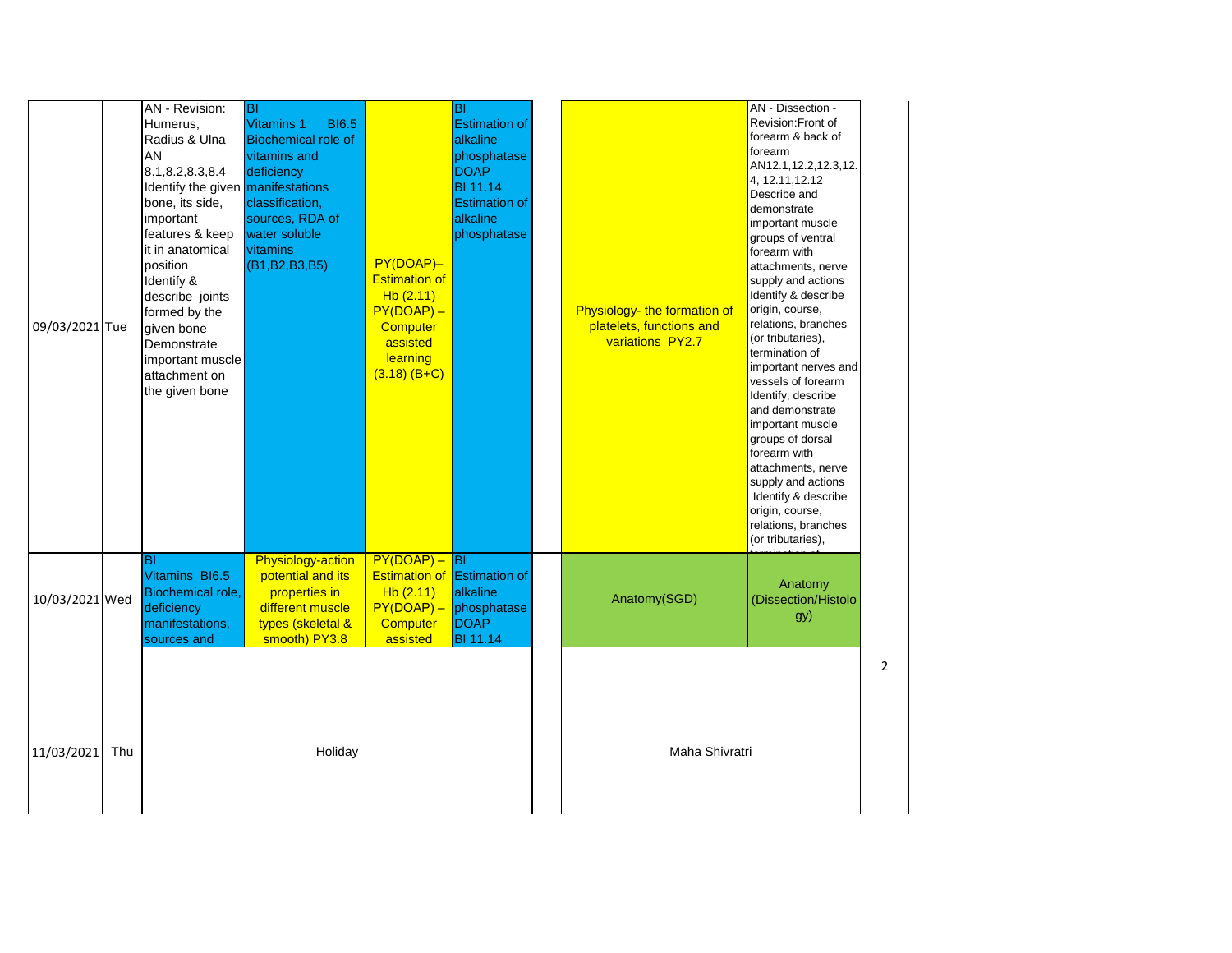| 12/03/2021 | Fri | Physiology-<br>classify different<br>types of<br>immunity.<br>Describe the<br>development of<br>immunity and its<br>regulation<br><b>PY2.10 P1</b>                          | AN - Lecture:<br><b>Revision - Front &amp;</b><br>back of forearm<br>AN12.1,12.2,12.3,12<br>.4, 12.11, 12.12<br>Describe and<br>demonstrate<br>important muscle<br>groups of ventral<br>forearm with<br>attachments, nerve<br>supply and actions<br>Identify & describe<br>origin, course,<br>relations, branches<br>(or tributaries),<br>termination of<br>important nerves<br>and vessels of<br>forearm<br>Identify, describe<br>and demonstrate<br>important muscle<br>groups of dorsal<br>forearm with<br>attachments nerve | AN - Dissection - Revision:<br>AN 12.5,12.6,12.9<br>muscles of hand.<br>thumb and muscles involved<br>Identify & describe fibrous<br>flexor sheaths, ulnar bursa,<br>radial bursa and digital<br>synovial sheaths | Front & back of Hand<br>Identify & describe small<br>Also describe movements of                                                                                          | <b>BI</b><br>Interpretion of laboratory results<br>& clinical utility of various<br>enzymes SGD BI2.7<br>Normal range of various<br>enzymes and Interpretion of<br>laboratory results & clinical<br>utility of various enzymes as<br>markers of pathological<br>conditions<br>Nesting, INT PATH& GM | Physiology(Tutoria<br>I/SGD/SDL)<br><b>Immunity</b> |
|------------|-----|-----------------------------------------------------------------------------------------------------------------------------------------------------------------------------|---------------------------------------------------------------------------------------------------------------------------------------------------------------------------------------------------------------------------------------------------------------------------------------------------------------------------------------------------------------------------------------------------------------------------------------------------------------------------------------------------------------------------------|-------------------------------------------------------------------------------------------------------------------------------------------------------------------------------------------------------------------|--------------------------------------------------------------------------------------------------------------------------------------------------------------------------|-----------------------------------------------------------------------------------------------------------------------------------------------------------------------------------------------------------------------------------------------------------------------------------------------------|-----------------------------------------------------|
| 13/03/2021 | Sat | AN-SDL - ulnar<br>nerve<br>AN 12.2,12.3<br><b>Identify &amp;</b><br>describe origin,<br>course, relations<br>, branches (or<br>tributaries),<br>termination of<br>important | AN-SDL - Radial<br>nerve<br>AN 12.2, 12.13<br>Identify & describe<br>origin, course,<br>relations, branches<br>(or tributaries),<br>termination of<br>important nerves<br>and veccels of                                                                                                                                                                                                                                                                                                                                        | CM - Leture<br>Family<br>welfare and<br>Population<br>control.<br>CM 10.7<br>Enumerate<br>and describe<br>the basis and<br>principles of<br>the Family<br>Welfare                                                 | CM - Leture<br>Sociology-I<br>Concepts in<br>sociology<br>ICM 2.1<br>Describe the<br>steps and<br>perform<br>clinico socio-<br>cultural and<br>demographic<br>assessment | Physiology- the molecular basis<br>of muscle contraction in skeletal<br>and in smooth muscles PY3.9                                                                                                                                                                                                 | <b>Sports</b>                                       |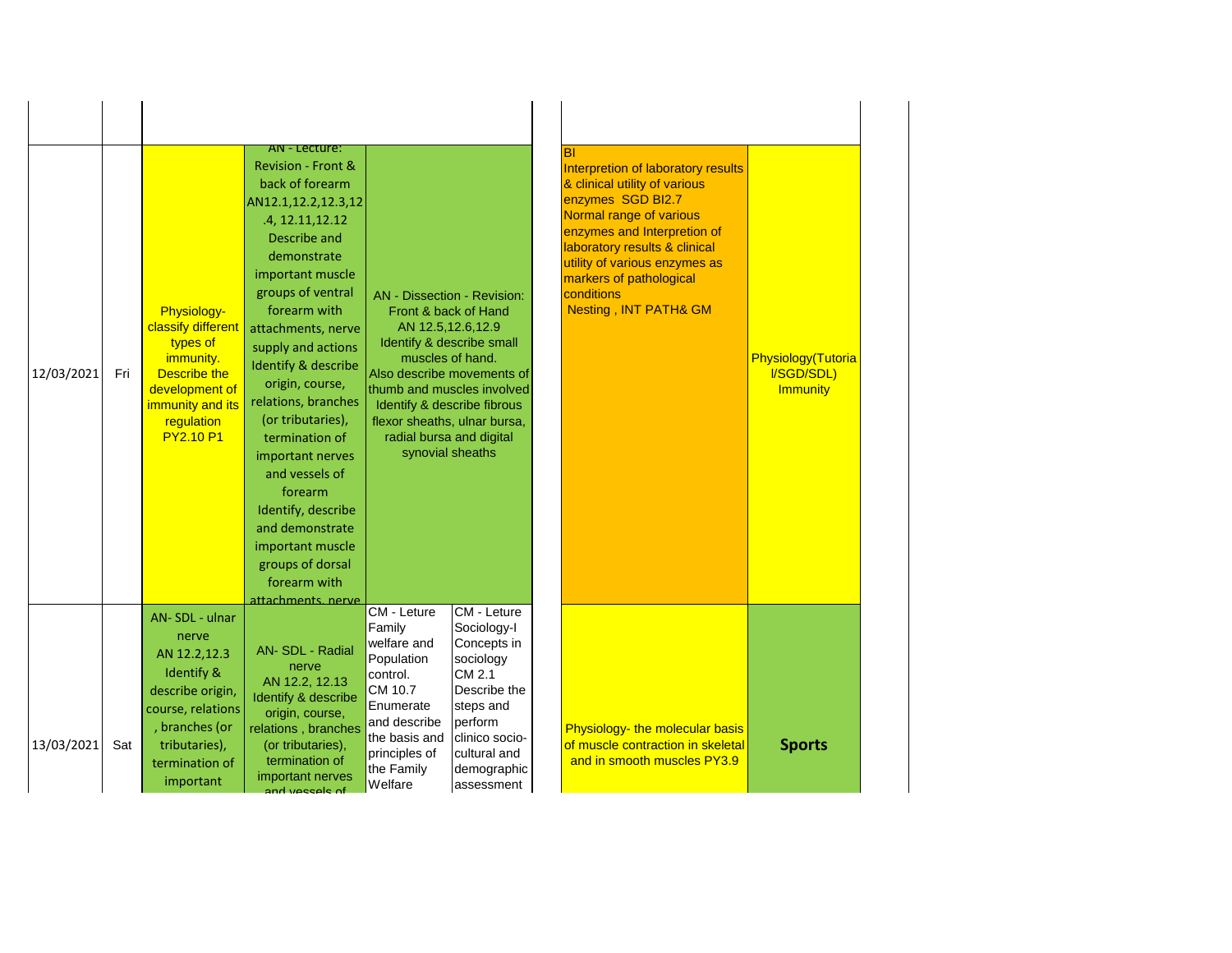|                |     | nerves and<br>vessels of<br>forearm describe<br>anatomical basis<br>of Claw hand                                                                                               | απα ν <del>ο</del> σσοσισ υπ<br>forearm describe<br>anatomical basis of<br>wrist drop                                                             | Program<br>including the<br>organization,<br>technical and<br>operational<br>aspects                                                           | of the<br>individual,<br>family and<br>community                                                                                     |                                                                                                                                                                                                                                          |                                                                                                                                                                                                                              |
|----------------|-----|--------------------------------------------------------------------------------------------------------------------------------------------------------------------------------|---------------------------------------------------------------------------------------------------------------------------------------------------|------------------------------------------------------------------------------------------------------------------------------------------------|--------------------------------------------------------------------------------------------------------------------------------------|------------------------------------------------------------------------------------------------------------------------------------------------------------------------------------------------------------------------------------------|------------------------------------------------------------------------------------------------------------------------------------------------------------------------------------------------------------------------------|
| 14-Mar         |     |                                                                                                                                                                                |                                                                                                                                                   |                                                                                                                                                | SUNDAY                                                                                                                               |                                                                                                                                                                                                                                          |                                                                                                                                                                                                                              |
| Date           | Day | 9:00 AM - 10:00 AM                                                                                                                                                             | 10:00AM - 11:00AM                                                                                                                                 | 11:00AM - 1:00 PM                                                                                                                              |                                                                                                                                      | 2:00 PM -3:00 PM                                                                                                                                                                                                                         | 3:00 PM - 5:00 PM                                                                                                                                                                                                            |
| 15/03/2021     | Mon | AN-Lecture: -<br>Histology-<br>Epithelium - I<br>AN 65.1,65.2<br><b>Identify</b><br>epithelium under<br>the microscope<br>& describe the<br>various types<br>that correlate to | Physiology- classify<br>different types of<br>immunity. Describe<br>the development of<br>immunity and its<br>regulation PY2.10<br>P <sub>2</sub> | $PY(DOAP) -$<br><b>Differential</b><br>leukocyte<br>count (2.11)<br>$PY(DOAP) -$<br>Computer<br>assisted<br>learning                           | ΙBΙ<br><b>Estimation of</b><br>alkaline<br>phosphatase<br>DOAP<br><b>BI</b> 11.14<br><b>Estimation of</b><br>alkaline<br>phosphatase | AN-DOAP - Radio ulnar joints<br>AN 13.3<br>Identify & describe the type,<br>articular surfaces, capsule,<br>synovial membrane, ligaments<br>relations, movements, blood<br>and nerve supply of proximal<br>and distal radio-ulnar joints | <b>AN- Dissection:</b><br>Radial nerve and<br>ulnar nerve<br><b>AN 12.2</b><br>Identify & describe<br>origin, course,<br>relations,<br>branches (or<br>tributaries),<br>termination of<br>important nerves<br>and vessels of |
|                |     | its function<br>Describe the<br>ultrastructure of<br>epithelium                                                                                                                |                                                                                                                                                   | (3.18)<br>$(A+C)$                                                                                                                              |                                                                                                                                      | Early Clinical Exposure (1st Monday)                                                                                                                                                                                                     |                                                                                                                                                                                                                              |
| 16/03/2021 Tue |     | AN- lecture - 1st BI<br>Carpometacarpa Vitamin 2<br>I Joint<br>AN 13.3<br>Identify &<br>describe the<br>type, articular<br>surfaces,<br>capsule, synovial<br>membrane,         | <b>BI6.5</b><br>Biochemical role,<br>deficiency<br>manifestations,<br>sources, RDA of<br><b>FAT soluble</b><br>vitamins                           | PY (DOAP)-<br><b>Differential</b><br>leukocyte<br>count (2.11)<br>$PY(DOAP) -$<br><b>Computer</b><br>assisted<br>learning<br>(3.18)<br>$(B+C)$ | BI<br>Formative<br><b>Assesment</b><br>for abnormal<br>urine under<br>various<br>pathological<br>conditions                          | Physiology-the mode of muscle Joint, wrist joint<br>contraction (isometric and<br>isotonic) PY3.10 energy source Identify & describe<br>and muscle metabolism PY3.11 the type, articular                                                 | <b>AN Dissection -</b><br>1st<br>Carpometacarpal<br><b>AN 13.3</b><br>surfaces, capsule,<br>synovial<br>membrane,                                                                                                            |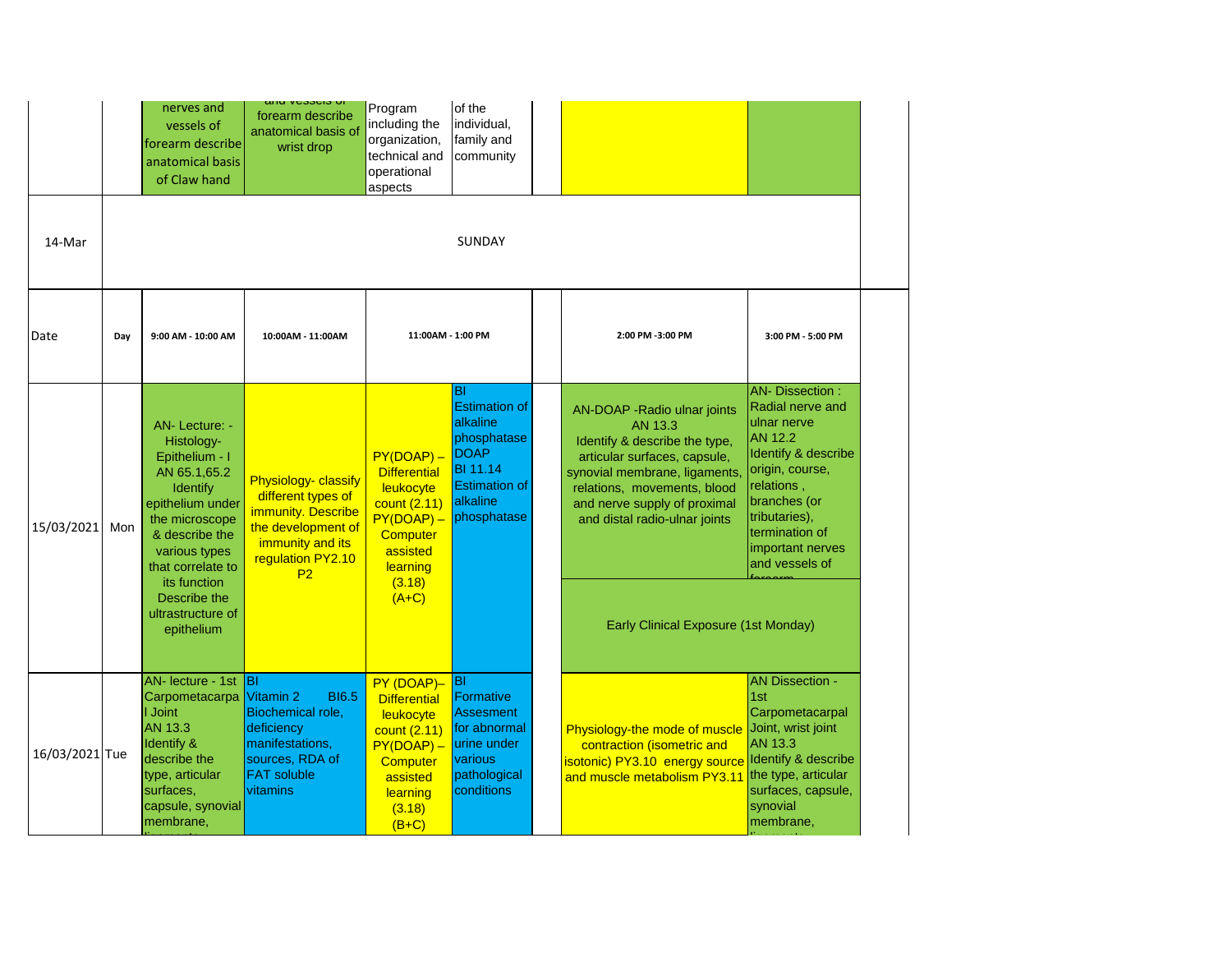| 17/03/2021 Wed | ΙBΙ<br><b>Vitamins</b><br>Tutorial | Physiology-the<br>physiological basis<br>of hemostasis and,<br>anticoagulants.<br><b>Describe bleeding &amp;</b><br>clotting disorders<br>(Hemophilia,<br>purpura) PY2.8<br><b>Pathology Intigration</b>                                                     | $PY(DOAP) -$ Formative<br><b>Differential</b><br>leukocyte<br>count $(2.11)$<br>$PY(DOAP) -$<br>Computer<br>assisted<br>learning<br>(3.18)<br>$(A+B)$ | BI<br><b>Assesment</b><br>for abnormal<br>urine under<br><u>Ivarious</u><br>pathological<br>conditions | AN - DOAP - Intrinsic muscles<br>of hand<br>AN 12.5<br>Identify & describe small<br>muscles of hand. Describe<br>movements of thumb and<br>muscles involved                                                                                                                                                                                                                  | AN - Dissection -<br>Palmar and dorsal<br>interossei<br>AN 12.5<br>Identify & describe<br>small muscles of<br>hand. Describe<br>movements of<br>thumb and<br>muscles involved<br>(Histology practical)<br>Batch B) |
|----------------|------------------------------------|--------------------------------------------------------------------------------------------------------------------------------------------------------------------------------------------------------------------------------------------------------------|-------------------------------------------------------------------------------------------------------------------------------------------------------|--------------------------------------------------------------------------------------------------------|------------------------------------------------------------------------------------------------------------------------------------------------------------------------------------------------------------------------------------------------------------------------------------------------------------------------------------------------------------------------------|--------------------------------------------------------------------------------------------------------------------------------------------------------------------------------------------------------------------|
|                |                                    | AN Lecture - Embryology<br>Fertilisation, 2nd to 4th<br>week<br>AN 77.4 to 77.6<br>Describe the stages and<br>consequences of<br>fertilisation<br>Enumerate and describe<br>the anatomical<br>principles underlying<br>contraception<br>Describe teratogenic |                                                                                                                                                       |                                                                                                        | <b>AN-DOAP-- Xrays, surface</b><br>anatomy & living anatomy<br>AN 13.6, 13.7, 13.5<br>Identify & demonstrate<br>important bony landmarks of<br>upper limb: Jugular notch,<br>sternal angle, acromial angle,<br>spine of the scapula, vertebral<br>level of the medial end, Inferior<br>angle of the scapula<br>Identify & demonstrate surface<br>projection of: Cephalic and | <b>BI</b><br><b>Vitamins</b><br><b>BI6.5</b><br>Biochemical role,<br>deficiency<br>manifestations,<br>sources and RDA<br>Vit B6, B7, B12,<br>Folic acid and Vit<br>C<br><b>Nesting</b><br><b>GM</b>                |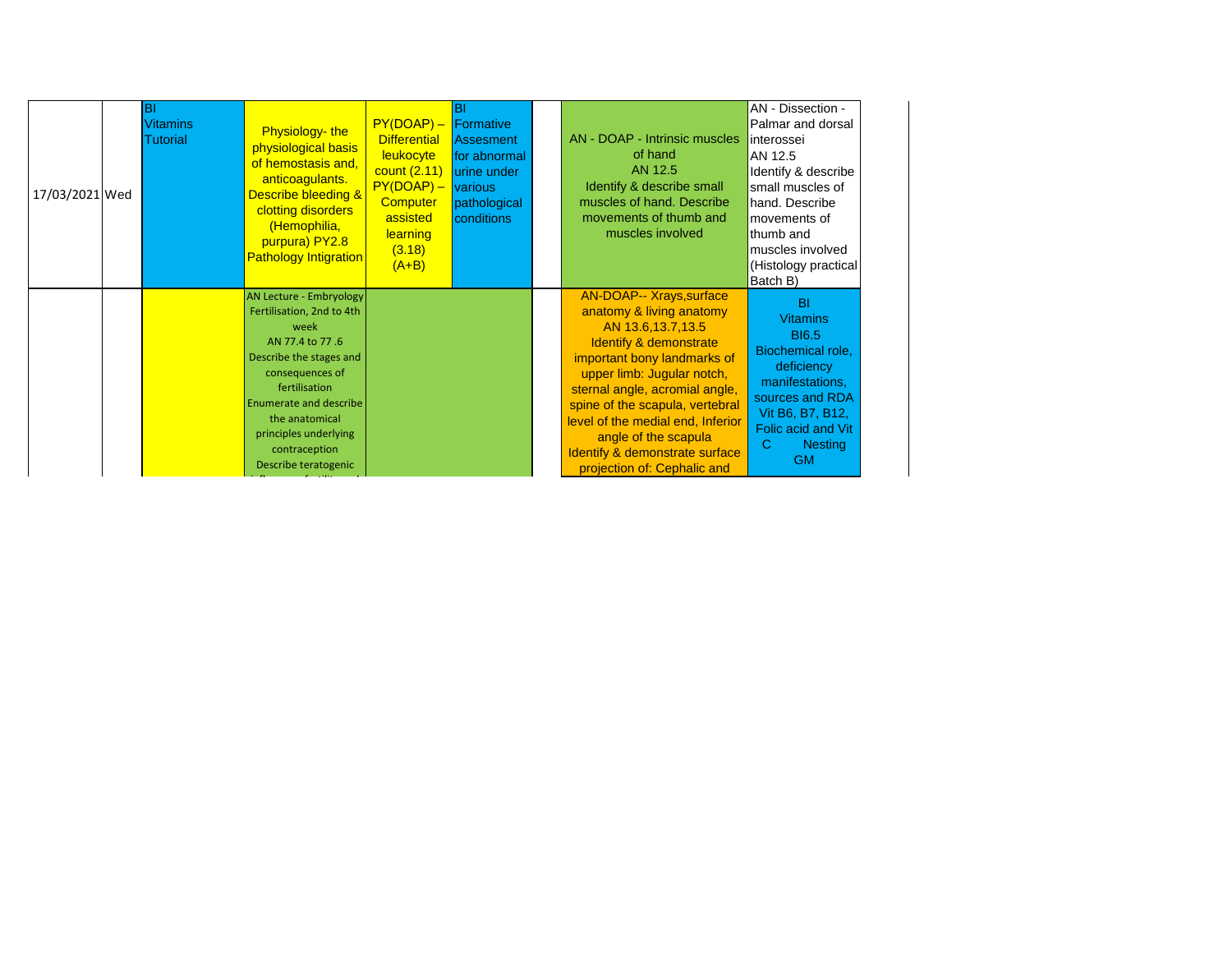| 18/03/2021 | Thu | Physiology-<br><b>Explain energy</b><br>source and<br>muscle<br>metabolism PY<br>3.11 | influences; fertility and<br>sterility, surrogate<br>motherhood, social<br>significance of "sex-<br>ratio".<br>AN 78.1 to 78.5<br>Describe cleavage and<br>formation of blastocyst<br>Describe the<br>development of<br>trophoblast<br>Describe the process of<br>implantation & common<br>abnormal sites of<br>implantation<br>Describe the formation<br>of extraembryonic<br>mesoderm and coelom,<br>bilaminar disc and<br>prochordal plate<br>Describe in brief<br>abortion; decidual<br>reaction, pregnancy test<br>AN 79.1 to 79.3 & 79.5<br>Describe the formation<br>& fate of the primitive<br>streak<br>Describe formation &<br>fate of notochord | <b>AN</b> - Dissection - Palmar and<br>dorsal interossei<br>AN 12.5<br>Identify & describe small<br>muscles of hand. Describe<br>movements of thumb and<br>muscles involved (Histology<br>practical Batch C) | <b>Early Clinical Exposure- Biochemistry</b>                                                                                                                           | 3 |
|------------|-----|---------------------------------------------------------------------------------------|------------------------------------------------------------------------------------------------------------------------------------------------------------------------------------------------------------------------------------------------------------------------------------------------------------------------------------------------------------------------------------------------------------------------------------------------------------------------------------------------------------------------------------------------------------------------------------------------------------------------------------------------------------|--------------------------------------------------------------------------------------------------------------------------------------------------------------------------------------------------------------|------------------------------------------------------------------------------------------------------------------------------------------------------------------------|---|
| 19/03/2021 | Fri | <b>Physiology -</b><br>Strength-<br>duration curve<br><b>PY 3.17</b>                  | AN - Lecture -<br>Revision                                                                                                                                                                                                                                                                                                                                                                                                                                                                                                                                                                                                                                 | <b>AN</b> - Dissection - Revision                                                                                                                                                                            | <b>BI</b><br>colorimetry<br>DEMO/SGD<br><b>BI11.6</b><br><b>Principles of colorimetry</b><br>Demo & SGD<br>Physiology(Tutoria<br><b>I/SGD/SDL) Nerve</b><br>Physiology |   |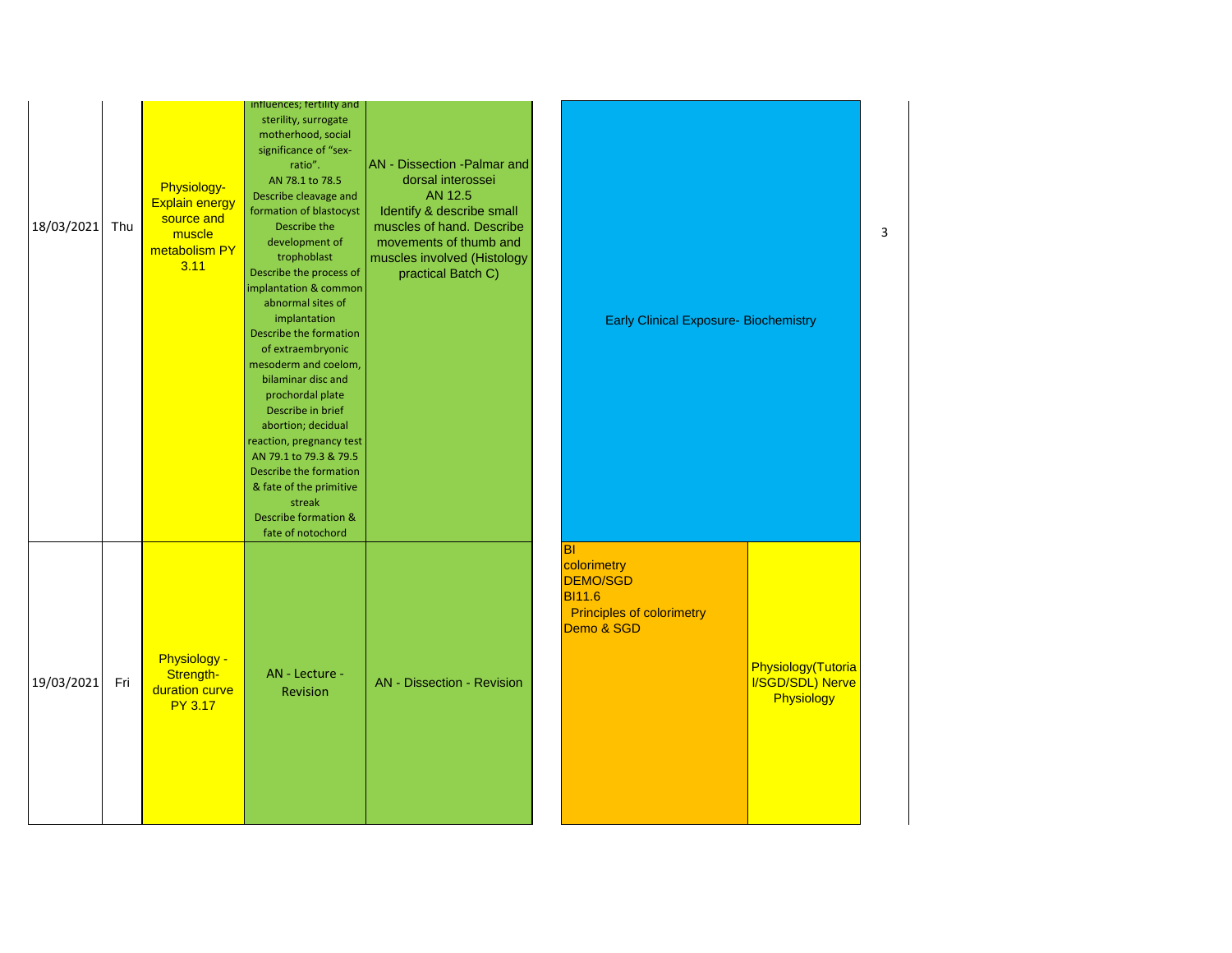| 20/03/2021<br>21-Mar | Sat | AN - lecture-<br><b>Revision: 1st</b><br>joint, wrist joint,<br>elbow joint | AN- lecture-<br><b>Revision: Radial</b><br>carpometacarpal nerve, median nerve (types), its<br>and ulnar nerve | CM - Leture<br>Sociology-II<br>Psychology,<br>introduction,<br>Group<br>Behavior,<br>Motivation<br>Personality.<br>CM 2.2<br>Describe the<br>socio-cultural<br>factors, family<br>role in health<br>and disease & assessment<br>demonstrate<br>in a simulated good health<br>environment<br>the correct<br>assessment<br>of socio-<br>economic<br>status | CM - Leture<br>Sociology -<br><b>III Social</b><br>factors<br>affecting<br>health and<br>disease<br>CM 2.3<br>Describe and<br>demonstrate<br>lin a<br>simulated<br>environment<br>Ithe<br>of barriers to<br>and health<br>seeking<br>behavior<br><b>SUNDAY</b> | Physiology- the functional<br>anatomy of respiratory tract<br><b>PY6.1</b> | <b>AN - Dissection -</b><br>intercostal space<br><b>AN</b><br>21.4,21.5,21.6,21.7,21<br>.8<br><b>Describe &amp;</b><br>demonstrate extent.<br>attachments,<br>direction of fibres,<br>nerve supply and<br>actions of intercostal<br>muscles<br><b>Describe &amp;</b><br>demonstrate origin,<br>course, relations and<br>branches of a typical<br>intercostal nerve<br><b>Mention origin, course</b><br>and branches/<br>tributaries of:<br>1) anterior & posterior<br>intercostal vessels<br>2) internal thoracic<br>vessels<br><b>Describe &amp;</b><br>demonstrate type, |
|----------------------|-----|-----------------------------------------------------------------------------|----------------------------------------------------------------------------------------------------------------|----------------------------------------------------------------------------------------------------------------------------------------------------------------------------------------------------------------------------------------------------------------------------------------------------------------------------------------------------------|----------------------------------------------------------------------------------------------------------------------------------------------------------------------------------------------------------------------------------------------------------------|----------------------------------------------------------------------------|----------------------------------------------------------------------------------------------------------------------------------------------------------------------------------------------------------------------------------------------------------------------------------------------------------------------------------------------------------------------------------------------------------------------------------------------------------------------------------------------------------------------------------------------------------------------------|
|                      |     |                                                                             |                                                                                                                |                                                                                                                                                                                                                                                                                                                                                          |                                                                                                                                                                                                                                                                |                                                                            |                                                                                                                                                                                                                                                                                                                                                                                                                                                                                                                                                                            |
| Date                 | Day | 9:00 AM - 10:00 AM                                                          | 10:00AM - 11:00AM                                                                                              | 11:00AM - 1:00 PM                                                                                                                                                                                                                                                                                                                                        |                                                                                                                                                                                                                                                                | 2:00 PM -3:00 PM                                                           | 3:00 PM - 5:00 PM                                                                                                                                                                                                                                                                                                                                                                                                                                                                                                                                                          |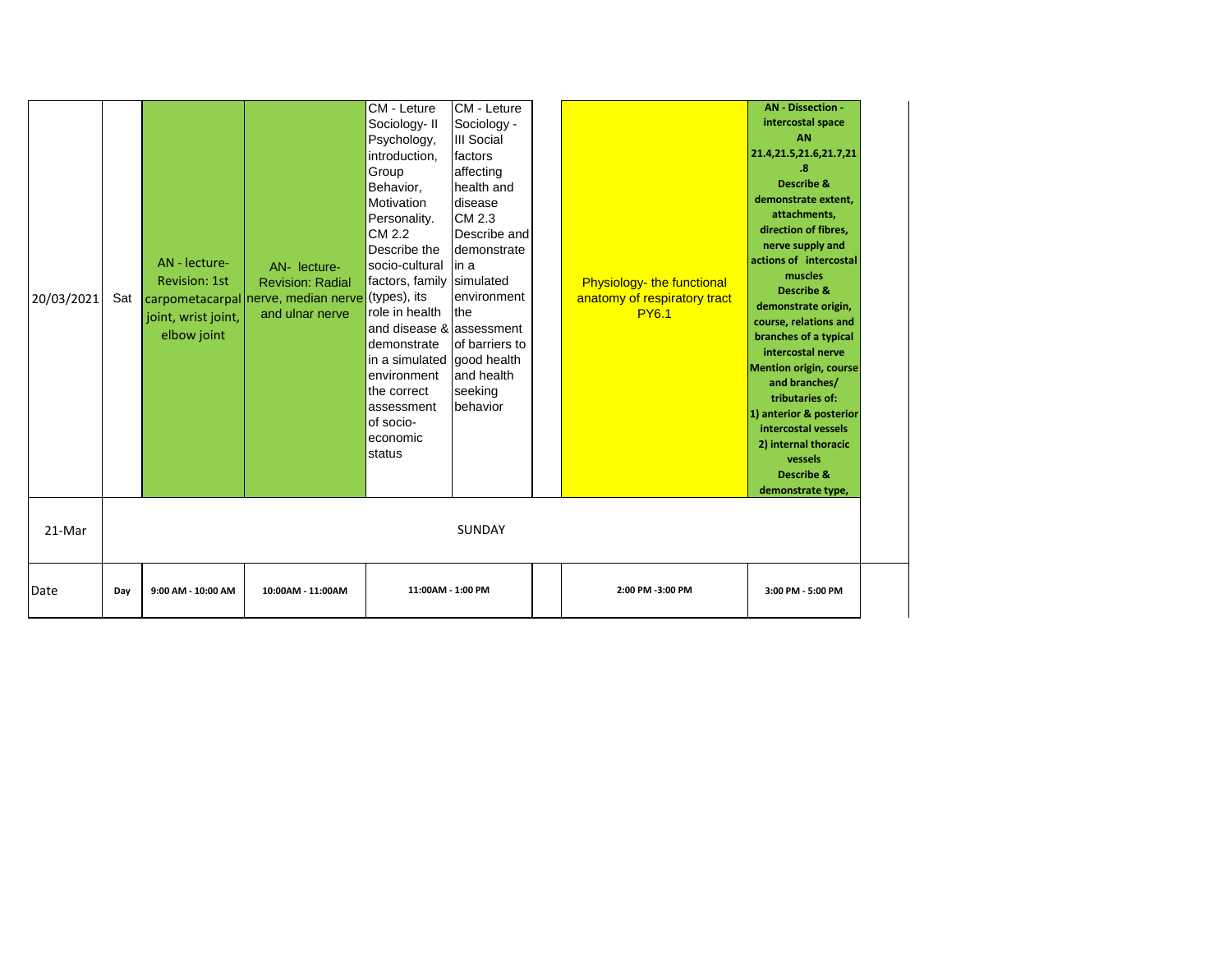| 22/03/2021 | Mon | AN - Lecture -<br>Epithelium - II<br>AN 65.1,65.2<br><b>Identify</b><br>epithelium under<br>the microscope<br>& describe the<br>various types<br>that correlate to<br>its function<br>Describe the<br>ultrastructure of<br>epithelium (INT<br>Pathology) | <b>Physiology- Explain</b><br>the gradation of<br>muscular activity,<br>Describe muscular<br>dystrophy:<br>myopathies Py 3.12<br>83.13 | $PY(DOAP) -$<br><b>Differential</b><br>leukocyte<br>count (2.11)<br>$PY(DOAP) -$<br>Computer<br>assisted<br>learning<br>$(3.18) (A+C)$ | <b>BI</b><br>Formative<br><b>Assesment</b><br>for abnormal<br>urine under<br>various<br>pathological<br>conditions |  | AN- DOAP - Thoracic inlet and AN - Dissection -<br><b>loutlet</b><br>AN 21.3<br>Describe & demonstrate the<br>boundaries of thoracic inlet,<br>cavity and outlet<br>Early Clinical Exposure (1st Monday) | intercostal space<br>IAN<br>21.4,21.5,21.6,21.7,2<br>11.8<br>Describe &<br>demonstrate extent,<br>attachments,<br>direction of fibres,<br>nerve supply and<br>actions of<br>intercostal muscles<br>Describe &<br>demonstrate origin,<br>course, relations and<br>branches of a typical<br>intercostal nerve<br>Mention origin,<br>course and<br>branches/tributaries<br>$I$ of:<br>1) anterior &<br>posterior intercostal<br>vessels<br>2) internal thoracic<br>vessels<br>Describe &<br>demonstrate type,<br>articular surfaces &<br>movements of<br>manubriosternal, |
|------------|-----|----------------------------------------------------------------------------------------------------------------------------------------------------------------------------------------------------------------------------------------------------------|----------------------------------------------------------------------------------------------------------------------------------------|----------------------------------------------------------------------------------------------------------------------------------------|--------------------------------------------------------------------------------------------------------------------|--|----------------------------------------------------------------------------------------------------------------------------------------------------------------------------------------------------------|------------------------------------------------------------------------------------------------------------------------------------------------------------------------------------------------------------------------------------------------------------------------------------------------------------------------------------------------------------------------------------------------------------------------------------------------------------------------------------------------------------------------------------------------------------------------|
|------------|-----|----------------------------------------------------------------------------------------------------------------------------------------------------------------------------------------------------------------------------------------------------------|----------------------------------------------------------------------------------------------------------------------------------------|----------------------------------------------------------------------------------------------------------------------------------------|--------------------------------------------------------------------------------------------------------------------|--|----------------------------------------------------------------------------------------------------------------------------------------------------------------------------------------------------------|------------------------------------------------------------------------------------------------------------------------------------------------------------------------------------------------------------------------------------------------------------------------------------------------------------------------------------------------------------------------------------------------------------------------------------------------------------------------------------------------------------------------------------------------------------------------|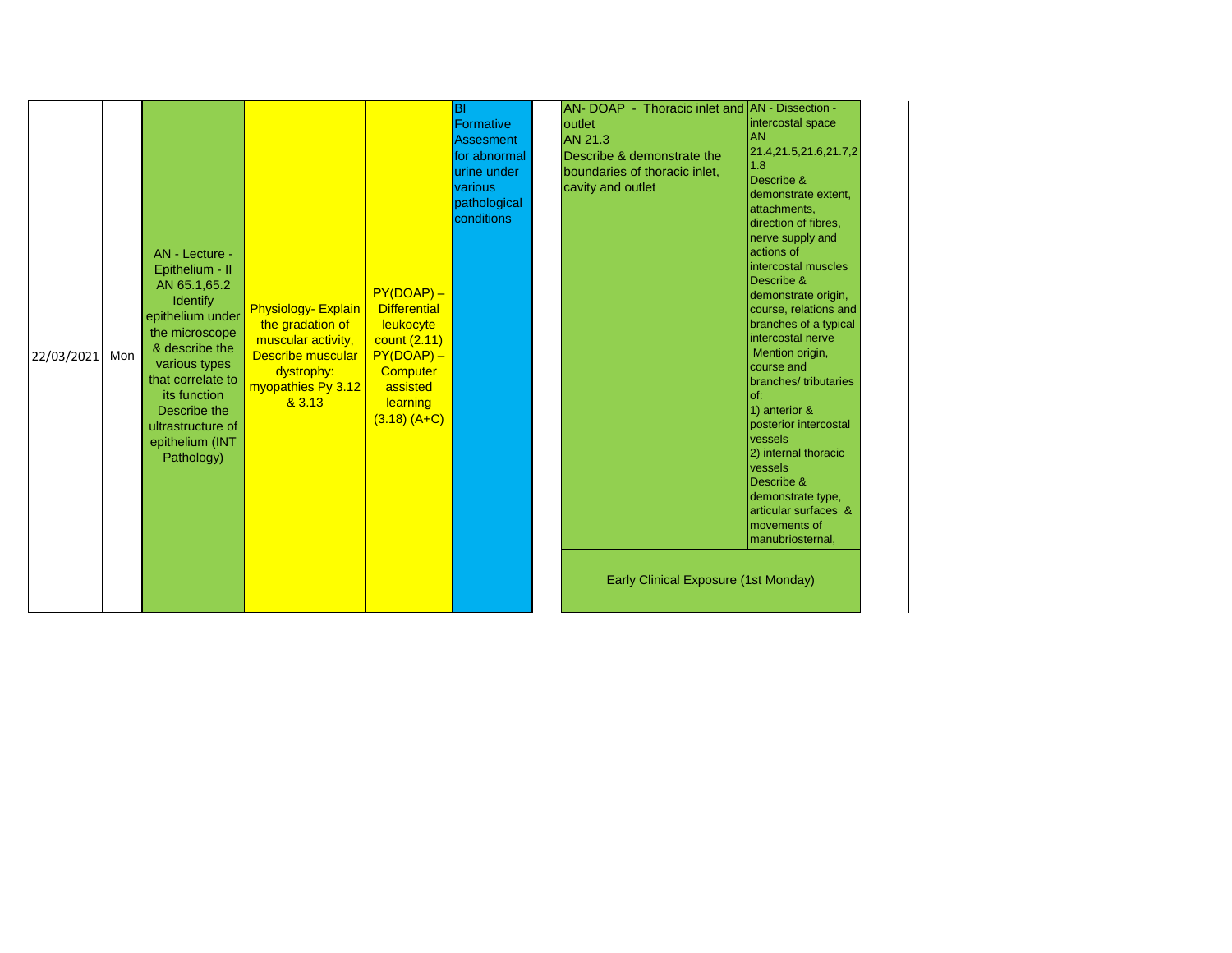| 23/03/2021 Tue | AN Lecture:<br>Intercostal space<br>AN<br>21.4,21.521.6,21.7<br>,21.8,21.9,21.10<br>Describe &<br>demonstrate<br>extent,<br>attachments,<br>direction of fibres.<br>nerve supply and<br>actions of<br>intercostal muscles phosphorylation<br>Describe &<br>demonstrate<br>origin, course,<br>relations and<br>branches of a<br>typical intercostal<br>nerve<br>Mention origin,<br>course and<br>branches/<br>Itributaries of:<br>1) anterior &<br>posterior<br>intercostal vessels<br>2) internal thoracic<br>vessels<br>Mention the origin,<br>course, relations | <b>BI</b><br><b>Electron transport</b><br>chain BI6.6<br>Biochemical<br>process of energy<br>deneration<br>enzymes,<br>coenzymes, electron<br>carriers, ETC and<br>mechanism of<br>oxidative | $PY(DOAP) -$<br><b>Differential</b><br>leukocyte<br>count (2.11)<br>$PY(DOAP) -$<br><b>Computer</b><br>assisted<br>learning<br>$(3.18)$ (B+C) | BI<br>Demostratio<br>n of Blood<br>Glucose<br>using<br>Glucometer |  | Physiology-the structure and<br>functions of digestive system<br><b>PY4.1</b> | AN - Dissection -<br>intercostal space<br>AN<br>21.4,21.5,21.6,21.7,2<br>1.8<br>Describe &<br>demonstrate extent.<br>attachments,<br>direction of fibres.<br>nerve supply and<br>actions of<br>intercostal muscles<br>Describe &<br>demonstrate origin,<br>course, relations and<br>branches of a typical<br>intercostal nerve<br>Mention origin,<br>course and<br>branches/tributaries<br>of:<br>1) anterior &<br>posterior intercostal<br>vessels<br>2) internal thoracic<br>vessels<br>Describe &<br>demonstrate type,<br>articular surfaces &<br>movements of<br>manubriosternal. |  |
|----------------|-------------------------------------------------------------------------------------------------------------------------------------------------------------------------------------------------------------------------------------------------------------------------------------------------------------------------------------------------------------------------------------------------------------------------------------------------------------------------------------------------------------------------------------------------------------------|----------------------------------------------------------------------------------------------------------------------------------------------------------------------------------------------|-----------------------------------------------------------------------------------------------------------------------------------------------|-------------------------------------------------------------------|--|-------------------------------------------------------------------------------|---------------------------------------------------------------------------------------------------------------------------------------------------------------------------------------------------------------------------------------------------------------------------------------------------------------------------------------------------------------------------------------------------------------------------------------------------------------------------------------------------------------------------------------------------------------------------------------|--|
|----------------|-------------------------------------------------------------------------------------------------------------------------------------------------------------------------------------------------------------------------------------------------------------------------------------------------------------------------------------------------------------------------------------------------------------------------------------------------------------------------------------------------------------------------------------------------------------------|----------------------------------------------------------------------------------------------------------------------------------------------------------------------------------------------|-----------------------------------------------------------------------------------------------------------------------------------------------|-------------------------------------------------------------------|--|-------------------------------------------------------------------------------|---------------------------------------------------------------------------------------------------------------------------------------------------------------------------------------------------------------------------------------------------------------------------------------------------------------------------------------------------------------------------------------------------------------------------------------------------------------------------------------------------------------------------------------------------------------------------------------|--|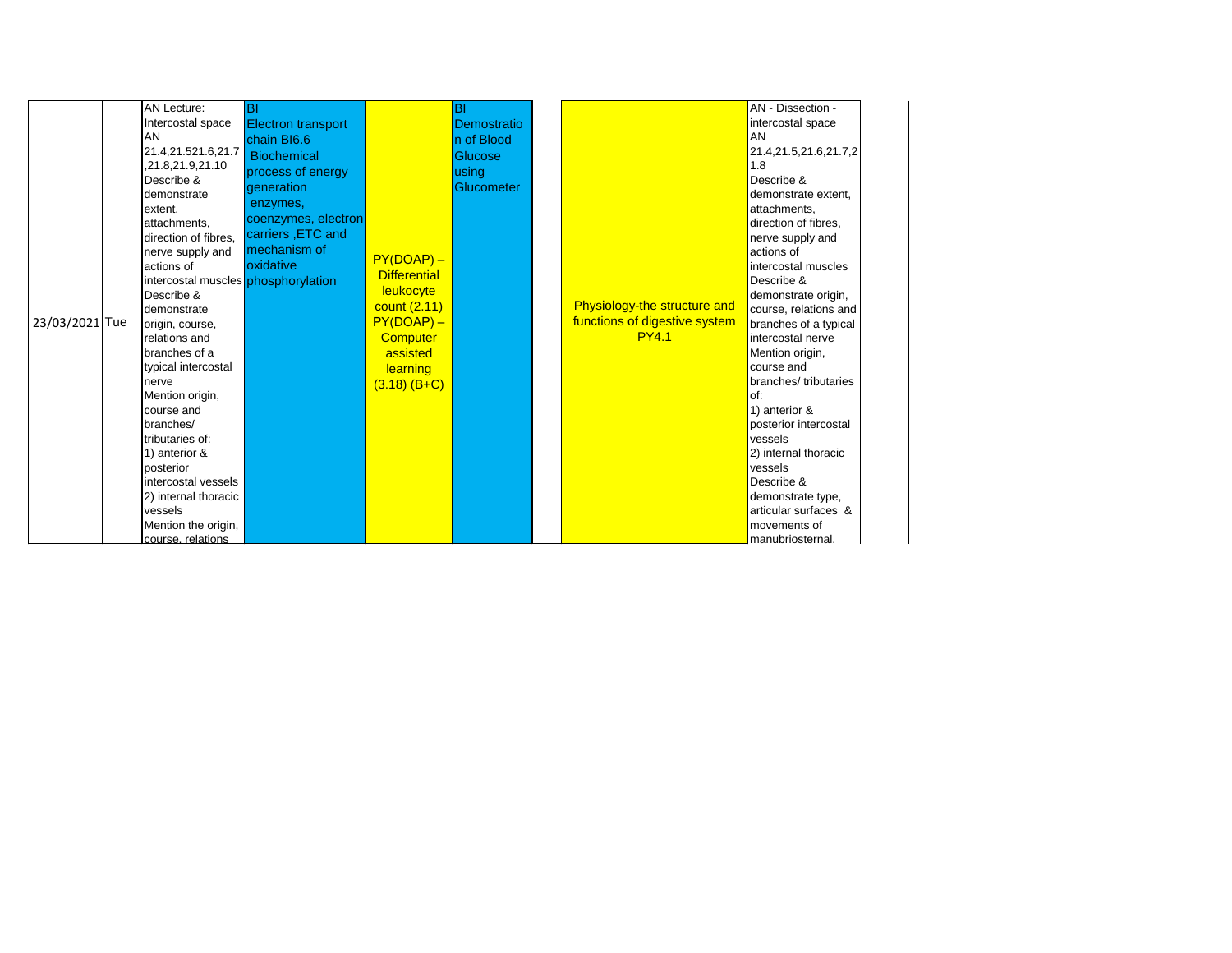| 24/03/2021 Wed | $\overline{B}$<br>oxidative<br>phosphorylation<br><b>BI6.6</b><br><b>Substrate level</b><br>phosphorylation,<br>inhibitors of ETC<br>and oxidative<br>phosphorylation | Physiology - the<br>mechanics of<br>normal respiration,<br>pressure changes<br>during ventilation<br><b>PY6.2 P1</b>                                                                                               | $PY(DOAP) -$<br><b>Differential</b><br>leukocyte<br>count (2.11)<br>PY(DOAP)-<br>Computer<br>assisted<br>learning<br>$(3.18) (A+B)$ | ÌВI<br>Demostratio<br>n of Blood<br>Glucose<br>using<br>Glucometer | AN-DOAP - Lungs INT<br>Medicine, PY<br>AN 24.2,24.4,24.5<br>Identify side, external features<br>and relations of structures<br>which form root of lung &<br>bronchial tree and their clinical<br>correlate<br>Identify phrenic nerve &<br>describe its formation &<br>distribution<br>Mention the blood supply,<br>lymphatic drainage and nerve<br>supply of lungs | <b>AN</b> - Dissection-<br>pleura and lungs<br><b>AN</b><br>24.1,24.2,24.4,24.<br>Mention the blood<br>supply, lymphatic<br>drainage and<br>nerve supply of<br>pleura, extent of<br>pleura and<br>describe the<br>pleural recesses<br>and their applied<br>anatomy<br>Identify side,<br>external features<br>and relations of<br>structures which<br>form root of lung &<br>bronchial tree and<br>their clinical<br>correlate Identify<br>phrenic nerve &<br>describe its<br>formation & | $\overline{a}$ |
|----------------|-----------------------------------------------------------------------------------------------------------------------------------------------------------------------|--------------------------------------------------------------------------------------------------------------------------------------------------------------------------------------------------------------------|-------------------------------------------------------------------------------------------------------------------------------------|--------------------------------------------------------------------|--------------------------------------------------------------------------------------------------------------------------------------------------------------------------------------------------------------------------------------------------------------------------------------------------------------------------------------------------------------------|------------------------------------------------------------------------------------------------------------------------------------------------------------------------------------------------------------------------------------------------------------------------------------------------------------------------------------------------------------------------------------------------------------------------------------------------------------------------------------------|----------------|
|                |                                                                                                                                                                       | L- Embryology-<br>intraembryonic<br>mesoderm, fetal<br>membranes, placenta<br>, umbilical cord,<br>prenatal diagnosis<br>AN 79.4,79.6 & AN<br>81.1 to 81.3<br>Describe the<br>development of<br>somites and intra- | AN - Dissection - lungs                                                                                                             |                                                                    | AN- DOAP- Typical ribs and<br><b>Sternum</b><br>AN 21.1<br>Identify and describe the salient<br>features of sternum, typical rib,<br>Ist rib and typical thoracic<br>vertebra                                                                                                                                                                                      | <b>BI</b><br><b>Coorelation of</b><br>toxins with ETC<br><b>ECE BI6.6</b><br>Substrate level<br>phosphorylation,<br>inhibitors of ETC<br>and oxidative<br>phosphorylation                                                                                                                                                                                                                                                                                                                |                |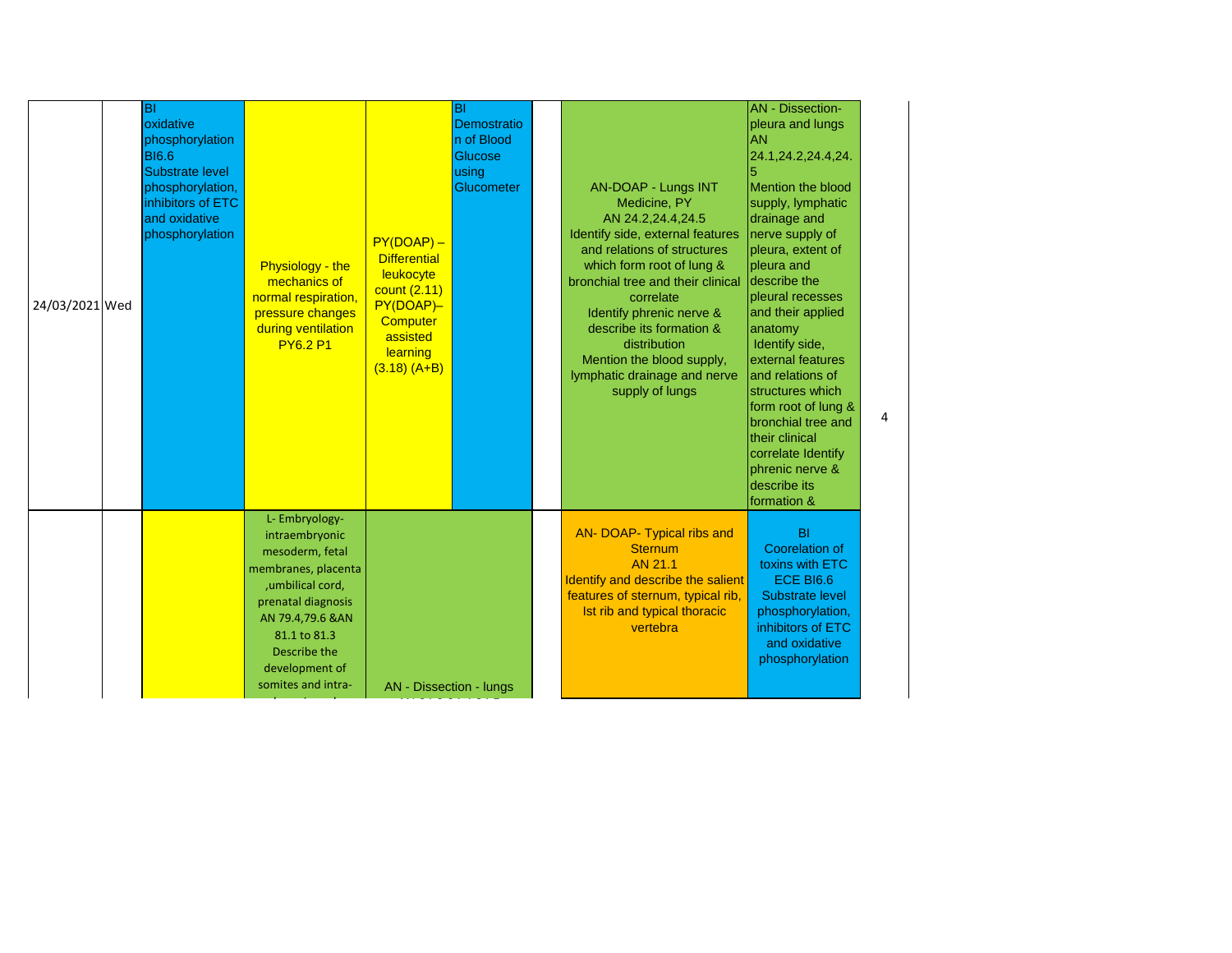| 25/03/2021 | Thu | Physiologythe<br>composition,<br>mechanism of<br>secretion,<br>functions, and<br>regulation of<br>saliva, gastric<br><b>PY4.2 P1</b> | embryonic coelom<br>Describe the diagnosis<br>of pregnancy in first<br>trimester and role of<br>teratogens, alpha-<br>fetoprotein<br>AN 80.1 to 80.7<br>Describe formation,<br>functions & fate of-<br>chorion: amnion; yolk<br>sac; allantois &<br>decidua<br>Describe formation of<br>placenta, its<br>physiological<br>functions,<br>foetomaternal<br>circulation & placental<br><b>barrier</b><br><b>Describe</b><br>embryological basis of<br>twinning in<br>monozygotic &<br>dizvantic twing | AN 24.2,24.4,24.5<br>Identify side, external<br>features and relations of<br>structures which form root of<br>lung & bronchial tree and<br>their clinical correlate<br>Identify phrenic nerve &<br>describe its formation &<br>distribution<br>Mention the blood supply,<br>lymphatic drainage and<br>nerve supply of lungs<br>(Histology practical Batch C) | <b>Early Clinical Exposure- Biochemistry</b>                                                                               |                                                               |  |
|------------|-----|--------------------------------------------------------------------------------------------------------------------------------------|----------------------------------------------------------------------------------------------------------------------------------------------------------------------------------------------------------------------------------------------------------------------------------------------------------------------------------------------------------------------------------------------------------------------------------------------------------------------------------------------------|--------------------------------------------------------------------------------------------------------------------------------------------------------------------------------------------------------------------------------------------------------------------------------------------------------------------------------------------------------------|----------------------------------------------------------------------------------------------------------------------------|---------------------------------------------------------------|--|
| 26/03/2021 | Fri | Physiology-<br>neuro-muscular<br>blocking agents<br><b>PY3.5</b><br>Pharmacology<br>Intigration                                      | <b>AN Lecture:</b><br>Bronchopulmonary<br>segments<br>AN 24.3 Describe a<br>bronchopulmonary<br>segment                                                                                                                                                                                                                                                                                                                                                                                            | AN - Dissection - lungs<br>AN 24.2,24.4,24.5<br>Identify side, external<br>features and relations of<br>structures which form root of<br>lung & bronchial tree and<br>their clinical correlate<br>Identify phrenic nerve &<br>describe its formation &<br>distribution<br>Mention the blood supply,<br>lymphatic drainage and<br>nerve supply of lungs       | $ \mathsf{B} $<br>spectrophotometry DEMO/SGD<br><b>BI11.18</b><br><b>Principles of</b><br>spectrophotometry.<br><b>LCD</b> | Physiology(Tutoria<br>I/SGD/SDL)<br><b>Muscle contraction</b> |  |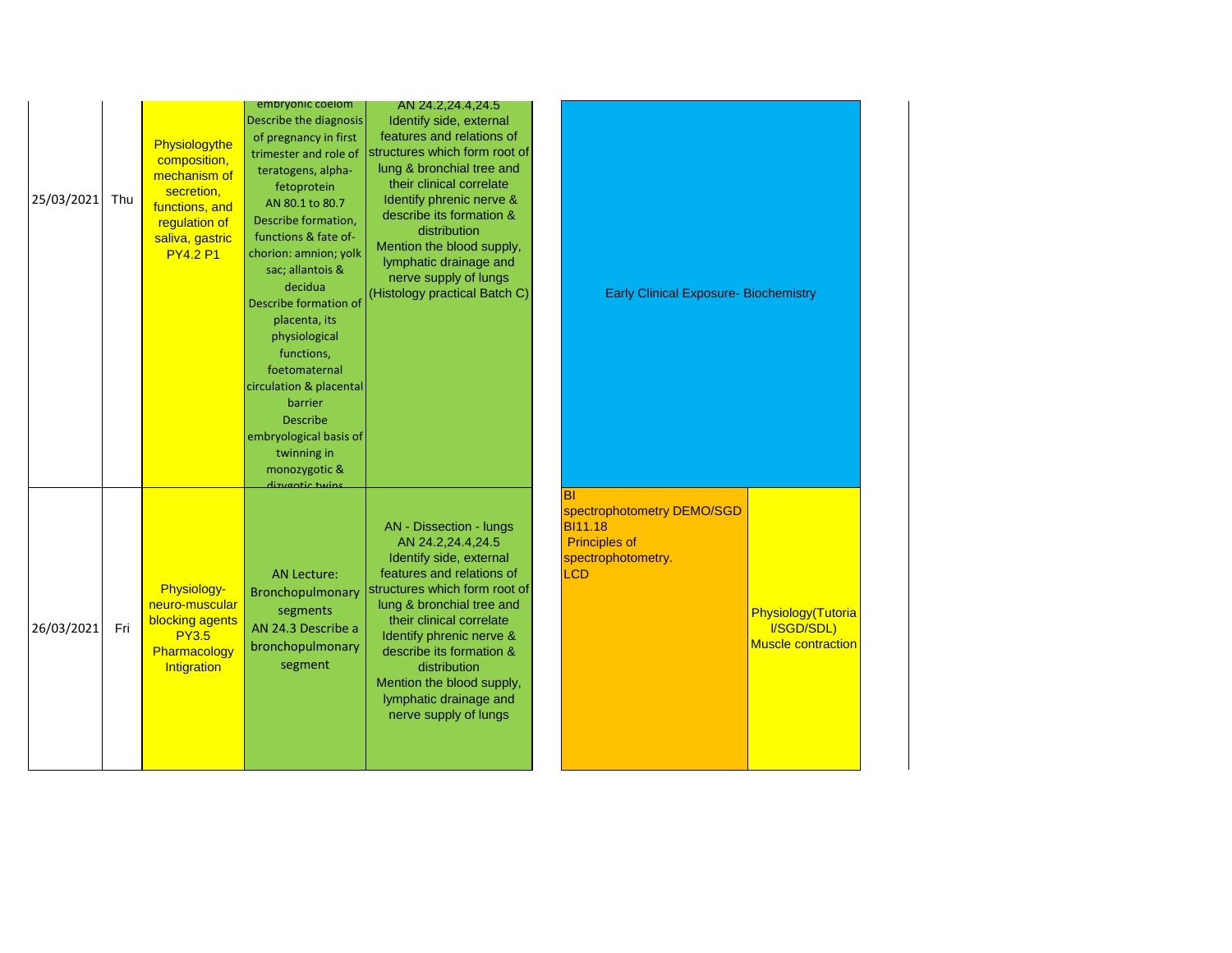| 27/03/2021 | Sat | AN - SDL: pleura<br>& pericardium<br>AN 22.1,24.1<br>Describe &<br>demonstrate<br>subdivsions,<br>sinuses in<br>pericardium,<br>blood and nerve<br>supply of<br>pericardium<br><b>Mention the</b><br>blood supply,<br>lymphatic<br>drainage and<br>nerve supply of | AN - SDL: Heart<br>(External features)<br>AN 22.2 Describe & Describe the<br>demonstrate<br>external and<br>internal features of<br>each chamber of<br>heart | <b>CM - Leture</b><br>Environment<br>-I (water, air,<br>noise,<br>radiation)<br>CM 3.1<br>health<br>hazards of air, the concept<br>water, noise,<br>radiation and<br>pollution<br>CM 3.2<br>Describe<br>concepts of<br>safe and<br>wholesome<br>water, | CM - Leture<br>Environment<br>-II (Housing<br>standards &<br>disposal of<br>waste)<br><b>CM</b><br>3.4Describe<br>of solid<br>waste,<br>human<br>excreta and<br>sewage<br>disposal<br>CM 3.5<br>Describe the<br>standards of | Physiology-pathophysiology of<br><b>Myasthenia gravis PY3.6</b><br><b>Pathology Intigration</b> | <b>SPORTS</b>     |
|------------|-----|--------------------------------------------------------------------------------------------------------------------------------------------------------------------------------------------------------------------------------------------------------------------|--------------------------------------------------------------------------------------------------------------------------------------------------------------|--------------------------------------------------------------------------------------------------------------------------------------------------------------------------------------------------------------------------------------------------------|------------------------------------------------------------------------------------------------------------------------------------------------------------------------------------------------------------------------------|-------------------------------------------------------------------------------------------------|-------------------|
| 28-Mar     |     |                                                                                                                                                                                                                                                                    |                                                                                                                                                              |                                                                                                                                                                                                                                                        | SUNDAY                                                                                                                                                                                                                       |                                                                                                 |                   |
| Date       | Day | 9:00 AM - 10:00 AM                                                                                                                                                                                                                                                 | 10:00AM - 11:00AM                                                                                                                                            | 11:00AM - 1:00 PM                                                                                                                                                                                                                                      |                                                                                                                                                                                                                              | 2:00 PM -3:00 PM                                                                                | 3:00 PM - 5:00 PM |
| 29/03/2021 | Mon |                                                                                                                                                                                                                                                                    | Holiday                                                                                                                                                      |                                                                                                                                                                                                                                                        |                                                                                                                                                                                                                              | Holi                                                                                            |                   |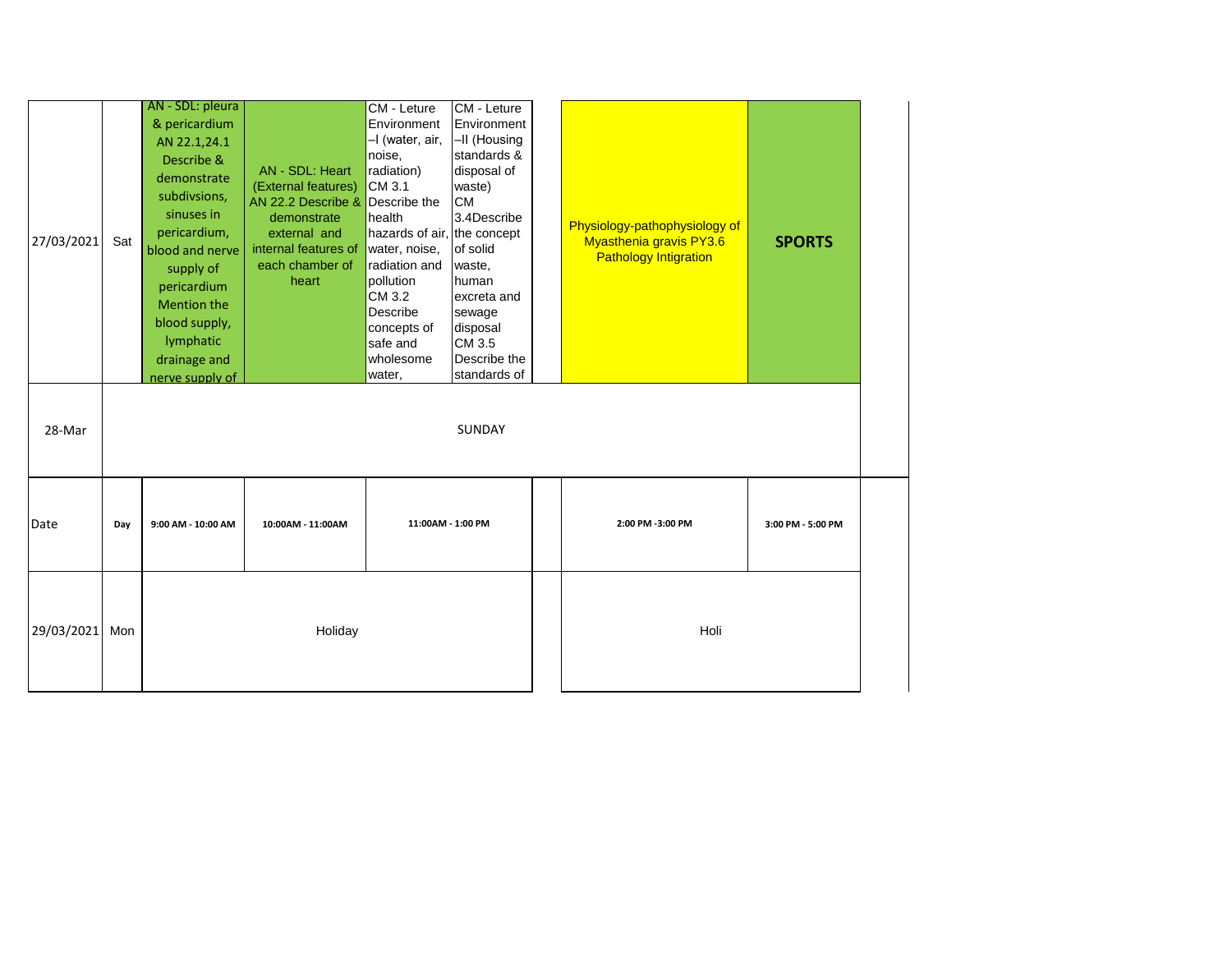| 30/03/2021 Tue |     | <b>AN-Lecture:</b><br>Heart - Internal<br>features<br>AN 22.2,<br>22.6,22.7<br>Describe &<br>demonstrate<br>external and<br>internal features<br>of each chamber<br>of heart<br>Describe the | lвı<br>Haem metabolism 1<br><b>BI6.11</b><br>Haem structure,<br>functions &<br>processes involved<br>in its metabolism,<br>porphyrin<br>metabolism,<br>2,3-BPG role in<br>oxygen binding and<br>delivery | $PY(DOAP) -$<br><b>BT, CT (2.11)</b><br>$PY -$<br>Ergography<br>$(3.14)$ (B+C)                                                                                   | BI<br>Demostratio<br>In of Blood<br>Glucose<br>lusing<br>Glucometer        | Physiology- lung volume and<br>capacities, alveolar surface<br>tension, compliance, airway<br>resistance PY6.2 P2                                                                         | AN - dissection:<br>Mediastinum<br>AN 21.11<br><b>Mention</b><br>boundaries and<br>contents of the<br>superior, anterior,<br>middle and<br>posterior<br>mediastinum<br>((Histology<br>practical Batch A) |
|----------------|-----|----------------------------------------------------------------------------------------------------------------------------------------------------------------------------------------------|----------------------------------------------------------------------------------------------------------------------------------------------------------------------------------------------------------|------------------------------------------------------------------------------------------------------------------------------------------------------------------|----------------------------------------------------------------------------|-------------------------------------------------------------------------------------------------------------------------------------------------------------------------------------------|----------------------------------------------------------------------------------------------------------------------------------------------------------------------------------------------------------|
| 31/03/2021 Wed |     | BI<br>Haem<br>metabolism <sub>2</sub><br><b>BI6.11</b><br>synthesis of<br>heme                                                                                                               | Physiology-lung<br>volume and<br>capacities, alveolar<br>surface tension,<br>compliance, airway<br>resistance PY6.2 P2                                                                                   | $PY(DOAP) -$<br><b>BT, CT (2.11)</b><br>PY (DOAP)-<br>Ergography<br>$(3.14) (A+B)$                                                                               | ΒI<br><b>Estimation of</b><br>serum<br><b>Glucose by</b><br><b>GOD/POD</b> | AN - Atypical ribs and typical<br>thoracic vertebra<br>AN 21.1, 21.2<br>Identify and describe the salient Describe &<br>features of sternum, typical rib,<br>Ist rib and typical thoracic | <b>AN- Dissection -</b><br><b>Heart (External</b><br>features) AN 22.2<br>demonstrate<br>external and                                                                                                    |
| 01/04/2021     | Thu | Physiology-the<br>composition,<br>mechanism of<br>secretion,<br>functions, and<br>regulation of<br>pancreatic,<br>intestinal juices<br>and bile                                              | AN - Lecture:<br>Embryology-<br>Derievatives of<br>ectoderm,<br>endoderm and<br>mesoderm                                                                                                                 | <b>AN- Dissection: Heart -</b><br><b>External features</b><br>AN 22.2<br>Describe & demonstrate<br>external and internal<br>features of each chamber of<br>heart |                                                                            | Anatomy(SGD)/Biochemistry(S<br><b>DL 1st Thursday)</b>                                                                                                                                    | BI11.17<br><b>Basis and</b><br>rationale of<br>biochemical tests<br>done in jaundice &<br>liver diseases<br><b>SGD</b><br><b>Nesting</b>                                                                 |
|                |     | secretion PY4.2<br>P <sub>2</sub>                                                                                                                                                            |                                                                                                                                                                                                          |                                                                                                                                                                  |                                                                            | <b>Early Clinical Exposure- Biochemistry</b>                                                                                                                                              |                                                                                                                                                                                                          |
| 02/04/2021     | Fri |                                                                                                                                                                                              | Holiday                                                                                                                                                                                                  |                                                                                                                                                                  |                                                                            | Good Friday                                                                                                                                                                               |                                                                                                                                                                                                          |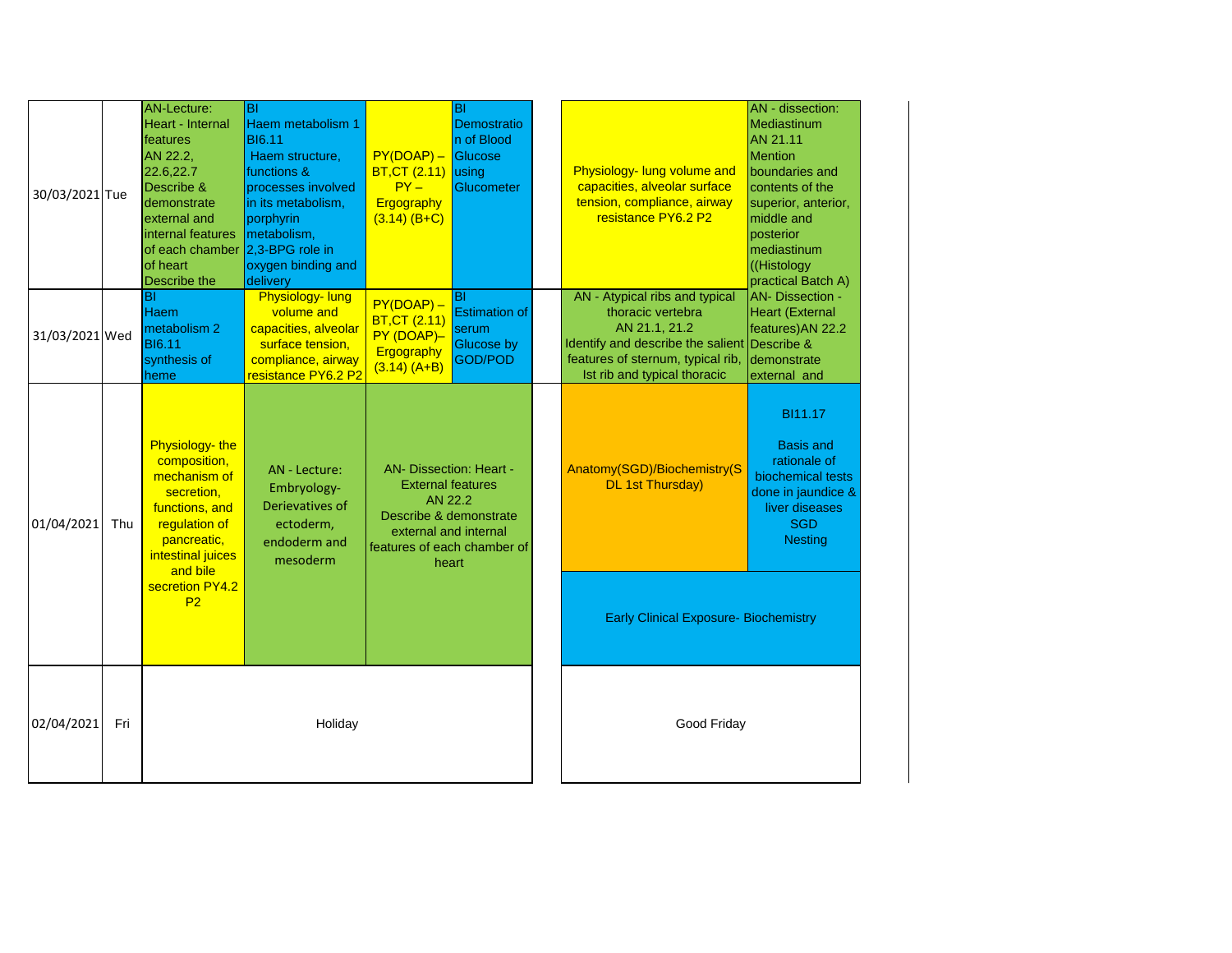| 03/04/2021 | Sat | AN-Lecture -<br>Revision:<br>Intercostal<br>space,<br>Bronchopulmon<br>ary segments               | AN - Lecture -<br>Revision: pleura and health<br>pericardium, Lungs | CM - SGD<br>Meteorologica al<br>I Instruments<br>CM 3.1<br>Describe the<br>hazards of air, hazards of<br>water, noise,<br>radiation and<br>pollution<br>(Batch A) | CM - SGD<br>Meteorologic<br>Instruments<br>CM 3.1<br>Describe the<br>health<br>air, water,<br>noise,<br>radiation and<br>pollution<br>(Batch B) | Physiology- ventilation, V/P<br>ratio, diffusion capacity of lungs<br><b>PY6.2 P3</b> | <u>AIV- DISSELLIUII.</u><br><b>Heart - Internal</b><br>features<br>AN 22.2, 22.6, 22.7<br><b>Describe &amp;</b><br>demonstrate<br>external and<br>internal features of<br>each chamber of<br>heart<br><b>Describe the fibrous</b><br>skeleton of heart<br><b>Mention the parts,</b><br>position and arterial<br>supply of the<br>conducting system<br>of heart |
|------------|-----|---------------------------------------------------------------------------------------------------|---------------------------------------------------------------------|-------------------------------------------------------------------------------------------------------------------------------------------------------------------|-------------------------------------------------------------------------------------------------------------------------------------------------|---------------------------------------------------------------------------------------|----------------------------------------------------------------------------------------------------------------------------------------------------------------------------------------------------------------------------------------------------------------------------------------------------------------------------------------------------------------|
| 04-Apr     |     |                                                                                                   |                                                                     |                                                                                                                                                                   | SUNDAY                                                                                                                                          |                                                                                       |                                                                                                                                                                                                                                                                                                                                                                |
| Date       | Day |                                                                                                   |                                                                     |                                                                                                                                                                   |                                                                                                                                                 |                                                                                       |                                                                                                                                                                                                                                                                                                                                                                |
|            |     | 9:00 AM - 10:00 AM                                                                                | 10:00AM - 11:00AM                                                   | 11:00AM - 1:00 PM                                                                                                                                                 |                                                                                                                                                 | 2:00 PM -3:00 PM                                                                      | 3:00 PM - 5:00 PM                                                                                                                                                                                                                                                                                                                                              |
|            |     | AN-Lecture:<br>Histology -<br>Connective<br>tissue<br>AN 66.1, 66.2<br>Describe &<br>identify the | Physiology(Theory)                                                  | PY(DOAP) -<br>Determination Glucose by<br>of Total RBC<br><b>Count</b><br>(PY 2.11)                                                                               | BI<br><b>Estimation of</b><br>serum<br><b>GOD/POD</b>                                                                                           | AN- ECE - pleura and<br>pericardium, lungs, heart                                     | Anatomy<br>(Dissection/Histolo<br>gy)                                                                                                                                                                                                                                                                                                                          |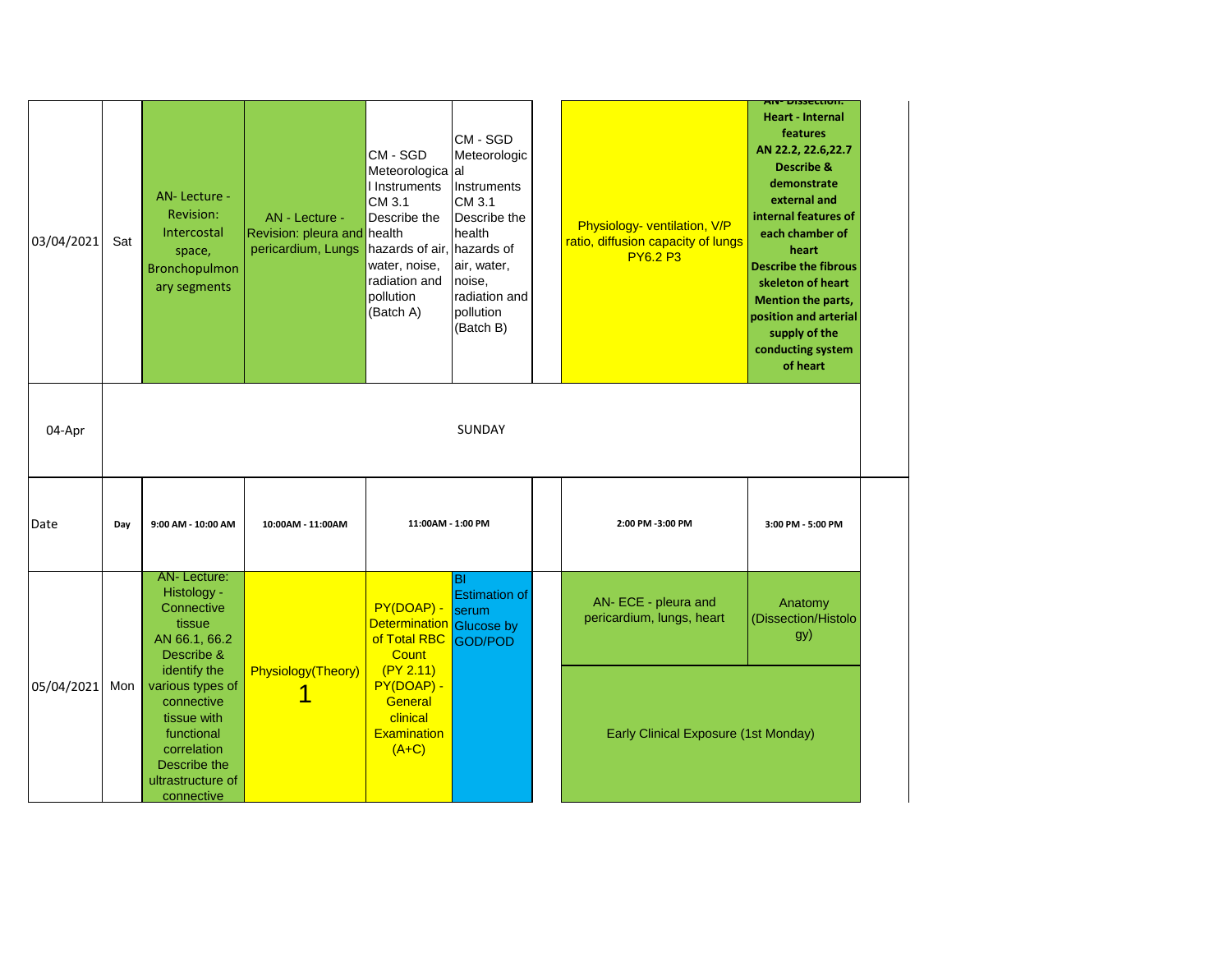| 06/04/2021 Tue | <b>AN Lecture: Blood</b><br>supply of heart<br>AN 22.3,22.4,22.5<br>Describe &<br>demonstrate<br>origin, course and<br>branches of<br>coronary arteries<br>Describe<br>anatomical basis<br>of ischaemic heart<br>disease Describe<br>& demonstrate the<br>formation, course,<br>tributaries and<br>termination of<br>coronary sinus | Iвı<br>Hemoglobin BI6.12<br>Hb types,<br>derivatives,<br>physiological/<br>pathological<br>relevance<br>(Sickle cell anaemia,<br>Thalassemia &<br>Methemoglobinemia | PY(DOAP) -<br><b>Determination</b><br>of Total RBC<br><b>Count</b><br>(PY 2.11)<br>PY(DOAP) -<br>General<br><b>Clinical</b><br>examination<br>$B+C$   | BI<br><b>Estimation of</b><br>serum<br><b>Glucose by</b><br>GOD/POD                                                             | <b>AN-DOPA: Atypical thoracic</b><br>vertebrae<br>AN 21.2<br>Identify & describe the features<br>of 2nd, 11th and 12th ribs, 1st<br>11th and 12th thoracic<br>vertebrae | <b>AN- Dissection:</b><br>Heart - Internal<br>features<br>AN 22.2, 22.6, 22.7<br>Describe &<br>demonstrate<br>external and<br>internal features of<br>each chamber of<br>heart<br>Describe the<br>fibrous skeleton of<br>heart Mention the<br>parts, position and<br>arterial supply of                                                                                                                                                                            |
|----------------|-------------------------------------------------------------------------------------------------------------------------------------------------------------------------------------------------------------------------------------------------------------------------------------------------------------------------------------|---------------------------------------------------------------------------------------------------------------------------------------------------------------------|-------------------------------------------------------------------------------------------------------------------------------------------------------|---------------------------------------------------------------------------------------------------------------------------------|-------------------------------------------------------------------------------------------------------------------------------------------------------------------------|--------------------------------------------------------------------------------------------------------------------------------------------------------------------------------------------------------------------------------------------------------------------------------------------------------------------------------------------------------------------------------------------------------------------------------------------------------------------|
| 07/04/2021 Wed | BI<br><b>Chemistry of</b><br>Carbohydrate<br><b>BI3.1</b><br>Differentiation,<br>definition,<br>functions and<br>importance of<br>carbohydrates,<br>glycosides and<br>its therapeutic<br>importance<br>glycemic index,<br>and dietary fiber.                                                                                        | Physiologyventilatio<br>n, V/P ratio,<br>diffusion capacity of<br>lungs PY6.2 P3                                                                                    | PY(DOAP) -<br><b>Determination</b><br>of Total RBC<br><b>Count</b><br>(PY 2.11)<br>PY(DOAP) -<br>General<br><b>Clinical</b><br>examination<br>$(A+B)$ | ΙBΙ<br><b>Estimation of</b><br><b>Blood Urea</b><br><b>DOAP</b><br><b>BI 11.21</b><br><b>Estimation of</b><br><b>Blood Urea</b> | AN - DOAP - Mediastinum<br>AN 21.11<br>Mention boundaries and<br>contents of the superior,<br>anterior, middle and posterior<br>mediastinum                             | the conduction -<br>AN - Dissection -<br>Posterior<br>mediastinum<br>AN 23.1,23.2,23.3<br>Describe &<br>demonstrate the<br>external<br>appearance,<br>relations, blood<br>supply, nerve<br>supply, lymphatic<br>drainage<br>and applied<br>anatomy of<br>oesophagus<br>Describe &<br>demonstrate the<br>extent, relations<br>tributaries of<br>thoracic duct and<br>enumerate its<br>applied anatomy<br>Describe &<br>demonstrate<br>origin, course,<br>relations, |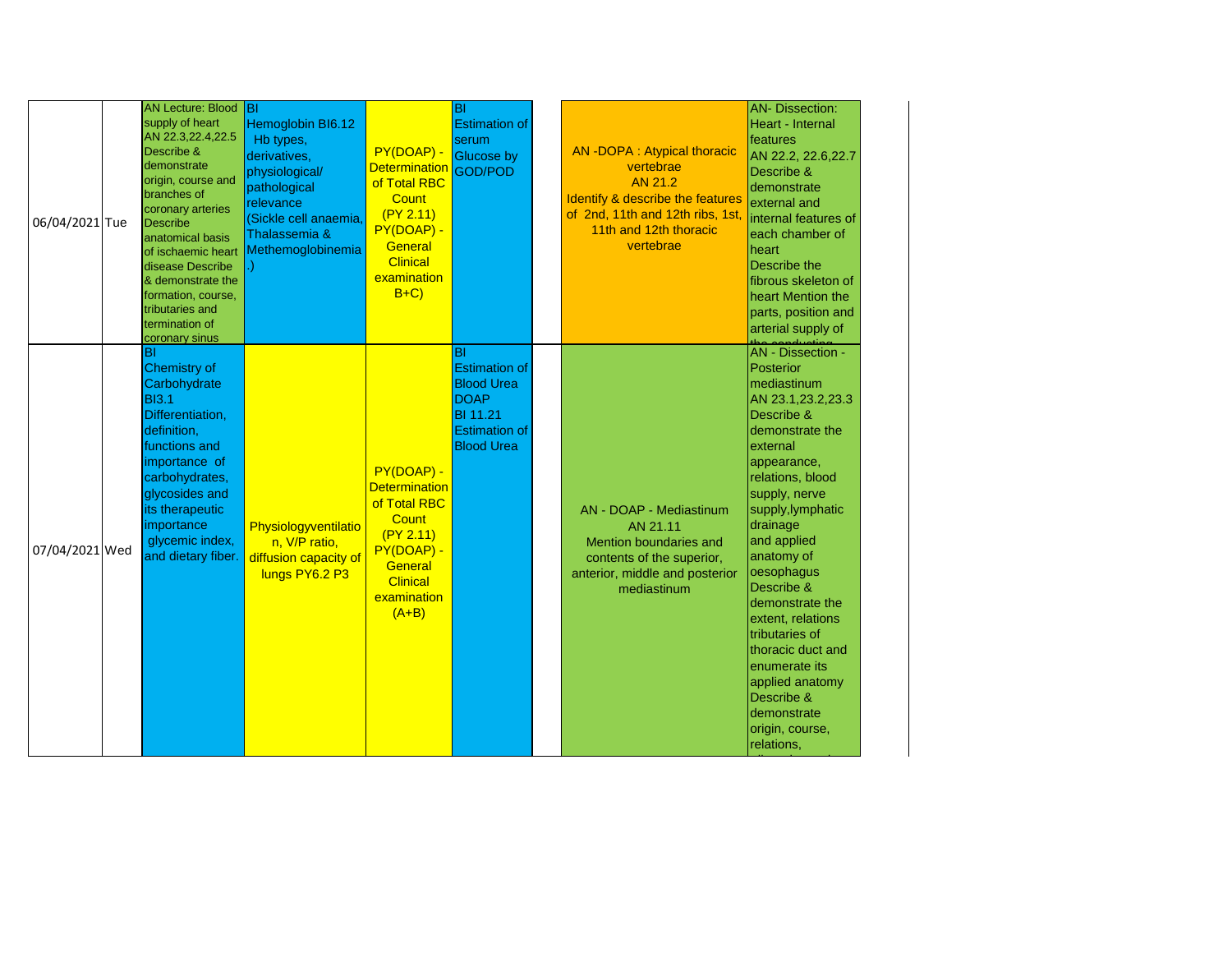| 08/04/2021 | Thu | <b>Physiology- GIT</b><br>movements,<br>regulation and<br>functions.<br><b>Describe</b><br>defecation reflex.<br><b>Explain role of</b><br>dietary fibre.<br><b>PY4.3</b> | <b>AN Lecture:</b><br><b>Embryology - Body</b><br>cavities and<br>diaphragm<br>AN 52.5<br>Describe the<br>development and<br>congenital<br>anomalies of<br>diaphragm                                                                                                             | <b>AN</b> - Dissection - Posterior<br>mediastinum<br>AN 23.1,23.2,23.3<br>Describe & demonstrate the<br>external appearance,<br>relations, blood supply,<br>nerve supply, lymphatic<br>drainage<br>and applied anatomy of<br>oesophagus<br>Describe & demonstrate the<br>extent, relations tributaries<br>of thoracic duct and<br>enumerate its applied<br>anatomy<br>Describe & demonstrate<br>origin, course, relations,<br>tributaries and termination<br>of superior venacava,<br>azygos, hemiazygos and<br>accessory hemiazygos | $\overline{BI}$<br><b>AN-DOAP - Xrays &amp; Surface</b><br><b>Biological</b><br>anatomy<br>importance of<br>AN 25.7,25.8,25.9<br>various<br>Identify structures seen on a<br>cabohydrates<br>plain x-ray chest (PA view)<br>ECE BI3.1<br>Identify and describe in brief a<br>Differentiation,<br>barium swallow Demonstrate<br>definition,<br>surface marking of lines of<br>functions and<br>pleural reflection, lung borders<br>importance of<br>and fissures, trachea, heart<br>carbohydrates,<br>borders, apex beat & surface<br>glycosides and its<br>projection of valves of heart<br>therapeutic<br>importance<br>glycemic index,<br><b>Early Clinical Exposure- Biochemistry</b> |
|------------|-----|---------------------------------------------------------------------------------------------------------------------------------------------------------------------------|----------------------------------------------------------------------------------------------------------------------------------------------------------------------------------------------------------------------------------------------------------------------------------|--------------------------------------------------------------------------------------------------------------------------------------------------------------------------------------------------------------------------------------------------------------------------------------------------------------------------------------------------------------------------------------------------------------------------------------------------------------------------------------------------------------------------------------|------------------------------------------------------------------------------------------------------------------------------------------------------------------------------------------------------------------------------------------------------------------------------------------------------------------------------------------------------------------------------------------------------------------------------------------------------------------------------------------------------------------------------------------------------------------------------------------------------------------------------------------------------------------------------------------|
| 09/04/2021 | Fri | Physiology-<br><b>Describe and</b><br>discuss the<br>transport of<br>respiratory<br>gases: Oxygen<br><b>PY6.3 P1</b>                                                      | AN - Lecture -<br>Trachea,<br>oesophagus<br>AN 24.6,23.1<br>Describe the extent,<br>length, relations,<br>blood supply,<br>lymphatic drainage<br>and nerve supply of<br>trachea<br>Describe &<br>demonstrate the<br>external<br>appearance,<br>relations, blood<br>supply, nerve | AN - Dissection: Lungs &<br>heart revision                                                                                                                                                                                                                                                                                                                                                                                                                                                                                           | <b>BI</b><br><b>Hemoglobinopathies</b><br><b>SDL</b><br><b>BI6.12</b><br>Hb types, derivatives,<br>Physiology(Tutorial/S<br>physiological/ pathological<br><b>GD/SDL) GIT</b><br>relevance<br>(Sickle cell anaemia,<br>Thalassemia &<br>Methemoglobinemia.)                                                                                                                                                                                                                                                                                                                                                                                                                              |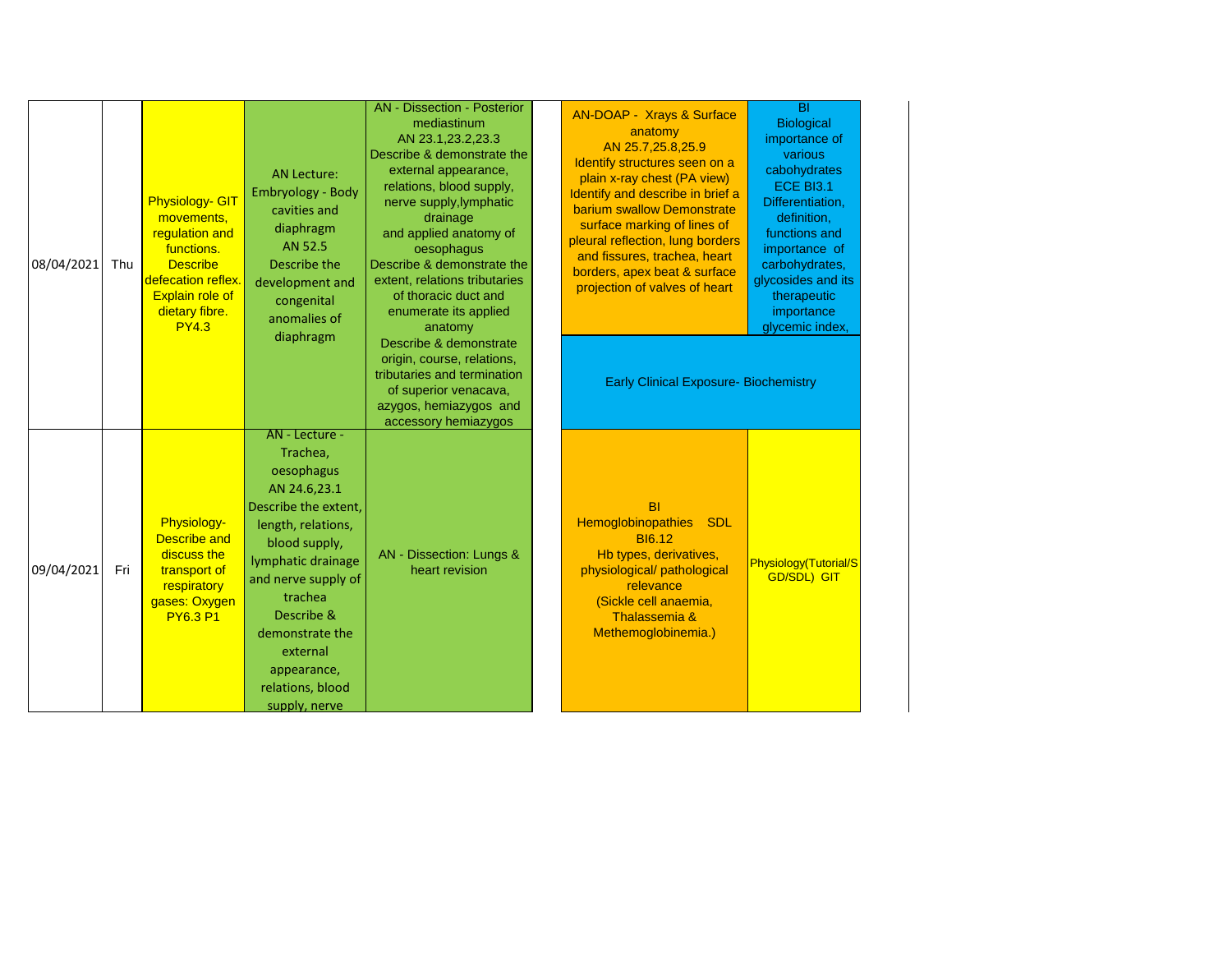|            |     |                                                                                                                                                                                                                                                                                                                                                                                                                                                           |                                                                                                                                                                                                                                                                                                                                                                                                                                           |                                                                                                                                                                                                                                                               | ᠳᠬ᠊᠊ᡂᠣ                                                                                                                                                                                                                                                                                                              |                                                                                 |                   |
|------------|-----|-----------------------------------------------------------------------------------------------------------------------------------------------------------------------------------------------------------------------------------------------------------------------------------------------------------------------------------------------------------------------------------------------------------------------------------------------------------|-------------------------------------------------------------------------------------------------------------------------------------------------------------------------------------------------------------------------------------------------------------------------------------------------------------------------------------------------------------------------------------------------------------------------------------------|---------------------------------------------------------------------------------------------------------------------------------------------------------------------------------------------------------------------------------------------------------------|---------------------------------------------------------------------------------------------------------------------------------------------------------------------------------------------------------------------------------------------------------------------------------------------------------------------|---------------------------------------------------------------------------------|-------------------|
| 10/04/2021 | Sat | <b>Duct And Azygous</b><br>vein<br>AN 23.2,23.3,23.7<br>Describe &<br>demonstrate the<br>extent, relations<br>tributaries of<br>thoracic duct and<br>enumerate its<br>applied anatomy<br>Describe &<br>demonstrate origin,<br>course, relations,<br>tributaries and<br>termination<br>of superior<br>venacava, azygos,<br>hemiazygos and<br>accessory<br>hemiazygos veins<br>Mention the extent,<br>relations and<br>applied anatomy of<br>lymphatic duct | AN- SDL - Joints of Purification of<br>thorax & Respiratory water(small &<br>movements<br>AN 21.8,21.10,21.9 CM3.2<br>Describe &<br>demonstrate type,<br>articular surfaces & safe and<br>movements of<br>manubriosternal,<br>costovertebral,<br>costotransverse and sources<br>xiphisternal joints<br><b>Describe</b><br>costochondral and<br>interchondral joints<br>Describe &<br>demonstrate<br>mechanics and<br>types of respiration | CM - SGD<br>large scale)<br>Describe<br>concepts of<br>wholesome<br>water,<br>sanitary<br>of water,<br>water<br>purification<br>processes,<br>water quality<br>standards,<br>concepts of<br>water<br>conservation<br>and rainwater<br>harvesting<br>(Batch A) | Purification<br>lof<br>water(small<br>& large<br>scale)<br>CM3.2<br>Describe<br>concepts of<br>safe and<br>wholesome<br>water,<br>sanitary<br>sources<br>of water,<br>water<br>purification<br>processes,<br>water quality<br>standards,<br>concepts of<br>Iwater<br>conservation<br>and<br>rainwater<br>on voeting | Physiology- the physiology of<br>digestion and absorption of<br>nutrients PY4.4 | <b>SPORTS</b>     |
| 11-Apr     |     |                                                                                                                                                                                                                                                                                                                                                                                                                                                           |                                                                                                                                                                                                                                                                                                                                                                                                                                           |                                                                                                                                                                                                                                                               | <b>SUNDAY</b>                                                                                                                                                                                                                                                                                                       |                                                                                 |                   |
| Date       | Day | 9:00 AM - 10:00 AM                                                                                                                                                                                                                                                                                                                                                                                                                                        | 10:00AM - 11:00AM                                                                                                                                                                                                                                                                                                                                                                                                                         | 11:00AM - 1:00 PM                                                                                                                                                                                                                                             |                                                                                                                                                                                                                                                                                                                     | 2:00 PM -3:00 PM                                                                | 3:00 PM - 5:00 PM |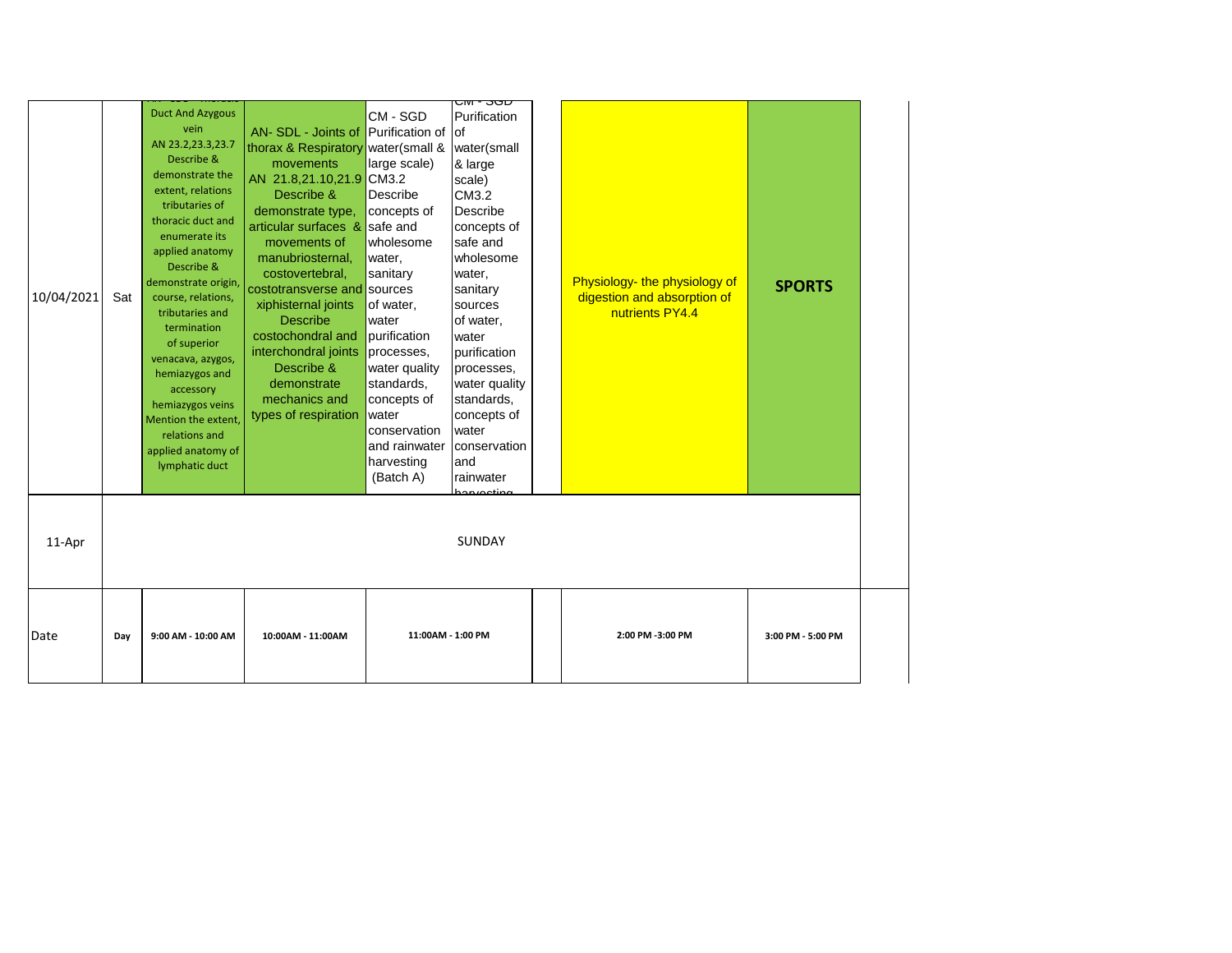| 12/04/2021     | Mon | <b>AN</b> - Lecture:<br>Histology -<br>Cartilage<br>AN 71.12<br><b>Identify cartilage</b><br>under<br>microscope;<br>classify variuos<br>types and<br>describe the | Physiology-<br><b>Describe and</b><br>discuss the<br>transport of<br>respiratory gases:<br><b>Carbon dioxide</b>                                           | $PY(DOAP) -$<br>TLC(2.11)<br>PY(DOAP)-<br>clinical<br>examination<br><b>of</b><br>respiratory<br>system(3.15)                   | BI<br><b>Estimation of</b><br><b>Blood Urea</b><br><b>DOAP</b><br><b>BI</b> 11.21<br><b>Estimation of</b><br><b>Blood Urea</b>  | AN - DOAP - Hip bone 1<br>AN14.1,14.2<br>Identify the given bone, its<br>side, important features & keep<br>it in anatomical position Identify<br>& describe joints formed by the<br>given bone | <b>AN</b> - Dissection -<br>Introduction to<br>inferior extremity<br>AN 15.2 Describe<br>and demonstrate<br>major muscles<br>with their<br>attachment, nerve<br>supply and actions                                                                                                                                                                                                                                                                  |
|----------------|-----|--------------------------------------------------------------------------------------------------------------------------------------------------------------------|------------------------------------------------------------------------------------------------------------------------------------------------------------|---------------------------------------------------------------------------------------------------------------------------------|---------------------------------------------------------------------------------------------------------------------------------|-------------------------------------------------------------------------------------------------------------------------------------------------------------------------------------------------|-----------------------------------------------------------------------------------------------------------------------------------------------------------------------------------------------------------------------------------------------------------------------------------------------------------------------------------------------------------------------------------------------------------------------------------------------------|
|                |     | structure,<br>function,<br>correlation of the<br>same                                                                                                              | <b>PY6.3 P2</b>                                                                                                                                            | $(A+C)$                                                                                                                         |                                                                                                                                 | Early Clinical Exposure (1st Monday)                                                                                                                                                            |                                                                                                                                                                                                                                                                                                                                                                                                                                                     |
| 13/04/2021 Tue |     | <b>AN-Lecture -</b><br>femoral triangle<br>AN 5.3<br>Describe and<br>demonstrate<br>boundaries,<br>floor, roof and<br>contents of<br>femoral triangle              | <b>BI</b><br>Carbohydrate<br>matabolism 1 BI3.2<br><b>Processes of</b><br>digestion,<br>absorption and<br>transportion of<br>carbohydrates and<br>storage. | $PY(DOAP) -$<br>TLC(2.11)<br>$PY(DOAP) -$<br>clinical<br>examination<br><sub>of</sub><br>respiratory<br>system(3.15)<br>$(B+C)$ | IBI<br><b>Estimation of</b><br><b>Blood Urea</b><br><b>DOAP</b><br><b>BI</b> 11.21<br><b>Estimation of</b><br><b>Blood Urea</b> | <b>Physiology- Describe the</b><br>source of GIT hormones, their<br>regulation and functions PY4.5                                                                                              | <b>AN</b> - Dissection -<br>Front of thigh &<br>femoral triangle<br>AN 5.1 to 5.3<br>Describe and<br>demonstrate<br>origin, course,<br>relations, branches<br>(or tributaries),<br>termination of<br>important nerves<br>and vessels of<br>anterior thigh<br><b>Describe and</b><br>demonstrate major<br>muscles with their<br>attachment, nerve<br>supply and<br>actions<br>Describe and<br>demonstrate<br>boundaries, floor,<br>roof and contents |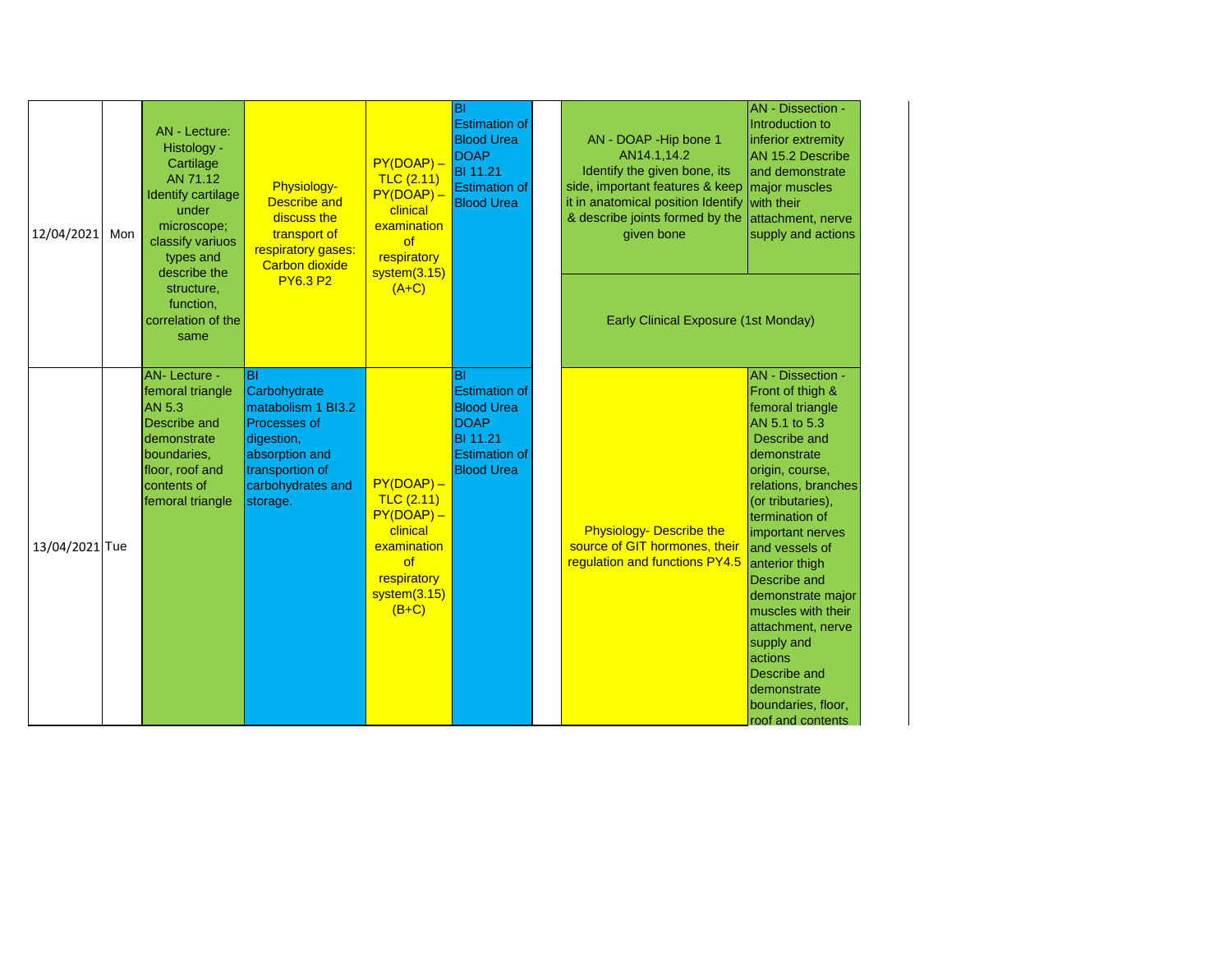| 14/04/2021 Wed |     | lвı<br>Carbohydrate<br>matabolism 2<br><b>BI3.4</b><br>Enumerate<br>carbohydrate<br>metabolism<br>pathways and<br>their<br>characteristics | <b>Physiology-</b><br><b>Describe and</b><br>discuss the<br>physiology of high<br>altitude and deep<br>sea diving PY6.4 P1                                                                                                                                                                                                                                                                                         | $PY(DOAP) -$<br>TLC(2.11)<br>PY(DOAP) -<br>clinical<br>examination<br>of<br>respiratory<br>system(3.15)<br>$(A+B)$                                                                                                                                                                                                                                                                                          | BI<br><b>Estimation of</b><br><b>Serum</b><br>Creatinine &<br><b>Creatinine</b><br>Clearence<br><b>DOAP BI</b><br>11.21,11.22<br>Demonstrate<br>estimation of<br>creatinine,<br>m<br>serum.<br>Calculate<br>creatinine<br>clearance | AN - DOAP - Hip bone - 2<br>AN14.1,14.2 Identify the given<br>bone, its side, important<br>features & keep it in anatomical<br>position Identify & describe<br>joints formed by the given bone                                                                                                                                                                                                                                           | AN - Dissection -<br>Front of thigh &<br>femoral triangle<br>AN 5.1 to 5.3<br>Describe and<br>demonstrate origin,<br>course, relations,<br>branches (or<br>tributaries),<br>termination of<br>important nerves and<br>vessels of anterior<br>thigh<br>Describe and<br>demonstrate major<br>muscles with their<br>attachment, nerve<br>supply and<br>actions<br>Describe and<br>demonstrate |
|----------------|-----|--------------------------------------------------------------------------------------------------------------------------------------------|--------------------------------------------------------------------------------------------------------------------------------------------------------------------------------------------------------------------------------------------------------------------------------------------------------------------------------------------------------------------------------------------------------------------|-------------------------------------------------------------------------------------------------------------------------------------------------------------------------------------------------------------------------------------------------------------------------------------------------------------------------------------------------------------------------------------------------------------|-------------------------------------------------------------------------------------------------------------------------------------------------------------------------------------------------------------------------------------|------------------------------------------------------------------------------------------------------------------------------------------------------------------------------------------------------------------------------------------------------------------------------------------------------------------------------------------------------------------------------------------------------------------------------------------|--------------------------------------------------------------------------------------------------------------------------------------------------------------------------------------------------------------------------------------------------------------------------------------------------------------------------------------------------------------------------------------------|
| 15/04/2021     | Thu | Physiology(Theo<br>ry) $4$                                                                                                                 | AN - lecture:<br>Embryology -<br>Development of<br>Heart - 1<br>AN 25.2, 25.4, 25.5<br><b>Describe</b><br>development of<br>heart<br><b>Describe</b><br>embryological basis<br>of: atrial septal<br>defect, ventricular<br>septal defect,<br>fallot's tetralogy,<br>tracheo-<br>oesophageal fistula<br><b>Describe</b><br>developmental basis<br>of congenital<br>anomalies,<br>transposition of<br>great vessels, | AN - Dissection - Front of<br>thigh & femoral triangle<br>AN 5.1 to 5.3<br>origin, course, relations,<br>branches (or tributaries),<br>termination of important<br>nerves and vessels of<br>anterior thigh<br>Describe and demonstrate<br>major muscles with their<br>attachment, nerve supply<br>and<br>actions<br>Describe and demonstrate<br>boundaries, floor, roof and<br>contents of femoral triangle | Describe and demonstrate                                                                                                                                                                                                            | <b>AN - DOAP- Femur</b><br>AN 14.1 to 14.3 & 18.5<br>Identify the given bone, its side,<br>important features & keep it in<br>anatomical position<br>Identify & describe joints formed<br>by the given bone<br>Describe the importance of<br>ossification of lower end of<br>femur & upper end of tibia<br>Explain the anatomical basis of<br>locking and unlocking of the<br>knee joint<br><b>Early Clinical Exposure- Biochemistry</b> | ы<br><b>Disorders of</b><br>carbohydrate<br>metabolism<br>SGD/CD BI3.3<br>Deficiency<br>disorders<br>associated with<br><b>Digestion and</b><br>absorption of<br>carbohydrates<br>eg. lactose<br>intolerance and<br>sucrase<br>deficiency                                                                                                                                                  |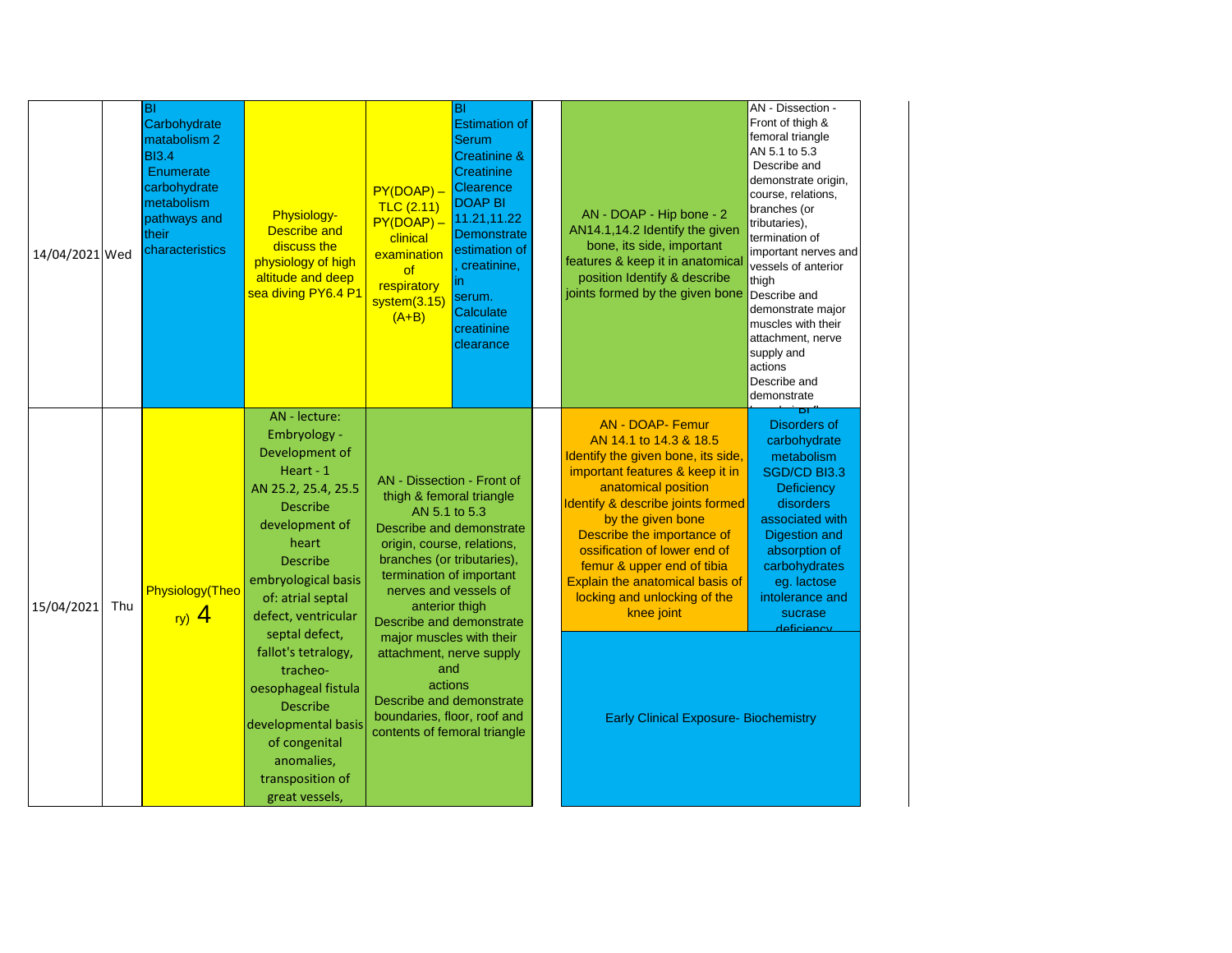| 16/04/2021 | Fri | Physiology-<br><b>Describe and</b><br>discuss the<br>physiology of<br>high altitude and<br>deep sea diving<br><b>PY6.4 P2</b> | AN - Lecture -<br><b>Adductor canal &amp;</b><br><b>Obturator nerve</b><br>AN 15.5, 15.1<br>Describe and<br>demonstrate<br>adductor canal with<br>its content<br>Describe and<br>demonstrate origin,<br>course, relations,<br>branches (or<br>tributaries),<br>termination of<br>important nerves<br>and vessels of | <b>AN</b> - Dissection-Adductor<br>canal & Obturator nerve<br>AN 15.1, 15.2<br>Describe and demonstrate<br>origin, course, relations,<br>branches (or tributaries),<br>termination of important<br>nerves and<br>vessels of medial side of<br>thigh<br>Describe and demonstrate<br>major muscles with their<br>attachment,<br>nerve supply and actions |                                                                                                                                                   | <b>BI</b><br>Protein electrophoresis<br>Demo/SGD BI11.6<br>Protein electrophoresis<br>Demo | Physiology(Tutoria<br>I/SGD/SDL)<br>Respiratory<br>system                                                                                                                                                                                                                                                                                                                                              |
|------------|-----|-------------------------------------------------------------------------------------------------------------------------------|---------------------------------------------------------------------------------------------------------------------------------------------------------------------------------------------------------------------------------------------------------------------------------------------------------------------|--------------------------------------------------------------------------------------------------------------------------------------------------------------------------------------------------------------------------------------------------------------------------------------------------------------------------------------------------------|---------------------------------------------------------------------------------------------------------------------------------------------------|--------------------------------------------------------------------------------------------|--------------------------------------------------------------------------------------------------------------------------------------------------------------------------------------------------------------------------------------------------------------------------------------------------------------------------------------------------------------------------------------------------------|
| 17/04/2021 | Sat | AN-Lecture -<br><b>Revision: Front</b><br>of thigh, femoral<br>triangle                                                       | <b>AN Lecture -</b><br><b>Revision: Adductor</b><br>canal, Obturator<br>nerve                                                                                                                                                                                                                                       | CM - SGD<br>Excreta<br>Disposal<br>CM3.4<br>Describe the<br>concept of<br>solid waste,<br>human<br>excreta and<br>sewage<br>disposal<br>(Batch A)                                                                                                                                                                                                      | CM - SGD<br>Excreta<br>disposal<br>CM3.4<br>Describe the<br>concept of<br>solid waste,<br>human<br>excreta and<br>sewage<br>disposal<br>(Batch B) | Physiology- Describe the Gut-<br><b>Brain Axis PY4.6</b>                                   | <b>AN - Dissection-</b><br><b>Adductor canal &amp;</b><br><b>Obturator nerve</b><br>AN 15.1, 15.2<br><b>Describe and</b><br>demonstrate origin,<br>course, relations,<br>branches (or<br>tributaries),<br>termination of<br>important nerves and<br>vessels of medial side<br>of thigh<br><b>Describe and</b><br>demonstrate major<br>muscles with their<br>attachment,<br>nerve supply and<br>actions |
| 18-Apr     |     |                                                                                                                               |                                                                                                                                                                                                                                                                                                                     |                                                                                                                                                                                                                                                                                                                                                        | <b>SUNDAY</b>                                                                                                                                     |                                                                                            |                                                                                                                                                                                                                                                                                                                                                                                                        |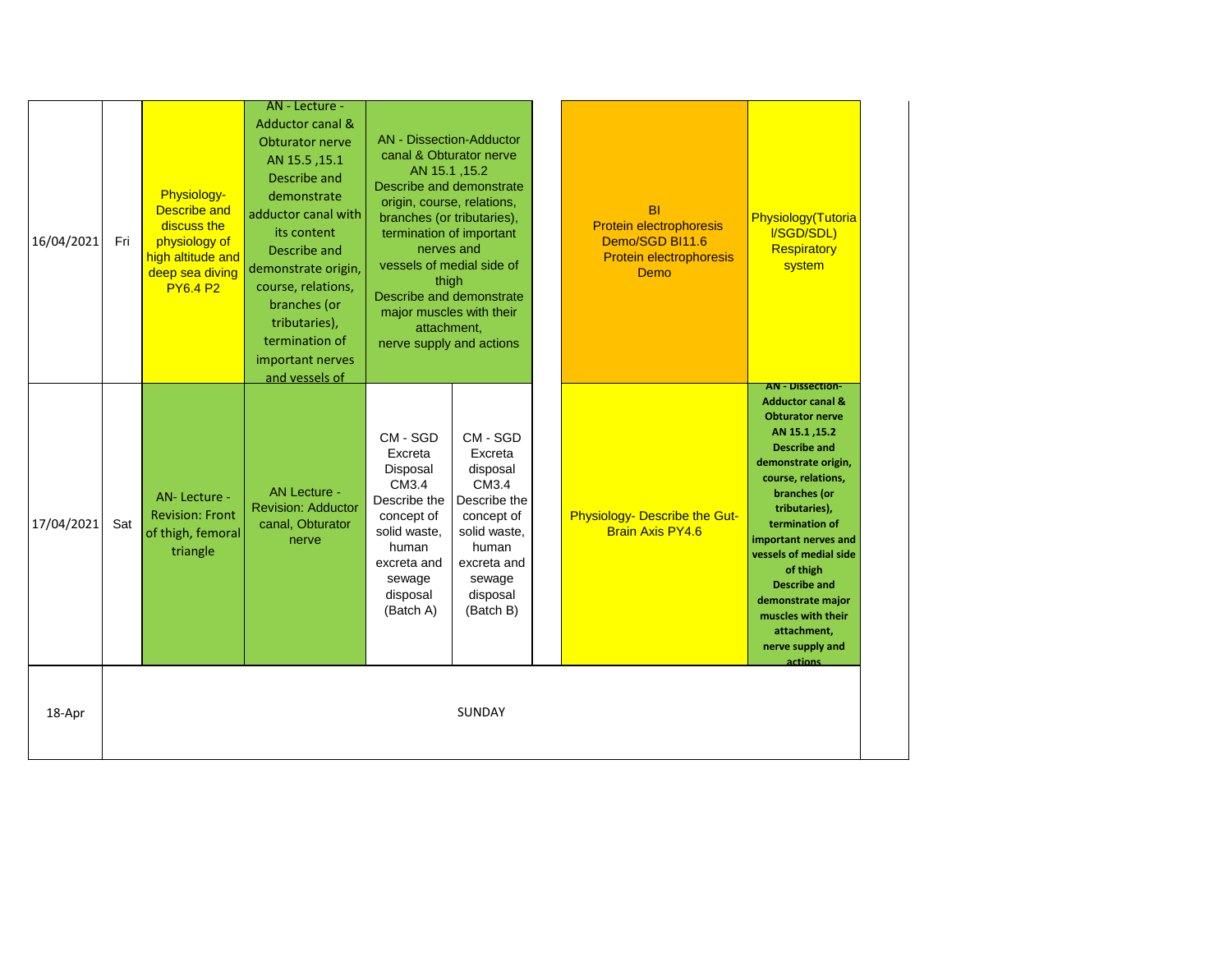| Date           | Day | 9:00 AM - 10:00 AM                                                                                                                                                                       | 10:00AM - 11:00AM                                                                                                                                                  |                                                                                                                                         | 11:00AM - 1:00 PM                                                                                                                                                                                                         |  | 2:00 PM -3:00 PM                                                                                                                                                                                                                                                                                                                                                                                                             | 3:00 PM - 5:00 PM                                                                                                                                                                                                         |
|----------------|-----|------------------------------------------------------------------------------------------------------------------------------------------------------------------------------------------|--------------------------------------------------------------------------------------------------------------------------------------------------------------------|-----------------------------------------------------------------------------------------------------------------------------------------|---------------------------------------------------------------------------------------------------------------------------------------------------------------------------------------------------------------------------|--|------------------------------------------------------------------------------------------------------------------------------------------------------------------------------------------------------------------------------------------------------------------------------------------------------------------------------------------------------------------------------------------------------------------------------|---------------------------------------------------------------------------------------------------------------------------------------------------------------------------------------------------------------------------|
| 19/04/2021     | Mon | AN - Lecture:<br>Histology - Bone<br>AN 71.1<br>Identify the bone<br>under<br>microscope &<br>describe the<br>various types<br>and structure,<br>function,<br>correlation of the<br>same | PhysiologyDescribe<br>and discuss the<br>principles of artificial<br>respiration, oxygen<br>therapy,<br>acclimatization and<br>decompression<br>sickness. PY6.5 P1 | PY(DOAP)<br>$-Blood$<br><b>Groups (2.11)</b><br>$PY(DOAP) -$<br>clinical<br>examination<br>of<br>respiratory<br>system(3.15)<br>$(A+C)$ | lвı<br><b>Estimation of</b><br>Serum<br>Creatinine &<br>Creatinine<br>Clearence<br><b>DOAP BI</b><br>11.21,11.22<br>Demonstrate<br>estimation of<br>creatinine,<br>lin.<br>serum.<br>Calculate<br>creatinine<br>clearance |  | AN - DOAP - Tibia & Patella<br>AN 14.1 to 14.3 & 18.5<br>Identify the given bone, its side,<br>important features & keep it in<br>anatomical position<br>Identify & describe joints formed origin, course,<br>by the given bone<br>Describe the importance of<br>ossification of upper end of tibia<br>Explain the anatomical basis of<br>locking and unlocking of the<br>knee joint<br>Early Clinical Exposure (1st Monday) | <b>AN</b> - Dissection -<br><b>Gluteal region</b><br>AN 16.1 to 16.3<br>Describe and<br>demonstrate<br>relations, branches<br>(or tributaries),<br>termination of<br>important nerves<br>and vessels of<br>gluteal region |
| 20/04/2021 Tue |     | <b>AN</b> - Lecture -<br>Structures under<br>cover of gluteus<br>maximus<br>AN 16.1 to 16.3<br>Describe and                                                                              | <b>BI</b><br>Carbohydrate<br>matabolism 3 BI3.5<br>Glycolysis &<br>Gluconeogenesis<br>pathways,                                                                    | $PY(DOAP) -$<br><b>Blood</b><br><b>Group(2.11)</b><br>$B+C$<br>$PY(DOAP) -$<br>clinical                                                 | <b>B</b> I<br><b>Estimation of</b><br>Serum<br><b>Creatinine &amp;</b><br>Creatinine<br>Clearence                                                                                                                         |  | <b>Physiology- Describe &amp; discuss</b><br>the structure and functions of<br>liver and gall bladder PY4.7                                                                                                                                                                                                                                                                                                                  | AN - Dissection -<br><b>Gluteal region</b><br>AN 16.1 to 16.3<br>Describe and<br>demonstrate<br>origin, course,                                                                                                           |
| 21/04/2021 Wed |     |                                                                                                                                                                                          | Holiday                                                                                                                                                            |                                                                                                                                         |                                                                                                                                                                                                                           |  | Rama navami                                                                                                                                                                                                                                                                                                                                                                                                                  |                                                                                                                                                                                                                           |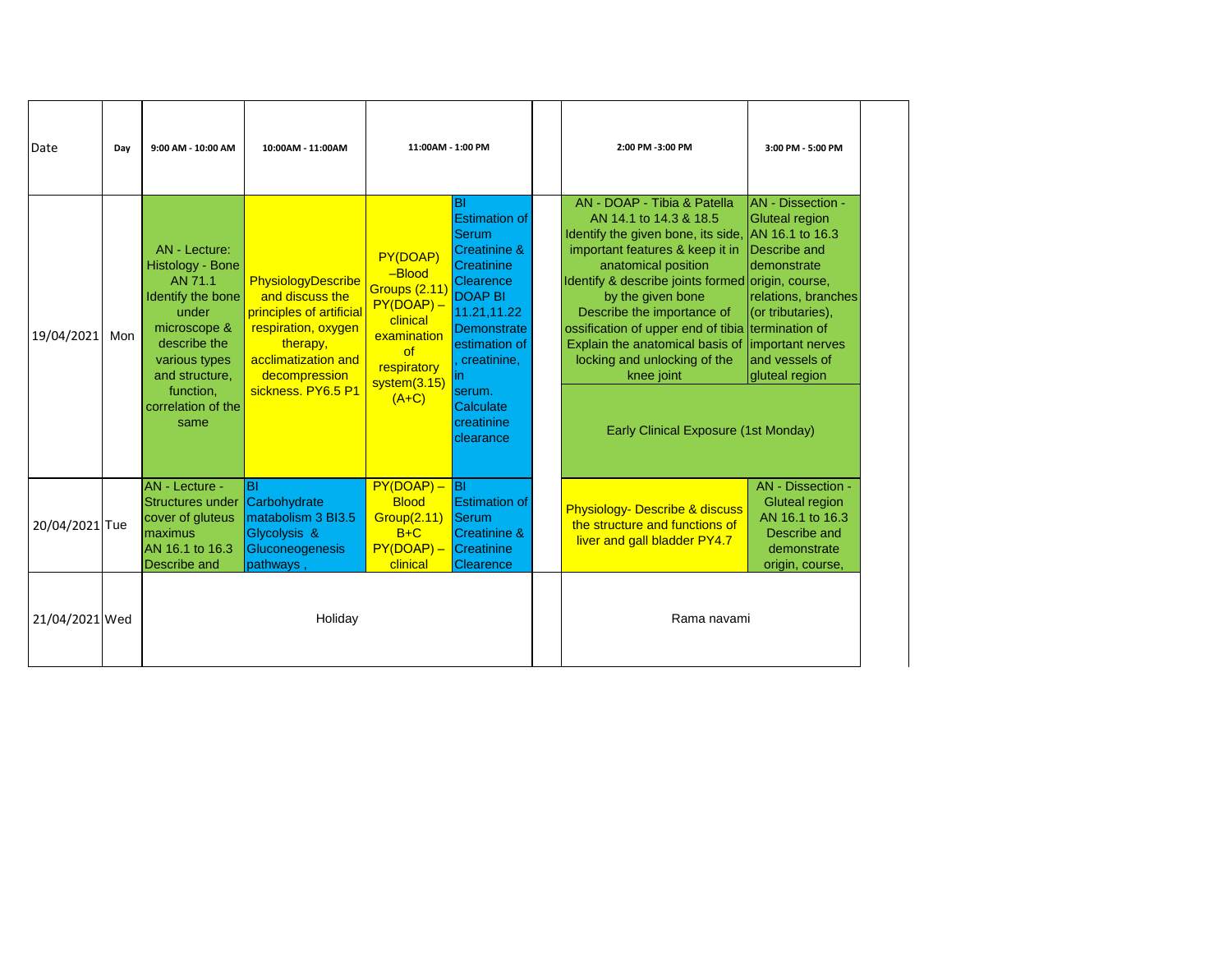| 22/04/2021 | Thu | Physiology-<br><b>Describe and</b><br>discuss the<br>principles of<br>artificial<br>respiration,<br>oxygen therapy,<br>acclimatization<br>and<br>decompression<br>sickness. PY6.5<br>P <sub>2</sub> | AN - Lecture:<br>Embryology-<br>Derievatives of<br>ectoderm,<br>endoderm and<br>mesoderm                                                                      | AN - Histology Practical -<br><b>Connective tissue</b>                                                                                                                                                                                                                                                                                                                                                                                                    | AN - Demo - Blood supply of<br>heart<br>AN 22.3,22.4,22.5<br>Describe & demonstrate origin,<br>course and branches of<br>coronary arteries<br>Describe anatomical basis of<br>ischaemic heart disease<br>Describe & demonstrate the<br>formation, course, tributaries<br>and termination of coronary<br>sinus<br><b>Early Clinical Exposure- Biochemistry</b> | BI<br>Carbohydrate<br>matabolism 4<br><b>BI3.6</b><br>TCA cycle as a<br>amphibolic<br>pathway, it's<br>energitics, regulatio<br>n and importance |
|------------|-----|-----------------------------------------------------------------------------------------------------------------------------------------------------------------------------------------------------|---------------------------------------------------------------------------------------------------------------------------------------------------------------|-----------------------------------------------------------------------------------------------------------------------------------------------------------------------------------------------------------------------------------------------------------------------------------------------------------------------------------------------------------------------------------------------------------------------------------------------------------|---------------------------------------------------------------------------------------------------------------------------------------------------------------------------------------------------------------------------------------------------------------------------------------------------------------------------------------------------------------|--------------------------------------------------------------------------------------------------------------------------------------------------|
| 23/04/2021 | Fri | <b>PhysiologyDescri</b><br>be & discuss<br>gastric function<br>tests, pancreatic<br>exocrine function<br>tests & liver<br><b>function tests</b><br><b>PY4.8 P1</b>                                  | AN - Lecture-<br>Mediastinum<br>AN 21.11<br><b>Mention boundaries</b><br>and contents of the<br>superior, anterior,<br>middle and<br>posterior<br>mediastinum | <b>AN</b> - Dissection - Posterior<br>mediastinum<br>AN 23.1,23.2,23.3<br>Describe & demonstrate the<br>external appearance,<br>relations, blood supply,<br>nerve supply, lymphatic<br>drainage<br>and applied anatomy of<br>oesophagus<br>Describe & demonstrate the<br>extent, relations tributaries<br>of thoracic duct and<br>enumerate its applied<br>anatomy<br>Describe & demonstrate<br>origin, course, relations,<br>tributaries and termination | BI<br><b>Carbohydrate matabolism 5</b><br><b>BI3.5</b><br>Glucogen metabolism, its<br>regulation & significance and<br>glycogen storage disorders                                                                                                                                                                                                             | Physiology(Tutoria<br>I/SGD/SDL) GIT                                                                                                             |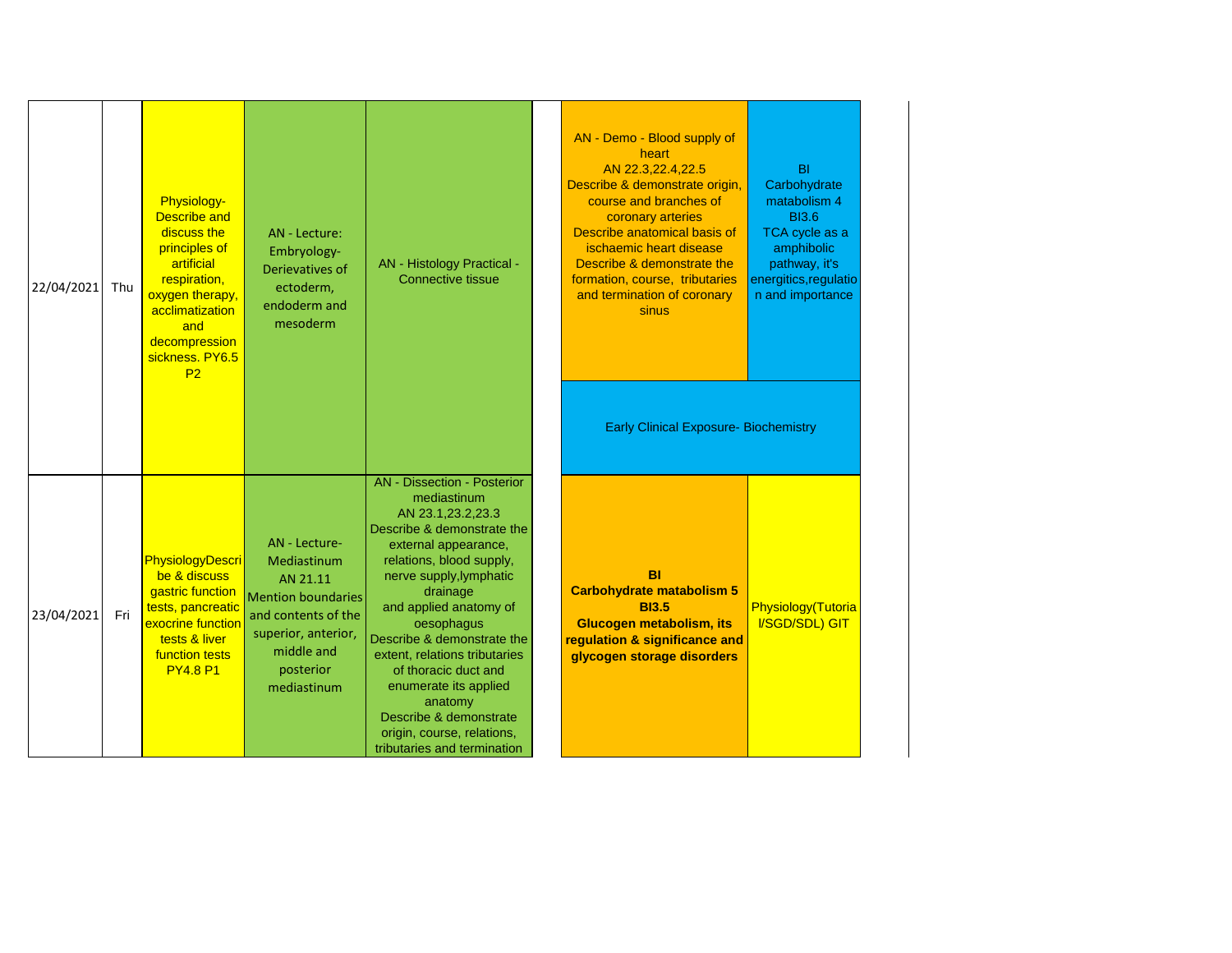| 24/04/2021 | Sat | AN - Lecture -<br>Trachea,<br>oesophagus<br>AN 24.6,23.1<br>Describe the<br>extent, length,<br>relations, blood<br>supply, lymphatic<br>drainage and<br>nerve supply of<br>trachea<br>Describe &<br>demonstrate the<br>external<br>appearance,<br>relations, blood<br>supply, nerve<br>supply, lymphatic<br>drainage and<br>applied anatomy<br>of oesophagus | AN - Lecture -<br><b>Thoracic Duct And</b><br>Azygous vein<br>AN 23.2,23.3,23.7<br>Describe &<br>demonstrate the<br>extent, relations<br>tributaries of<br>thoracic duct and<br>enumerate its<br>applied anatomy<br>Describe &<br>demonstrate origin,<br>course, relations,<br>tributaries and<br>termination<br>of superior<br>venacava, azygos,<br>hemiazygos and<br>accessory<br>hemiazygos veins<br>Mention the extent,<br>relations and | CM-SDL<br>Role of environment in<br>health | Physiology(Theory) 6 | <b>SPORTS</b>     |  |
|------------|-----|--------------------------------------------------------------------------------------------------------------------------------------------------------------------------------------------------------------------------------------------------------------------------------------------------------------------------------------------------------------|----------------------------------------------------------------------------------------------------------------------------------------------------------------------------------------------------------------------------------------------------------------------------------------------------------------------------------------------------------------------------------------------------------------------------------------------|--------------------------------------------|----------------------|-------------------|--|
| 25-Apr     |     |                                                                                                                                                                                                                                                                                                                                                              |                                                                                                                                                                                                                                                                                                                                                                                                                                              | SUNDAY                                     |                      |                   |  |
| Date       | Day | 9:00 AM - 10:00 AM                                                                                                                                                                                                                                                                                                                                           | 10:00AM - 11:00AM                                                                                                                                                                                                                                                                                                                                                                                                                            | 11:00AM - 1:00 PM                          | 2:00 PM -3:00 PM     | 3:00 PM - 5:00 PM |  |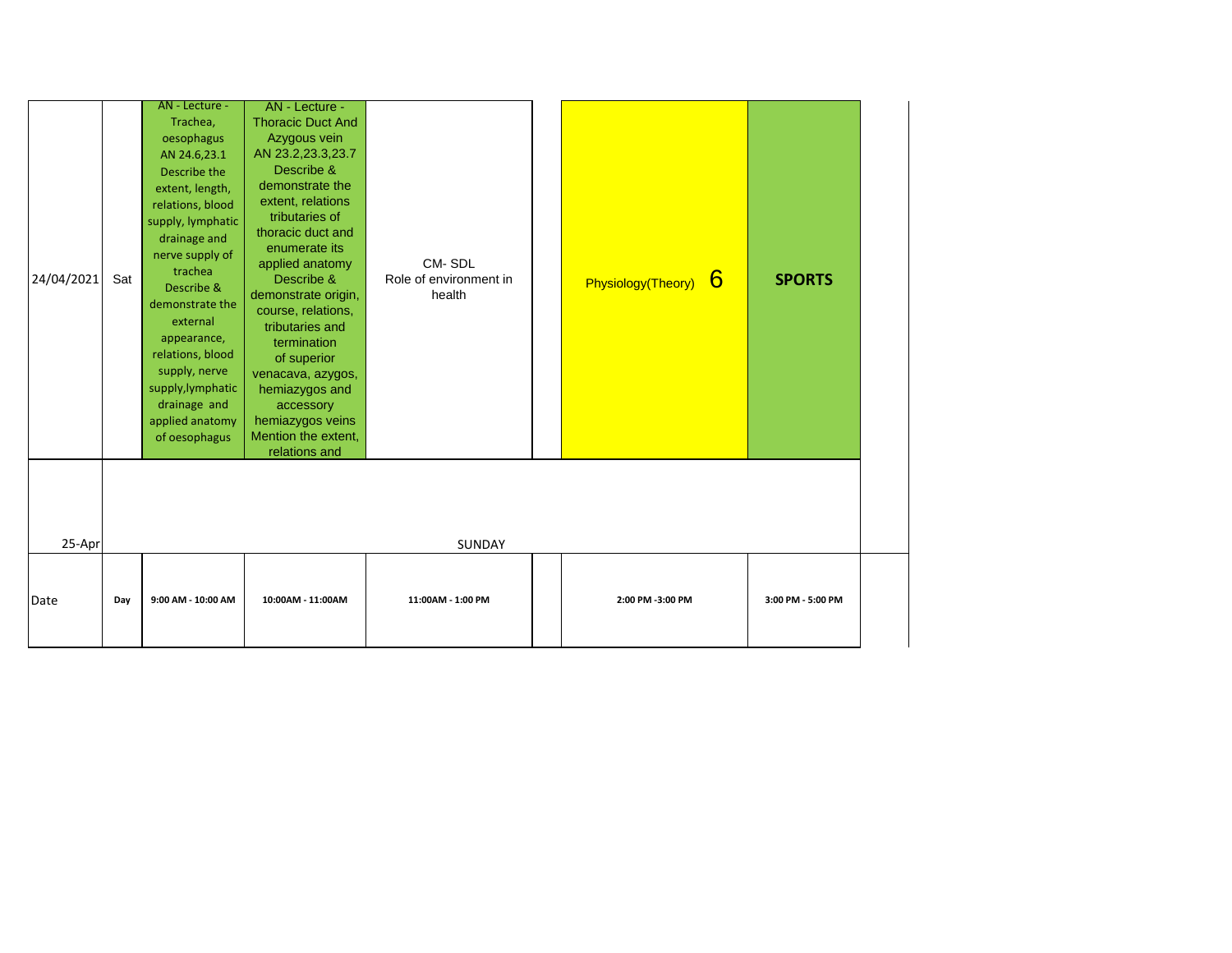| 26/04/2021 | Mon | AN - Lecture:<br>Histology - Bone<br>AN 71.1<br>Identify the bone<br>under<br>microscope &<br>describe the<br>various types<br>and structure,<br>function,<br>correlation of the | <b>Physiology-</b><br>Describe & discuss  <br>gastric function<br>tests, pancreatic<br>exocrine function<br>tests & liver function<br>tests PY4.8 P2 | PY(DOAP)<br>-Blood<br>Groups (2.11) estimation of<br>$PY(DOAP) -$<br>clinical<br>examination<br><b>of</b><br>respiratory<br>system(3.15)<br>$(A+C)$ | BI<br><b>Estimation of</b><br>Serum.<br><b>Cholesterol</b><br><b>&amp;HDL BI</b><br>11.9<br>Demonstrate<br>lthe:<br>serum total<br>cholesterol<br>land<br><b>HDLcholeste</b><br>rol | AN- Demo - Joints of thorax &<br><b>Respiratory movements</b><br>AN 21.8,21.10,21.9<br>Describe & demonstrate type,<br>articular surfaces &<br>movements of manubriosternal,<br>costovertebral, costotransverse in brief a barium<br>and xiphisternal joints<br>Describe costochondral and<br>interchondral joints<br>Describe & demonstrate<br>mechanics and types of<br>respiration | AN-DOAP - Xrays &<br>Surface anatomy<br>AN 25.7,25.8,25.9<br><b>Identify structures</b><br>seen on a plain x-ray<br>chest (PA view)<br>Identify and describe<br>swallow<br>Demonstrate surface<br>marking of lines of<br>pleural reflection,<br>lung borders and<br>fissures, trachea,<br>heart borders, apex<br>beat & surface<br>projection of valves<br>of heart |
|------------|-----|----------------------------------------------------------------------------------------------------------------------------------------------------------------------------------|------------------------------------------------------------------------------------------------------------------------------------------------------|-----------------------------------------------------------------------------------------------------------------------------------------------------|-------------------------------------------------------------------------------------------------------------------------------------------------------------------------------------|---------------------------------------------------------------------------------------------------------------------------------------------------------------------------------------------------------------------------------------------------------------------------------------------------------------------------------------------------------------------------------------|---------------------------------------------------------------------------------------------------------------------------------------------------------------------------------------------------------------------------------------------------------------------------------------------------------------------------------------------------------------------|
|            |     | same                                                                                                                                                                             |                                                                                                                                                      |                                                                                                                                                     |                                                                                                                                                                                     | Early Clinical Exposure (1st Monday)                                                                                                                                                                                                                                                                                                                                                  |                                                                                                                                                                                                                                                                                                                                                                     |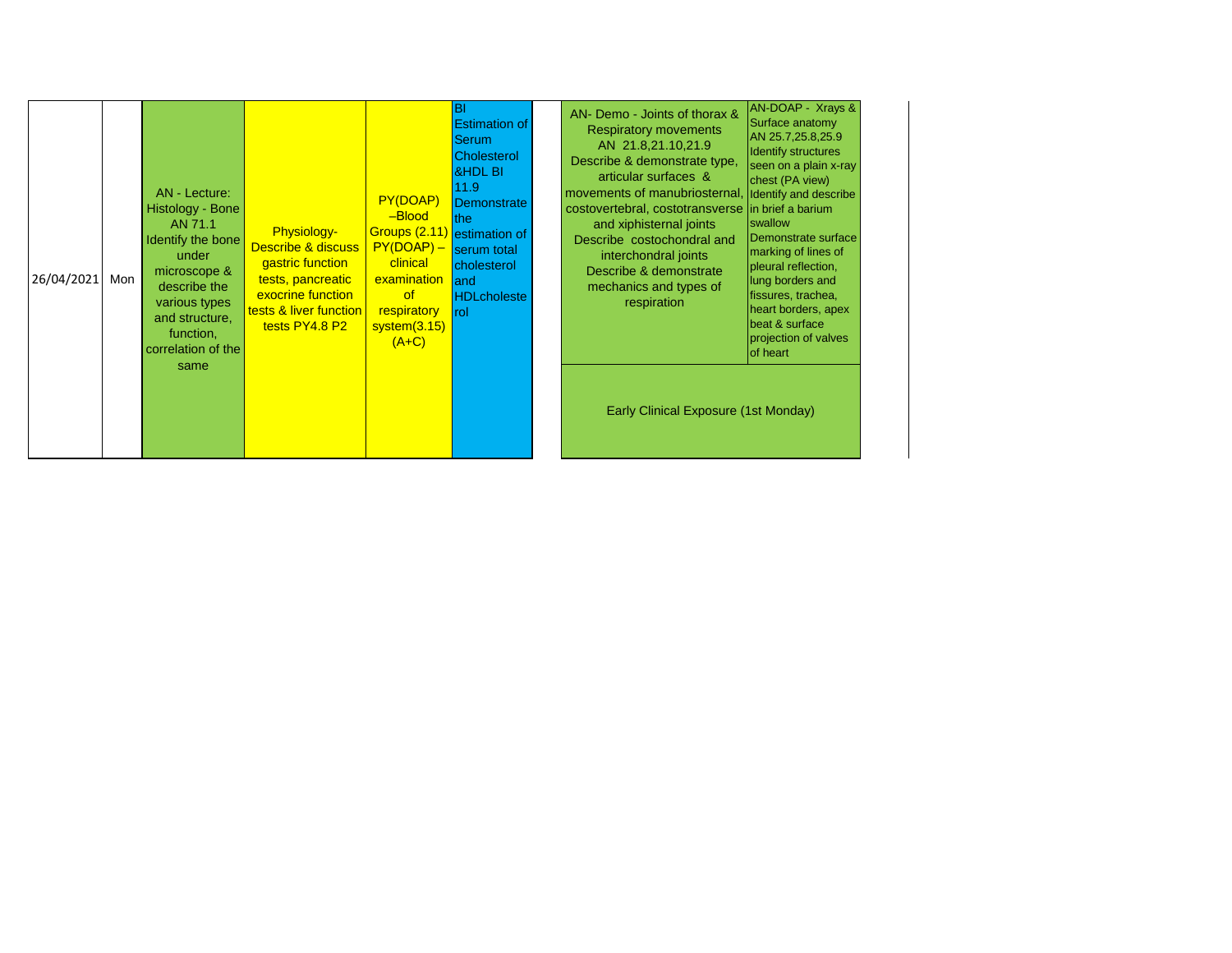| 27/04/2021 Tue | AN - Lecture -<br>Anterior Abdominal Carbohydrate<br>Wall<br><b>AN</b><br>44.1,44.2.44.5,44.<br>Describe &<br>Demonstrate the<br>Planes (Transpl-<br>yloric,<br>Transtubercular,<br>subcostal, Lateral<br>vertical, linea alba,<br>linea semilunaris),<br>Regions &<br><b>Quandrants of</b><br>Abdomen<br>Decribe & Identify<br>the Fascia, nerves,<br>& Blood vessels of<br>anterior Abdonimal<br>wall<br>Describe and<br>Demonstrate<br>attachments of<br>anterior abdominal<br>wall<br>Enumerate<br>common | BI<br>matabolism BI3.8 &<br><b>BI3.9</b><br><b>Blood glucose</b><br>regulation<br>and Interpretation of<br>laboratory results<br>(Analytes-blood<br>glucose<br>levels, HbA1C,<br>urinary glucose &<br>ketone bodies and<br><b>GTT</b> related to<br>diabetes mellitus) | $PY(DOAP) -$<br><b>Blood</b><br><b>Group(2.11)</b><br>$B+C$<br>$PY(DOAP) -$<br>clinical<br>examination<br><b>of</b><br>respiratory<br>system(3.15) | BI<br><b>Estimation of</b><br>Serum<br>Cholesterol<br><b>&amp;HDL BI</b><br>11.9<br>Demonstrate<br>the<br>estimation of<br>serum total<br>cholesterol<br>and<br><b>HDLcholeste</b><br>rol | <b>Physiology- Describe and</b><br>discuss the pathophysiology of<br>dyspnoea, hypoxia, cyanosis<br>asphyxia; drowning, periodic<br>breathing PY6.6                                | AN- dissection -<br><b>Anterior Abdominal</b><br>Wall<br><b>AN</b><br>44.1,44.2.44.5,44.6<br>Describe &<br>Demonstrate the<br>Planes (Transpl-<br>yloric,<br>Transtubercular,<br>subcostal, Lateral<br>vertical, linea alba,<br>linea semilunaris),<br><b>Regions &amp;</b><br>Quandrants of<br>Abdomen<br>Decribe & Identify<br>the Fascia, nerves, &<br><b>Blood vessels of</b><br>anterior Abdonimal<br><b>wall</b><br>Describe and<br>Demonstrate<br>attachments of<br>anterior abdominal<br>wall<br>Enumerate common<br>abdominal incisions |
|----------------|---------------------------------------------------------------------------------------------------------------------------------------------------------------------------------------------------------------------------------------------------------------------------------------------------------------------------------------------------------------------------------------------------------------------------------------------------------------------------------------------------------------|------------------------------------------------------------------------------------------------------------------------------------------------------------------------------------------------------------------------------------------------------------------------|----------------------------------------------------------------------------------------------------------------------------------------------------|-------------------------------------------------------------------------------------------------------------------------------------------------------------------------------------------|------------------------------------------------------------------------------------------------------------------------------------------------------------------------------------|--------------------------------------------------------------------------------------------------------------------------------------------------------------------------------------------------------------------------------------------------------------------------------------------------------------------------------------------------------------------------------------------------------------------------------------------------------------------------------------------------------------------------------------------------|
| 28/04/2021 Wed | BI<br>Poisons affecting<br>enzymes of<br>carbohydrate<br>metabolism<br><b>BI3.7</b><br>poisons that<br>inhibit<br>carbohydrate<br>metabolism<br><b>ALN PHYSIO</b>                                                                                                                                                                                                                                                                                                                                             | <b>Physiology- Discuss</b><br>the physiology<br>aspects of: peptic<br>ulcer, gastro-<br>oesophageal reflux<br>disease, vomiting,<br>diarrhoea,<br>constipation,<br>Adynamic ileus,<br><b>Hirschsprung's</b><br>disease PY4.9 P1                                        | $PY(DOAP) -$<br><b>Blood</b><br>Group(2.11)<br>$PY(DOAP) -$<br>clinical<br>examination<br><b>of</b><br>respiratory<br>system(3.15)<br>$A + B$      | ΙBΙ<br><b>Estimation of</b><br>Serum<br><b>Cholesterol</b><br><b>&amp;HDL BI</b><br>11.9<br>Demonstrate<br>the<br>estimation of<br>serum total<br>cholesterol<br>and                      | <b>AN</b> - Lecture- Rectus sheath<br>AN - 44.3 Formation of rectus<br>sheath & its content,                                                                                       | AN - Dissection-<br>Rectus sheath<br>AN - 44.3<br>Formation of<br>rectus sheath & its<br>content,                                                                                                                                                                                                                                                                                                                                                                                                                                                |
|                | Physiology-<br>Describe and                                                                                                                                                                                                                                                                                                                                                                                                                                                                                   | <b>AN Lecture:</b><br>Embryology - Body<br>cavities and<br>diaphragm                                                                                                                                                                                                   |                                                                                                                                                    |                                                                                                                                                                                           | AN- Demo - Lumbar vertebra<br>AN 53.1 Identify the given bone,<br>important features & keep it in<br>anatomical position<br>Identify & describe joints<br>formed by the given bone | B <sub>l</sub><br>Carbohydrate<br>metabolism<br><b>Tutorial BI3.5</b><br>Sigificance of HMP<br>shunt,<br>Uronic acid,                                                                                                                                                                                                                                                                                                                                                                                                                            |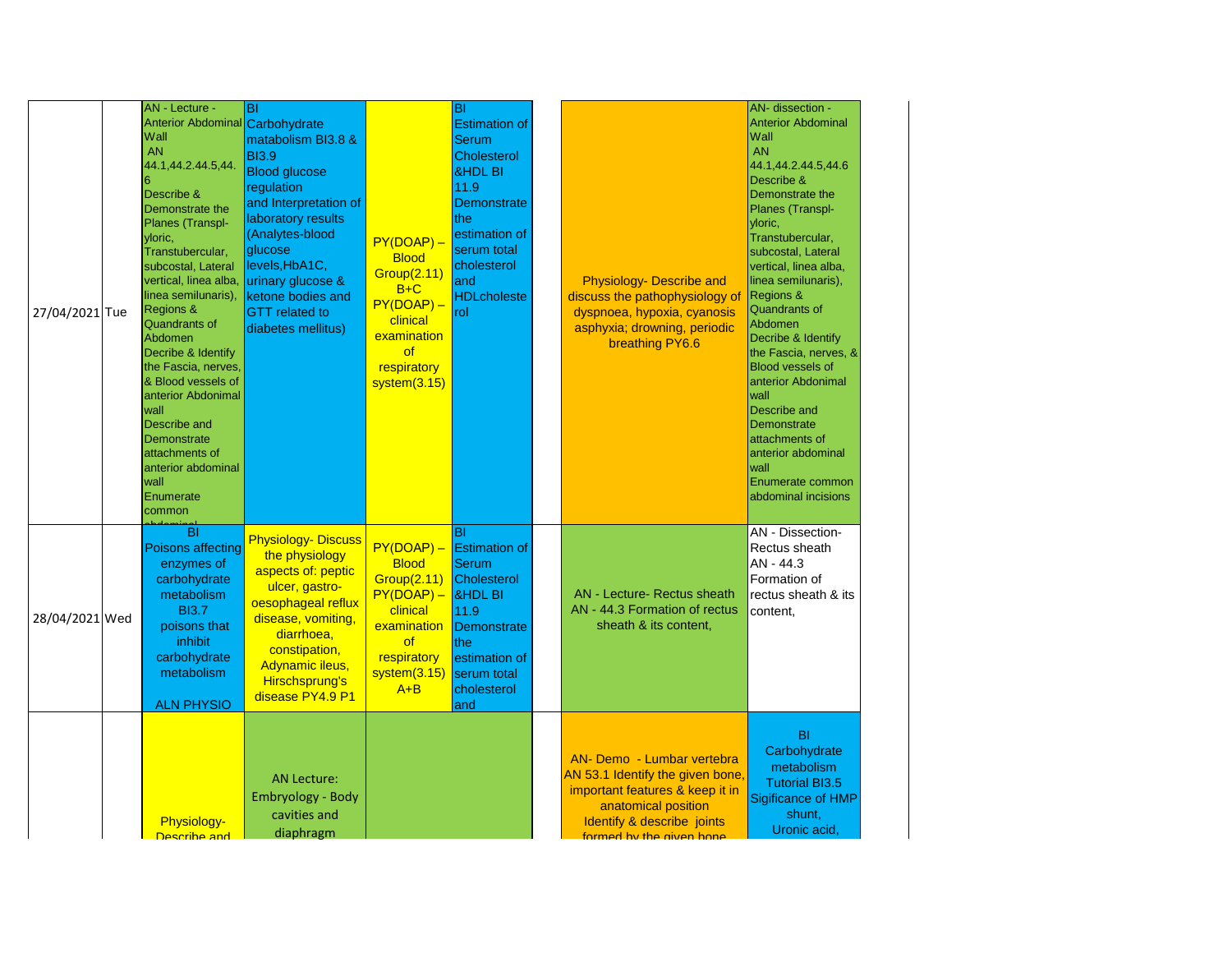| 29/04/2021     | Thu | <u>Duaunuu anu</u><br>discuss lung<br>function tests &<br>their clinical<br>significance<br><b>PY6.7</b>                                                                                                                                                                                                      | AN 52.5<br>Describe the<br>development and<br>congenital<br>anomalies of<br>diaphragm                                                                                                                               | <b>AN: Histology Practical -</b><br>Cartilage                                                                                 | <u>יטווווטע גון עווי קע געווווטו</u><br>Demonstrate important muscle<br>attachment on the given bone                                                                                                                                                                                                                                                                                                                                                    | <b>Galactose and</b><br>Sorbitol pathways,<br>and associated<br>disorders<br>(SGD) |
|----------------|-----|---------------------------------------------------------------------------------------------------------------------------------------------------------------------------------------------------------------------------------------------------------------------------------------------------------------|---------------------------------------------------------------------------------------------------------------------------------------------------------------------------------------------------------------------|-------------------------------------------------------------------------------------------------------------------------------|---------------------------------------------------------------------------------------------------------------------------------------------------------------------------------------------------------------------------------------------------------------------------------------------------------------------------------------------------------------------------------------------------------------------------------------------------------|------------------------------------------------------------------------------------|
|                |     |                                                                                                                                                                                                                                                                                                               |                                                                                                                                                                                                                     |                                                                                                                               | <b>Early Clinical Exposure- Biochemistry</b>                                                                                                                                                                                                                                                                                                                                                                                                            |                                                                                    |
| 30/04/2021     | Fri | Physiology-<br><b>Discuss the</b><br>physiology<br>aspects of:<br>peptic ulcer,<br>gastro-<br>oesophageal<br>reflux disease,<br>vomiting,<br>diarrhoea,<br>constipation,<br>Adynamic ileus,<br>Hirschsprung's<br>disease PY4.9<br>P <sub>2</sub>                                                              | AN-Lecture -<br>inguinal canal<br>AN 44.4,44.5<br>Describe &<br>Demonstrate<br>extent, boundaries,<br>contents of inguinal<br>canal including<br>Hasselbach's<br>Traingle,<br>Mechanism of<br><b>Inguinal Canal</b> | AN- Dissection - inguinal<br>canal<br>AN 44.4 Boundaries,<br>contents of inguinal canal<br>including Hasselbach's<br>Traingle | <b>BI</b><br><b>Diabetes mellitus</b><br>SGD/CD/Linker BI3.8,3.9,3.10<br><b>Discuss and interpret laboratory</b><br>results of analytes associated<br>with metabolism of<br>carbohydrates<br>Discuss the mechanism and<br>significance of blood glucose<br>regulation in health and disease<br>Interpret the results of blood<br>glucose levels and other<br>laboratory investigations related<br>to disorders of carbohydrate<br>metabolism.<br>Int GM | Physiology(Tutoria<br>I/SGD/SDL)<br><b>Repiratory System</b>                       |
| 01/05/2021 Sat |     | <b>AN-Lecture:</b><br><b>Scrotum &amp; Testis</b><br>AN 46.1,46.2<br>46.3,46.4,46.5<br>Describe and<br>Demonstrate<br>coverings, internal<br>structure, side<br>determination,<br>blood supply, nerve<br>supply, lymphatic<br>drainage, descent of<br>testis with its<br>applied anatomy<br>Describe parts of | AN-Lecture -<br>Revision:<br>Anterior abdominal<br>wall and rectus                                                                                                                                                  | <b>CM</b><br><b>Internal Assessment</b>                                                                                       | <b>Physiology- Demonstrate the</b><br>correct technique to perform &                                                                                                                                                                                                                                                                                                                                                                                    | <b>AN-Dissection -</b><br><b>Scrotum &amp; Testis</b><br>AN 46.1,46.2,46.3         |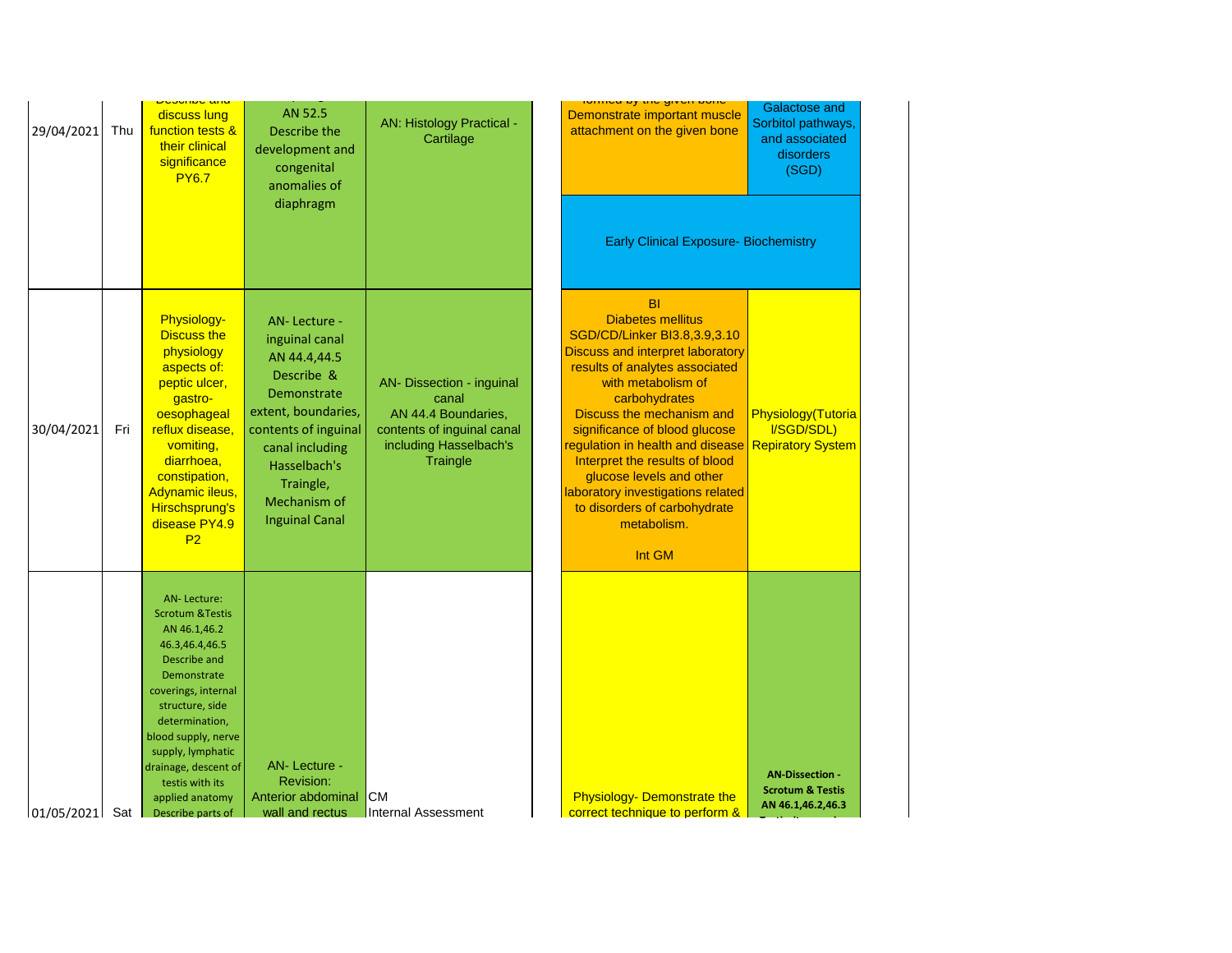|            |                                                                                                                                                                                                                                                                                                                                                                     | Epididymis Describe<br>Peins under<br>following headings(<br>parts, component,<br>blood supply,<br>lymphatic drainage)<br><b>Explain the</b><br>anatomical basis of<br>varicocoe<br><b>Explain the</b><br>anatomical basis of<br>Phimosis &<br>Circumcision | sheath, Inguinal<br>canal                         | examination                              |                                                                                  | interpret Spirometry PY6.8                                     | <b>Testis, its covering</b><br><b>Epididymis Penis</b> |
|------------|---------------------------------------------------------------------------------------------------------------------------------------------------------------------------------------------------------------------------------------------------------------------------------------------------------------------------------------------------------------------|-------------------------------------------------------------------------------------------------------------------------------------------------------------------------------------------------------------------------------------------------------------|---------------------------------------------------|------------------------------------------|----------------------------------------------------------------------------------|----------------------------------------------------------------|--------------------------------------------------------|
| 02-May     |                                                                                                                                                                                                                                                                                                                                                                     |                                                                                                                                                                                                                                                             |                                                   |                                          | <b>SUNDAY</b>                                                                    |                                                                |                                                        |
| Date       | Day                                                                                                                                                                                                                                                                                                                                                                 | 9:00 AM - 10:00 AM                                                                                                                                                                                                                                          | 10:00AM - 11:00AM                                 |                                          | 11:00AM - 1:00 PM                                                                | 2:00 PM -3:00 PM                                               | 3:00 PM - 5:00 PM                                      |
|            |                                                                                                                                                                                                                                                                                                                                                                     | AN-Histology -<br><b>Muscle</b><br><b>AN</b><br>67.1,67.2,67.3<br>Describe &<br>identify various                                                                                                                                                            | Physiology-<br>Describe the<br>functional anatomy | PY (DOAP)<br><b>Red Cell</b><br>indices, | lвı<br><b>Estimation of</b><br><b>Serum TG BI</b><br>11.10<br>Demonstrate<br>the | AN - ECE- Rectus Sheath, Inguinal Canal, scrotum<br>and Testis |                                                        |
| 03/05/2021 | types of muscle<br>of heart including<br>Hematocrit<br>under the<br>chambers, sounds;<br>Mon<br>(2.11, 2, 12)<br>and Pacemaker<br>microscope<br>$PY(DOAP) -$<br><b>Classify muscle</b><br>tissue and<br><b>Spirometry</b><br>and describe the<br>conducting system.<br>$(6.8)$ A+C<br><b>PY5.1</b><br>structure-<br>function<br>correlation of the<br>same Describe |                                                                                                                                                                                                                                                             | estimation of<br>triglycerides                    | Early Clinical Exposure (1st Monday)     |                                                                                  |                                                                |                                                        |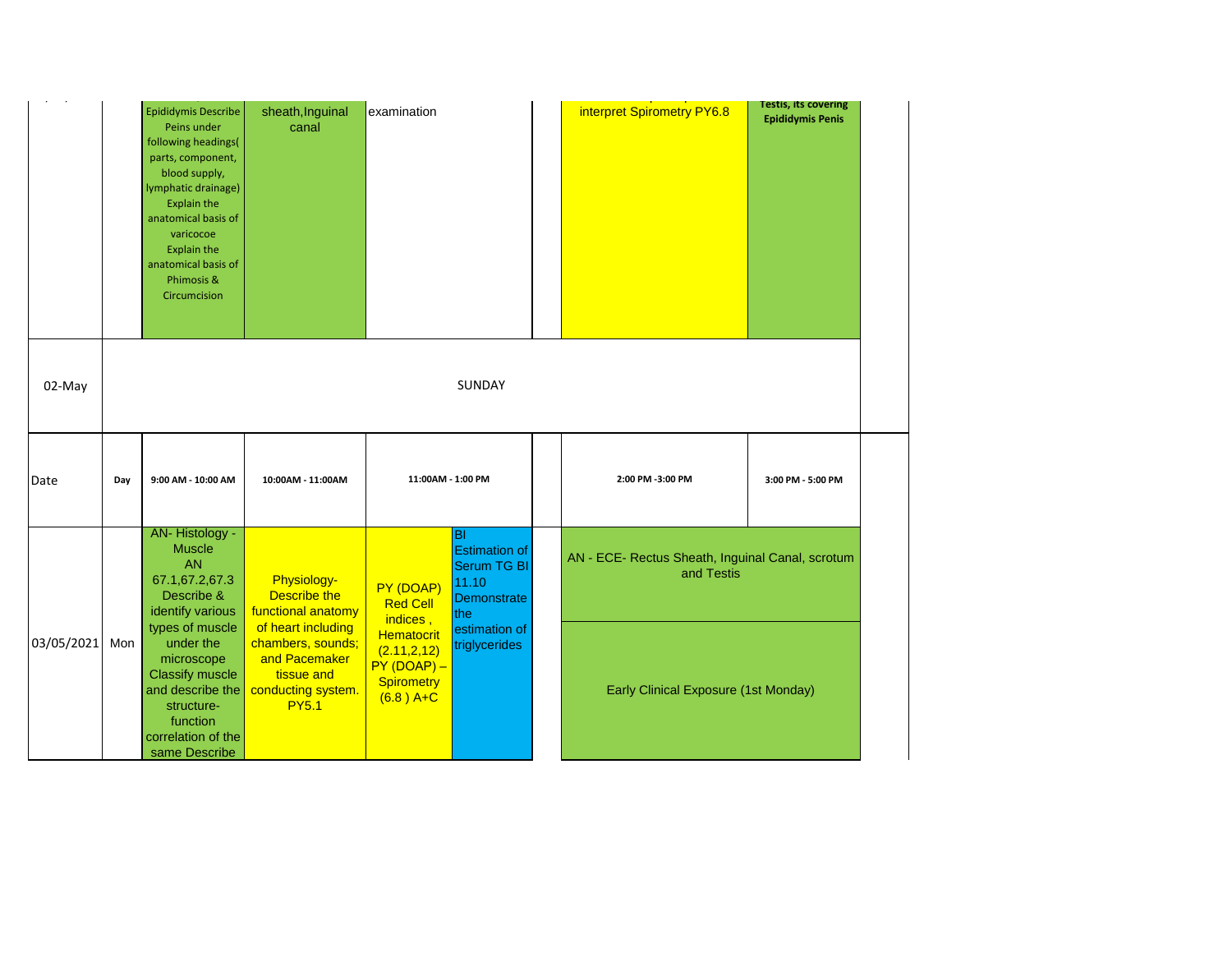| 04/05/2021 Tue |     | <b>AN-Lecture</b><br>Peritoneum I -<br>Introduction,<br>horizontal and<br>vertical tracing<br><b>AN</b><br>47.1,47.2,47.3<br>Describe &<br>identify<br>boundaries and<br>recesses of<br><b>Lesser &amp; Greater</b><br>sac Name &<br>identify various<br>peritoneal folds<br>& pouches with<br>its explanation<br>Explain<br>anatomical basis | BI<br>Protein metabolism<br><b>BI5.3</b><br><b>Digestion and</b><br>absorption of dietary<br>proteins and related<br>disorders<br><b>INT Pedia</b>                                                                    | PY (DOAP)<br><b>Red Cell</b><br>indices,<br><b>Hematocrit</b><br>(2.11, 2, 12)<br>$PY(DOAP) -$<br><b>Spirometry</b><br>$(6.8) B + C$ | BI<br><b>Estimation of</b><br><b>Serum TG BI</b><br>11.10<br><b>Demonstrate</b><br>the<br>estimation of<br>triglycerides |  | <b>AN-SGD Peritoneum II -</b><br>Introduction, horizontal and<br>vertical tracing<br>AN 47.1,47.2,47.3 Describe &<br>identify boundaries and<br>recesses of Lesser & Greater<br>sac Name & identify various<br>peritoneal folds & pouches with<br>its explanation<br>Explain anatomical basis of<br><b>Ascites &amp; Peritonitis</b> | <b>AN- Dissection -</b><br>Peritoneum<br>AN 47.1,47.2<br><b>Boundaries and</b><br>recesses of Lesser<br>& Greater sac<br><b>Identify various</b><br>peritoneal folds &<br>pouches         |
|----------------|-----|-----------------------------------------------------------------------------------------------------------------------------------------------------------------------------------------------------------------------------------------------------------------------------------------------------------------------------------------------|-----------------------------------------------------------------------------------------------------------------------------------------------------------------------------------------------------------------------|--------------------------------------------------------------------------------------------------------------------------------------|--------------------------------------------------------------------------------------------------------------------------|--|--------------------------------------------------------------------------------------------------------------------------------------------------------------------------------------------------------------------------------------------------------------------------------------------------------------------------------------|-------------------------------------------------------------------------------------------------------------------------------------------------------------------------------------------|
| 05/05/2021 Wed |     | ΙBΙ<br>Protein<br>metabolism 2-<br>Transamination<br>& deamination,<br>fate of ammonia<br>Glycine                                                                                                                                                                                                                                             | PhysiologyDescribe<br>the properties of<br>cardiac muscle<br>including its<br>morphology,<br>electrical,<br>mechanical and<br>metabolic functions<br><b>PY5.2</b>                                                     | PY (DOAP)<br><b>Red Cell</b><br>indices,<br><b>Hematocrit</b><br>(2.11, 2, 12)<br>PY (DOAP) -<br><b>Spirometry</b><br>$(6.8) B+A$    | BI<br><b>Estimation of</b><br><b>Serum TG BI</b><br>11.10<br><b>Demonstrate</b><br>the<br>estimation of<br>triglycerides |  | AN- DOAP - Sacrum AN<br>AN 53.1 Identify the given bone<br>important features & keep it in<br>anatomical position Identify &<br>describe joints formed by the<br>given bone Demonstrate<br>important muscle attachment or<br>the given bone                                                                                          | AN-Dissection -<br>Peritoneum<br>AN 47.1,47.2<br>Boundaries and<br>recesses of Lesser<br>& Greater sac<br>Identify various<br>peritoneal folds &<br>pouches                               |
| 06/05/2021     | Thu | Physiology-<br><b>Describe</b><br>structure and<br>function of<br>kidney PY7.1                                                                                                                                                                                                                                                                | AN - lecture:<br>Embryology -<br><b>Development of Heart</b><br>$-1$<br>AN 25.2, 25.4, 25.5<br>Describe development<br>of heart<br>Describe<br>embryological basis<br>of: atrial septal defect,<br>ventricular septal | AN - Histology Practical :<br><b>Bone</b>                                                                                            |                                                                                                                          |  | Anatomy(SGD)/Biochemistry(S<br><b>DL 1st Thursday)</b>                                                                                                                                                                                                                                                                               | BI<br><b>Urea Cycle along</b><br>with Clinical<br>significane<br>(Lecture followed<br>by CD)<br>INT Pedia) BI5.4<br>describe common<br>disorders<br>associated with<br>protein metabolism |
|                |     |                                                                                                                                                                                                                                                                                                                                               | defect, fallot's<br>tetralogy, tracheo-<br>oesophageal fistula<br><b>Describe</b><br>developmental basis<br>of congenital                                                                                             |                                                                                                                                      |                                                                                                                          |  | <b>Early Clinical Exposure- Biochemistry</b>                                                                                                                                                                                                                                                                                         |                                                                                                                                                                                           |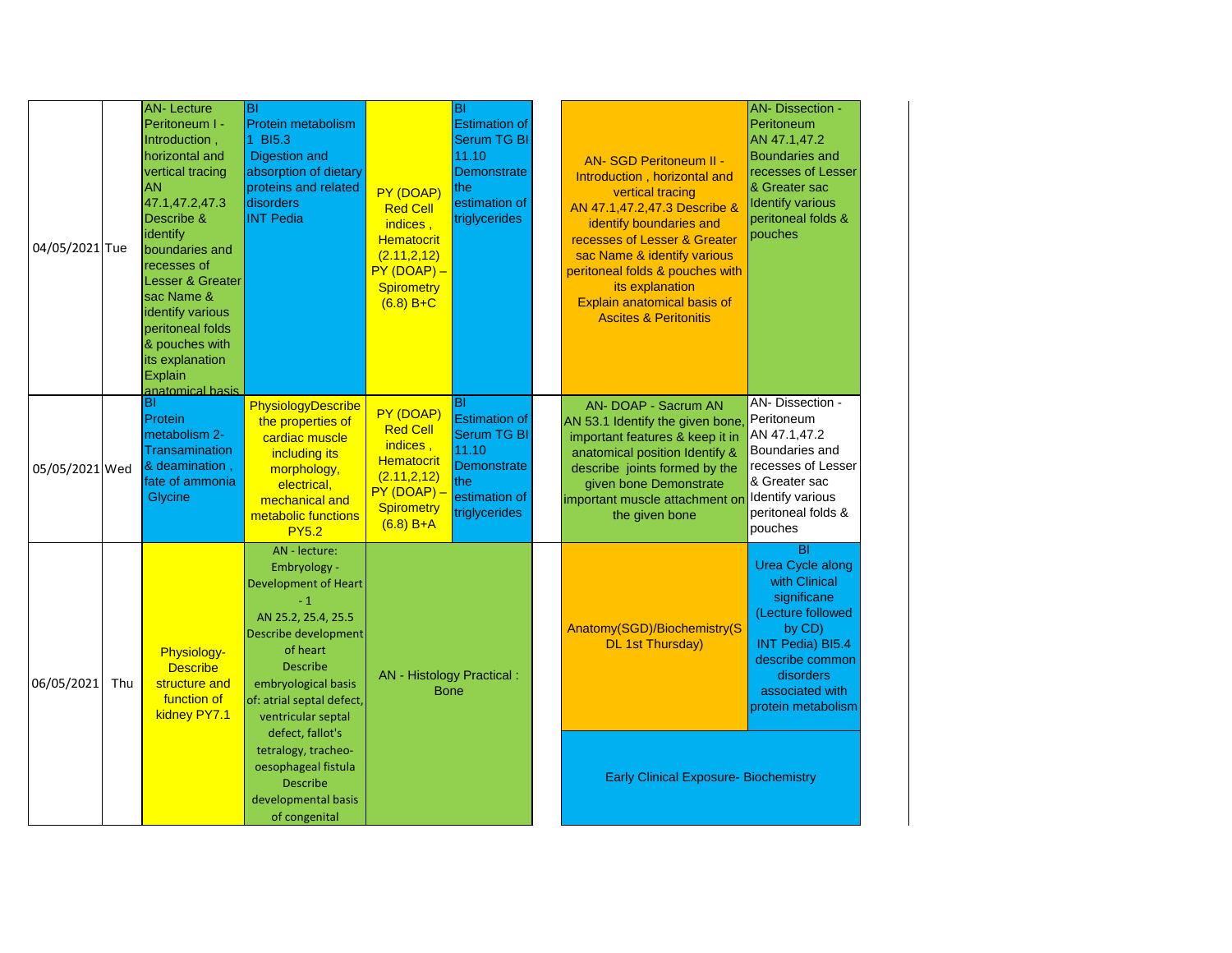| 07/05/2021 | Fri | <b>Physiology-</b><br><b>Discuss the</b><br>events occurring<br>during the<br>cardiac cycle<br><b>PY5.3</b>                                                                                                                                                                                                                                             | AN - lecture: Spleen<br>AN 47.5,47.6<br><b>Explain the</b><br>anatomical basis of<br>Splenic notch,<br>Accessory spleens,<br>Kehr's Sign<br>Anatomical<br>position, external<br>and internal<br>features, important<br>peritoneal and<br>other relations,                                                                                                                                                                                                                                     | <b>AN</b> - Dissection: Spleen<br>AN 47.5,47.6 Explain the<br>anatomical basis of Splenic<br>notch, Accessory spleens,<br>Kehr's Sign Anatomical<br>position, external and<br>internal features, important<br>peritoneal and other<br>relations, blood supply,<br>nerve supply, lymphatic<br>drainage and applied<br>aspects |                                                                                                                             | <b>Early Clinical Exposure- Physiology (1st Friday)</b>                                                                                             |               |
|------------|-----|---------------------------------------------------------------------------------------------------------------------------------------------------------------------------------------------------------------------------------------------------------------------------------------------------------------------------------------------------------|-----------------------------------------------------------------------------------------------------------------------------------------------------------------------------------------------------------------------------------------------------------------------------------------------------------------------------------------------------------------------------------------------------------------------------------------------------------------------------------------------|------------------------------------------------------------------------------------------------------------------------------------------------------------------------------------------------------------------------------------------------------------------------------------------------------------------------------|-----------------------------------------------------------------------------------------------------------------------------|-----------------------------------------------------------------------------------------------------------------------------------------------------|---------------|
| 08/05/2021 | Sat | External features,<br>relations AN-<br>Lecture-Stomach:<br>Blood supply,<br>Lymphatic<br>drainage, Nerve<br>supply & applied<br>anatomy<br>AN 47.5<br>Anatomical<br>position, external<br>and internal<br>features,<br>important<br>peritoneal and<br>other relations,<br>blood supply,<br>nerve supply,<br>lymphaticdrainage<br>and applied<br>aspects | blood supply, nerve<br>supply, lymphatic<br>drainage and<br>AN- SDL Stomach I- AN - SDL- Stomach:<br>Blood supply,<br>Lymphatic drainage<br>, Nerve supply &<br>applied anatomy<br>AN 47.5,47.6<br>Anatomical<br>position, external<br>and internal<br>features, important<br>peritoneal and other<br>relations, blood<br>supply, nerve<br>supply,<br>lymphaticdrainage<br>and applied aspects<br>Different types of<br>vagotomy,<br>Lymphatic spread in<br>Carcinoma stomach,<br><b>UGIE</b> | CM - Leture<br>Concept of<br>disease &<br>causation<br>CM 1.3<br>Describe the<br>characteristics Describe the<br>of agent, host application of<br>and<br>environmental at various<br>factors in<br>health and<br>disease and<br>the multi<br>factorial<br>etiology of<br>disease                                             | CM - Leture<br>Concept of<br>prevention &<br>modes of<br>intervention<br>CM 1.5<br>interventions<br>levels of<br>prevention | <b>Physiology- Describe the</b><br>structure and functions of juxta<br>glomerular apparatus and role<br>of renin-angiotensin system<br><b>PY7.2</b> | <b>SPORTS</b> |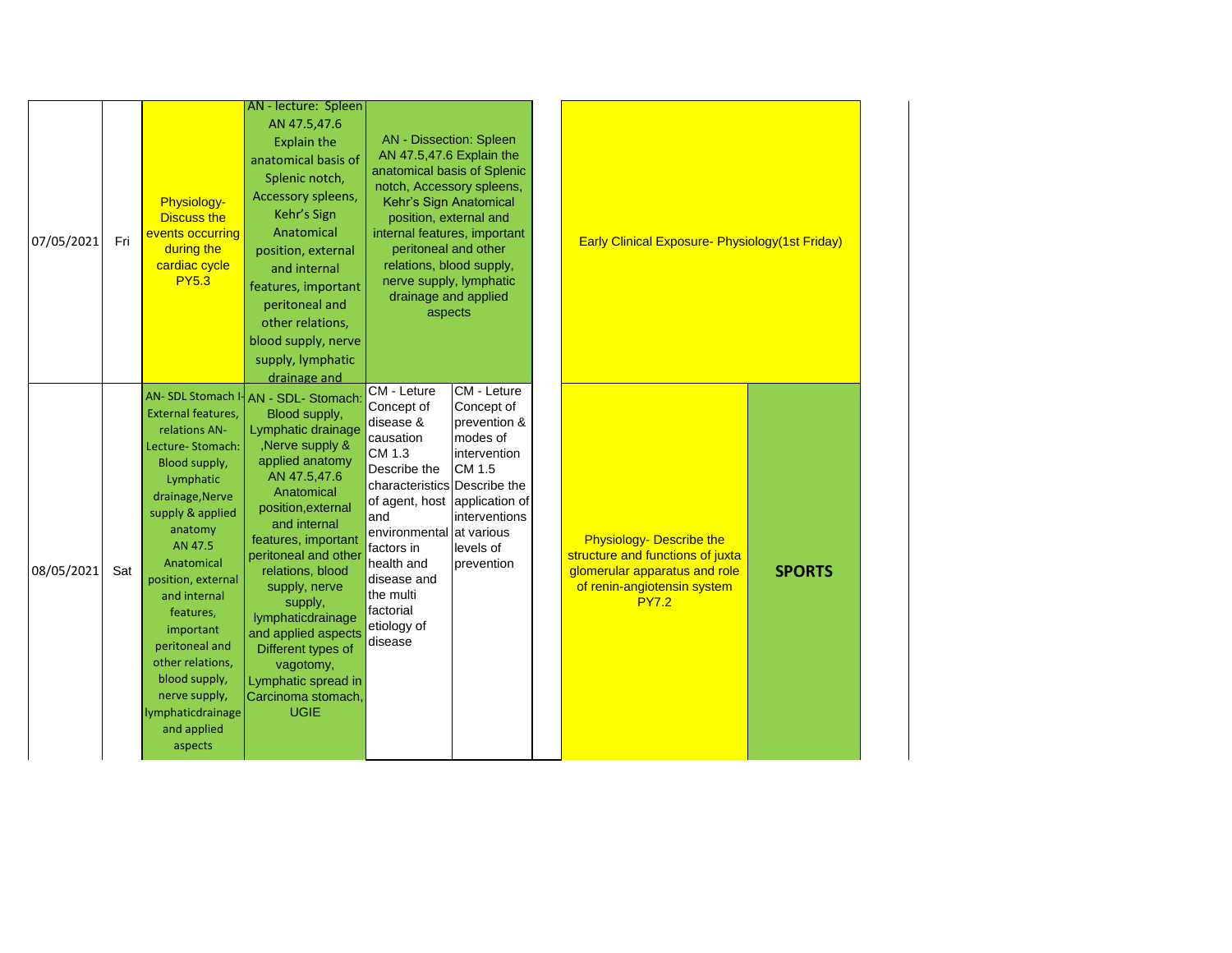| 09-May     |     | SUNDAY                                                                                                                                                   |                                                                                        |                                                                                                                                  |                                                                                                                                                        |  |                                                                                                                                 |                                                                                                                           |  |  |  |
|------------|-----|----------------------------------------------------------------------------------------------------------------------------------------------------------|----------------------------------------------------------------------------------------|----------------------------------------------------------------------------------------------------------------------------------|--------------------------------------------------------------------------------------------------------------------------------------------------------|--|---------------------------------------------------------------------------------------------------------------------------------|---------------------------------------------------------------------------------------------------------------------------|--|--|--|
| Date       | Day | 9:00 AM - 10:00 AM                                                                                                                                       | 10:00AM - 11:00AM                                                                      | 11:00AM - 1:00 PM                                                                                                                |                                                                                                                                                        |  | 2:00 PM -3:00 PM                                                                                                                | 3:00 PM - 5:00 PM                                                                                                         |  |  |  |
| 10/05/2021 | Mon | AN-Histology-<br>Lymphoid<br>system<br>AN 70.2Identify<br>the lymphoid<br>tissue under the<br>microscope &<br>describe<br>microanatomy of<br>lymph node, | Physiology-Describe<br>generation,<br>conduction of<br>cardiac impulse<br><b>PY5.4</b> | <b>Physiology PY</b> Estimation of<br>(DOAP)<br><b>Red Cell</b><br>indices,<br><b>Hematocrit</b><br>(2.11, 2.12)<br>$PY(DOAP) -$ | lвı<br><b>Estimation of</b><br><b>Serum Total</b><br>Protein, A:G<br>ratio BI11.21<br>& BI11.22<br><b>Serum Total</b><br>Protein, A:G<br>ratio<br>DOAP |  | <b>AN-Demo - Small intestine</b><br>AN 47.5<br>Different parts of small<br>intestine, mesentry, Meckel's<br><b>Diverticulum</b> | AN - Dissection -<br><b>Small intestine</b><br>AN 47.5<br>Anatomical<br>position, parts,<br>mesentery, arterial<br>arcade |  |  |  |
|            |     | spleen, thymus,<br>tonsil and<br>correlate the<br>structure with<br>function                                                                             |                                                                                        | <b>Spirometry</b><br>$(6.8)$ A+C                                                                                                 |                                                                                                                                                        |  | Early Clinical Exposure (1st Monday)                                                                                            |                                                                                                                           |  |  |  |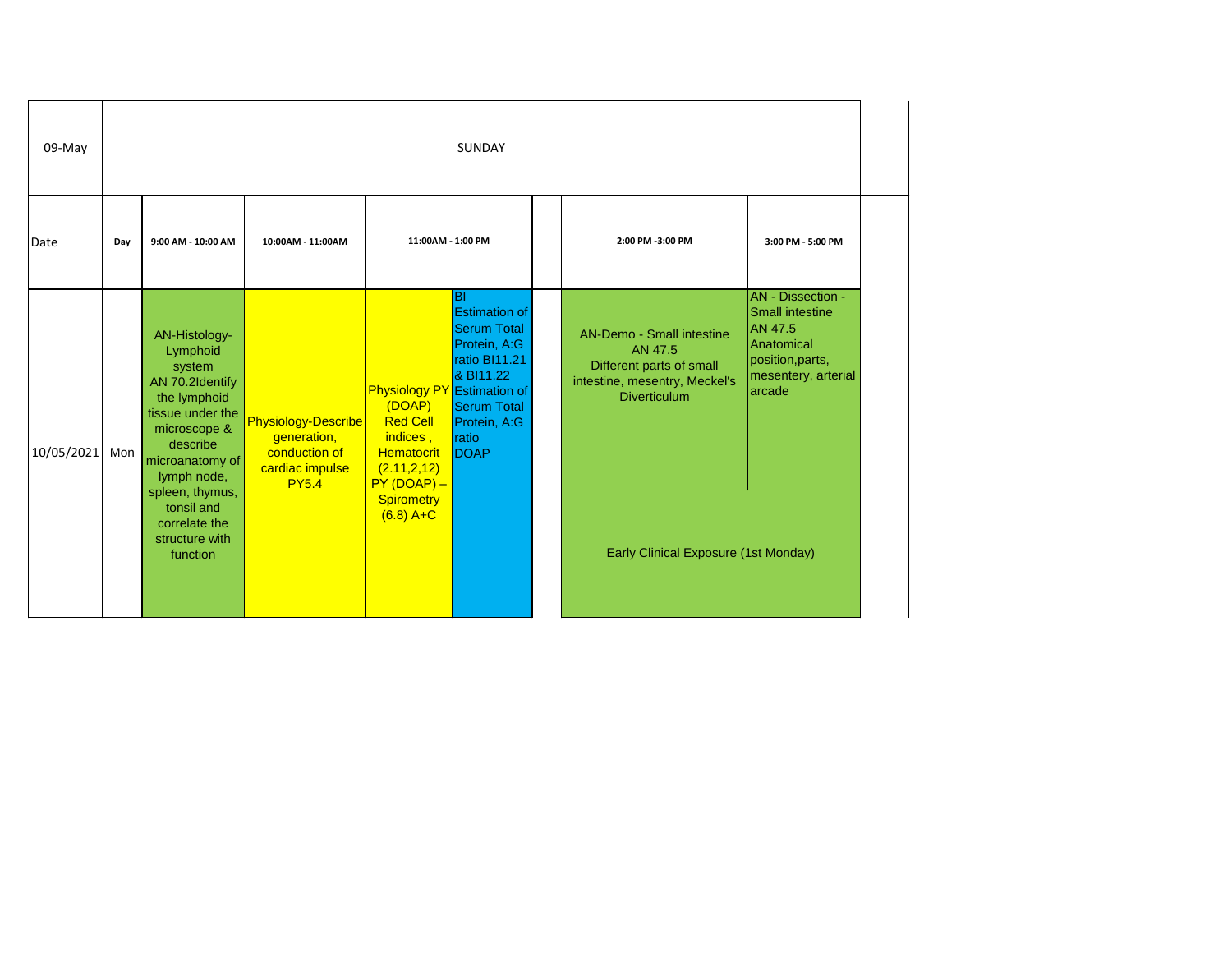| 11/05/2021 Tue | AN-Caecum &<br>appendix<br>AN 47.5,47.6<br>Anatomical<br>position, external<br>and internal<br>features, important<br>peritoneal and<br>other relations,<br>blood supply,<br>nerve supply,<br>lymphatic<br>drainage and<br>applied aspects<br><b>Referred pain</b><br>around umbilicus,<br>Annendicitis | BI<br><b>Clinical Significance</b><br>of Urea cycle<br>(CD, Charts & lab<br>reports)<br><b>ALN Pedia</b>                                                                                                                     | <b>Physiology PY</b><br>(DOAP)<br><b>Red Cell</b><br>indices,<br><b>Hematocrit</b><br>(2.11, 2.12)<br>$PY(DOAP) -$<br>Spirometry<br>$(6.8) B + C$       | BI<br><b>Estimation of</b><br><b>Serum Total</b><br>Protein, A:G<br>ratio BI11.21<br>& BI11.22<br><b>Estimation of</b><br><b>Serum Total</b><br>Protein, A:G<br>ratio<br><b>DOAP</b> | <b>Physiology-Describe the</b><br>mechanism of urine formation<br>involving processes of filtration,<br>tubular reabsorption &<br>secretion; concentration and<br>diluting mechanism PY7.3 P1                                                                                        | <b>AN-Caecum &amp;</b><br>appendix<br>AN 47.5,47.6<br>Anatomical<br>position, external<br>and internal<br>features, important<br>peritoneal and<br>other relations,<br>blood supply,<br>nerve supply,<br>lymphatic<br>drainage and<br>applied aspects<br>Referred pain |
|----------------|---------------------------------------------------------------------------------------------------------------------------------------------------------------------------------------------------------------------------------------------------------------------------------------------------------|------------------------------------------------------------------------------------------------------------------------------------------------------------------------------------------------------------------------------|---------------------------------------------------------------------------------------------------------------------------------------------------------|--------------------------------------------------------------------------------------------------------------------------------------------------------------------------------------|--------------------------------------------------------------------------------------------------------------------------------------------------------------------------------------------------------------------------------------------------------------------------------------|------------------------------------------------------------------------------------------------------------------------------------------------------------------------------------------------------------------------------------------------------------------------|
| 12/05/2021 Wed | BI<br>Protein<br>metabolism 3-<br>Phenylalanine &<br><b>Tyrosine</b><br><b>INT Pediay)</b><br><b>BI5.4</b><br>describe<br>common<br>disorders<br>associated with<br>protein                                                                                                                             | Physiology-<br>Describe the<br>physiology of<br>electrocardiogram<br>$(E.C.G)$ , its<br>applications and the<br>cardiac axis PY5.5<br>P <sub>1</sub>                                                                         | <b>Physiology PY</b><br>(DOAP)<br><b>Red Cell</b><br>indices,<br><b>Hematocrit</b><br>(2.11, 2, 12)<br>$PY(DOAP) -$<br><b>Spirometry</b><br>$(6.8) B+A$ | BI<br><b>Estimation of</b><br><b>Serum Total</b><br>Protein, A:G<br>ratio BI11.21 &<br>BI11.22<br><b>Estimation of</b><br><b>Serum Total</b><br>Protein, A:G<br>ratio<br><b>DOAP</b> | AN-DOAP -large intestine<br>AN 47.5 Anatomical position,<br>external and internal features,<br>important peritoneal and other<br>relations, blood supply, nerve<br>supply, lymphaticdrainage and<br>applied aspects AN 47.5<br>Anatomical position, parts,<br>blood supply, flexures | AN -Dissection -<br>Large intestine<br>AN 47.5<br>Anatomical<br>position, parts,<br>blood supply,<br>flexures                                                                                                                                                          |
| 13/05/2021 Thu | Physiology-<br>Describe the<br>mechanism of<br>urine formation<br>involving<br>processes of<br>filtration, tubular<br>reabsorption &<br>secretion;<br>concentration                                                                                                                                     | AN - lecture:<br>Embryology -<br><b>Development of Heart</b><br>$-2$<br>AN 25.2, 25.4, 25.5<br>Describe development<br>of heart<br><b>Describe</b><br>embryological basis<br>of: atrial septal defect,<br>ventricular septal | AN - Histology Practical :<br><b>Muscle</b>                                                                                                             |                                                                                                                                                                                      | <b>AN-Demo-Liver</b><br>AN 47.5,47.6 anatomical<br>position, external and internal<br>features, important peritoneal<br>and other relations, blood<br>supply, nerve supply, lymphatic<br>drainage and applied aspects,<br><b>Couinaud hepatic segment</b>                            | BI<br><b>SGOT &amp; SGPT</b><br><b>DEMO</b><br><b>BI2.2</b><br><b>Estimation of</b><br><b>SGOT &amp;</b><br><b>SGPT</b> and<br>significance<br><b>DEMONSTRATIO</b><br>İN                                                                                               |
|                | and diluting<br>mechanism<br><b>PY7.3 P2</b>                                                                                                                                                                                                                                                            | defect, fallot's<br>tetralogy, tracheo-<br>oesophageal fistula<br><b>Describe</b><br>developmental basis<br>of congenital                                                                                                    |                                                                                                                                                         |                                                                                                                                                                                      | <b>Early Clinical Exposure- Biochemistry</b>                                                                                                                                                                                                                                         |                                                                                                                                                                                                                                                                        |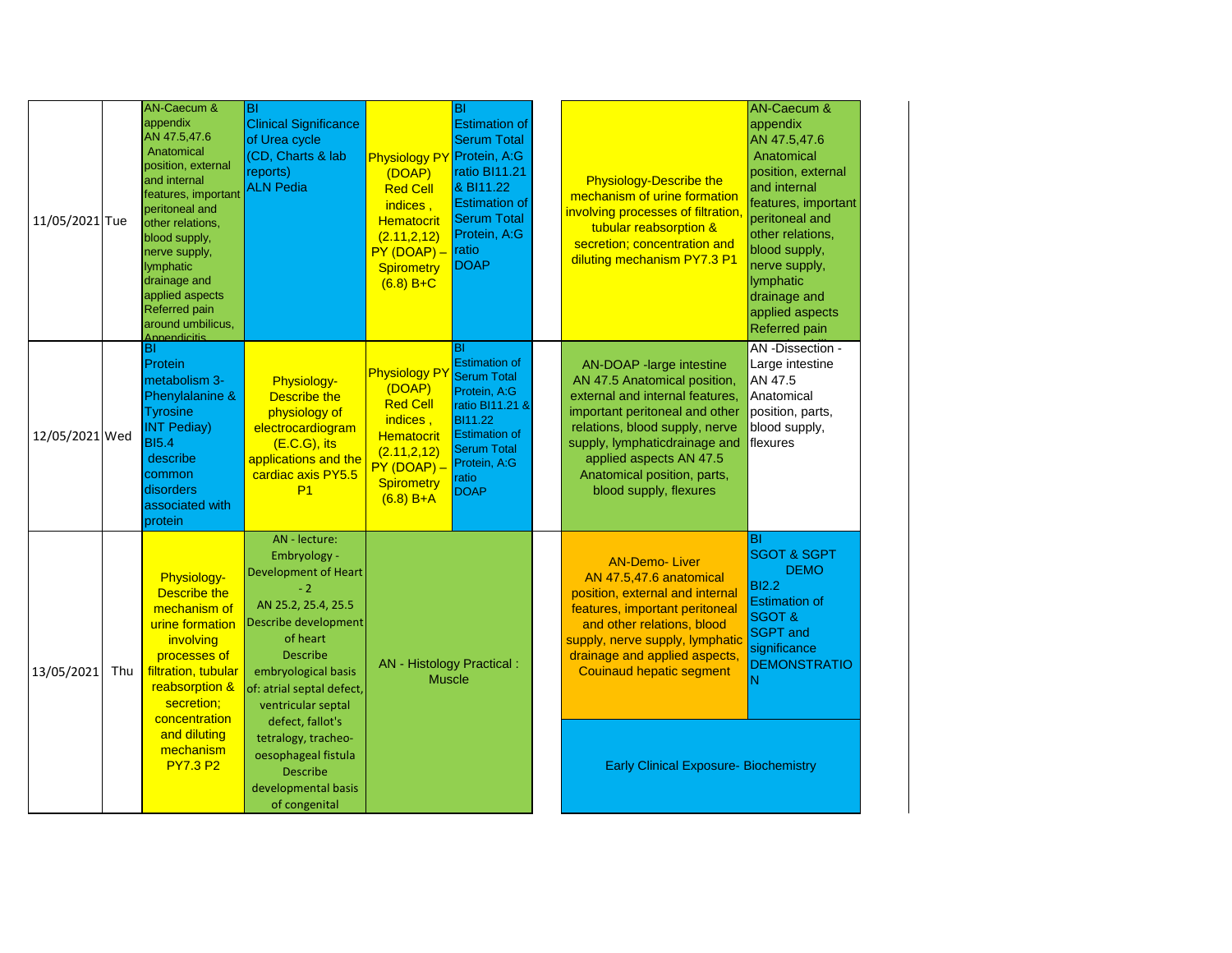| 14/05/2021 | Fri |                                                                                                                                                                                                                                                                                                                                                             | Holiday                                            |                                                                                                                                                                                                                                                                                                                                                                         | Ed Ul Fitar                                                                                                                      |                                                                                                                                                  |
|------------|-----|-------------------------------------------------------------------------------------------------------------------------------------------------------------------------------------------------------------------------------------------------------------------------------------------------------------------------------------------------------------|----------------------------------------------------|-------------------------------------------------------------------------------------------------------------------------------------------------------------------------------------------------------------------------------------------------------------------------------------------------------------------------------------------------------------------------|----------------------------------------------------------------------------------------------------------------------------------|--------------------------------------------------------------------------------------------------------------------------------------------------|
| 15/05/2021 | Sat | <b>AN-Lecture:</b><br>Extrahepatic<br>biliary apparatus<br><b>AN</b><br>47.5,47.6,47.7<br><b>External and</b><br>internal<br>features,<br>important<br>peritoneal and<br>other relations,<br>blood supply,<br>nerve supply,<br>lymphatic<br>Obstructive<br>jaundice,<br>Referred pain to<br>epigastrium,<br><b>Mention the</b><br>clinical<br>importance of | <b>AN Lecture -</b><br>Revision: Stomach,<br>Liver | CM-SGD<br><b>MRD</b><br>IM26.26 Demonstrate ability<br>to maintain required<br>documentation in health<br>care (including correct use<br>of medical records<br>(Batch I)<br>CM-SGD<br><b>PHC</b><br>CM17.1 Define and<br>describe the concept of<br>health care to community<br>CM 17.3 Describe primary<br>health care, its components<br>and principles<br>(Batch II) | <b>Physiology- Describe the</b><br>physiology of electrocardiogram<br>(E.C.G), its applications and the<br>cardiac axis PY5.5 P2 | <b>AN-Dissection -</b><br><b>Liver</b><br><b>AN 47.5 External</b><br>and internal<br>features,<br>important<br>peritoneal and<br>other relations |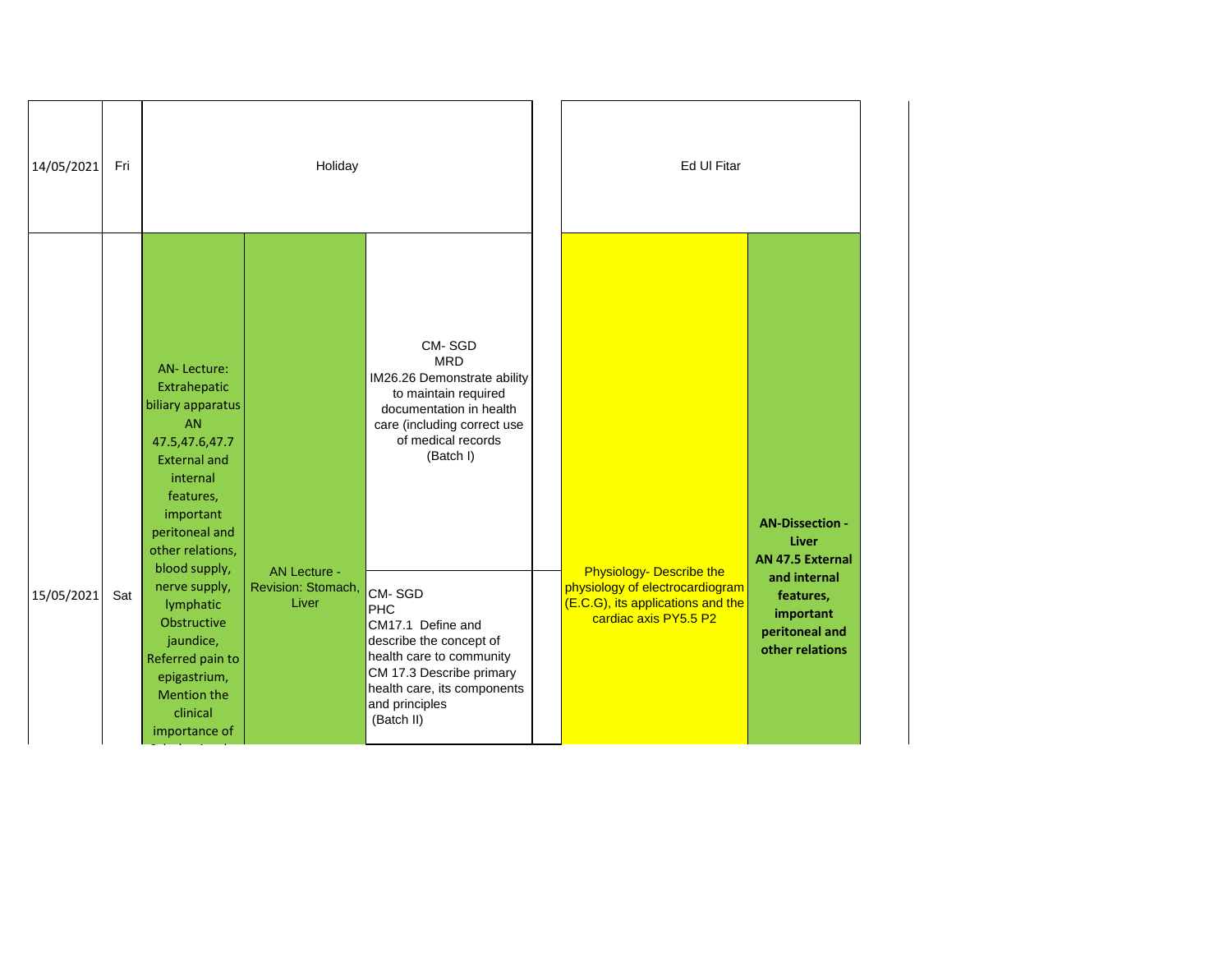|                |     | Calot's triangle,<br>Courvoisier's<br>Law, Murphy's<br>sign |                                                  | CM-SGD<br><b>Blood Bank</b><br>CM 17.4 Describe National<br>policies related to health<br>and health planning and<br>millennium development<br>goals<br>PY2.9 Describe different<br>blood groups and discuss<br>the clinical<br>importance of blood<br>grouping, blood banking and<br>transfusion<br>(Batch III) |                  |                   |  |
|----------------|-----|-------------------------------------------------------------|--------------------------------------------------|------------------------------------------------------------------------------------------------------------------------------------------------------------------------------------------------------------------------------------------------------------------------------------------------------------------|------------------|-------------------|--|
| 16-May         |     |                                                             |                                                  | SUNDAY                                                                                                                                                                                                                                                                                                           |                  |                   |  |
| Date           | Day | 9:00 AM - 10:00 AM                                          | 10:00AM - 11:00AM                                | 11:00AM - 1:00 PM                                                                                                                                                                                                                                                                                                | 2:00 PM -3:00 PM | 3:00 PM - 5:00 PM |  |
| 17/05/2021     | Mon |                                                             | Anatomy 1st Internal Examination (10 AM to 1 PM) |                                                                                                                                                                                                                                                                                                                  |                  |                   |  |
| 18/05/2021 Tue |     |                                                             |                                                  | Physiology 1st Internal Examination (10 AM to 1 PM)                                                                                                                                                                                                                                                              |                  |                   |  |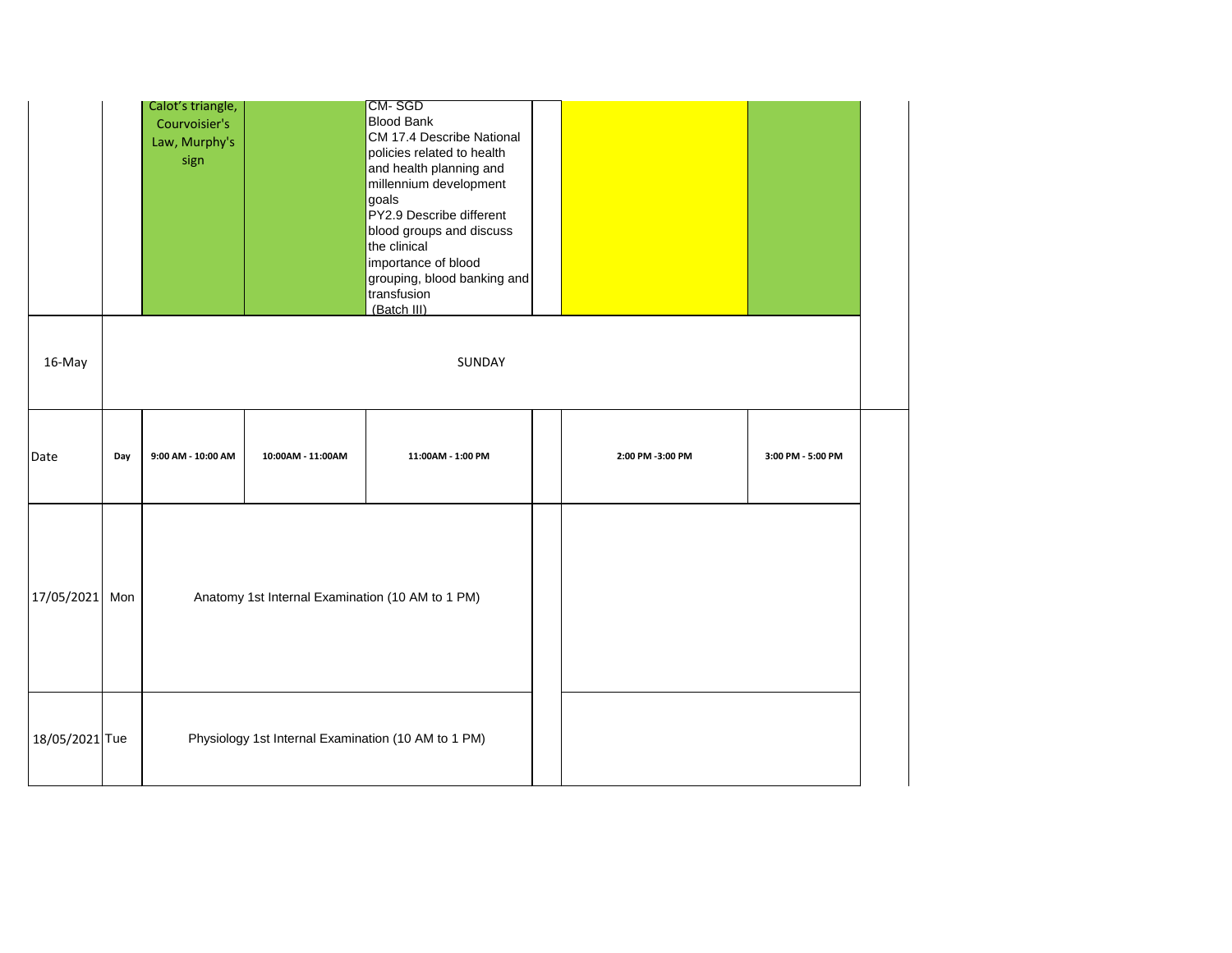| 19/05/2021 Wed |     |                                                                                                                            |                                                                                                                                                                                                                                                                               | Bio-Chemistry 1st Internal Examination (10 AM to 1 PM)                                                                                                                                                                                              |                                                                                                                                                                                                                                                                              |                                                                                                                                                       |
|----------------|-----|----------------------------------------------------------------------------------------------------------------------------|-------------------------------------------------------------------------------------------------------------------------------------------------------------------------------------------------------------------------------------------------------------------------------|-----------------------------------------------------------------------------------------------------------------------------------------------------------------------------------------------------------------------------------------------------|------------------------------------------------------------------------------------------------------------------------------------------------------------------------------------------------------------------------------------------------------------------------------|-------------------------------------------------------------------------------------------------------------------------------------------------------|
| 20/05/2021     | Thu | Physiology-<br>Describe &<br>discuss the<br>significance &<br>implication of<br><b>Renal clearance</b><br><b>PY7.4</b>     | AN Embryology -<br><b>Foetal circulation</b><br>and arch arteries<br>AN 25.3,25.6<br>describe fetal<br>circulation and<br>changes occurring<br>at birth mention<br>development of<br>aortic<br>arteries, svc, ivc and<br>coronary sinus                                       | <b>AN</b> - Histology Practical:<br>Lymphoid system                                                                                                                                                                                                 | AN-DOAP - Duodenum<br><b>AN 47.5 Anatomical</b><br>position, external and internal<br>features, Different positions,<br>important peritoneal and other<br>relations, blood supply, nerve<br>supply, lymphatic<br>drainage and applied aspects                                | <b>BI</b><br>Chemistry of lipids<br><b>BI4.1</b><br>Definition, function<br>and classification<br>of lipids, fatty acids<br>and their<br>significance |
|                |     |                                                                                                                            |                                                                                                                                                                                                                                                                               |                                                                                                                                                                                                                                                     | <b>Early Clinical Exposure- Biochemistry</b>                                                                                                                                                                                                                                 |                                                                                                                                                       |
| 21/05/2021     | Fri | Physiology-<br><b>Describe</b><br>abnormal ECG,<br>arrythmias, heart<br>block and<br>myocardial<br><b>Infarction PY5.6</b> | AN - Lecture-<br><b>Pancreas</b><br>AN 47.5 Anatomical<br>position, external<br>and internal<br>features, important<br>peritoneal and<br>other relations,<br>blood supply, nerve<br>supply, lymphatic<br>drainage and<br>applied<br>aspects,<br>Carcinoma head of<br>pancreas | AN- Dissection - Duodenum<br>AN 47.5 Anatomical<br>position, external and<br>internal features, Different<br>positions, important<br>peritoneal and other<br>relations, blood supply,<br>nerve supply, lymphatic<br>drainage and applied<br>aspects | <b>Chemistry of lipids</b><br><b>SGD BI4.1</b><br>structure, classification &<br>functions of phospholipids and<br>discuss respiratory distress<br>syndrome.<br><b>Structure and functions of</b><br>cholesterol and it's importance<br><b>SGD</b><br><b>Nesting, INT GM</b> | Physiology(Tutoria<br>I/SGD/SDL) Renal<br><b>System</b>                                                                                               |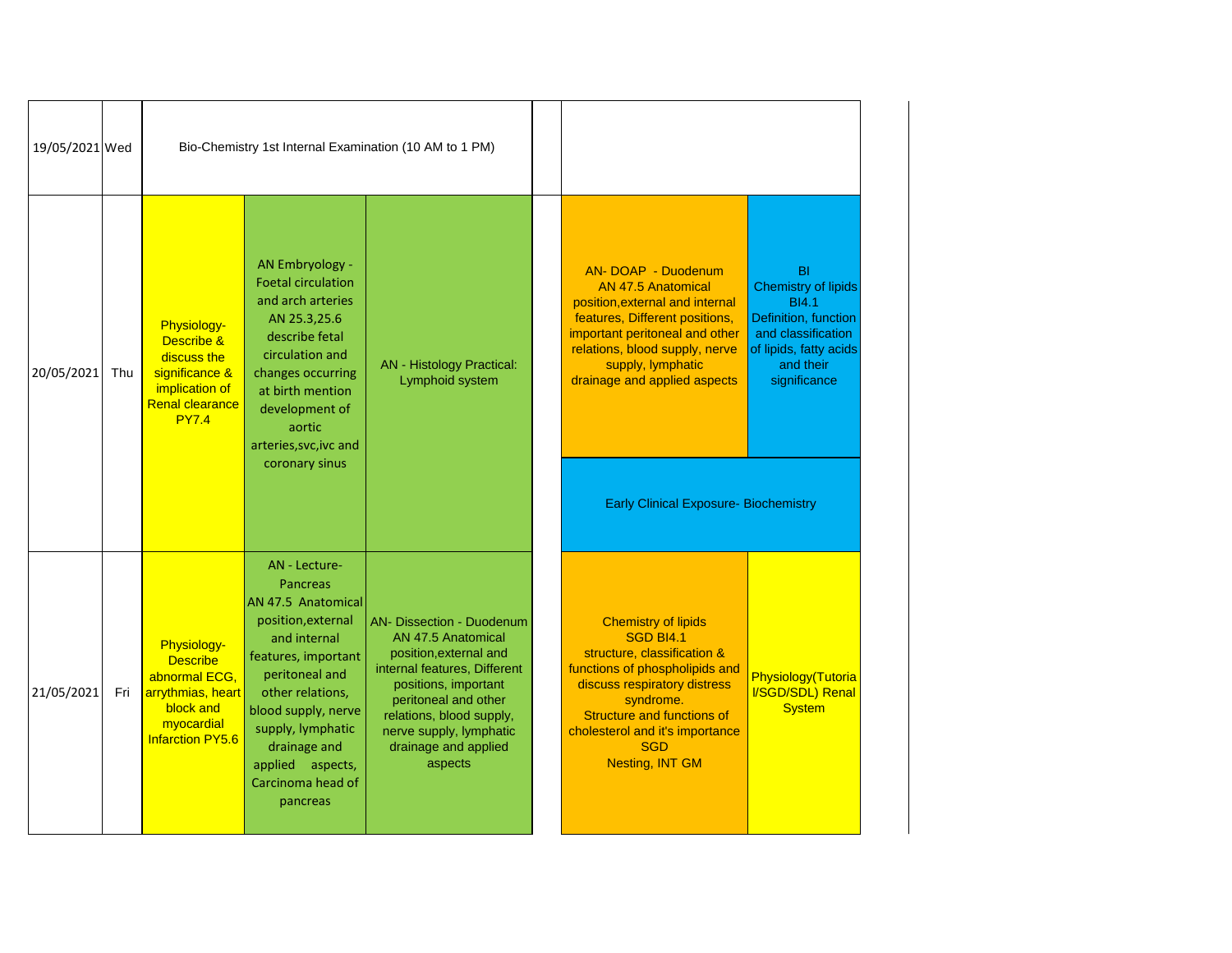|            |     | AN-SDL-<br>Suprarenal<br>glands<br>AN 47.5<br>Anatomical<br>position, external                                                              | <b>AN SDL- Abdominal</b><br>aorta<br>AN 47.9 describe &                                      | CM-SGD<br><b>MRD</b><br><b>IM26.26 Demonstrate</b><br>ability to maintain<br>required documentation in<br>health care (including<br>correct use of medical<br>records<br>(Batch II)                                                                                                                   |                                                                                                           |               |
|------------|-----|---------------------------------------------------------------------------------------------------------------------------------------------|----------------------------------------------------------------------------------------------|-------------------------------------------------------------------------------------------------------------------------------------------------------------------------------------------------------------------------------------------------------------------------------------------------------|-----------------------------------------------------------------------------------------------------------|---------------|
| 22/05/2021 | Sat | and internal<br>features,<br>important<br>peritoneal and<br>other relations,<br>blood supply,<br>nerve supply,<br>lymphatic<br>drainage and | identify the origin,<br>course, important<br>relations and<br>branches of<br>abdominal aorta | CM-SGD<br>PHC<br>CM17.1 Define and<br>describe the concept of<br>health care to community<br>CM 17.3 Describe primary<br>health care, its components<br>and principles<br>(Batch III)                                                                                                                 | Physiology- Describe the renal<br>regulation of fluid and<br>electrolytes & acid-base<br>balance PY7.5 P1 | <b>SPORTS</b> |
|            |     | applied aspects                                                                                                                             |                                                                                              | CM-SGD<br><b>Blood Bank</b><br>CM 17.4 Describe National<br>policies related to health and<br>health planning and millennium<br>development goals<br>PY2.9 Describe different blood<br>groups and discuss the clinical<br>importance of blood grouping,<br>blood banking and transfusion<br>(Batch I) |                                                                                                           |               |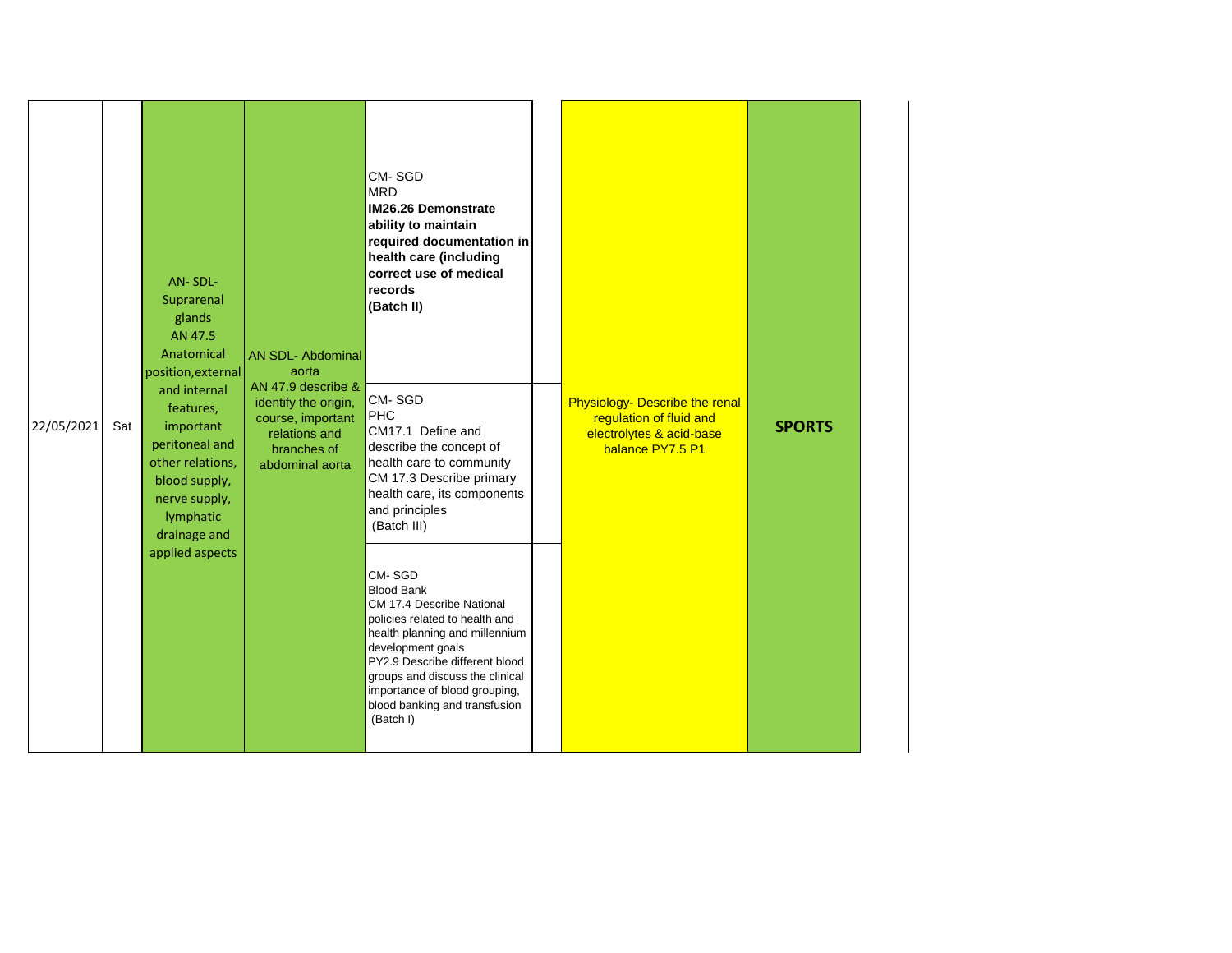| 23-May     |     |                                                                                                                                                                                                   |                                                                                         |                                                                                                                      | <b>SUNDAY</b>                                                                                                           |                                                                                                                                                                                                                                                                                              |                                                                                                                                                                                                                                                                         |
|------------|-----|---------------------------------------------------------------------------------------------------------------------------------------------------------------------------------------------------|-----------------------------------------------------------------------------------------|----------------------------------------------------------------------------------------------------------------------|-------------------------------------------------------------------------------------------------------------------------|----------------------------------------------------------------------------------------------------------------------------------------------------------------------------------------------------------------------------------------------------------------------------------------------|-------------------------------------------------------------------------------------------------------------------------------------------------------------------------------------------------------------------------------------------------------------------------|
| Date       | Day | 9:00 AM - 10:00 AM                                                                                                                                                                                | 10:00AM - 11:00AM                                                                       | 11:00AM - 1:00 PM                                                                                                    |                                                                                                                         | 2:00 PM -3:00 PM                                                                                                                                                                                                                                                                             | 3:00 PM - 5:00 PM                                                                                                                                                                                                                                                       |
| 24/05/2021 | Mon | AN-Histology-<br>Cardiovascular<br>system<br><b>INT Pathology</b><br>AN 69.1,69.2,69.3<br>Identify elastic &<br>muscular blood<br>vessels, capillaries<br>under the<br>microscope<br>Describe the | Physiology-<br><b>Describe and</b><br>discuss<br>haemodynamics of<br>circulatory system | PY (DOAP)<br><b>ESR, Osmotic Calcium</b><br>fragility (2,12)<br>$PY(DOAP) -$<br><b>Record &amp;</b><br>interpret ECG | <b>BI</b><br><b>Estimation of</b><br><b>Serum</b><br>Calcium<br><b>DOAP</b><br>BI11.11<br><b>Estimation of</b><br>Serum | AN-Demo: Portal vein &<br>portosystemic anastomosis<br>AN 47.8, 47.11 Describe<br>&identify the formation, course<br>relations and tributaries of<br><b>Portal Vein Portocaval</b><br>Anatomosis - Explain the<br>anatomic basis of hematemesis<br>& caput medusae in portal<br>hypertension | <b>AN</b> - Dissection-<br>Pancreas<br>AN 47.5 Anatomical<br>position, external and<br>internal features,<br>important peritoneal<br>and other relations,<br>blood supply, nerve<br>supply, lymphatic<br>drainage and applied<br>aspects, Carcinoma<br>head of pancreas |
|            |     | various types and<br>structure-function<br>correlation of blood<br>vessel Describe<br>the ultrastructure<br>of blood vessels                                                                      | <b>PY5.7</b>                                                                            | (5.13)<br>$A+C$                                                                                                      |                                                                                                                         | Early Clinical Exposure (1st Monday)                                                                                                                                                                                                                                                         |                                                                                                                                                                                                                                                                         |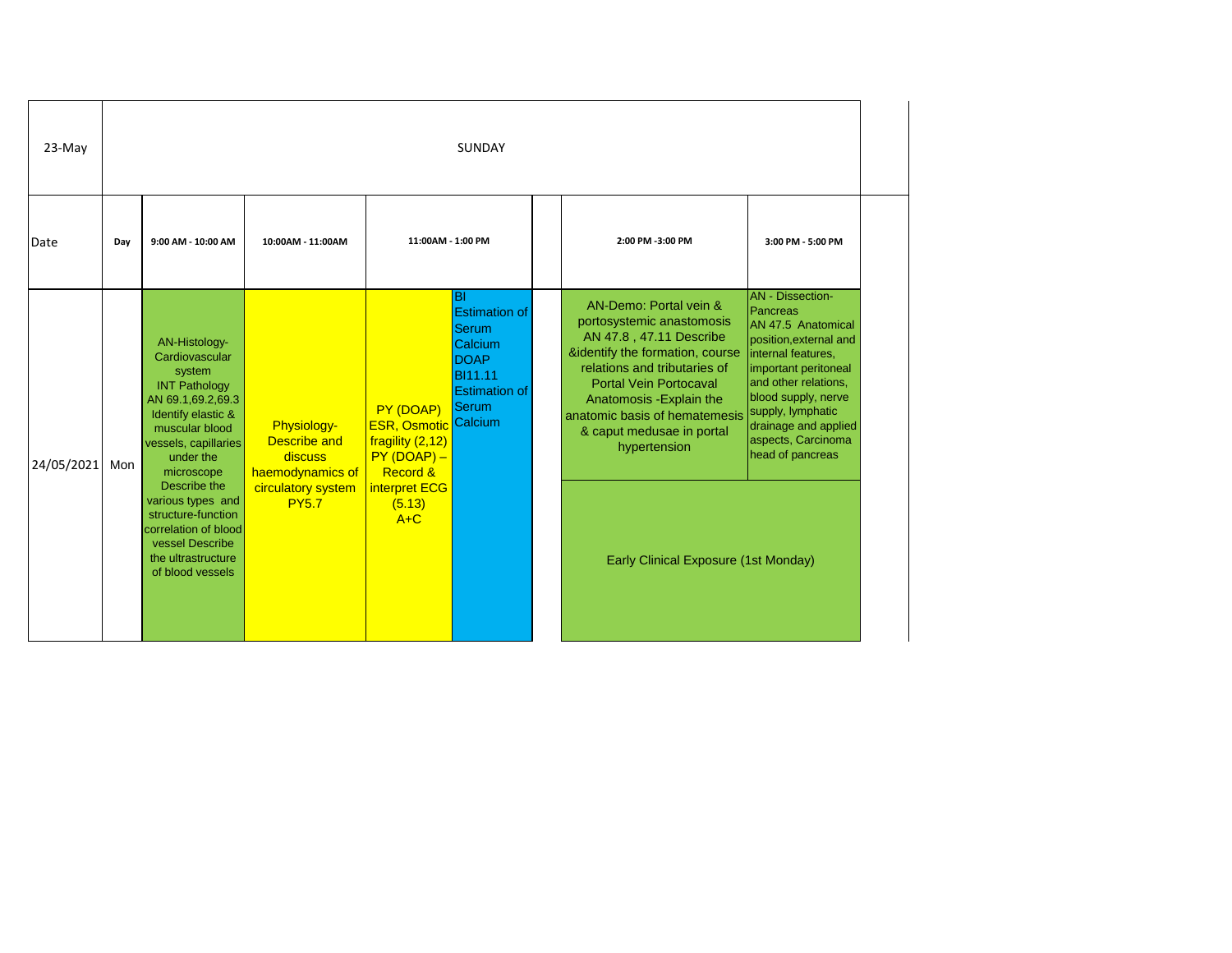| 25/05/2021 Tue |     | <b>AN</b> lecture:<br>Kidneys<br>AN 47.5<br>Anatomical<br>position, external<br>and internal<br>features, important<br>peritoneal and<br>other relations,<br>blood supply,<br>nerve supply,<br>lymphatic drainage<br>and applied<br>aspects) explain<br>the anatomical<br>basis of radiating | BI<br><b>Clinical significance</b><br>related to Phospholipids<br>and cholesterol (RDS)<br><b>BI4.1</b><br>structure, classification &<br>functions of<br>phospholipids and<br>discuss respiratory<br>distress syndrome.<br><b>Structure and functions</b><br>of cholesterol and it's<br>importance<br>Nesting, INT GM | PY (DOAP)<br><b>ESR, Osmotic</b><br>fragility (2,12)<br>$PY(DOAP) -$<br>Record &<br>interpret ECG<br>(5.13)<br>$B+C$ | BI<br><b>Estimation of</b><br><b>Serum</b><br>Calcium<br><b>DOAP</b><br><b>BI11.11</b><br><b>Estimation of</b><br><b>Serum</b><br>Calcium | <b>Physiology- Physiology-</b><br>Describe the renal regulation o<br>fluid and electrolytes & acid-<br>base balance PY7.5 P2                                                                                                                                           | <b>AN-Dissection:</b><br>Portal vein &<br>portosystemic<br>anastomosis<br>AN 47.8, 47.11<br><b>Describe &amp;identify</b><br>the formation,<br>course relations<br>and tributaries of<br><b>Portal Vein</b><br>Portocaval<br>Anatomosis -<br><b>Explain the</b><br>anatomic basis of<br>hamatamasis 8 |
|----------------|-----|----------------------------------------------------------------------------------------------------------------------------------------------------------------------------------------------------------------------------------------------------------------------------------------------|------------------------------------------------------------------------------------------------------------------------------------------------------------------------------------------------------------------------------------------------------------------------------------------------------------------------|----------------------------------------------------------------------------------------------------------------------|-------------------------------------------------------------------------------------------------------------------------------------------|------------------------------------------------------------------------------------------------------------------------------------------------------------------------------------------------------------------------------------------------------------------------|-------------------------------------------------------------------------------------------------------------------------------------------------------------------------------------------------------------------------------------------------------------------------------------------------------|
| 26/05/2021 Wed |     |                                                                                                                                                                                                                                                                                              | Holiday                                                                                                                                                                                                                                                                                                                |                                                                                                                      |                                                                                                                                           | <b>Budh Poornima</b>                                                                                                                                                                                                                                                   |                                                                                                                                                                                                                                                                                                       |
| 27/05/2021     | Thu | <b>Physiology-</b><br><b>Describe and</b><br>discuss local and<br>systemic<br>cardiovascular<br>regulatory<br>mechanisms<br><b>PY5.8</b>                                                                                                                                                     | AN Development of<br>respiratory system<br>AN 25.2,25.4,25.5<br>describe<br>development of<br>pleura, lungs<br>describe<br>embyological basis<br>of tracheo-<br>oesophageal fistula<br>describe                                                                                                                        | <b>AN - Histology Practical -</b><br>Cardiovascular system                                                           |                                                                                                                                           | <b>AN demo: Ureters</b><br>AN 47.6<br>Anatomical position, external<br>and internal features, important<br>peritoneal and other relations,<br>blood supply, nerve supply,<br>lymphatic drainage and applied<br>aspects<br><b>Early Clinical Exposure- Biochemistry</b> | <b>BI</b><br>Lipid metabolism 1<br><b>BI4.2</b><br>Digestion,<br>absorption and<br>transport of lipids<br>and malapsortion<br><b>Nesting</b><br><b>INT GM</b>                                                                                                                                         |
|                |     | <b>Physiology-</b>                                                                                                                                                                                                                                                                           | AN - DOAP -<br><b>Posterior abdominal</b><br>wall<br>AN 45.1, 45.2, 45.3<br><b>Describe</b>                                                                                                                                                                                                                            | <b>AN dissection: Kidneys</b><br>AN 47.5<br>Anatomical position,<br>external and internal                            |                                                                                                                                           | PI                                                                                                                                                                                                                                                                     |                                                                                                                                                                                                                                                                                                       |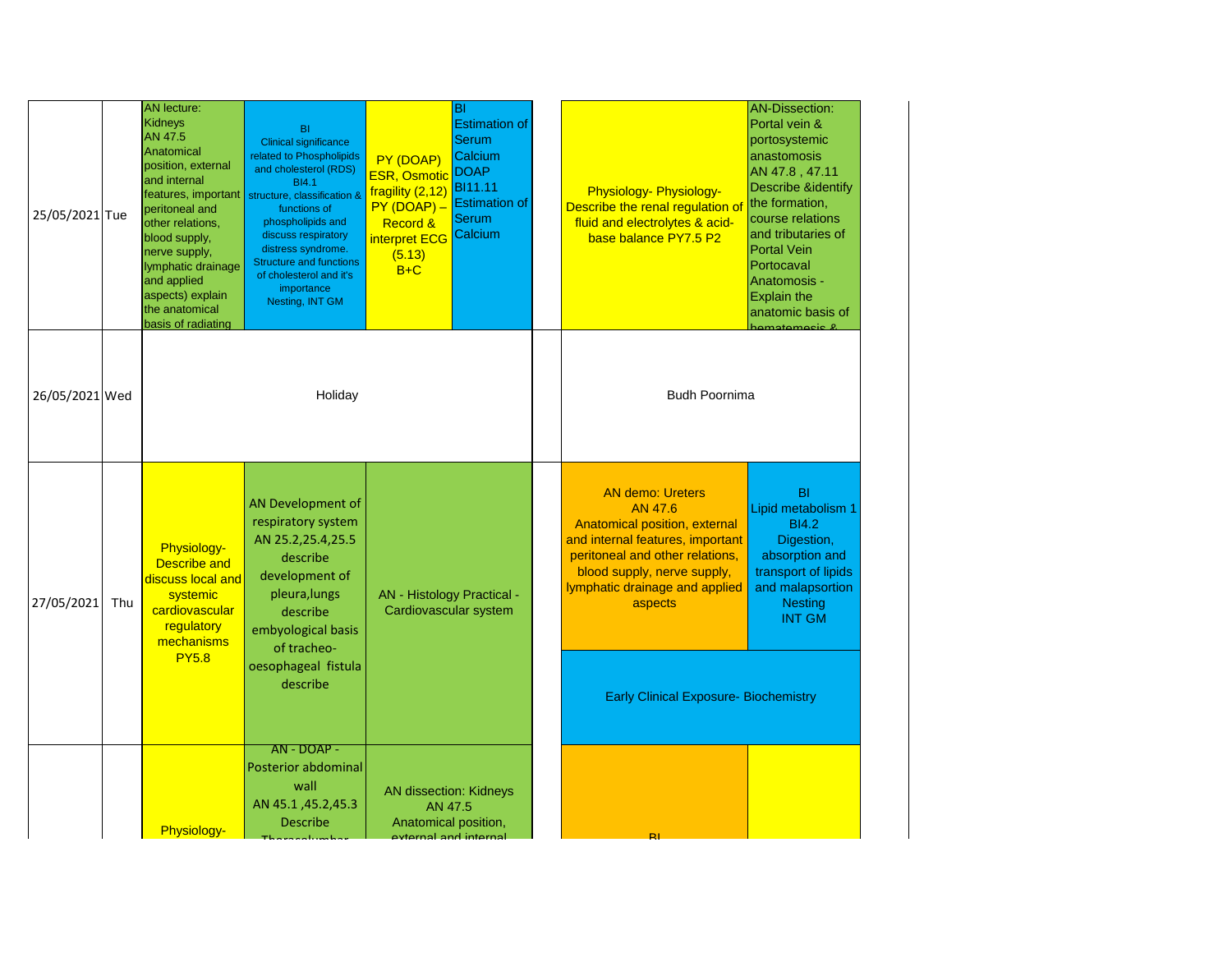| 28/05/2021 | Fri | Describe the<br>innervations of<br>urinary bladder,<br>physiology of<br>micturition and<br>its abnormalities<br><b>PY7.6</b>                       | <b>I NOI dCOIUMD dI</b><br>fascia<br>Describe &<br>demonstrate<br>Lumbar plexus for<br>its root value,<br>formation &<br><b>Branches</b><br>Mention the major<br>subgroups of back<br>muscles, nerve | skiemiai anu miemiai<br>features, important<br>peritoneal and other<br>relations, blood supply,<br>nerve supply, lymphatic<br>drainage and applied<br>aspects) explain the<br>anatomical basis of radiating<br>pain of kidney to groin | Lipid metabolism 2 BI4.2<br>Pathway, energetics, regulation<br>and disorders related to ß-<br>oxidation<br><b>Nesting</b><br><b>INT GM</b> | Physiology(Tutoria<br>I/SGD/SDL) CVS                                                                                                                                                      |
|------------|-----|----------------------------------------------------------------------------------------------------------------------------------------------------|------------------------------------------------------------------------------------------------------------------------------------------------------------------------------------------------------|----------------------------------------------------------------------------------------------------------------------------------------------------------------------------------------------------------------------------------------|--------------------------------------------------------------------------------------------------------------------------------------------|-------------------------------------------------------------------------------------------------------------------------------------------------------------------------------------------|
|            |     | <b>AN Lecture:</b><br><b>Urinary bladder</b><br>AN 48.2, 48.6<br>Anatomical<br>position,<br>external and<br>internal<br>features,                  | <b>AN-- Lecture:</b><br>Prostate<br>AN 48.2 Anatomical<br>position, features,<br>important peritoneal                                                                                                | <b>CM-SGD</b><br><b>MRD</b><br>IM26.26 Demonstrate ability<br>to maintain required<br>documentation in health<br>care (including correct use<br>of medical records<br>(BatchIII)                                                       |                                                                                                                                            | <b>AN Dissection:</b><br><b>Urinary bladder</b><br>AN 48.2,48.6<br><b>Anatomical</b><br>position, external<br>and internal                                                                |
| 29/05/2021 | Sat | important<br>peritoneal and<br>other relations,<br>blood supply,<br>nerve supply,<br>lymphatic<br>drainage and<br>applied aspects,<br>Describe the | and other relations,<br>blood supply, nerve<br>supply, lymphatic<br>aspects. Prostate -<br>Mention the lobes<br>involved in benign<br>prostatic<br>hypertrophy &<br>prostatic cancer                 | CM-SGD<br><b>PHC</b><br>drainage and clinical CM17.1 Define and<br>describe the concept of<br>health care to community<br>CM 17.3 Describe primary<br>health care, its components<br>and principles<br>(Batch II)                      | <b>Physiology- Describe the</b><br>factors affecting heart rate,<br>regulation of cardiac output &<br>blood pressure PY5.9 P1              | features, important<br>peritoneal and<br>other relations,<br>blood supply, nerve<br>supply, lymphatic<br>drainage and<br>applied aspects,<br><b>Describe the</b><br>neurological basis of |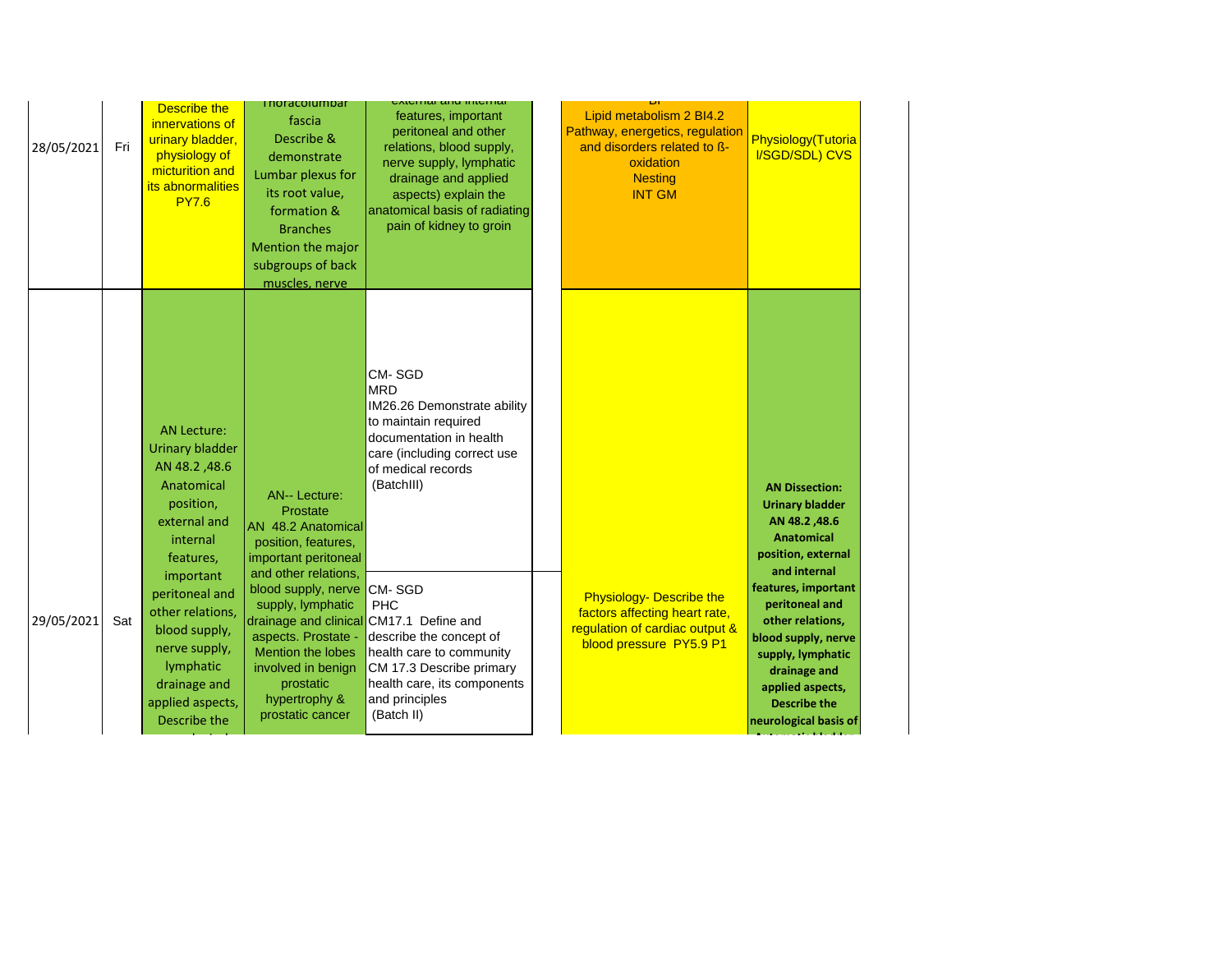|        |     | neurological<br>basis of<br>Automatic<br>bladder |                   | CM-SGD<br><b>Blood Bank</b><br>CM 17.4 Describe National<br>policies related to health<br>and health planning and<br>millennium development<br>goals<br>PY2.9 Describe different<br>blood groups and discuss<br>the clinical<br>importance of blood<br>grouping, blood banking and<br>transfusion<br>(Batch I) |                  | <b>Automatic bladder</b> |  |
|--------|-----|--------------------------------------------------|-------------------|----------------------------------------------------------------------------------------------------------------------------------------------------------------------------------------------------------------------------------------------------------------------------------------------------------------|------------------|--------------------------|--|
| 30-May |     |                                                  |                   | SUNDAY                                                                                                                                                                                                                                                                                                         |                  |                          |  |
| Date   | Day | 9:00 AM - 10:00 AM                               | 10:00AM - 11:00AM | 11:00AM - 1:00 PM                                                                                                                                                                                                                                                                                              | 2:00 PM -3:00 PM | 3:00 PM - 5:00 PM        |  |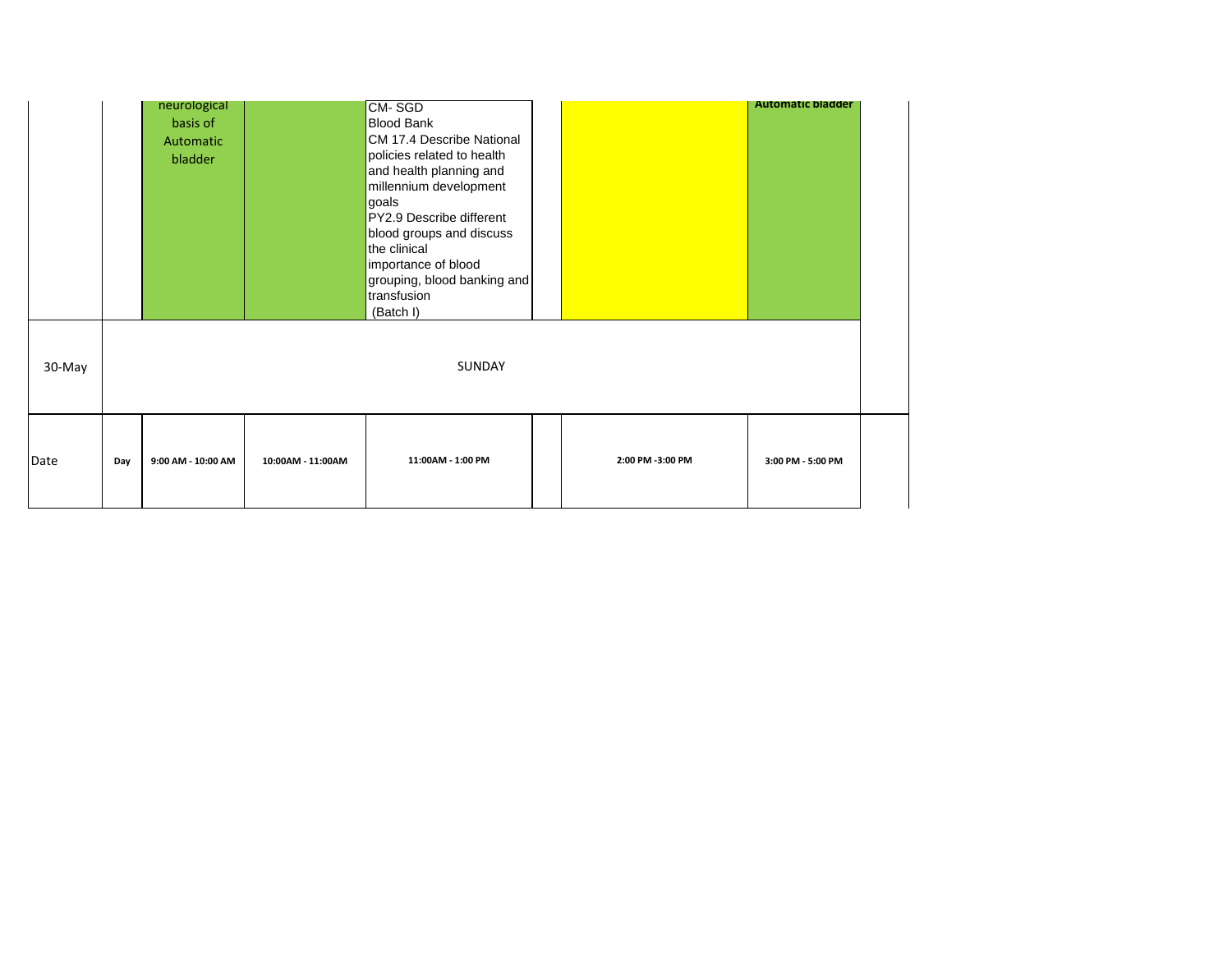| 31/05/2021 | Mon | <b>AN-Lecture:</b><br>Histology - GIT 1<br>AN 52.1<br>Describe &<br>identify the<br>microanatomical<br>features of<br>gastro-intestinal<br>system:oesopha<br>gus, fundus of<br>stomach, pylorus<br>of stomach,<br>duodenum,<br>jejunum, ileum,<br>large intestine,<br>appendix, gall<br>bladder,<br>pancreas, | Physiology-<br><b>Describe artificial</b><br>kidney, dialysis and<br>renal transplantation<br><b>PY7.7</b> | PY (DOAP)<br><b>Blood</b><br>Pressure<br>recording<br>(5, 12)<br>$PY(DOAP) -$<br><b>Recording of</b><br>pulse<br>(5.12, 5.16)<br>$A+C$ | <b>BI</b><br><b>Estimation of</b><br><b>Serum</b><br>Calcium<br><b>DOAP</b><br><b>BI11.11</b><br><b>Estimation of</b><br><b>Serum</b><br>Calcium | <b>AN-DOAP - Bony Pelvis</b><br>AN 53.2 53.3<br>Identify the given bone,<br>important features & keep it in<br>anatomical position Identify &<br>describe joints formed by the<br>given bone Demonstrate<br>important muscle attachment or<br>the given bone Difference<br>between Male and female<br><b>Pelvis</b> | <b>AN-- Dissection:</b><br>Prostate<br>AN 48.2<br>Anatomical<br>position, features,<br>important<br>peritoneal and<br>other relations,<br>blood supply,<br>nerve supply,<br>lymphatic drainage<br>and clinical<br>aspects. Prostate -<br>Mention the lobes<br>involved in benign<br>prostatic<br>hypertrophy &<br>prostatic cancer |  |
|------------|-----|---------------------------------------------------------------------------------------------------------------------------------------------------------------------------------------------------------------------------------------------------------------------------------------------------------------|------------------------------------------------------------------------------------------------------------|----------------------------------------------------------------------------------------------------------------------------------------|--------------------------------------------------------------------------------------------------------------------------------------------------|---------------------------------------------------------------------------------------------------------------------------------------------------------------------------------------------------------------------------------------------------------------------------------------------------------------------|------------------------------------------------------------------------------------------------------------------------------------------------------------------------------------------------------------------------------------------------------------------------------------------------------------------------------------|--|
|            |     | suprarenal gland<br>Dscribe &<br>identify the<br>microanatomical<br>features of<br>cardiooesophag<br>eal junction                                                                                                                                                                                             |                                                                                                            |                                                                                                                                        |                                                                                                                                                  | <b>Early Clinical Exposure (1st Monday)</b>                                                                                                                                                                                                                                                                         |                                                                                                                                                                                                                                                                                                                                    |  |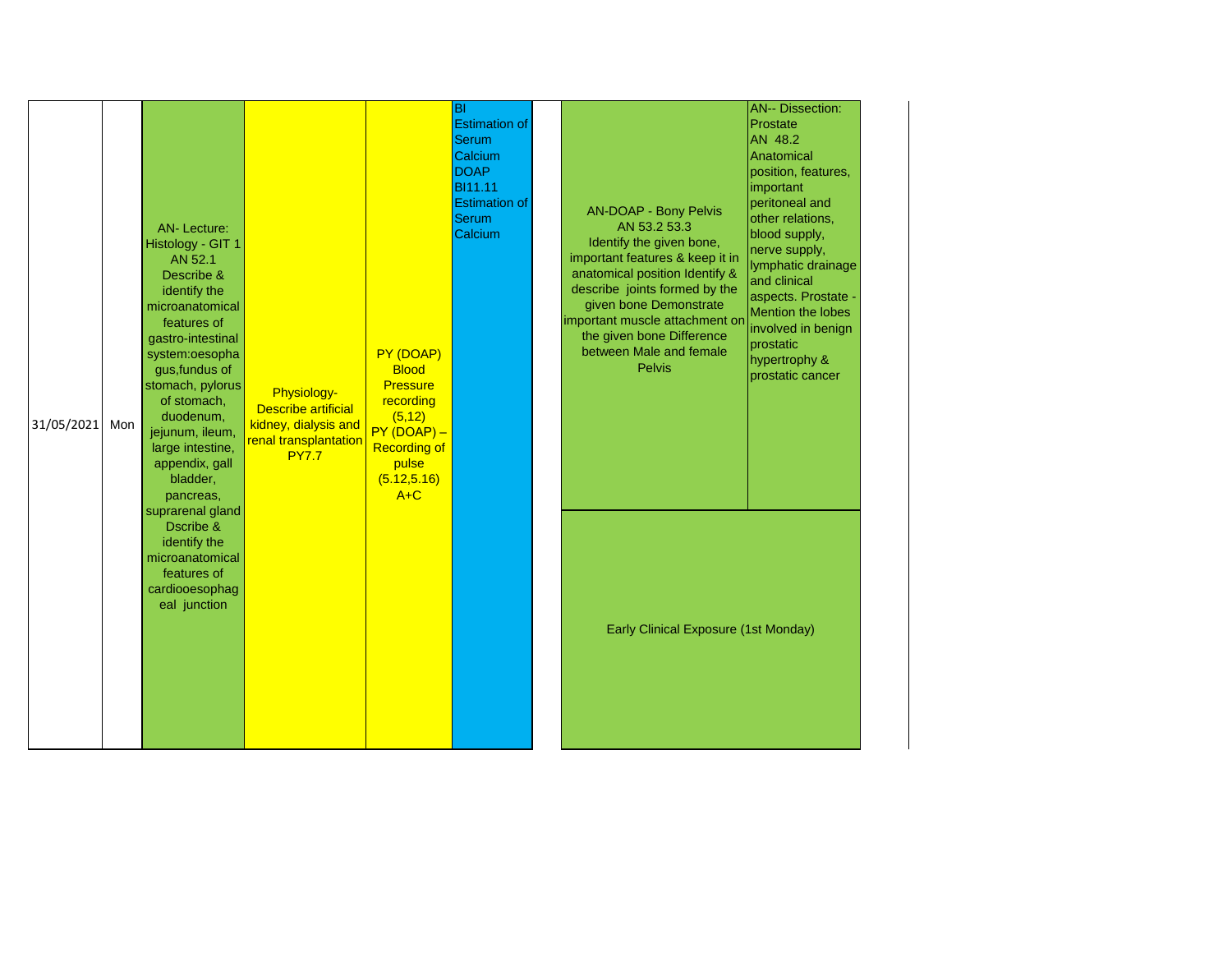| 01/06/2021 Tue |     | AN- lecture: -<br>Urethra<br>AN 48.2<br>Anatomical<br>position,<br>features,<br>important<br>peritoneal and<br>other relations,<br>blood supply,<br>nerve supply,<br>lymphatic<br>drainaga and                                                                      | <b>BI</b><br>Lipid metabolism 3<br><b>BI4.2</b><br>De novo of fatty<br>acids and its<br>regulation,<br>formation & fate of<br>ketone bodies, its<br>significance,<br>regulation<br>Nesting<br><b>INT GM</b> | PY (DOAP)<br><b>Blood</b><br><b>Pressure</b><br>recording<br>(5, 12)<br>$PY(DOAP) -$<br><b>Recording of</b><br>pulse<br>(5.12, 5.16)<br>$B+C$                   | BI<br><b>Estimation of</b><br>Serum<br>Phosphorus<br>DOAP.<br><b>BI11.11</b><br><b>Estimation of</b><br><b>Serum</b><br>Phosphorus | <b>AN-DOAP - Demo - Uterine</b><br>tube& Ovaries<br>AN 48.2<br>Describe & demonstrate the<br>(position, features, important<br>peritoneal and other relations,<br>blood supply, nerve supply,<br>lymphatic drainage and clinical<br>aspects               | <b>AN Dissection -</b><br>Uterus, Uterine tube&<br><b>Ovaries</b><br>AN 48.2<br><b>External and internal</b><br>features, important<br>peritoneal and other<br>relations<br><b>External and internal</b><br>features, important<br>peritoneal and other<br>relations                       |
|----------------|-----|---------------------------------------------------------------------------------------------------------------------------------------------------------------------------------------------------------------------------------------------------------------------|-------------------------------------------------------------------------------------------------------------------------------------------------------------------------------------------------------------|-----------------------------------------------------------------------------------------------------------------------------------------------------------------|------------------------------------------------------------------------------------------------------------------------------------|-----------------------------------------------------------------------------------------------------------------------------------------------------------------------------------------------------------------------------------------------------------|--------------------------------------------------------------------------------------------------------------------------------------------------------------------------------------------------------------------------------------------------------------------------------------------|
| 02/06/2021 Wed |     | Lipid metabolism 4-<br>cholesterol<br>BI4.3,4.4<br><b>Describe the</b><br><b>Istructure and</b><br>functions of<br>lipoproteins, their<br>functions,<br>interrelations &<br>relations with<br>atherosclerosis<br><b>Explain the</b><br>regulation of<br>lipoprotein | <b>Physiology-Describe</b><br>the factors affecting<br>heart rate,<br>regulation of cardiac $PV(DOAP) -$<br>output & blood<br>pressure PY5.9 P2                                                             | PY (DOAP)<br><b>Blood</b><br><b>Pressure</b><br>recording<br>(5, 12)<br><b>Recording of</b><br>pulse<br>(5.12, 5.16)<br>$B+A$                                   | BI<br><b>Estimation of</b><br>Serum<br>Phosphorus<br>DOAP.<br><b>BI11.11</b><br><b>Estimation of</b><br>Serum<br>Phosphorus        | <b>AN DOAP- Uterus</b><br>AN 48.2,48.5<br>Describe & demonstrate the<br>(position, features, important<br>peritoneal and other relations,<br>blood supply, nerve supply,<br>lymphatic drainage and clinical<br>aspects, Retroverted &<br>Prolapse uterus, | AN Dissection -<br>Uterus, Uterine<br>tube& Ovaries<br>AN 48.2<br><b>External and</b><br>internal features,<br>important<br>peritoneal and<br>other relations<br>(Histology<br>Practical Batch-B)                                                                                          |
| 03/06/2021     | Thu | Physiology-<br>Describe &<br>discuss Renal<br><b>Function Tests</b><br><b>PY7.8</b>                                                                                                                                                                                 | AN Embryology:<br>GIT <sub>1</sub><br>AN 52.6 describe<br>the development<br>and congenital<br>anomalies of<br>foregut, midgut and<br>hindgut                                                               | Uterus, Uterine tube&<br><b>Ovaries</b><br>AN 48.2<br><b>External and internal</b><br>features, important<br>peritoneal and other<br>relations<br>$\mathcal{C}$ | <b>AN Dissection -</b><br>(Histology Practical Batch-                                                                              | Anatomy(SGD)/Biochemistry(S<br><b>DL 1st Thursday)</b>                                                                                                                                                                                                    | <b>BI</b><br><b>Rationale of</b><br>biochemical tests<br>of lipid metabolism<br>ECE(CD & Lab<br>Reports) BI11.17<br><b>Rationale of</b><br>biochemical tests<br>done in<br>- dyslipidemia,<br>- myocardial<br>infarction<br><b>Ketosis and</b><br>Ketoacidosis<br><b>INT GM &amp; PATH</b> |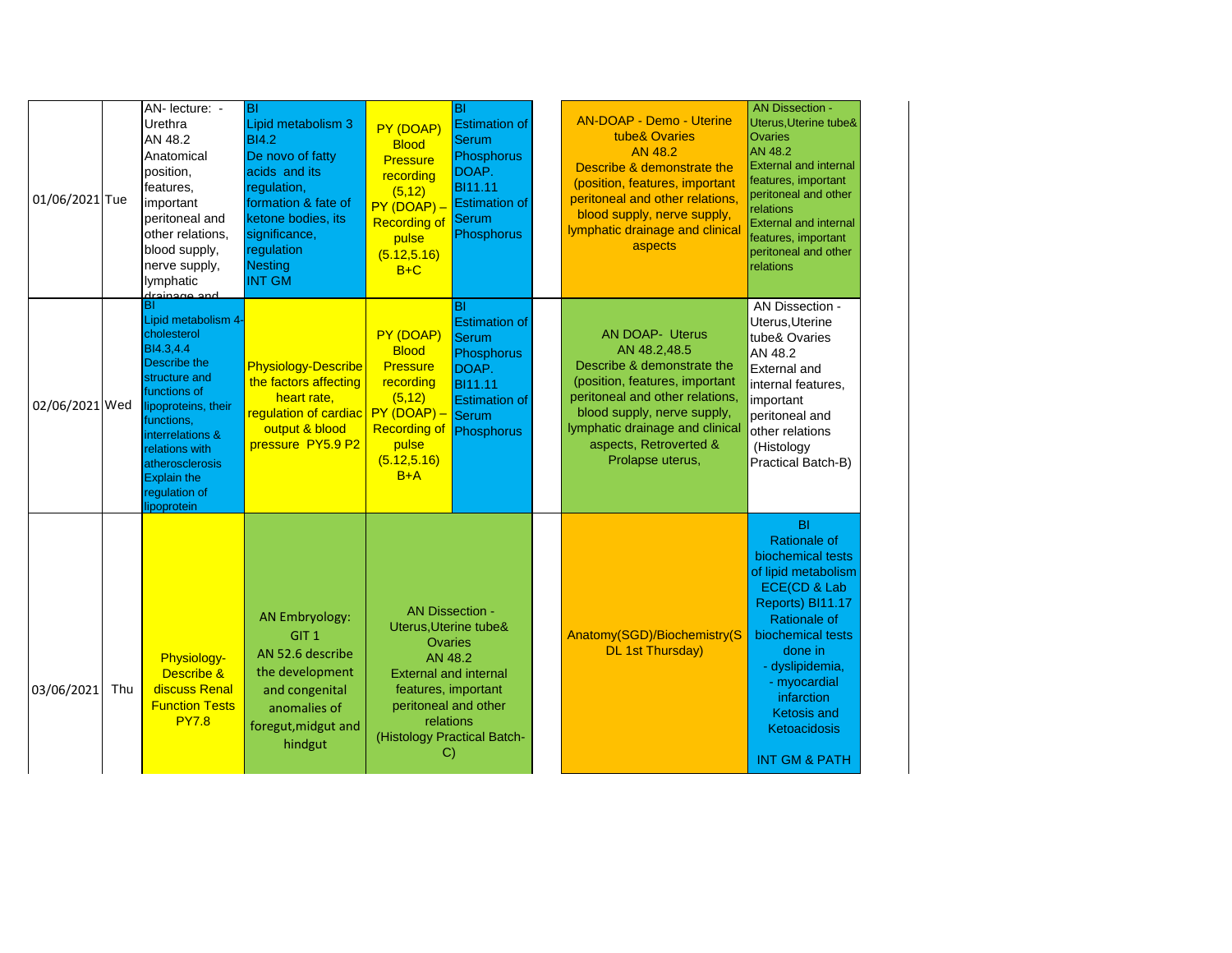|            |     |                                                                                                                                                  |                                                                                                                                                                                                                                                     |                                                                                                                                                                                                                                      | <b>Early Clinical Exposure- Biochemistry</b>                                             |                                                                                                                                                                              |
|------------|-----|--------------------------------------------------------------------------------------------------------------------------------------------------|-----------------------------------------------------------------------------------------------------------------------------------------------------------------------------------------------------------------------------------------------------|--------------------------------------------------------------------------------------------------------------------------------------------------------------------------------------------------------------------------------------|------------------------------------------------------------------------------------------|------------------------------------------------------------------------------------------------------------------------------------------------------------------------------|
| 04/06/2021 | Fri | Physiology-<br><b>Describe the</b><br>factors affecting<br>heart rate,<br>regulation of<br>cardiac output &<br>blood pressure<br><b>PY5.9 P3</b> | AN-Lecture -<br>Rectum<br>AN 48.2<br>Anatomical<br>position, features,<br>important<br>peritoneal and<br>other relations,<br>blood supply, nerve<br>supply, lymphatic<br>drainage and clinical<br>aspects, Internal<br>and external<br>haemorrhoids | <b>AN Dissection - Rectum</b><br>and anal canal<br>AN 48.2<br><b>External and internal</b><br>features, important<br>peritoneal and other<br>relations External and<br>internal features, important<br>peritoneal and other relation | <b>Early Clinical Exposure- Physiology (1st Friday)</b>                                  |                                                                                                                                                                              |
| 05/06/2021 | Sat | AN - Lecture:<br>Revision -<br>urinary bladder,<br>prostate                                                                                      | AN - Lecture:<br>Revision - uterus,<br>uterine tubes,<br>ovaries                                                                                                                                                                                    | CM-SGD<br><b>ICTC</b><br>CM8.1 Describe and<br>discuss the epidemiological<br>and control measures<br>including the use of<br>essential laboratory tests at<br>the primary care<br>level for communicable<br>diseases<br>(Batch I)   | <b>Physiology- Describe</b><br>cystometry and discuss the<br>normal cystometrogram PY7.9 | <b>AN Dissection -</b><br>Rectum and anal<br>canal<br>AN 48.2<br><b>External and</b><br>internal features,<br>important<br>peritoneal and<br>other relations<br>Evtornal and |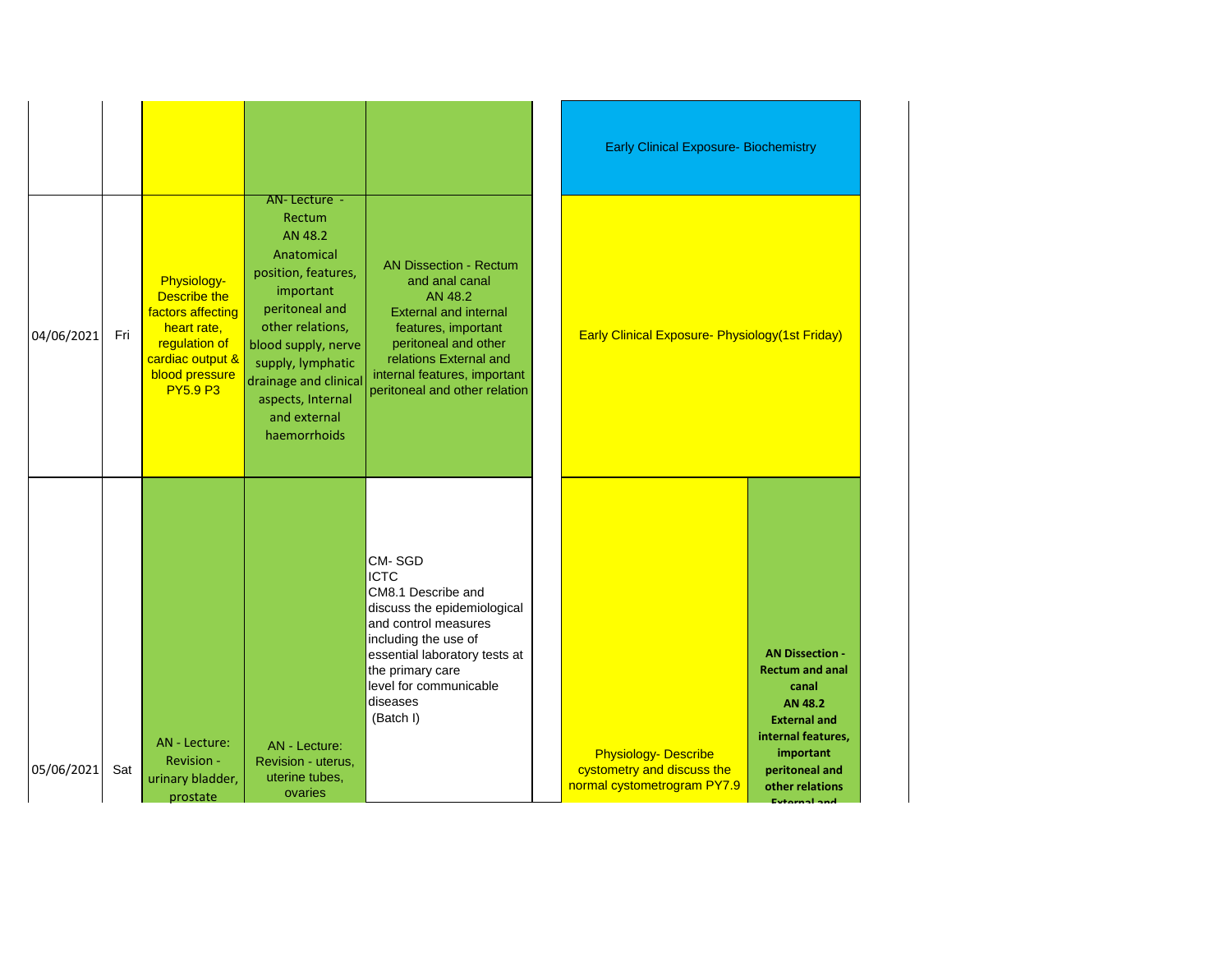|        |     |                    |                   |                                                                                                                                                                                              |                  | <b>EXTERNAL QUIL</b>                                                |
|--------|-----|--------------------|-------------------|----------------------------------------------------------------------------------------------------------------------------------------------------------------------------------------------|------------------|---------------------------------------------------------------------|
|        |     |                    |                   | CM-SGD<br><b>UHTC</b><br>CM17.1 Define and<br>describe the concept of<br>health care to community<br>CM 17.3 Describe primary<br>health care, its components<br>and principles<br>(Batch II) |                  | internal features,<br>important<br>peritoneal and<br>other relation |
|        |     |                    |                   | CM-SGD<br><b>CSSD</b><br>MI8.6 Describe the basics of<br>Infection control<br>(Batch III)                                                                                                    |                  |                                                                     |
| 06-Jun |     |                    |                   | SUNDAY                                                                                                                                                                                       |                  |                                                                     |
| Date   | Day | 9:00 AM - 10:00 AM | 10:00AM - 11:00AM | 11:00AM - 1:00 PM                                                                                                                                                                            | 2:00 PM -3:00 PM | 3:00 PM - 5:00 PM                                                   |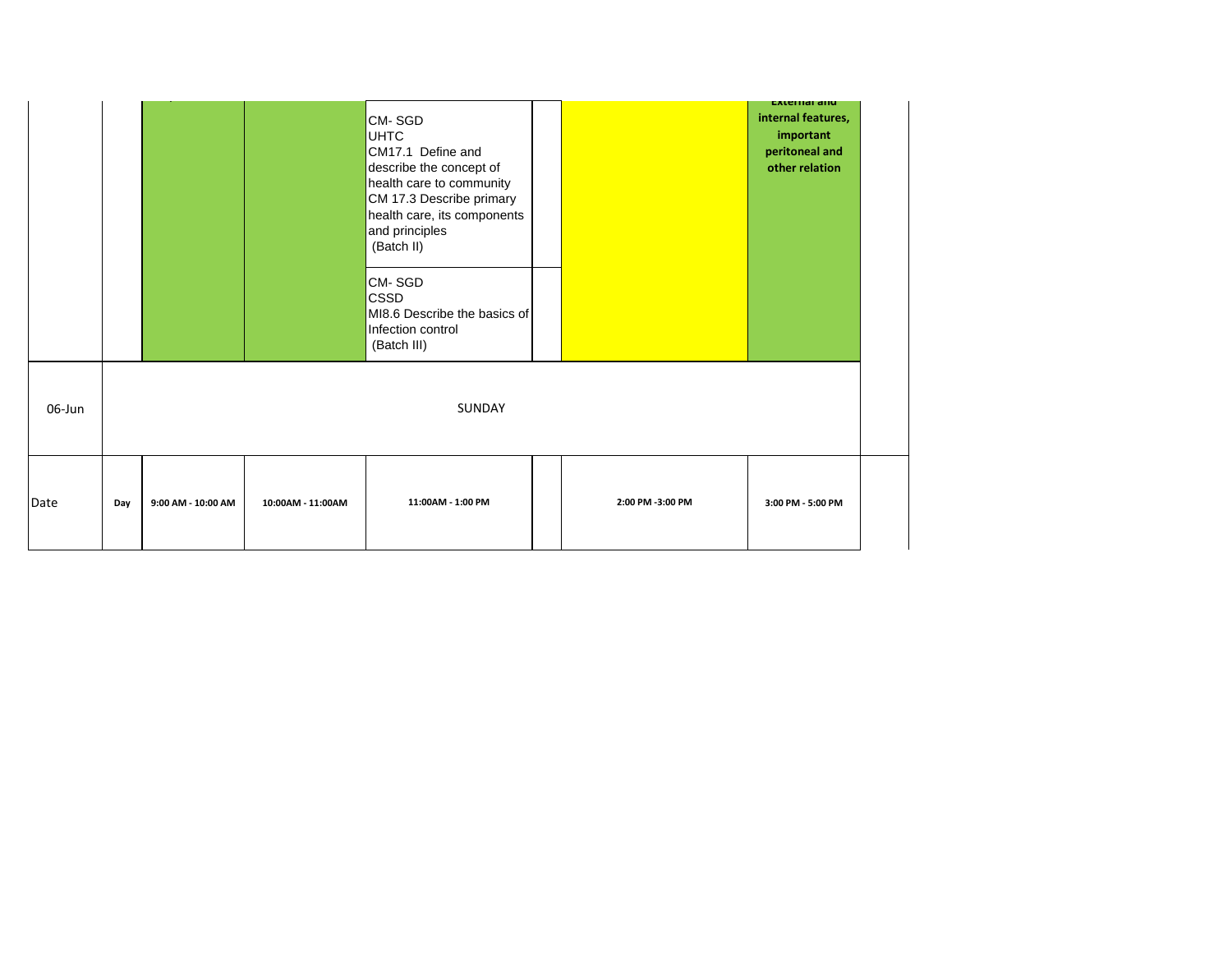| 07/06/2021 | Mon | AN Histology - GIT<br>2<br>AN 52.1<br>Describe & identify<br>the<br>microanatomical<br>features of gastro-<br>intestinal<br>system:oesophagu<br>s, fundus of<br>stomach, pylorus<br>of stomach,<br>duodenum,<br>jejunum, ileum,<br>large intestine,<br>appendix, gall<br>bladder, pancreas,<br>suprarenal gland<br><b>Dscribe &amp; identify</b> | Physiology-<br>Describe & discuss<br>regional circulation<br>including<br>microcirculation,<br>lymphatic<br>circulation,<br>coronary, cerebral,<br>capillary, skin,<br>foetal, pulmonary<br>and splanchnic<br>circulation PY5.10 | PY (DOAP)<br><b>Effect of</b><br>posture on<br><b>Blood</b><br><b>Pressure</b><br>(5, 12)<br>$PY(DOAP) -$<br><b>Measurement</b><br>of PEFR<br>(6.10)<br>$A+C$ | lвı<br><b>Estimation of</b><br><b>Serum</b><br>Phosphorus<br>DOAP.<br><b>BI11.11</b><br><b>Estimation of</b><br><b>Serum</b><br>Phosphorus | AN - ECE - Urinary bladder, prostrate, uterus |
|------------|-----|--------------------------------------------------------------------------------------------------------------------------------------------------------------------------------------------------------------------------------------------------------------------------------------------------------------------------------------------------|----------------------------------------------------------------------------------------------------------------------------------------------------------------------------------------------------------------------------------|---------------------------------------------------------------------------------------------------------------------------------------------------------------|--------------------------------------------------------------------------------------------------------------------------------------------|-----------------------------------------------|
|            |     | the<br>microanatomical<br>features of<br>cardiooesophageal<br>junction                                                                                                                                                                                                                                                                           | P <sub>1</sub>                                                                                                                                                                                                                   |                                                                                                                                                               |                                                                                                                                            | Early Clinical Exposure (1st Monday)          |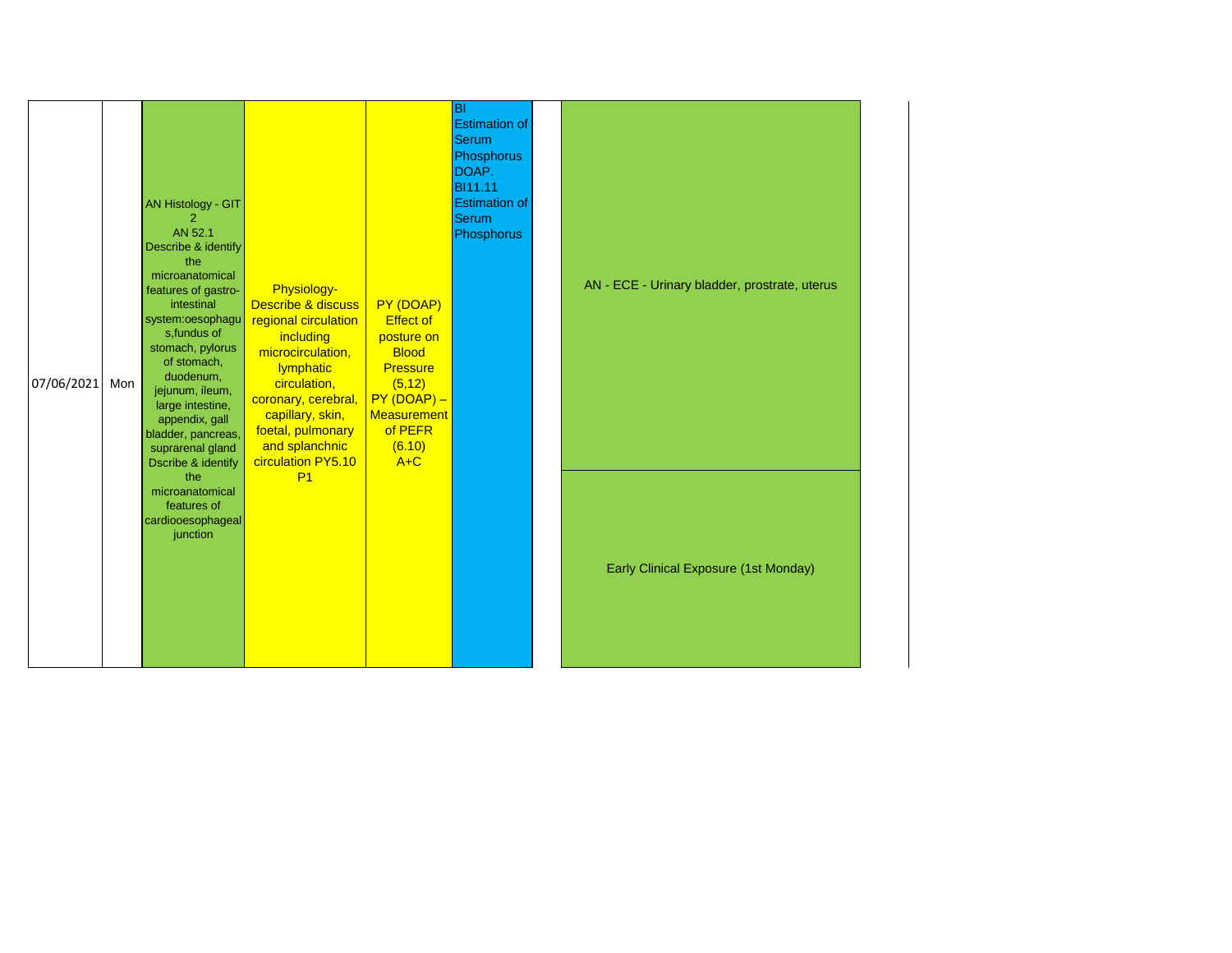| 08/06/2021 Tue |     | <b>AN Lecture:</b><br>Anal canal<br><b>AN 48.2</b><br>Anatomical<br>position,<br>features,<br>important<br>peritoneal and<br>other relations,<br>blood supply,<br>nerve supply,<br>lymphatic<br>drainage and<br>clinical aspects<br><b>INT General</b> | ΙBΙ<br>Lipid metabolism 5-<br>Lipoproteins<br>BI4.3,4.4<br>Describe the<br>structure and<br>functions of<br>lipoproteins, their<br>functions,<br>interrelations &<br>relations with<br>atherosclerosis<br><b>Explain the</b><br>regulation of<br>lipoprotein  | PY (DOAP)<br><b>Effect of</b><br>posture on<br><b>Blood</b><br><b>Pressure</b><br>(5, 12)<br>$PY(DOAP) -$<br><b>Measurement</b><br>of PEFR<br>(6.10)<br>$B+C$                                                | BI<br><b>Estimation of</b><br>Serum<br><b>Bilirubin</b><br><b>DOAP</b><br><b>BI11.12</b><br><b>Estimation of</b><br>Serum<br>Bilirubin | <b>Physiology- Describe the</b><br>physiology of bone and calcium<br>metabolism PY8.1                                                                                                                                                                                                                                                                      | <b>AN Dissection -</b><br><b>Lateral Pelvic wall</b><br><b>AN 48.1</b><br><b>Muscles of Pelvic</b><br>diaphragm<br>(Histology<br>Practical Batch -A)                                                                                                                                                                                      |
|----------------|-----|--------------------------------------------------------------------------------------------------------------------------------------------------------------------------------------------------------------------------------------------------------|---------------------------------------------------------------------------------------------------------------------------------------------------------------------------------------------------------------------------------------------------------------|--------------------------------------------------------------------------------------------------------------------------------------------------------------------------------------------------------------|----------------------------------------------------------------------------------------------------------------------------------------|------------------------------------------------------------------------------------------------------------------------------------------------------------------------------------------------------------------------------------------------------------------------------------------------------------------------------------------------------------|-------------------------------------------------------------------------------------------------------------------------------------------------------------------------------------------------------------------------------------------------------------------------------------------------------------------------------------------|
| 09/06/2021 Wed |     | <b>BI</b><br>Lipid metabolism<br>6                                                                                                                                                                                                                     | <mark>יפטוטופענדי</mark><br><b>Describe &amp; discuss</b><br>regional circulation<br>including<br>microcirculation,<br>lymphatic<br>circulation,<br>coronary, cerebral,<br>capillary, skin,<br>foetal, pulmonary<br>and splanchnic<br><u>roulation DVE 10</u> | PY (DOAP)<br><b>Effect of</b><br>posture on<br><b>Blood</b><br><b>Pressure</b><br>(5, 12)<br><b>Measurement Serum</b><br>of PEFR<br>(6.10)<br>$B+A$                                                          | lвı<br><b>Estimation of</b><br>Serum<br><b>Bilirubin</b><br>DOAP<br><b>BI11.12</b><br>$PY (DOAP) - Estimation of$<br><b>Bilirubin</b>  | AN- DOAP : Perineum &<br>Perineal membrane INT<br><b>Obstretrics &amp; Gynecology</b><br>AN 49.2,49.3,49.5<br><b>Describe &amp; identify Perineal</b><br>body Describe & demonstrate<br>Perineal membrane in male &<br>female Explain the anatomical<br>basis of Perineal tear,<br>Episiotomy, Perianal abscess<br>and Anal fissure                        | AN - Dissection -<br><b>Ischioanal fossa</b><br>AN 49.4 Describe<br><b>&amp;demonstrate</b><br>boundaries,<br>content & applied<br>anatomy of<br><b>Ischiorectal fossa</b><br>(Histology<br>Practical Batch -B)                                                                                                                           |
| 10/06/2021     | Thu | Physiology-<br><b>Describe the</b><br>synthesis,<br>secretion,<br>transport,<br>physiological<br>actions,<br>regulation and<br>effect of altered<br>(hypo and hyper)<br>secretion of<br>pituitary gland<br>PYR <sub>2</sub> P <sub>1</sub>             | <b>AN Embryology: GIT</b><br>AN 52.6<br>describe the<br>development and<br>congenital<br>anomalies of<br>foregut, midgut and<br>hindgut                                                                                                                       | <b>AN</b> - Dissection -Ischioanal<br>fossa<br>AN 49.4<br><b>Describe &amp;demonstrate</b><br>boundaries, content &<br>applied anatomy of<br><b>Ischiorectal fossa</b><br>(Histology Practical Batch -<br>C) |                                                                                                                                        | <b>AN-DOAP: Perineum &amp;</b><br><b>Perineal membrane INT</b><br><b>Obstretrics &amp; Gynecology</b><br>AN 49.2,49.3,49.5<br><b>Describe &amp; identify Perineal</b><br>body Describe & demonstrate<br>Perineal membrane in male &<br>female Explain the anatomical<br>basis of Perineal tear,<br><b>Episiotomy, Perianal abscess</b><br>and Anal fissure | Interpretation of<br>laboratory<br>reports(Lipid<br>profile,<br>Atherosclerosis, hy<br>per and hypo<br>lipoprotenemia)<br><b>SDL/Linker</b><br><b>INT GM BI4.5, &amp;</b><br><b>BI4.7</b><br>Interpretation of<br>laboratory results<br>in association with<br>lipid<br>metabolism(lipid<br>profile, hyper and<br>hypo<br>linoprotenemial |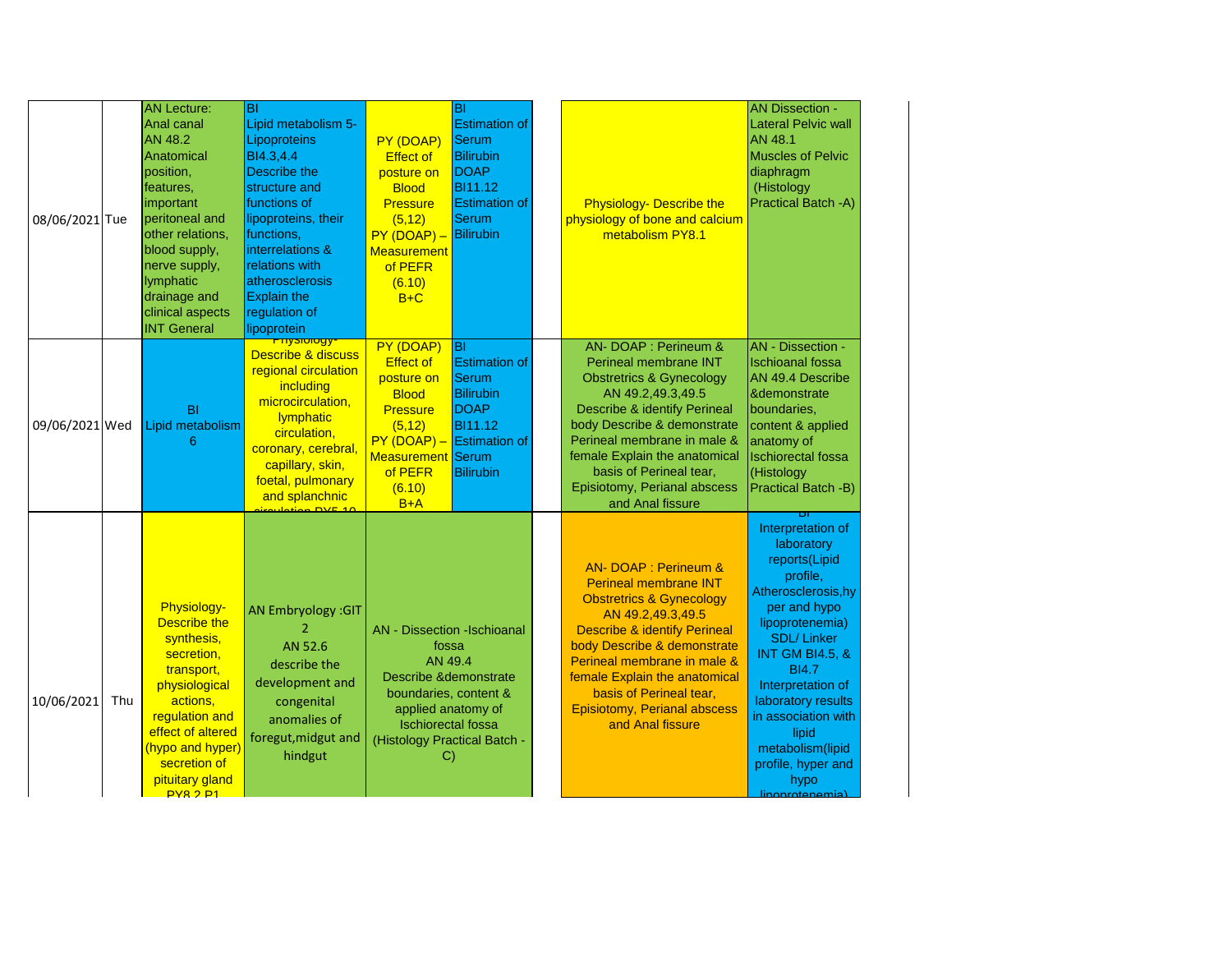|            |     |                                                                                                                                                                                                                                       |                                                                                                                                                                                                     |                                                                                                                                                                                    | <b>Early Clinical Exposure- Biochemistry</b>                                                                                                                                                                               |                                                         |
|------------|-----|---------------------------------------------------------------------------------------------------------------------------------------------------------------------------------------------------------------------------------------|-----------------------------------------------------------------------------------------------------------------------------------------------------------------------------------------------------|------------------------------------------------------------------------------------------------------------------------------------------------------------------------------------|----------------------------------------------------------------------------------------------------------------------------------------------------------------------------------------------------------------------------|---------------------------------------------------------|
| 11/06/2021 | Fri | <b>Physiology-</b><br>Describe &<br>discuss regional<br>circulation<br>including<br>microcirculation,<br>lymphatic<br>circulation,<br>coronary,<br>cerebral,<br>capillary, skin,<br>and splanchnic<br>circulation<br><b>PY5.10 P2</b> | <b>AN Lecture:</b><br><b>Ischioanal fossa</b><br>AN 49.4<br>Describe &<br>demonstrate<br>boundaries, content<br>& applied anatomy<br>of Ischiorectal fossa<br>foetal, pulmonary INT General Surgery | <b>AN</b> - Dissection -Ischioanal<br>fossa<br>AN 49.4<br><b>Describe &amp;demonstrate</b><br>boundaries, content &<br>applied anatomy of<br><b>Ischiorectal</b> fossa<br>$CM-SGD$ | <b>BI</b><br>Metabolism during fed, fasting,<br>and starvation, BI6.1<br><b>Discuss the metabolic</b><br>processes that take place in<br>specific organs in the<br>body in the fed and fasting<br>states.<br><b>INT GM</b> | Physiology(Tutoria<br>I/SGD/SDL) Renal<br><b>System</b> |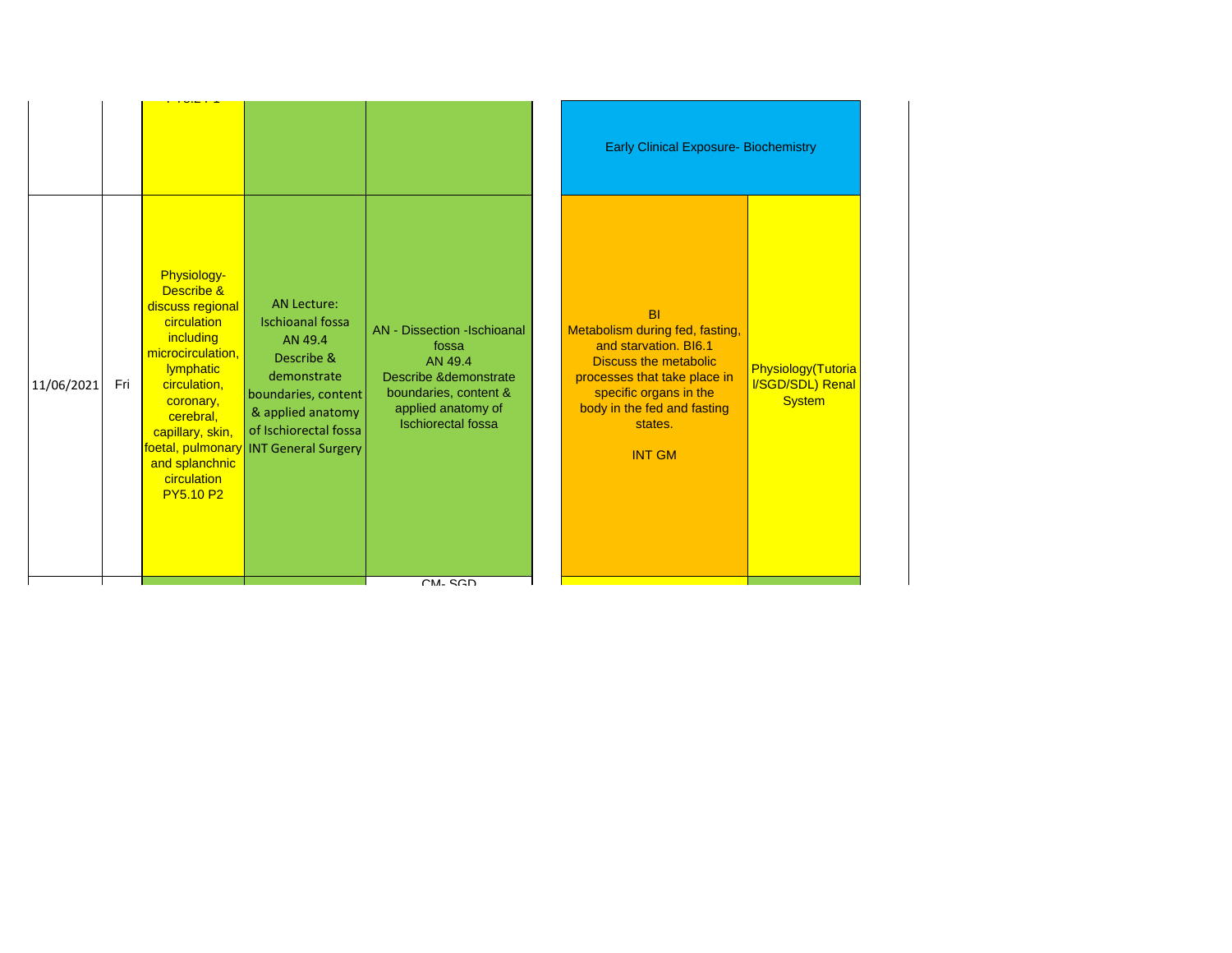| 12/06/2021 | Sat | AN-SDL -<br>Superficial and<br>deep perineal<br>spaces<br>AN 49.1<br>Describe &<br>demonstrate<br>boundaries,<br>content &<br>applied anatomy<br>of Ischiorectal<br>fossa | AN SDL: Thoraco<br>abdominal<br>Diaphragm<br>AN 47.13, 47.14<br>Describe &<br>demonstrate the<br>attachments,<br>openings, nerve<br>supply & action of<br>the<br>thoracoabdominal<br>diaphragm Describe<br>the abnormal<br>openings of<br>thoracoabdominal<br>diaphragm and<br>diaphragmatic<br>hernia | טוער וואוט<br><b>ICTC</b><br>CM8.1 Describe and<br>discuss the epidemiological<br>and control measures<br>including the use of<br>essential laboratory tests at<br>the primary care<br>level for communicable<br>diseases<br>(Batch II)<br>CM-SGD<br><b>UHTC</b><br>CM17.1 Define and<br>describe the concept of<br>health care to community<br>CM 17.3 Describe primary<br>health care, its components<br>and principles<br>(Batch III) | <b>Physiology- Describe the</b><br>synthesis, secretion, transport,<br>physiological actions, regulation<br>and effect of altered (hypo and<br>hyper) secretion of pituitary<br>gland PY8.2 P2 | <b>SPORTS</b> |  |
|------------|-----|---------------------------------------------------------------------------------------------------------------------------------------------------------------------------|--------------------------------------------------------------------------------------------------------------------------------------------------------------------------------------------------------------------------------------------------------------------------------------------------------|------------------------------------------------------------------------------------------------------------------------------------------------------------------------------------------------------------------------------------------------------------------------------------------------------------------------------------------------------------------------------------------------------------------------------------------|------------------------------------------------------------------------------------------------------------------------------------------------------------------------------------------------|---------------|--|
|            |     |                                                                                                                                                                           |                                                                                                                                                                                                                                                                                                        | CM-SGD<br><b>CSSD</b><br>MI8.6 Describe the basics of<br>Infection control<br>(Bacth I)                                                                                                                                                                                                                                                                                                                                                  |                                                                                                                                                                                                |               |  |
| 13-Jun     |     |                                                                                                                                                                           |                                                                                                                                                                                                                                                                                                        | SUNDAY                                                                                                                                                                                                                                                                                                                                                                                                                                   |                                                                                                                                                                                                |               |  |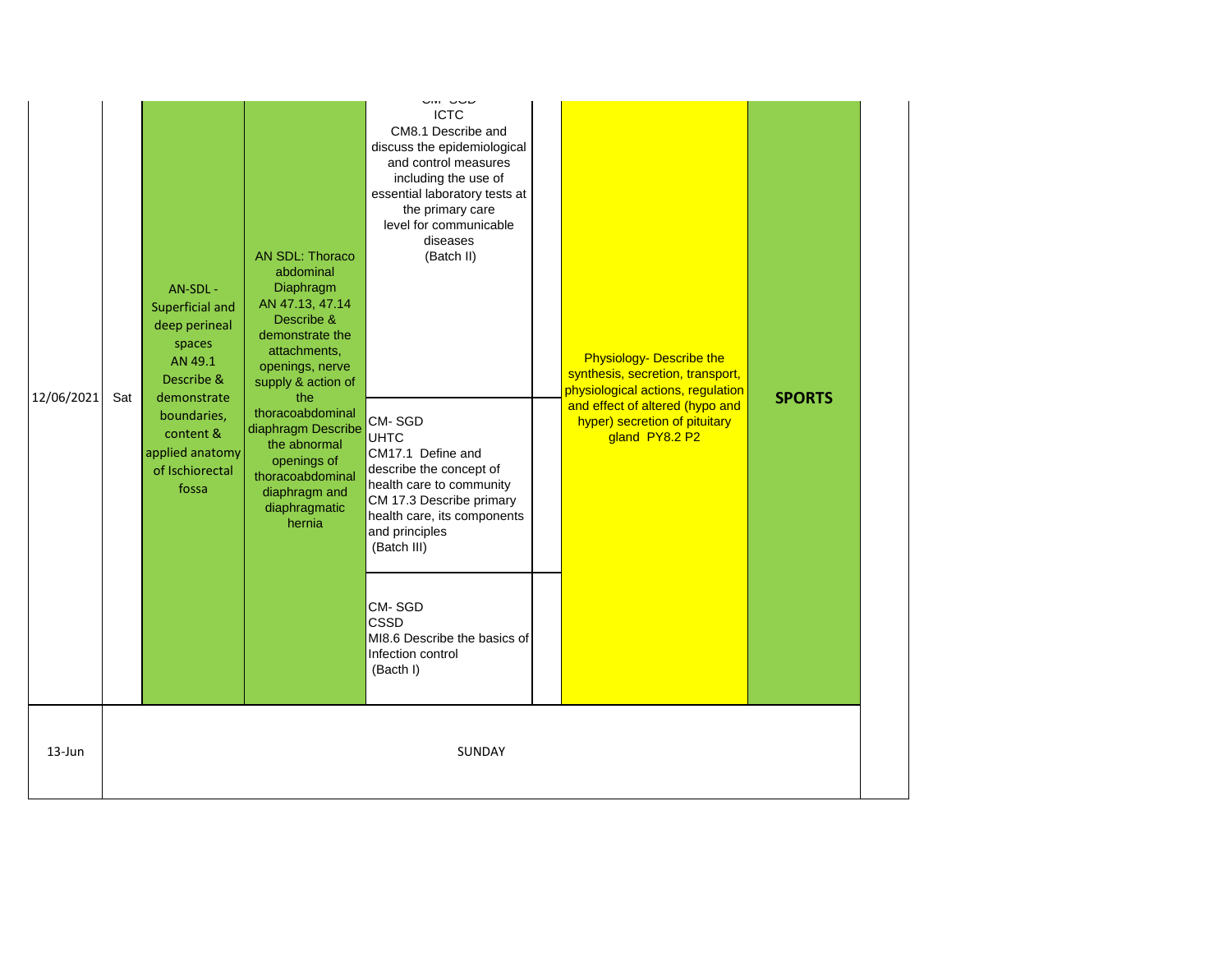| Date           | Day | 9:00 AM - 10:00 AM                                                                                                                                                                                                                                                                                                                                                                                                      | 10:00AM - 11:00AM                                                                                                                                                                                                                                 | 11:00AM - 1:00 PM                                                                                                                                                 |                                                                                                                                                | 2:00 PM -3:00 PM                                                                                                                                                                                                                                                                                                                                                                                                                | 3:00 PM - 5:00 PM                                                                                                                                                                                             |
|----------------|-----|-------------------------------------------------------------------------------------------------------------------------------------------------------------------------------------------------------------------------------------------------------------------------------------------------------------------------------------------------------------------------------------------------------------------------|---------------------------------------------------------------------------------------------------------------------------------------------------------------------------------------------------------------------------------------------------|-------------------------------------------------------------------------------------------------------------------------------------------------------------------|------------------------------------------------------------------------------------------------------------------------------------------------|---------------------------------------------------------------------------------------------------------------------------------------------------------------------------------------------------------------------------------------------------------------------------------------------------------------------------------------------------------------------------------------------------------------------------------|---------------------------------------------------------------------------------------------------------------------------------------------------------------------------------------------------------------|
| 14/06/2021     | Mon | motorogy<br>GIT <sub>3</sub><br>AN 52.1<br>Describe &<br>identify the<br>microanatomical<br>features of<br>gastro-intestinal<br>system:oesopha<br>gus, fundus of<br>stomach, pylorus<br>of stomach,<br>duodenum,<br>jejunum, ileum,<br>large intestine,<br>appendix, gall<br>bladder,<br>pancreas,<br>suprarenal gland<br>Dscribe &<br>identify the<br>microanatomical<br>features of<br>cardiooesophag<br>eal junction | Physiology-<br><b>Describe &amp; discuss</b><br>regional circulation<br>including<br>microcirculation,<br>lymphatic<br>circulation,<br>coronary, cerebral,<br>capillary, skin,<br>foetal, pulmonary<br>and splanchnic<br>circulation PY5.10<br>P3 | PY (DOAP)<br><b>Effect of</b><br>exercise on<br><b>Blood</b><br><b>Presssure</b><br>(5, 12)<br>$PY(DOAP) -$<br>Autonomic<br>function<br>testing $(5.14)$<br>$A+C$ | ΙBΙ<br><b>Estimation of</b><br>Serum<br><b>Bilirubin</b><br><b>DOAP</b><br><b>BI11.12</b><br><b>Estimation of</b><br>Serum<br><b>Bilirubin</b> | living anatomy<br>AN 55.1, 55.2<br>Demonstrate the surface<br>marking of: regions and planes<br>of abdomen, superficial & deep AN 51.2<br>inguinal ring, McBurney's point,<br>renal angle & Murphy's point<br>demonstrate the surface<br>porojections of: stomach, liver,<br>fundus of gall bladder, spleen,<br>duodenum, pancreas, ileocecal<br>junction, kidneys, root of<br>mesentry<br>Early Clinical Exposure (1st Monday) | <b>AN Dissection -</b><br>Sagittal section of<br>male and female<br>pelvis<br>describe &<br>ideentify the<br>midsagittal section<br>of male and<br>female pelvis                                              |
| 15/06/2021 Tue |     | <b>AN Lecture:</b><br>femoral triangle<br>AN 5.3<br>Describe and<br> demonstrate<br>boundaries,<br>floor, roof and<br>contents of<br>femoral triangle                                                                                                                                                                                                                                                                   | Iвı<br>DNA, RNA &<br>nucleotides BI7.1 &<br>6.2<br>Describe the<br>structure and<br>functions of DNA<br>and RNA and<br>outline the cell<br>cycle.<br><b>Describe and</b><br>discuss the<br>metabolic processes<br>in which nucleotides<br>lare    | PY (DOAP)<br><b>Effect of</b><br>exercise on<br><b>Blood</b><br><b>Presssure</b><br>(5, 12)<br>$PY(DOAP) -$<br>Autonomic<br>function<br>testing $(5.14)$<br>$B+C$ | ΙBΙ<br><b>Estimation of</b><br><b>Serum ALP</b><br>DOAP<br><b>BI11.14</b><br><b>Estimation of</b><br><b>Serum ALP</b>                          | <b>Physiology- Describe the</b><br>synthesis, secretion, transport,<br>physiological actions, regulation<br>and effect of altered (hypo and<br>hyper) secretion of thyroid<br>gland PY8.2 P1                                                                                                                                                                                                                                    | Dissection -<br>Introduction to<br>inferior extremity<br>AN 15.2<br>Describe and<br>demonstrate major<br>muscles<br>with their<br>attachment, nerve<br>supply and actions<br>(Histology practical<br>Batch A) |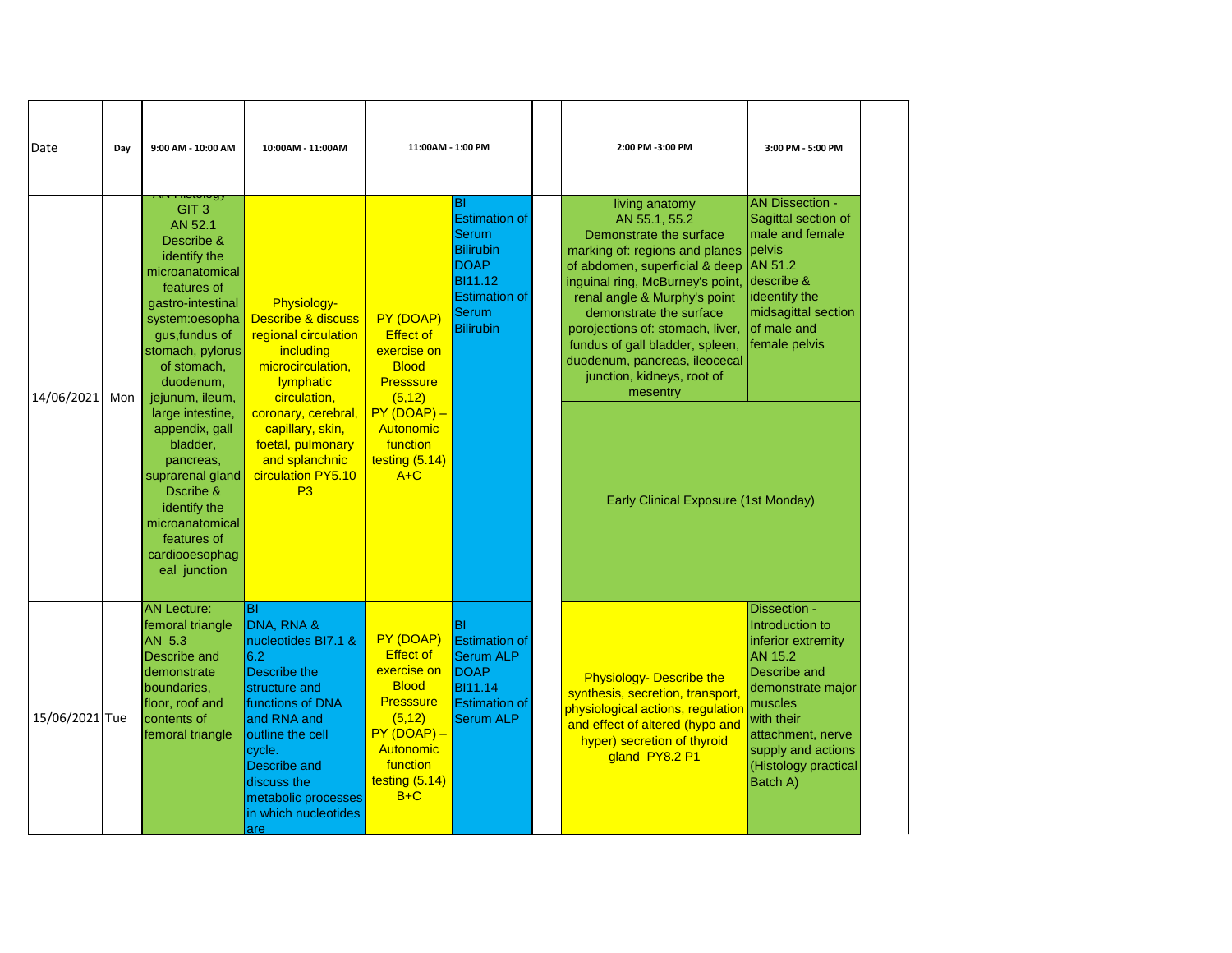| 16/06/2021 Wed |     | BI<br>Autoanalyzer<br><b>Demonstration</b><br>BI11.16<br>Observe use of<br>commonly used<br>equipments/tech<br>niques in<br>biochemistry<br>laboratory<br>Autoanalyzer<br><b>Demonstration</b>                 | Physiology-<br>Describe the patho-<br>physiology of shock,<br>syncope and heart<br>failure PY5.11                                                       | PY (DOAP)<br><b>Effect of</b><br>exercise on<br><b>Blood</b><br><b>Presssure</b><br>(5, 12)<br>$PY(DOAP) -$<br>Autonomic<br>function<br>testing (5.14)<br>$B+A$                                                                                                                                                                                                        | BI<br><b>Estimation of</b><br><b>Serum ALP</b><br><b>DOAP</b><br><b>BI11.14</b><br><b>Estimation of</b><br><b>Serum ALP</b> | Hip bone 1<br>AN 14.1,14.2<br>Identify the given bone, its<br>side, important features & keep<br>it in anatomical<br>position Identify & describe<br>joints formed by the given bone           | Dissection - Front of<br>thigh & femoral<br>triangle<br>AN 5.1 to 5.3<br>Describe and<br>demonstrate origin,<br>course, relations,<br>branches (or<br>tributaries),<br>termination of<br>important nerves and<br>vessels of anterior<br>thigh<br>Describe and<br>demonstrate major<br>muscles with their<br>attachment, nerve<br>supply and<br>actions<br>Describe and<br>demonstrate<br>boundaries, floor,<br>roof and contents of<br>femoral triangle |
|----------------|-----|----------------------------------------------------------------------------------------------------------------------------------------------------------------------------------------------------------------|---------------------------------------------------------------------------------------------------------------------------------------------------------|------------------------------------------------------------------------------------------------------------------------------------------------------------------------------------------------------------------------------------------------------------------------------------------------------------------------------------------------------------------------|-----------------------------------------------------------------------------------------------------------------------------|------------------------------------------------------------------------------------------------------------------------------------------------------------------------------------------------|---------------------------------------------------------------------------------------------------------------------------------------------------------------------------------------------------------------------------------------------------------------------------------------------------------------------------------------------------------------------------------------------------------------------------------------------------------|
| 17/06/2021     | Thu | Physiology-<br>Describe the<br>synthesis,<br>secretion,<br>transport,<br>physiological<br>actions, regulation<br>and effect of<br>altered (hypo and<br>hyper) secretion of<br>thyroid gland<br><b>PY8.2 P2</b> | <b>AN Embryology-</b><br>GIT <sub>3</sub><br>AN 52.6<br>describe the<br>development and<br>congenital<br>anomalies of<br>foregut, midgut and<br>hindgut | Dissection - Front of thigh &<br>femoral triangle<br>AN 5.1 to 5.3<br>origin, course, relations,<br>branches (or tributaries),<br>termination of important<br>nerves and vessels of<br>anterior thigh<br>Describe and demonstrate<br>major muscles with their<br>attachment, nerve supply<br>and<br>actions<br>Describe and demonstrate<br>boundaries, floor, roof and | Describe and demonstrate<br>contents of femoral triangle                                                                    | AN - DOAP Hip bone 2<br>AN 14.1,14.2<br>Identify the given bone, its<br>side, important features & keep<br>it in anatomical<br>position Identify & describe<br>joints formed by the given bone | <b>BI</b><br><b>Biological important</b><br>nucleotides &<br>antimetabolites and<br>their significance BI<br>6.1,6.2Describe and<br>discuss the<br>metabolic processes<br>in which nucleotides<br>are<br>involved.<br>Describe the<br>common disorders<br>associated with<br>nucleotide<br>metabolism.<br><b>ECE</b>                                                                                                                                    |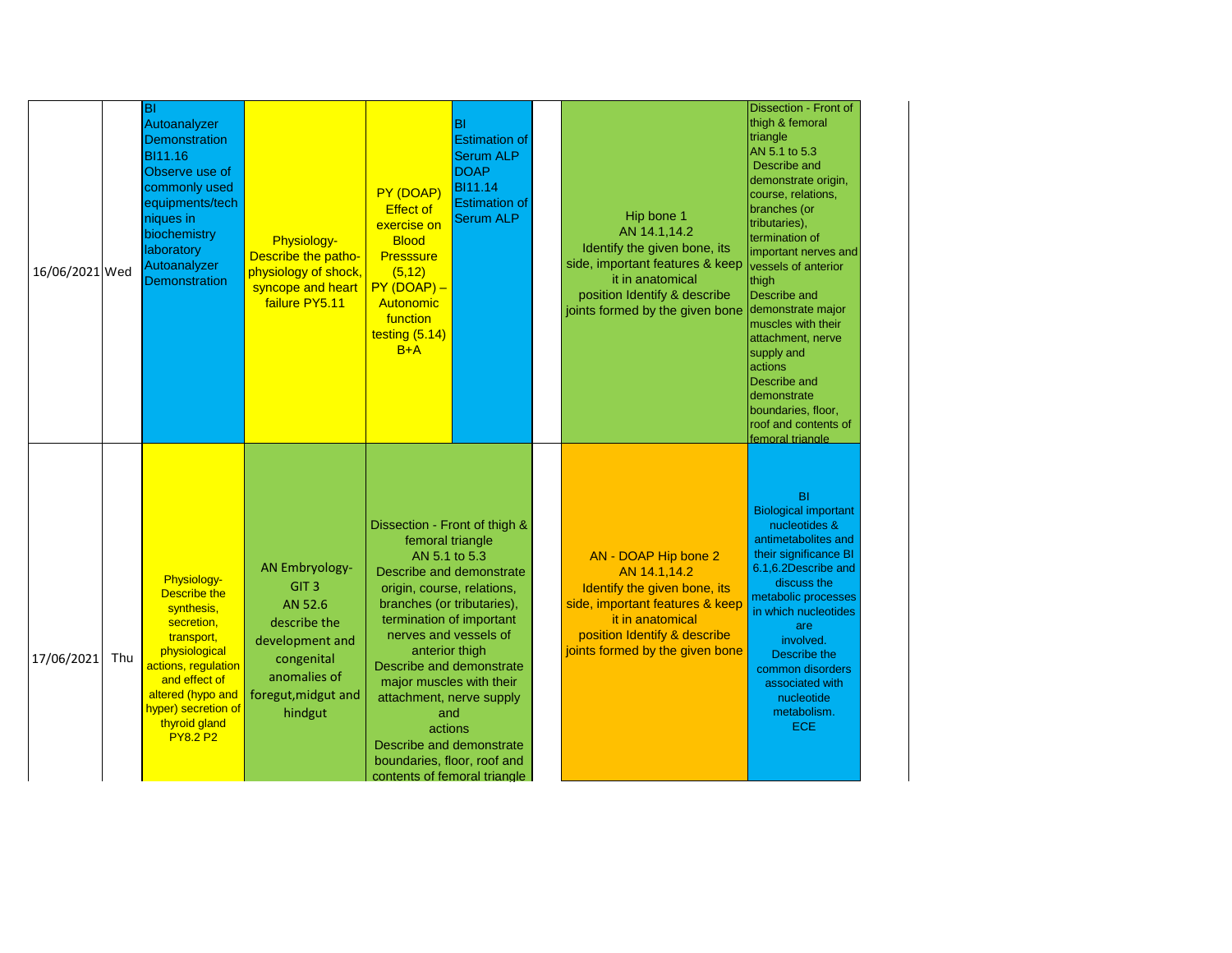|            |     |                                                                                                         |                                                                                                                                                                                                                                                                                                            | (Histology practical Batch C)                                                                                                                                                                                                                                                                                       | <b>Early Clinical Exposure- Biochemistry</b>                                                                                                                                                                        |                                                                                                                                                                                                      |
|------------|-----|---------------------------------------------------------------------------------------------------------|------------------------------------------------------------------------------------------------------------------------------------------------------------------------------------------------------------------------------------------------------------------------------------------------------------|---------------------------------------------------------------------------------------------------------------------------------------------------------------------------------------------------------------------------------------------------------------------------------------------------------------------|---------------------------------------------------------------------------------------------------------------------------------------------------------------------------------------------------------------------|------------------------------------------------------------------------------------------------------------------------------------------------------------------------------------------------------|
| 18/06/2021 | Fri | Physiology-<br><b>Describe and</b><br>discuss the<br>organization of<br>nervous system<br><b>PY10.1</b> | AN-Lecture -<br><b>Adductor canal &amp;</b><br>Obturator nerve<br>AN 15.5, 15.1<br>Describe and<br>demonstrate<br>adductor canal with<br>its content<br>Describe and<br>demonstrate origin,<br>course, relations,<br>branches (or<br>tributaries),<br>termination of<br>important nerves<br>and vessels of | <b>AN</b> - Dissection- Adductor<br>canal & Obturator nerve<br>AN 15.5, 15.1<br>Describe and demonstrate<br>adductor canal with its<br>content<br>Describe and demonstrate<br>origin, course, relations,<br>branches (or tributaries),<br>termination of important<br>nerves and vessels of<br>medial side of thigh | BI<br>Nucleotide metabolism 1 BI6.2,<br>6.3<br>Describe and discuss the<br>metabolic processes in which<br>nucleotides are<br>involved<br>Describe the common disorders<br>associated with nucleotide<br>metabolism | Physiology(Tutoria<br>I/SGD/SDL)<br><b>Pituitary gland</b>                                                                                                                                           |
| 19/06/2021 | Sat | AN - Lecture:<br><b>Revision - Anal</b>                                                                 | AN - Lecture:<br>Revision - femoral                                                                                                                                                                                                                                                                        | CM-SGD<br><b>ICTC</b><br>CM8.1 Describe and<br>discuss the epidemiological<br>and control measures<br>including the use of<br>essential laboratory tests at<br>the primary care<br>level for communicable<br>diseases<br>(Batch III)                                                                                | <b>Physiology- Describe the</b><br>synthesis, secretion, transport,<br>physiological actions, regulation<br>1. <i>March of alleged theme</i> and the same                                                           | <b>AN</b> - Dissection-<br><b>Adductor canal &amp;</b><br><b>Obturator nerve</b><br>AN 15.5, 15.1<br><b>Describe and</b><br>demonstrate<br>adductor canal with<br>its content<br><b>Describe and</b> |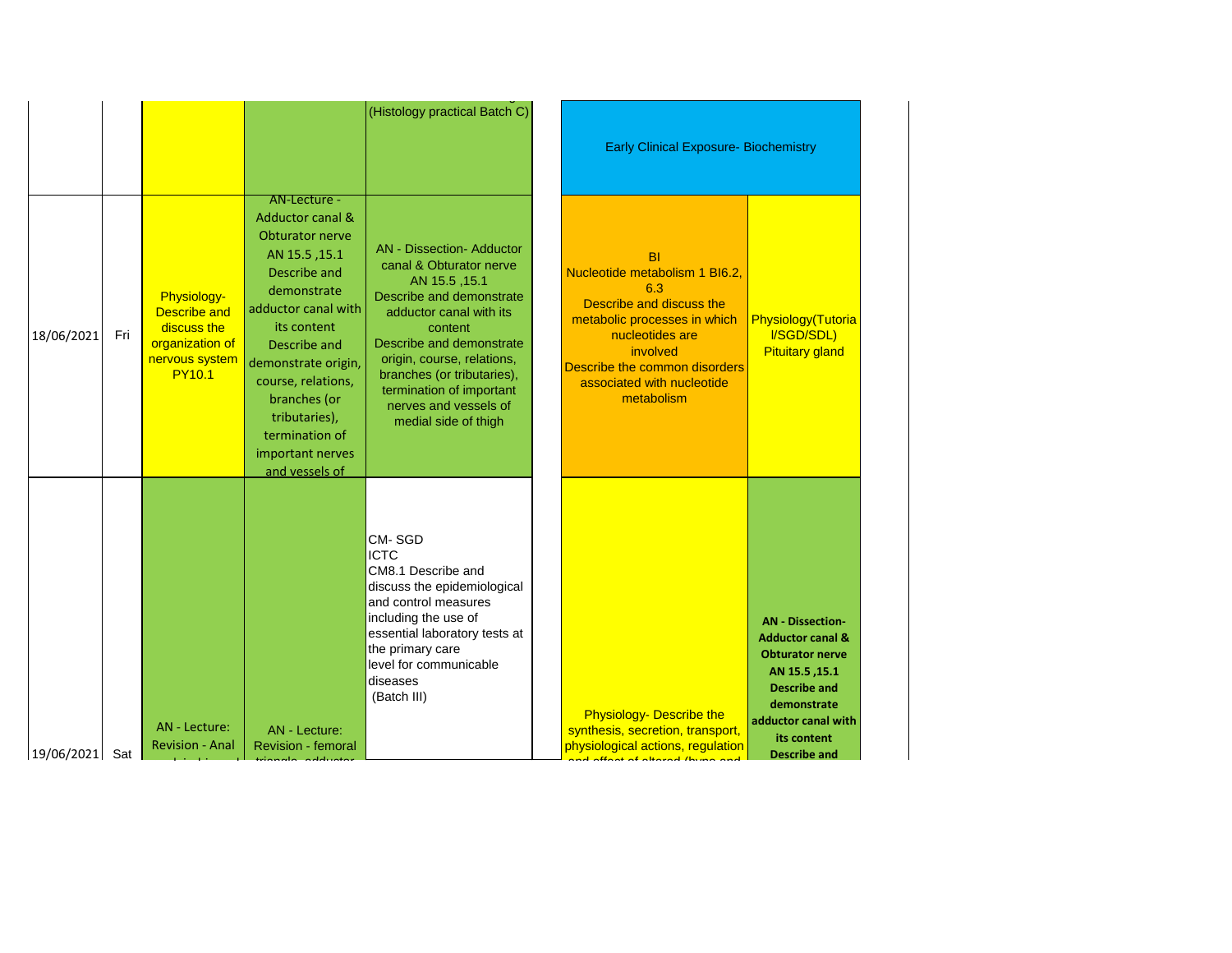|        |     | canal, ischioanal<br>fossa                                                                                                                                                                                                                                                           | triangle, adductor<br>canal                                                                                      | <b>CM-SGD</b><br><b>UHTC</b><br>CM17.1 Define and<br>describe the concept of<br>health care to community<br>CM 17.3 Describe primary<br>health care, its components<br>and principles<br>(II)<br><b>CM-SGD</b><br><b>CSSD</b><br>MI8.6 Describe the basics of<br>Infection control (Batch I) |                                                                                                                              | and effect of altered (nypo and<br>hyper) secretion of parathyroid<br>gland PY8.2 P3                                                                                                                                                                                                                                                                                                                | demonstrate origin,<br>course, relations,<br>branches (or<br>tributaries),<br>termination of<br>important nerves<br>and vessels of<br>medial side of thigh                                                 |
|--------|-----|--------------------------------------------------------------------------------------------------------------------------------------------------------------------------------------------------------------------------------------------------------------------------------------|------------------------------------------------------------------------------------------------------------------|----------------------------------------------------------------------------------------------------------------------------------------------------------------------------------------------------------------------------------------------------------------------------------------------|------------------------------------------------------------------------------------------------------------------------------|-----------------------------------------------------------------------------------------------------------------------------------------------------------------------------------------------------------------------------------------------------------------------------------------------------------------------------------------------------------------------------------------------------|------------------------------------------------------------------------------------------------------------------------------------------------------------------------------------------------------------|
| 20-Jun |     |                                                                                                                                                                                                                                                                                      |                                                                                                                  |                                                                                                                                                                                                                                                                                              | <b>SUNDAY</b>                                                                                                                |                                                                                                                                                                                                                                                                                                                                                                                                     |                                                                                                                                                                                                            |
| Date   | Day | 9:00 AM - 10:00 AM                                                                                                                                                                                                                                                                   | 10:00AM - 11:00AM                                                                                                | 11:00AM - 1:00 PM                                                                                                                                                                                                                                                                            |                                                                                                                              | 2:00 PM -3:00 PM                                                                                                                                                                                                                                                                                                                                                                                    | 3:00 PM - 5:00 PM                                                                                                                                                                                          |
|        |     | AN Histology -<br>GIT <sub>4</sub><br>AN 52.1<br>Describe &<br>identify the<br>microanatomical<br>features of<br>gastro-intestinal<br>system:oesopha<br>gus, fundus of<br>stomach, pylorus<br>of stomach,<br>duodenum,<br>$\lfloor 21/06/2021 \rfloor$ Mon $\lfloor$ jejunum, ileum, | Physiology-<br><b>Describe and</b><br>discuss the<br>functions and<br><b>Contract Contract Contract Contract</b> | PY (DOAP)<br><b>Clinical</b><br><b>Examination</b><br>of CVS 1.                                                                                                                                                                                                                              | ΙBΙ<br><b>Estimation of</b><br><b>Serum ALP</b><br><b>DOAP</b><br><b>BI11.14</b><br><b>Estimation of</b><br><b>Serum ALP</b> | Demo-Femur<br>AN 14.1 to 14.3 & 18.5<br>Identify the given bone, its side, AN 15.1<br>important features & keep it in<br>anatomical position<br>Identify & describe joints formed origin, course,<br>by the given bone<br>Describe the importance of<br>ossification of lower end of<br>femur & upper end of tibia<br>Explain the anatomical basis of<br>locking and unlocking of the<br>knee joint | AN - dissection -<br>medial side of<br>thigh<br>Describe and<br>demonstrate<br>relations, branches<br>(or tributaries),<br>termination of<br>important nerves<br>and vessels of<br>medial side of<br>thigh |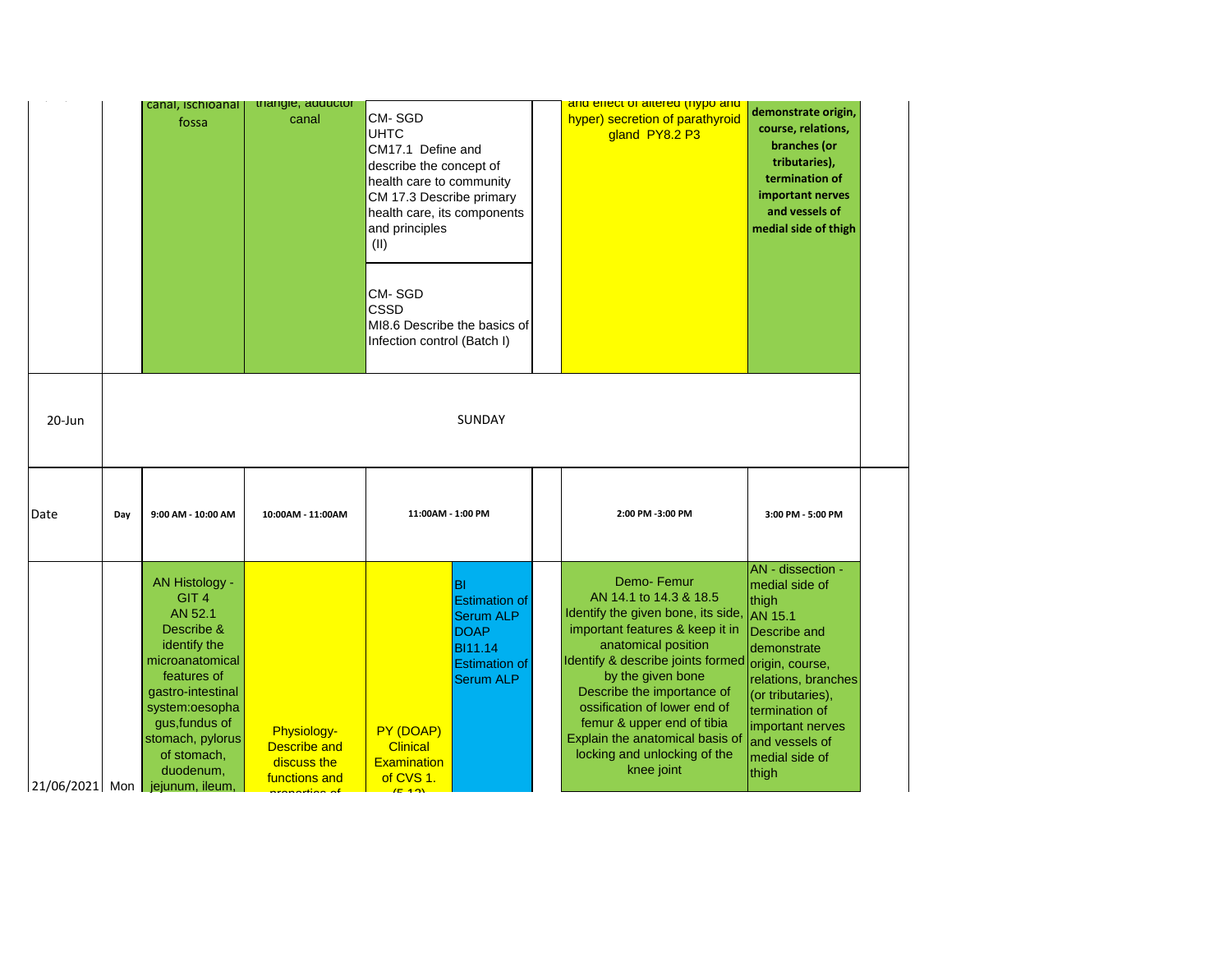|                | large intestine,<br>appendix, gall<br>bladder,<br>pancreas,<br>suprarenal gland<br>Dscribe &<br>identify the<br>microanatomical<br>features of<br>cardiooesophag<br>eal junction                                                                              | properties of<br>synapse, reflex,<br>receptors PY10.2<br>P <sub>1</sub>                                                                                                                     | (5,12)<br>$PY(DOAP) -$<br>$(2.11)$ DLC<br>$A+C$                                                                     |                                                                                                               | Early Clinical Exposure (1st Monday)                                                                                                                                                                                                                                                                                                                            |                                                                                                                                                                                                                                                                       |
|----------------|---------------------------------------------------------------------------------------------------------------------------------------------------------------------------------------------------------------------------------------------------------------|---------------------------------------------------------------------------------------------------------------------------------------------------------------------------------------------|---------------------------------------------------------------------------------------------------------------------|---------------------------------------------------------------------------------------------------------------|-----------------------------------------------------------------------------------------------------------------------------------------------------------------------------------------------------------------------------------------------------------------------------------------------------------------------------------------------------------------|-----------------------------------------------------------------------------------------------------------------------------------------------------------------------------------------------------------------------------------------------------------------------|
| 22/06/2021 Tue | Anatomy(Theory                                                                                                                                                                                                                                                | ΙBΙ<br><b>Nucleotide</b><br>metabolism 1 BI6.2,<br>6.3<br>Describe and<br>discuss the<br>metabolic processes<br>in which nucleotides<br>are<br>involved<br>Describe the<br>common disorders | PY (DOAP)<br><b>Clinical</b><br><b>Examination</b><br>of CVS 1.<br>(5, 12)<br>$PY(DOAP) -$<br>$(2.11)$ DLC<br>$B+C$ | BI<br>Spectrophot<br>ometry<br><b>DEMO</b><br>BI11.18<br>Demonstrati<br>on of<br>Spectrophot<br>ometry        | <b>Physiology- Describe Thyroid</b><br>gland function tests: PY8.4<br><b>Biochemistry Integrated class</b>                                                                                                                                                                                                                                                      | Anatomy<br>(Dissection/Histolo<br>gy)                                                                                                                                                                                                                                 |
| 23/06/2021 Wed | BI<br><b>Disoredrs of</b><br>nucleotide<br>metabolism<br><b>BI6.3, BI6.4 &amp;</b><br><b>BI11.7</b><br>Common<br>disorders<br>associated with<br>nucleotide<br>metabolism<br>(gout, Lesch<br><b>Nyhan</b><br>syndrome)<br>Interpretation<br>aboratory roculta | pintod with<br>Physiology(Theory) 3-<br><b>Describe and discuss</b><br>the functions and<br>properties of synapse,<br>reflex, receptors<br><b>PY10.2 P2</b>                                 | PY (DOAP)<br><b>Clinical</b><br><b>Examination</b><br>of CVS 1.<br>(5, 12)<br>PY (DOAP) -<br>$(2.11)$ DLC<br>$B+A$  | BI<br>Spectrophot<br>ometry<br><b>DEMO</b><br><b>BI11.18</b><br>Demonstrati<br>on of<br>Spectrophot<br>ometry | Demo - Tibia & Patella<br>AN 14.1 to 14.3 & 18.5<br>Identify the given bone, its side,<br>important features & keep it in<br>anatomical position<br>Identify & describe joints formed<br>by the given bone<br>Describe the importance of<br>ossification of upper end of tibia<br>Explain the anatomical basis of<br>locking and unlocking of the<br>knee joint | <b>AN Dissection</b><br>Gluteal region<br>AN 16.1 to 16.3<br>Describe and<br>demonstrate<br>origin, course,<br>relations, branches<br>(or tributaries),<br>termination of<br>important nerves<br>and vessels of<br>gluteal region<br>(Histology practical<br>Batch B) |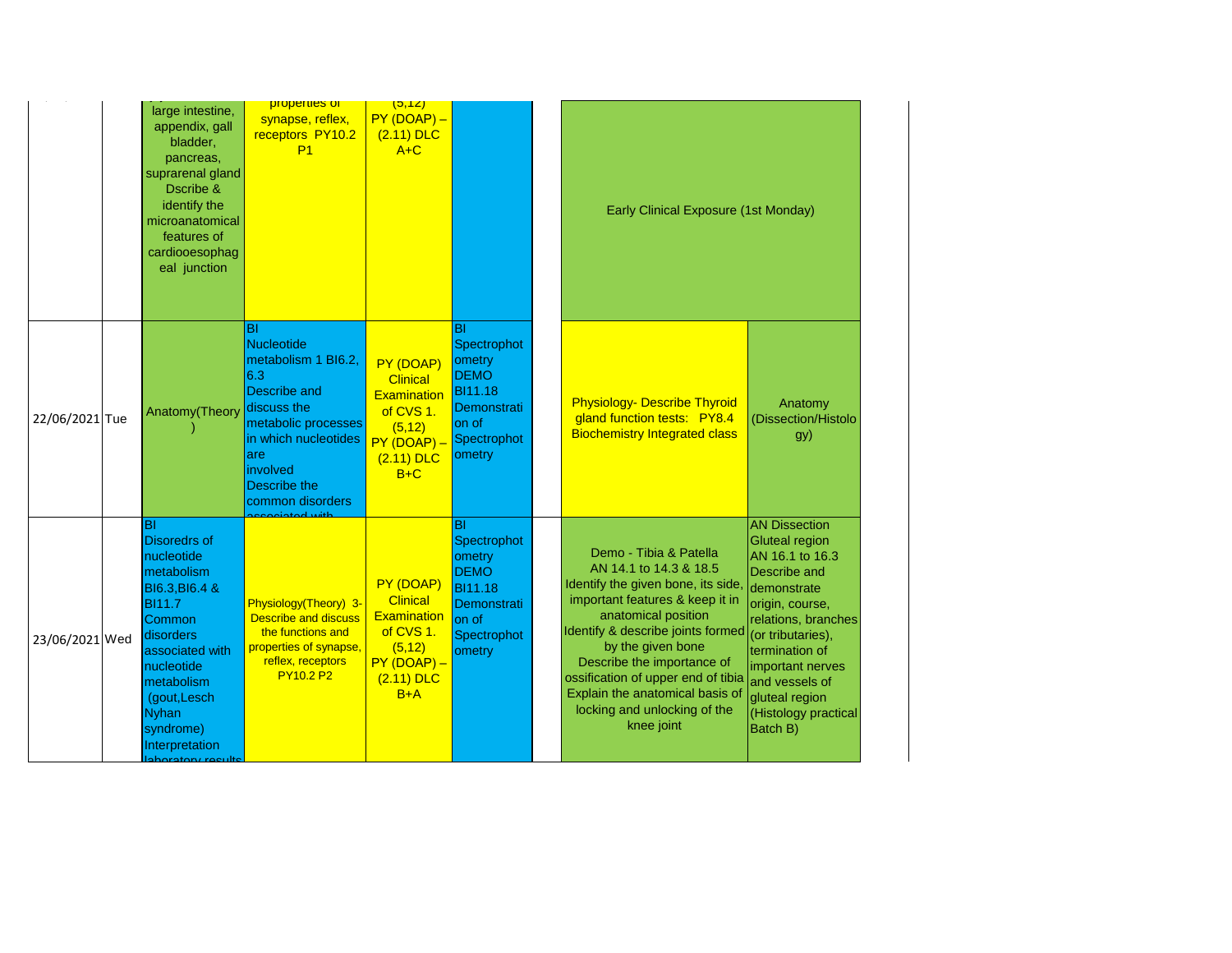| 24/06/2021 | Thu | <b>Physiology-</b><br><b>Describe the</b><br>synthesis,<br>secretion,<br>transport,<br>physiological<br>actions,<br>regulation and<br>effect of altered<br>(hypo and hyper)<br>secretion of<br><b>Adrinal gland</b><br><b>PY8.2 P1</b> | AN-Embryology -<br>urinary system INT<br><b>Paediatrics</b><br>AN 52.7 describe<br>the development of<br>urinary system                                                                                                                                                                                                                                                               | <b>AN Dissection Gluteal</b><br>region<br>AN 16.1 to 16.3<br>Describe and demonstrate<br>origin, course, relations,<br>branches (or tributaries),<br>termination of important<br>nerves and vessels of<br>gluteal region<br>(Histology practical Batch A)                                                                                      | <b>AN Demo - Hamstring muscles</b><br>AN 16.4,16.5<br>Describe and demonstrate the<br>hamstrings group of muscles<br>with their attachment, nerve<br>supply and actions<br>Describe and demonstrate the<br>origin, course, relations,<br>branches (or tributaries),<br>termination of important nerves<br>and vessels on the back of<br>thigh<br><b>Early Clinical Exposure- Biochemistry</b> | $\overline{BI}$<br><b>Disoredrs of</b><br>nucleotide<br>metabolism SGD<br><b>BI6.3</b><br>Common disorders<br>associated with<br>nucleotide<br>metabolism<br>(gout, Lesch<br>Nyhan syndrome)<br><b>ALN Physio</b> |
|------------|-----|----------------------------------------------------------------------------------------------------------------------------------------------------------------------------------------------------------------------------------------|---------------------------------------------------------------------------------------------------------------------------------------------------------------------------------------------------------------------------------------------------------------------------------------------------------------------------------------------------------------------------------------|------------------------------------------------------------------------------------------------------------------------------------------------------------------------------------------------------------------------------------------------------------------------------------------------------------------------------------------------|-----------------------------------------------------------------------------------------------------------------------------------------------------------------------------------------------------------------------------------------------------------------------------------------------------------------------------------------------------------------------------------------------|-------------------------------------------------------------------------------------------------------------------------------------------------------------------------------------------------------------------|
| 25/06/2021 | Fri | Physiology-<br><b>Describe and</b><br>discuss the<br>functions and<br>properties of<br>synapse, reflex,<br>receptors<br><b>PY10.2 P3</b>                                                                                               | <b>AN Lecture - Hip</b><br>Joint<br>AN 17.1 to 17.3<br>Describe and<br>demonstrate the<br>type, articular<br>surfaces, capsule,<br>synovial membrane,<br>ligaments, relations,<br>movements and<br>muscles involved,<br>blood and<br>nerve supply,<br>bursae around the<br>hip joint<br>Describe dislocation<br>of hip joint and<br>surgical hip<br>replacement<br>AN SDL. Knee Joint | AN Dissection - Back of<br>thigh<br>AN 16.4,16.5<br>Describe and demonstrate<br>the hamstrings group of<br>muscles with their<br>attachment, nerve supply<br>and actions<br>Describe and demonstrate<br>the origin, course, relations,<br>branches (or tributaries),<br>termination of important<br>nerves and vessels on the<br>back of thigh | BI<br>Acid, Base & Buffers BI6.7<br><b>Describe the processes</b><br>involved in maintenance of<br>normal pH, water &<br>electrolyte balance of body<br>fluids and the derangements<br>associated with<br>these.<br><b>Sharing with Physio</b>                                                                                                                                                | Physiology(Tutorial/S<br><b>GD/SDL) Thyroid</b><br>Gland                                                                                                                                                          |
|            |     | AN:<br>SDL:Popliteal                                                                                                                                                                                                                   | <b>INT Orthopaedics</b><br>AN 18.4 to 18.7<br>Describe and<br>demonstrate the<br>type, articular                                                                                                                                                                                                                                                                                      |                                                                                                                                                                                                                                                                                                                                                |                                                                                                                                                                                                                                                                                                                                                                                               |                                                                                                                                                                                                                   |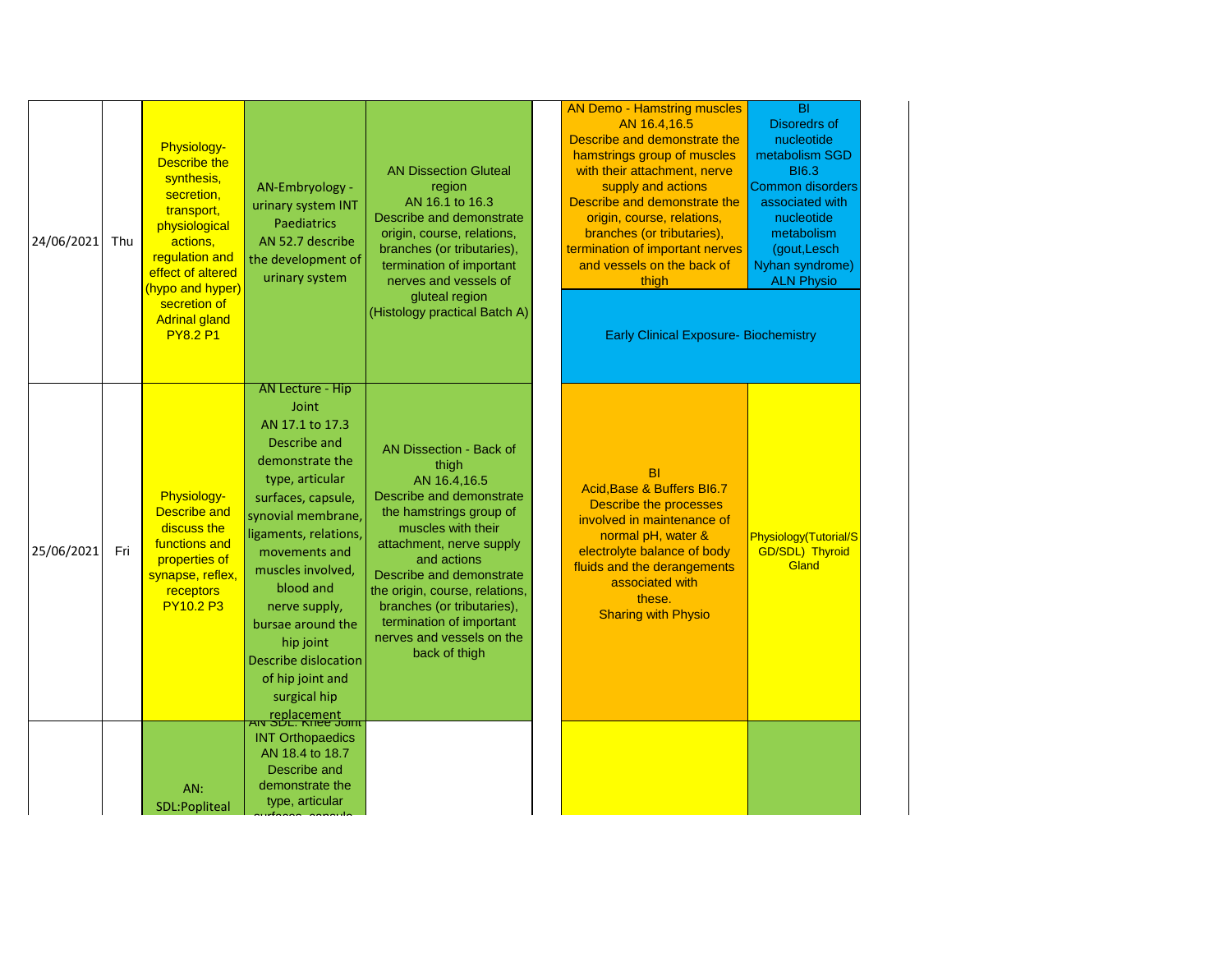| 26/06/2021 | Sat | fossa<br>AN 16.6<br>Describe and<br>demonstrate the<br>boundaries,<br>roof, floor,<br>contents and<br>relations of<br>popliteal fossa                                                                 | surraces, capsule,<br>synovial<br>membrane,<br>ligaments,<br>relations, movement<br>s and muscles<br>involved, blood and<br>nerve supply,<br>bursae around the<br>knee joint<br><b>Explain the</b><br>anatomical basis of<br>locking and<br>unlocking of the<br>knee joint | <b>CM-SDL</b><br>Health functionary working<br>at grass root level, HIV<br>counseling                                                                                 |                                                                                             | <b>Physiology- Describe the</b><br>synthesis, secretion, transport,<br>physiological actions, regulation<br>and effect of altered (hypo and<br>hyper) secretion of Adrinal<br>gland PY8.2 P2                                              | <b>SPORTS</b>                                                                                                                                                              |
|------------|-----|-------------------------------------------------------------------------------------------------------------------------------------------------------------------------------------------------------|----------------------------------------------------------------------------------------------------------------------------------------------------------------------------------------------------------------------------------------------------------------------------|-----------------------------------------------------------------------------------------------------------------------------------------------------------------------|---------------------------------------------------------------------------------------------|-------------------------------------------------------------------------------------------------------------------------------------------------------------------------------------------------------------------------------------------|----------------------------------------------------------------------------------------------------------------------------------------------------------------------------|
| 27-Jun     |     |                                                                                                                                                                                                       |                                                                                                                                                                                                                                                                            |                                                                                                                                                                       | SUNDAY                                                                                      |                                                                                                                                                                                                                                           |                                                                                                                                                                            |
| Date       | Day | 9:00 AM - 10:00 AM                                                                                                                                                                                    | 10:00AM - 11:00AM                                                                                                                                                                                                                                                          | 11:00AM - 1:00 PM                                                                                                                                                     |                                                                                             | 2:00 PM -3:00 PM                                                                                                                                                                                                                          | 3:00 PM - 5:00 PM                                                                                                                                                          |
| 28/06/2021 | Mon | AN Histology:<br><b>Urinary system</b><br><b>INT Pathology</b><br>AN 52.2<br>describe &<br>identify the<br>microanatomical<br>features of<br>urinary system:<br>kidney,<br>ureter, urinary<br>bladder | Physiology-<br><b>Describe and</b><br>discuss somatic<br>sensations &<br>sensory tracts<br><b>PY10.3 P2</b>                                                                                                                                                                | Physiology(Pra BI11.18<br>ctical) PY<br>(DOAP) Clinical<br><b>Examination of</b><br><b>CVS</b><br>1. (5, 12)<br>$PY(DOAP) -$<br>$(2.11)$ RBC<br><b>Count</b><br>$A+C$ | BI<br>Spectrophot<br>ometry<br><b>DEMO</b><br>Demonstrati<br>on of<br>Spectrophot<br>ometry | <b>AN Demo - Fibula</b><br>AN 14.1, 14.2<br>dentify the given bone, its side,<br>important features & keep it in<br>anatomical position<br>Identify & describe joints formed<br>by the given bone<br>Early Clinical Exposure (1st Monday) | AN:<br><b>Dissection: Poplite</b><br>al fossa<br>AN 16.6<br>Describe and<br>demonstrate the<br>boundaries, roof,<br>floor, contents and<br>relations of<br>popliteal fossa |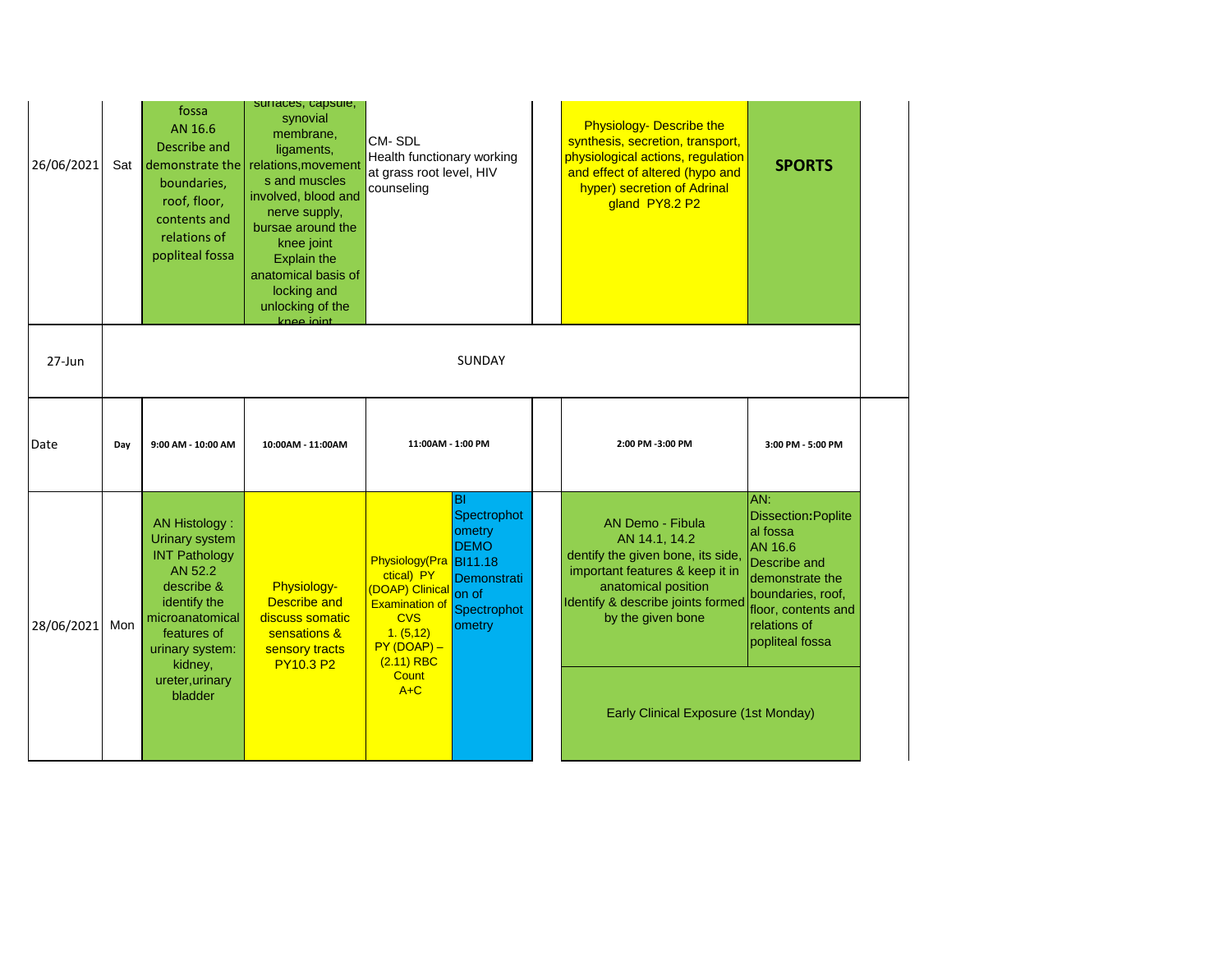| 29/06/2021 Tue | <b>AN Lecture-front</b><br>of leg<br>AN 18.1,18.2<br>Describe and<br>demonstrate major<br>muscles of anterior<br>compartment of<br>leg with their<br>attachment, nerve<br>supply and<br>actions<br>Describe and<br>demonstrate<br>origin, course,<br>relations, branches<br>(or<br>tributaries),<br>termination of<br>important nerves<br>and vessels of<br>anterior<br>compartment of<br>leg | <b>BI</b><br>Acidosis - Alkalosis)<br>BI6.7, 6.8<br>Describe the<br>processes involved<br>in maintenance of<br>normal pH, water &<br>electrolyte balance<br>of body fluids and<br>the derangements<br>associated with<br>these.<br><b>Discuss and</b><br>interpret results of<br><b>Arterial Blood Gas</b><br>(ABG) analysis in<br>various disorders.<br><b>Sharing with Physio</b> | PY (DOAP)<br><b>Clinical</b><br><b>Examination</b><br>of CVS<br>1. (5, 12)<br>$PY(DOAP) -$<br>$(2.11)$ RBC<br><b>Count</b><br>$B+C$ | BI<br>Autoanalyzer<br>BI11.16<br>Demonstrati<br>on of<br>Autoanalyzer | <b>Physiology- Describe the</b><br>synthesis, secretion, transport,<br>physiological actions, regulation<br>and effect of altered (hypo and<br>hyper) secretion of pancreas<br>gland PY8.2 P7                                                                                                                               | <b>AN Dissection-front</b><br>of leg<br>AN 18.1,18.2<br>Describe and<br>demonstrate major<br>muscles of anterior<br>compartment of leg<br>with their<br>attachment, nerve<br>supply and<br>actions<br>Describe and<br>demonstrate origin,<br>course, relations,<br>branches (or<br>tributaries),<br>termination of<br>important nerves and<br>vessels of<br>anterior<br>compartment of leg<br>(histology practical<br>Batch A) |
|----------------|-----------------------------------------------------------------------------------------------------------------------------------------------------------------------------------------------------------------------------------------------------------------------------------------------------------------------------------------------------------------------------------------------|-------------------------------------------------------------------------------------------------------------------------------------------------------------------------------------------------------------------------------------------------------------------------------------------------------------------------------------------------------------------------------------|-------------------------------------------------------------------------------------------------------------------------------------|-----------------------------------------------------------------------|-----------------------------------------------------------------------------------------------------------------------------------------------------------------------------------------------------------------------------------------------------------------------------------------------------------------------------|--------------------------------------------------------------------------------------------------------------------------------------------------------------------------------------------------------------------------------------------------------------------------------------------------------------------------------------------------------------------------------------------------------------------------------|
| 30/06/2021 Wed | BI<br><b>Minerals and</b><br>their metabolism-<br>1 BI6.9<br>Describe the<br>functions of<br>various minerals<br>in the body, their<br>metabolism<br>and<br>homeostasis.<br>Nesting with GM<br><b>Sharing with</b><br>Physio                                                                                                                                                                  | Physiology-<br><b>Describe and</b><br>discuss somatic<br>sensations &<br>sensory tracts<br><b>PY10.3 P3</b>                                                                                                                                                                                                                                                                         | PY (DOAP)<br><b>Clinical</b><br><b>Examination</b><br>of CVS<br>1. (5, 12)<br>$PY(DOAP) -$<br>$(2.11)$ RBC<br><b>Count</b><br>$B+A$ | BI<br>Autoanalyzer<br>BI11.16<br>Demonstrati<br>on of<br>Autoanalyzer | AN Demo - Back of leg<br>AN 19.1,19.2<br>Describe and demonstrate the<br>major muscles of back of leg<br>with their attachment, nerve<br>supply and actions<br>Describe and demonstrate the<br>origin, course,<br>relations, branches (or<br>tributaries),<br>termination of important nerves<br>and vessels of back of leg | AN Dissection -<br>Back of leg<br>AN 19.1,19.2<br>Describe and<br>demonstrate the<br>major muscles of<br>back of leg with their<br>attachment, nerve<br>supply and actions<br>Describe and<br>demonstrate the<br>origin, course,<br>relations, branches<br>(or tributaries),<br>termination of<br>important nerves and<br>vessels of back of<br>leg<br>(histology practical<br>Batch B)                                        |
|                | Physiology-                                                                                                                                                                                                                                                                                                                                                                                   | <b>AN Embryology:</b>                                                                                                                                                                                                                                                                                                                                                               | AN Dissection - Back of leg                                                                                                         | AN 19.1,19.2<br>Describe and demonstrate<br>the major muscles of back | Anatomy(SGD)/Biochemistry(S                                                                                                                                                                                                                                                                                                 | <b>BI</b><br>Electrolyte balance<br>& disorders by                                                                                                                                                                                                                                                                                                                                                                             |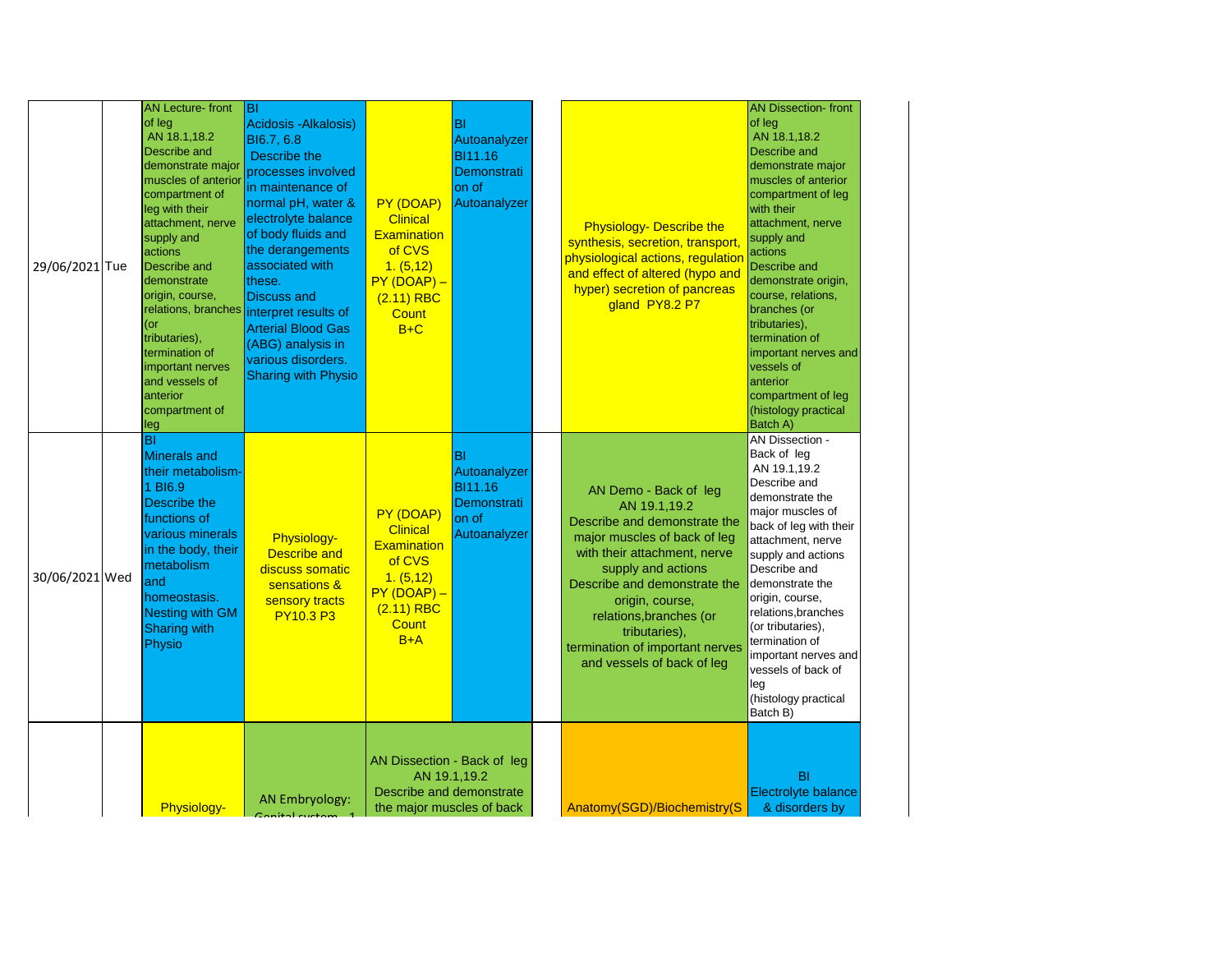| 01/07/2021 | Thu | <b>Describe</b><br>function tests:<br><b>Adrenal cortex,</b><br><b>Adrenal medulla</b><br><b>PY8.4</b><br><b>Biochemistry</b><br><b>Integrated class</b>                                                           | <b>UBILITY SAPELLI - T</b><br>AN 52.8<br>describe the<br>development of<br>male & female<br>reproductive system                                                                                                                                                                                                                           | of leg with their attachment,<br>nerve supply and actions<br>Describe and demonstrate<br>the origin, course,<br>relations, branches (or<br>tributaries),<br>termination of important<br>nerves and vessels of back<br>of leg<br>(histology practical Batch C)                                                   | <b>DL 1st Thursday)</b><br><b>Early Clinical Exposure- Biochemistry</b>                                                                                                                           | Critical care expert<br><b>Guest Lecture</b><br><b>ECE</b>                                                                                                                                                                           |
|------------|-----|--------------------------------------------------------------------------------------------------------------------------------------------------------------------------------------------------------------------|-------------------------------------------------------------------------------------------------------------------------------------------------------------------------------------------------------------------------------------------------------------------------------------------------------------------------------------------|-----------------------------------------------------------------------------------------------------------------------------------------------------------------------------------------------------------------------------------------------------------------------------------------------------------------|---------------------------------------------------------------------------------------------------------------------------------------------------------------------------------------------------|--------------------------------------------------------------------------------------------------------------------------------------------------------------------------------------------------------------------------------------|
| 02/07/2021 | Fri | Physiology-<br><b>Describe and</b><br>discuss somatic<br>sensations &<br>sensory tracts<br><b>PY10.3 P4</b>                                                                                                        | Lecture- Arches of<br>foot<br>AN19.5 to 19.7<br><b>Describe factors</b><br>maintaining<br>importance arches<br>of the foot with its<br>importance<br><b>Explain the</b><br>anatomical basis of<br>Flat foot & Club foot<br><b>Explain the</b><br>anatomical basis of<br>Metatarsalgia &<br><b>Plantar fasciitis</b><br>(INT Orthopaedics) | <b>AN Dissection- Sole</b><br>AN 19.1, 19.2<br>Describe and demonstrate<br>the major muscles of sole<br>with their attachment, nerve<br>supply and actions<br>Describe and demonstrate<br>the origin, course, relations,<br>branches (or tributaries)<br>termination of important<br>nerves and vessels of sole | Early Clinical Exposure- Physiology (1st Friday)                                                                                                                                                  |                                                                                                                                                                                                                                      |
| 03/07/2021 | Sat | <b>AN lecture-Sole</b><br>AN 19.1, 19.2<br>Describe and<br>demonstrate the<br>major muscles of<br>sole with their<br>attachment, nerve<br>supply and actions<br>Describe and<br>demonstrate the<br>origin, course, | L- Venous drainage<br>of lower limb<br>AN20.3,20.4<br>Describe and<br>demonstrate Fascia<br>lata, Venous<br>drainage, Lymphatic The doctor-patient<br>drainage, Retinacula relationship<br>& Dermatomes of<br>lower limb<br>Deecribe and                                                                                                  | CM-AETCOM - Module 1.3<br>i) Large group session                                                                                                                                                                                                                                                                | <b>Physiology- Describe the</b><br>synthesis, secretion, transport,<br>physiological actions, regulation<br>and effect of altered (hypo and<br>hyper) secretion of<br>Hypothalamus gland PY8.2 P8 | <b>AN Dissection- Sole</b><br>AN 19.1, 19.2<br><b>Describe and</b><br>demonstrate the<br>major muscles of<br>sole with their<br>attachment, nerve<br>supply and actions<br><b>Describe and</b><br>demonstrate the<br>origin, course, |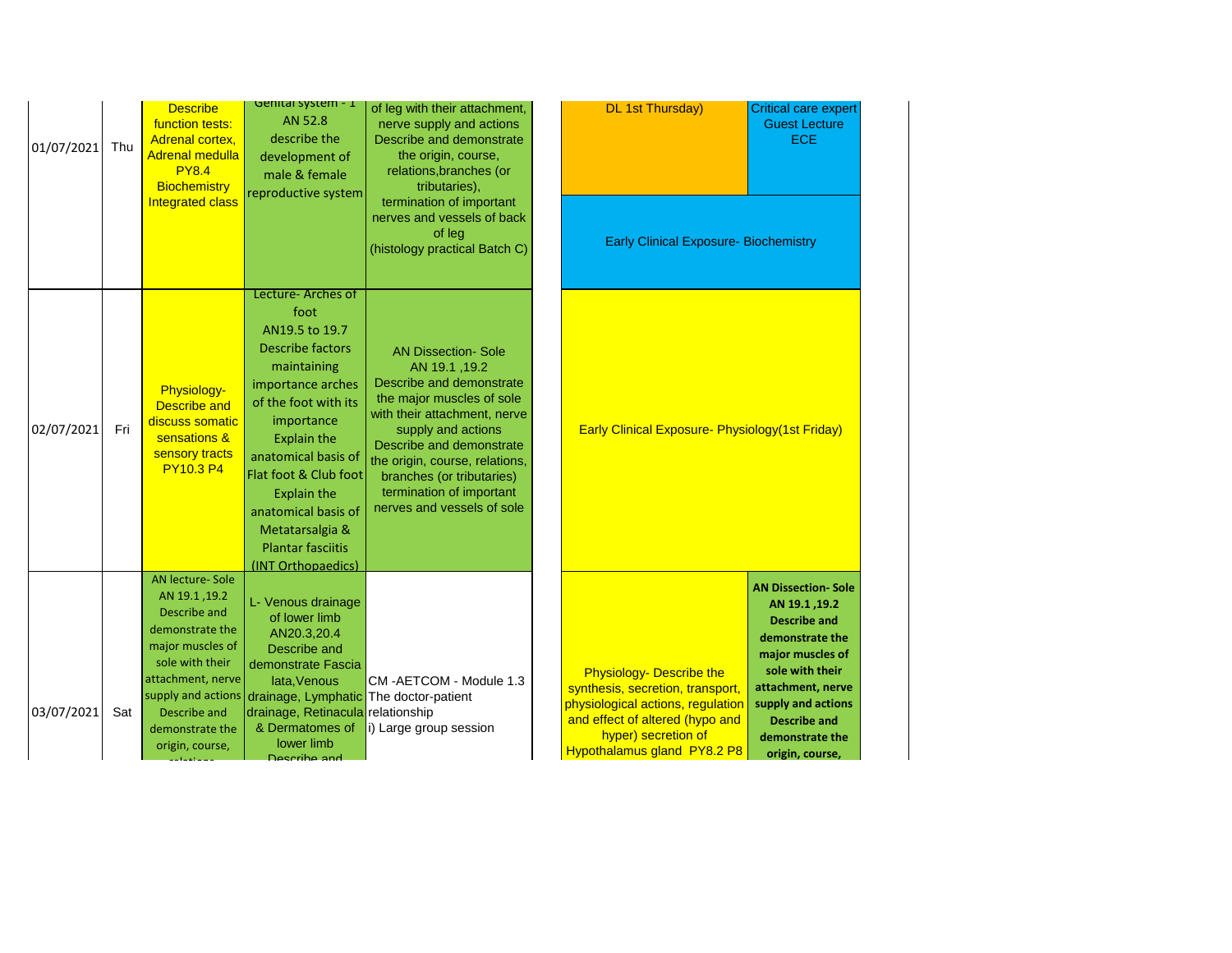|            |     | relations,<br>branches (or<br>tributaries)<br>termination of<br>important nerves<br>and vessels of sole                                                                                                                      | <b>⊃</b> αγαπος απα<br>demonstrate Fascia<br>lata,<br><b>INT General</b><br>Surgery                         |                                                                                                                          |                                                                              |                                                                                                                                                                                                                                                                                                                                                  | relations, branches<br>(or tributaries)<br>termination of<br>important nerves<br>and vessels of sole |
|------------|-----|------------------------------------------------------------------------------------------------------------------------------------------------------------------------------------------------------------------------------|-------------------------------------------------------------------------------------------------------------|--------------------------------------------------------------------------------------------------------------------------|------------------------------------------------------------------------------|--------------------------------------------------------------------------------------------------------------------------------------------------------------------------------------------------------------------------------------------------------------------------------------------------------------------------------------------------|------------------------------------------------------------------------------------------------------|
| 04-Jul     |     |                                                                                                                                                                                                                              |                                                                                                             |                                                                                                                          | <b>SUNDAY</b>                                                                |                                                                                                                                                                                                                                                                                                                                                  |                                                                                                      |
| Date       | Day | 9:00 AM - 10:00 AM                                                                                                                                                                                                           | 10:00AM - 11:00AM                                                                                           | 11:00AM - 1:00 PM                                                                                                        |                                                                              | 2:00 PM -3:00 PM                                                                                                                                                                                                                                                                                                                                 | 3:00 PM - 5:00 PM                                                                                    |
| 05/07/2021 | Mon | $ATY = 1150000y$ .<br>Male<br>reproductive<br>system<br>AN 52.2 describe<br>& identify the<br>microanatomical<br>features of male<br>reproductive<br>system:<br>testis, epididymis,<br>vas<br>deferens, prostat<br>e & penis | <b>Physiology-</b><br>Describe and<br>discuss somatic<br>sensations &<br>sensory tracts<br><b>PY10.3 P5</b> | PY (DOAP)<br><b>Clinical</b><br><b>Examination</b><br>of<br>Abdomen.<br>(5, 12)<br>$PY(DOAP) -$<br>$(2.11)$ TLC<br>$A+C$ | <b>BI</b><br>Autoanalyzer<br>BI11.16<br>Demonstrati<br>on of<br>Autoanalyzer | AN ECE - Tarsals & metatrsals<br>AN 14.1,14.2 & 14.4<br>Identify the given bone, its side, important features<br>& keep it in anatomical position<br>Identify & describe joints formed by the given bone<br>Identify and name various bones in the articulated<br>foot with individual muscle attachment<br>Early Clinical Exposure (1st Monday) |                                                                                                      |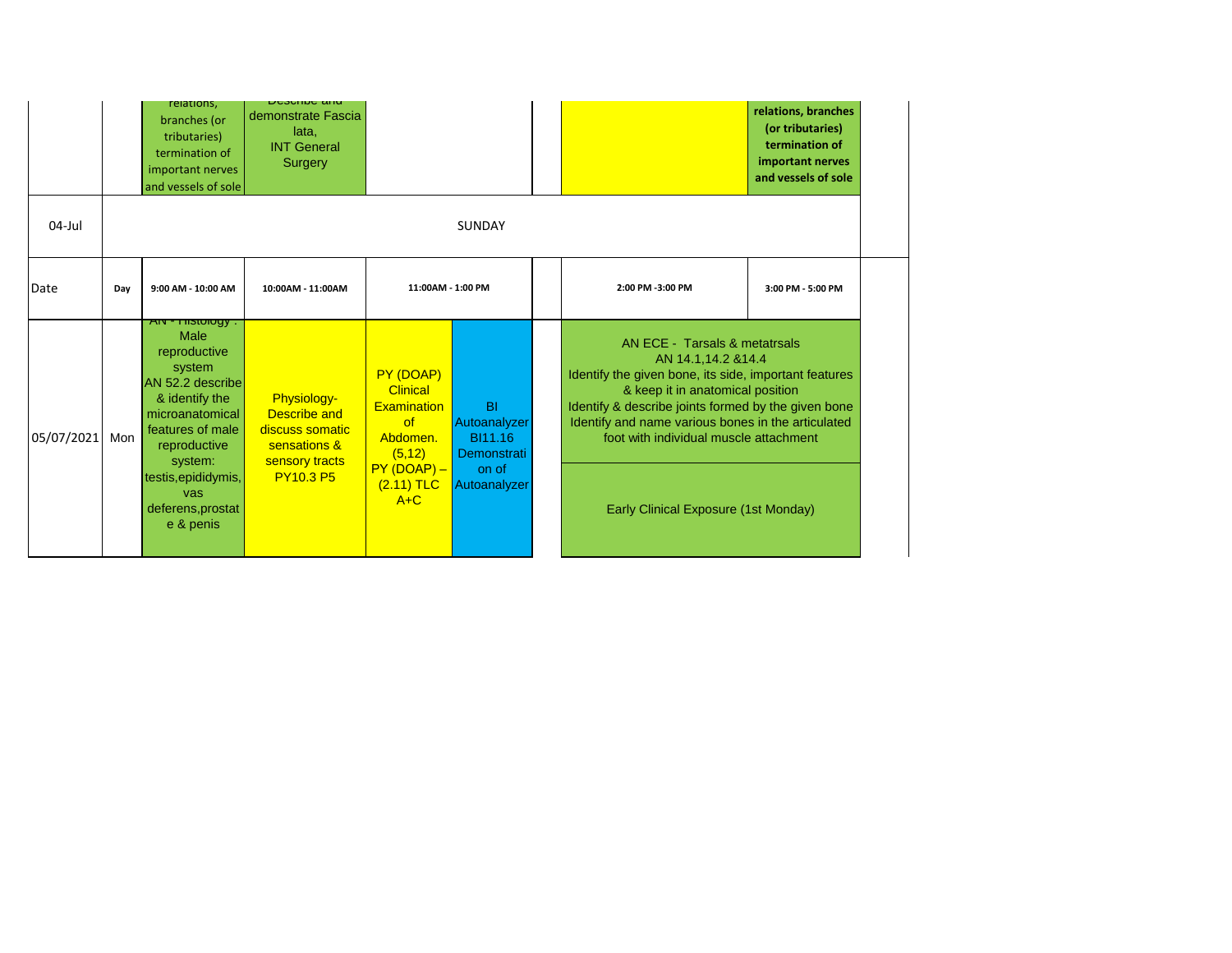| 06/07/2021 Tue | L- Ankle joint and<br>Sub talar joint<br>AN20.1, 20.2<br>Describe and<br>demonstrate the<br>type, articular<br>surfaces, capsule,<br>synovial<br>membrane,<br>ligaments,<br>relations,<br>movements and<br>muscles involved,<br>blood and<br>nerve supply of<br>tibiofibular and<br>ankle joint<br>Describe subtalar<br>and transverse<br>tarsal joints | ĪВI<br>Minerals and their<br>metabolism-2 BI6.9<br>Describe the<br>functions of various<br>minerals in the<br>body, their<br>metabolism<br>and homeostasis.<br><b>Nesting with GM</b><br><b>Sharing with Physio</b>                | PY (DOAP)<br><b>Clinical</b><br><b>Examination</b><br>of<br>Abdomen.<br>(5, 12)<br>$PY(DOAP) -$<br>$(2.11)$ TLC<br>$B+C$ | BI<br>Identification<br>& uses of<br>Laboratory<br><b>Equipments</b><br>Formative<br>assesment  | Demo - Xrays and Surface living of<br>inferior extremity<br>AN 20.6 to 20.9<br>Identify the bones and joints of<br>lower limb seen in anteroposterior<br>& lateral view<br>radiographs of various regions of<br>lower limb Identify & demonstrate<br>important bony<br>landmarks of lower limb: -<br>Vertebral levels of highest point of<br>iliac crest, posterior superior iliac<br>spines, iliac tubercle, pubic<br>tubercle, ischial tuberosity,<br>adductor tubercle,-Tibial tuberosity<br>head of fibula,-Medial and lateral<br>malleoli, Condyles of femur and<br>tibia, sustentaculum tali,<br>tuberosity of fifth metatarsal,<br>tuberosity of the navicular Identify &<br>demonstrate<br>palpation of femoral, popliteal, post<br>tibial, ant tibial & dorsalis pedis<br>blood vessels in a simulated<br>environment Identify & demonstrate<br>Palpation of vessels (femoral,<br>popliteal, dorsalis pedis, post tibial),<br>Mid inguinal point, Surface<br>projection of: femoral nerve,<br>Saphenous opening, Sciatic, tibial,<br>common peroneal & deep peroneal | <b>Dissection-</b> sole<br>AN 19.1, 19.2<br>Describe and<br>demonstrate the<br>major muscles of<br>sole with their<br>attachment, nerve<br>supply and action<br><b>Describe and</b><br>demonstrate the<br>origin, course,<br>relations, branches<br>(or tributaries),<br>termination of<br>important nerves and<br>vessels of sole<br>(histology practical<br>Batch A) |
|----------------|---------------------------------------------------------------------------------------------------------------------------------------------------------------------------------------------------------------------------------------------------------------------------------------------------------------------------------------------------------|------------------------------------------------------------------------------------------------------------------------------------------------------------------------------------------------------------------------------------|--------------------------------------------------------------------------------------------------------------------------|-------------------------------------------------------------------------------------------------|-------------------------------------------------------------------------------------------------------------------------------------------------------------------------------------------------------------------------------------------------------------------------------------------------------------------------------------------------------------------------------------------------------------------------------------------------------------------------------------------------------------------------------------------------------------------------------------------------------------------------------------------------------------------------------------------------------------------------------------------------------------------------------------------------------------------------------------------------------------------------------------------------------------------------------------------------------------------------------------------------------------------------------------------------------------------------------|------------------------------------------------------------------------------------------------------------------------------------------------------------------------------------------------------------------------------------------------------------------------------------------------------------------------------------------------------------------------|
| 07/07/2021 Wed | <b>BI6.10</b><br><b>Enumerate and</b><br>describe the<br>disorders<br>associated with<br>mineral<br>metabolism.                                                                                                                                                                                                                                         | <mark>-Physiology</mark><br>Describe the<br>synthesis, secretion,<br>transport,<br>physiological<br>actions, regulation<br>and effect of altered<br>(hypo and hyper)<br>secretion of<br><b>Hypothalamus gland</b><br><b>PY82PQ</b> | PY (DOAP)<br><b>Clinical</b><br><b>Examination</b><br>of<br>Abdomen.<br>(5, 12)<br>$PY(DOAP) -$<br>$(2.11)$ TLC<br>$B+A$ | lвı<br>Identification<br>& uses of<br>Laboratory<br><b>Equipments</b><br>Formative<br>assesment | AN 26.1 Demonstrate<br>anatomical position of skull,<br>Identify and locate individual<br>skull bones in skull                                                                                                                                                                                                                                                                                                                                                                                                                                                                                                                                                                                                                                                                                                                                                                                                                                                                                                                                                                | AN - Dissection -<br>scalp<br>AN 27.1 Describe<br>the layers of scalp,<br>its blood supply, its<br>nerve supply and<br>surgical<br>importance<br>(histology practical<br>Batch B)                                                                                                                                                                                      |
|                | <b>Physiology-</b><br><b>Describe and</b><br>discuss motor<br>tracts,                                                                                                                                                                                                                                                                                   | <b>AN Embryology:</b>                                                                                                                                                                                                              | AN - Diccortion - crain                                                                                                  |                                                                                                 | <b>AN-DOAP - Norma occipitalis &amp;</b><br>verticalis<br>AN 26.2<br>Deceribe the features of norms                                                                                                                                                                                                                                                                                                                                                                                                                                                                                                                                                                                                                                                                                                                                                                                                                                                                                                                                                                           | $\overline{BI}$<br><b>Disorders related</b><br>to mineral<br>metabolism<br><b>SGD</b><br><b>INT GM</b><br><b>BI6.10</b>                                                                                                                                                                                                                                                |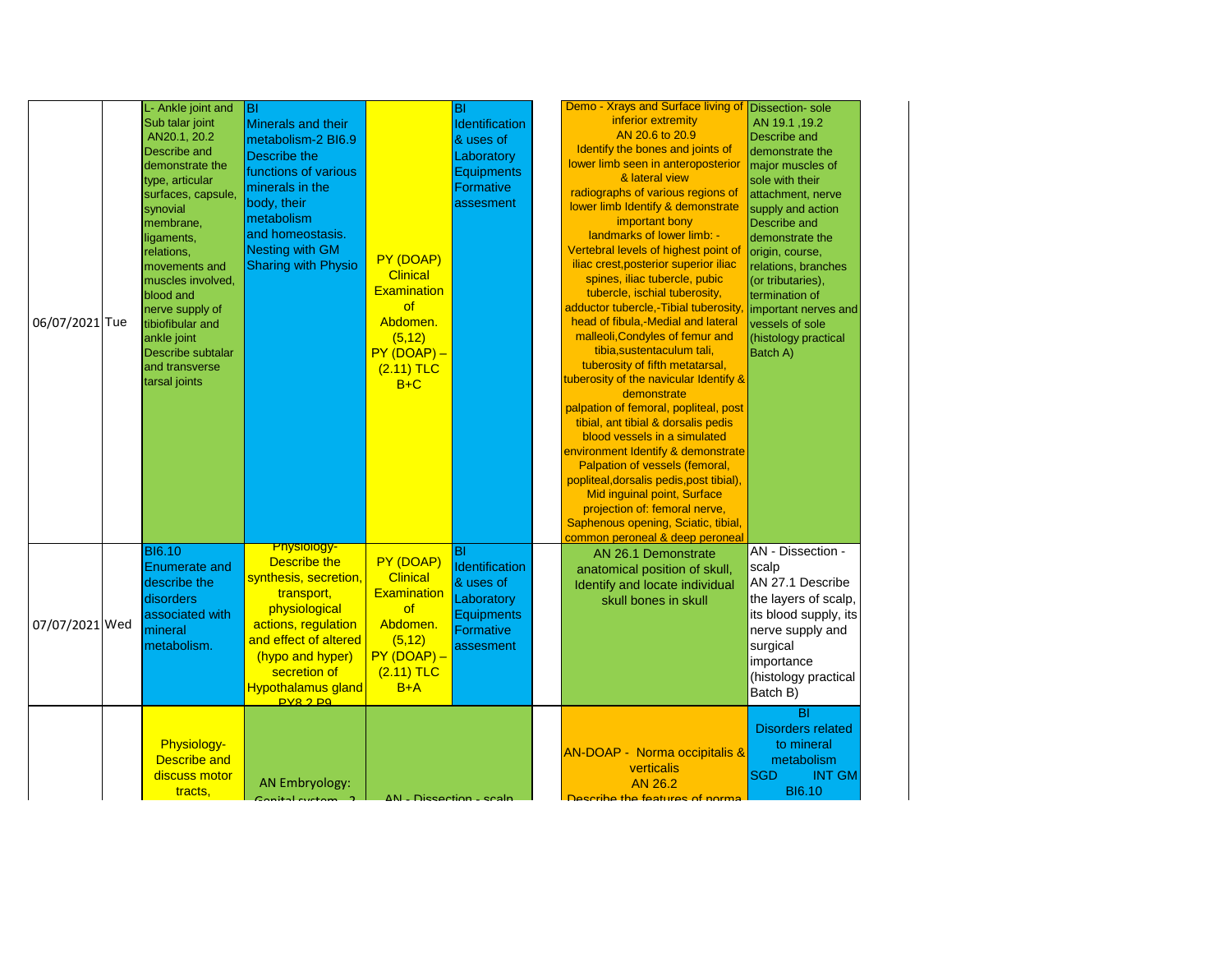| 08/07/2021 | Thu | mechanism of<br>maintenance of<br>tone, control of<br>body<br>movements,<br>posture and<br>equilibrium &<br>vestibular<br>apparatus | Genital System - Z<br>AN 52.8<br>describe the<br>development of<br>male & female<br>reproductive system                                                                                                                                                                                                                                                                                                                                                                                                                                                                                                                                                                                                                                                                                                                                     | AIN - רוטווטסטוע - אור<br>AN 27.1 Describe the layers<br>of scalp, its blood supply, its<br>nerve supply and surgical<br>importance<br>(histology practical Batch C)                                                                                                                                                                                                                                                                                                                                                                                                                                        | <u>אווווטרו וט כסומונוסט שווווטרט</u><br>frontalis, verticalis, occipitalis,<br>lateralis and basalis                                                                                                  | <b>Enumerate and</b><br>describe the<br>disorders<br>associated with<br>mineral<br>metabolism. |
|------------|-----|-------------------------------------------------------------------------------------------------------------------------------------|---------------------------------------------------------------------------------------------------------------------------------------------------------------------------------------------------------------------------------------------------------------------------------------------------------------------------------------------------------------------------------------------------------------------------------------------------------------------------------------------------------------------------------------------------------------------------------------------------------------------------------------------------------------------------------------------------------------------------------------------------------------------------------------------------------------------------------------------|-------------------------------------------------------------------------------------------------------------------------------------------------------------------------------------------------------------------------------------------------------------------------------------------------------------------------------------------------------------------------------------------------------------------------------------------------------------------------------------------------------------------------------------------------------------------------------------------------------------|--------------------------------------------------------------------------------------------------------------------------------------------------------------------------------------------------------|------------------------------------------------------------------------------------------------|
|            |     | <b>PY10.4 P1</b>                                                                                                                    |                                                                                                                                                                                                                                                                                                                                                                                                                                                                                                                                                                                                                                                                                                                                                                                                                                             |                                                                                                                                                                                                                                                                                                                                                                                                                                                                                                                                                                                                             | <b>Early Clinical Exposure- Biochemistry</b>                                                                                                                                                           |                                                                                                |
| 09/07/2021 | Fri | <b>Physiology-</b><br><b>Describe the</b><br>physiology of<br><b>Thymus &amp; Pineal</b><br>Gland PY8.3                             | AN - Lecture: Scalp &<br>face INT General Surgery<br><b>AN</b><br>27.1,27.2,28.3,28.4,28.5,<br>28.6,28.<br>7,28.8,28.1 Describe the<br>layers of scalp, its blood<br>supply, its nerve supply<br>and surgical importance<br>Describe the emissary<br>veins and their role in<br>spread of infection from<br>extracranial route to<br>intracranial venous<br>sinuses Describe &<br>demonstrate origin<br>/formation, course,<br>branches /tributaries of<br>facial vessels Describe &<br>demonstrate branches<br>of facial nerve with<br>distribution Describe<br>cervical lymph nodes<br>and lymphatic drainage<br>of head, face and neck<br>Identify superficial<br>muscles of face, their<br>nerve supply and actions<br><b>Explain the anatomical</b><br>basis of facial nerve<br>palsy<br><b>Explain surgical</b><br>importance of deep | <b>AN</b> - Dissection - Face<br><b>AN</b><br>28.1, 28.2, 28.3, 28.4, 28.5, 28.<br>Describe & demonstrate<br>muscles of facial expression<br>and their nerve<br>supply Describe sensory<br>innervation of face Describe<br>& demonstrate origin<br>/formation, course,<br>branches /tributaries of<br>facial vessels Describe &<br>demonstrate branches of<br>facial nerve with distribution<br>Describe cervical lymph<br>nodes and lymphatic<br>drainage of head, face<br><b>Identify superficial muscles</b><br>of face, their nerve supply<br>and actions and neck<br>(Histology Practical Batch-<br>A) | <b>BI</b><br>Demonstration of pH meter &<br><b>ISE</b><br><b>DEMO BI11.16</b><br>Observe use of commonly used<br>equipments/techniques in<br>biochemistry<br>Demonstration of pH meter &<br><b>ISE</b> | Physiology(Tutoria<br>I/SGD/SDL)<br><b>Adrinal Gland</b>                                       |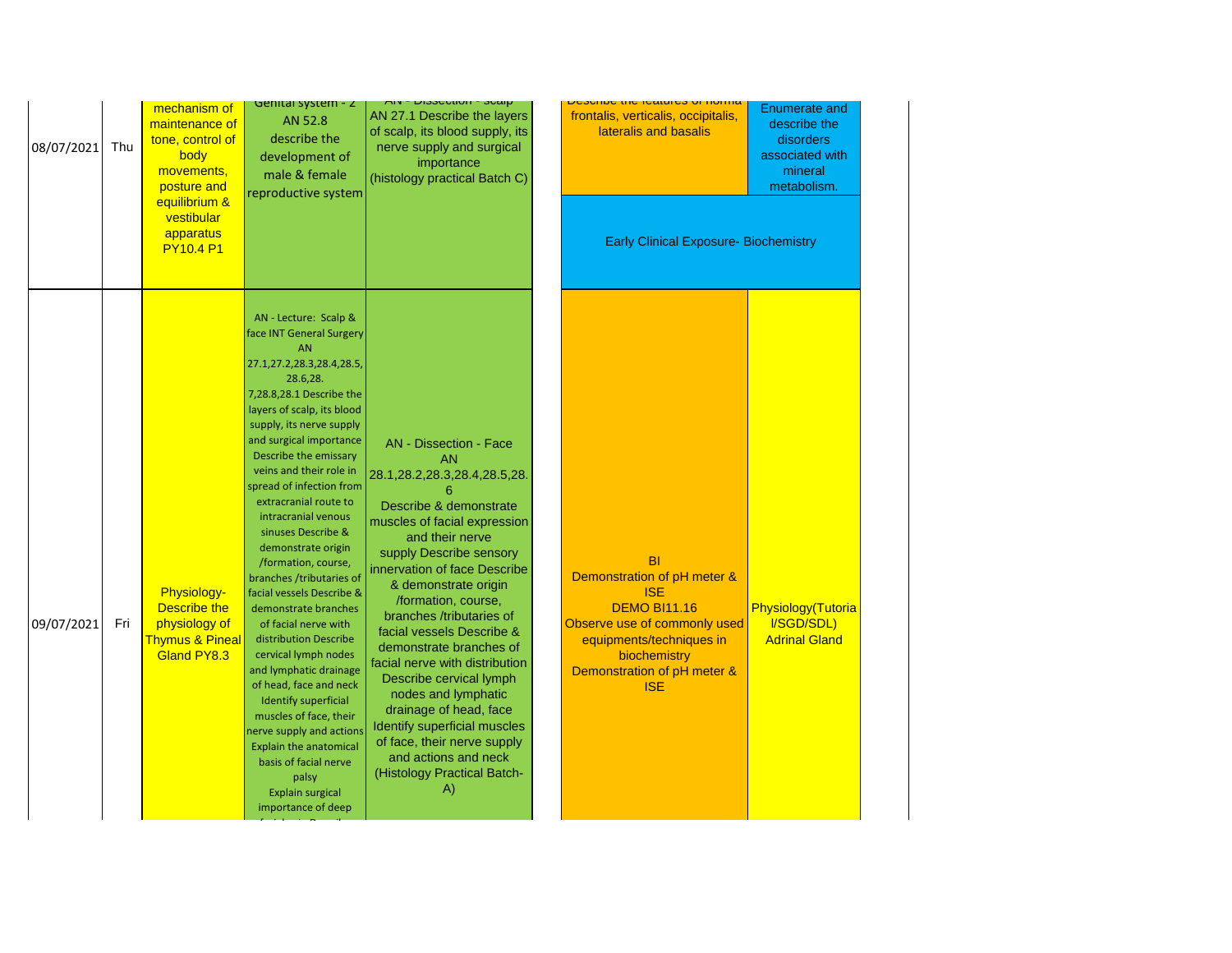|            |     |                                                     | tacial vein Describe<br>sensory innervation of<br>face<br>Describe & demonstrate<br>muscles of facial<br>expression and their<br>nerve supply |                                                                                           |                                                                                                                                                                                        |                   |
|------------|-----|-----------------------------------------------------|-----------------------------------------------------------------------------------------------------------------------------------------------|-------------------------------------------------------------------------------------------|----------------------------------------------------------------------------------------------------------------------------------------------------------------------------------------|-------------------|
| 10/07/2021 | Sat | <b>AN SDL: Arches</b><br>of foot, subtalar<br>joint | <b>AN SDL: venous</b><br>draiange of lower<br>limb                                                                                            | CM- AETCOM Module 1.3<br>The doctor-patient<br>relationship<br>ii) Self-directed learning | Physiology- Describe and<br>discuss motor tracts,<br>mechanism of maintenance of<br>tone, control of body<br>movements, posture and<br>equilibrium & vestibular<br>apparatus PY10.4 P2 | <b>SPORTS</b>     |
| $11$ -Jul  |     |                                                     |                                                                                                                                               | SUNDAY                                                                                    |                                                                                                                                                                                        |                   |
| Date       | Day | 9:00 AM - 10:00 AM                                  | 10:00AM - 11:00AM                                                                                                                             | 11:00AM - 1:00 PM                                                                         | 2:00 PM -3:00 PM                                                                                                                                                                       | 3:00 PM - 5:00 PM |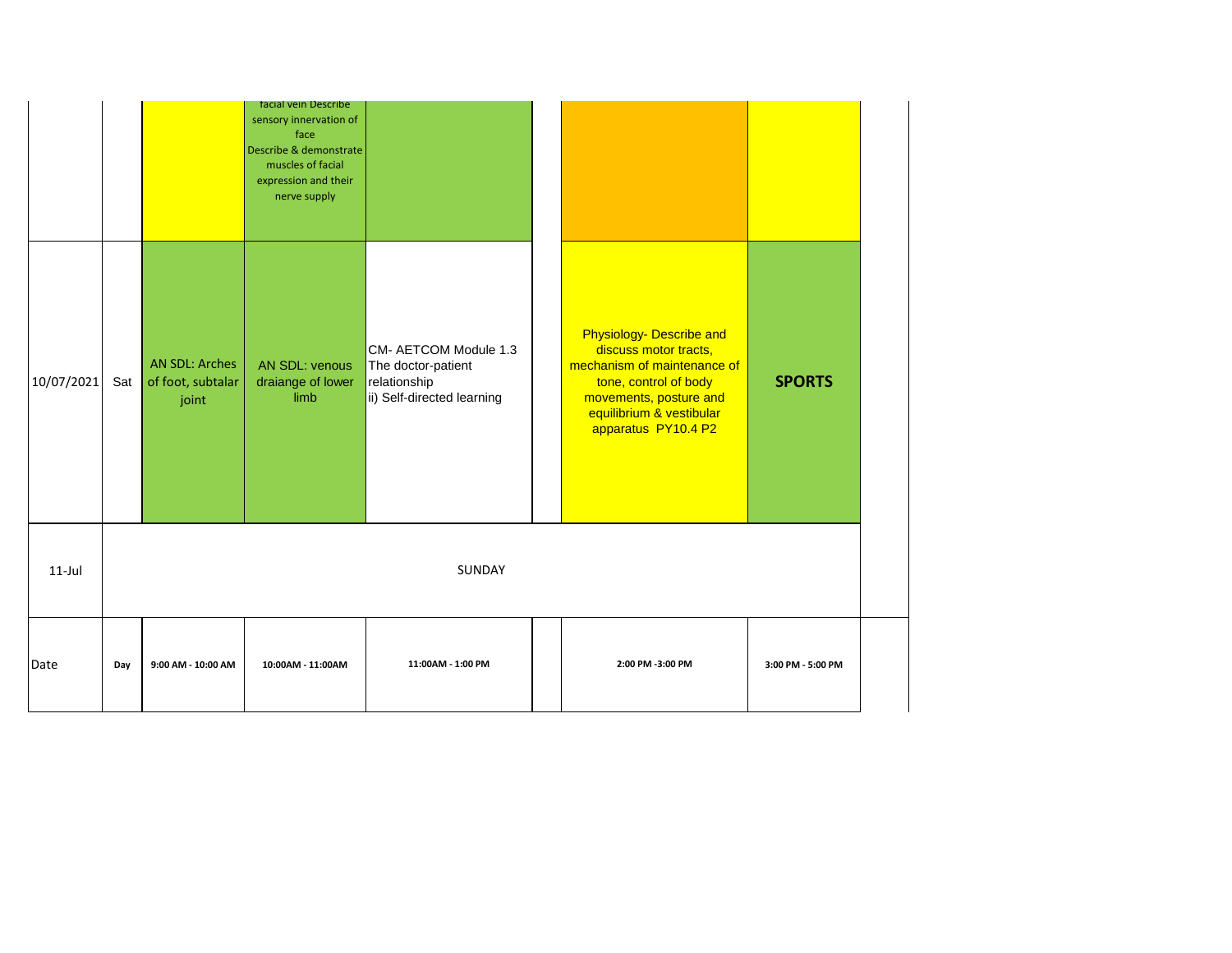| 12/07/2021     | Mon | <b>AN Histology-</b><br>Female<br>reproductive<br>system<br>AN 52.2<br>Describe &<br>identify<br>microanatomical<br>features of<br>female<br>reproductive<br>system:<br>ovary, uterus, uter<br>ine<br>tubes, cervix, plac<br>ents & umbilical<br>cord | Physiology-<br>Describe &<br>differentiate the<br>mechanism of action<br>of steroid, protein<br>and amine<br>hormones PY8.6                                                                               | <b>Physiology PY</b><br>(DOAP)<br><b>Clinical</b><br><b>Examination</b><br>of Abdomen.<br>(5, 12)<br>$PY(DOAP) -$<br>(2.13)<br>Reticulocyte<br>count A+C | BI<br>Identification<br>& uses of<br>Laboratory<br><b>Equipments</b><br>Formative<br>assesment                                  | <b>AN-DOAP - Norma frontalis</b><br>AN 26.2<br>Describe the features of norma<br>frontalis, verticalis, occipitalis,<br>lateralis and basalis<br>Early Clinical Exposure (1st Monday)         | <b>AN</b> - Dissection -<br>Face<br><b>AN</b><br>28.1, 28.2, 28.3, 28.4, 2<br>8.5,28.6<br>Describe &<br>demonstrate<br>muscles of facial<br>expression and their<br>nerve<br>supply Describe<br>sensory innervation<br>of face Describe &<br>demonstrate origin<br>/formation, course,<br>branches /tributaries<br>of facial vessels<br>Describe &<br>demonstrate<br>branches of facial<br>nerve with<br>distribution Describe<br>cervical lymph nodes<br>and lymphatic<br>drainage of head,<br>face Identify<br>superficial muscles<br>of face, their nerve<br>supply and actions |
|----------------|-----|-------------------------------------------------------------------------------------------------------------------------------------------------------------------------------------------------------------------------------------------------------|-----------------------------------------------------------------------------------------------------------------------------------------------------------------------------------------------------------|----------------------------------------------------------------------------------------------------------------------------------------------------------|---------------------------------------------------------------------------------------------------------------------------------|-----------------------------------------------------------------------------------------------------------------------------------------------------------------------------------------------|------------------------------------------------------------------------------------------------------------------------------------------------------------------------------------------------------------------------------------------------------------------------------------------------------------------------------------------------------------------------------------------------------------------------------------------------------------------------------------------------------------------------------------------------------------------------------------|
| 13/07/2021 Tue |     | AN - Lecture:<br>Deep cervical<br>fascia<br>AN 35.1<br>Describe the<br>i ons of deep<br>cervical fascia                                                                                                                                               | <b>BI</b><br><b>Acidosis and</b><br><b>Alkalosis BI</b><br>6.8Discuss and<br>interpret results of<br>parts, extent, attac Arterial Blood Gas<br>hments, modificat (ABG) analysis in<br>various disorders. | Physiology PY BI<br>(DOAP)<br><b>Clinical</b><br>of Abdomen.<br>(5, 12)<br>$PY(DOAP) -$<br>(2.13)<br>Reticulocyte<br>count B+C                           | <b>Estimation of</b><br>blood<br><b>Examination glucose level</b><br>by GOD-<br><b>POD</b> method<br>colorimetrical<br>Revision | <b>Physiology- Describe and</b><br>discuss motor tracts,<br>mechanism of maintenance of<br>tone, control of body<br>movements, posture and<br>equilibrium & vestibular<br>apparatus PY10.4 P3 | AN - Dissection -<br>Deep cervical<br>fascia<br>AN 35.1 Describe<br>the<br>parts, extent, attach<br>ments, modification<br>s of deep<br>cervical fascia<br>(Histology                                                                                                                                                                                                                                                                                                                                                                                                              |

Practical Batch A)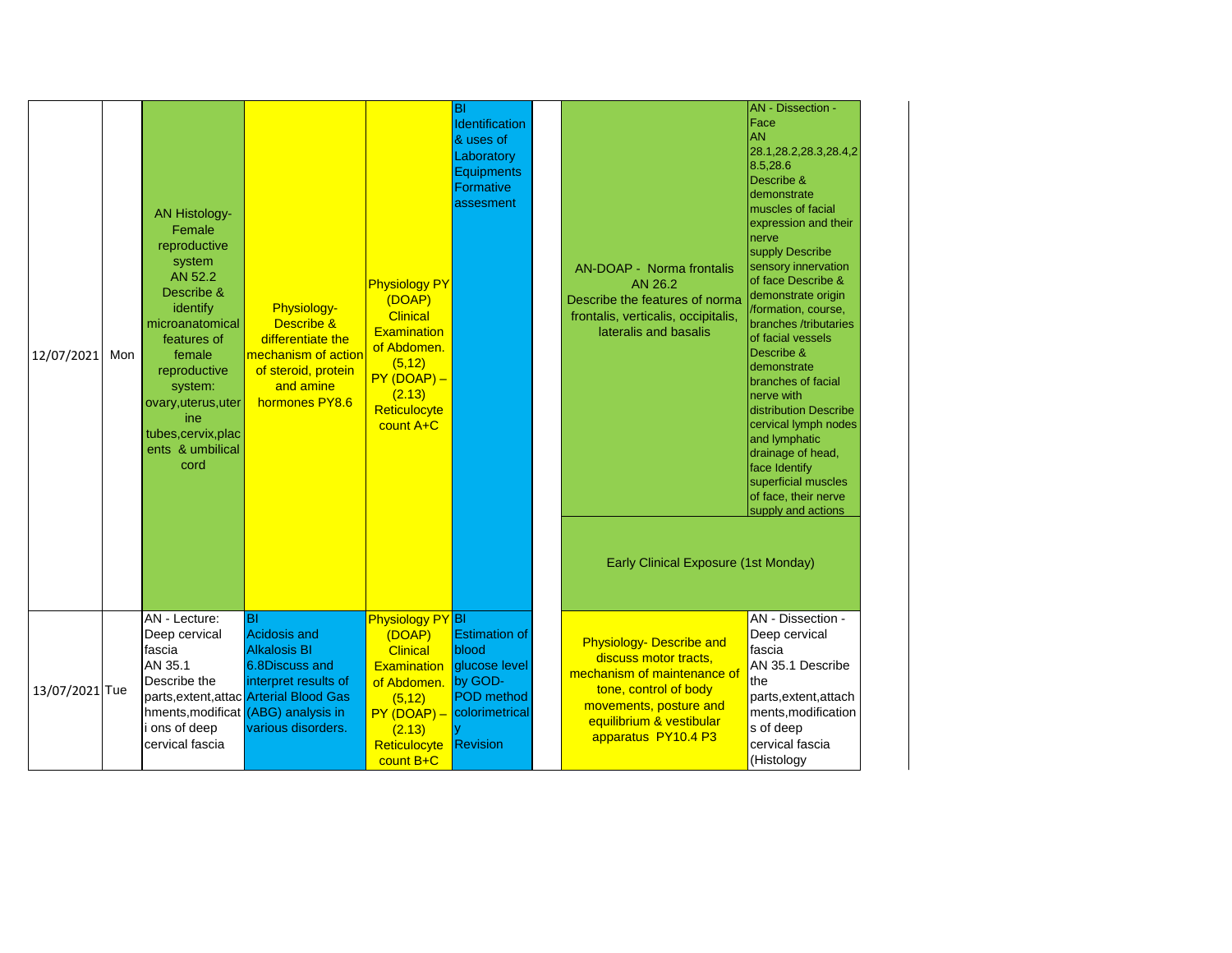| 14/07/2021 Wed    | ΙBΙ<br>Liver function<br>tests BI6.13,<br><b>BI6.14, BI6.15</b><br>Liver functions,<br>tests and<br>disorders<br><b>ALN Anat,</b><br>Physio<br>Int GM & Path                                                              | Physiology-<br><b>Describe function</b><br>tests: pancreas<br><b>PY8.4 Biochemistry</b><br><b>Intigated class</b>                                                                | <b>Physiology PY</b> BI<br>(DOAP)<br><b>Estimation of</b><br><b>Clinical</b><br>blood<br>Examination<br>glucose level<br>of Abdomen.<br>by GOD-<br>(5, 12)<br><b>POD</b> method<br>$PY(DOAP) -$ colorimetrical<br>(2.13)<br>Reticulocyte<br>Revision<br>count B+A                                                                                                      | AN DOPA : Norma lateralis<br>AN 26.2 Describe the features<br>of norma frontalis, verticalis,<br>occipitalis, lateralis and basalis<br><del>i cinporal anu</del><br><u>אטש יוא</u>                                                                                                                                                                                                                                                                                                                                                               | AN - Dissection -<br>Deep cervical<br>fascia<br>AN 35.1 Describe<br>the<br>parts, extent, attach<br>ments, modification<br>s of deep<br>cervical fascia<br>/Histology |
|-------------------|---------------------------------------------------------------------------------------------------------------------------------------------------------------------------------------------------------------------------|----------------------------------------------------------------------------------------------------------------------------------------------------------------------------------|------------------------------------------------------------------------------------------------------------------------------------------------------------------------------------------------------------------------------------------------------------------------------------------------------------------------------------------------------------------------|--------------------------------------------------------------------------------------------------------------------------------------------------------------------------------------------------------------------------------------------------------------------------------------------------------------------------------------------------------------------------------------------------------------------------------------------------------------------------------------------------------------------------------------------------|-----------------------------------------------------------------------------------------------------------------------------------------------------------------------|
| 15/07/2021<br>Thu | Physiology-<br><b>Describe and</b><br>discuss motor<br>tracts,<br>mechanism of<br>maintenance of<br>tone, control of<br>body<br>movements,<br>posture and<br>equilibrium &<br>vestibular<br>apparatus<br><b>PY10.4 P4</b> | AN Embryology :-<br>development of<br>limbs<br>AN13.8, 20.10<br>describe the<br>development of<br>upper limb<br>describe the basic<br>concept of<br>development of<br>lower limb | <b>AN</b> - Dissection - Posterior<br>triangle of neck<br>AN 29.1,29.4<br>Describe & demonstrate<br>attachments, nerve supply,<br>relations and actions of<br>sternocleidomastoid<br>Describe & demonstrate<br>attachments of 1) inferior<br>belly of<br>omohyoid,2)scalenus<br>anterior, 3) scalenus medius<br>& 4) levator scapulae<br>(histology practical Batch C) | Infratemporal fossa<br>AN 33.1,33.2,33.3,33.4,33.5<br>Describe & demonstrate extent,<br>boundaries and contents of<br>temporal and infratemporal<br>fossae<br>Describe & demonstrate<br>attachments, direction of fibres,<br>nerve supply and<br>actions of muscles of<br>mastication<br>Describe & demonstrate<br>articulating surface, type &<br>movements of<br>temporomandibular joint<br><b>Explain the clinical significance</b><br>of pterygoid venous plexus<br>Describe the features of<br><b>Early Clinical Exposure- Biochemistry</b> | BI<br>Seminar-Inborn<br>errors of<br>Metabolism of<br>carbohydrates,<br>lipids, proteins                                                                              |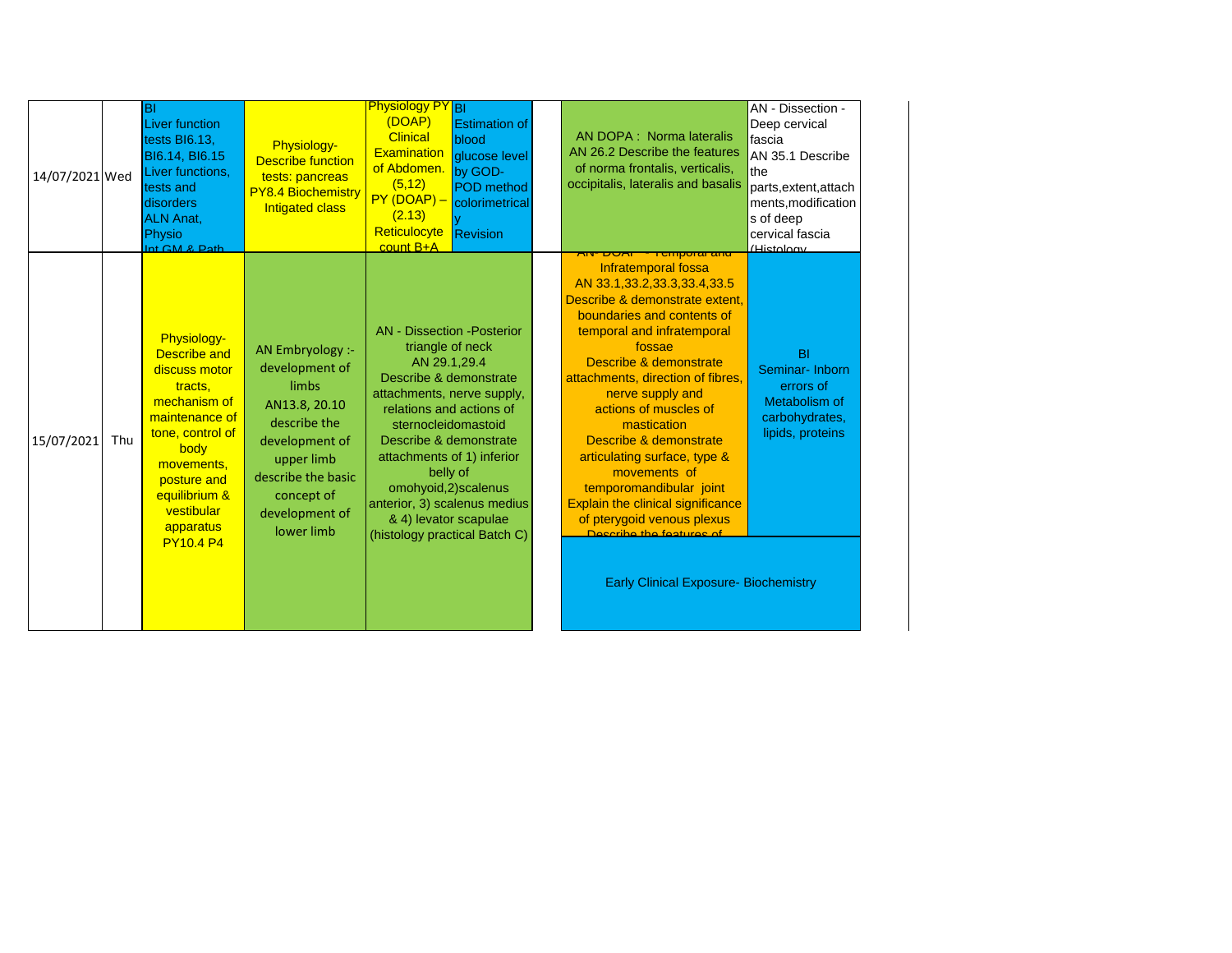| 16/07/2021 | Fri | Physiology-<br>Describe the<br>metabolic and<br>endocrine<br>consequences of<br>obesity &<br>metabolic<br>syndrome,<br>Stress response.<br><b>Outline the</b><br>psychiatry<br>component<br>pertaining to<br>metabolic<br>syndrome PY8.5 | AN - lecture -<br>Posterior triangle of<br>neck<br>AN 29.1,29.4<br>Describe &<br>demonstrate<br>attachments, nerve<br>supply, relations<br>and actions of<br>sternocleidomastoid<br>Describe &<br>demonstrate<br>attachments of 1)<br>inferior belly of<br>omohyoid, 2) scalenu<br>s anterior, 3)<br>scalenus medius &<br>4) levator scapulae | <b>AN</b> - Dissection - Posterior<br>triangle of neck<br>AN 29.1,29.4<br>Describe & demonstrate<br>attachments, nerve supply,<br>relations and actions of<br>sternocleidomastoid<br>Describe & demonstrate<br>attachments of 1) inferior<br>belly of<br>omohyoid,2)scalenus<br>anterior, 3) scalenus medius<br>& 4) levator scapulae | B <sub>l</sub><br>Kidney function tests BI6.13,<br>BI6.14, BI6.15<br>Kidney functions, tests and<br>disorders<br><b>ALN Anat, Physio</b><br>Int GM & Path | Physiology(Tutoria<br>I/SGD/SDL)<br><b>Sensory System</b>                                                                                                                                             |
|------------|-----|------------------------------------------------------------------------------------------------------------------------------------------------------------------------------------------------------------------------------------------|-----------------------------------------------------------------------------------------------------------------------------------------------------------------------------------------------------------------------------------------------------------------------------------------------------------------------------------------------|---------------------------------------------------------------------------------------------------------------------------------------------------------------------------------------------------------------------------------------------------------------------------------------------------------------------------------------|-----------------------------------------------------------------------------------------------------------------------------------------------------------|-------------------------------------------------------------------------------------------------------------------------------------------------------------------------------------------------------|
| 17/07/2021 | Sat | AN lecture -<br>revision: scalp,<br>face                                                                                                                                                                                                 | AN lecture -<br>revision: deep<br>cervical fascia                                                                                                                                                                                                                                                                                             | CM- AETCOM - Module 1.3<br>The doctor-patient<br>relationship<br>iii) Interactive discussions                                                                                                                                                                                                                                         | <b>Physiology- Describe and</b><br>discuss structure and functions<br>of reticular activating system,<br>autonomic nervous system<br>(ANS) PY10.5 P1      | <b>AN</b> - Dissection:<br><b>Suboccipital triangle</b><br>AN 42.2 Describe &<br>demonstrate the<br>boundaries and<br>contents of<br><b>Suboccipital triangle</b><br>(Histology Practical<br>Batch-B) |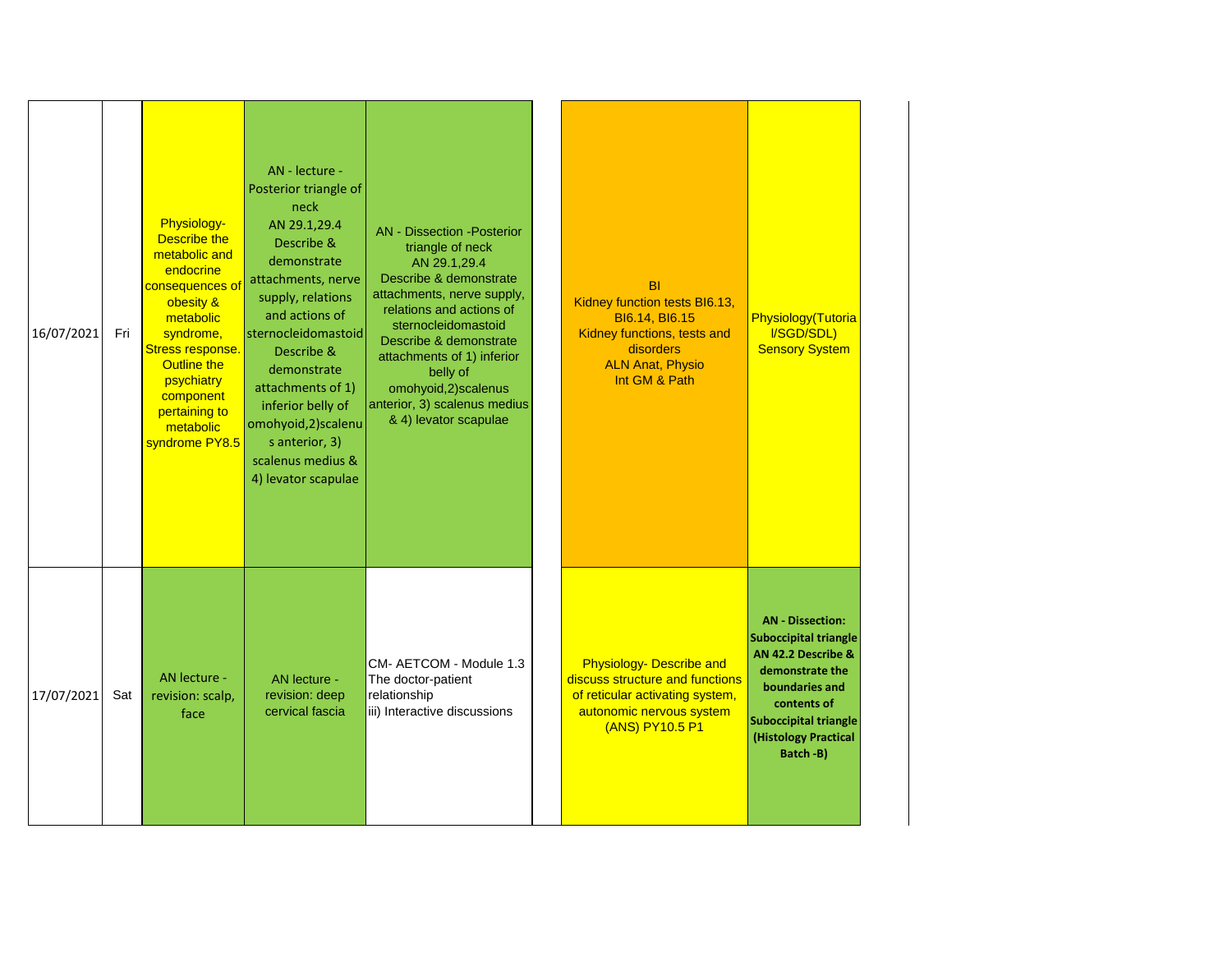| $18 -$ Jul     |     | SUNDAY                                                                                                                                                                               |                                                                                                                                                                                                       |                                                                                                                           |                                                                                                                                                    |  |                                                                                                                                                                             |                                                                                                                                                                                                    |  |  |  |  |  |  |                  |                   |
|----------------|-----|--------------------------------------------------------------------------------------------------------------------------------------------------------------------------------------|-------------------------------------------------------------------------------------------------------------------------------------------------------------------------------------------------------|---------------------------------------------------------------------------------------------------------------------------|----------------------------------------------------------------------------------------------------------------------------------------------------|--|-----------------------------------------------------------------------------------------------------------------------------------------------------------------------------|----------------------------------------------------------------------------------------------------------------------------------------------------------------------------------------------------|--|--|--|--|--|--|------------------|-------------------|
| Date           | Day | 9:00 AM - 10:00 AM                                                                                                                                                                   | 10:00AM - 11:00AM                                                                                                                                                                                     | 11:00AM - 1:00 PM                                                                                                         |                                                                                                                                                    |  |                                                                                                                                                                             |                                                                                                                                                                                                    |  |  |  |  |  |  | 2:00 PM -3:00 PM | 3:00 PM - 5:00 PM |
| 19/07/2021     | Mon | AN Histology -<br>integumentary<br>system<br>AN 72.1<br>Identify the skin<br>and its<br>appendages<br>under the<br>microscope and<br>correlate the<br>structure with the<br>function | Physiology-<br><b>Describe and</b><br>discuss puberty:<br>onset, progression,<br>stages; early and<br>delayed puberty and<br>outline adolescent<br>clinical and<br>psychological<br>association PY9.2 | <b>PY 2.13</b><br>(DOAP)<br><b>Platelet Count</b><br>PY (DOAP)<br><b>Harvard's</b><br><b>Step test</b><br>(3.16)<br>$A+C$ | BI<br><b>Estimation of</b><br>blood<br>glucose level<br>by GOD-<br>POD method<br>colorimetrical<br><b>Revision</b>                                 |  | AN-DOAP - Norma basalis 1<br>AN 26.2 Describe the features<br>of norma frontalis, verticalis,<br>occipitalis, lateralis and basalis<br>Early Clinical Exposure (1st Monday) | <b>AN</b> - Dissection:<br>Suboccipital<br>triangle<br>AN 42.2 Describe<br>& demonstrate the<br>boundaries and<br>contents of<br>Suboccipital<br>triangle (Histology<br><b>Practical Batch -B)</b> |  |  |  |  |  |  |                  |                   |
| 20/07/2021 Tue |     | <b>AN Lecture:</b><br>Suboccipital<br>triangle<br><b>AN 42.2</b><br>Describe &<br>demonstrate the<br>boundaries and<br>contents of<br>Suboccipital<br>triangle                       | BI<br><b>Thyroid function</b><br>tests BI6.13, BI6.14,<br><b>BI6.15</b><br><b>Thyroid Gland</b><br>functions, tests and<br>abnormalities.<br><b>ALN Anat, Physio</b><br>Int GM & Path                 | <b>PY 2.13</b><br>(DOAP)<br><b>Platelet Count</b><br>PY (DOAP)<br><b>Harvard's</b><br><b>Step test</b><br>(3.16)<br>$B+C$ | <b>BI</b><br><b>ELISA</b><br>Demo<br>BI11.16<br>Observe use<br>of commonly<br>used<br>equipments/t<br>echniques in<br>biochemistry<br><b>ELISA</b> |  | <b>Physiology- Describe and</b><br>discuss structure and functions<br>of reticular activating system,<br>autonomic nervous system<br>(ANS) PY10.5 P2                        | <b>AN Lecture:</b><br>Suboccipital<br>triangle<br>AN 42.2 Describe<br>& demonstrate the<br>boundaries and<br>contents of<br>Suboccipital<br>triangle<br>(histology practical<br>Batch A)           |  |  |  |  |  |  |                  |                   |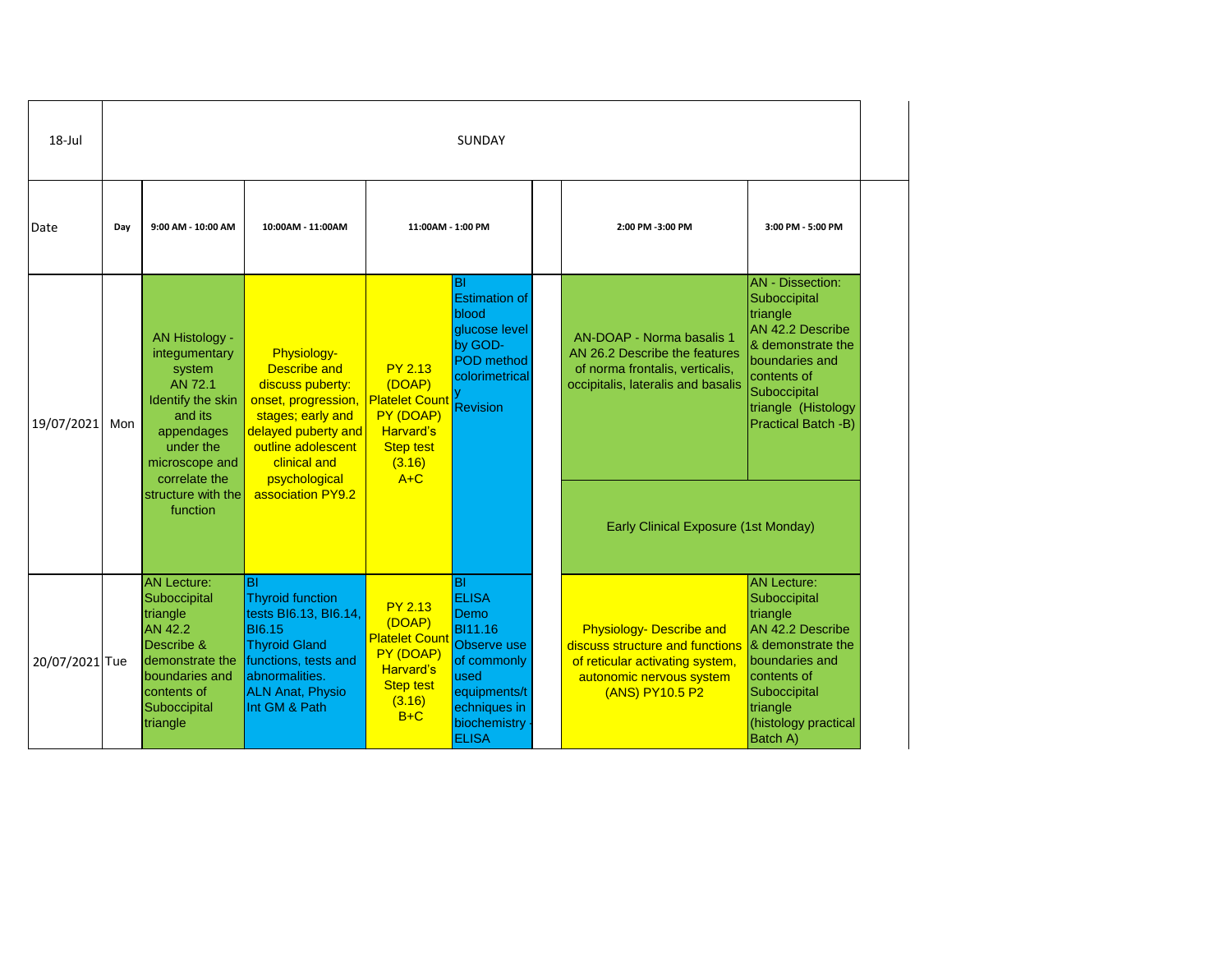| 21/07/2021 Wed |     |                                                                                                                                                                                                   | Holiday                                                                                                                                                                                                                                                                                                                                                                                                                                                                                                                          |                                                                                                                                                                                                                                                                                                           |  | Ed Juha                                                                                                                                  |                                                                |
|----------------|-----|---------------------------------------------------------------------------------------------------------------------------------------------------------------------------------------------------|----------------------------------------------------------------------------------------------------------------------------------------------------------------------------------------------------------------------------------------------------------------------------------------------------------------------------------------------------------------------------------------------------------------------------------------------------------------------------------------------------------------------------------|-----------------------------------------------------------------------------------------------------------------------------------------------------------------------------------------------------------------------------------------------------------------------------------------------------------|--|------------------------------------------------------------------------------------------------------------------------------------------|----------------------------------------------------------------|
| 22/07/2021     | Thu | Physiology-<br><b>Describe</b> male<br>reproductive<br>system:<br>functions of<br>testis and control<br>of<br>spermatogenesis<br>& factors<br>modifying it and<br>outline its<br>association with | <b>AN Embryology:</b><br>Pharyngeal arches<br>AN 43.4 Describe<br><b>AN</b> - Dissection - Anterior<br>the development<br>triangle of neck<br>AN 32.1,32.2 Describe<br>and developmental<br>boundaries and subdivisions<br>basis of congenital<br>of anterior triangle Describe<br>anomalies of<br>& demonstrate boundaries<br>face, palate, tongue,<br>and contents of muscular,<br>branchial<br>carotid, digastric and<br>apparatus, pituitary<br>submental triangles<br>(Histology Practical Batch B)<br>gland, thyroid gland |                                                                                                                                                                                                                                                                                                           |  | AN - DOPA - Norma basalis 2<br>AN 26.2<br>Describe the features of norma<br>frontalis, verticalis, occipitalis,<br>lateralis and basalis | BI<br><b>Thyroid Gland</b><br>ECE(Linker/CD)                   |
|                |     | psychiatric<br>illness PY9.3 P1                                                                                                                                                                   | & eye                                                                                                                                                                                                                                                                                                                                                                                                                                                                                                                            |                                                                                                                                                                                                                                                                                                           |  | <b>Early Clinical Exposure- Biochemistry</b>                                                                                             |                                                                |
| 23/07/2021     | Fri | Physiology-<br><b>Describe and</b><br>discuss Spinal<br>cord, its<br>functions, lesion<br>& sensory<br>disturbances<br><b>PY10.6</b>                                                              | AN - Lecture:<br>Anterior triangle of<br>neck<br>AN 32.1,32.2<br><b>Describe boundaries</b><br>and subdivisions of<br>anterior triangle<br>Describe &<br>demonstrate<br>boundaries and<br>contents of<br>muscular,<br>carotid, digastric and<br>submental triangles                                                                                                                                                                                                                                                              | <b>AN</b> - Dissection - Anterior<br>triangle of neck<br>AN 32.1,32.2 Describe<br>boundaries and subdivisions<br>of anterior triangle Describe<br>& demonstrate boundaries<br>and contents of muscular,<br>carotid, digastric and<br>submental triangles<br>(Histology Practical Batch -<br>$\mathcal{C}$ |  | <b>BI</b><br><b>Thyroid Gland</b><br><b>Guest Lecture by</b><br>Endocrinologist<br>followed by SGD                                       | Physiology(Tutorial/S<br><b>GD/SDL) Motor</b><br><b>System</b> |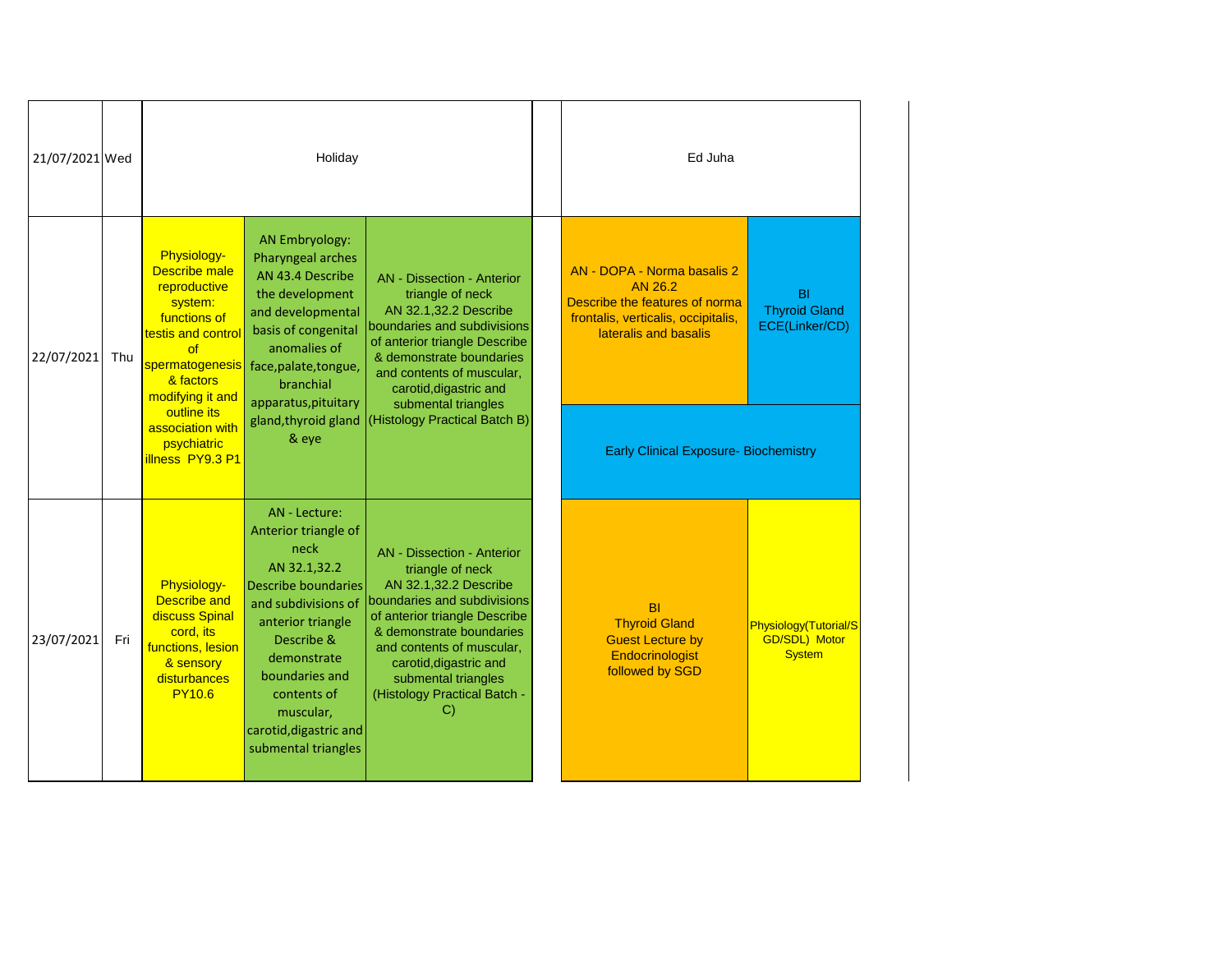| 24/07/2021  | Sat | <b>AN-SDL: Dural</b><br>venous sinuses<br>AN 30.3,30.4<br>Describe &<br>identify dural<br>folds & dural<br>venous sinuses<br>Describe clinical<br>importance of<br>dural venous<br>sinuses                                                              | <b>AN SDL: Cavernous</b><br>sinus<br>AN 30.3,30.4<br>Describe & identify<br>dural folds & dural<br>venous sinuses<br>Describe clinical<br>importance of dural<br>venous sinuses                                  | CM- AETCOM - Module 1.3<br>The doctor-patient<br>relationship<br>iv) Discussion and closure                               |                                                                                                                                                                   | <b>Physiology- Describe male</b><br>reproductive system: functions<br>of testis and control of<br>spermatogenesis & factors<br>modifying it and outline its<br>association with psychiatric<br>illness PY9.3 P2                                                                                                                                           | <b>SPORTS</b>                                                                                                                                          |
|-------------|-----|---------------------------------------------------------------------------------------------------------------------------------------------------------------------------------------------------------------------------------------------------------|------------------------------------------------------------------------------------------------------------------------------------------------------------------------------------------------------------------|---------------------------------------------------------------------------------------------------------------------------|-------------------------------------------------------------------------------------------------------------------------------------------------------------------|-----------------------------------------------------------------------------------------------------------------------------------------------------------------------------------------------------------------------------------------------------------------------------------------------------------------------------------------------------------|--------------------------------------------------------------------------------------------------------------------------------------------------------|
| $25 -$ Jul  |     |                                                                                                                                                                                                                                                         |                                                                                                                                                                                                                  |                                                                                                                           | SUNDAY                                                                                                                                                            |                                                                                                                                                                                                                                                                                                                                                           |                                                                                                                                                        |
| <b>Date</b> | Day | 9:00 AM - 10:00 AM                                                                                                                                                                                                                                      | 10:00AM - 11:00AM                                                                                                                                                                                                | 11:00AM - 1:00 PM                                                                                                         |                                                                                                                                                                   | 2:00 PM -3:00 PM                                                                                                                                                                                                                                                                                                                                          | 3:00 PM - 5:00 PM                                                                                                                                      |
| 26/07/2021  | Mon | AN - Histology:<br>Tongue &<br>salivary glands<br>AN 43.2<br>identify, describe<br>and draw the<br>microanatomy of<br>pituitary<br>gland, thyroid, par<br>athyroid<br>gland, tongue, sali<br>vary<br>glands, tonsil, epi<br>glottis, retina, cor<br>nea | Physiology-<br><b>Describe and</b><br>discuss functions of<br>cerebral cortex,<br>basal ganglia,<br>thalamus,<br>hypothalamus,<br>cerebellum and<br>limbic system and<br>their abnormalities<br><b>PY10.7 P1</b> | <b>PY 2.13</b><br>(DOAP)<br><b>Platelet Count</b><br>PY (DOAP)<br><b>Harvard's</b><br><b>Step test</b><br>(3.16)<br>$A+C$ | <b>BI</b><br><b>ELISA</b><br>Demo<br><b>BI11.16</b><br><b>Observe</b> use<br>of commonly<br>lused<br>equipments/t<br>echniques in<br>biochemistry<br><b>ELISA</b> | AN - DOAP- Interior of skull AN<br>Dural folds & Dural venous<br>sinuses<br>AN 30.1,30.2<br>Describe the cranial fossae &<br>identify related structures<br>Describe & identify major<br>foramina with structures<br>passing through them<br>AN 30.3 Describe & identify<br>dural folds<br>& dural venous sinuses<br>Early Clinical Exposure (1st Monday) | <b>AN- Dissection -</b><br>Dural folds & Dural<br>venous sinuses<br>AN 30.3 Describe &<br>identify dural folds &<br>dural venous sinuses<br><b>SGD</b> |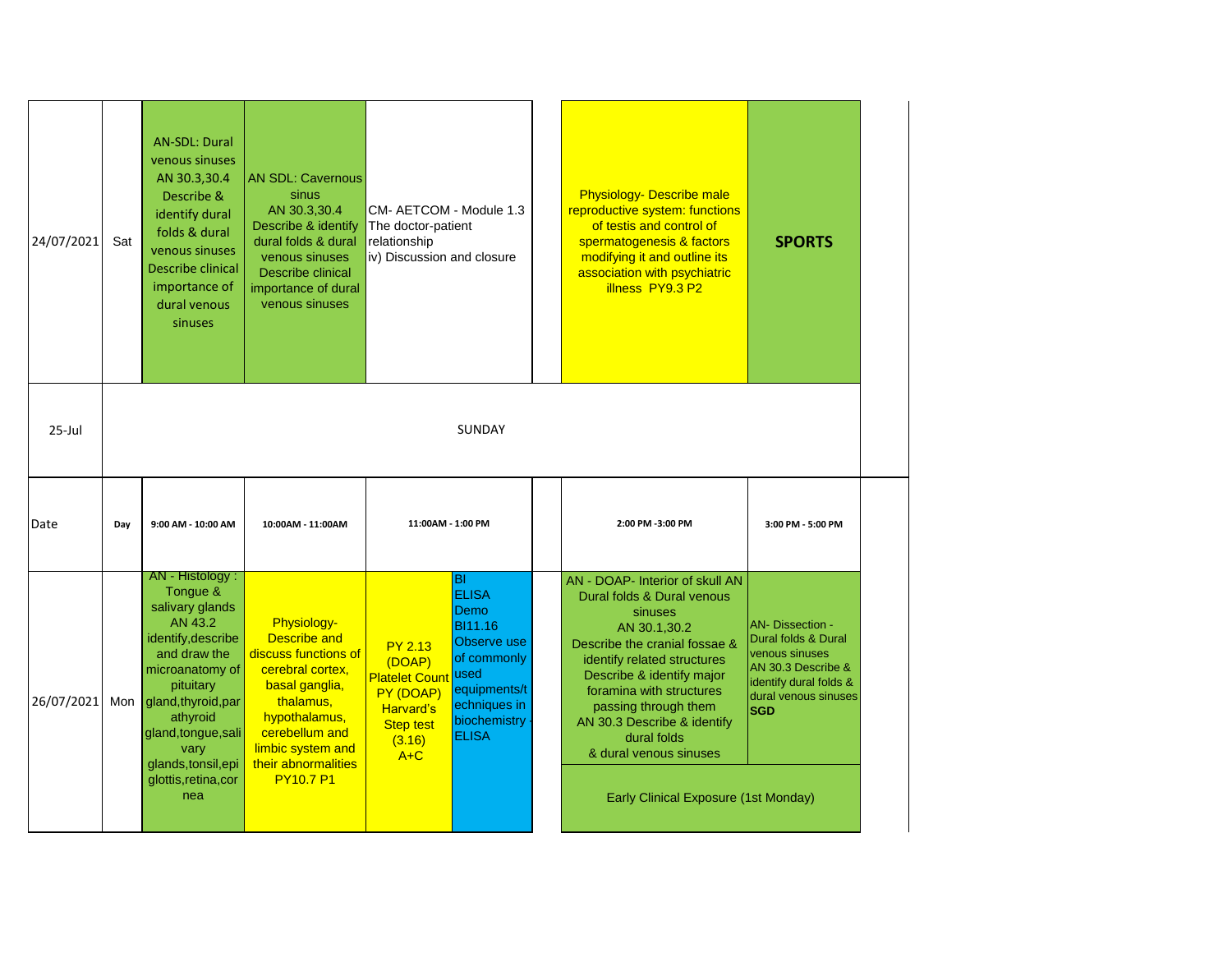| 27/07/2021 Tue |     | AN-Lecture -<br>Pituitary gland<br>AN 30.5 Explain<br>effect of pituitary<br>tumours on visual<br>pathway                                                                                                     | lвı<br>Adrenal gland<br>function tests)<br>BI6.13, BI6.14,<br><b>BI6.15</b><br><b>Adrenal Gland</b><br>functions, tests and<br>abnormalities.<br><b>ALN Anat, Physio</b><br>Int GM & Path                                                                                                       | <b>PY 2.13</b><br>(DOAP)<br><b>Platelet Cour</b><br>PY (DOAP)<br><b>Harvard's</b><br><b>Step test</b><br>(3.16)<br>$B+C$                             | <b>BI</b><br><b>ELISA</b><br>Demo<br>BI11.16<br>Observe use<br>of commonly<br>used<br>equipments/t<br>echniques in<br>biochemistry<br><b>ELISA</b> | <b>Physiology- Describe and</b><br>discuss sex determination; sex<br>differentiation and their<br>abnormities and outline<br>psychiatry and practical<br>implication of sex determination<br>PY9.1 Anatomy | <b>AN- Dissection -</b><br>Dural folds & Dural<br>venous sinuses<br>AN 30.3 Describe &<br>identify dural folds &<br>dural venous sinuses<br><b>SGD</b><br>(histology practical<br>Batch A)                                                                                                                                                       |
|----------------|-----|---------------------------------------------------------------------------------------------------------------------------------------------------------------------------------------------------------------|-------------------------------------------------------------------------------------------------------------------------------------------------------------------------------------------------------------------------------------------------------------------------------------------------|------------------------------------------------------------------------------------------------------------------------------------------------------|----------------------------------------------------------------------------------------------------------------------------------------------------|------------------------------------------------------------------------------------------------------------------------------------------------------------------------------------------------------------|--------------------------------------------------------------------------------------------------------------------------------------------------------------------------------------------------------------------------------------------------------------------------------------------------------------------------------------------------|
| 28/07/2021 Wed |     | lBI<br>Molecular<br>biology 2) BI7.2<br><b>Stages of</b><br>transcription in<br>prokaryotes and<br>eukaryotes,<br>prokaryotic post-<br>transcriptional<br>changes & it's<br>inhibitors & it's<br>significance | <b>Physiology-</b><br><b>Describe and</b><br>discuss functions of<br>cerebral cortex,<br>basal ganglia,<br>thalamus,<br>hypothalamus,<br>cerebellum and<br>limbic system and<br>their abnormalities<br><b>PY10.7 P2</b>                                                                         | <b>PY 2.13</b><br>(DOAP)<br><b>Platelet Cour</b><br>PY (DOAP)<br><b>Harvard's</b><br><b>Step test</b><br>(3.16)<br>$B+A$                             | BI<br><b>Estimation of</b><br>total protein<br>and A:G ratio<br><b>Revision</b>                                                                    | <b>AN DOAP - Skull Revision</b>                                                                                                                                                                            | <b>AN-Dissection</b><br>Pituitary gland<br>AN 30.5 Explain<br>effect of pituitary<br>tumours on visual<br>pathway<br>(Histology Practical<br>Batch - B)                                                                                                                                                                                          |
| 29/07/2021     | Thu | Physiology-<br><b>Describe female</b><br>reproductive<br>system: (a)<br>functions of<br>ovary and its<br>control; (b)<br>menstrual cycle -<br>hormonal,<br>uterine and<br>ovarian changes<br><b>PY9.4 P1</b>  | AN - Embryology<br>Development of<br>face and palate INT<br>Paediatrics, General<br>Surgery<br>AN 43.4<br>describe<br>development and<br>developmental basis<br>of congenital<br>anomalies of face,<br>palate,<br>tongue, branchial<br>apparatus, pituitary<br>gland, thyroid<br>gland, eyeball | <b>AN-Dissection Pituitary</b><br>gland<br>AN 30.5 Explain effect of<br>pituitary tumours on visual<br>pathway<br>(Histology Practical Batch -<br>C) |                                                                                                                                                    | <b>AN DOAP- Foetal skull</b><br>AN 26.1,26.2 demonstrate<br>anatomical position of the skull,<br>fontenelle<br><b>Early Clinical Exposure- Biochemistry</b>                                                | <b>BI</b><br><b>Molecular biology</b><br>2 BI7.2<br><b>Stages of</b><br>transcription in<br>prokaryotes and<br>eukaryotes,<br>prokaryotic post-<br>transcriptional<br>changes & it's<br>inhibitors & it's<br>significance<br>BI11.16<br><b>DNA</b> Isolation from<br>blood/ tissue<br><b>DNA</b> Isolation from<br>blood/ tissue-<br><b>DEMO</b> |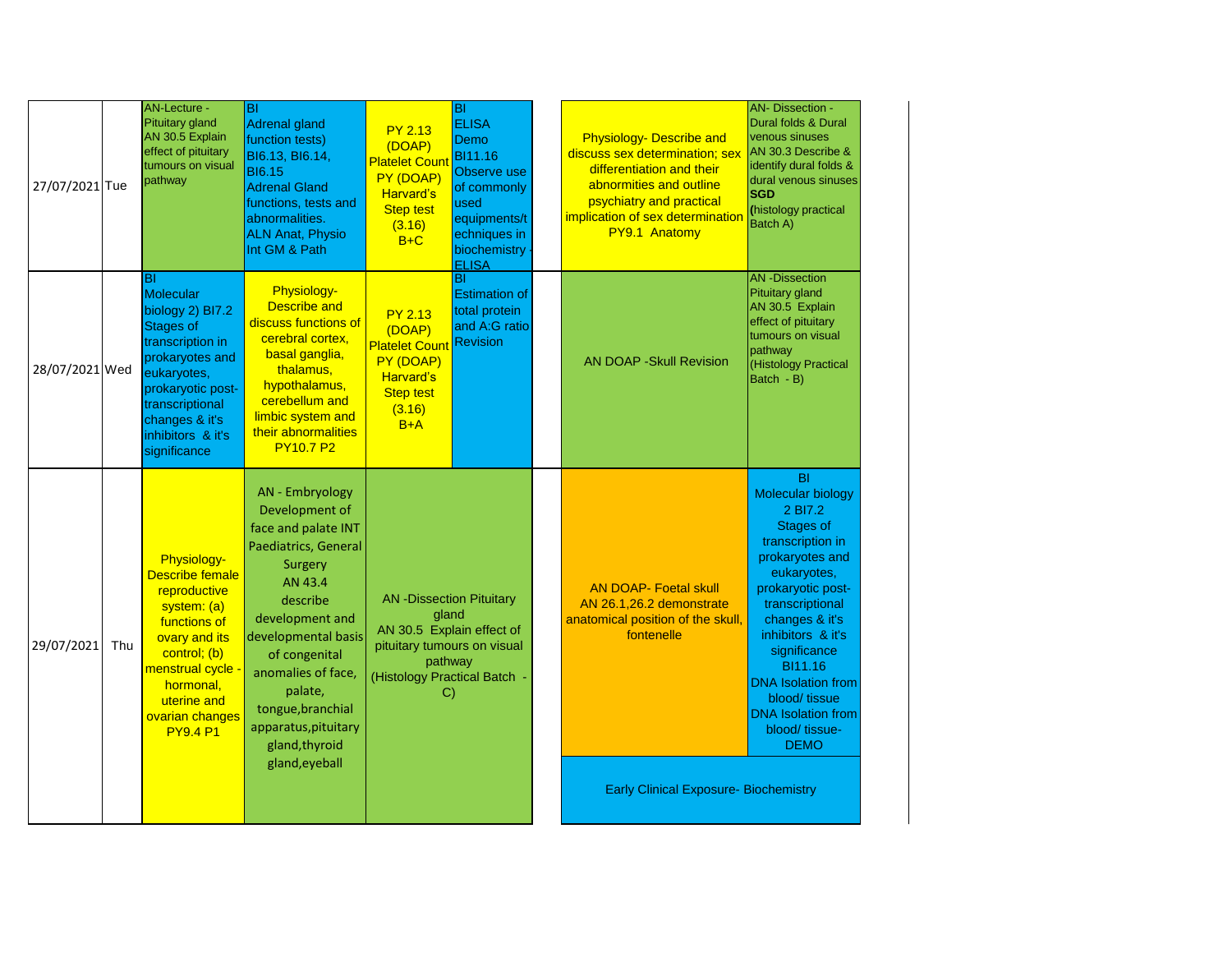|            |     |                                                                                                                                                                                                                        | <b>AN Lecture: Thyroid</b>                                                                                                                                                                                                                                           |                                                                   |                                                                                                                                                                                                                                                                             |                                                                                                                                                                                     |                                                                 |
|------------|-----|------------------------------------------------------------------------------------------------------------------------------------------------------------------------------------------------------------------------|----------------------------------------------------------------------------------------------------------------------------------------------------------------------------------------------------------------------------------------------------------------------|-------------------------------------------------------------------|-----------------------------------------------------------------------------------------------------------------------------------------------------------------------------------------------------------------------------------------------------------------------------|-------------------------------------------------------------------------------------------------------------------------------------------------------------------------------------|-----------------------------------------------------------------|
| 30/07/2021 | Fri | Physiology-<br><b>Describe and</b><br>discuss functions<br>of cerebral<br>cortex, basal<br>ganglia,<br>thalamus,<br>hypothalamus,<br>cerebellum and<br>limbic system<br>and their<br>abnormalities<br><b>PY10.7 P3</b> | gland INT General<br>Surgery, PY, BI<br>AN 35.2,35.8<br>Describe &<br>demonstrate<br>location, parts,<br>borders, surfaces,<br>relations & blood<br>supply of thyroid<br>gland Describe the<br>anatomically<br>relevant clinical<br>features of Thyroid<br>swellings |                                                                   | <b>AN - Dissection Midline</b><br>structures in neck                                                                                                                                                                                                                        | <b>BI</b><br><b>Molecular biology</b><br><b>SDL BI7.2</b><br>Inhibitors of replication and<br>transcription and their<br>significance<br><b>SDL</b>                                 | Physiology(Tutoria<br>I/SGD/SDL) Male<br>Reproductive<br>system |
| 31/07/2021 | Sat | <b>AN Lecture:</b><br>Revision -<br>Anterior triangle<br>of neck,<br>posterior<br>triangle of neck                                                                                                                     | <b>AN lecture: Revision</b><br>- suboccipital<br>triangle, cavernous<br>sinus                                                                                                                                                                                        | <b>CM-Leture</b><br>Health care<br>delivery<br>system<br>In India | CM-Leture<br>Health<br>education<br>& practice<br>of<br>health<br>education<br>CM 1.6<br>Describe and<br>discuss the<br>concepts,<br>the<br>principles of<br>Health<br>promotion<br>land<br>Education,<br><b>IEC</b> and<br>Behavioral<br>change<br>communicati<br>on (BCC) | <b>Physiology- Describe female</b><br>reproductive system: (a)<br>functions of ovary and its<br>control; (b) menstrual cycle -<br>hormonal, uterine and ovarian<br>changes PY9.4 P2 | <b>AN - Dissection</b><br><b>Midline structures</b><br>in neck  |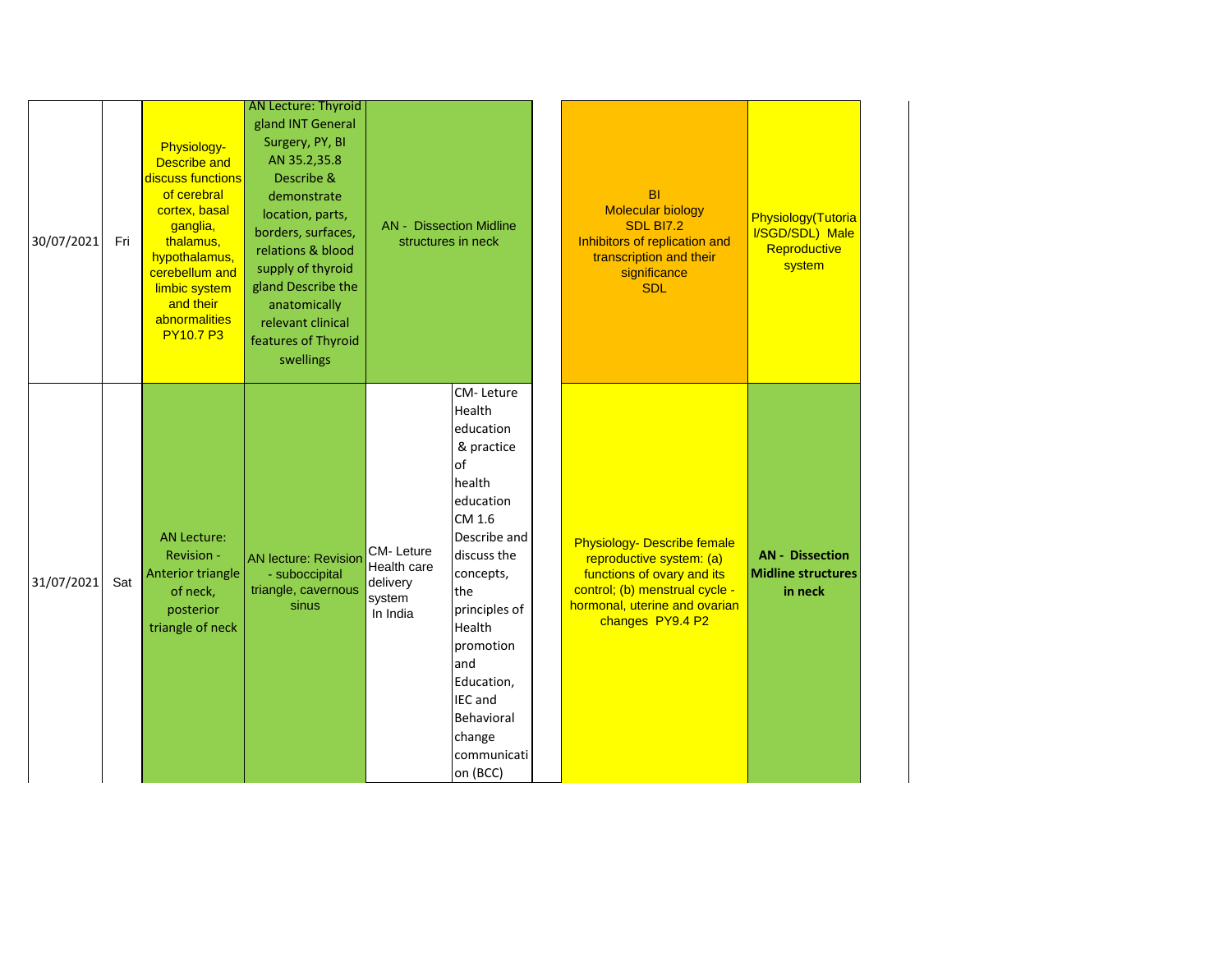| 01-Aug         | SUNDAY |                                                               |                   |                                                |  |                         |                   |  |  |
|----------------|--------|---------------------------------------------------------------|-------------------|------------------------------------------------|--|-------------------------|-------------------|--|--|
| Date           | Day    | 9:00 AM - 10:00 AM                                            | 10:00AM - 11:00AM | 11:00AM - 1:00 PM                              |  | 2:00 PM -3:00 PM        | 3:00 PM - 5:00 PM |  |  |
| 02/08/2021     | Mon    |                                                               |                   | Anatomy 2nd Internal Examination- I Paper      |  | <b>Time: 10 to 1 PM</b> |                   |  |  |
| 03/08/2021 Tue |        |                                                               |                   | Anatomy 2nd Internal Examination- I I Paper    |  | <b>Time: 10 to 1 PM</b> |                   |  |  |
| 04/08/2021 Wed |        | <b>Physiology 2nd Internal Examination- I</b><br><b>Paper</b> |                   |                                                |  | <b>Time: 10 to 1 PM</b> |                   |  |  |
| 05/08/2021     | Thu    |                                                               | Paper             | <b>Physiology 2nd Internal Examination- II</b> |  | <b>Time: 10 to 1 PM</b> |                   |  |  |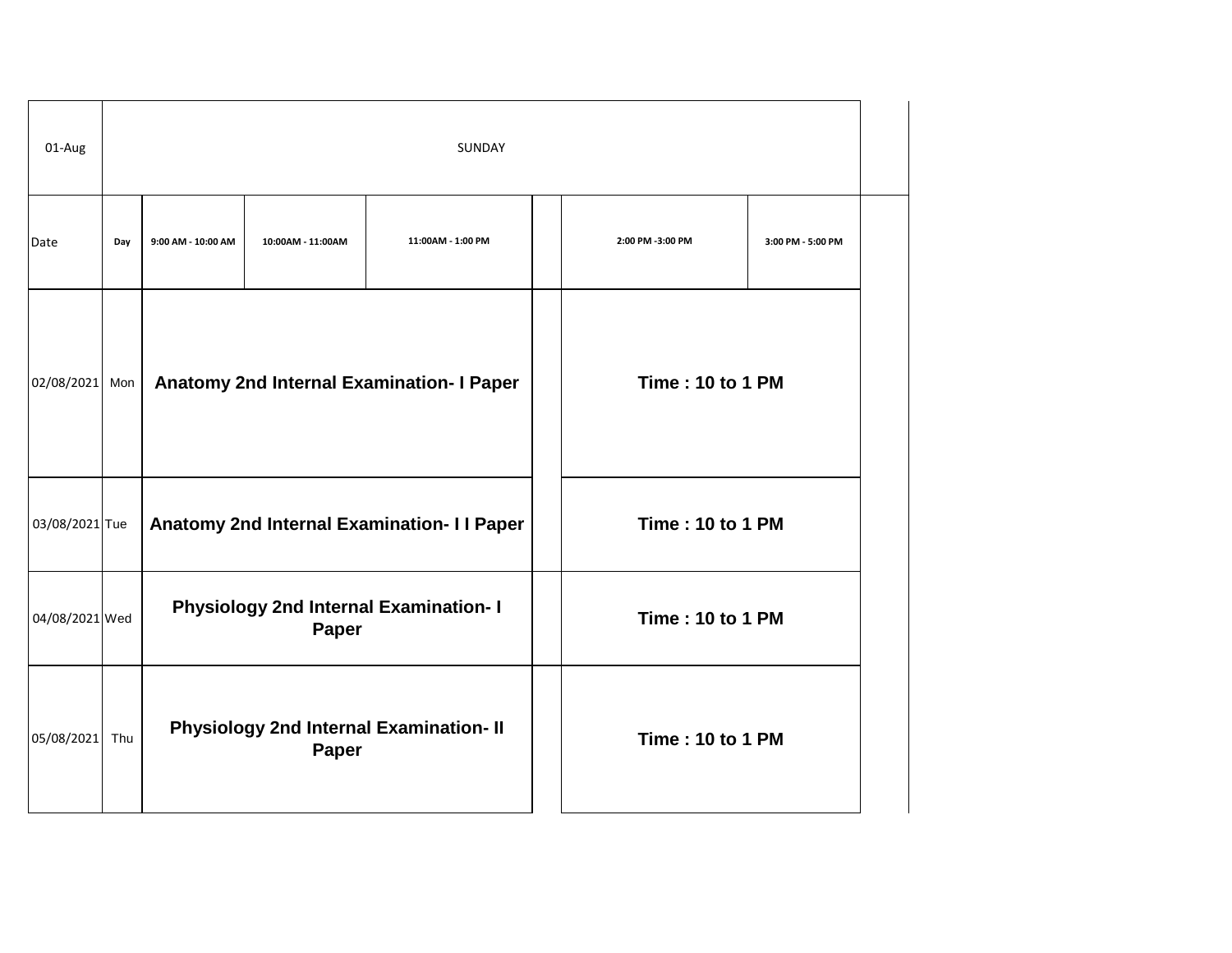| 06/08/2021 | Fri | <b>Bio-Chemistry 2nd Internal Examination- I</b><br>Paper         | <b>Time: 10 to 1 PM</b> |
|------------|-----|-------------------------------------------------------------------|-------------------------|
| 07/08/2021 | Sat | <b>Bio-Chemistry 2nd Internal Examination-</b><br><b>II Paper</b> | <b>Time: 10 to 1 PM</b> |
| 08-Aug     |     | SUNDAY                                                            |                         |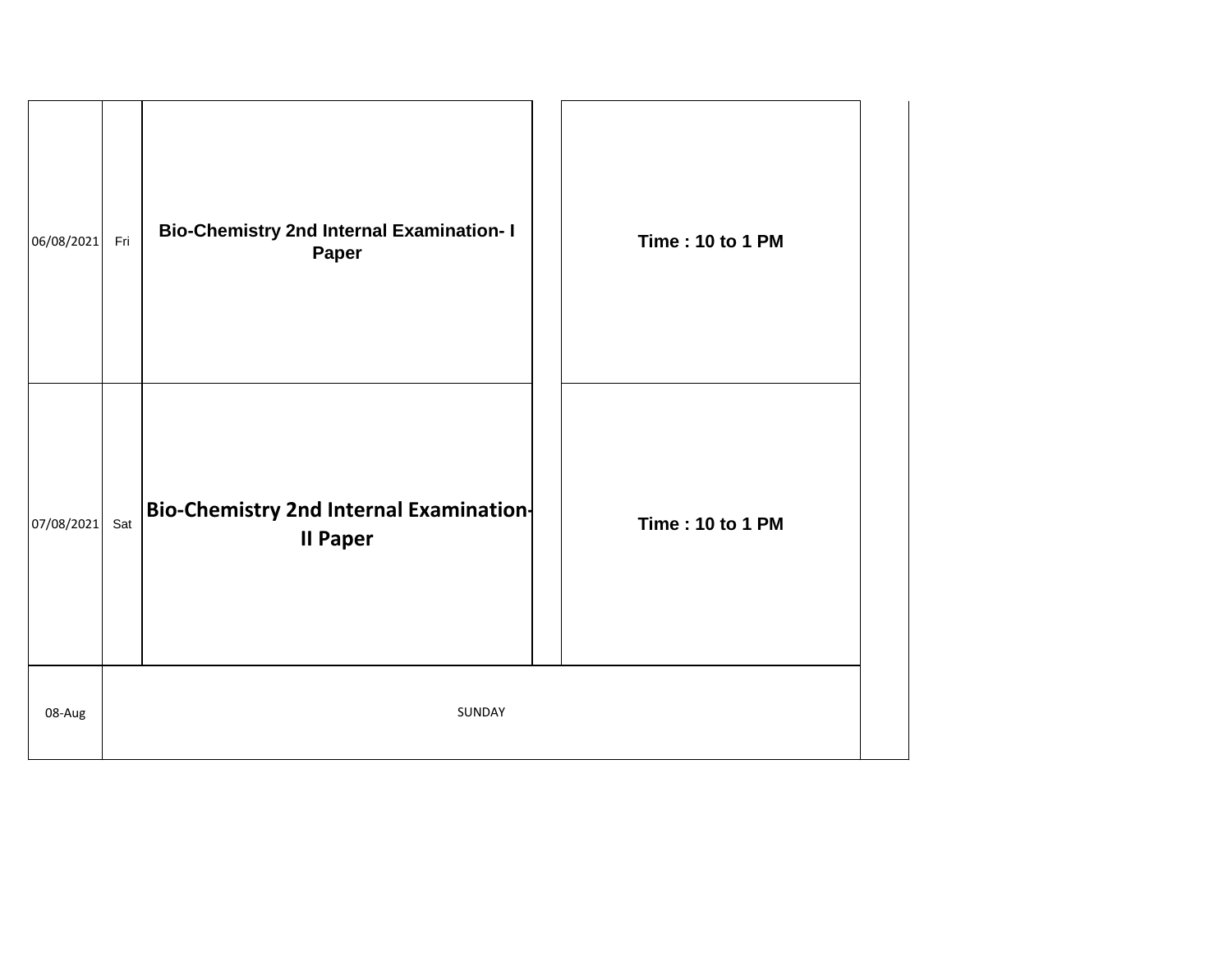| Date           | Day | 9:00 AM - 10:00 AM                                                                                                                                                                                                                                  | 10:00AM - 11:00AM                                                                                                                                      | 11:00AM - 1:00 PM                                                                                       |                                                                                        | 2:00 PM -3:00 PM                                                                                                                                                                                                                                                                                                                                                                                                                                                                                                                                   | 3:00 PM - 5:00 PM                                                                                                                                                                                                                                                   |
|----------------|-----|-----------------------------------------------------------------------------------------------------------------------------------------------------------------------------------------------------------------------------------------------------|--------------------------------------------------------------------------------------------------------------------------------------------------------|---------------------------------------------------------------------------------------------------------|----------------------------------------------------------------------------------------|----------------------------------------------------------------------------------------------------------------------------------------------------------------------------------------------------------------------------------------------------------------------------------------------------------------------------------------------------------------------------------------------------------------------------------------------------------------------------------------------------------------------------------------------------|---------------------------------------------------------------------------------------------------------------------------------------------------------------------------------------------------------------------------------------------------------------------|
| 09/08/2021     | Mon | ⊤ποιοιογγ.<br>endocrine glands<br>AN 43.2<br>identify, describe<br>and draw the<br>microanatomy of<br>pituitary                                                                                                                                     | Physiology-<br><b>Describe and</b><br>discuss functions of<br>cerebral cortex,<br>basal ganglia,<br>thalamus,                                          | PY (DOAP)<br><b>Basic Life</b><br><b>Support</b><br>PY (DOAP)                                           | <b>BI</b><br><b>Estimation of</b><br>total protein<br>and A:G ratio<br><b>Revision</b> | AN - ECE deep dissection of neck<br>Describe & demonstrate location, parts, borders,<br>surfaces,<br>relations & blood supply of thyroid gland                                                                                                                                                                                                                                                                                                                                                                                                     |                                                                                                                                                                                                                                                                     |
|                |     | gland, thyroid, par<br>athyroid<br>gland, tongue, sali<br>vary glands                                                                                                                                                                               | hypothalamus,<br>cerebellum and<br>limbic system and<br>their abnormalities<br><b>PY10.7 P4</b>                                                        | Revision<br>Hematology<br>$A+C$                                                                         |                                                                                        | Early Clinical Exposure (1st Monday)                                                                                                                                                                                                                                                                                                                                                                                                                                                                                                               |                                                                                                                                                                                                                                                                     |
| 10/08/2021 Tue |     | <b>AN</b> - Lecture:<br>Parotid region<br><b>AN 28.9</b><br>Describe &<br>demonstrate the<br>parts, borders,<br>surfaces,<br>contents,<br>relationsand<br>nerve supply of<br>parotid gland<br>with course of its<br>duct and surgical<br>importance | <b>BI</b><br>Molecular biology 3)<br><b>BI7.3</b><br>Gene mutations and<br>basic mechanism of<br>regulation of gene<br>expression.<br><b>INT Pedia</b> | PY (DOAP)<br><b>Basic Life</b><br><b>Support</b><br>PY (DOAP)<br>Revision<br><b>Hematology</b><br>$B+C$ | <b>BI</b><br><b>Estimation of</b><br>total protein<br>and A:G ratio<br><b>Revision</b> | contents of orbit. Ciliary<br>ganglion<br><b>AN</b><br>26.2,31.1,31.2,31.3,31.4,31.5<br>Describe the features of norma<br>frontalis, verticalis, occipitalis,<br>lateralis and basalis Describe &<br>identify extra ocular muscles of<br>eyeball Describe & demonstrate gland with course<br>nerves and vessels in the orbit<br>Describe anatomical basis of<br>Horner's syndrome Enumerate<br>components of lacrimal<br>apparatus Explain the<br>anatomical basis of oculomotor,<br>trochlear and abducent nerve<br>palsies along with strabismus | <b>AN</b> - Dissection<br>Parotid region<br>AN 28.9 Describe<br>& demonstrate the<br>parts, borders,<br>surfaces, contents,<br>relationsand nerve<br>supply of parotid<br>of its duct and<br>surgical<br>importance<br>(Histology<br><b>Practical Batch -</b><br>A) |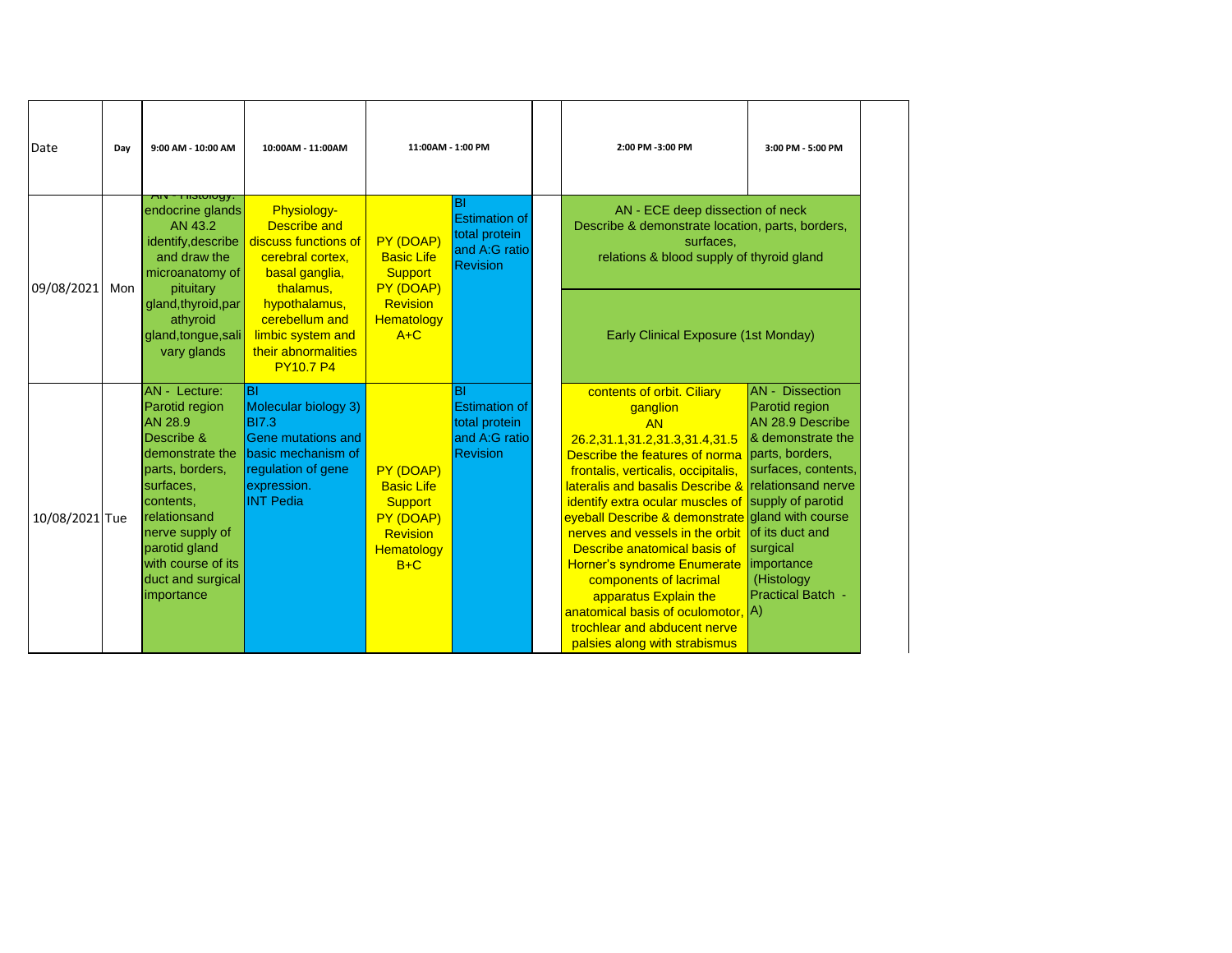| 11/08/2021 Wed |     | BI<br><b>Molecular</b><br>biology 4 BI7.4<br>Recombinant<br><b>DNA</b> technology<br>& it's Medical<br>application, DNA<br>library<br><b>Nesting</b><br><b>INT Pedia &amp; GM</b> | <b>Physiology-</b><br><b>Describe and</b><br>discuss functions of<br>cerebral cortex,<br>basal ganglia,<br>thalamus,<br>hypothalamus,<br>cerebellum and<br>limbic system and<br>their abnormalities<br><b>PY10.7 P5</b>                                                   | PY (DOAP)<br><b>Basic Life</b><br><b>Support</b><br>PY (DOAP)<br>Revision<br>Hematology<br>$B+A$                                                                                                                                                                                                                             | <b>BI11.16</b><br>Demonstrati<br>on of<br>TLC, PAGE                                                   | AN-DOAP-<br>Temporomandibular(TM)joint<br>and muscles of mastication INT<br><b>General Surgery</b><br>AN 33.2,33.3,33.5 Describe &<br>demonstrate attachments,<br>direction of fibres, nerve supply<br>and actions of muscles of<br>mastication Describe &<br>demonstrate articulating<br>surface, type & movements of<br>temporomandibular joint<br>Describe the features of<br>dislocation of | <b>AN</b> - Dissection<br>Orbit AN 31.1<br>Describe & identify<br>extra ocular<br>muscles of eyeball<br>(histology practical<br><b>Batch B)</b>                                                        |
|----------------|-----|-----------------------------------------------------------------------------------------------------------------------------------------------------------------------------------|---------------------------------------------------------------------------------------------------------------------------------------------------------------------------------------------------------------------------------------------------------------------------|------------------------------------------------------------------------------------------------------------------------------------------------------------------------------------------------------------------------------------------------------------------------------------------------------------------------------|-------------------------------------------------------------------------------------------------------|-------------------------------------------------------------------------------------------------------------------------------------------------------------------------------------------------------------------------------------------------------------------------------------------------------------------------------------------------------------------------------------------------|--------------------------------------------------------------------------------------------------------------------------------------------------------------------------------------------------------|
| 12/08/2021     | Thu | Physiology-<br><b>Describe and</b><br>discuss the<br>physiological<br>effects of sex<br>hormones PY9.5<br>P <sub>1</sub>                                                          | Development of<br>face and palate INT<br>Paediatrics, General<br>Surgery<br>AN 43.4 describe<br>development and<br>developmental basis<br>of congenital<br>anomalies of face,<br>palate,<br>tongue, branchial<br>apparatus, pituitary<br>gland, thyroid<br>gland, eyeball | AN-dissection -<br><b>INT General Surgery</b><br>AN 33.2,33.3,33.5 Describe<br>& demonstrate attachments,<br>direction of fibres, nerve<br>supply and actions of<br>muscles of mastication<br>articulating surface, type &<br>movements of<br>temporomandibular joint<br>Describe the features of<br>temporomandibular joint | Temporomandibular(TM)join<br>t and muscles of mastication<br>Describe & demonstrate<br>dislocation of | Anatomy(SGD)/Biochemistry(S<br><b>DL 1st Thursday)</b><br><b>Early Clinical Exposure- Biochemistry</b>                                                                                                                                                                                                                                                                                          | <b>BI</b><br><b>Molecular biology</b><br>5 BI7.4<br>Mechanism of<br><b>PCR</b><br>& it's Medical<br>application<br><b>INT Pedia &amp; GM</b><br>B <sub>l</sub><br>Chromosomal<br>anamolies<br>ECE (CD) |
|                |     | Physiology-<br><b>Describe and</b><br>discuss functions<br>of cerebral                                                                                                            | <b>AN Lecture:</b><br><b>Extraocular muscles</b><br><b>INT Ophthalmology</b><br>AN 31.1,31.5<br>Describe & identify                                                                                                                                                       | <b>AN: Dissection Extraocular</b><br>muscles                                                                                                                                                                                                                                                                                 | (histology practical Batch C)<br>AN 31.1.31.5 Describe &                                              | <b>BI</b>                                                                                                                                                                                                                                                                                                                                                                                       |                                                                                                                                                                                                        |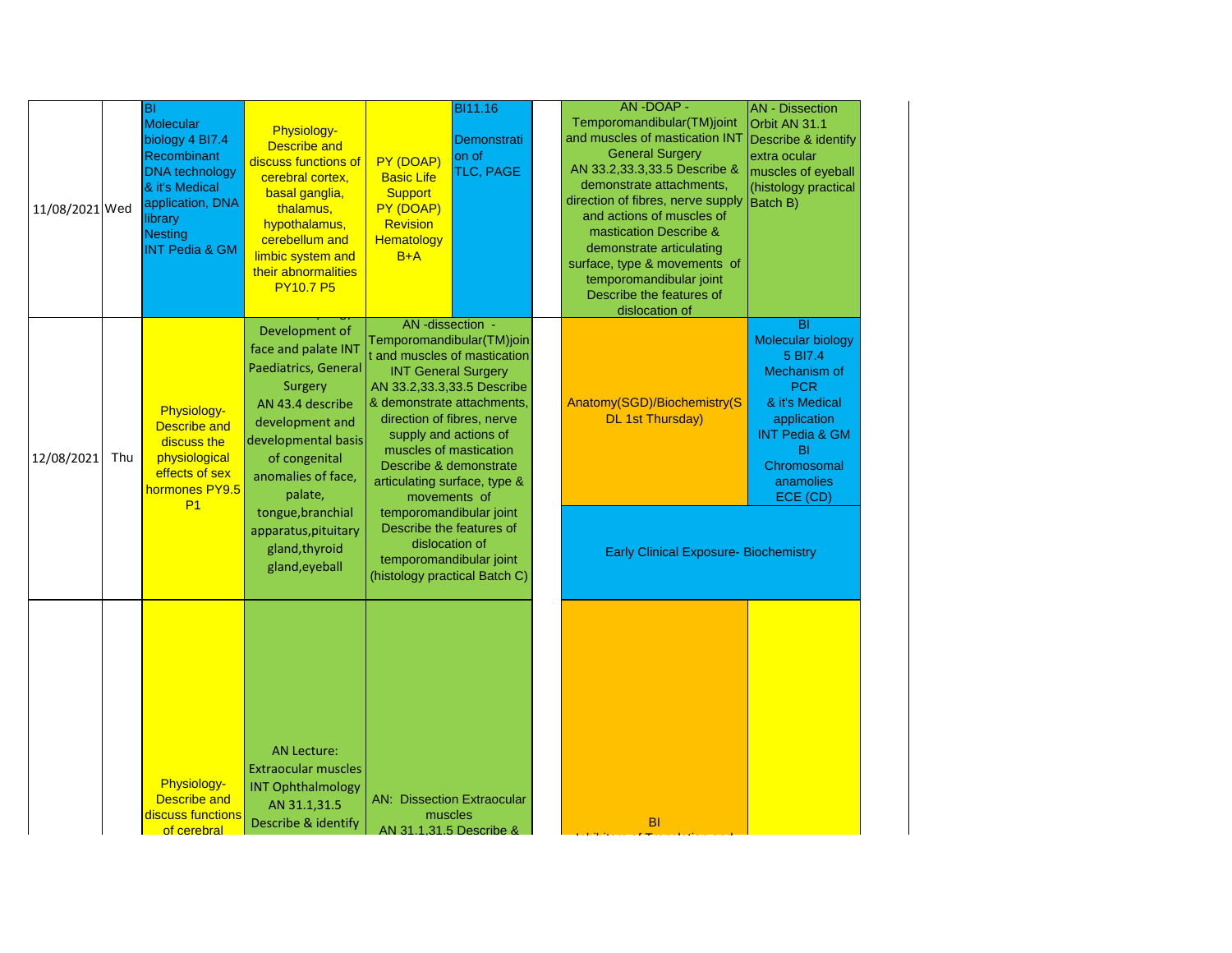| 13/08/2021 | Fri | cortex, basal<br>ganglia,<br>thalamus,<br>hypothalamus,<br>cerebellum and<br>limbic system<br>and their<br>abnormalities<br><b>PY10.7 P6</b> | extra ocular muscles dentify extra ocular muscles<br>of eyeball<br><b>Explain the</b><br>anatomical basis of<br>oculomotor,<br>trochlear and<br>abducent nerve<br>palsies along with<br>strabismus | of eyeball<br>Explain the anatomical basis<br>of oculomotor, trochlear and<br>abducent nerve palsies<br>along with strabismus                                 |                                                                                                                                                                                                        | Inhibitors of Translation and<br><b>Genetic Mutation</b><br><b>Formative assesment (Tutorial)</b><br><b>BI</b><br><b>Inhibitors of Translation and</b><br><b>Genetic Mutation</b><br><b>Formative assesment (Tutorial)</b> | Physiology(Tutorial/S<br><b>GD/SDL) Basal</b><br>Ganglia |
|------------|-----|----------------------------------------------------------------------------------------------------------------------------------------------|----------------------------------------------------------------------------------------------------------------------------------------------------------------------------------------------------|---------------------------------------------------------------------------------------------------------------------------------------------------------------|--------------------------------------------------------------------------------------------------------------------------------------------------------------------------------------------------------|----------------------------------------------------------------------------------------------------------------------------------------------------------------------------------------------------------------------------|----------------------------------------------------------|
| 14/08/2021 | Sat | AN SDL: Thyroid<br>gland, TM joint                                                                                                           | <b>AN SDL: Parotid</b><br>gland, otic gangion                                                                                                                                                      | CM-Leture<br>Nutrition - I<br>Macronutrient Nutritional<br>s &<br>Micronutrients CM<br>CM 5.1<br>Describe the<br>common<br>sources of<br>various<br>nutrients | CM-Leture<br>Nutrition - II<br>disorders<br>5.3Define<br>and describe<br>common<br>nutrition<br>related<br>health<br>disorders<br>(including<br>macro-PEM,<br>Micro-iron,<br>Zn, iodine,<br>Vit. $A$ ) | <b>Physiology- Enumerate the</b><br>contraceptive methods for male<br>and female. Discuss their<br>advantages & disadvantages<br><b>PY9.6 OBG Integrated Class</b>                                                         | <b>SPORTS</b>                                            |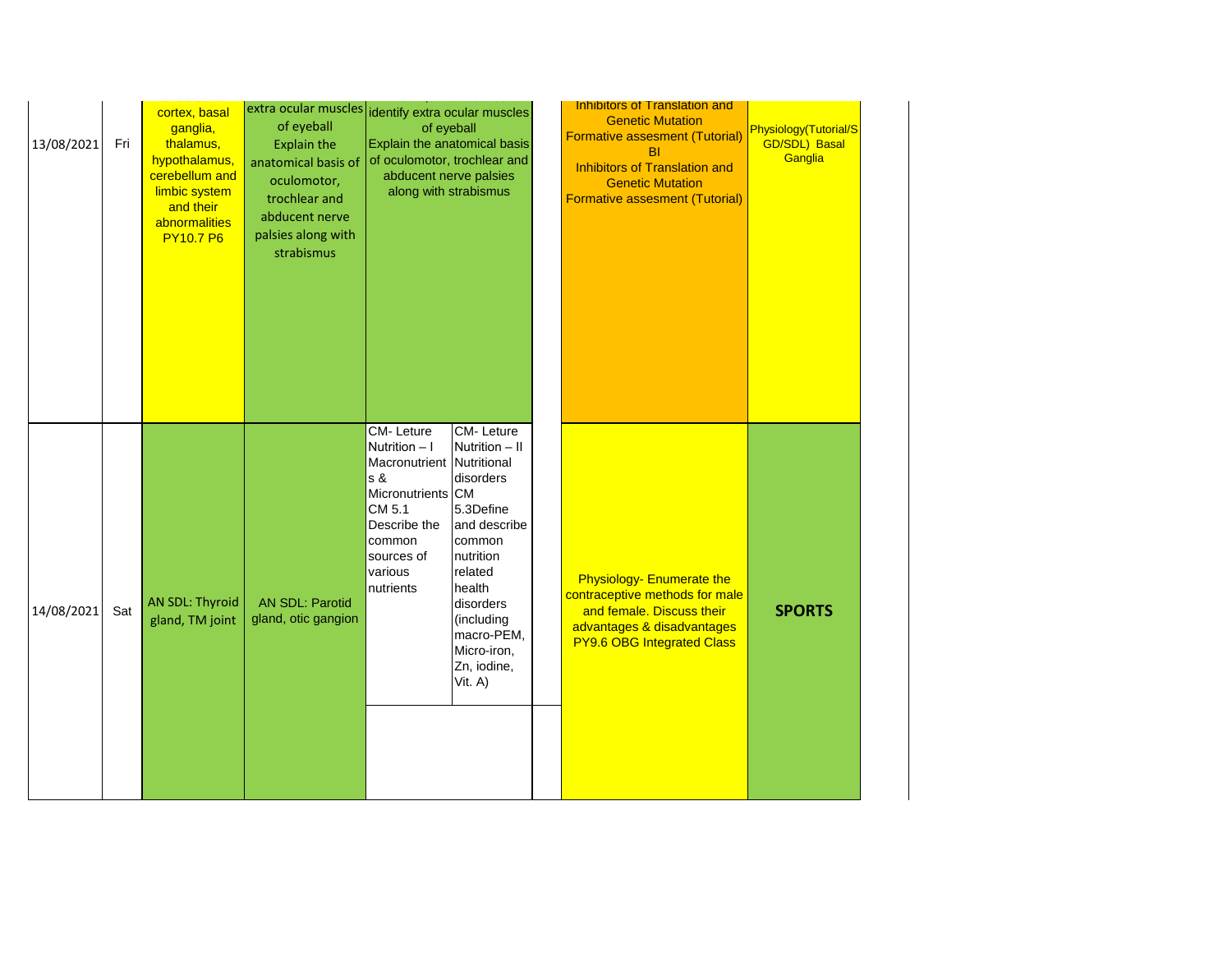| 15-Aug         | <b>SUNDAY</b> |                                                                                                                                                                                                                                               |                                                                                                                                                                        |                                                                                                         |                                                     |  |                                                                                           |                                                                                                                                                                                                                                               |  |  |  |
|----------------|---------------|-----------------------------------------------------------------------------------------------------------------------------------------------------------------------------------------------------------------------------------------------|------------------------------------------------------------------------------------------------------------------------------------------------------------------------|---------------------------------------------------------------------------------------------------------|-----------------------------------------------------|--|-------------------------------------------------------------------------------------------|-----------------------------------------------------------------------------------------------------------------------------------------------------------------------------------------------------------------------------------------------|--|--|--|
| Date           | Day           | 9:00 AM - 10:00 AM                                                                                                                                                                                                                            | 10:00AM - 11:00AM                                                                                                                                                      | 11:00AM - 1:00 PM                                                                                       |                                                     |  | 2:00 PM -3:00 PM                                                                          | 3:00 PM - 5:00 PM                                                                                                                                                                                                                             |  |  |  |
| 16/08/2021     | Mon           | <b>AN Lecture</b><br>Histology:<br><b>Special senses</b><br>AN43.3 Identify,<br>describe and<br>draw                                                                                                                                          | Physiology-<br><b>Describe and</b><br>discuss behavioural<br>and EEG                                                                                                   | PY (DOAP)<br><b>Basic Life</b><br><b>Support</b>                                                        | BI11.16<br>Demonstrati<br>on of<br>TLC, PAGE        |  | AN-DOAP: Mandible<br>AN 26.4 Describe<br>morphological features of<br>mandible            | <b>AN</b> - Dissection<br>Infratemporal<br>region<br>AN 33.2 Describe<br>& demonstrate<br>attachments,                                                                                                                                        |  |  |  |
|                |               | olfactory<br>epithelium,<br>eyelid, lip, sclero-<br>corneal junction,<br>optic nerve,                                                                                                                                                         | characteristics<br>PY (DOAP)<br>microanatomy of<br>during sleep and<br>Revision<br>mechanism<br><b>Hematology</b><br>responsible for its<br>$A+C$<br>production PY10.8 |                                                                                                         |                                                     |  | <b>Early Clinical Exposure (1st Monday)</b>                                               |                                                                                                                                                                                                                                               |  |  |  |
| 17/08/2021 Tue |               | <b>AN Lecture-</b><br>Submandibular<br>region,<br>submandibular<br>gland & ganglion<br>AN 34.1,34.2<br>Describe &<br>demonstrate the<br>morphology,<br>relations and<br>nerve supply of<br>submandibular<br>salivary gland &<br>submandibular | BI<br>Xenobiotics 1) BI7.5<br><b>Meaning and</b><br>mechanism of<br><b>Detoxification and</b><br>biotranformation                                                      | PY (DOAP)<br><b>Basic Life</b><br><b>Support</b><br>PY (DOAP)<br>Revision<br><b>Hematology</b><br>$B+A$ | <b>BI11.16</b><br>Demonstrati<br>on of<br>TLC, PAGE |  | Physiology- Describe and<br>discuss the physiological effects<br>of sex hormones PY9.5 P2 | AN -Dissection -<br>Submandibular<br>region<br>AN 34.1 Describe<br>& demonstrate the<br>morphology,<br>relations and<br>nerve supply of<br>submandibular<br>salivary gland &<br>submandibular<br>ganglion<br>(histology practical<br>Batch A) |  |  |  |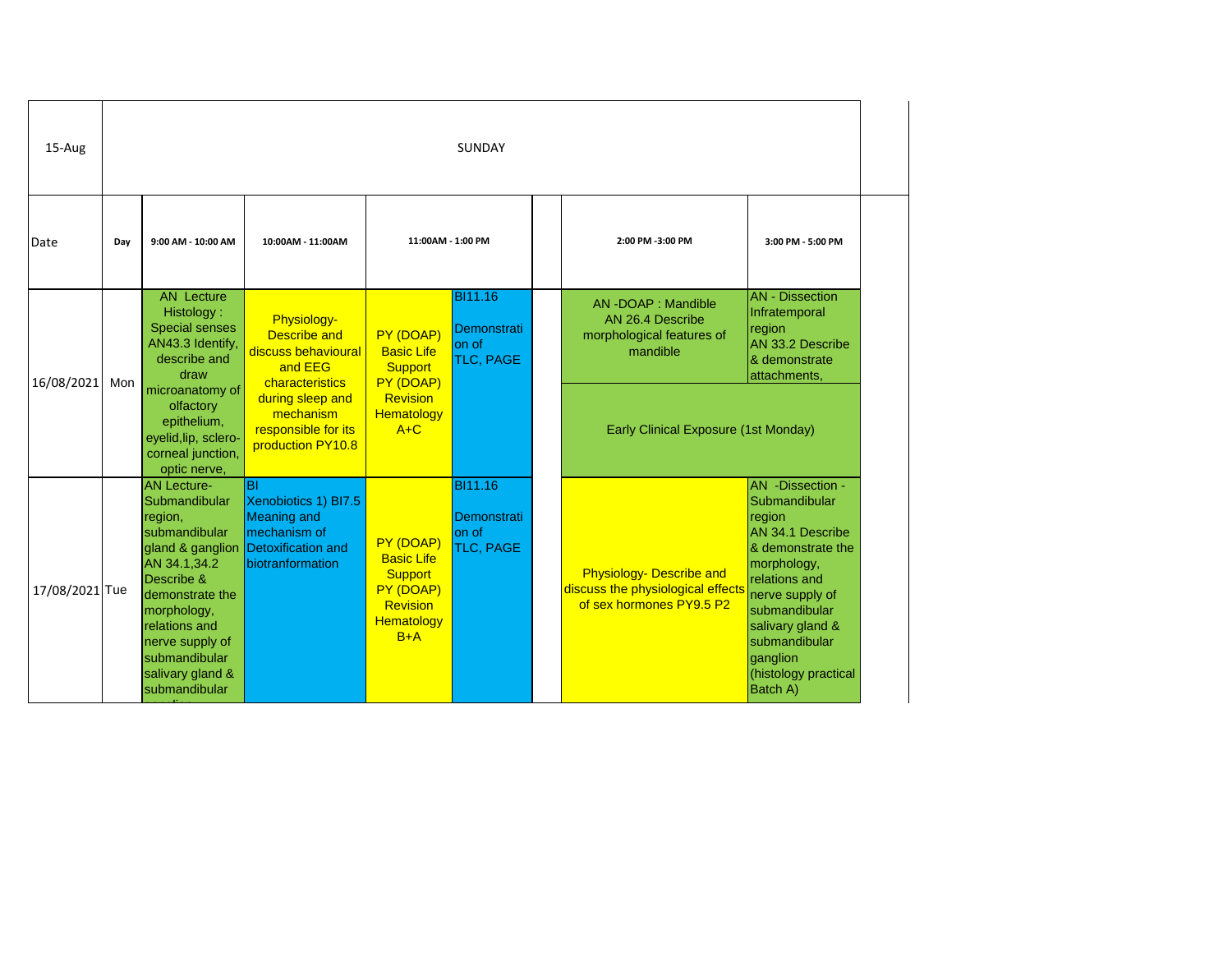| 18/08/2021 Wed |     | lвı<br><b>Xenobiotics 2</b><br><b>BI7.5</b><br><b>Role of</b><br><b>Xenobiotics in</b><br>disease                                          | Physiology-<br><b>Describe and</b><br>discuss the<br>physiological basis<br>of memory, learning<br>and speech PY10.9                                                                                                           | PY (DOAP)<br><b>Basic Life</b><br><b>Support</b><br>PY (DOAP)<br>Revision<br>Hematology<br>$B+A$                                                                                                                                 | BI<br><b>Estimation of</b><br>uric acid<br><b>DOAP</b> | AN DOAP - Cervical vertebrae<br>AN 26.5,26.7 Describe features<br>of typical and atypical cervical<br>vertebrae (atlas and axis)<br>Describe the features of the 7th<br>cervical vertebra                                                                                                                    | AN -Dissection -<br>Submandibular<br>region<br>AN 34.1 Describe<br>& demonstrate the<br>morphology,<br>relations and<br>nerve supply of<br>submandibular<br>salivary gland &<br>submandibular |
|----------------|-----|--------------------------------------------------------------------------------------------------------------------------------------------|--------------------------------------------------------------------------------------------------------------------------------------------------------------------------------------------------------------------------------|----------------------------------------------------------------------------------------------------------------------------------------------------------------------------------------------------------------------------------|--------------------------------------------------------|--------------------------------------------------------------------------------------------------------------------------------------------------------------------------------------------------------------------------------------------------------------------------------------------------------------|-----------------------------------------------------------------------------------------------------------------------------------------------------------------------------------------------|
| 19/08/2021     | Thu | Physiology-<br><b>Describe and</b><br>discuss the<br>effects of<br>removal of<br>gonads on<br>physiological<br>functions PY9.7             | Development of<br>tongue and thyroid<br><b>INT Paediatrics,</b><br><b>General Surgery</b><br>AN 43.4 describe<br>development and<br>developmental basis<br>of congenital<br>anomalies of face,<br>palate,<br>tongue, branchial | AN -Dissection -<br>Submandibular region<br>AN 34.1 Describe &<br>demonstrate the<br>morphology, relations and<br>nerve supply of<br>submandibular salivary<br>gland & submandibular<br>ganglion                                 |                                                        | <b>AN- DOAP - Tongue</b><br>AN 39.1,39.2 Describe &<br>demonstrate the morphology,<br>nerve supply, embryological<br>basis of nerve supply, blood<br>supply, lymphatic drainage and<br>actions of extrinsic and intrinsic<br>muscles of tongue Explain the<br>anatomical basis of hypoglossal<br>nerve palsy | <b>BI</b><br><b>Genetics</b><br>Formative<br>assesment<br>(Short answers &<br>MCQ's)                                                                                                          |
|                |     |                                                                                                                                            | apparatus, pituitary<br>gland, thyroid<br>gland, eyeball                                                                                                                                                                       | (histology practical batch C)                                                                                                                                                                                                    |                                                        | <b>Early Clinical Exposure- Biochemistry</b>                                                                                                                                                                                                                                                                 |                                                                                                                                                                                               |
| 20/08/2021     | Fri | Physiology-<br><b>Describe and</b><br>discuss chemical<br>transmission in<br>the nervous<br>system. (Outline<br>the psychiatry<br>alamant) | <b>AN Lecture: Palate</b><br>AN 36.1<br>Describe the<br>1) morphology,<br>relations, blood<br>supply and applied<br>anatomy of palatine<br>tonsils                                                                             | AN - Dissection - Tongue<br>saggital section of Head and<br><b>Neck</b><br>AN 39.1 Describe &<br>demonstrate the<br>morphology, nerve supply,<br>embryological basis of nerve<br>supply, blood supply,<br>lymphatic drainage and |                                                        | <b>BI</b><br><b>Xenobiotics</b><br><b>SDL BI 7.5</b><br>Describe the role of xenobiotics<br>in disease                                                                                                                                                                                                       | Physiology(Tutoria<br><b>I/SGD/SDL) RAS</b>                                                                                                                                                   |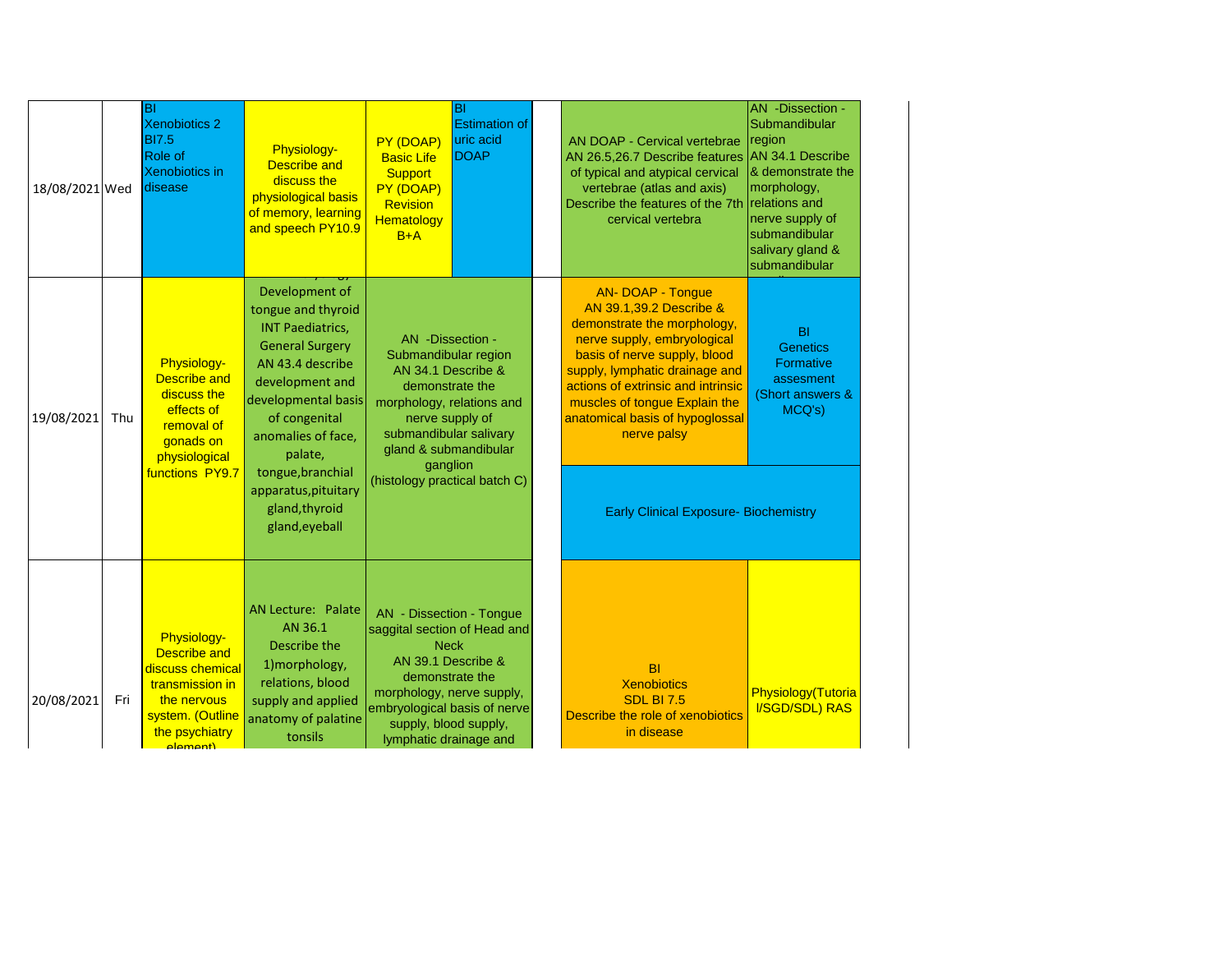|            |     | <mark>ciement).</mark><br><b>PY10.10</b>                                    | 2) composition of<br>soft palate                    | actions of extrinsic and<br>intrinsic muscles of tongue                                                                                                                                                                                                                                                        |                                                                                                                                                                                                                                                                                                                |                                                                                                                                                                                                 |                   |
|------------|-----|-----------------------------------------------------------------------------|-----------------------------------------------------|----------------------------------------------------------------------------------------------------------------------------------------------------------------------------------------------------------------------------------------------------------------------------------------------------------------|----------------------------------------------------------------------------------------------------------------------------------------------------------------------------------------------------------------------------------------------------------------------------------------------------------------|-------------------------------------------------------------------------------------------------------------------------------------------------------------------------------------------------|-------------------|
| 21/08/2021 | Sat | AN Lecture:<br>Revision -<br>extraocular<br>muscles and<br>ciliary ganglion | AN lecture:<br>Revision:<br>submandibular<br>region | CM-SGD<br>Nutritional<br>value of food<br>items of public<br>health<br>importance<br>CM5.4 Plan<br>and<br>recommend a<br>suitable diet<br>for the<br>individuals<br>and families<br>based on<br>local<br>availability of<br>foods and<br>economic<br>status, etc in<br>a simulated<br>environment<br>(Batch A) | CM-SGD<br>Nutritional<br>value of food<br>items of<br>public health<br>importance<br>CM5.4 Plan<br>and<br>recommend<br>a suitable<br>diet for the<br>individuals<br>and families<br>based on<br>local<br>availability of<br>foods and<br>economic<br>status, etc in<br>a simulated<br>environment<br>(Batch B) | Physiology- Interpret a normal<br>semen analysis report including<br>(a) sperm count, (b) sperm<br>morphology and (c) sperm<br>motility, as per WHO guidelines<br>and discuss the results PY9.9 | <b>SPORTS</b>     |
| 22-Aug     |     |                                                                             |                                                     |                                                                                                                                                                                                                                                                                                                | <b>SUNDAY</b>                                                                                                                                                                                                                                                                                                  |                                                                                                                                                                                                 |                   |
| Date       | Day | 9:00 AM - 10:00 AM                                                          | 10:00AM - 11:00AM                                   | 11:00AM - 1:00 PM                                                                                                                                                                                                                                                                                              |                                                                                                                                                                                                                                                                                                                | 2:00 PM -3:00 PM                                                                                                                                                                                | 3:00 PM - 5:00 PM |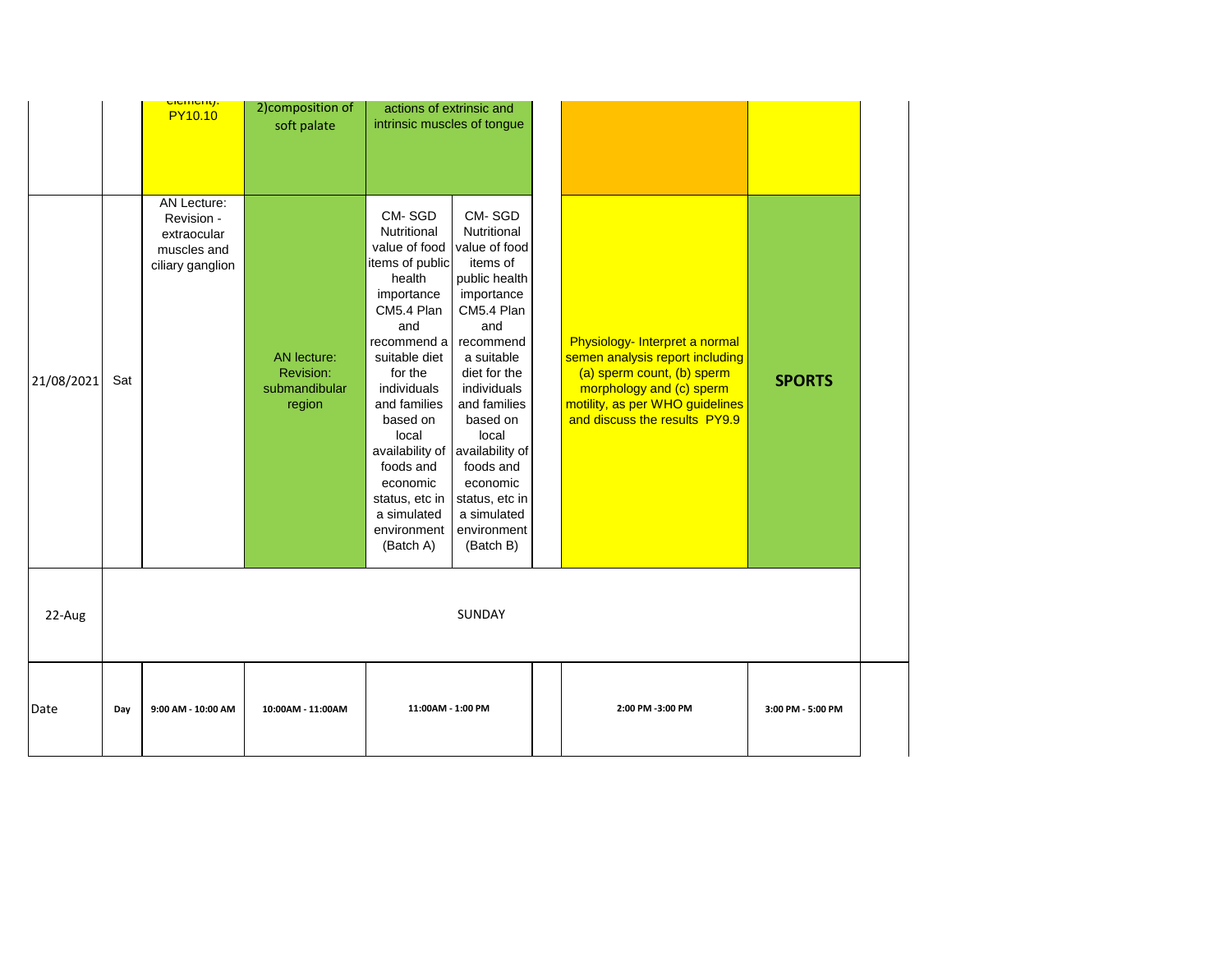| 23/08/2021     | Mon | <b>AN</b><br>LectureHistology<br>of CNS<br>AN 64.1<br>Describe &<br>identify<br>microanatomical<br>features of spinal<br>cord,<br>cerebellum, cere<br>brum                                                     | Physiology-<br><b>Describe and</b><br>discuss perception<br>of smell and taste<br>sensation PY10.13                                                       | PY (DOAP)<br>9.9 Semen<br><b>Analysis (</b><br><b>Demonstratio</b><br>n)<br>PY (DOAP)<br>Revision<br><b>Clinical</b><br>examination<br>$A+C$        | BI<br><b>Estimation of</b><br>uric acid<br><b>DOAP</b>         | AN DOAP: Pharynx 1<br>36.2, 36.3, 36.4, 36.5<br>Describe the components and<br>functions of Waldeyer's<br>lymphatic ring Describe the<br>boundaries and clinical<br>significance of pyriform fossa<br>Describe the anatomical basis<br>of tonsillitis, tonsillectomy,<br>adenoids and peri-tonsillar<br>abscess<br><b>Describe the clinical</b><br>significance of Killian's<br>Early Clinical Exposure (1st Monday) | <b>AN</b> - Dissection-<br>Pharynx saggital<br>section of Head<br>and Neck<br>AN 36.2,36.3<br>Describe the<br>components and<br>functions of<br>Waldeyer's<br>lymphatic ring<br><b>Describe the</b><br>boundaries and<br>clinical                                                           |
|----------------|-----|----------------------------------------------------------------------------------------------------------------------------------------------------------------------------------------------------------------|-----------------------------------------------------------------------------------------------------------------------------------------------------------|-----------------------------------------------------------------------------------------------------------------------------------------------------|----------------------------------------------------------------|----------------------------------------------------------------------------------------------------------------------------------------------------------------------------------------------------------------------------------------------------------------------------------------------------------------------------------------------------------------------------------------------------------------------|---------------------------------------------------------------------------------------------------------------------------------------------------------------------------------------------------------------------------------------------------------------------------------------------|
| 24/08/2021 Tue |     | <b>AN lecture -</b><br>palatine tonsils<br><b>AN 36.1</b><br>Describe the<br>1) morphology,<br>relations, blood<br>supply and<br>applied anatomy<br>of palatine<br>tonsils<br>2) composition of<br>soft palate | <b>BI</b><br>Nutrition 1 BI8.1<br>Importance of<br>carbohydrates,<br>lipids, proteins &<br>vitamins.<br>Dietary fibres and<br>their importance<br>Nesting | PY (DOAP)<br>9.9 Semen<br><b>Analysis (</b><br><b>Demonstratio</b><br>n)<br>PY (DOAP)<br><b>Revision</b><br><b>Clinical</b><br>examination<br>$B+C$ | <b>BI</b><br><b>Estimation of</b><br>uric acid<br><b>IDOAP</b> | <b>Physiology- Discuss the</b><br>physiological basis of various<br>pregnancy tests PY9.10                                                                                                                                                                                                                                                                                                                           | <b>AN</b> - Dissection-<br>Pharynx saggital<br>section of Head and<br><b>Neck</b><br>AN 36.2,36.3<br>Describe the<br>components and<br>functions of<br>Waldeyer's<br>lymphatic ring<br>Describe the<br>boundaries and<br>clinical significance<br>of pyriform fossa<br>(histology practical |

 $\overline{\phantom{a}}$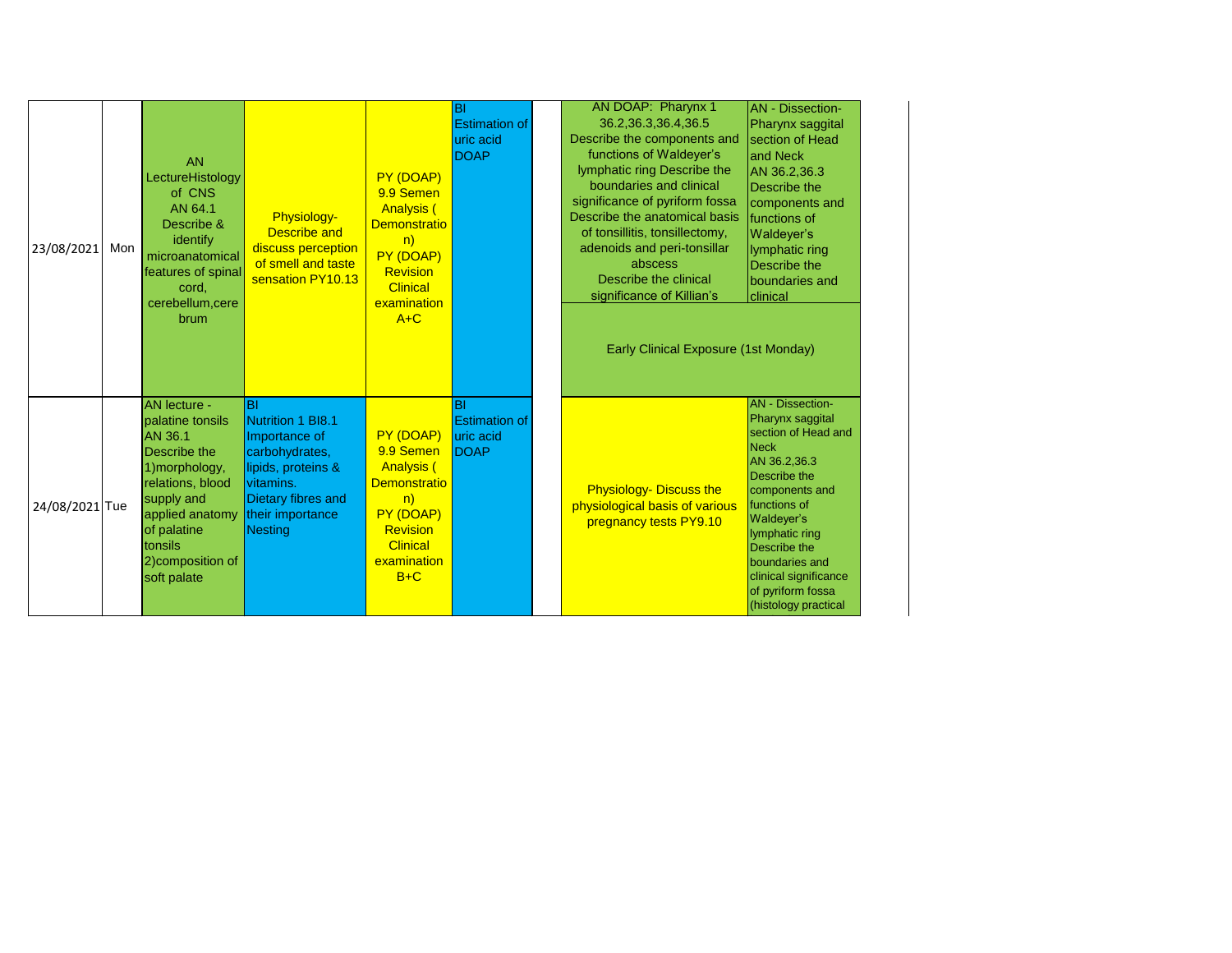| 25/08/2021 Wed |     | ĪВI<br>Nutrition 2 BI8.2<br><b>Protein energy</b><br>malnutrition.<br>causes and<br>effects<br><b>Kwashiorker and</b><br><b>Marasmus</b><br><b>INT Pedia</b>                                                                            | <b>Physiology-Describe</b><br>and discuss patho-<br>physiology of altered<br>smell and taste<br>sensation PY10.14                                                                                                                                            | PY (DOAP)<br>9.9 Semen<br><b>Analysis (</b><br><b>Demonstratio</b><br>n)<br>PY (DOAP)<br>Revision<br><b>Clinical</b><br>examination<br>$B+A$                                                                      | ΙBΙ<br>Spotting(Pho<br>tographs/<br>Charts/<br>Equipments/<br>Graphs) | AN DOAP: Pharynx 2<br>AN36.2,36.3,36.4,36.5 Describe<br>the components and functions<br>of Waldeyer's lymphatic ring<br>Describe the boundaries and<br>clinical significance of pyriform<br>fossa Describe the anatomical<br>basis of tonsillitis, tonsillectomy<br>adenoids and peri-tonsillar<br>abscess Describe the clinical<br>significance of Killian's<br>dehiscence | AN - Dissection-<br>Pharynx saggital<br>section of Head<br>and Neck<br>AN 36.2,36.3<br>Describe the<br>components and<br>functions of<br>Waldeyer's<br>lymphatic ring<br>Describe the<br>boundaries and<br>clinical<br>significance of<br><u>svriform focca</u> |
|----------------|-----|-----------------------------------------------------------------------------------------------------------------------------------------------------------------------------------------------------------------------------------------|--------------------------------------------------------------------------------------------------------------------------------------------------------------------------------------------------------------------------------------------------------------|-------------------------------------------------------------------------------------------------------------------------------------------------------------------------------------------------------------------|-----------------------------------------------------------------------|-----------------------------------------------------------------------------------------------------------------------------------------------------------------------------------------------------------------------------------------------------------------------------------------------------------------------------------------------------------------------------|-----------------------------------------------------------------------------------------------------------------------------------------------------------------------------------------------------------------------------------------------------------------|
| 26/08/2021     | Thu | Physiology-<br><b>Describe and</b><br>discuss the<br>physiology of<br>pregnancy,<br>parturition &<br>lactation and<br>outline the<br>psychology and<br>psychiatry-<br>disorders<br>associated with<br>it. PY9.8 OBG<br>Integrated class | AN - Development<br>of endocrine system<br>INT Medicine, PY AN<br>43.4 describe<br>development and<br>developmental basis<br>of congenital<br>anomalies of face,<br>palate,<br>tongue, branchial<br>apparatus, pituitary<br>gland, thyroid<br>gland, eyeball | <b>AN Revision:Dissection-</b><br>Sagittal section of Head and<br><b>Neck</b><br>(histology practical batch C)                                                                                                    |                                                                       | <b>AN DOAP: Nasal septum</b><br>AN 37.1<br><b>Describe and demonstrate</b><br>features of nasal septum, lateral<br>wall of nose, their blood supply<br>and nerve supply<br><b>Early Clinical Exposure- Biochemistry</b>                                                                                                                                                     | <b>Balanced diet in</b><br>health and<br>diseases<br>Guest lecture by<br>Dietician followed<br>by SGD BI8.3<br>Balanced diet in<br>childhood, adult &<br>pregnancy and in<br>diabetes mellitus &<br>coronary artery                                             |
| 27/08/2021     | Fri | Physiology-<br>Describe and<br>discuss<br>functional<br>anatomy of ear<br>and auditory<br>pathways &<br>physiology of<br>hearing PY10.15<br>P <sub>1</sub>                                                                              | <b>AN Lecture:Lateral</b><br>wall of nose & nasal<br>septum INT ENT<br>AN 37.1 Describe &<br>demonstrate<br>features of nasal<br>septum, lateral wall<br>of nose, their blood<br>supply and nerve<br>supply                                                  | AN - Dissection - Lateral wall<br>of nose: saggital section of<br>Head and Neck AN 37.1<br>Describe & demonstrate<br>features of nasal septum,<br>lateral wall of nose, their<br>blood supply and nerve<br>supply |                                                                       | <b>BI</b><br><b>Obesity</b><br><b>SDL BI8.4</b><br>Causes, effects and health risk<br>associated with obesity                                                                                                                                                                                                                                                               | Physiology(Tutoria<br><b>I/SGD/SDL) Taste</b><br>and smell                                                                                                                                                                                                      |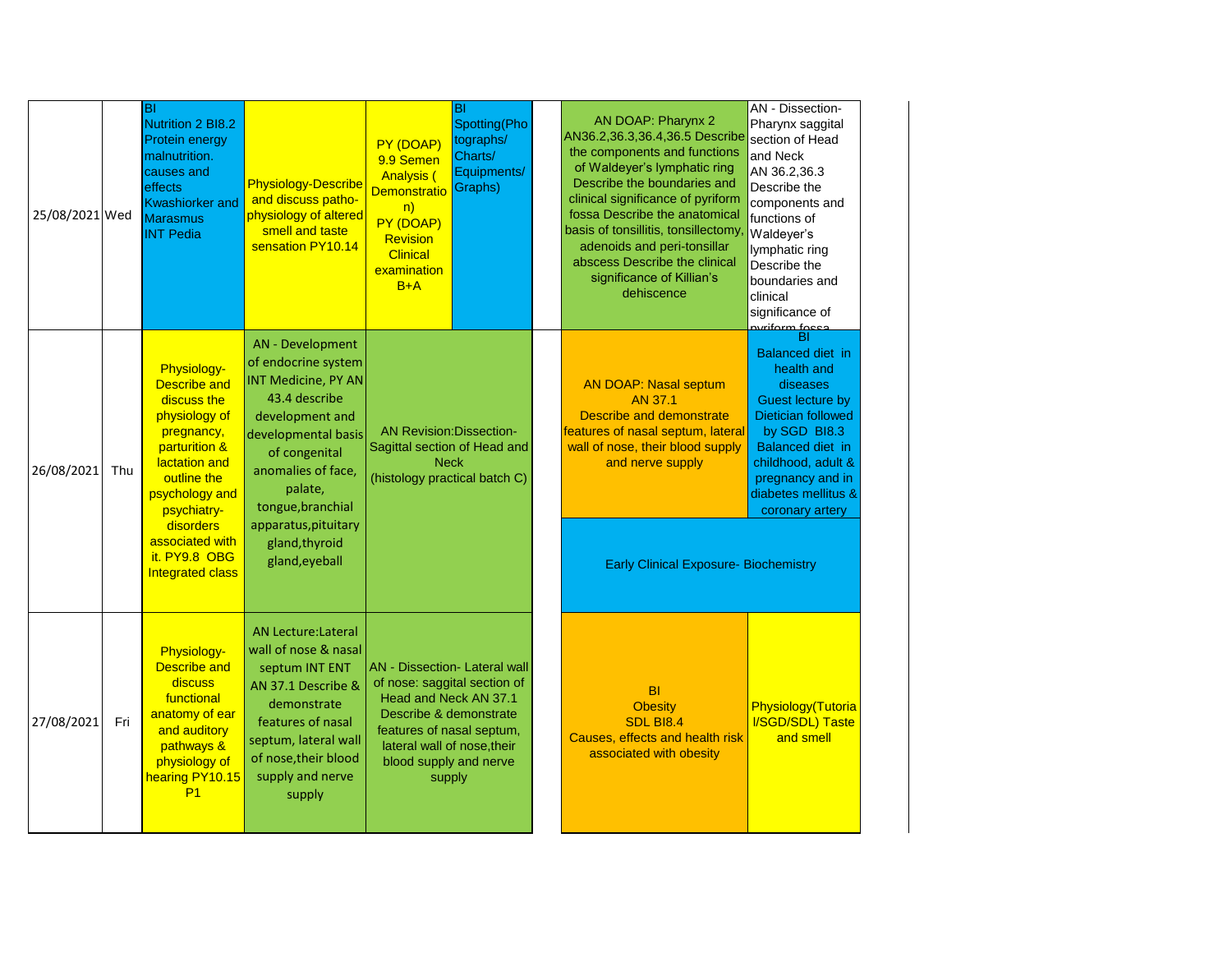| 28/08/2021 | Sat | <b>AN SDL: Tongue</b> | AN SDL: Palate and<br>palatine tonsils | CM-SGD<br>RDA of<br>vulnerable<br>age groups<br>CM5.1<br>Describe the<br>common<br>sources of<br>various<br>nutrients and   nutrients and<br>special<br>nutritional<br>requirements<br>according to<br>age, sex,<br>activity,<br>physiological<br>conditions<br>(Batch A) | CM-SGD<br>RDA of<br>vulnerable<br>age groups<br>CM5.1<br>Describe the<br>common<br>sources of<br>various<br>special<br>nutritional<br>requirements<br>according to<br>age, sex,<br>activity,<br>physiological<br>conditions<br>(Batch B) |  | <b>Physiology- Discuss the</b><br>hormonal changes and their<br>effects during perimenopause<br>and menopause PY 9.11 OBG<br>intigration | <b>SPORTS</b>     |
|------------|-----|-----------------------|----------------------------------------|---------------------------------------------------------------------------------------------------------------------------------------------------------------------------------------------------------------------------------------------------------------------------|------------------------------------------------------------------------------------------------------------------------------------------------------------------------------------------------------------------------------------------|--|------------------------------------------------------------------------------------------------------------------------------------------|-------------------|
| 29-Aug     |     |                       |                                        |                                                                                                                                                                                                                                                                           | SUNDAY                                                                                                                                                                                                                                   |  |                                                                                                                                          |                   |
| Date       | Day | 9:00 AM - 10:00 AM    | 10:00AM - 11:00AM                      | 11:00AM - 1:00 PM                                                                                                                                                                                                                                                         |                                                                                                                                                                                                                                          |  | 2:00 PM -3:00 PM                                                                                                                         | 3:00 PM - 5:00 PM |
| 30/08/2021 | Mon |                       | Holiday                                |                                                                                                                                                                                                                                                                           |                                                                                                                                                                                                                                          |  | Janmastami                                                                                                                               |                   |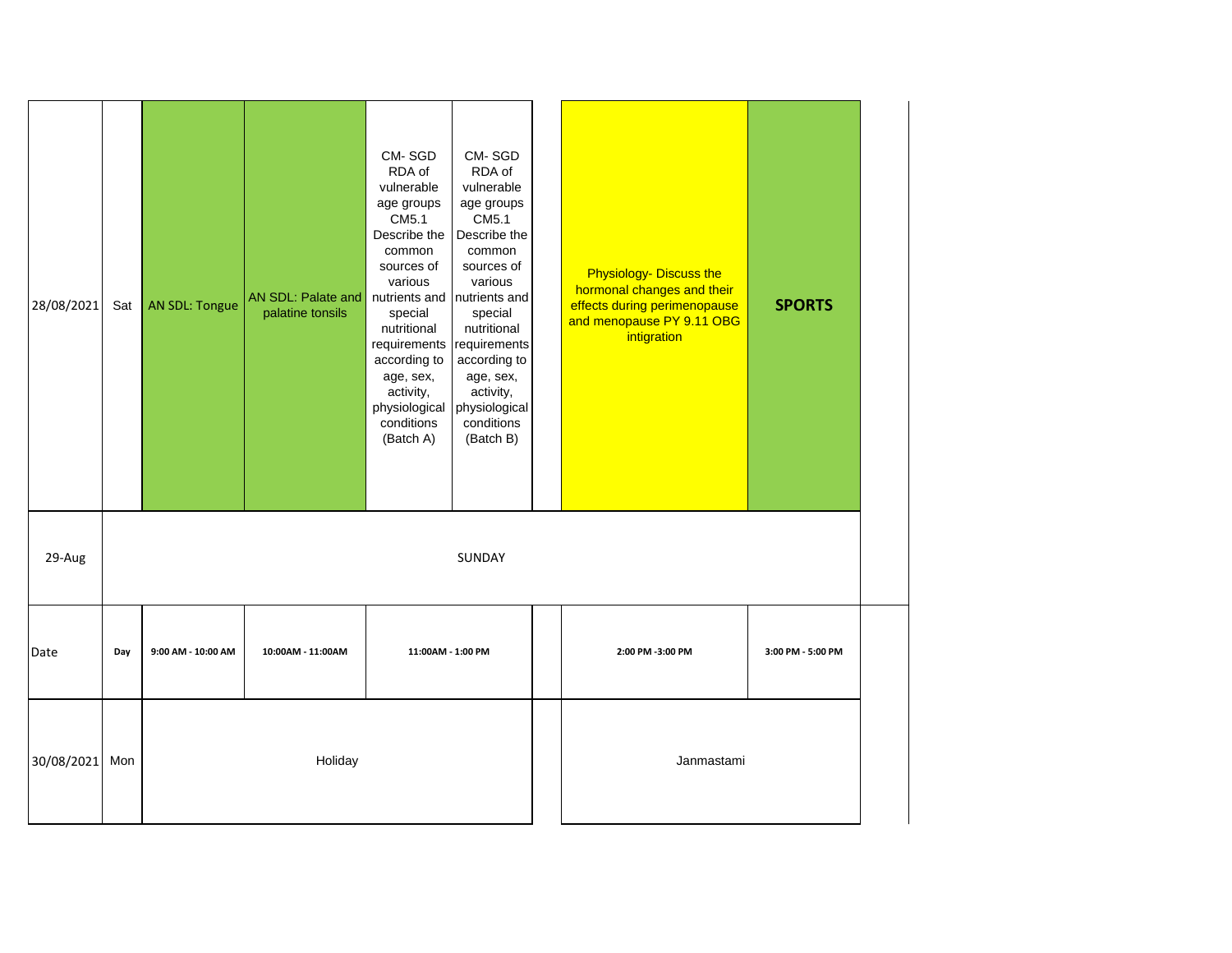| 31/08/2021 Tue |     | <b>AN Lecture -</b><br>Paranasal<br>sinuses<br>AN 37.2,37.3<br>Describe location the body<br>and functional<br>anatomy of<br>paranasal<br>sinuses Describe<br>anatomical basis<br>of sinusitis &<br>maxillary sinus | Iвı<br><b>Antioxidants BI7.6</b><br>Anti-oxidant<br>defence systems in                                                                                                                                                                                                                                      | PY (DOAP)<br><b>Spirometry</b><br>PY (DOAP)<br><b>ECG</b><br>$B+C$                            | BI<br>Spotting(Pho<br>tographs/<br>Charts/<br>Equipments/<br>Graphs)        | <b>Physiology- Discuss the</b><br>common causes of infertility in a<br>couple and role of IVF in<br>managing a case of infertility.<br>PY9.12 OBG Intigration                                                                                                                                                                                                                                                   | <b>AN</b> - Dissection-<br>Lateral wall of<br>nose: saggital<br>section of Head<br>and Neck AN 37.1<br>Describe &<br>demonstrate<br>features of nasal<br>septum, lateral<br>wall of nose, their<br>blood supply and<br>nerve supply             |
|----------------|-----|---------------------------------------------------------------------------------------------------------------------------------------------------------------------------------------------------------------------|-------------------------------------------------------------------------------------------------------------------------------------------------------------------------------------------------------------------------------------------------------------------------------------------------------------|-----------------------------------------------------------------------------------------------|-----------------------------------------------------------------------------|-----------------------------------------------------------------------------------------------------------------------------------------------------------------------------------------------------------------------------------------------------------------------------------------------------------------------------------------------------------------------------------------------------------------|-------------------------------------------------------------------------------------------------------------------------------------------------------------------------------------------------------------------------------------------------|
| 01/09/2021 Wed |     | lBI<br><b>Oxidative stress-</b><br><b>Free radicals</b><br><b>BI7.7</b><br>Free radicals,<br>biological<br>sources of<br>reactive oxygen<br>species (ROS)<br>and oxidative<br>damage.<br><b>INT GM, Path</b>        | Physiology-<br><b>Describe and</b><br>discuss functional<br>anatomy of ear and<br>auditory pathways &<br>physiology of<br>hearing PY10.15 P2                                                                                                                                                                | PY (DOAP)<br><b>Spirometry</b><br>PY (DOAP)<br><b>ECG</b><br>$B+A$                            | <b>BI</b><br>Spotting(Pho<br>tographs/<br>Charts/<br>Equipments/<br>Graphs) | Tympanic membrane & auditory<br>tube<br><b>INT ENT</b><br>AN 40.1,40.2,40.4<br>Describe & identify the parts,<br>blood supply and nerve supply<br>of external ear<br>Describe & demonstrate the<br>boundaries, contents, relations<br>and functional anatomy of<br>middle ear and auditory tube<br>Explain anatomical basis of<br>otitis externa and otitis media<br>Explain anatomical basis of<br>myringotomy | <b>AN</b><br><b>Revision:Dissectio</b><br>n-<br>Sagittal section of<br><b>Head and Neck</b><br>(Histology<br><b>Practical Batch</b><br>B)                                                                                                       |
| 02/09/2021     | Thu | Physiology-<br><b>Describe and</b><br>discuss<br>mechanism of<br>temperature<br>regulation<br><b>PY11.1</b>                                                                                                         | <b>AN</b> - Development<br>of CNS <sub>1</sub><br>AN 64.2,64.3<br>describe the<br>development of<br>neural tube, spinal<br>cord, medulla<br>oblongata, pons, mid<br>brain, cerral<br>hemisphere, cerebell<br>um decsribe various<br>types of open<br>neural tube defects<br>with its<br>embryological basis | <b>AN Revision: Dissection-</b><br><b>Neck</b><br>(Histology Practical Batch<br>$\mathcal{C}$ | Sagittal section of Head and                                                | Anatomy(SGD)/Biochemistry(S<br><b>DL 1st Thursday)</b>                                                                                                                                                                                                                                                                                                                                                          | <b>BI</b><br>oxidative stress -<br><b>Free radicals</b><br>followed by<br>tutorial BI7.7<br>Role of oxidative<br>stress in the<br>pathogenesis of<br>cancer, diabetes<br>mellitus and<br>atherosclerosis.<br>followed by tutorial<br><b>ECE</b> |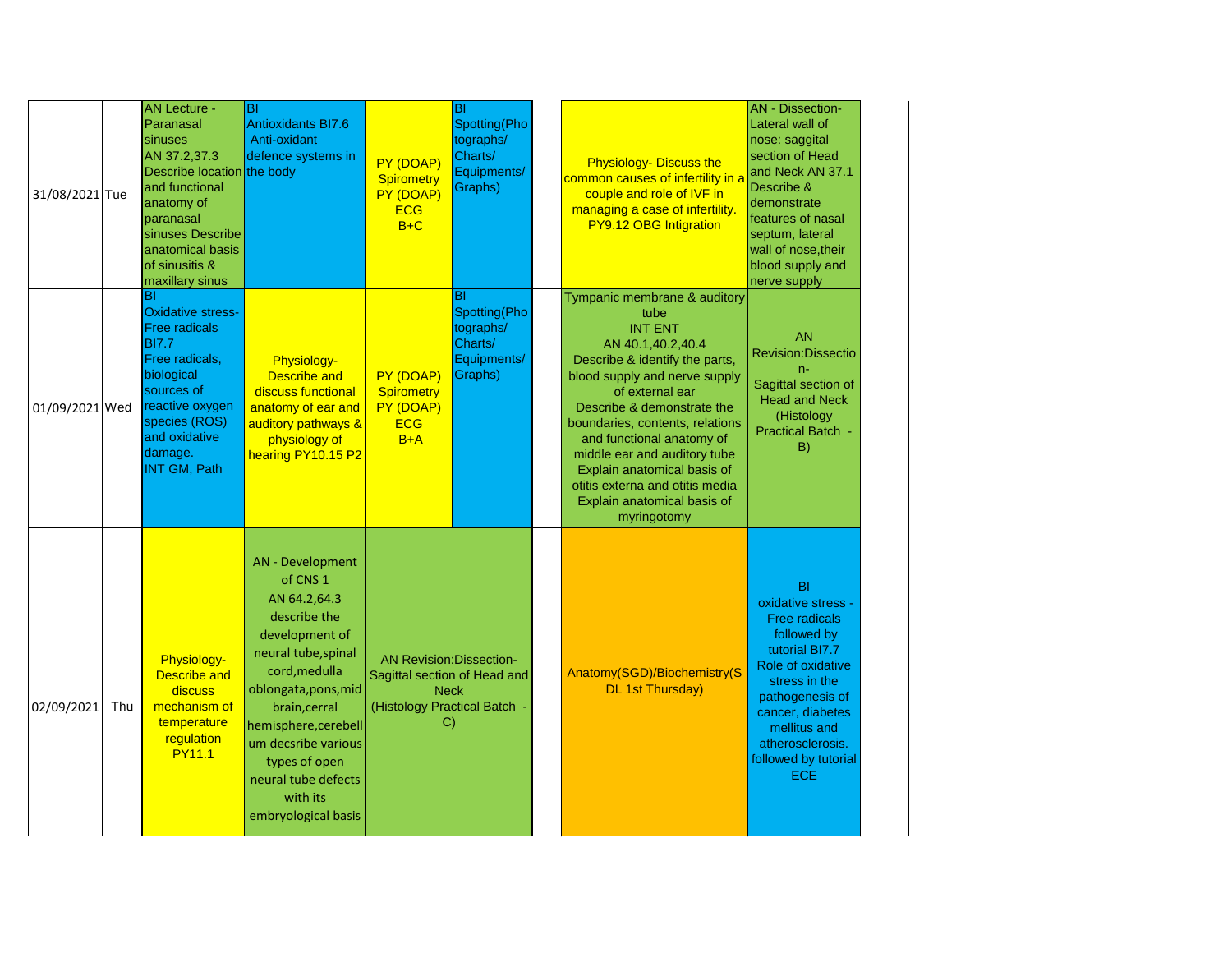|            |     |                                                                                                                                                                                                                                                                                                |                                                                                                                                                                                                                                                                     |                                                                                                                                                                                                                                                 |                                                                                                                                                                                                                                                 | <b>Early Clinical Exposure- Biochemistry</b>                                                                                                                                                                                                                                                                                                                                                                                                                                            |
|------------|-----|------------------------------------------------------------------------------------------------------------------------------------------------------------------------------------------------------------------------------------------------------------------------------------------------|---------------------------------------------------------------------------------------------------------------------------------------------------------------------------------------------------------------------------------------------------------------------|-------------------------------------------------------------------------------------------------------------------------------------------------------------------------------------------------------------------------------------------------|-------------------------------------------------------------------------------------------------------------------------------------------------------------------------------------------------------------------------------------------------|-----------------------------------------------------------------------------------------------------------------------------------------------------------------------------------------------------------------------------------------------------------------------------------------------------------------------------------------------------------------------------------------------------------------------------------------------------------------------------------------|
| 03/09/2021 | Fri | Physiology-<br><b>Describe and</b><br>discuss<br>functional<br>anatomy of ear<br>and auditory<br>pathways &<br>physiology of<br>hearing PY10.15<br>P3                                                                                                                                          | <b>AN lecture</b><br>Larynx: external<br>features,<br>cartilages, Muscles<br>AN 38.1<br>Describe the<br>morphology,<br>identify structure of<br>the wall, nerve<br>supply,<br>blood supply and<br>actions of intrinsic<br>and extrinsic<br>muscles of the<br>larynx | <b>AN</b> -Dissection: Larynx<br>AN 38.1 Describe the<br>morphology, identify<br>structure of the wall, nerve<br>supply, blood supply and<br>actions of intrinsic and<br>extrinsic muscles of the<br>larynx                                     |                                                                                                                                                                                                                                                 | <b>Early Clinical Exposure- Physiology (1st Friday)</b>                                                                                                                                                                                                                                                                                                                                                                                                                                 |
| 04/09/2021 | Sat | <del>Aiv-lecture.</del><br>larynx: Cavity,<br>Blood supply,<br>nerve supply,<br>lymphatic<br>drainage, applied<br>anatomy<br>AN 38.<br>1,38.2,38.3<br>Describe the<br>morphology,<br>identify<br>structure of the<br>wall, nerve<br>supply, blood<br>supply and<br>actions of<br>intrinsic and | <b>AN Lecture: revision</b><br>- lateral wall of nose,<br>paranasal air<br>sinuses                                                                                                                                                                                  | CM-SGD<br>Calculation of<br>nutritional<br>requirements<br>of all age<br>groups<br>CM5.4 Plan<br>and<br>recommend a<br>suitable diet<br>for the<br>individuals<br>and families<br>based on<br>local<br>availability of<br>foods and<br>aconomic | CM-SGD<br>Calculation<br>of nutritional<br>requirements<br>of all age<br>groups<br>CM5.4 Plan<br>and<br>recommend<br>a suitable<br>diet for the<br>individuals<br>and families<br>based on<br>local<br>availability of<br>foods and<br>aconomic | <b>AN-Dissection:</b><br>Larynx<br><b>AN 38.1 Describe</b><br>the morphology,<br><b>Physiology- Describe and</b><br>identify structure of<br>discuss functional anatomy of<br>the wall, nerve<br>eye, physiology of image<br>supply, blood supply<br>formation, physiology of vision<br>and actions of<br>including colour vision,<br>intrinsic and<br>refractive errors, colour<br>extrinsic muscles of<br>blindness, physiology of pupil<br>the larynx<br>and light reflex PY10.17 P1 |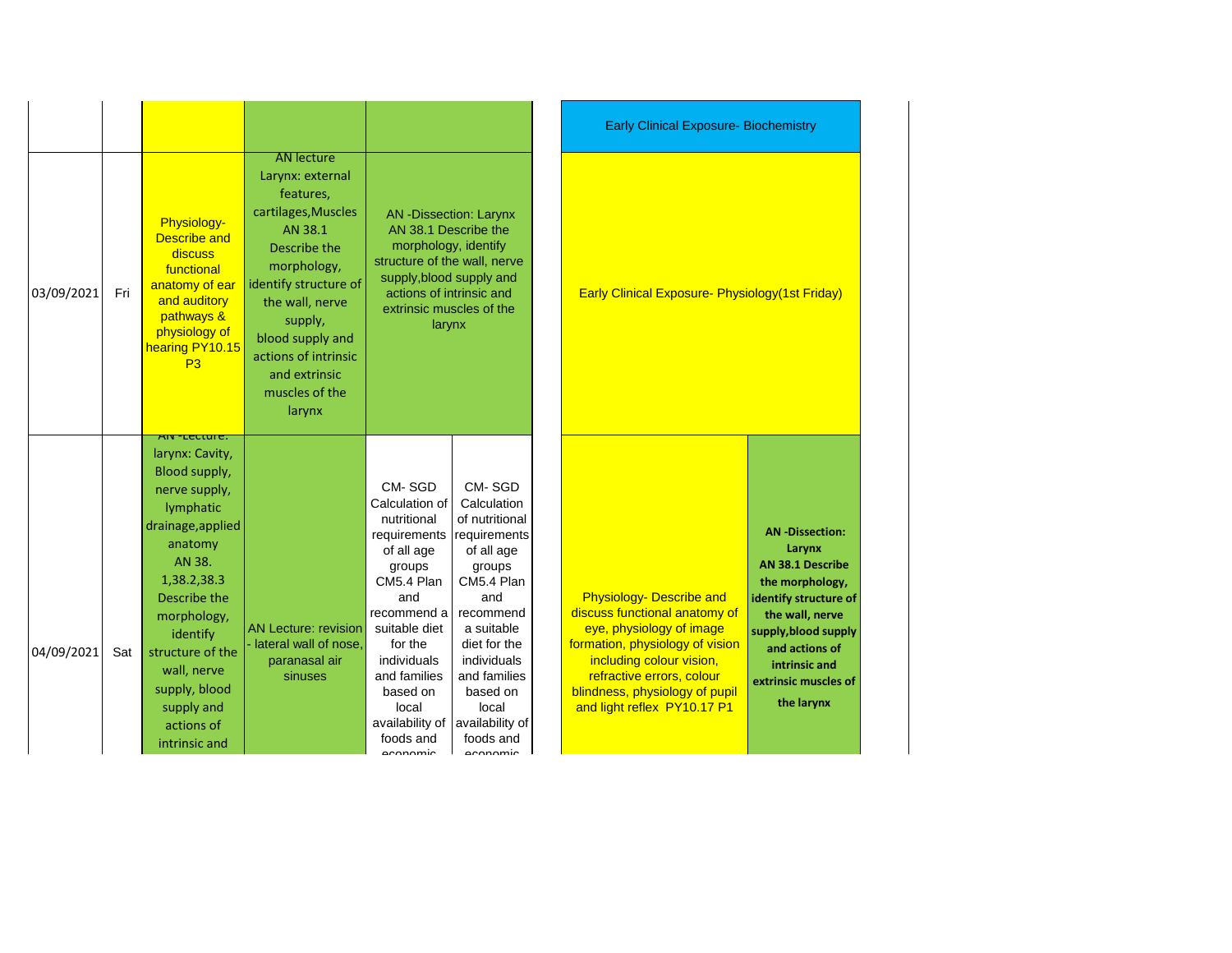|                |     | extrinsic muscles<br>of the larynx<br>Describe the<br>anatomical<br>aspects of<br>laryngitis<br>Doceribo            |                                                                        | <b>CONTIOLITIO</b><br>status, etc in<br>a simulated<br>environment<br>(Batch A) | <b>CUUTUITIU</b><br>status, etc in<br>a simulated<br>environment<br>(Batch B) |                                                                                                                                                                                                                                                                                                   |                                                                                                                                                                                                                                                  |  |
|----------------|-----|---------------------------------------------------------------------------------------------------------------------|------------------------------------------------------------------------|---------------------------------------------------------------------------------|-------------------------------------------------------------------------------|---------------------------------------------------------------------------------------------------------------------------------------------------------------------------------------------------------------------------------------------------------------------------------------------------|--------------------------------------------------------------------------------------------------------------------------------------------------------------------------------------------------------------------------------------------------|--|
| 05-Sep         |     |                                                                                                                     |                                                                        |                                                                                 | SUNDAY                                                                        |                                                                                                                                                                                                                                                                                                   |                                                                                                                                                                                                                                                  |  |
| Date           | Day | 9:00 AM - 10:00 AM                                                                                                  | 10:00AM - 11:00AM                                                      | 11:00AM - 1:00 PM                                                               |                                                                               | 2:00 PM -3:00 PM                                                                                                                                                                                                                                                                                  | 3:00 PM - 5:00 PM                                                                                                                                                                                                                                |  |
| 06/09/2021     | Mon | AN lecture :<br>Middle ear<br>AN 40.2<br>Describe &<br>demonstrate the<br>boundaries,<br>contents,<br>relations and | Physiology-<br><b>Describe and</b><br>discuss adaptation<br>to altered | PY (DOAP)<br><b>Spirometry</b><br>PY (DOAP)<br><b>ECG</b>                       | <b>BI</b><br>Spotting(Pho<br>tographs/<br>Charts/<br>Equipments/<br>Graphs)   | AN - ECE: lateral wall of nose, paranasal air<br>sinuses, auditory tube                                                                                                                                                                                                                           |                                                                                                                                                                                                                                                  |  |
|                |     | functional<br>anatomy of<br>middle ear and<br>auditory tube                                                         | temperature (heat<br>and cold) PY11.2                                  | $A+C$                                                                           |                                                                               | Early Clinical Exposure (1st Monday)                                                                                                                                                                                                                                                              |                                                                                                                                                                                                                                                  |  |
| 07/09/2021 Tue |     | <b>AN Lecture:</b><br>Internal ear<br>AN 40.3<br>Describe the<br>features of<br>internal ear                        | BI<br><b>Oxidative Stress)</b>                                         | PY (DOAP)<br><b>Spirometry</b><br>PY (DOAP)<br><b>ECG</b><br>$B+C$              | <b>BI</b><br><b>Estimation of</b><br>urea<br><b>Skill</b><br>assesment        | <b>AN</b><br><b>DOAP: Eyeball</b><br>AN 41.1,41.2,41.3<br>Describe & demonstrate parts<br>and layers of eyeball<br>Describe the anatomical<br>aspects of cataract, glaucoma &<br>central retinal artery occlusion<br>Describe the position, nerve<br>supply and actions of<br>intraocular muscles | AN-Dissection:<br>Larynx<br>AN 38.1 Describe<br>the morphology,<br>identify structure of<br>the wall, nerve<br>supply, blood<br>supply and actions<br>of intrinsic and<br>extrinsic muscles<br>of the larynx<br>(histology practical<br>batch A) |  |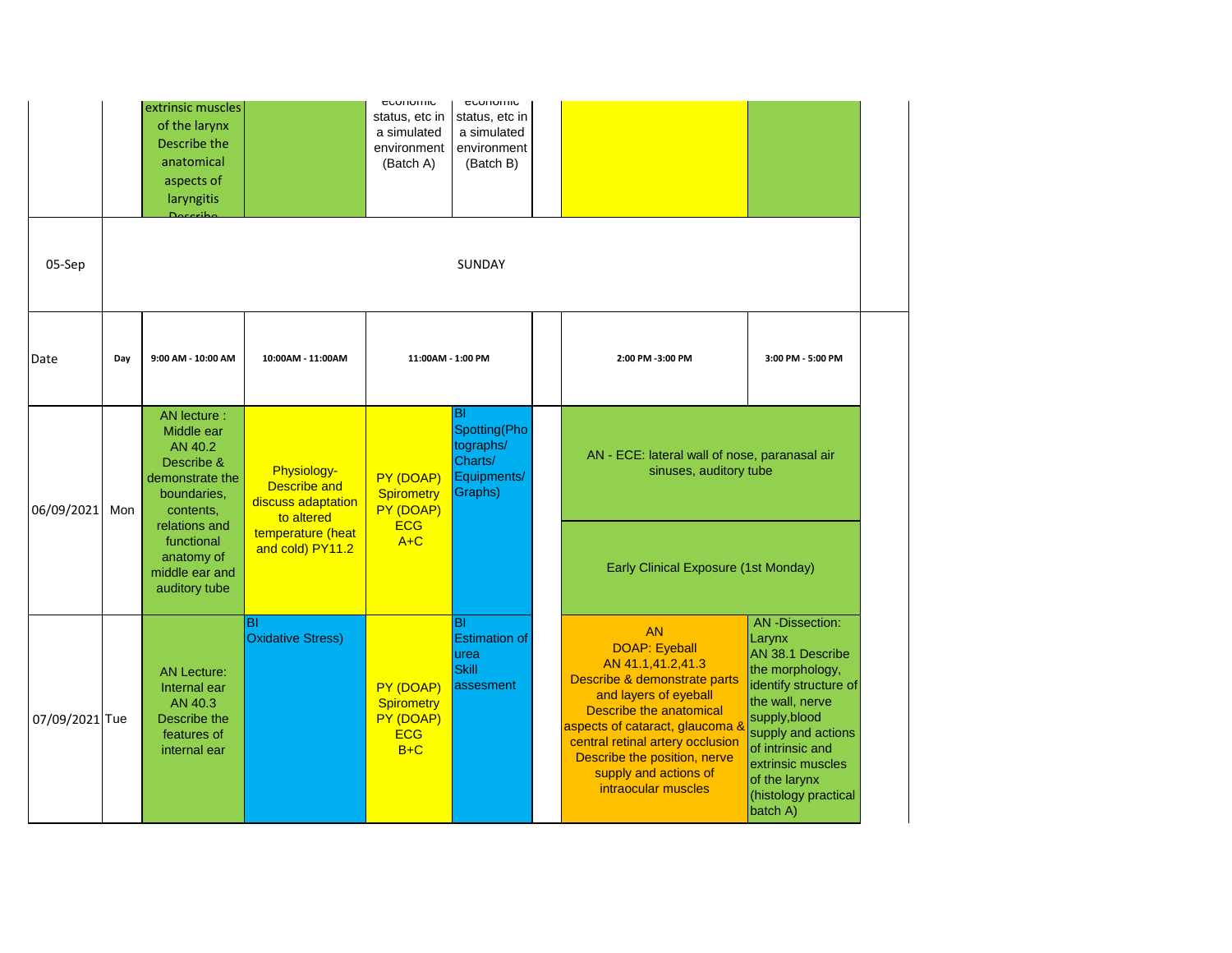| 08/09/2021 Wed |     | BI<br><b>Oncogenesis 1</b><br><b>BI10.1</b><br><b>Characteristics</b><br>of cancer cell,<br>carcinogenesis<br>initiator and<br>promoter of<br>carcinogens | <mark>rnysiology-</mark><br><b>Describe and</b><br>discuss functional<br>anatomy of eye,<br>physiology of image<br>formation,<br>physiology of vision<br>including colour<br>vision, refractive<br>errors, colour<br><b>blindnoon</b>                                                                     | BI<br><b>Estimation of</b><br>urea<br>PY (DOAP)<br><b>Skill</b><br><b>Spirometry</b><br>assesment<br>PY (DOAP)<br><b>ECG</b><br>$B+A$ | AN DOAP: Atlantoaxial and<br>atlanto-oocipital joints                                                                                                                                                                                                                                                                                                                                                                                                                                                                                                                                                                                                                                                                                             | <b>AN Dissection -</b><br>Eyeball<br>AN 41.1<br>Describe &<br>demonstrate parts<br>and layers of<br>eyeball<br>(Histology<br><b>Practical Batch -</b><br>B)                                               |
|----------------|-----|-----------------------------------------------------------------------------------------------------------------------------------------------------------|-----------------------------------------------------------------------------------------------------------------------------------------------------------------------------------------------------------------------------------------------------------------------------------------------------------|---------------------------------------------------------------------------------------------------------------------------------------|---------------------------------------------------------------------------------------------------------------------------------------------------------------------------------------------------------------------------------------------------------------------------------------------------------------------------------------------------------------------------------------------------------------------------------------------------------------------------------------------------------------------------------------------------------------------------------------------------------------------------------------------------------------------------------------------------------------------------------------------------|-----------------------------------------------------------------------------------------------------------------------------------------------------------------------------------------------------------|
| 09/09/2021     | Thu | Physiology(Theo<br>ry) $4$                                                                                                                                | AN-Lecture-<br>Development of<br>CNS <sub>2</sub><br>AN 64.2,64.3<br>describe the<br>development of<br>neural tube, spinal<br>cord, medulla<br>oblongata, pons, mid<br>brain, cerral<br>sphere, cerebellum<br>decsribe various<br>types of open<br>neural tube defects<br>with its<br>embryological basis | AN Dissection: X-rays and<br>surface marking of head<br>and neck                                                                      | <b>AN DOAP- Nervous system -</b><br>general anatomy<br>AN 7.1,7.2,7.3,7.4,7.5,7.6,7.7,7.8<br>Describe general plan of nervous<br>system with components of central,<br>peripheral & autonomic nervous<br>systems<br>List components of nervous tissue<br>and their functions Describe parts<br>of a neuron and classify them<br>based on number of neurites, size<br>& function Describe structure of a<br>typical spinal nerve<br>Describe principles of sensory and<br>motor innervation of muscles<br>Describe concept of loss of<br>innervation of a muscle with its<br>applied anatomy<br>Describe various type of synapse<br>Describe differences between<br>sympathetic and spinal ganglia<br><b>Early Clinical Exposure- Biochemistry</b> | BI<br><b>Oncogenesis 2</b><br><b>BI10.1</b><br>Oncogenes and<br>proto-oncogenes,<br>tumor suppressor<br>genes and<br>retinoblastoma<br>(RB) and p53<br>apoptosis<br>Nesting, INT<br>GS, Obg&Gyn, PAT<br>н |
|                |     | Physiology-<br><b>Describe and</b><br>discuss<br>functional<br>anatomy of eye,                                                                            | <b>AN SDL: Meninges</b><br>and CSF INT<br><b>Medicine</b><br>ALFC 2 56 4                                                                                                                                                                                                                                  | AN SDL: Spinal cord<br><b>External features, Blood</b><br>supply<br>AN 57.1,57.2,57.3,57.5<br>Identify external features of           | $\mathbf{R}$                                                                                                                                                                                                                                                                                                                                                                                                                                                                                                                                                                                                                                                                                                                                      |                                                                                                                                                                                                           |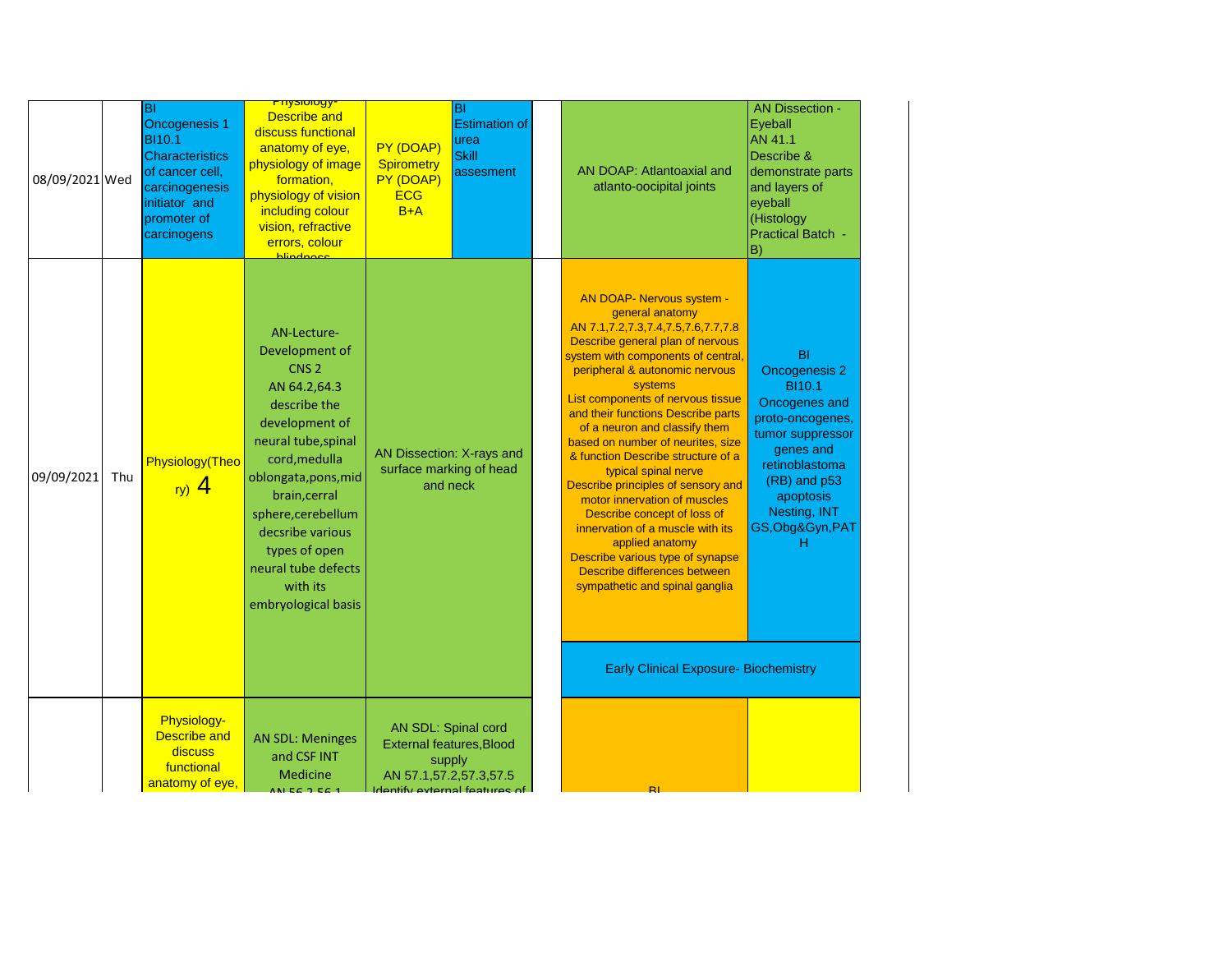| 10/09/2021 | Fri | physiology of<br>image formation,<br>physiology of<br>vision including<br>colour vision,<br>refractive errors,<br>colour blindness,<br>physiology of<br>pupil and light<br>reflex PY10.17<br>P3 | <b>AIV 30.2,30.1</b><br><b>Describe circulation</b><br>of CSF with its<br>applied anatomy<br>Describe & identify<br>various layers of<br>meninges with its<br>extent &<br>modifications | <b>INGHIFFY CARDITION IDOITING</b><br>spinal cord<br>Describe extent of spinal<br>cord in child & adult with its<br>clinical implication<br>Draw & label transverse<br>section of spinal cord at mid-<br>cervical & midthoracic level<br>Describe anatomical basis<br>of syringomyelia |                                                                                                                                                                                                       |                                                                                                                 |                   | <b>Tumor markers</b><br><b>SGD BI10.2</b><br>Tumor markers and the<br>biochemical basis of cancer<br>therapy<br><b>SGD</b> | Physiology(Tutoria<br><b>I/SGD/SDL) Optics</b><br>of the eye |
|------------|-----|-------------------------------------------------------------------------------------------------------------------------------------------------------------------------------------------------|-----------------------------------------------------------------------------------------------------------------------------------------------------------------------------------------|----------------------------------------------------------------------------------------------------------------------------------------------------------------------------------------------------------------------------------------------------------------------------------------|-------------------------------------------------------------------------------------------------------------------------------------------------------------------------------------------------------|-----------------------------------------------------------------------------------------------------------------|-------------------|----------------------------------------------------------------------------------------------------------------------------|--------------------------------------------------------------|
| 11/09/2021 | Sat | Anatomy(SDL)                                                                                                                                                                                    | Anatomy(Theory)                                                                                                                                                                         | CM-SGD<br>Nutrition<br>problem<br>solving<br>exercises<br>CM5.4 Plan<br>and<br>recommend a<br>suitable diet<br>for the<br>individuals<br>and families<br>based on<br>local<br>(Batch A)                                                                                                | CM-SGD<br><b>Nutrition</b><br>problem<br>solving<br>exercises<br>CM5.4 Plan<br>and<br><b>recommend</b><br>a suitable<br>diet for the<br>individuals<br>and families<br>based on<br>local<br>(Batch B) | <b>Physiology-Describe and</b><br>discuss mechanism of fever,<br>cold injuries and heat stroke<br><b>PY11.3</b> | <b>SPORTS</b>     |                                                                                                                            |                                                              |
| 12-Sep     |     |                                                                                                                                                                                                 |                                                                                                                                                                                         |                                                                                                                                                                                                                                                                                        | <b>SUNDAY</b>                                                                                                                                                                                         |                                                                                                                 |                   |                                                                                                                            |                                                              |
| Date       | Day | 9:00 AM - 10:00 AM                                                                                                                                                                              | 10:00AM - 11:00AM                                                                                                                                                                       | 11:00AM - 1:00 PM                                                                                                                                                                                                                                                                      |                                                                                                                                                                                                       | 2:00 PM -3:00 PM                                                                                                | 3:00 PM - 5:00 PM |                                                                                                                            |                                                              |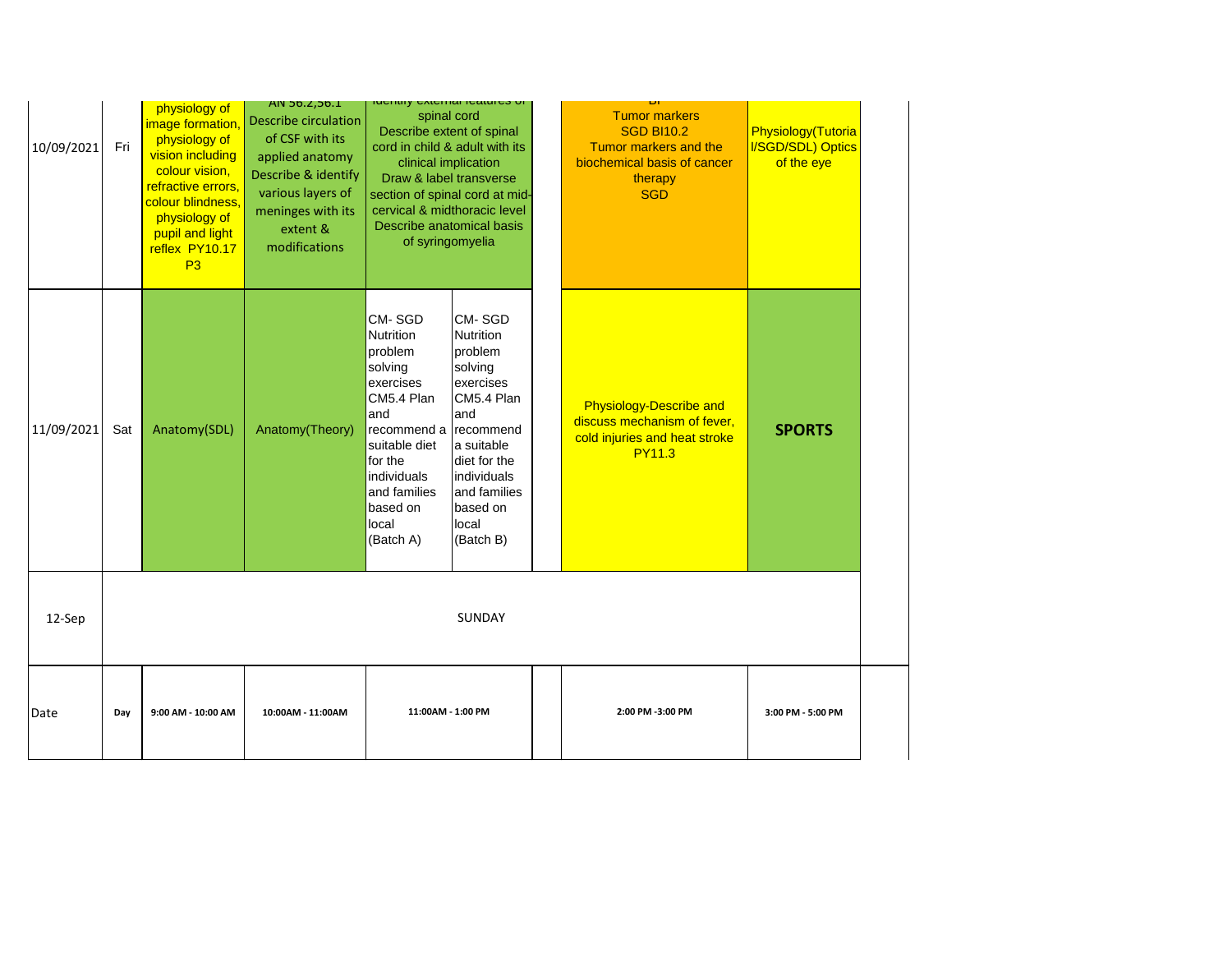| 13/09/2021     | Mon | AN - lecture:<br>Spinal cord-<br>Ascending &<br>Descending<br>tracts<br><b>INT Medicine,</b><br>PY<br>AN 57.4<br>Enumerate<br>ascending &<br>descending<br>tracts at mid                                                                                                                                                  | Physiology-<br><b>Describe and</b><br>discuss functional<br>anatomy of eye,<br>physiology of image<br>formation,<br>physiology of vision<br>including colour<br>vision, refractive<br>errors, colour<br>blindness,<br>physiology of pupil                                                | PY(DOAP)<br>5.15 Clinical<br>examination<br>of CVS<br>PY(DOAP)<br>Revision 6.10<br><b>PEFR A+C</b> | BI<br><b>Estimation of</b><br>urea<br><b>Skill</b><br>assesment                | AN DOAP - Medulla external<br>features<br>AN 58.1<br>Identify external features of<br>medulla oblongata<br>Early Clinical Exposure (1st Monday)    | AN- Dissection -<br>spinal cord<br>AN 57.1<br>Identify external<br>features of spinal<br>cord                              |
|----------------|-----|---------------------------------------------------------------------------------------------------------------------------------------------------------------------------------------------------------------------------------------------------------------------------------------------------------------------------|------------------------------------------------------------------------------------------------------------------------------------------------------------------------------------------------------------------------------------------------------------------------------------------|----------------------------------------------------------------------------------------------------|--------------------------------------------------------------------------------|----------------------------------------------------------------------------------------------------------------------------------------------------|----------------------------------------------------------------------------------------------------------------------------|
| 14/09/2021 Tue |     | <b>AIV Lecture: -</b><br>Medulla- Internal<br>features<br>AN58.2,58.3,58.<br><b>Describe</b><br>transverse<br>section of<br>medulla<br>oblongata at the<br>level of 1)<br>pyramidal<br>decussation, 2)<br>sensory<br>decussation<br>Enumerate<br>cranial nerve<br>nuclei in medulla<br>oblongata with<br>their functional | BI<br>chemotherapy,<br>radiotherapy,<br>hormonal therapy,<br>targeted drug<br>therapy and<br>immunotherapy<br><b>Guest lecture by</b><br><b>Oncologist BI10.2</b><br>Protocol of<br>chemotherapy,<br>radiotherapy,<br>hormonal therapy,<br>targeted drug<br>therapy and<br>immunotherapy | PY(DOAP)<br>5.15 Clinical<br>examination<br>of CVS<br>PY(DOAP)<br>Revision 6.10<br><b>PEFR B+C</b> | BI<br><b>Constituents</b><br>of abnormal<br>urine<br><b>Skill</b><br>assesment | <b>Physiology- Describe and</b><br>discuss cardio-respiratory and<br>metabolic adjustments during<br>exercise; physical training<br>effects PY11.4 | AN- Dissection -<br>spinal cord<br>AN 57.1<br><b>Identify external</b><br>features of spinal<br>cord                       |
| 15/09/2021 Wed |     | BI<br><b>Immunity 1</b><br>BI10.3<br>Immune System-<br>innate and<br>adaptive immune<br>systems<br>(components-<br>cellular and<br>humoral)<br><b>Nesting</b>                                                                                                                                                             | <mark>-Physiology</mark><br><b>Describe and</b><br>discuss functional<br>anatomy of eye,<br>physiology of image<br>formation,<br>physiology of vision<br>including colour<br>vision, refractive<br>errors, colour<br>blindness,<br>physiology of pupil<br>and light reflex               | PY(DOAP)<br>5.15 Clinical<br>examination<br>of CVS<br>PY(DOAP)<br>Revision 6.10<br><b>PEFR B+A</b> | BI<br><b>Constituents</b><br>of abnormal<br>urine<br><b>Skill</b><br>assesment | AN DOAP: pons - external<br>teatures<br>AN 59.1<br>Identify external features of<br>pons                                                           | <b>AN Dissection -</b><br>Medulla external<br>features<br>AN 58.1<br>Identify external<br>features of<br>medulla oblongata |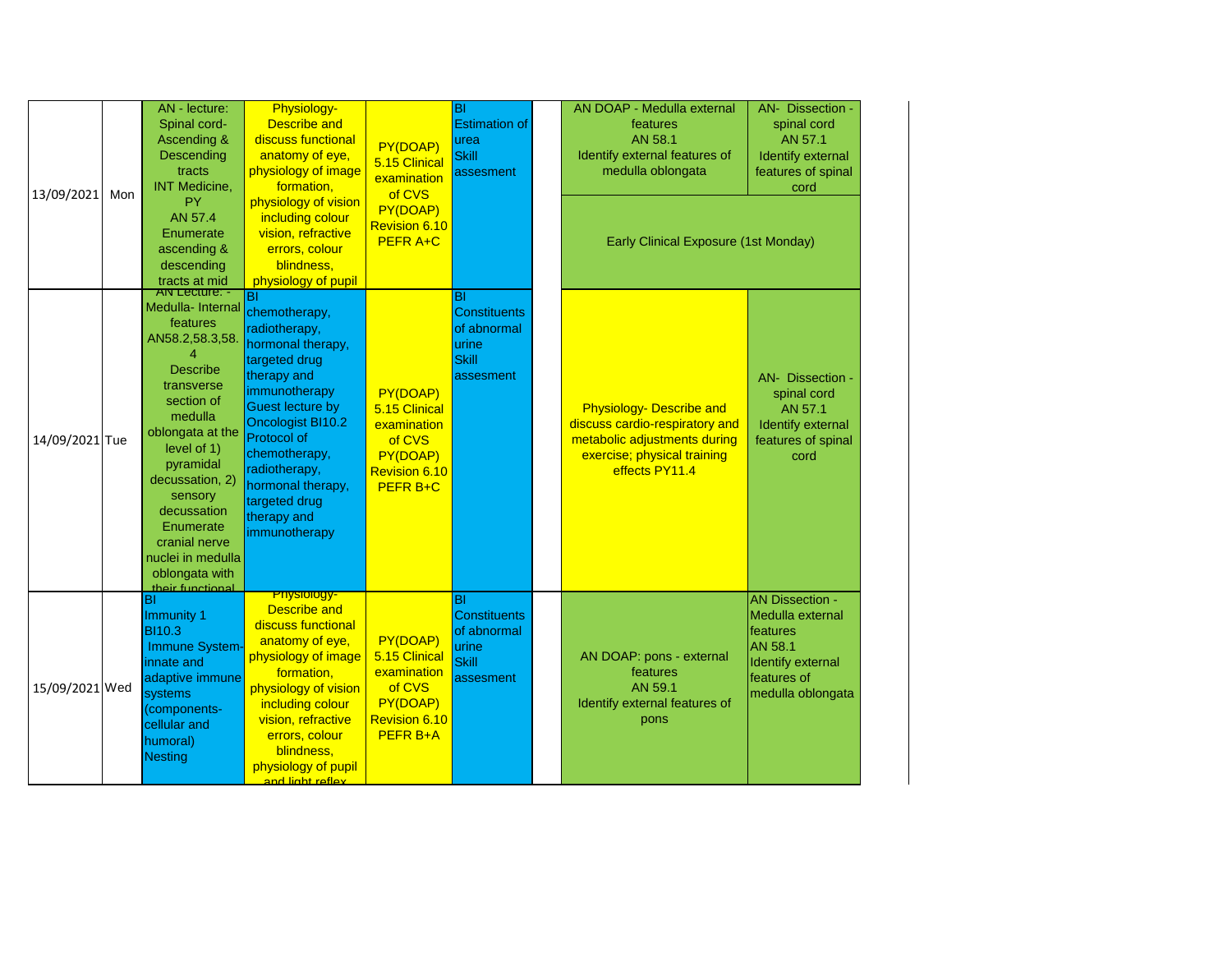| 16/09/2021 | Thu | Physiology-<br><b>Describe and</b><br>discuss<br>physiological<br><mark>consequences of</mark><br>sedentary<br>lifestyle PY11.5 | AN embryology:<br>development of<br>eyeball and ear<br>AN 43.4 Describe<br>the development<br>and developmental<br>basis of congenital<br>anomalies of face,<br>palate, tongue,<br>branchial apparatus,<br>pituitary<br>gland, thyroid gland<br>& eye                                                         | AN dissection - pons<br>AN 59.1<br>Identify external features of<br>pons                                                                                                                                                                                        | AN demo - Pons - internal<br>features<br>AN 59.2,59.3<br>Draw & label transverse section<br>of pons at the upper and lower<br>level<br>Enumerate cranial nerve nuclei<br>in pons with their functional<br>group<br><b>Early Clinical Exposure- Biochemistry</b> | BI<br>Immunodiffusion<br>Demo<br>Second sessional<br>paper discussion<br>for left out batch<br><b>BI</b><br><b>Quality Control &amp; L</b><br>J chart<br><b>ECE BI 11.16</b><br><b>Quality control</b> |
|------------|-----|---------------------------------------------------------------------------------------------------------------------------------|---------------------------------------------------------------------------------------------------------------------------------------------------------------------------------------------------------------------------------------------------------------------------------------------------------------|-----------------------------------------------------------------------------------------------------------------------------------------------------------------------------------------------------------------------------------------------------------------|-----------------------------------------------------------------------------------------------------------------------------------------------------------------------------------------------------------------------------------------------------------------|--------------------------------------------------------------------------------------------------------------------------------------------------------------------------------------------------------|
| 17/09/2021 | Fri | Physiology-<br><b>Describe and</b><br>discuss the<br>physiological<br>basis of lesion in<br>visual pathway<br><b>PY10.18</b>    | <b>AN Lecture:</b><br>Midbrain<br>AN 61.1,61.2,61.3<br>Identify external &<br>internal features of<br>midbrain<br><b>Describe internal</b><br>features of midbrain<br>at the level of<br>superior & inferior<br>colliculus<br>Describe anatomical<br>basis & effects of<br>Benedikt's and<br>Weber's syndrome | AN dissection : midbrain<br>Identify external & internal<br>features of midbrain<br>Describe internal features of<br>midbrain at the level of<br>superior & inferior colliculus<br>Describe anatomical basis &<br>effects of Benedikt's and<br>Weber's syndrome | <b>BI</b><br>Immunity 2 BI10.3<br>Types, structure and<br>mechanism of<br>immunoglobulins, Primary and<br><b>Secondary response</b><br>INT GS, Obs&Gyn, Path                                                                                                    | Physiology(Tutoria<br>I/SGD/SDL) Colour<br>vision                                                                                                                                                      |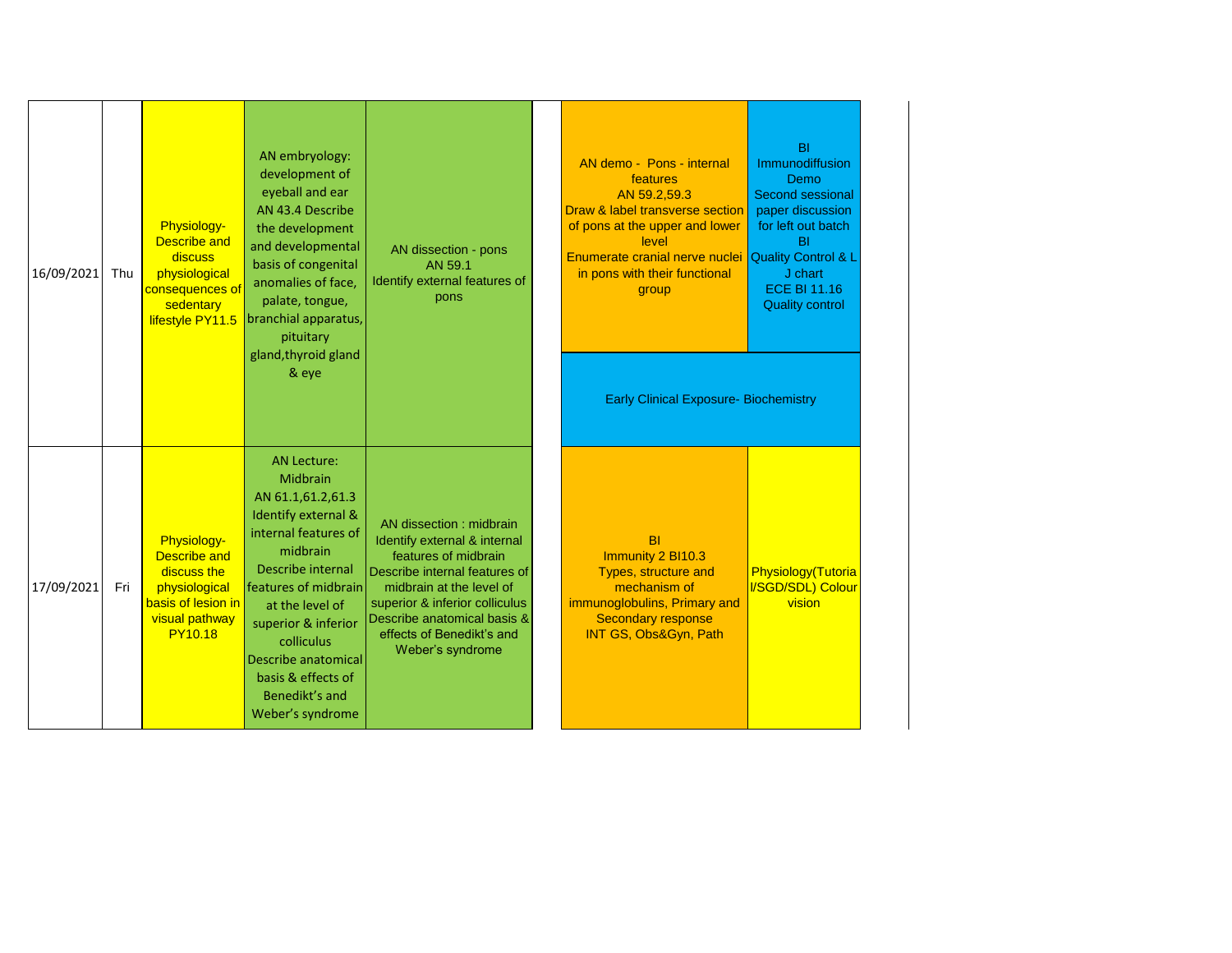| 18/09/2021 | Sat | AN lecture:<br>Revision - spinal<br>cord: external<br>features | <b>AN Lecture:</b><br>Revision - spinal<br>cord: ascending and<br>descending tracts | CM-SDL<br>Role of<br>nutrition in<br>health | CM<br>Internal<br>Assessment<br>Examination | <b>Physiology- Describe</b><br>physiology of Infancy PY11.6<br><b>Pediatrics Intigration</b> | <b>AN dissection:</b><br><b>Revision - spinal</b><br>cord, medulla |
|------------|-----|----------------------------------------------------------------|-------------------------------------------------------------------------------------|---------------------------------------------|---------------------------------------------|----------------------------------------------------------------------------------------------|--------------------------------------------------------------------|
| 19-Sep     |     |                                                                |                                                                                     |                                             | SUNDAY                                      |                                                                                              |                                                                    |
| Date       | Day | 9:00 AM - 10:00 AM                                             | 10:00AM - 11:00AM                                                                   | 11:00AM - 1:00 PM                           |                                             | 2:00 PM -3:00 PM                                                                             | 3:00 PM - 5:00 PM                                                  |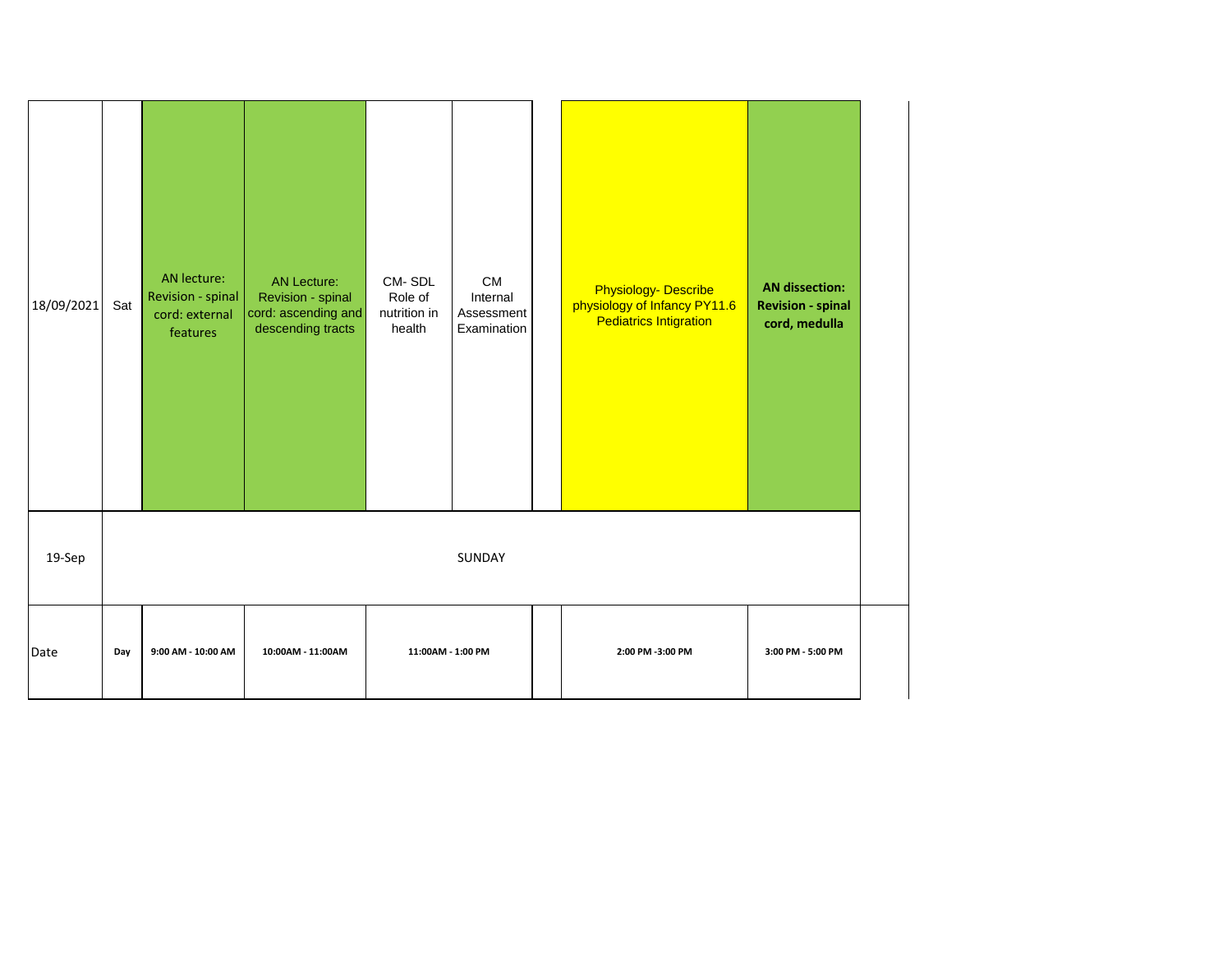| 20/09/2021     | Mon | <b>AN Lecture:</b><br>cerebellum -<br>external features<br>AN 60.1<br>Describe &<br>demonstrate<br>external &<br>internal features<br>of cerebellum                               | Physiology-<br><b>Describe and</b><br>discuss<br>pathophysiology of<br>deafness. Describe<br>hearing tests<br>PY10.16 Integrated<br><b>ENT class</b>                                       | <b>PY 10.11</b><br>(DOAP)<br><b>Reflexes</b><br><b>PY 10.11</b><br>(DOAP)<br><b>Sensory</b><br><b>System A+C</b> | ΙBΙ<br>Constituents<br>of abnormal<br>urine<br><b>Skill</b><br>assesment                    | AN DOAP: cerebellum - internal<br>features<br>AN 60.1,60.2,60.3<br>Describe & demonstrate<br>external & internal features of<br>cerebellum<br>Describe connections of<br>cerebellar cortex and<br>intracerebellar nuclei<br>Describe anatomical basis of<br>cerebellar dysfunction<br>Early Clinical Exposure (1st Monday) | <b>AN Dissection:</b><br>lcerebellum<br>AN 60.1<br>Describe &<br>demonstrate<br>external & internal<br>features of<br>cerebellum                                                      |
|----------------|-----|-----------------------------------------------------------------------------------------------------------------------------------------------------------------------------------|--------------------------------------------------------------------------------------------------------------------------------------------------------------------------------------------|------------------------------------------------------------------------------------------------------------------|---------------------------------------------------------------------------------------------|----------------------------------------------------------------------------------------------------------------------------------------------------------------------------------------------------------------------------------------------------------------------------------------------------------------------------|---------------------------------------------------------------------------------------------------------------------------------------------------------------------------------------|
| 21/09/2021 Tue |     | <b>AN Lecture:</b><br>cerebrum -<br>external features<br>AN 62.2<br>Describe &<br>demonstrate<br>surfaces, sulci,<br>gyri, poles, &<br>functional areas<br>of cerebral            | BI<br>Immunity 3 BI10.4<br>Innate and adaptive<br>immune responses,<br>self/non-self<br>recognition and the<br>central role of T-<br>helper cells in<br>immune responses.<br><b>INT GM</b> | <b>PY 10.11</b><br>(DOAP)<br><b>Reflexes</b><br><b>PY 10.11</b><br>(DOAP)<br>Sensory<br>System B+C               | $ \mathsf{B} $<br><b>Estimation of</b><br>serum<br>creatinine<br><b>Skill</b><br>assesment  | <b>Physiology- Describe and</b><br>discuss physiology of aging;<br>free radicals and antioxidants<br><b>PY11.7</b>                                                                                                                                                                                                         | <b>AN Dissection:</b><br>cerebellum<br>AN 60.1<br>Describe &<br>demonstrate<br>external & internal<br>features of<br>cerebellum                                                       |
| 22/09/2021 Wed |     | $\overline{\mathsf{B}}$<br>Immunity 4<br><b>BI10.4</b><br><b>Disorders of</b><br><b>Human Immunity</b><br>like<br>immunodeficienc<br>y, autoimmunity<br>land<br>hypersensitivity. | Physiology-<br><b>Describe and</b><br>discuss auditory &<br>visual evoke<br>potentials PY10.19<br>Integrated class<br>Opthalmology                                                         | <b>PY 10.11</b><br>(DOAP)<br><b>Reflexes</b><br><b>PY 10.11</b><br>(DOAP)<br><b>Sensory</b><br><b>System B+A</b> | $\overline{BI}$<br><b>Estimation of</b><br>serum<br>creatinine<br><b>Skill</b><br>assesment | AN Doap: cerebrum - functional<br>areas<br>AN 62.2<br>Describe & demonstrate<br>surfaces, sulci, gyri, poles, &<br>functional areas of cerebral<br>hemisphere                                                                                                                                                              | <b>AN</b> dissection -<br>cerebrum external<br>features<br>AN 62.2<br>Describe &<br>demonstrate<br>surfaces, sulci,<br>gyri, poles, &<br>functional areas of<br>cerebral<br>amienhorg |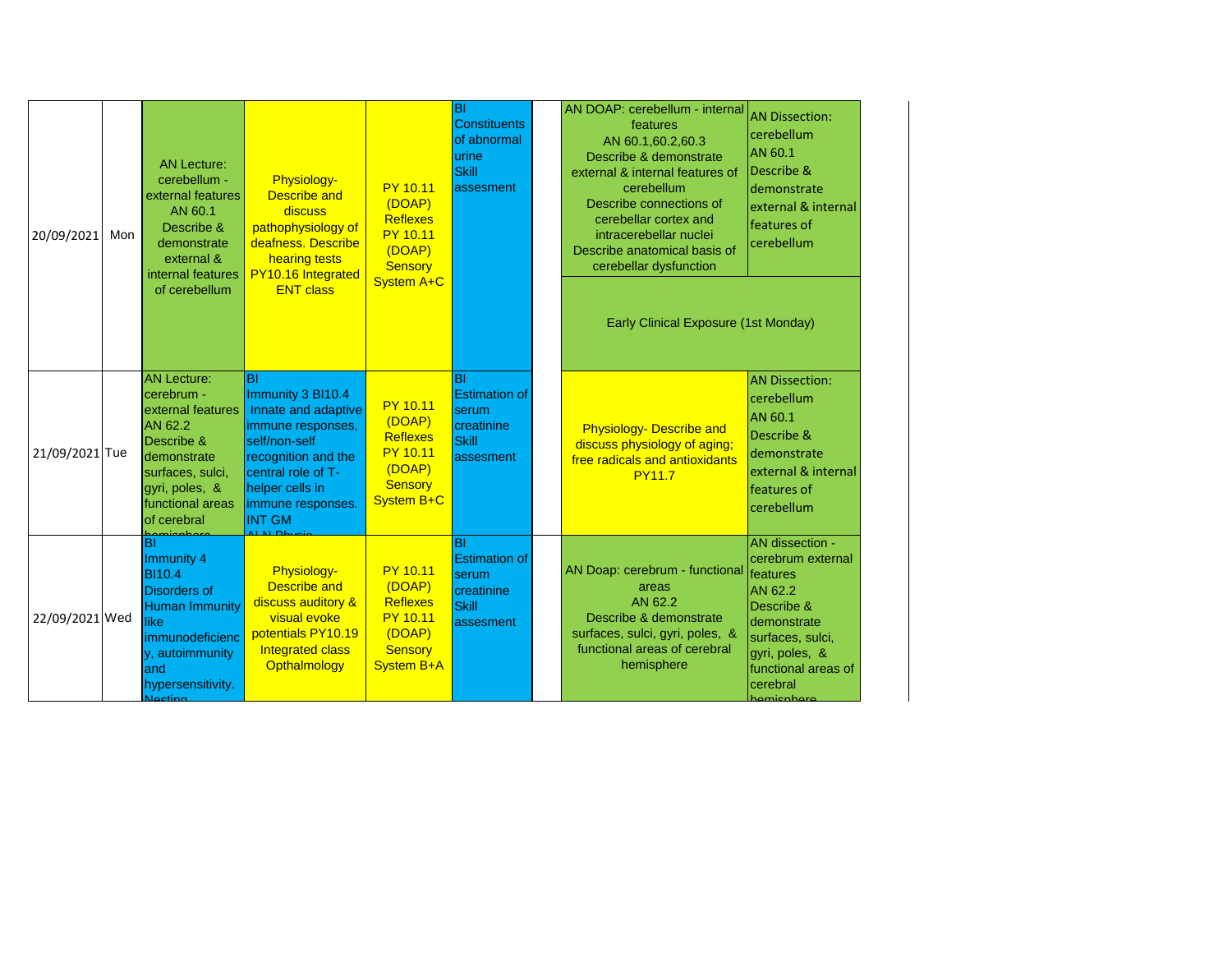| 23/09/2021 | Thu | Physiology-<br><b>Discuss &amp;</b><br>compare cardio-<br>respiratory<br>changes in<br>exercise<br>(isometric and<br>isotonic) with<br>that in the<br>resting state and<br>under different<br>environmental<br>conditions (heat<br>and cold) PY11.8 | AN: lecture - white<br>matter of cerebrum<br>AN62.3 Describe the<br>white matter of<br>cerebrum                                                            | AN dissection - cerebrum<br>external features<br>AN 62.2<br>Describe & demonstrate<br>surfaces, sulci, gyri, poles,<br>& functional areas of<br>cerebral hemisphere | <b>AN DOAP: 3rd ventricle</b><br>AN63.1,63.2<br>Describe & demonstrate parts,<br>boundaries & features of IIIrd,<br><b>IVth &amp; lateral ventricle</b><br>Describe anatomical basis of<br>congenital hydrocephalus<br><b>Early Clinical Exposure- Biochemistry</b> | <b>BI</b><br>Antigens and<br>concepts involved<br>in vaccine<br>development.<br><b>BI10.5</b><br>Antigens and<br>concepts involved<br>in vaccine<br>development. |
|------------|-----|-----------------------------------------------------------------------------------------------------------------------------------------------------------------------------------------------------------------------------------------------------|------------------------------------------------------------------------------------------------------------------------------------------------------------|---------------------------------------------------------------------------------------------------------------------------------------------------------------------|---------------------------------------------------------------------------------------------------------------------------------------------------------------------------------------------------------------------------------------------------------------------|------------------------------------------------------------------------------------------------------------------------------------------------------------------|
| 24/09/2021 | Fri | Physiology-<br>Interpret growth<br>charts PY11.9<br><b>Pediatrics</b><br>Intigration                                                                                                                                                                | <b>AN lecture: Cranial</b><br>nerve nuclei and<br>functional<br>components<br>AN62.1 Enumerate<br>cranial nerve nuclei<br>with its functional<br>component | AN dissection: 3rd ventricle<br>AN63.1<br>Describe & demonstrate<br>parts, boundaries & features<br>of IIIrd, IVth & lateral<br>ventricle                           | <b>BI</b><br>Etracellular matrix 1 BI9.1<br>Structure, functions and types<br>of ECM                                                                                                                                                                                | Physiology(Tutoria<br><b>I/SGD/SDL) EEG</b>                                                                                                                      |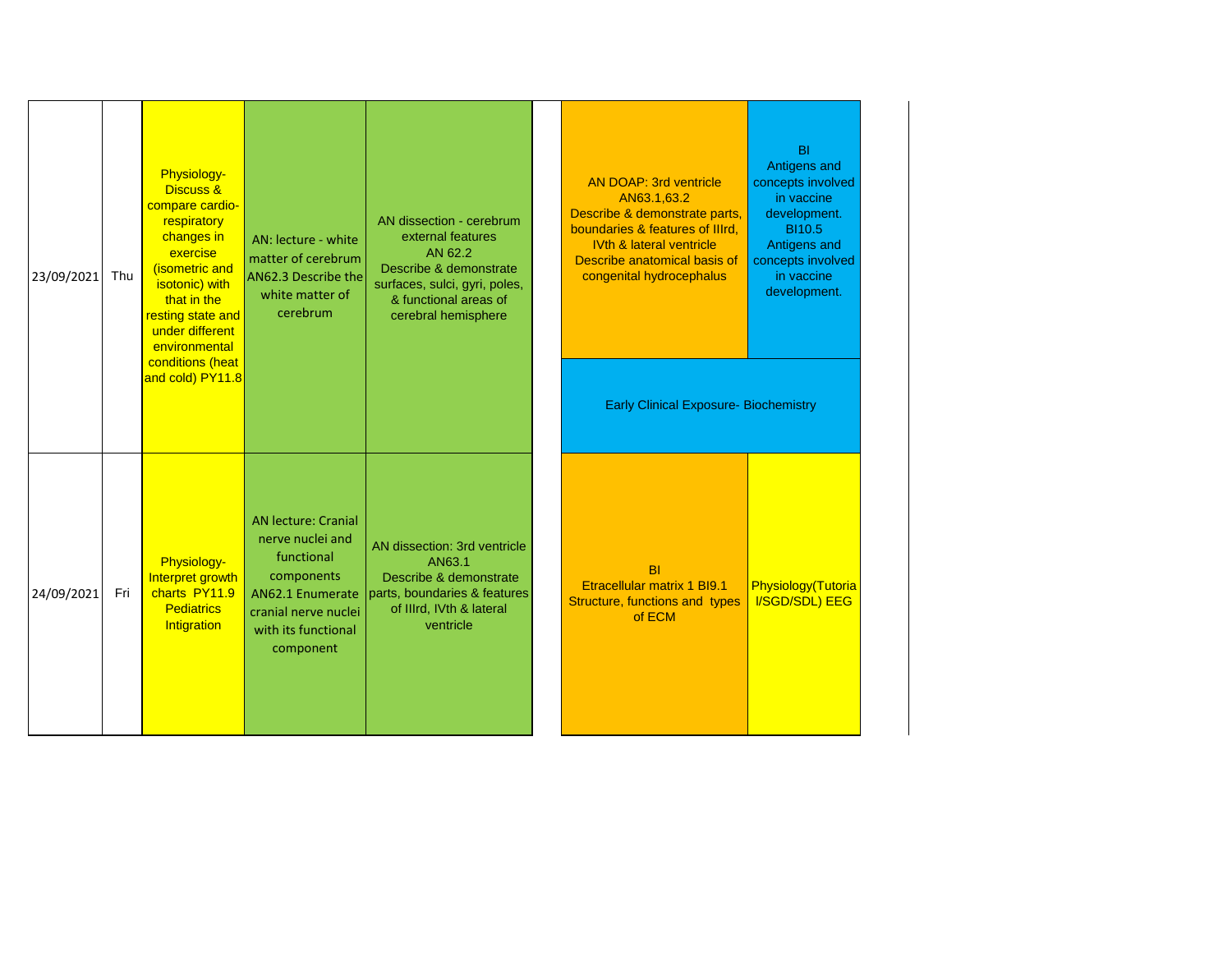| 25/09/2021 | Sat | <b>AN Lecture:</b><br>Revision:<br>internal features<br>of medulla<br>oblongata, pons,<br>midbrain | <b>AN Lecture:</b><br>Revision: sulci and<br>gyri, functional<br>areas of cerebrum | <b>AN Lecture: Revision:Brain</b><br>stem and cerebrum | Physiology- Interpret<br>anthropometric assessment of<br>infants PY11.10 Pediatrics<br>Intigration | <b>Sports</b>     |  |
|------------|-----|----------------------------------------------------------------------------------------------------|------------------------------------------------------------------------------------|--------------------------------------------------------|----------------------------------------------------------------------------------------------------|-------------------|--|
| 26-Sep     |     |                                                                                                    |                                                                                    | SUNDAY                                                 |                                                                                                    |                   |  |
| Date       | Day | 9:00 AM - 10:00 AM                                                                                 | 10:00AM - 11:00AM                                                                  | 11:00AM - 1:00 PM                                      | 2:00 PM -3:00 PM                                                                                   | 3:00 PM - 5:00 PM |  |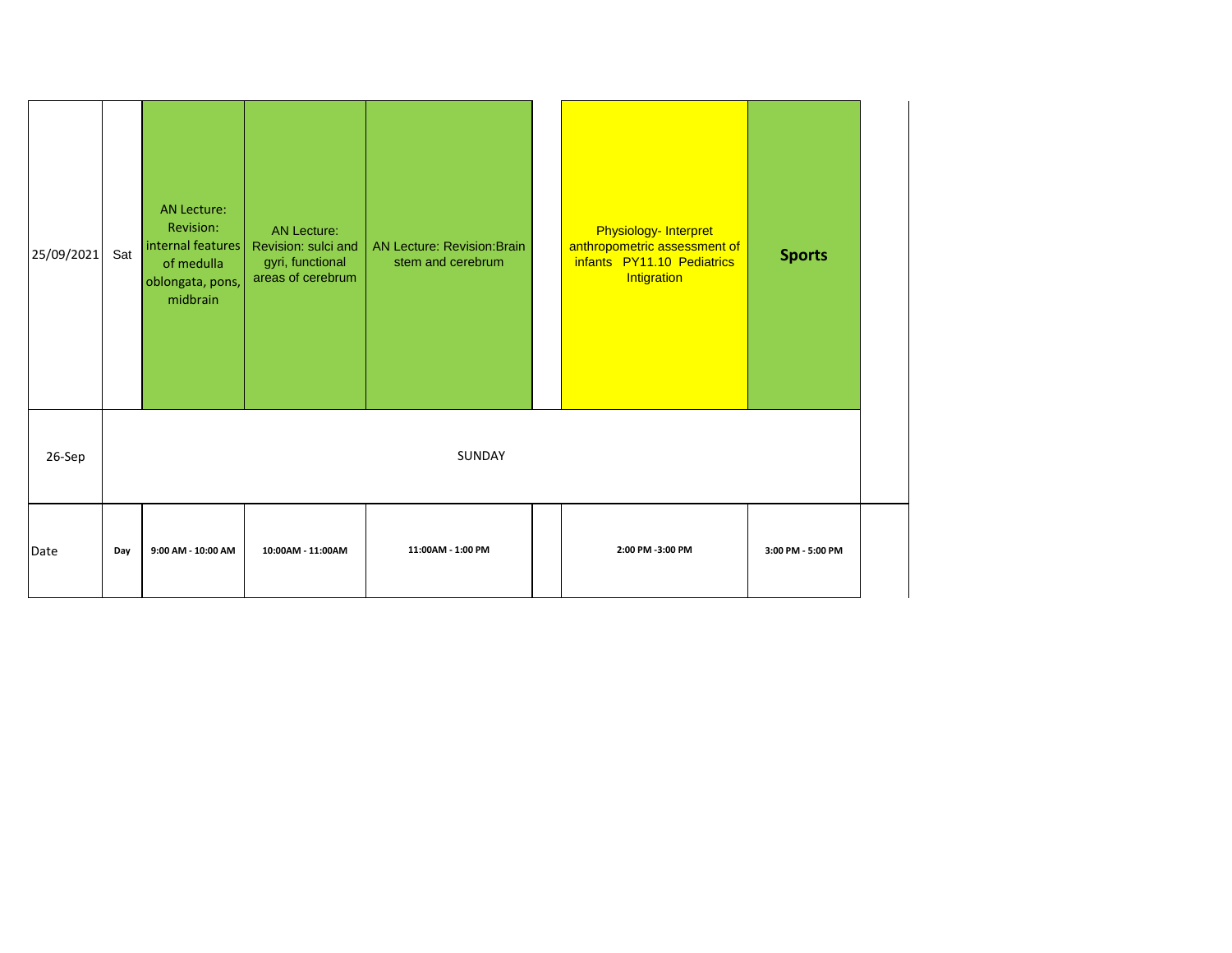| 27/09/2021     | Mon | <b>AN Lecture - IVth</b><br>ventricle<br>AN63.1,63.2<br>Describe &<br>demonstrate<br>parts,<br>boundaries &<br>features of Illrd,<br>IVth & lateral<br>ventricle<br><b>Describe</b><br>anatomical basis<br>of congenital<br>hydrocephalus | <b>Physiology- Discuss</b><br>the concept, criteria<br>for diagnosis of<br><b>Brain death and its</b><br><i>implications</i><br><b>PY11.11</b>           | <b>PY 10.11</b><br>(DOAP)<br><b>Reflexes</b><br><b>PY 10.11</b><br>(DOAP)<br><b>Sensory</b><br>System A+C | ΙBΙ<br><b>Estimation of</b><br>serum<br>creatinine<br><b>Skill</b><br>assesment | AN demo - 3,4,6th Cranial<br>nerves<br><b>AN62.1 Enumerate cranial</b><br>nerve nuclei with its functional<br>component<br>Early Clinical Exposure (1st Monday) | <b>AN dissection: IVth</b><br>ventricle<br>AN63.1<br>Describe &<br>demonstrate parts,<br>boundaries &<br>features of Illrd,<br>IVth & lateral<br>ventricle |
|----------------|-----|-------------------------------------------------------------------------------------------------------------------------------------------------------------------------------------------------------------------------------------------|----------------------------------------------------------------------------------------------------------------------------------------------------------|-----------------------------------------------------------------------------------------------------------|---------------------------------------------------------------------------------|-----------------------------------------------------------------------------------------------------------------------------------------------------------------|------------------------------------------------------------------------------------------------------------------------------------------------------------|
| 28/09/2021 Tue |     | <b>AN</b> lecture -<br>facial nerve<br><b>AN62.1</b><br>Enumerate<br>cranial nerve<br>nuclei with its<br>functional<br>component                                                                                                          | <b>BI</b><br><b>Etracellular matrix 2</b><br><b>BI9.1</b><br><b>Structure and</b><br>functions of<br>proteoglycans and<br>glycoproteins of<br><b>ECM</b> | <b>PY 10.11</b><br>(DOAP)<br><b>Reflexes</b><br><b>PY 10.11</b><br>(DOAP)<br><b>Sensory</b><br>System B+C | lвı<br><b>Revision</b><br><b>Estimation of</b><br>uric acid<br><b>DOAP</b>      | Physiology- Discuss the<br>physiological effects of<br>meditation PY11.12                                                                                       | <b>AN dissection: IVth</b><br>ventricle<br>AN63.1<br>Describe &<br>demonstrate parts,<br>boundaries &<br>features of Illrd,<br>IVth & lateral<br>ventricle |
| 29/09/2021 Wed |     | BI<br>Extra cellular<br>matrix<br><b>BI9.2</b><br>Involvement of<br><b>ECM</b><br>components in<br>health and<br>disease                                                                                                                  | Physiology- Obtain<br>history and perform<br>general examination in<br>the volunteer /<br>simulated environment<br><b>PY11.13</b>                        | <b>PY 10.11</b><br>(DOAP)<br><b>Reflexes</b><br>PY 10.11<br>(DOAP)<br><b>Sensory</b><br><b>System B+A</b> | ΙBΙ<br><b>Revision</b><br><b>Estimation of</b><br>uric acid<br><b>DOAP</b>      | AN demo: 9,10th cranial nerves AN dissection:<br><b>AN62.1 Enumerate cranial</b><br>nerve nuclei with its functional<br>component                               | <b>Revision:</b><br>cerebrum,<br>cerebellum -<br>external features                                                                                         |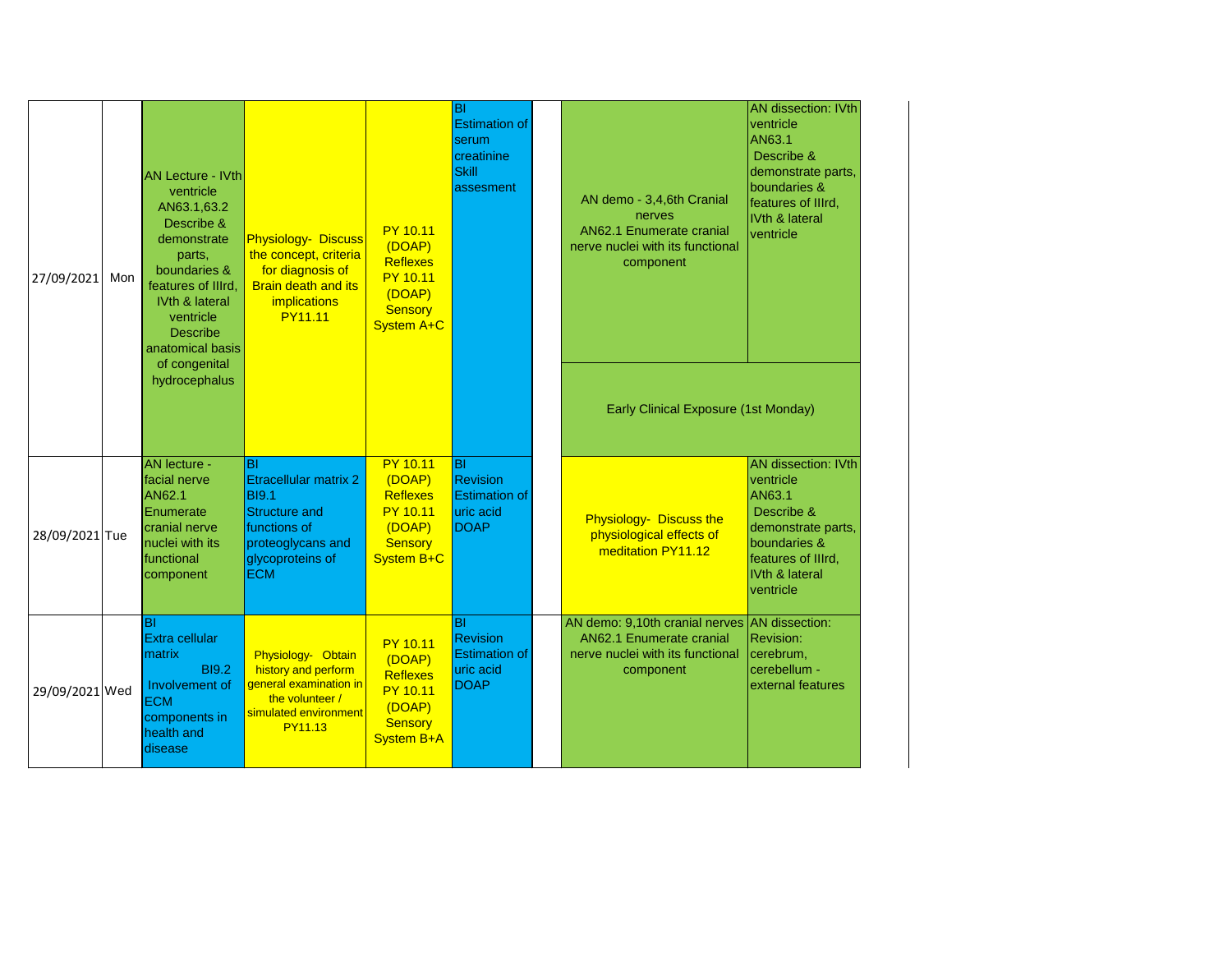| 30/09/2021 | Thu    | Physiology-<br><b>Demonstrate</b><br><b>Basic Life</b><br>Support in a<br>simulated<br>environment<br><b>PY11.14</b><br>Medicine, | <b>AN lecture:- Lateral</b><br>ventricle<br>AN63.1<br>Describe &<br>demonstrate parts,<br>boundaries &<br>features of IIIrd, | <b>AN Dissection:-Revision:</b><br>III, IV ventricle                                                                      |  | AN Demo - 11,12th cranial<br><b>nerves</b><br><b>AN62.1 Enumerate cranial</b><br>nerve nuclei with its functional<br>component | <b>BI</b><br>Extra cellular<br>matrix<br>ECE (CD) BI9.2<br>Involvement of<br><b>ECM</b> components<br>in health and<br>disease |
|------------|--------|-----------------------------------------------------------------------------------------------------------------------------------|------------------------------------------------------------------------------------------------------------------------------|---------------------------------------------------------------------------------------------------------------------------|--|--------------------------------------------------------------------------------------------------------------------------------|--------------------------------------------------------------------------------------------------------------------------------|
|            |        | Anaesthesiology<br>Intigration                                                                                                    | IVth & lateral<br>ventricle                                                                                                  |                                                                                                                           |  | <b>Early Clinical Exposure- Biochemistry</b>                                                                                   |                                                                                                                                |
| 01/10/2021 | Fri    | Physiology<br>Revision<br>Respiratory<br><b>System</b>                                                                            | <b>AN lecture: Basal</b><br>Ganglia<br>AN62.4 Enumerate<br>parts & major<br>connections of basal<br>ganglia & limbic<br>lobe | <b>AN Dissection: Basal</b><br>Ganglia<br>AN62.4 Enumerate parts &<br>major connections of basal<br>ganglia & limbic lobe |  | <b>Early Clinical Exposure- Physiology (1st Friday)</b>                                                                        |                                                                                                                                |
| 02/10/2021 | Sat    |                                                                                                                                   | Holiday                                                                                                                      |                                                                                                                           |  | Gandhi Jayanti                                                                                                                 |                                                                                                                                |
| 03-Oct     | SUNDAY |                                                                                                                                   |                                                                                                                              |                                                                                                                           |  |                                                                                                                                |                                                                                                                                |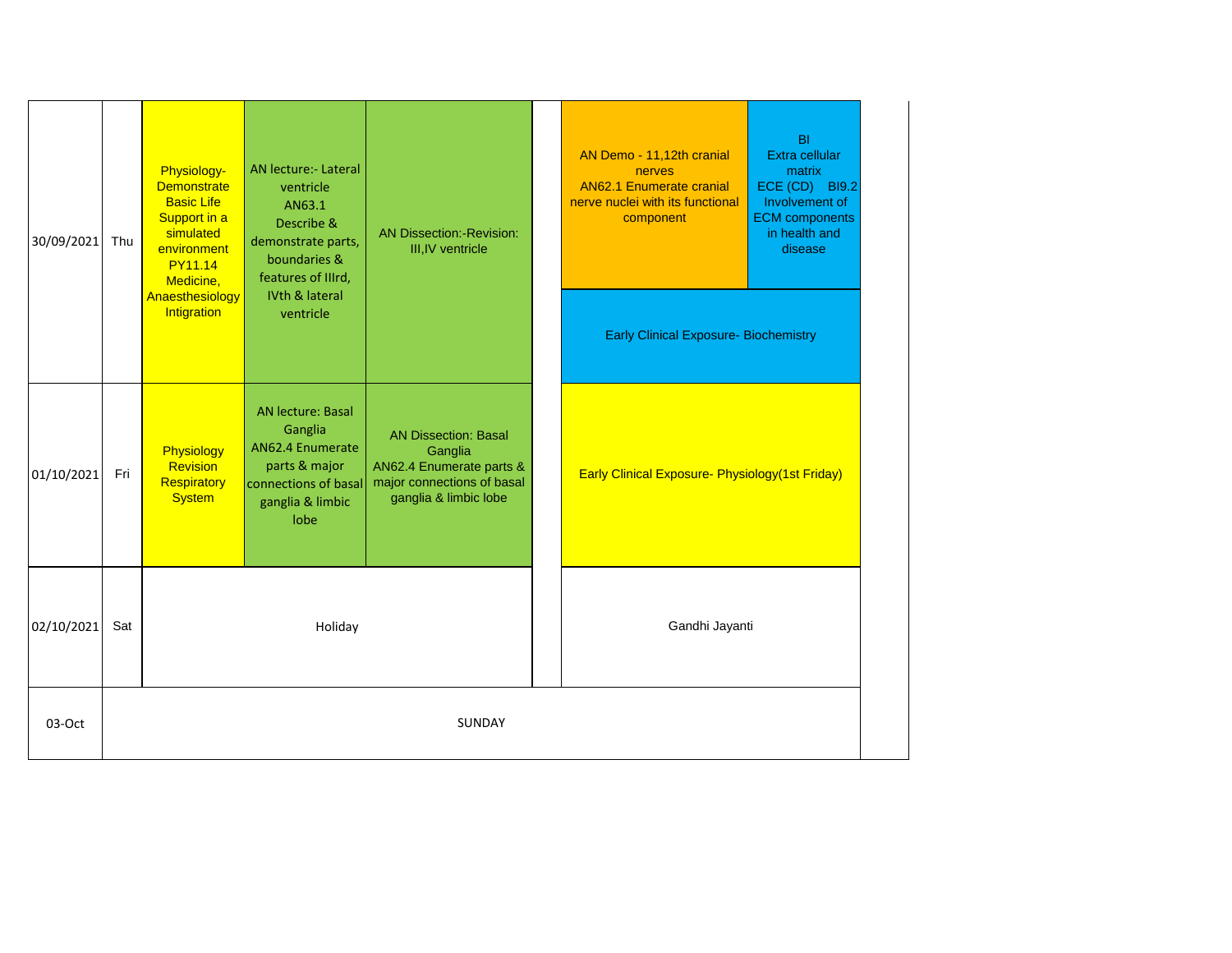| Date           | Day | 9:00 AM - 10:00 AM                                                                                                                                       | 10:00AM - 11:00AM                                                                                          | 11:00AM - 1:00 PM                                                                                                                                |                                                                                                                                                                            |                                                                                                                                                                                                                                                                                                                                                                                                                                                                             |                                                                                                                                                                         | 2:00 PM -3:00 PM | 3:00 PM - 5:00 PM |
|----------------|-----|----------------------------------------------------------------------------------------------------------------------------------------------------------|------------------------------------------------------------------------------------------------------------|--------------------------------------------------------------------------------------------------------------------------------------------------|----------------------------------------------------------------------------------------------------------------------------------------------------------------------------|-----------------------------------------------------------------------------------------------------------------------------------------------------------------------------------------------------------------------------------------------------------------------------------------------------------------------------------------------------------------------------------------------------------------------------------------------------------------------------|-------------------------------------------------------------------------------------------------------------------------------------------------------------------------|------------------|-------------------|
| 04/10/2021     | Mon | <b>AN Lecture:</b><br><b>Thalamus</b><br>AN62.5 Describe<br>boundaries,<br>parts, gross<br>relations, major                                              | <b>Physiology Revision</b>                                                                                 | <b>PY 10.11</b><br>(DOAP)<br><b>Reflexes</b><br><b>PY 10.20</b><br>(DOAP)                                                                        | BI<br><b>Revision</b><br><b>Estimation of</b><br>uric acid<br><b>DOAP</b>                                                                                                  | AN ECE: basal ganglia, thalamus                                                                                                                                                                                                                                                                                                                                                                                                                                             |                                                                                                                                                                         |                  |                   |
|                |     | nuclei and<br>connections of<br>dorsal thalamus,<br>hypothalamus,<br>epithalamus,<br>metathalamus                                                        | <b>CVS</b>                                                                                                 | <b>Testing for</b><br><b>Smell</b><br>& Taste<br>sensation<br>$A+C$                                                                              |                                                                                                                                                                            | <b>Early Clinical Exposure (1st Monday)</b>                                                                                                                                                                                                                                                                                                                                                                                                                                 |                                                                                                                                                                         |                  |                   |
| 05/10/2021 Tue |     | <b>AN Lecture:</b><br><b>Blood supply of</b><br>brain<br>& identify<br>formation,<br>branches &<br>major areas of<br>distribution of<br>circle of Willis | BI<br><b>Basis and rationale</b><br>of serum amylase<br>AN62.6 Describe and lipase done in<br>pancreatitis | <b>PY 10.11</b><br>(DOAP)<br><b>Reflexes</b><br><b>PY 10.20</b><br>(DOAP)<br><b>Testing for</b><br><b>Smell</b><br>& Taste<br>sensation<br>$B+C$ | <b>Revision</b><br>normal and<br>abnormal<br>urine DOAP<br><b>BI11.4</b><br>Perform<br>urine<br>analysis to<br>estimate<br>normal and                                      | AN demo:- chromosomes<br>AN73.1,73.2,73.3<br>Describe the structure of<br>chromosomes with classification<br><b>K KH Y Lecture Written</b><br>Describe technique of<br>karyotyping with its applications<br><b>K KH Y Lecture Written</b><br>Describe the Lyon's hypothesis                                                                                                                                                                                                 | <b>AN Dissection:</b><br>Blood supply of<br>brain<br>AN62.6 Describe<br>& identify<br>formation,<br>branches & major<br>areas of<br>distribution of<br>circle of Willis |                  |                   |
| 06/10/2021 Wed |     | lвı<br>Extra cellular<br>matrix 3 BI9.3<br>Protein targeting,<br>sorting & its<br>associated<br>disorders                                                | <b>Physiology Revision</b><br><b>Respiratory System</b>                                                    | <b>PY 10.11</b><br>(DOAP)<br><b>Reflexes</b><br><b>PY 10.20</b><br>(DOAP)<br><b>Testing for</b><br><b>Smell</b><br>& Taste<br>sensation<br>$B+A$ | <b>Revision</b><br>normal and<br>abnormal<br>urine DOAP<br><b>BI11.4</b><br>Perform<br>lurine<br>analysis to<br>estimate<br>normal and<br>abnormal<br>constituents<br>DOAP | AN74.1,74.2,74.3,74.4<br>Describe the various modes of<br>inheritance with examples<br>Draw pedigree charts for the<br>various types of inheritance & give<br>examples of diseases of each<br>mode of inheritance<br>Describe multifactorial inheritance<br>with examples<br>Describe the genetic basis &<br>clinical features of Achondroplasia,<br>Cystic Fibrosis, Vitamin D resistant<br>rickets, Haemophilia, Duchene's<br>muscular dystrophy & Sickle cell<br>anaemia | <b>AN Dissection:</b><br><b>Revision - Brain</b>                                                                                                                        |                  |                   |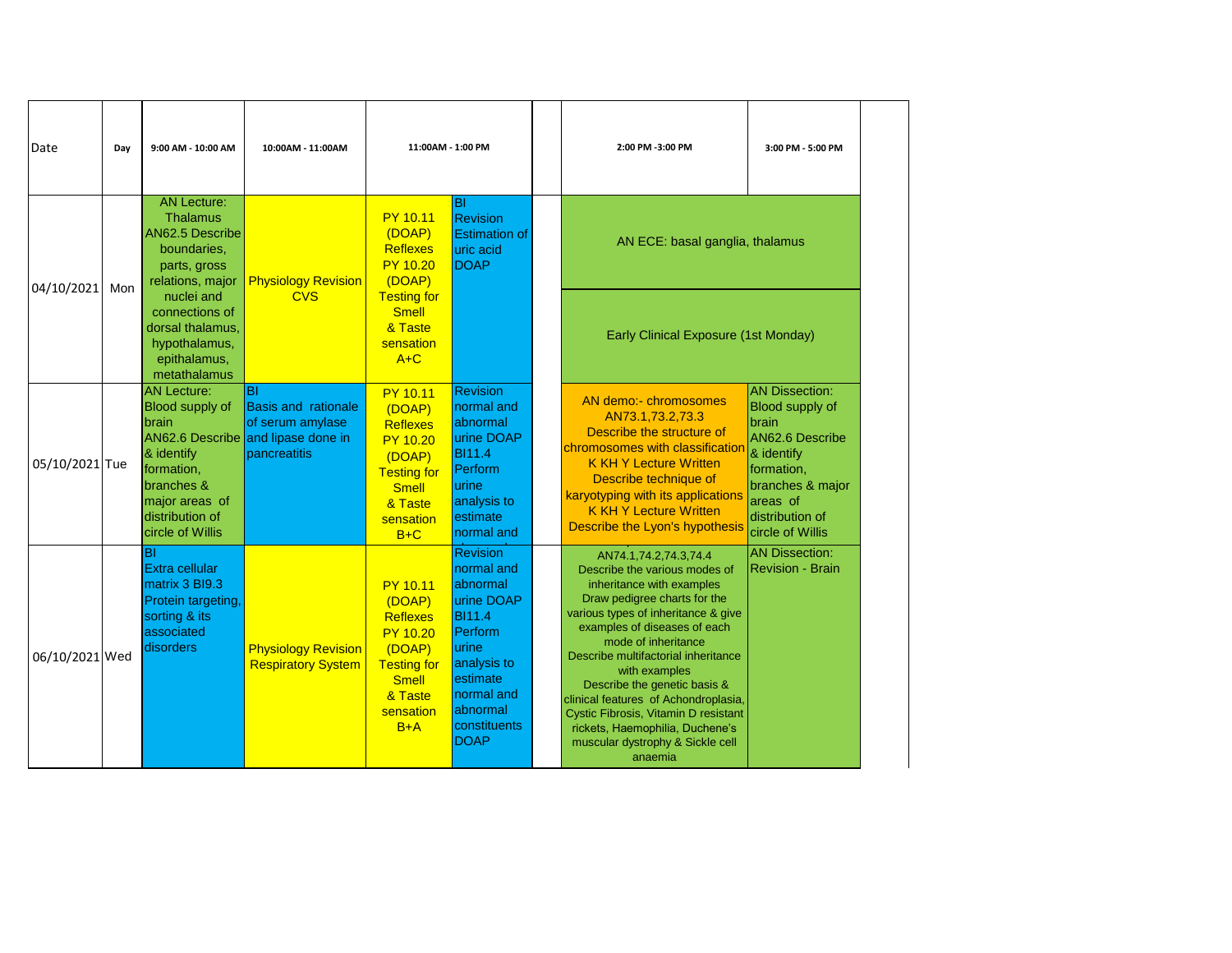| 07/10/2021 | Thu | Physiology<br><b>Revision CVS</b>                      | <b>AN Lecture:</b><br>chromosomal<br>aberrations<br>AN75.1,75.2,75.3,75<br>.4<br>Describe the<br>structural and<br>numerical<br>chromosomal<br>aberrations<br><b>Explain the terms</b> | AN dissection: Revision -<br>clavicle, scapula, humerus                          | Anatomy(SGD)/Biochemistry(S<br><b>DL 1st Thursday)</b>                                                                                                                         | Diet and nutrition 1<br><b>INT GM BI11.23</b><br>Energy content of<br>different food Items<br>food items with high<br>and low glycemic<br>index and<br>importance of these<br>in the diet BI<br>Importance of high<br>and low glycemic<br>index in the diet<br>EOE |
|------------|-----|--------------------------------------------------------|----------------------------------------------------------------------------------------------------------------------------------------------------------------------------------------|----------------------------------------------------------------------------------|--------------------------------------------------------------------------------------------------------------------------------------------------------------------------------|--------------------------------------------------------------------------------------------------------------------------------------------------------------------------------------------------------------------------------------------------------------------|
|            |     |                                                        | mosaics and<br>chimeras with<br>example<br>Describe the genetic<br>basis & clinical<br>features of Prader                                                                              |                                                                                  | <b>Early Clinical Exposure- Biochemistry</b>                                                                                                                                   |                                                                                                                                                                                                                                                                    |
| 08/10/2021 | Fri | Physiology<br>Revision<br>Respiratory<br><b>System</b> | AN Lecture: Genetic<br>counselling<br>AN75.5 Describe the<br>principles of genetic<br>counselling                                                                                      | AN dissection: Revision -<br>radius, ulna, articulated<br>hand                   | <b>BI</b><br><b>Diet and nutrition</b><br>Seminar BI11.24<br><b>Advantages and Disadvantages</b><br>of unsaturated, saturated and<br>trans fats<br><b>SGD</b><br><b>INT GM</b> | Physiology(Tutoria<br>I/SGD/SDL)<br><b>Auditory system</b>                                                                                                                                                                                                         |
| 09/10/2021 | Sat | <b>AN SDL: Pectoral</b><br>region,<br>mammary gland    | AN SDL: Axilla,<br><b>Brachial plexus</b>                                                                                                                                              | <b>AN Revision: Pectoral</b><br>region, mammary gland<br>Axilla, Brachial plexus | <b>Physiology Revision CVS</b>                                                                                                                                                 | <b>SPORTS</b>                                                                                                                                                                                                                                                      |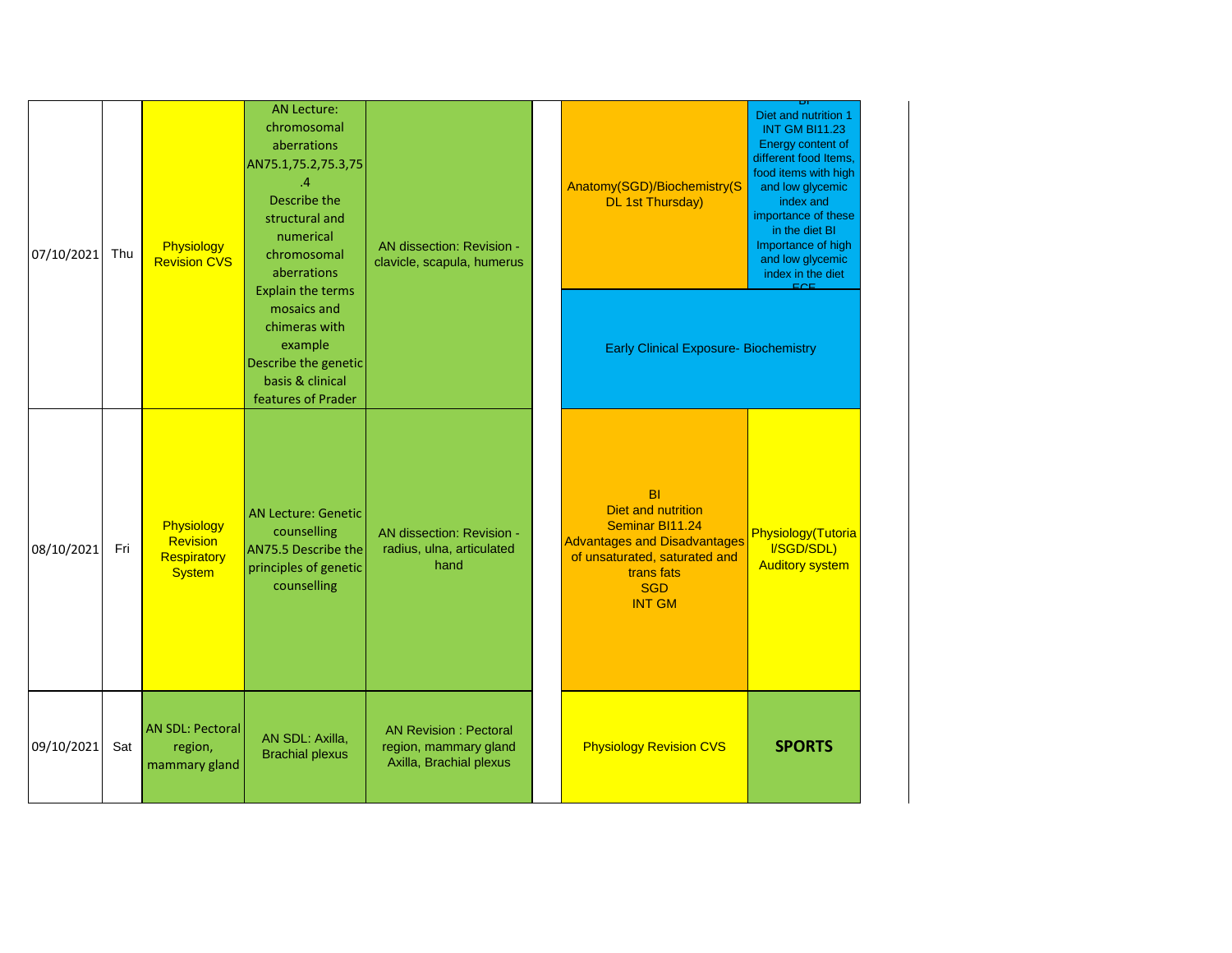| 10-Oct         |                       | SUNDAY                                                                |                                                                |                                                                                                                                         |                                                                                   |  |                                                                     |                                                                                                      |  |  |
|----------------|-----------------------|-----------------------------------------------------------------------|----------------------------------------------------------------|-----------------------------------------------------------------------------------------------------------------------------------------|-----------------------------------------------------------------------------------|--|---------------------------------------------------------------------|------------------------------------------------------------------------------------------------------|--|--|
| Date           | Day                   | 9:00 AM - 10:00 AM                                                    | 10:00AM - 11:00AM                                              | 11:00AM - 1:00 PM                                                                                                                       |                                                                                   |  | 2:00 PM -3:00 PM                                                    | 3:00 PM - 5:00 PM                                                                                    |  |  |
| 11/10/2021     |                       | <b>AN</b> lecture:<br>Revison -                                       | <b>Physiology Revision</b>                                     | PY (DOAP)<br>10.20 Testing urine DOAP<br>of visual<br>acuity                                                                            | <b>Revision</b><br>normal and<br>abnormal<br><b>BI11.4</b><br>Perform             |  | AN demo: revision - cubital<br>fossa                                | <b>AN Dissection:</b><br>Revison -<br>Shoulder joint                                                 |  |  |
|                | Mon<br>Shoulder joint |                                                                       | <b>Respiratory System</b>                                      | PY (DOAP)<br>10.20 Testing analysis to<br>of hearing<br>$A+C$                                                                           | lurine<br>estimate<br>normal and<br>abnormal<br>constituents                      |  | Early Clinical Exposure (1st Monday)                                |                                                                                                      |  |  |
| 12/10/2021 Tue |                       | <b>AN</b> lecture:<br>revision - Elbow<br>Joint, Wrist Joint          | BI<br><b>Revision lecture of</b><br>Carbohydrate<br>Metabolism | PY (DOAP)<br>10.20 Testing<br>of visual<br>acuity<br>PY (DOAP)<br>10.20 Testing<br>of hearing                                           | <b>Revision BI</b><br>Demostratio<br>n of Blood<br>Glucose<br>using<br>Glucometer |  | <b>Physiology Revision CVS</b>                                      | <b>AN Dissection:</b><br><b>Revision - Intrinsic</b><br><b>Muscles of Hand</b><br><b>Ulnar Nerve</b> |  |  |
| 13/10/2021 Wed |                       | BI<br><b>Revision lecture</b><br>of Carbohydrate<br><b>Metabolism</b> | <b>Physiology Revision</b><br><b>Respiratory System</b>        | PY B+C<br>PY (DOAP)<br>10.20 Testing Demostratio<br>of visual<br>acuity<br>PY (DOAP)<br>10.20 Testing Glucometer<br>of hearing<br>$B+A$ | <b>Revision BI</b><br>n of Blood<br>Glucose<br>using                              |  | AN demo:Revision- 1st<br>Carpometacarpal Joint<br>,Radioulnar Joint | <b>AN</b> dissection:<br><b>Revision - Median</b><br><b>Nerve</b><br>Musculocutaneou<br>s Nerve      |  |  |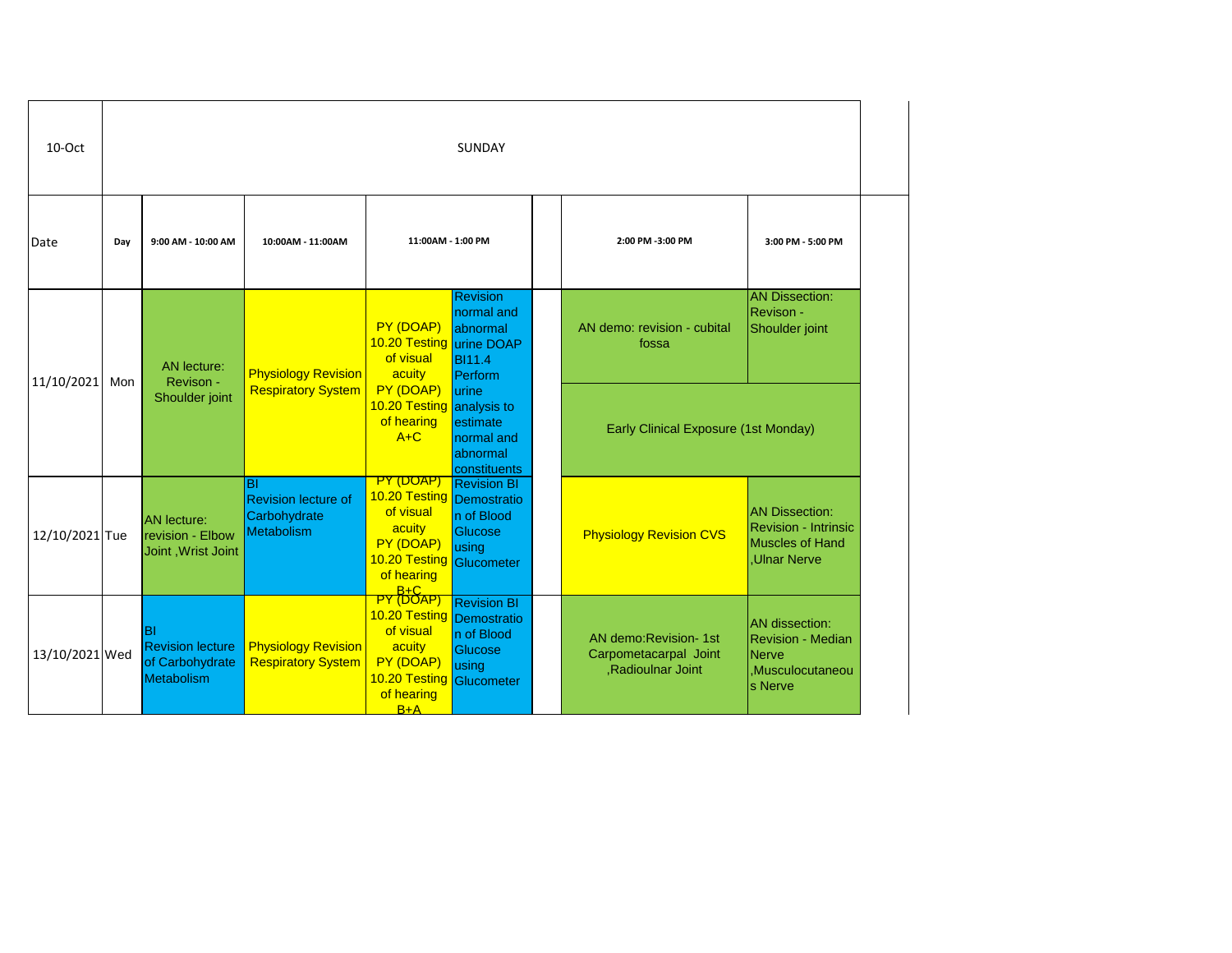| 14/10/2021     | Thu | Physiology<br><b>Revision CVS</b>                                   | AN lecture: Revison -<br>radial nerve | AN Dissection: Revision -<br>ribs                                             | B <sub>l</sub><br>AN demo: revision - intercostal<br><b>Bio-Medical Waste</b><br>Management<br>space<br><b>ECE</b><br><b>Early Clinical Exposure- Biochemistry</b> |
|----------------|-----|---------------------------------------------------------------------|---------------------------------------|-------------------------------------------------------------------------------|--------------------------------------------------------------------------------------------------------------------------------------------------------------------|
| 15/10/2021     | Fri |                                                                     | Holiday                               |                                                                               | Dasara                                                                                                                                                             |
| 16/10/2021 Sat |     | AN<br>lecture:Revision<br>Intercostal<br>nerve, joints of<br>Thorax | <b>AN</b><br>lecture: Pleura, Lungs   | AN lecture: Revision -<br>Intercostal nerve, joints of<br>ThoraxPleura, Lungs | <b>AN dissection:</b><br><b>Revision-Sternum</b><br><b>Physiology Revision</b><br><b>Respiratory System</b><br>, Thoracic<br>Vertebrae                             |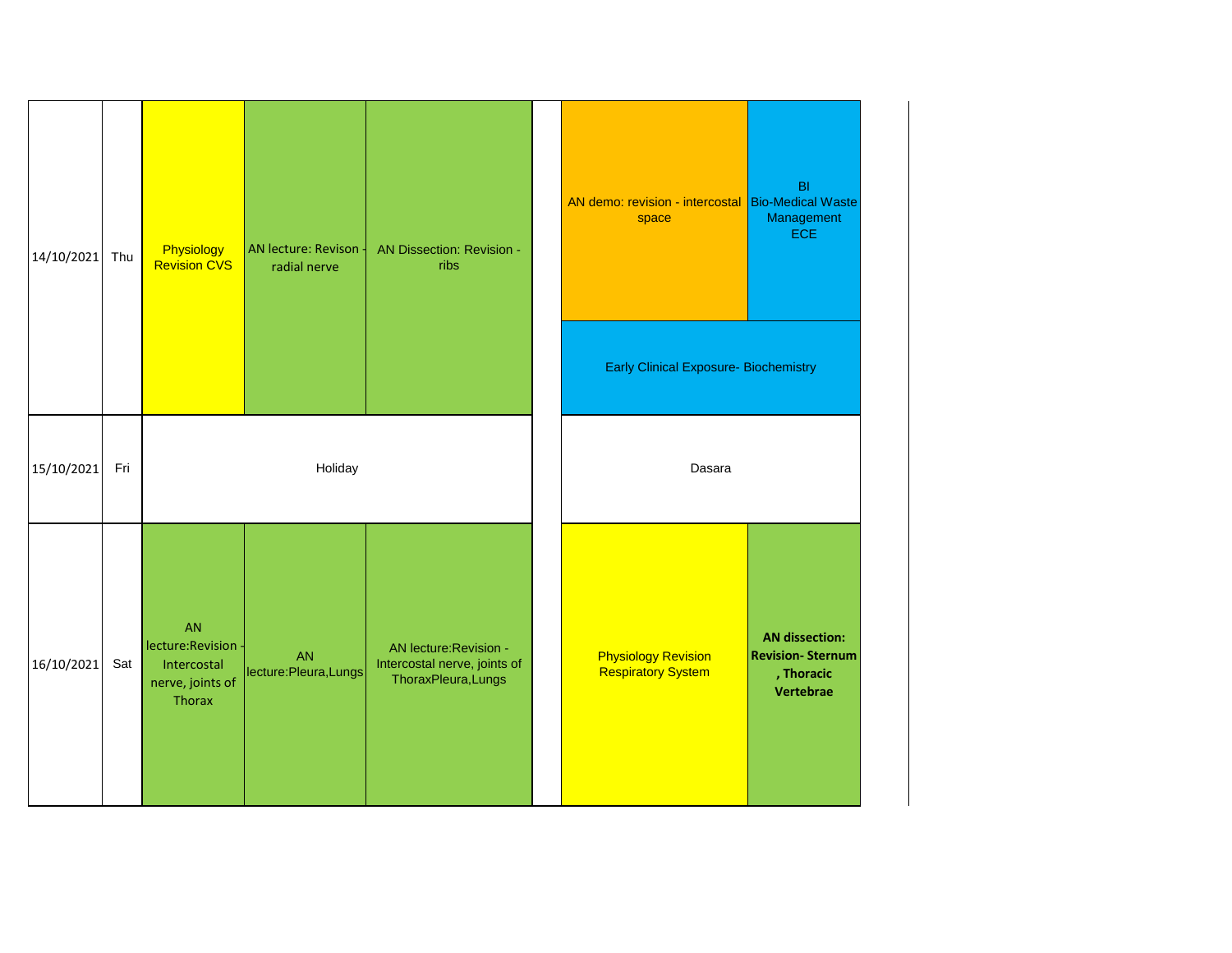| 17-Oct         | SUNDAY |                                  |                                                         |                                                                                                       |                                                                                     |  |                                                                     |                                                                                                         |
|----------------|--------|----------------------------------|---------------------------------------------------------|-------------------------------------------------------------------------------------------------------|-------------------------------------------------------------------------------------|--|---------------------------------------------------------------------|---------------------------------------------------------------------------------------------------------|
| Date           | Day    | 9:00 AM - 10:00 AM               | 10:00AM - 11:00AM                                       | 11:00AM - 1:00 PM                                                                                     |                                                                                     |  | 2:00 PM -3:00 PM                                                    | 3:00 PM - 5:00 PM                                                                                       |
| 18/10/2021     | Mon    | <b>AN</b> lecture:<br>Revision-  | <b>Physiology Revision</b>                              | PY (DOAP)<br>10.20 Testing Glucose<br>of Visual<br>field                                              | <b>Revision BI</b><br>Demostratio<br>n of Blood<br>using<br>Glucometer              |  | AN Demo: Pericardium & Heart                                        | AN<br>Dissection: Revisio<br>n - Blood Supply of<br><b>Heart</b>                                        |
|                |        | Mediastinum                      | <b>CVS</b>                                              | PY (DOAP)<br>10.20 Testing<br>of hearing<br>$A+C$                                                     |                                                                                     |  | <b>Early Clinical Exposure (1st Monday)</b>                         |                                                                                                         |
| 19/10/2021 Tue |        |                                  | Holiday                                                 |                                                                                                       |                                                                                     |  | Milad Un Nabhi                                                      |                                                                                                         |
| 20/10/2021 Wed |        | lвı<br>Enviromental<br>Pollution | <b>Physiology Revision</b><br><b>Respiratory System</b> | PY (DOAP)<br>10.20 Testing<br>of Visual<br>field<br>PY (DOAP)<br>10.20 Testing<br>of hearing<br>$B+A$ | <b>BI Revision</b><br><b>Estimation of</b><br>serum<br>Glucose by<br><b>GOD/POD</b> |  | AN Demo: Revision - Arch of<br>Aorta, Thoracic Duct, azygos<br>vein | <b>AN Dissection:</b><br><b>Revision -</b><br>Embryology:<br>Development of<br>cardiovascular<br>system |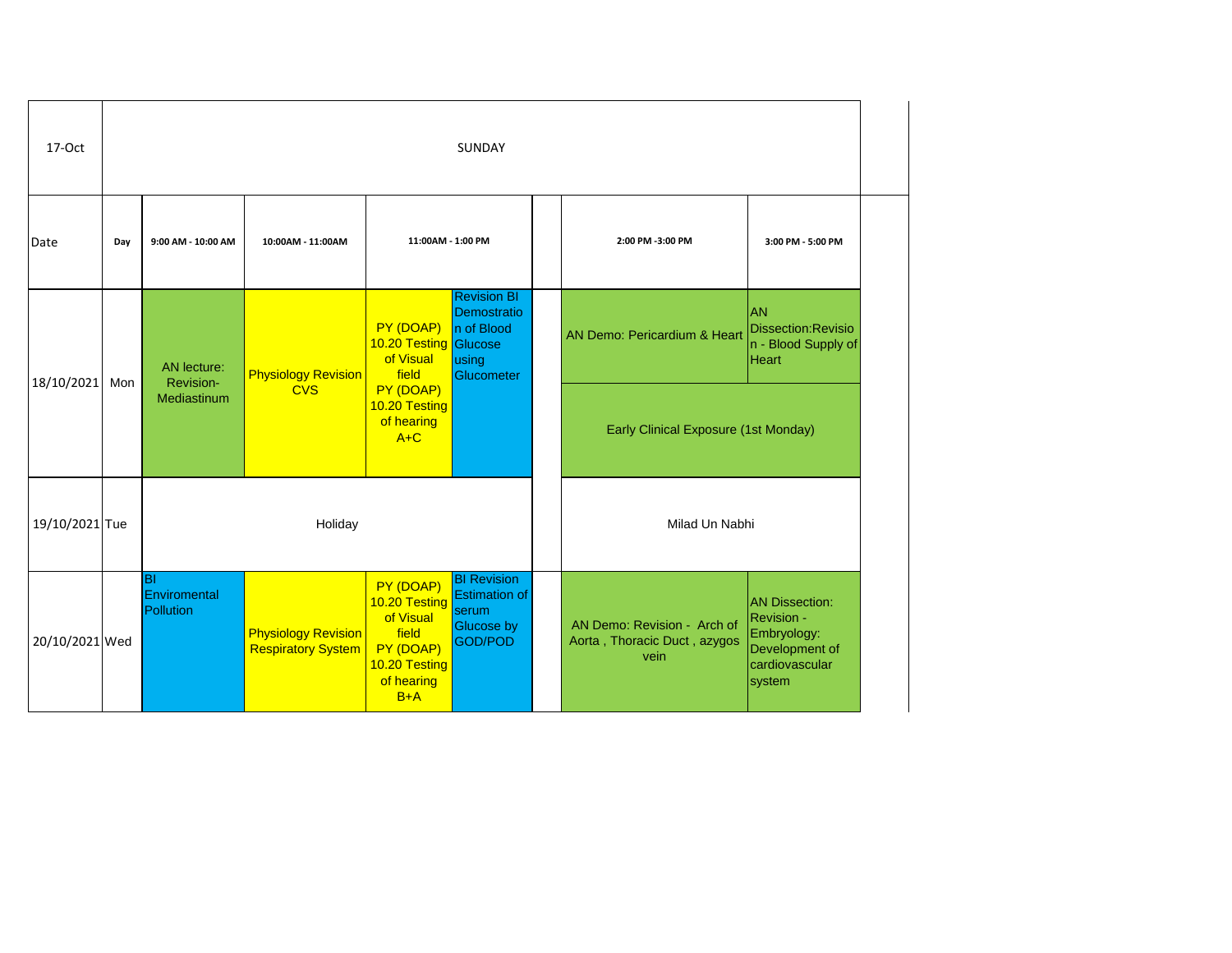| 21/10/2021 | Thu | Physiology<br><b>Revision CVS</b>                      | <b>AN lecture: Revision</b><br>- Anterior<br><b>Abdominal Wall</b><br>, Rectus Sheath | AN Dissection: Revision -<br><b>Inguinal Canal</b> | <b>AN Demo: Revision- Testis</b><br><b>Early Clinical Exposure- Biochemistry</b> | B <sub>l</sub><br>Lipid Metabolism<br>Seminar     |
|------------|-----|--------------------------------------------------------|---------------------------------------------------------------------------------------|----------------------------------------------------|----------------------------------------------------------------------------------|---------------------------------------------------|
| 22/10/2021 | Fri | Physiology<br>Revision<br>Respiratory<br><b>System</b> | <b>AN lecture: Revision</b><br>- Lumbar Vertebra &<br>Sacrum                          | <b>AN Dissection: Revision-</b><br>Peritoneum      | B <sub>l</sub><br><b>Revision lecture of Protein</b><br><b>Metabolism</b>        | Physiology(Tutoria<br>I/SGD/SDL) Optic<br>pathway |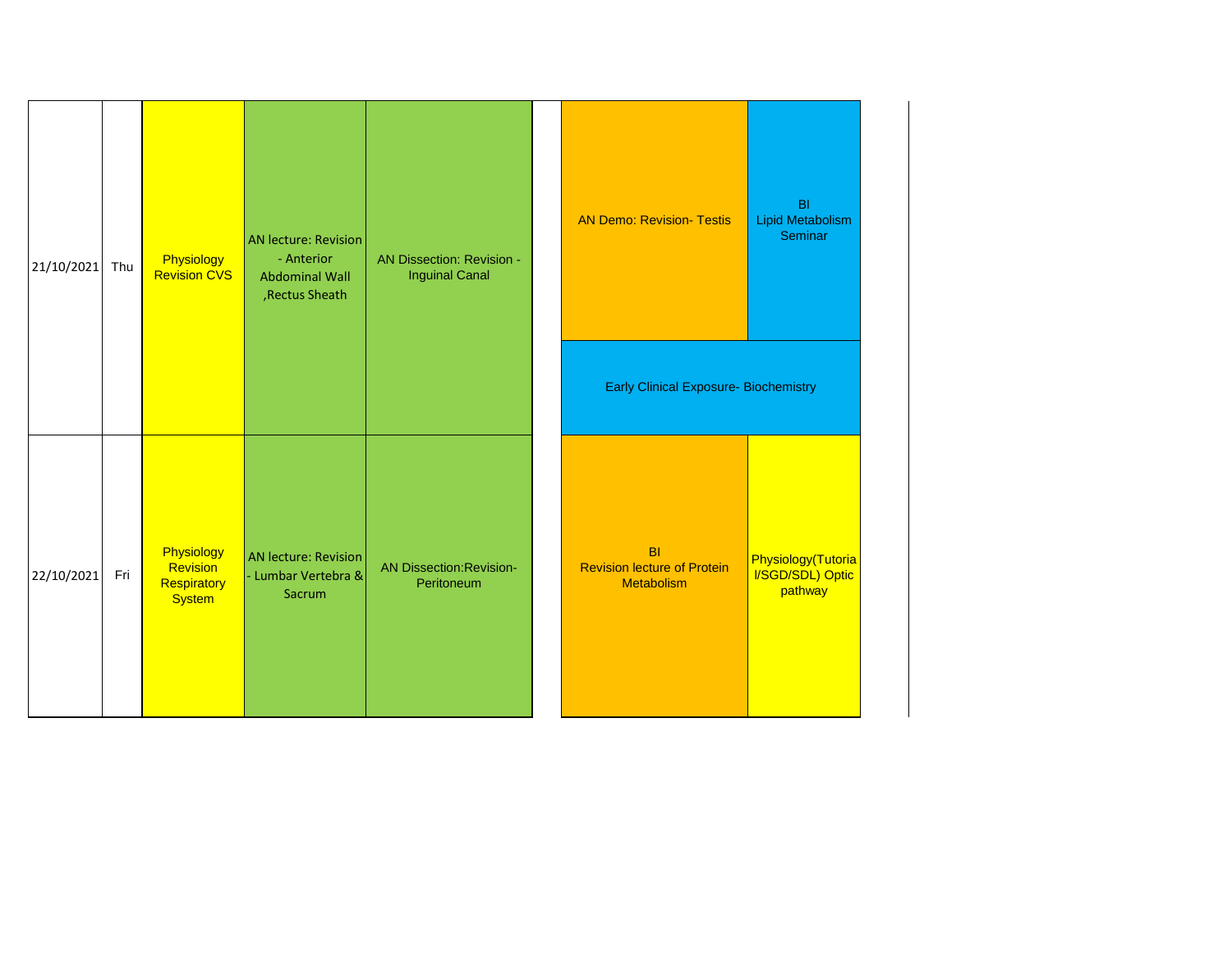| 23/10/2021 | Sat                  | Stomach            | AN SDL: Revision   AN SDL: Revision -<br>Duodenum | <b>AN: Revision-Stomach</b><br><b>Duodenum</b>              |                                                                | <b>Physiology Revision CVS</b>         | <b>Sports</b>                                                                  |
|------------|----------------------|--------------------|---------------------------------------------------|-------------------------------------------------------------|----------------------------------------------------------------|----------------------------------------|--------------------------------------------------------------------------------|
| 24-Oct     |                      |                    |                                                   |                                                             | SUNDAY                                                         |                                        |                                                                                |
| Date       | Day                  | 9:00 AM - 10:00 AM | 10:00AM - 11:00AM                                 | 11:00AM - 1:00 PM                                           |                                                                | 2:00 PM -3:00 PM                       | 3:00 PM - 5:00 PM                                                              |
|            |                      | AN lecture:        | <b>Physiology Revision</b>                        | PY (DOAP)<br>10.20 Testing Glucose by<br>of Visual<br>field | <b>BI Revision</b><br><b>Estimation of</b><br>serum<br>GOD/POD | AN Demo: Revision- Caecum,<br>appendix | <b>AN Dissection:</b><br>Revision - Portal<br>Vein, Porto Caval<br>Anastomosis |
| 25/10/2021 | Mon Revision - Small | & Large Intestine  | <b>Respiratory System</b>                         | PY (DOAP)<br>10.20 Testing<br>of hearing<br>$A+C$           |                                                                | Early Clinical Exposure (1st Monday)   |                                                                                |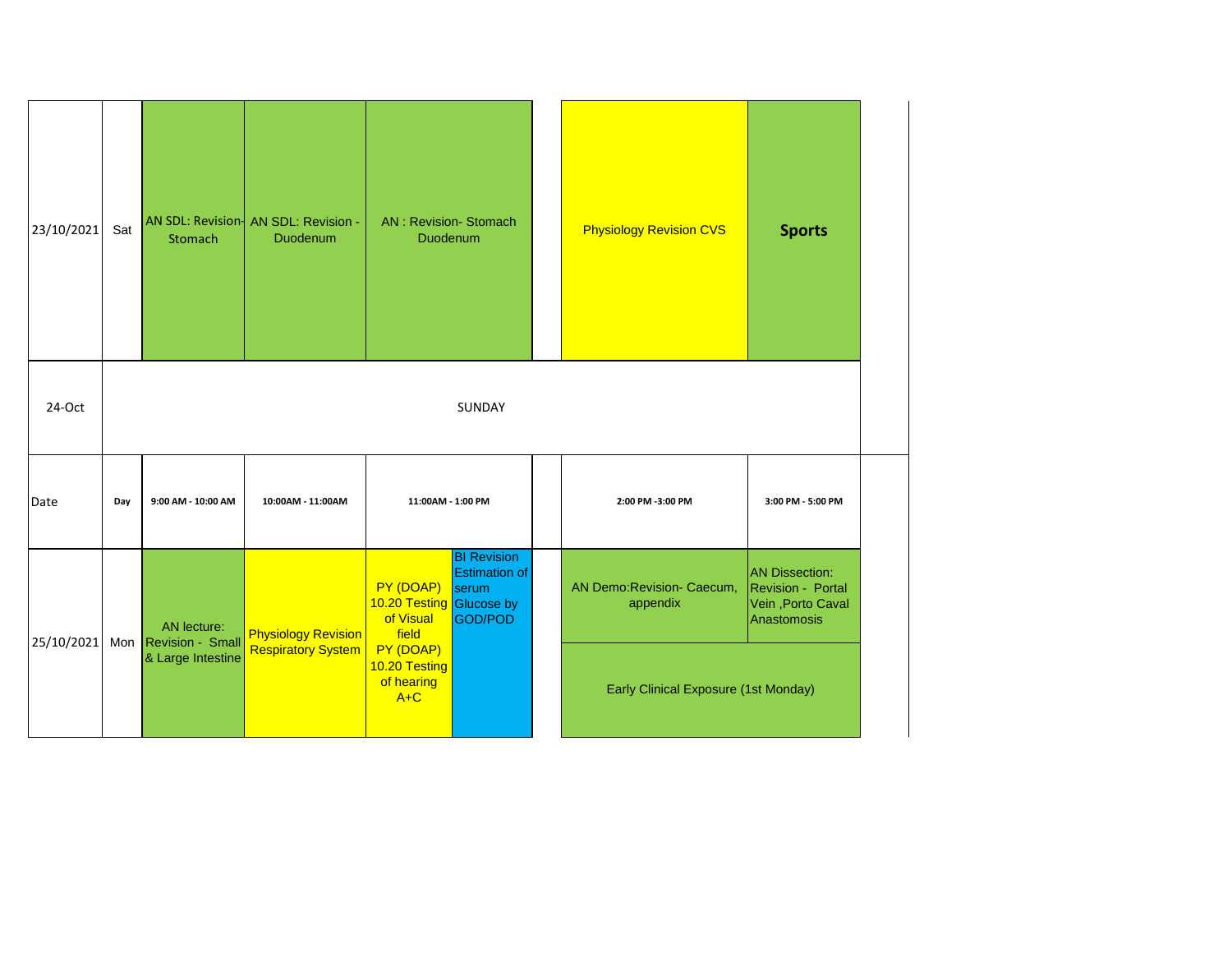| 26/10/2021 Tue |     | <b>AN</b> lecture:<br><b>Revision-Extra</b><br><b>Hepatic Billary</b><br>Aparatus | ΙBΙ<br><b>Revision lecture of</b><br><b>Protein Metabolism</b>                 | PY (DOAP)<br>10.20 Testing<br>of Visual<br>field<br>PY (DOAP)<br>10.20 Testing<br>of hearing<br>$B+C$ | <b>BI Revision</b><br><b>Estimation of</b><br>serum<br>Glucose by<br>GOD/POD                                                                             | <b>Physiology Revision CVS</b>                                         | <b>AN Dissection:</b><br><b>Revision- Spleen</b>                                       |
|----------------|-----|-----------------------------------------------------------------------------------|--------------------------------------------------------------------------------|-------------------------------------------------------------------------------------------------------|----------------------------------------------------------------------------------------------------------------------------------------------------------|------------------------------------------------------------------------|----------------------------------------------------------------------------------------|
| 27/10/2021 Wed |     | lвı<br>Purine<br><b>Catabolism and</b><br>Gout                                    | <b>Physiology Revision</b><br><b>Respiratory System</b>                        | PY (DOAP)<br>10.20 Testing<br>of Visual<br>field<br>PY (DOAP)<br>10.20 Testing<br>of hearing<br>$B+A$ | <b>BI</b><br><b>Revision</b><br><b>Estimation of</b><br><b>Blood Urea</b><br><b>DOAP</b><br><b>BI</b> 11.21<br><b>Estimation of</b><br><b>Blood Urea</b> | <b>AN Demo: Revision - Pancreas</b>                                    | <b>AN</b><br>Dissection: Revisio<br>n-Liver                                            |
| 28/10/2021     | Thu | Physiology<br><b>Revision CVS</b>                                                 | <b>AN lecture: Revision-</b><br><b>Abdominal Aorta</b><br>, Inferior Vana Cava | <b>AN Dissection: Revision-</b><br>Kidney & Ureter                                                    |                                                                                                                                                          | <b>AN Demo: Revision-Suprarenal</b><br>gland                           | BI<br>Nucleotide<br>metabolism<br>MCQ's and short<br>answers<br>Formative<br>assesment |
|                |     |                                                                                   |                                                                                |                                                                                                       |                                                                                                                                                          | <b>Early Clinical Exposure- Biochemistry</b>                           |                                                                                        |
|                |     |                                                                                   |                                                                                |                                                                                                       |                                                                                                                                                          |                                                                        |                                                                                        |
| 29/10/2021     | Fri | Physiology<br><b>Revision</b><br>Respiratory<br><b>System</b>                     | <b>AN lecture: Revision-</b><br><b>Bony Pelvis</b>                             | <b>AN Dissection: Revision-</b><br><b>Embryology GIT-1</b>                                            |                                                                                                                                                          | <b>BI</b><br><b>Revision Transcription &amp;</b><br><b>Translation</b> | Physiology(Tutoria<br>I/SGD/SDL) ECG                                                   |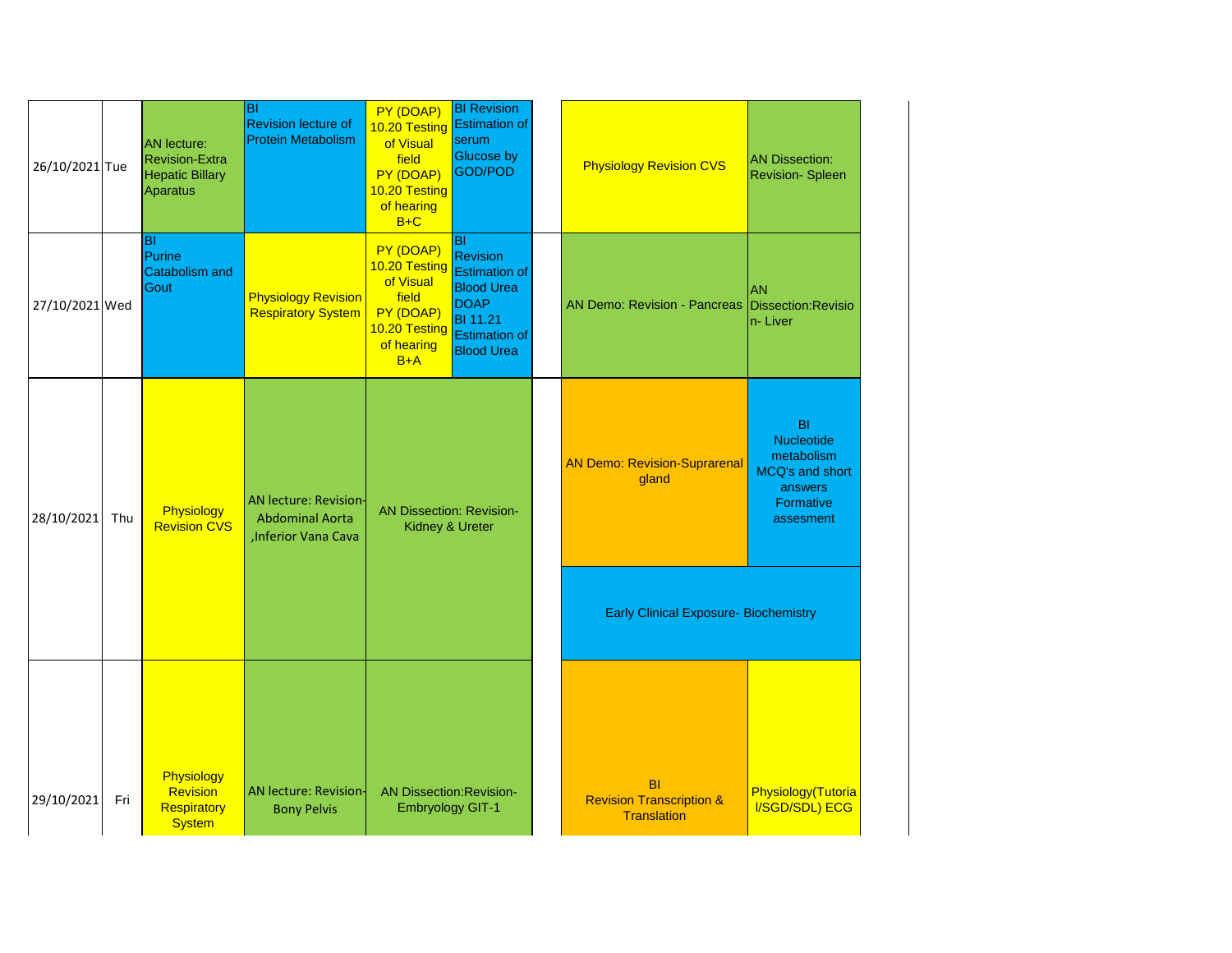| 30/10/2021                   | Sat | AN lecture:<br>Revision-Ischio-<br><b>Anal Fossa</b> | <b>Urinary Bladder</b>               | AN lecture: Revision- AN lecture: Revision-Ischio-<br>Anal Fossa Urinary Bladder                                                                           | <b>Physiology Revision CVS</b>    | <b>AN Dissection:</b><br><b>Revision -</b><br><b>Revision-</b><br><b>Ovary, Fallopian</b><br><b>Tubes</b> |
|------------------------------|-----|------------------------------------------------------|--------------------------------------|------------------------------------------------------------------------------------------------------------------------------------------------------------|-----------------------------------|-----------------------------------------------------------------------------------------------------------|
| 31-Oct                       |     |                                                      |                                      | SUNDAY                                                                                                                                                     |                                   |                                                                                                           |
| Date                         | Day | 9:00 AM - 10:00 AM                                   | 10:00AM - 11:00AM                    | 11:00AM - 1:00 PM                                                                                                                                          | 2:00 PM -3:00 PM                  | 3:00 PM - 5:00 PM                                                                                         |
| $n1/11/2021$ M <sub>on</sub> |     | AN lecture:                                          | Physiology:<br><b>Revision Renal</b> | B <br>PY(DOAP)<br>Revision<br>10.11 Testing Estimation of<br>of Motor<br><b>Blood Urea</b><br><b>System</b><br><b>DOAP</b><br>PY (DOAP)<br><b>BI</b> 11.21 | <b>AN ECE: Revision -Prostate</b> |                                                                                                           |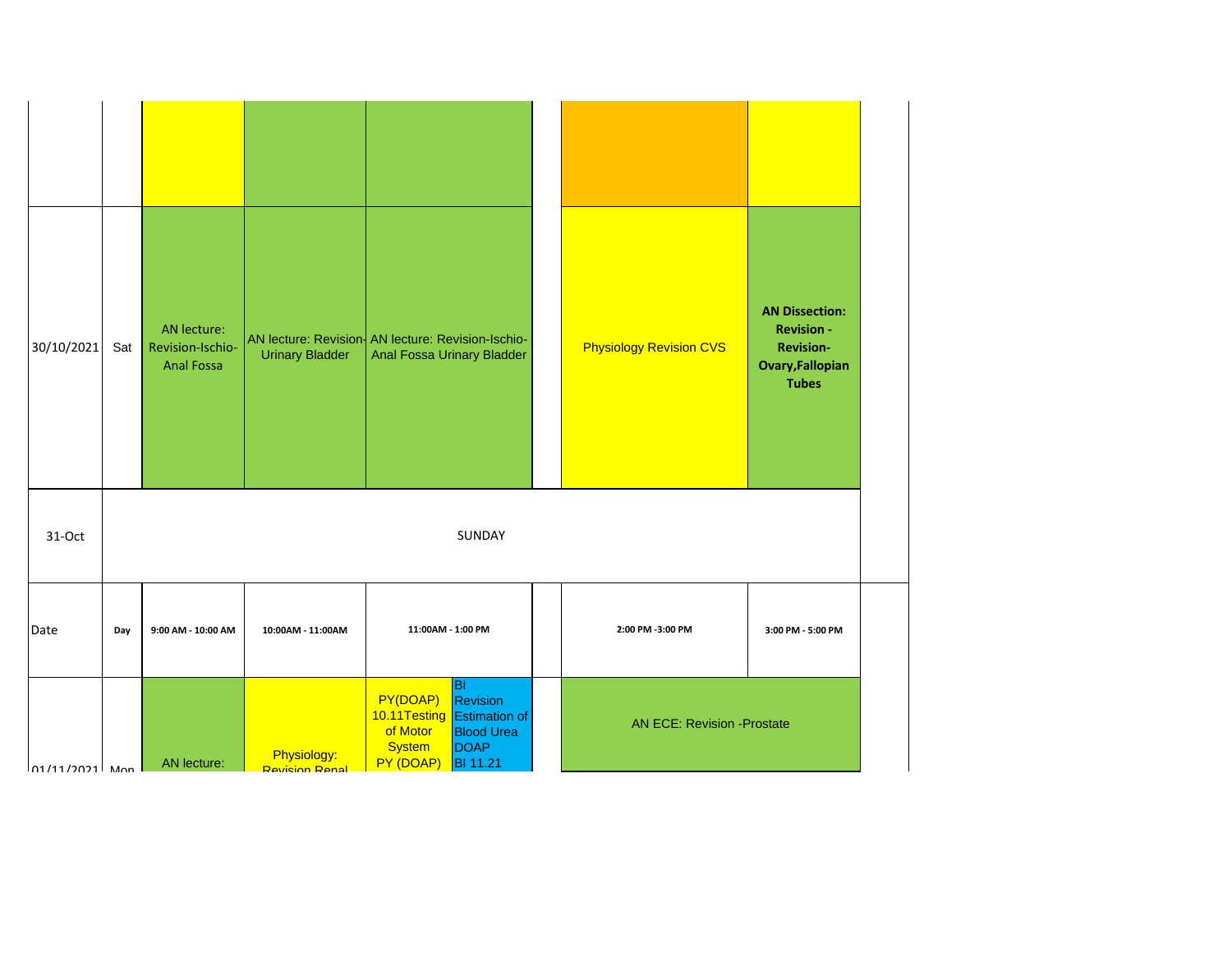| $U + I + I + U + I$ IVIUII |     | <b>Revision-Uterus</b>                                    | <u>ווסווסגו ווטוטוזסאו</u><br><b>System</b>                                                     | 10.20 Testing Estimation of<br>of color<br><b>vision &amp; visual</b><br>acuity (rev)<br>$A+C$                                                         | <b>Blood Urea</b>                                                                                                                                                                                                                                           | <b>Early Clinical Exposure (1st Monday)</b>                |                                                                   |
|----------------------------|-----|-----------------------------------------------------------|-------------------------------------------------------------------------------------------------|--------------------------------------------------------------------------------------------------------------------------------------------------------|-------------------------------------------------------------------------------------------------------------------------------------------------------------------------------------------------------------------------------------------------------------|------------------------------------------------------------|-------------------------------------------------------------------|
| 02/11/2021 Tue             |     | <b>AN</b><br>lecture: Revision-<br><b>Perineal Spaces</b> | <b>BI</b><br><b>Revision-</b><br>rationale of<br>biochemical tests in<br><b>Renal disorders</b> | PY(DOAP)<br>10.11Testing<br>of Motor<br><b>System</b><br>PY (DOAP)<br>10.20 Testing<br>of color<br><b>vision &amp; visual</b><br>acuity (rev)<br>$B+C$ | <b>BI</b><br><b>Revision</b><br><b>Estimation of</b><br><b>Blood Urea</b><br><b>DOAP</b><br><b>BI</b> 11.21<br><b>Estimation of</b><br><b>Blood Urea</b>                                                                                                    | AN Demo: Revision-Rectum &<br><b>Anal Canal</b>            | <b>AN</b> dissection:<br>Revision - hip<br>bone, femur            |
| 03/11/2021 Wed             |     | IBI<br>Recombinant<br><b>DNA and PCR</b>                  | Physiology:<br><b>Revision CNS</b>                                                              | PY(DOAP)<br>10.11Testing<br>of Motor<br><b>System</b><br>PY (DOAP)<br>10.20 Testing<br>of color<br><b>vision &amp; visual</b><br>acuity (rev)<br>$B+A$ | <b>BI Revision</b><br><b>Estimation of</b><br><b>Serum</b><br><b>Creatinine &amp;</b><br>Creatinine<br>Clearence<br><b>DOAP BI</b><br>11.21,11.22<br>Demonstrate<br>estimation of<br>, creatinine,<br>in.<br>serum.<br>Calculate<br>creatinine<br>clearance | AN Demo: Revision - front of<br>thigh and femoral triangle | AN dissection:<br>revision - femur,<br>tibia, articulated<br>foot |
| 04/11/2021                 | Thu |                                                           | Holiday                                                                                         |                                                                                                                                                        |                                                                                                                                                                                                                                                             | Deepavali                                                  |                                                                   |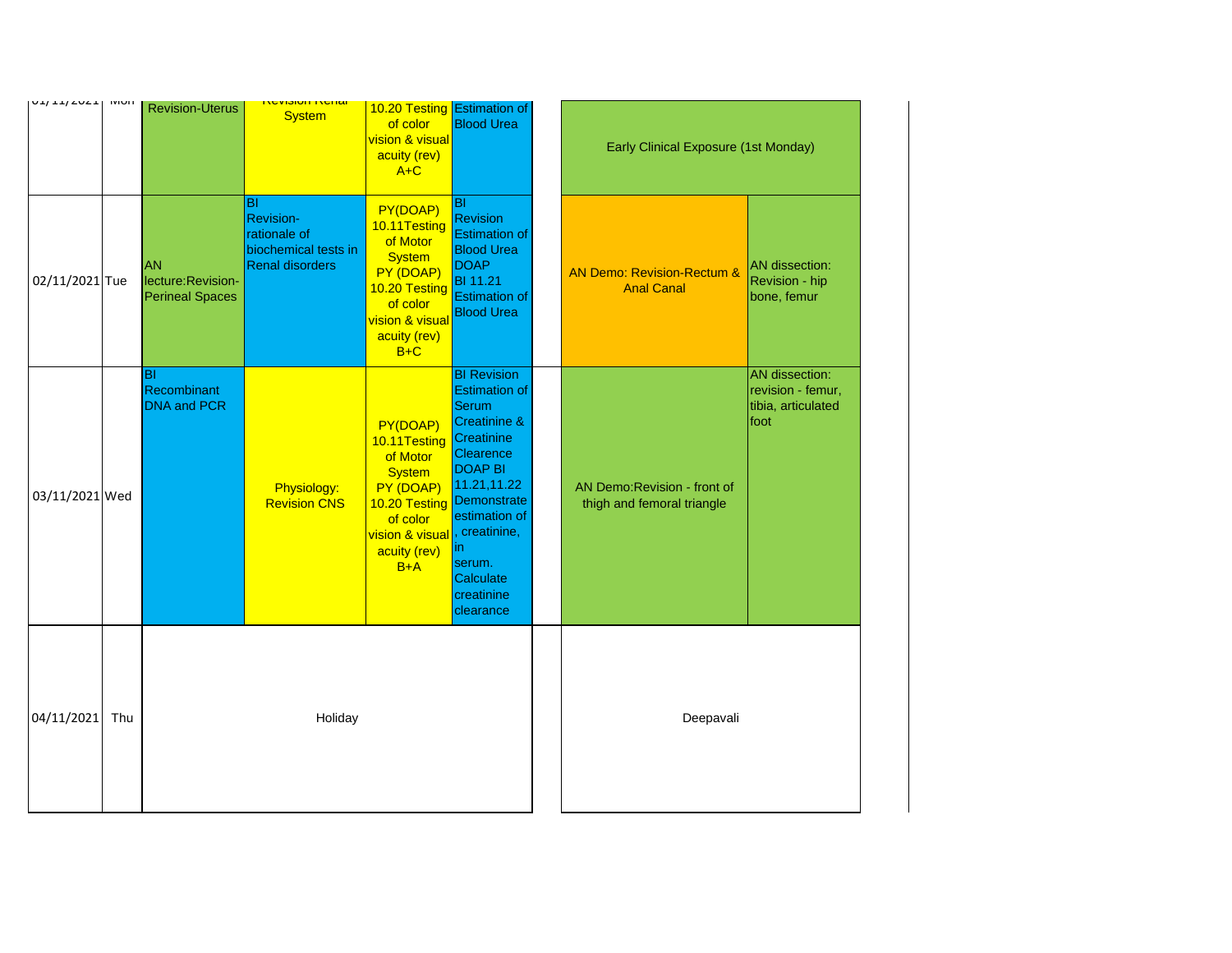| 05/11/2021 | Fri |                                                 | Holiday                                 |                                                             |                                                                                                       |  | Deepavali 2nd day                                  |                                                                                  |
|------------|-----|-------------------------------------------------|-----------------------------------------|-------------------------------------------------------------|-------------------------------------------------------------------------------------------------------|--|----------------------------------------------------|----------------------------------------------------------------------------------|
| 06/11/2021 |     | AN lecture:<br>Sat Revision - gluteal<br>region | AN lecture: revision<br>popliteal fossa | AN lecture: Revision -<br>gluteal region popliteal<br>fossa |                                                                                                       |  | <b>Physiology: Revision Renal</b><br><b>System</b> | <b>AN dissection:</b><br>revision -<br>hamstring<br>muscles and<br>sciatic nerve |
| 07-Nov     |     |                                                 |                                         |                                                             | SUNDAY                                                                                                |  |                                                    |                                                                                  |
| Date       | Day | 9:00 AM - 10:00 AM                              | 10:00AM - 11:00AM                       | 11:00AM - 1:00 PM                                           |                                                                                                       |  | 2:00 PM -3:00 PM                                   | 3:00 PM - 5:00 PM                                                                |
|            |     |                                                 |                                         | PY(DOAP)<br>$10.11$ Taating                                 | <b>BI Revision</b><br><b>Estimation of</b><br><b>Serum</b><br>Creatinine &<br>Creatinine<br>Clearence |  | AN Demo: revision - knee joint                     | AN dissection:<br>revison - front of<br>leg, lateral<br>compartment of<br>leg    |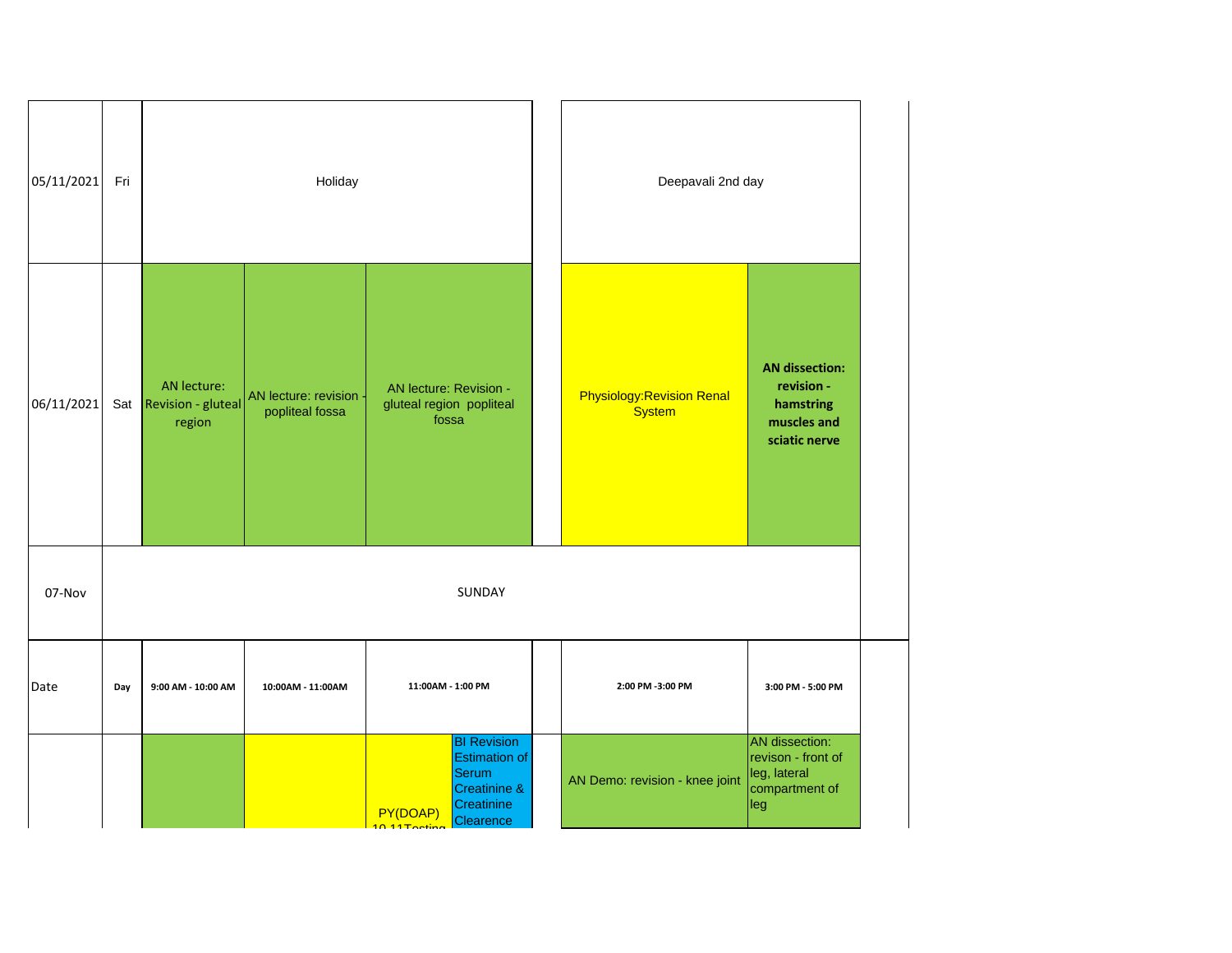| 08/11/2021     | Mon | AN lecture:<br>revision - hip<br>joint                                                | Physiology:Revision<br><b>CNS</b>                                                         | <b>TU. LET USUNG</b><br>of Motor<br><b>System</b><br>PY (DOAP)<br>10.11 Higher<br>function A+C                        | <b>DOAP BI</b><br>11.21,11.22<br><b>Demonstrate</b><br>estimation of<br>creatinine,<br>in<br>serum.<br>Calculate<br>creatinine<br>clearance                                                                                                                        | Early Clinical Exposure (1st Monday)               |                                                                  |
|----------------|-----|---------------------------------------------------------------------------------------|-------------------------------------------------------------------------------------------|-----------------------------------------------------------------------------------------------------------------------|--------------------------------------------------------------------------------------------------------------------------------------------------------------------------------------------------------------------------------------------------------------------|----------------------------------------------------|------------------------------------------------------------------|
| 09/11/2021 Tue |     | <b>AN</b> lecture:<br>revision -back of<br>leg, sole                                  | <b>BI</b><br><b>Acid Base Balance</b><br>Formative<br>assesment (MCQ's,<br>Short answers) | PY(DOAP)<br>10.11Testing<br>of Motor<br><b>System</b><br>PY (DOAP)<br>10.11 Higher<br>function B+C                    | <b>BI Revision</b><br><b>Estimation of</b><br><b>Serum</b><br><b>Creatinine &amp;</b><br><b>Creatinine</b><br>Clearence<br><b>DOAP BI</b><br>11.21,11.22<br>Demonstrate<br>estimation of<br>, creatinine,<br> in<br>serum.<br>Calculate<br>creatinine<br>clearance | <b>Physiology: Revision Renal</b><br><b>System</b> | AN dissection:<br>revision - ankle<br>joint, subtalar joint      |
| 10/11/2021 Wed |     | lвı<br>Biological<br>Oxidation<br>Formative<br>assesment<br>(MCQ's, Short<br>answers) | Physiology:Revision<br><b>Renal System</b>                                                | PY(DOAP)<br>10.11Testing<br>of Motor<br><b>System</b><br>PY (DOAP)<br>10.11 Higher Protein, A:G<br>function B+A ratio | <b>BI Revision</b><br><b>Estimation of</b><br><b>Serum Total</b><br>Protein, A:G<br>ratio BI11.21<br>& BI11.22<br><b>Estimation of</b><br><b>Serum Total</b><br><b>DOAP</b>                                                                                        | AN Demo: revision -arches of<br>foot               | AN dissection:<br>revision - venous<br>drainage of lower<br>limb |
|                |     |                                                                                       |                                                                                           |                                                                                                                       |                                                                                                                                                                                                                                                                    | AN Damo: ravison - Scalp                           | <b>BI</b><br>Jaundice & Liver<br>Diegaege Thuroid                |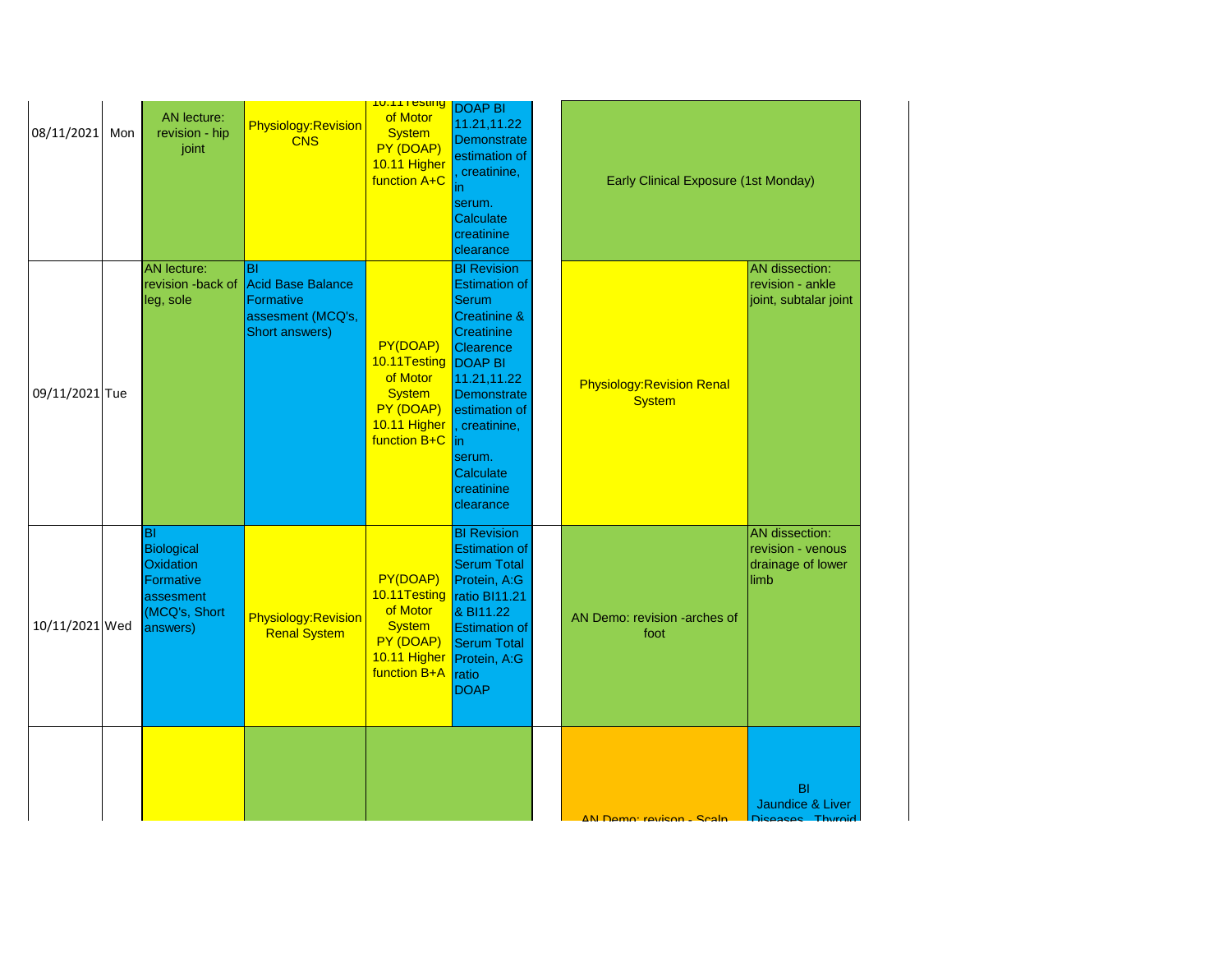| 11/11/2021 | Thu | ion CNS                                               | Physiology:Revis AN lecture:Revision-<br>Face | AN dissection: Revision-<br><b>Skull</b>          | <u> רווע דוווט, ופעוסטון - טעמון </u>                                                                                                       | pipeases, miyiviu<br>dysfunction<br>ECE(CD)             |
|------------|-----|-------------------------------------------------------|-----------------------------------------------|---------------------------------------------------|---------------------------------------------------------------------------------------------------------------------------------------------|---------------------------------------------------------|
|            |     |                                                       |                                               |                                                   | <b>Early Clinical Exposure- Biochemistry</b>                                                                                                |                                                         |
| 12/11/2021 | Fri | <b>Physiology:Revis</b><br>ion Renal<br><b>System</b> | AN lecture: Revision-<br>Skull                | AN dissection: Revision-<br><b>Skull Interior</b> | B <sub>l</sub><br><b>Bases &amp; Rational of</b><br><b>Biochemical test in-</b><br>Diabetes mallitus, dislipdemia,<br>MI<br><b>Tutorial</b> | Physiology(Tutoria<br>I/SGD/SDL) Motor<br><b>System</b> |
|            |     |                                                       |                                               |                                                   |                                                                                                                                             |                                                         |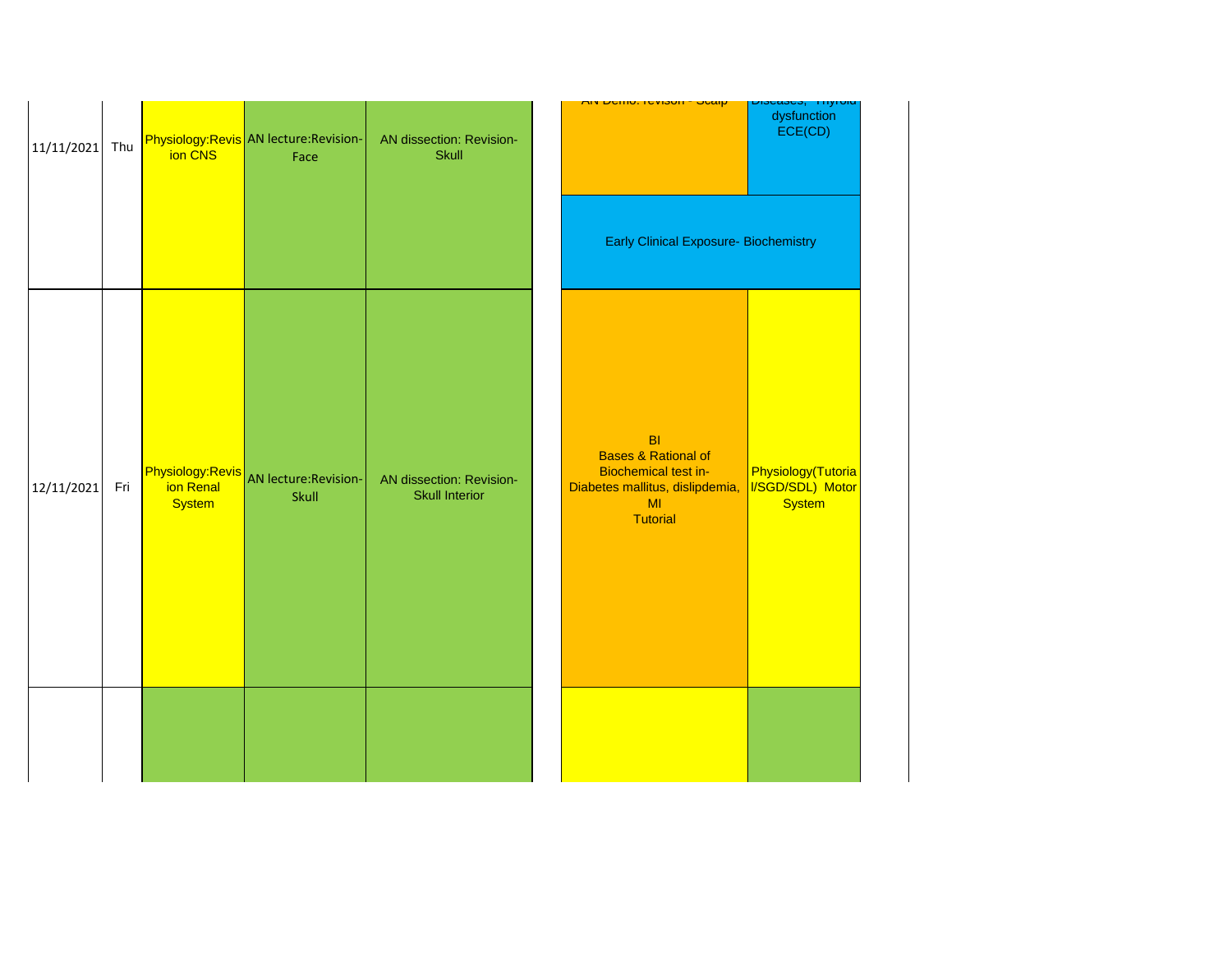| 13/11/2021     | Sat | <b>Deep Cervical</b><br>Fascia | <b>Neck</b>   | AN SDL : Revision   AN SDL: Revision - AN : Revision - Deep Cervical<br>Posterior Triangle of Fascia Posterior Triangle of<br><b>Neck</b> |  | <b>Physiology: Revision Renal</b><br><b>System</b> | <b>Sports</b> |
|----------------|-----|--------------------------------|---------------|-------------------------------------------------------------------------------------------------------------------------------------------|--|----------------------------------------------------|---------------|
|                |     |                                |               |                                                                                                                                           |  |                                                    |               |
| 14-Nov         |     | <b>SUNDAY</b>                  |               |                                                                                                                                           |  |                                                    |               |
| 15/11/2021     | Mon |                                | <b>Theory</b> | <b>Anatomy Paper I Pre Final Internal Examination</b>                                                                                     |  | Time 10 AM to 1 PM                                 |               |
| 16/11/2021 Tue |     |                                | <b>Theory</b> | Anatomy Paper II Pre Final Internal Examination                                                                                           |  | Time 10 AM to 1 PM                                 |               |
| 17/11/2021 Wed |     |                                | <b>Theory</b> | <b>Physiology Paper I Pre Final Internal Examination</b>                                                                                  |  | Time 10 AM to 1 PM                                 |               |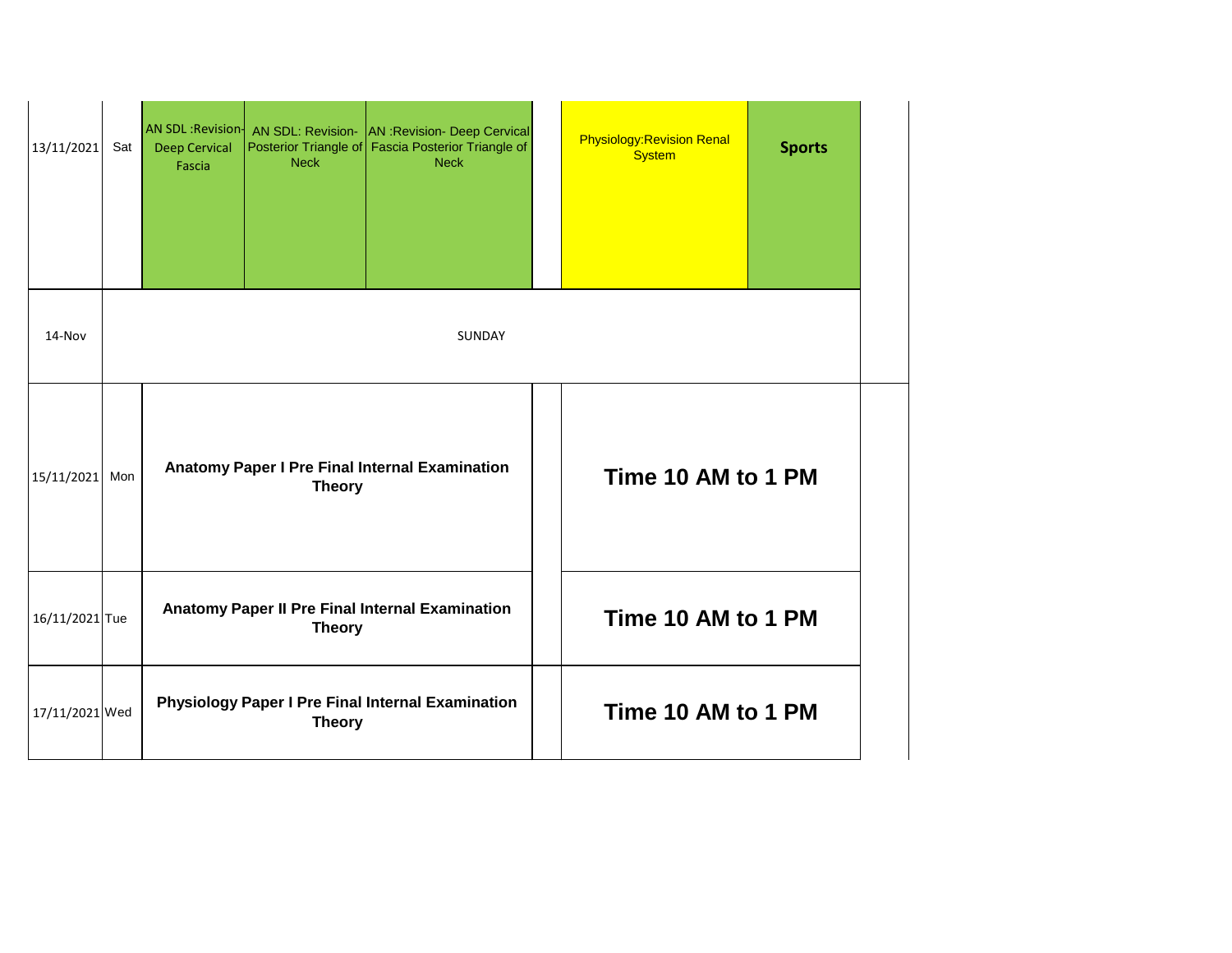| 18/11/2021 | Thu | <b>Physiology Paper II Pre Final Internal Examination</b><br><b>Theory</b> | Time 10 AM to 1 PM |
|------------|-----|----------------------------------------------------------------------------|--------------------|
| 19/11/2021 | Fri | Bio-Chemistry Paper I Pre Final Internal Examination<br><b>Theory</b>      | Time 10 AM to 1 PM |
|            |     |                                                                            |                    |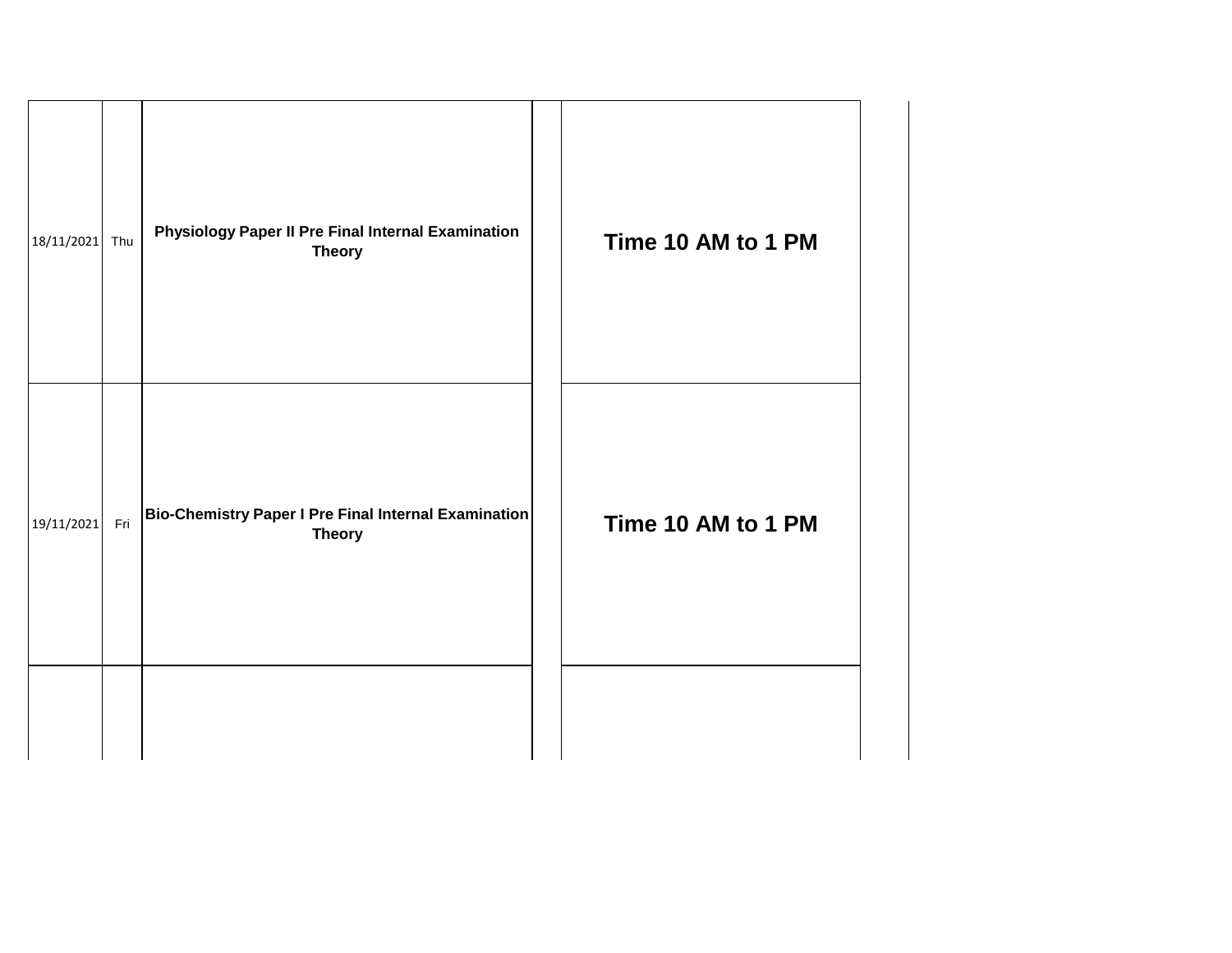| 20/11/2021     | Sat |                    | <b>Bio-Chemistry Paper II Pre Final Internal</b><br><b>Examination Theory</b> |                                                                     | Time 10 AM to 1 PM |                   |
|----------------|-----|--------------------|-------------------------------------------------------------------------------|---------------------------------------------------------------------|--------------------|-------------------|
| 21-Nov         |     |                    |                                                                               | <b>SUNDAY</b>                                                       |                    |                   |
| 22/11/2021     | Mon |                    | <b>Physiology B batch;</b>                                                    | <b>Pratical : Anatomy A batch ;</b><br><b>Bio-Chemistry C batch</b> | Time 9 AM to 4PM   |                   |
| 23/11/2021 Tue |     |                    | <b>Physiology C batch;</b><br><b>Bio-Chemistry A batch</b>                    | <b>Pratical: Anatomy B batch;</b>                                   | Time 9 AM to 4PM   |                   |
| 24/11/2021 Wed |     |                    | <b>Physiology A batch;</b><br><b>Bio-Chemistry B batch</b>                    | <b>Pratical: Anatomy C batch;</b>                                   | Time 9 AM to 4PM   |                   |
| Date           | Day | 9:00 AM - 10:00 AM | 10:00AM - 11:00AM                                                             | 11:00AM - 1:00 PM                                                   | 2:00 PM -3:00 PM   | 3:00 PM - 5:00 PM |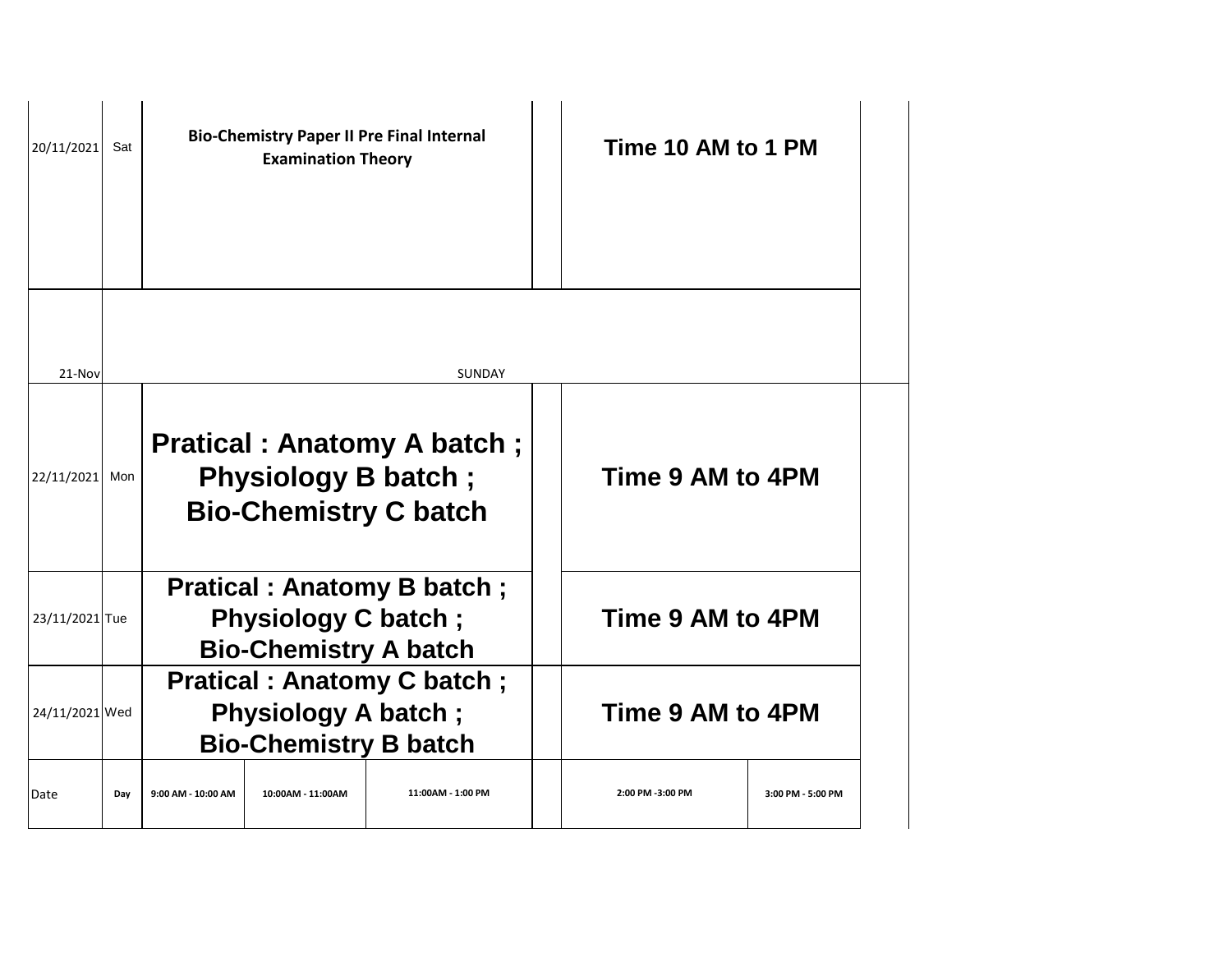| 25/11/2021 | Thu | Physiology:Revis<br>ion CNS1                                 | <b>AN lecture: Revision-</b><br><b>Anterior Triangle of</b><br>Neck 1 | AN dissection: Revision-<br><b>Anterior Triangle of Neck 1</b>            | AN dissection: Revision-<br><b>Carotid Triangle 1</b> | <b>BI Revision</b><br><b>Estimation of</b><br><b>Serum Total</b><br>Protein, A:G ratio<br>BI11.21 & BI11.22<br><b>Estimation of</b><br><b>Serum Total</b><br>Protein, A:G ratio |
|------------|-----|--------------------------------------------------------------|-----------------------------------------------------------------------|---------------------------------------------------------------------------|-------------------------------------------------------|---------------------------------------------------------------------------------------------------------------------------------------------------------------------------------|
| 26/11/2021 | Fri | Physiology:Revis<br>ion CNS <sub>2</sub>                     | AN lecture: Revision-<br>Anterior Triangle of<br>Neck 2               | AN dissection: Revision-<br><b>Carotid Triangle 2</b>                     | <b>BI</b><br><b>Revision</b><br><b>Antioxidants</b>   | Physiology(Tutoria<br>I/SGD/SDL)<br>Cerebellam                                                                                                                                  |
| 27/07/2021 |     | <b>AN SDL: Revision-</b><br>Sat Anterior Triangle<br>of Neck | AN SDL: Revision -<br><b>Parotid Gland</b>                            | <b>AN: Revision- Anterior</b><br><b>Triangle of Neck Parotid</b><br>Gland | <b>Physiology: Revision Endocrine</b><br>system       | <b>Sports</b>                                                                                                                                                                   |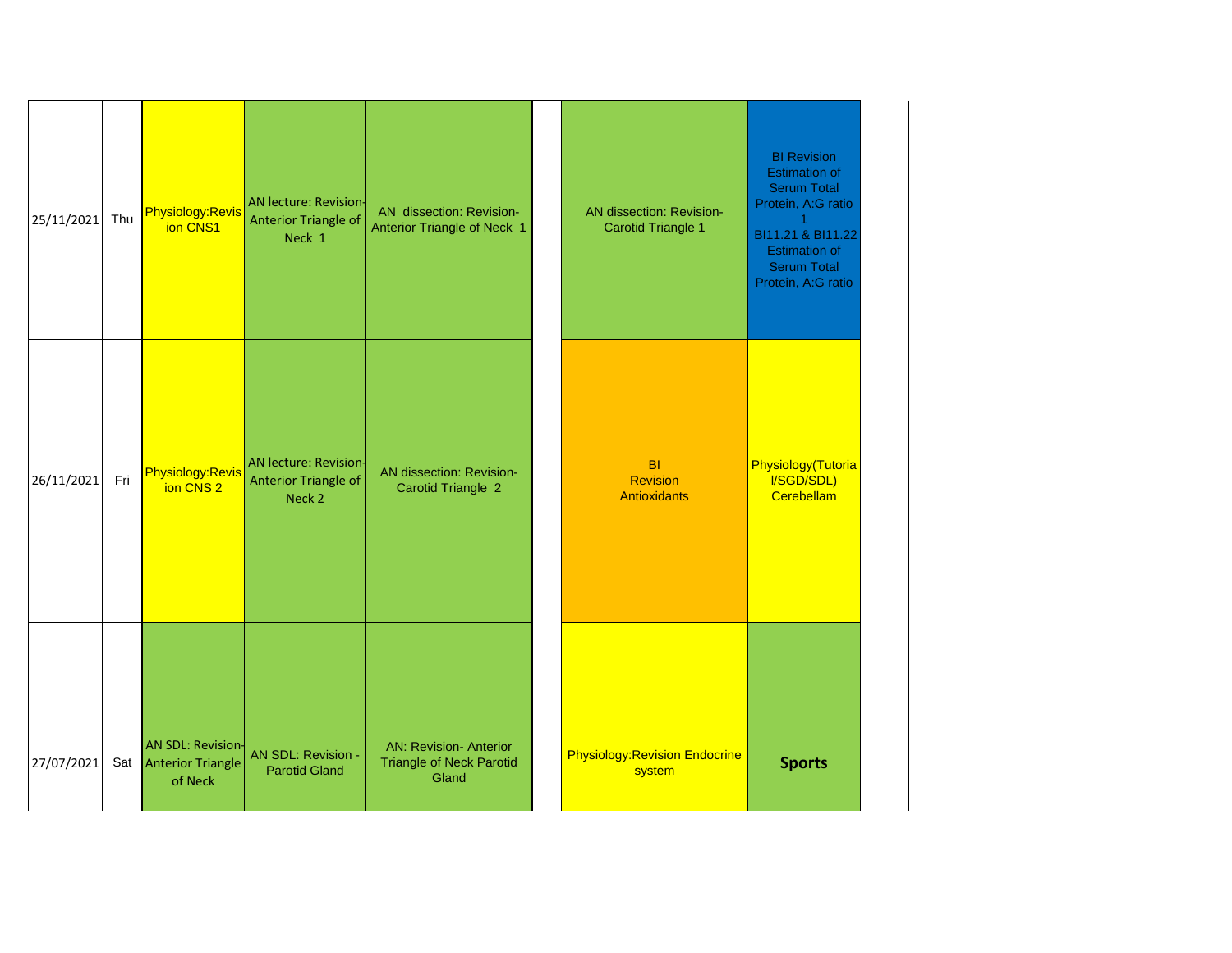| 28-Nov         |     |                                                                           |                                                                                                                                              |                                                                                                                                    | SUNDAY                                                                                                                                                                                               |                                                                |                                                  |
|----------------|-----|---------------------------------------------------------------------------|----------------------------------------------------------------------------------------------------------------------------------------------|------------------------------------------------------------------------------------------------------------------------------------|------------------------------------------------------------------------------------------------------------------------------------------------------------------------------------------------------|----------------------------------------------------------------|--------------------------------------------------|
| Date           | Day | 9:00 AM - 10:00 AM                                                        | 10:00AM - 11:00AM                                                                                                                            | 11:00AM - 1:00 PM                                                                                                                  |                                                                                                                                                                                                      | 2:00 PM -3:00 PM                                               | 3:00 PM - 5:00 PM                                |
| 29/11/2021     | Mon | <b>AN</b><br>lecture: Revision<br>Mandible<br>,Cervical<br>Vertebrae      | PY(DOAP)<br>10.11 Cranial Protein, A:G<br>nerves<br>Physiology:Revision<br>PY (DOAP)<br><b>CNS</b><br>10.11<br><b>Sensory</b><br>examination | <b>BI Revision</b><br><b>Estimation of</b><br><b>Serum Total</b><br>ratio 2<br>BI11.21 &<br><b>BI11.22</b><br><b>Estimation of</b> | AN Demo: Revision - Muscles of<br>Mastication                                                                                                                                                        | <b>AN</b> dissection:<br><b>Revision - T.M</b><br><b>Joint</b> |                                                  |
|                |     |                                                                           |                                                                                                                                              | $A+C$                                                                                                                              | <b>Serum Total</b><br>Protein, A:G<br>ratio<br><b>DOAP</b>                                                                                                                                           | <b>Early Clinical Exposure (1st Monday)</b>                    |                                                  |
| 30/11/2021 Tue |     | <b>AN</b><br>lecture: Revision -<br>Mandilbular<br>Nerve Otic<br>Ganglion | B <sub>l</sub><br>Revision<br>Detoxification                                                                                                 | PY(DOAP)<br>10.11 Cranial<br>nerves<br>PY (DOAP)<br>10.11<br><b>Sensory</b><br>examination<br>$B+C$                                | <b>BI Revision</b><br><b>Estimation of</b><br><b>Serum Total</b><br>Protein, A:G<br>ratio BI11.21<br>& BI11.22<br><b>Estimation of</b><br><b>Serum Total</b><br>Protein, A:G<br>ratio<br><b>DOAP</b> | <b>Physiology: Revision Endocrine Revision-</b><br>system      | <b>AN</b> dissection:<br>Submandibular<br>Region |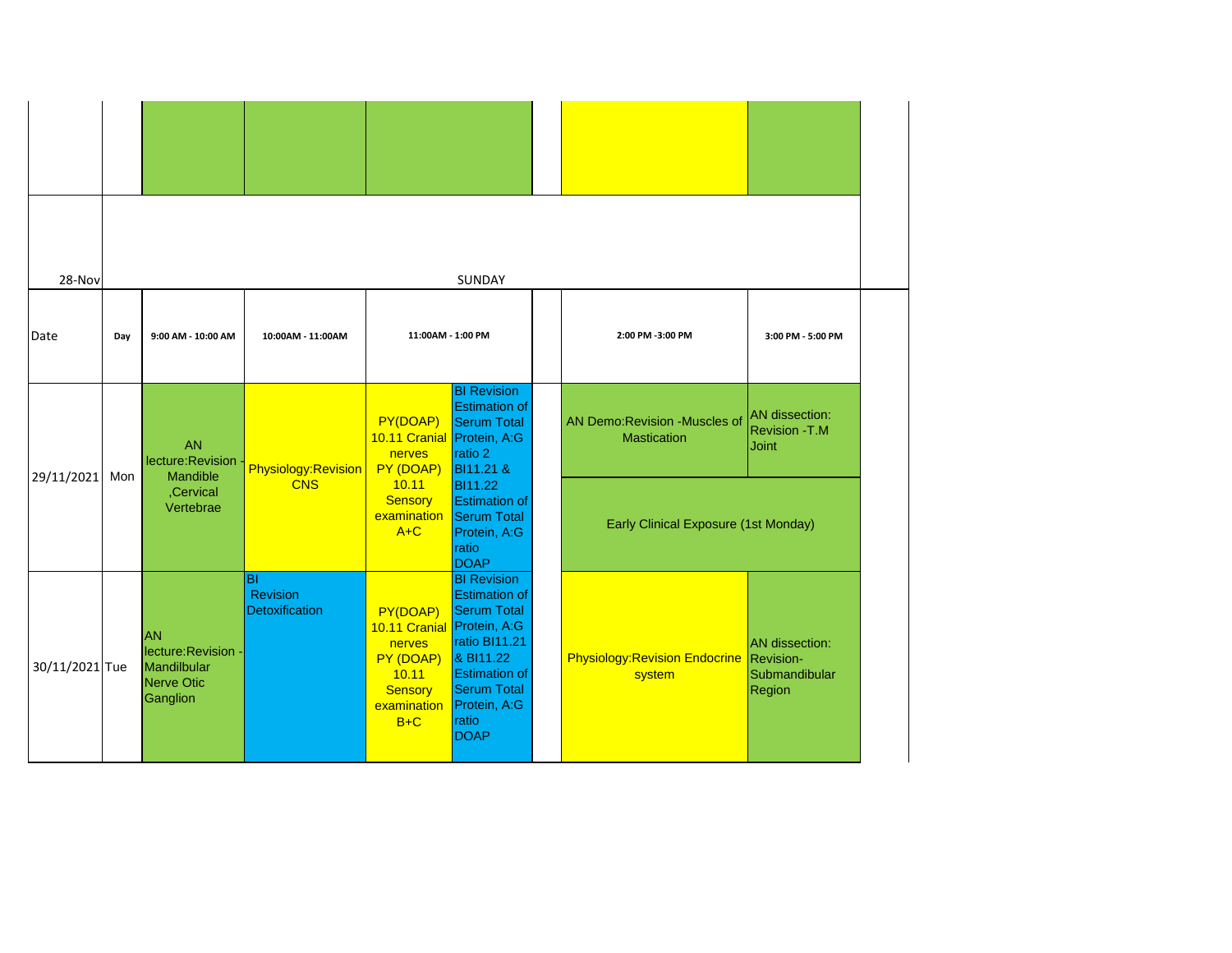| 01/12/2021 Wed |     | BI<br>Revision<br><b>Minerals</b> | Physiology:Revision<br><b>CNS</b>                               | PY(DOAP)<br>10.11 Cranial<br>nerves<br>PY (DOAP)<br>10.11<br><b>Sensory</b><br>examination<br>$B+A$ | BI<br><b>Estimation of</b><br>Serum<br>Calcium<br><b>DOAP</b><br><b>BI11.11</b><br><b>Estimation of</b><br>Serum<br>Calcium<br><b>Revision</b> | AN demo: Revision- Thyroid<br>Gland                    | <b>JAN</b><br>Dissection: Revisio<br>n- Suboccipital<br>Triangle |
|----------------|-----|-----------------------------------|-----------------------------------------------------------------|-----------------------------------------------------------------------------------------------------|------------------------------------------------------------------------------------------------------------------------------------------------|--------------------------------------------------------|------------------------------------------------------------------|
| 02/12/2021     | Thu | ion Endocrine<br>system           | Physiology:Revis AN lecture:Revision-<br><b>Cavernous Sinus</b> | <b>AN Dissection: Revision -</b><br>Pharynx, Soft Palate                                            |                                                                                                                                                | Anatomy(SGD)/Biochemistry(S<br><b>DL 1st Thursday)</b> | B <sub>l</sub><br>Enzymes<br><b>SDL</b>                          |
|                |     |                                   |                                                                 |                                                                                                     |                                                                                                                                                | <b>Early Clinical Exposure- Biochemistry</b>           |                                                                  |
| 03/12/2021     | Fri |                                   | Holiday                                                         |                                                                                                     |                                                                                                                                                | <b>Bhopal Gas Tragedy</b>                              |                                                                  |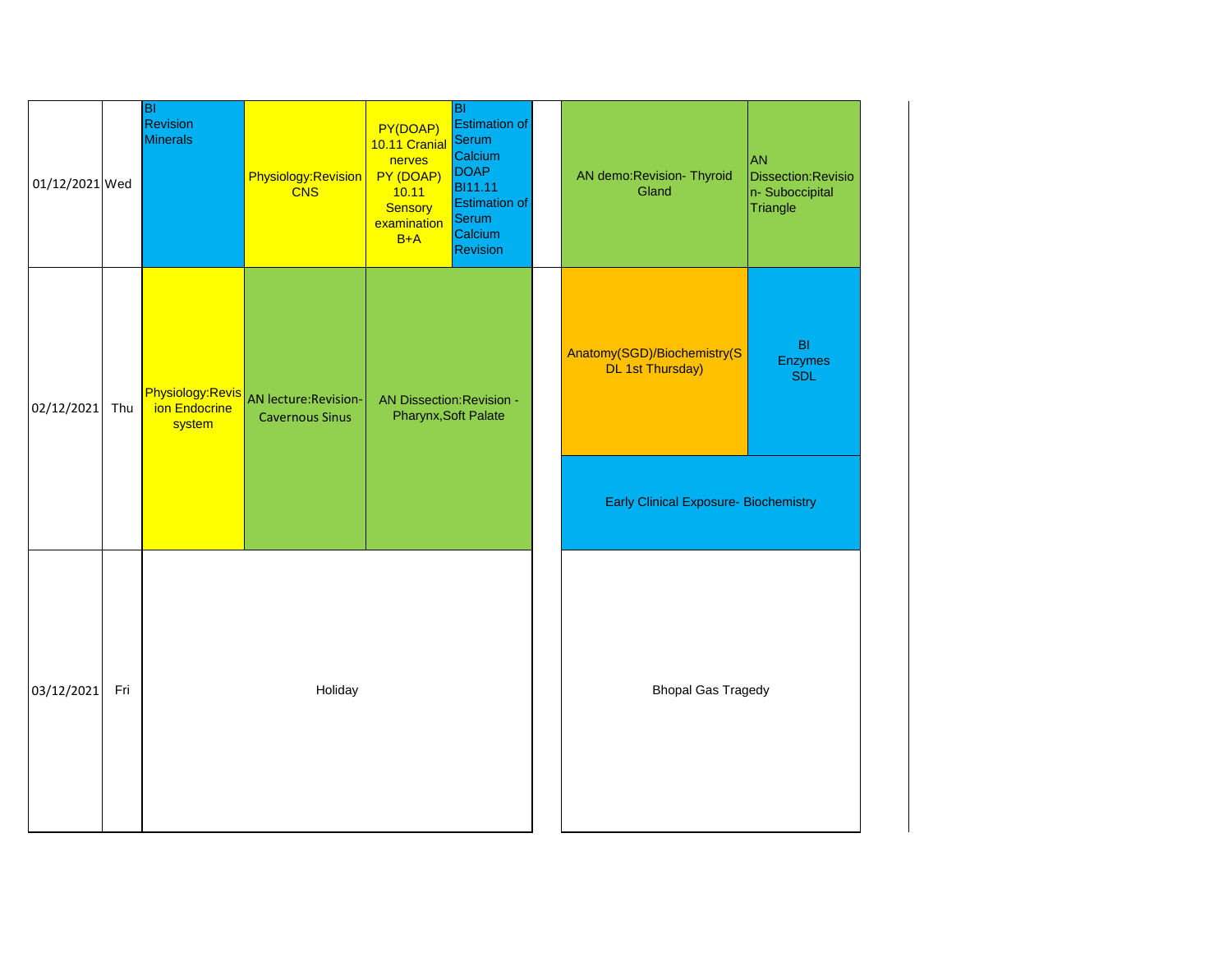| 04/12/2021     | Sat | <b>AN</b><br><b>SGD-Palatine</b><br>tonsils, Soft<br>palate | lecture:Revision   AN Lecture:Revision<br>- Bony Orbit,<br><b>Extraocular Muscles</b> | AN lecture: Revision - -<br>Palatine tonsils , Soft palate<br>Bony Orbit, Extraocular<br><b>Muscles</b> |                                                                                                         | <b>Physiology: Revision Endocrine</b><br>system  | <b>AN dissection:</b><br><b>Revision -</b><br><b>Nose-Nasal</b><br><b>Septum</b><br>,Lateral wall<br>of Nose |
|----------------|-----|-------------------------------------------------------------|---------------------------------------------------------------------------------------|---------------------------------------------------------------------------------------------------------|---------------------------------------------------------------------------------------------------------|--------------------------------------------------|--------------------------------------------------------------------------------------------------------------|
| 05-Dec<br>Date | Day | 9:00 AM - 10:00 AM                                          | 10:00AM - 11:00AM                                                                     | 11:00AM - 1:00 PM                                                                                       | <b>SUNDAY</b>                                                                                           | 2:00 PM -3:00 PM                                 | 3:00 PM - 5:00 PM                                                                                            |
| 06/12/2021     | Mon | AN lecture:<br>Revision -<br>Paranasal<br>sinuses           | Physiology:Revision<br><b>CNS</b>                                                     | PY(DOAP)<br>10.11 Cranial<br>nerves<br>PY (DOAP)<br>10.11<br><b>Sensory</b>                             | BI<br><b>Estimation of</b><br><b>Serum</b><br>Calcium<br><b>DOAP</b><br>BI11.11<br><b>Estimation of</b> | AN ECE: Revision - Larynx - Cartilages of Larynx |                                                                                                              |
|                |     |                                                             |                                                                                       | examination<br>$A+C$                                                                                    | <b>Serum</b><br>Calcium<br>Revision                                                                     | <b>Early Clinical Exposure (1st Monday)</b>      |                                                                                                              |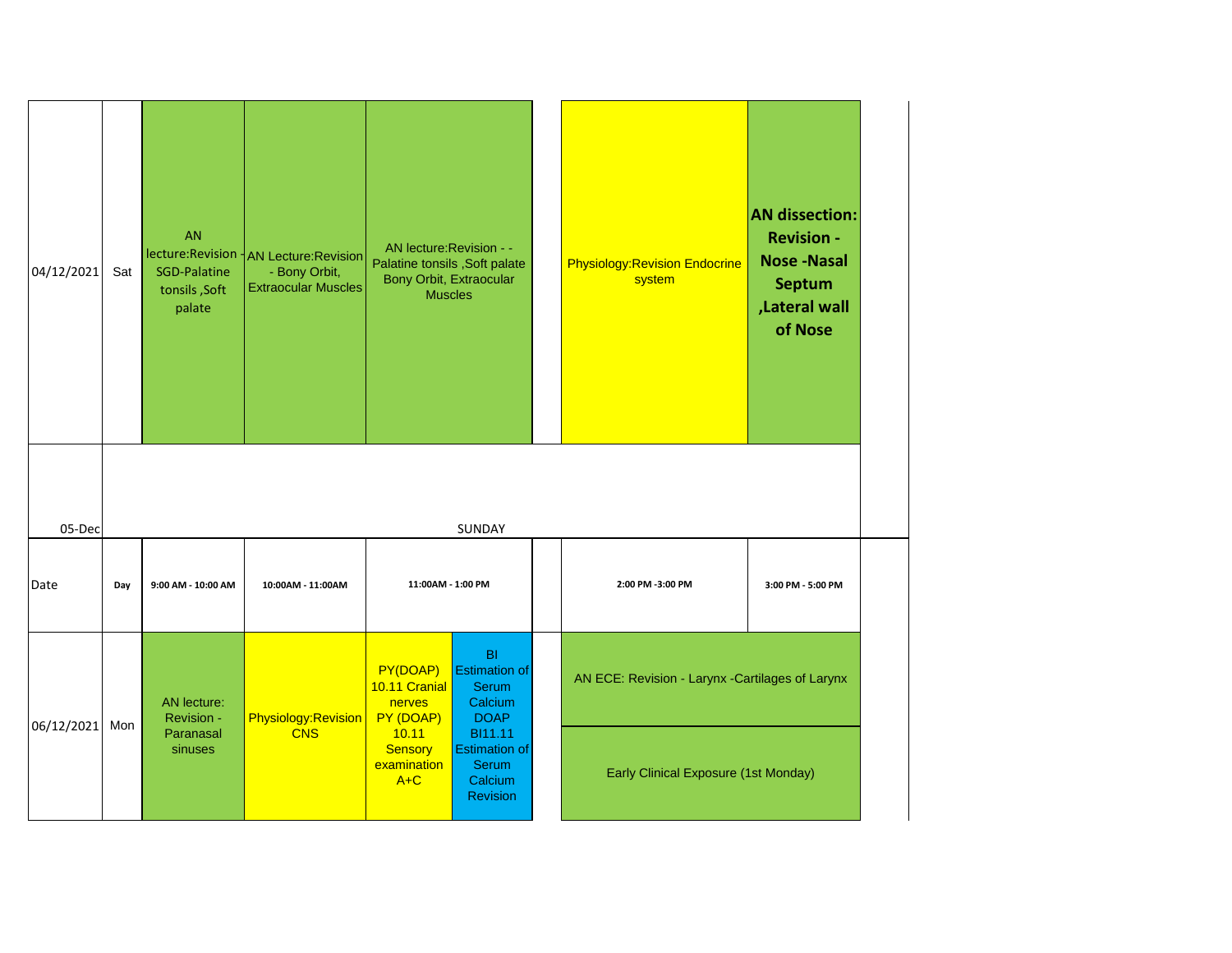| 07/12/2021 Tue |     | AN lecture:<br><b>Revision -</b><br>Muscle of<br>LarynX                                                                                                        | <b>BI Revision ABG</b><br>analysis BI 6.8<br><b>Discuss and</b><br>interpret results of<br><b>Arterial Blood Gas</b><br>(ABG) analysis in<br>various disorders. | PY(DOAP)<br>10.11 Cranial Serum<br>nerves<br>PY (DOAP)<br>10.11<br><b>Sensory</b><br>examination<br>$B+C$ | lвı<br><b>Estimation of</b><br>Calcium<br><b>DOAP</b><br><b>BI11.11</b><br><b>Estimation of</b><br>Serum<br>Calcium<br><b>Revision</b>           | <b>AN Demo:Revision -Tongue</b>                        | <b>AN</b><br>dissection: Revisio<br>n -Tympanic<br>membrane,<br>External<br>Ear, Auditary tube |
|----------------|-----|----------------------------------------------------------------------------------------------------------------------------------------------------------------|-----------------------------------------------------------------------------------------------------------------------------------------------------------------|-----------------------------------------------------------------------------------------------------------|--------------------------------------------------------------------------------------------------------------------------------------------------|--------------------------------------------------------|------------------------------------------------------------------------------------------------|
| 08/12/2021 Wed |     | <b>BI Revision ABG</b><br>analysis BI 6.8<br><b>Discuss and</b><br>interpret results<br>of Arterial Blood<br>Gas (ABG)<br>analysis in<br>various<br>disorders. | Physiology: Revision<br><b>Endocrine system</b>                                                                                                                 | PY(DOAP)<br>10.11 Cranial<br>nerves<br>PY (DOAP)<br>10.11<br><b>Sensory</b><br>examination<br>$B+A$       | ΙBΙ<br><b>Estimation of</b><br>Serum<br>Phosphorus<br>DOAP.<br><b>BI11.11</b><br><b>Estimation of</b><br>Serum<br>Phosphorus.<br><b>Revision</b> | <b>AN Demo:Revision - Middle</b><br>Ear                | <b>AN</b><br>dissection: Revisio<br>n - Nose , Larynx                                          |
| 09/12/2021     | Thu | ion CNS                                                                                                                                                        | Physiology: Revis AN lecture: Revision<br>- Eye Ball                                                                                                            | AN dissection: Revision -<br><b>Atlanto Occipital &amp;</b><br>atlantoaxial Joints                        |                                                                                                                                                  | Anatomy(SGD)/Biochemistry(S<br><b>DL 1st Thursday)</b> | <b>BI Revsion</b><br><b>Environment</b><br><b>Pollution</b>                                    |
|                |     |                                                                                                                                                                |                                                                                                                                                                 |                                                                                                           |                                                                                                                                                  | <b>Early Clinical Exposure- Biochemistry</b>           |                                                                                                |
|                |     |                                                                                                                                                                |                                                                                                                                                                 |                                                                                                           |                                                                                                                                                  |                                                        |                                                                                                |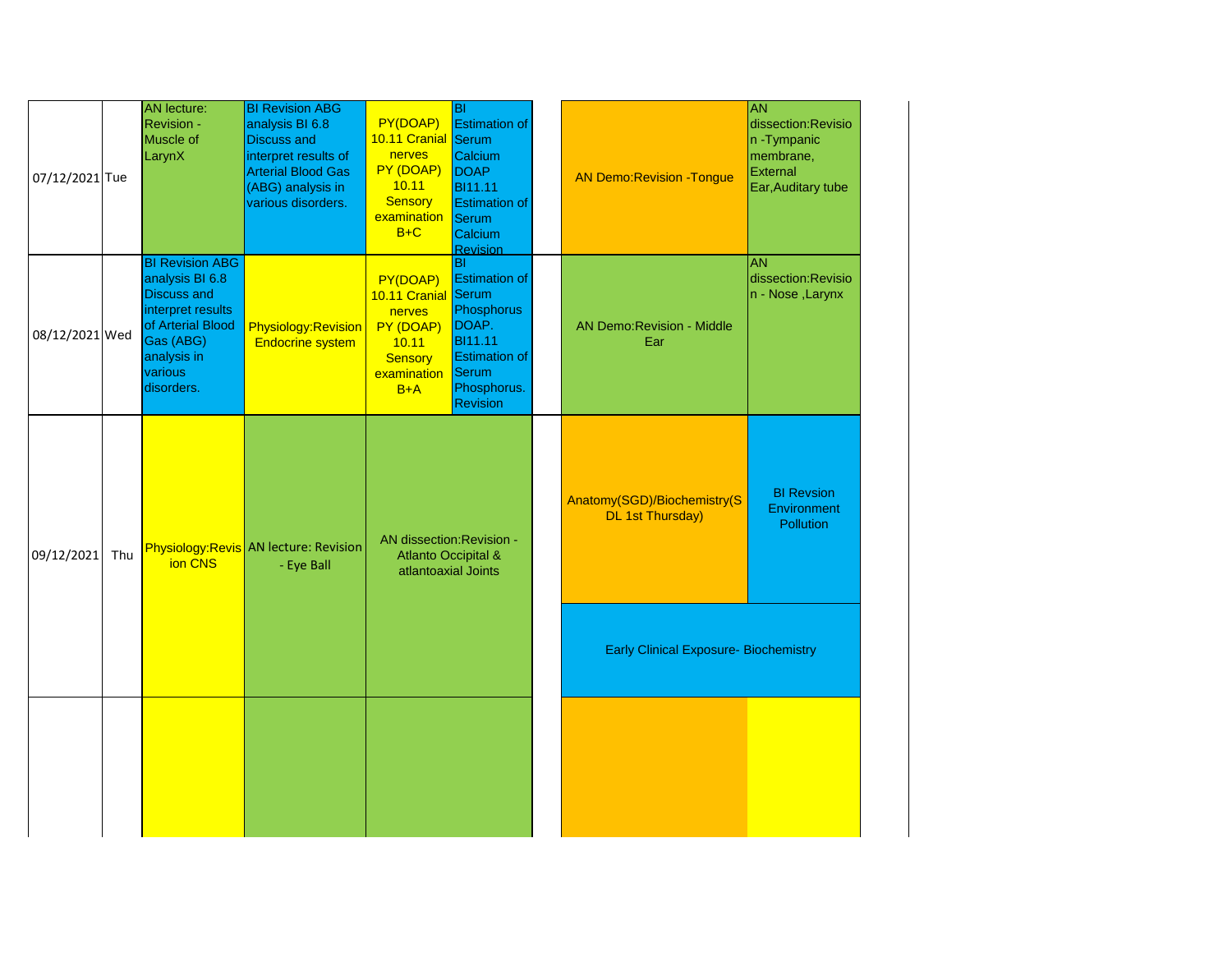| 10/12/2021 | Fri | Physiology:Revis<br>ion Endocrine<br>system             | <b>AN lecture: Revision</b><br>- Meninges, CSF | AN dissection: Revision -<br><b>Spinal Cord - External</b><br>Features                                        | <b>BI Revision Lipid metabolism</b> | Physiology(Tutorial/S<br><b>GD/SDL)</b> Female<br>reproductive system |
|------------|-----|---------------------------------------------------------|------------------------------------------------|---------------------------------------------------------------------------------------------------------------|-------------------------------------|-----------------------------------------------------------------------|
| 11/12/2021 | Sat | AN SDL: Revision<br>- Spinal cord -<br>Decending tracts | Spinal cord -<br><b>Ascending tracts</b>       | AN SDL: Revision - AN : Revision - Spinal cord -<br><b>Decending tracts Spinal</b><br>cord - Ascending tracts | <b>Physiology: Revision CNS</b>     | <b>SPORTS</b>                                                         |
| 12-Dec     |     |                                                         |                                                | SUNDAY                                                                                                        |                                     |                                                                       |
| Date       | Day | 9:00 AM - 10:00 AM                                      | 10:00AM - 11:00AM                              | 11:00AM - 1:00 PM                                                                                             | 2:00 PM -3:00 PM                    | 3:00 PM - 5:00 PM                                                     |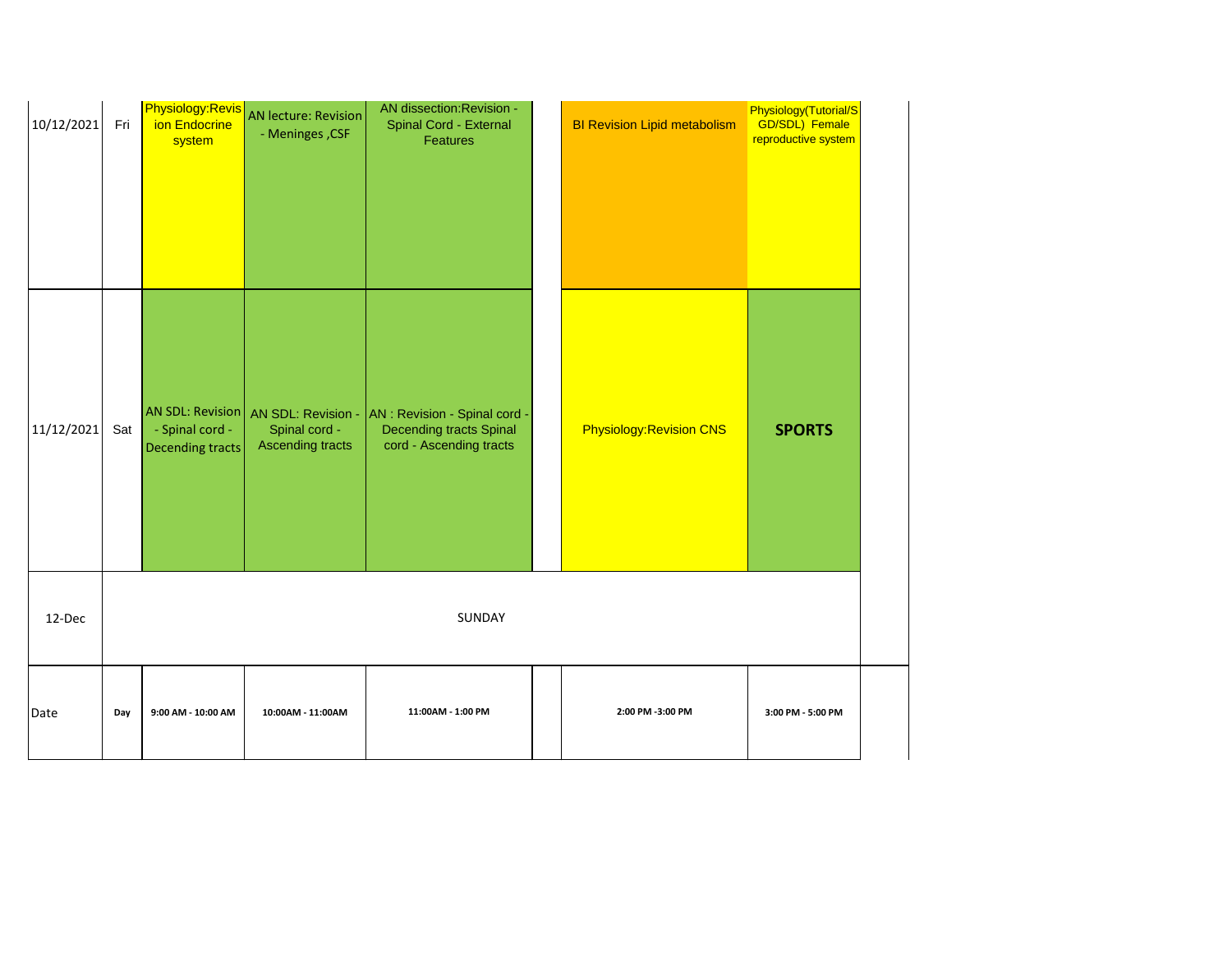| 13/12/2021     | Mon | <b>AN lecture:</b><br>Revision -<br>Medulla                                   | <b>Physiology: Revision</b><br><b>Endocrine system</b>                   | PY (DOAP)<br>10.11<br><b>CertificationCi</b><br>anial nerves<br>PY (DOAP)<br>10.11                                                                        | <b>BI</b><br><b>Estimation of</b><br><b>Serum</b><br>Phosphorus<br>DOAP.<br><b>BI11.11</b><br><b>Estimation of</b>                  | <b>AN Demo:Revision - Pons</b>                                                | <b>AN</b><br>dissection: Revisio<br>n - Midbrain                              |
|----------------|-----|-------------------------------------------------------------------------------|--------------------------------------------------------------------------|-----------------------------------------------------------------------------------------------------------------------------------------------------------|-------------------------------------------------------------------------------------------------------------------------------------|-------------------------------------------------------------------------------|-------------------------------------------------------------------------------|
|                |     |                                                                               |                                                                          | <b>Certification</b><br><b>Higher</b><br>functions A+C                                                                                                    | <b>Serum</b><br>Phosphorus.<br><b>Revision</b>                                                                                      | Early Clinical Exposure (1st Monday)                                          |                                                                               |
| 14/12/2021 Tue |     | <b>AN</b> lecture:<br><b>Revision -</b><br>Cerebellum<br>External<br>Features | <b>BI Revision Lipid</b><br>metabolism                                   | PY (DOAP)<br>10.11<br><b>CertificationCr</b> Phosphorus<br>anial nerves<br>PY (DOAP)<br>10.11<br>Certification<br><b>Higher</b><br>functions B+C Revision | <b>BI</b><br><b>Estimation of</b><br><b>Serum</b><br>DOAP.<br><b>BI11.11</b><br><b>Estimation of</b><br><b>Serum</b><br>Phosphorus. | <b>Physiology: Revision CNS</b>                                               | <b>AN</b><br>dissection:Revisio<br>n - Cerebellum<br><b>Internal Features</b> |
| 15/12/2021 Wed |     | <b>BI Revision</b><br>Protein<br>metabolism                                   | <b>Physiology:Revision CertificationCroof</b><br><b>Endocrine system</b> | PY (DOAP)<br>10.11<br>anial nerves<br>PY (DOAP)<br>10.11                                                                                                  | cases of<br>Inborn errors<br>metabolism                                                                                             | AN Demo: Revision - Cerebrum - n - White matter of<br><b>Functional areas</b> | <b>AN</b><br>dissection: Revisio<br>cerebrum                                  |
| 16/12/2021     | Thu | <b>Physiology:Revis</b><br>ion Special<br>sences                              | AN lecture: Revision<br>3rd ventricle                                    | AN dissection: Revision -<br>Cranial nerve Nuclei &<br><b>Functional components</b>                                                                       |                                                                                                                                     | <b>AN Demo: Revision - 4th</b><br>ventricle                                   | <b>BI</b> Test<br>Carbohydrate<br>Metabolism                                  |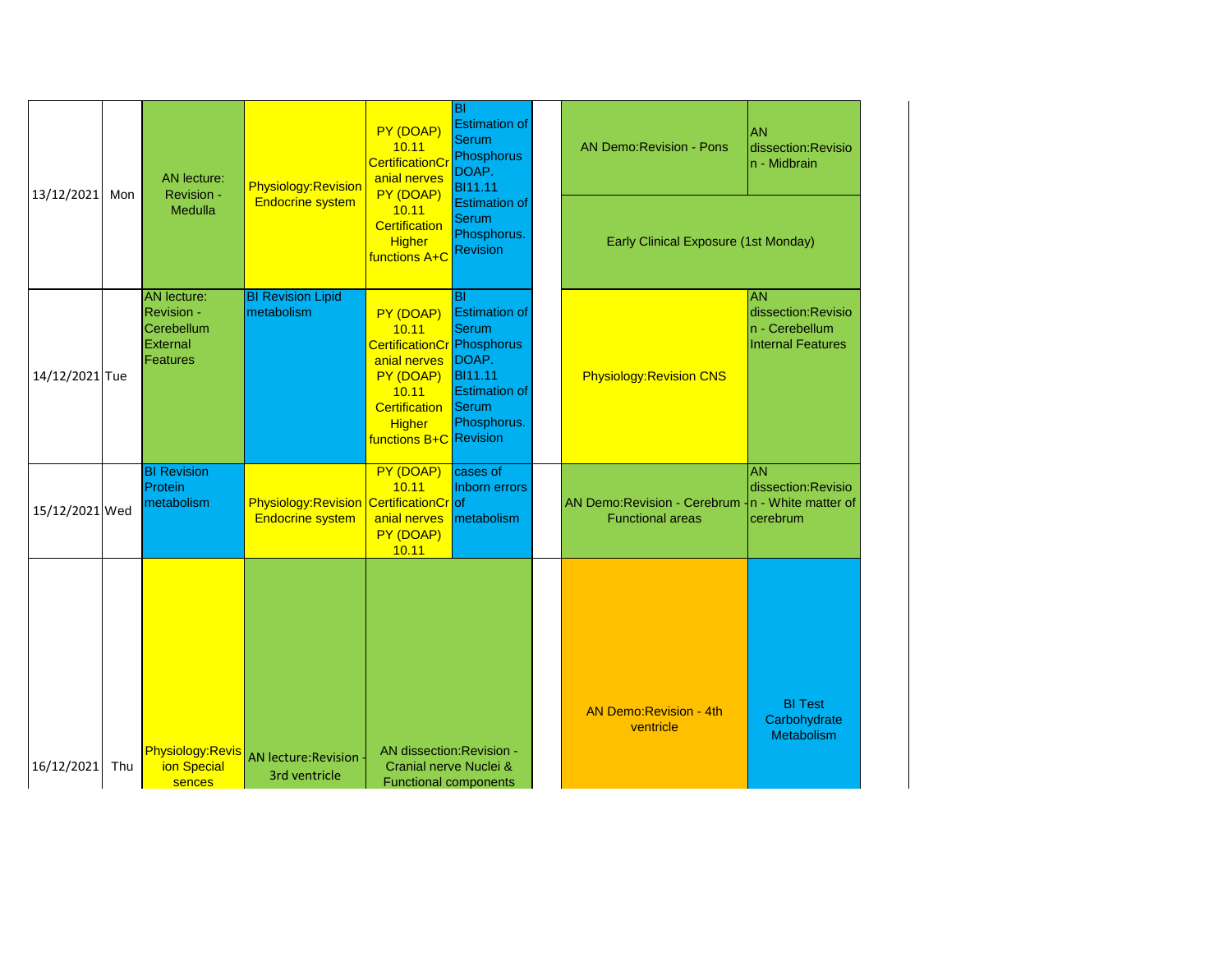|            |     |                                                                                     |                                                                       |                                                                                                                    | <b>Early Clinical Exposure- Biochemistry</b>  |                                                                           |
|------------|-----|-------------------------------------------------------------------------------------|-----------------------------------------------------------------------|--------------------------------------------------------------------------------------------------------------------|-----------------------------------------------|---------------------------------------------------------------------------|
| 17/12/2021 | Fri | Physiology<br>Revision<br>Reproductive<br>system                                    | <b>AN lecture: Revision</b><br>- 3,4,6th cranial<br>nerves            | AN dissection: Revision -<br><b>Facial Nerve</b>                                                                   | <b>BI Revision Protein metabolism</b>         | Physiology(Tutoria<br>I/SGD/SDL)<br><b>Special Sences</b>                 |
| 18/12/2021 | Sat | AN lecture:<br>Revision - 9th<br>and 10 th cranial<br>nerve, 11 th<br>cranial nerve | <b>AN lecture: Revision</b><br>- Basal ganglia, 12th<br>cranial nerve | AN lecture: Revision - 9th<br>and 10 th cranial nerve, 11<br>th cranial nerve Basal<br>ganglia, 12th cranial nerve | <b>Physiology: Revision Special</b><br>sences | <b>AN</b><br>dissection:Re<br>vision -<br>Thalamus, Lat<br>aral ventricle |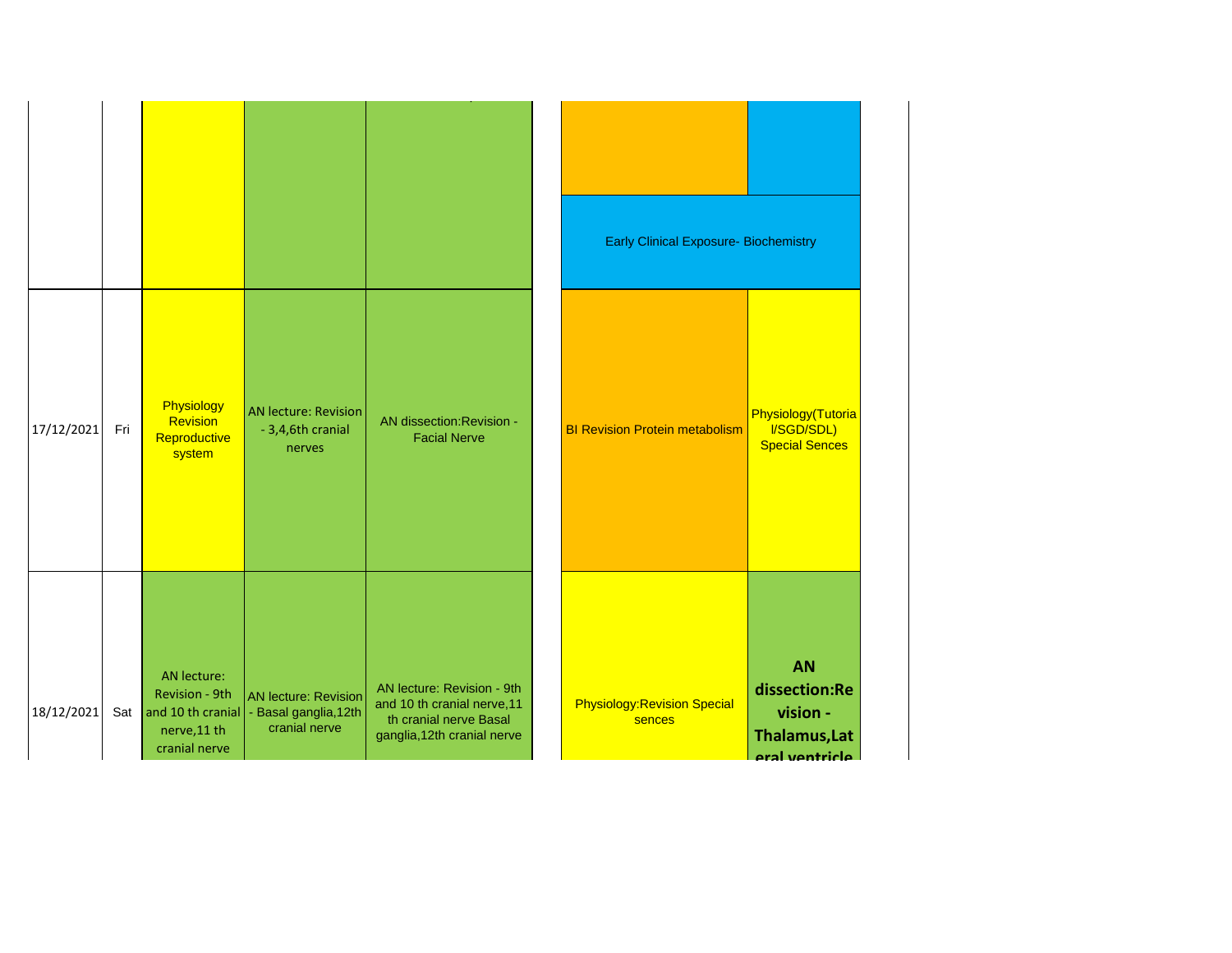|                |     |                                                                                                            |                                                           |                                                                         |                                                |  |                                                                                | הו מריכוונווטוכ                                                                                                     |  |  |
|----------------|-----|------------------------------------------------------------------------------------------------------------|-----------------------------------------------------------|-------------------------------------------------------------------------|------------------------------------------------|--|--------------------------------------------------------------------------------|---------------------------------------------------------------------------------------------------------------------|--|--|
| 19-Dec         |     | SUNDAY                                                                                                     |                                                           |                                                                         |                                                |  |                                                                                |                                                                                                                     |  |  |
| Date           | Day | 9:00 AM - 10:00 AM                                                                                         | 10:00AM - 11:00AM                                         | 11:00AM - 1:00 PM                                                       |                                                |  | 2:00 PM -3:00 PM                                                               | 3:00 PM - 5:00 PM                                                                                                   |  |  |
| 20/12/2021     | Mon | <b>AN</b> lecture:<br>Revision - Blood                                                                     | <b>Physiology Revision</b><br>Reproductive                | PY (DOAP)<br>10.20<br><b>Certification</b><br>Vision (3)<br>PY (DOAP)   | cases of<br>Inborn errors<br>lof<br>metabolism |  | AN Demo: Revision - X-rays<br>and surface anatomy of upper<br>limb, lower limb | <b>AN</b><br>dissection: Revisio<br>$n - X$ -rays and<br>surface anatomy<br>of thorax,<br>abdomen, head<br>and neck |  |  |
|                |     | Supply ofBrain                                                                                             | system                                                    | 10.11<br><b>Certification</b><br>Hearing (1)<br>$A+C$                   |                                                |  | <b>Early Clinical Exposure (1st Monday)</b>                                    |                                                                                                                     |  |  |
| 21/12/2021 Tue |     | <b>AN</b> lecture:<br><b>Revision:</b><br>embryology -<br>spermatogenesis<br>oogenesis,<br>menstrual cycle | <b>BI Revision</b><br><b>Chemistry of Nucleic</b><br>Acid | PY (DOAP)<br>10.20<br>Certification<br>Vision (3)<br>PY (DOAP)<br>10.11 | cases of<br>Inborn errors<br>lof<br>metabolism |  | <b>Physiology: Revision Special</b><br>sences                                  | <b>AN</b><br>dissection:revision:<br>Histology:<br>epithelium,<br>connective tissue,<br>cartilage                   |  |  |
| 22/12/2021 Wed |     | <b>BI Revision</b><br>Nucleotide<br>metabolism                                                             | <b>Physiology Revision</b><br>Reproductive<br>system      | PY (DOAP)<br>10.20<br>Certification<br>Vision (3)<br>PY (DOAP)<br>10.11 | Bio-<br>Chemistry(Pr<br>actical)               |  | <b>AN Demo:Revision:</b><br>embryology: formation of germ<br>layers, placenta  | <b>AN</b><br>dissection:revision:<br>Histology: bone,<br>muscle                                                     |  |  |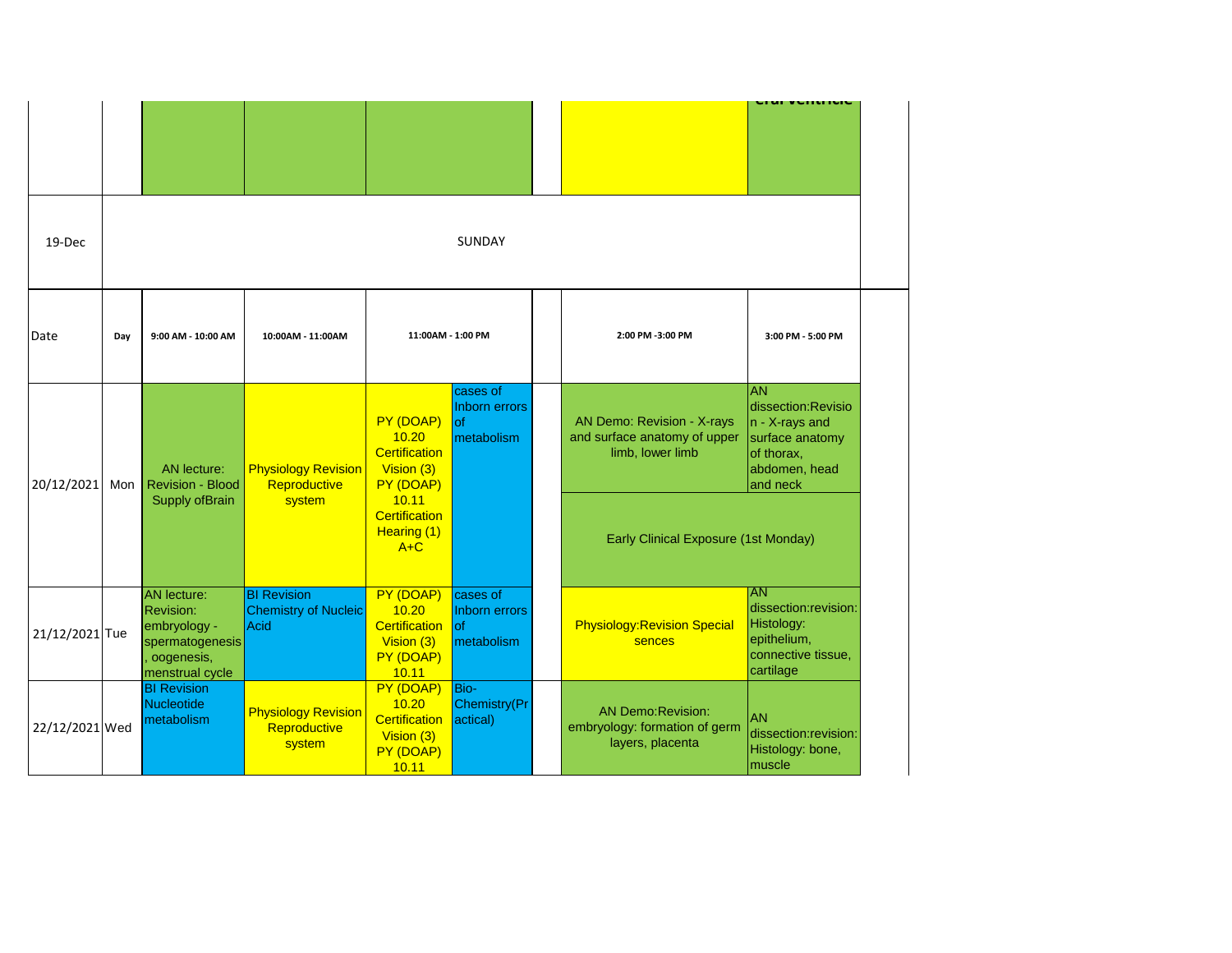| 23/12/2021 | Thu | ion Special<br>sences                            | Physiology: Revis AN lecture: revision:<br>embryology -<br>pharyngeal arches        | AN dissection: revision:<br>histology: cariovascular<br>system, lyphoid system | AN Demo: revision: embryology<br>- development of face, nose<br>and palate | <b>BI Revision</b><br><b>Vitamins</b>                      |
|------------|-----|--------------------------------------------------|-------------------------------------------------------------------------------------|--------------------------------------------------------------------------------|----------------------------------------------------------------------------|------------------------------------------------------------|
|            |     |                                                  |                                                                                     |                                                                                | <b>Early Clinical Exposure- Biochemistry</b>                               |                                                            |
| 24/12/2021 | Fri | Physiology<br>Revision<br>Reproductive<br>system | AN lecture: revision:<br>embryology -<br>development of<br>tongue, thyroid<br>gland | AN dissection: revision:<br>histology: nervous system,<br>integumentary system | <b>BI Revision Nucleotide</b><br>metabolism                                | Physiology(Tutoria<br>I/SGD/SDL)<br>Reproductive<br>system |
|            |     |                                                  |                                                                                     |                                                                                |                                                                            |                                                            |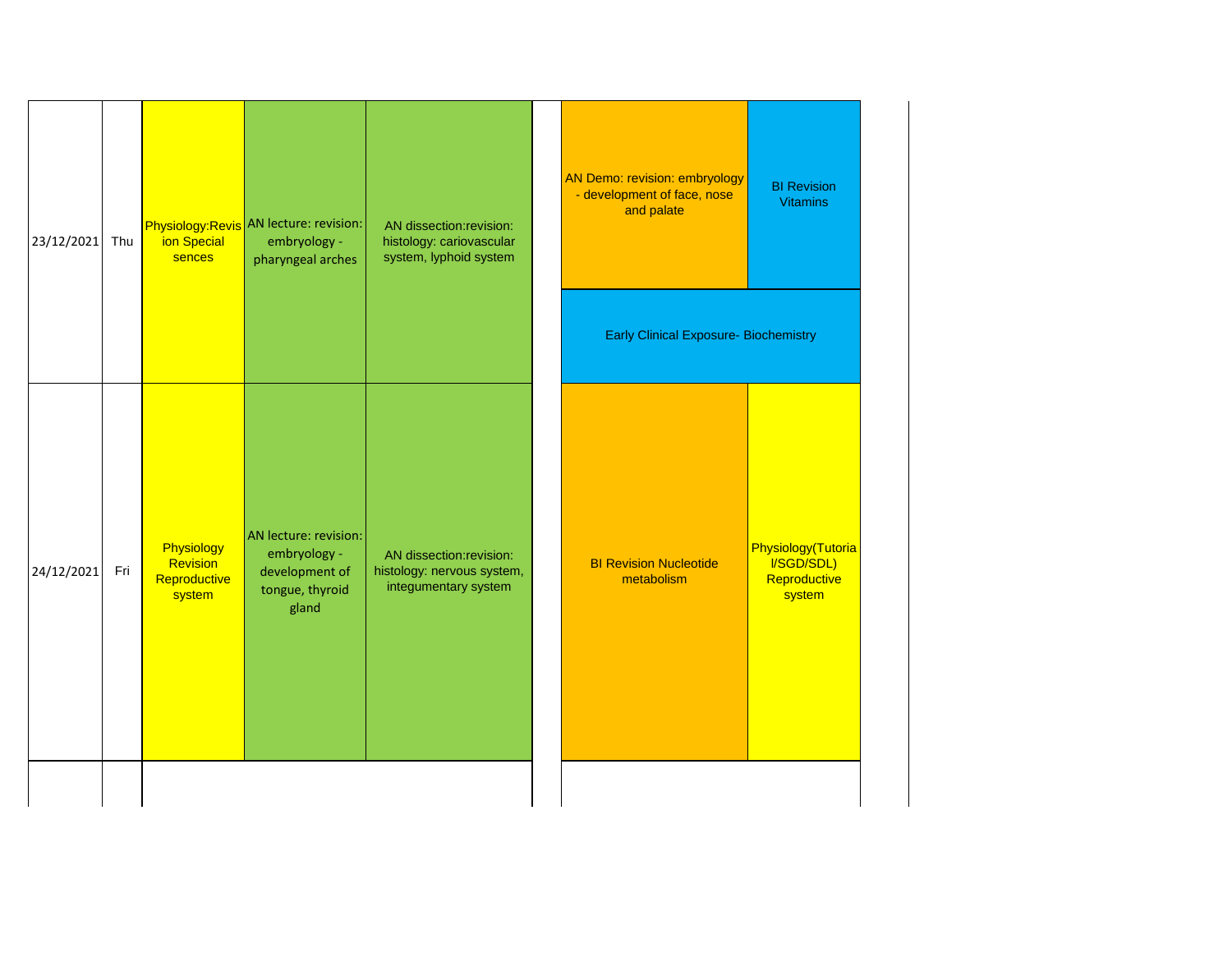| 25/12/2021     | Sat |                                                                                | Holiday                                              |                                                                                        |                        |                   | Crismas                                                             |                                                                                                      |
|----------------|-----|--------------------------------------------------------------------------------|------------------------------------------------------|----------------------------------------------------------------------------------------|------------------------|-------------------|---------------------------------------------------------------------|------------------------------------------------------------------------------------------------------|
| 26-Dec         |     |                                                                                |                                                      |                                                                                        | <b>SUNDAY</b>          |                   |                                                                     |                                                                                                      |
| Date           | Day | 9:00 AM - 10:00 AM                                                             | 10:00AM - 11:00AM                                    | 11:00AM - 1:00 PM                                                                      | 2:00 PM -3:00 PM       | 3:00 PM - 5:00 PM |                                                                     |                                                                                                      |
| 27/12/2021     | Mon | AN SDL:<br>Revision:<br>embryology -<br>development of                         | <b>Physiology: Revision</b><br><b>Special sences</b> | PY (DOAP)<br>10.11 Cranial<br>nerves<br>PY (DOAP)<br>10.11                             | cases of<br><b>PEM</b> |                   | AN SDL:Revision: embryology<br>development of resipratory<br>system | <b>AN</b><br>dissection:revision:<br>histology:<br>respiratory system,<br>tongue, salivary<br>glands |
|                |     | <b>CVS</b>                                                                     |                                                      | <b>Certification</b><br>Reflexes A+C                                                   |                        |                   | Early Clinical Exposure (1st Monday)                                |                                                                                                      |
| 28/12/2021 Tue |     | <b>AN</b> lecture:<br>revision:<br>embryology -<br>development of<br>$GIT - 1$ | <b>BI</b> Revision<br><b>Nutrition</b>               | PY (DOAP)<br>10.11 Cranial PEM<br>nerves<br>PY (DOAP)<br>10.11<br><b>Certification</b> | cases of               |                   | <b>Physiology Revision</b><br>Reproductive system                   | <b>AN Dissection:</b><br>revision:<br>embryology -<br>development of<br>$GIT - 2$                    |
| 29/12/2021 Wed |     | <b>BI Revision</b><br><b>Nutrition</b>                                         | <b>Physiology: Revision</b><br><b>Special sences</b> | PY (DOAP)<br>10.11 Cranial PEM<br>nerves<br>PY (DOAP)<br>10.11<br><b>Certification</b> | cases of               |                   | AN Demo :revision: histology:<br><b>GIT</b>                         | <b>AN Dissection:</b><br>revision:<br>embryology -<br>development of<br>urinary system               |